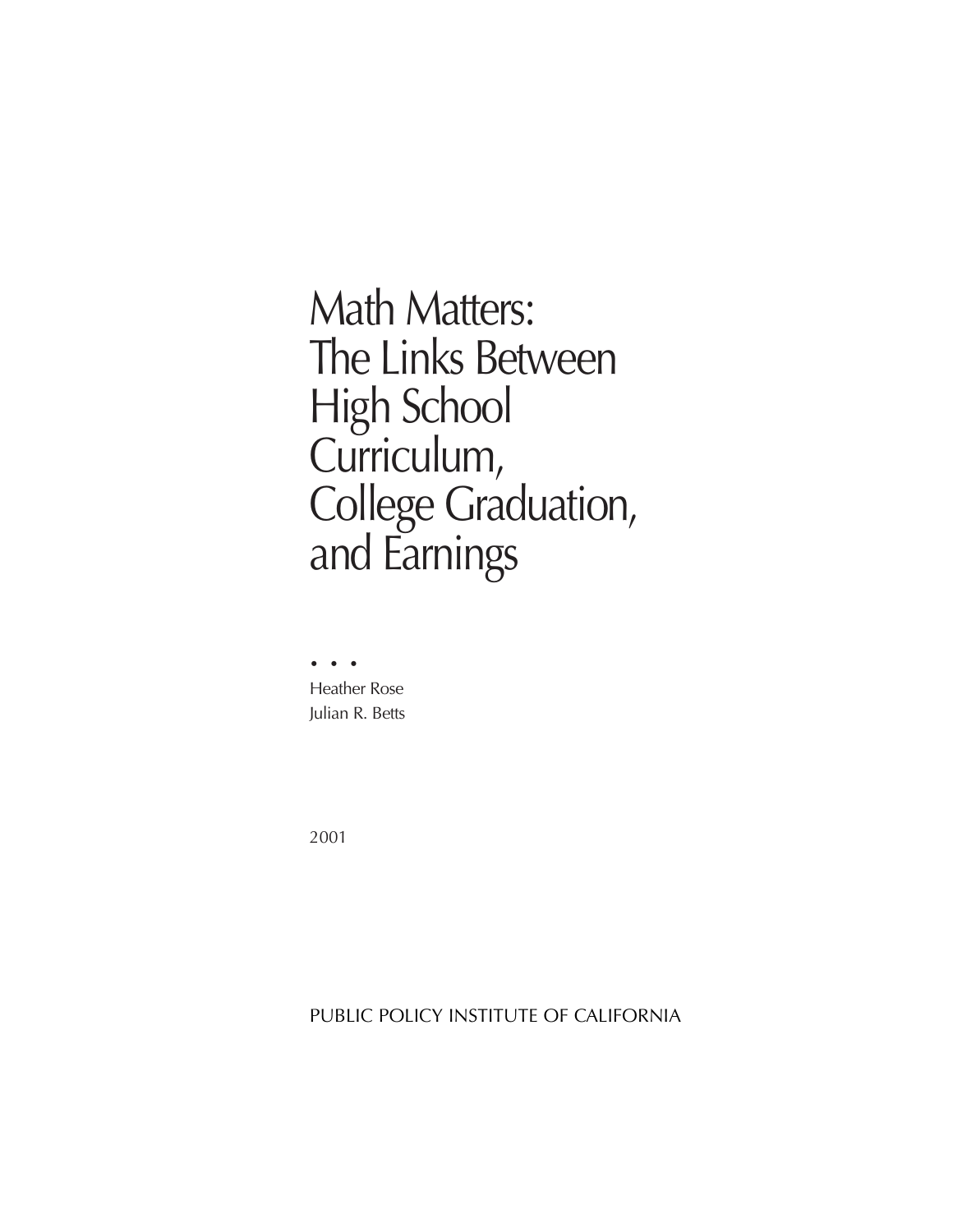Library of Congress Cataloging-in-Publication Data Rose, Heather, 1971– Math matters : the links between high school curriculum, college graduation, and earnings / Heather Rose, Julian R. Betts. p. cm. Includes bibliographical references. ISBN 1-58213-029-9 1. Mathematics—Study and teaching (Secondary)—United States. 2. Education—Economic aspects—United States. 3. Academic achievement—United States. 4. Wages—Effect of education on—United States. I. Betts, Julian R.. II. Title.

QA13 .R64 2001 510'.71'273—dc21 2001019915

Copyright © 2001 by Public Policy Institute of California All rights reserved San Francisco, CA

Short sections of text, not to exceed three paragraphs, may be quoted without written permission provided that full attribution is given to the source and the above copyright notice is included.

Research publications reflect the views of the authors and do not necessarily reflect the views of the staff, officers, or Board of Directors of the Public Policy Institute of California.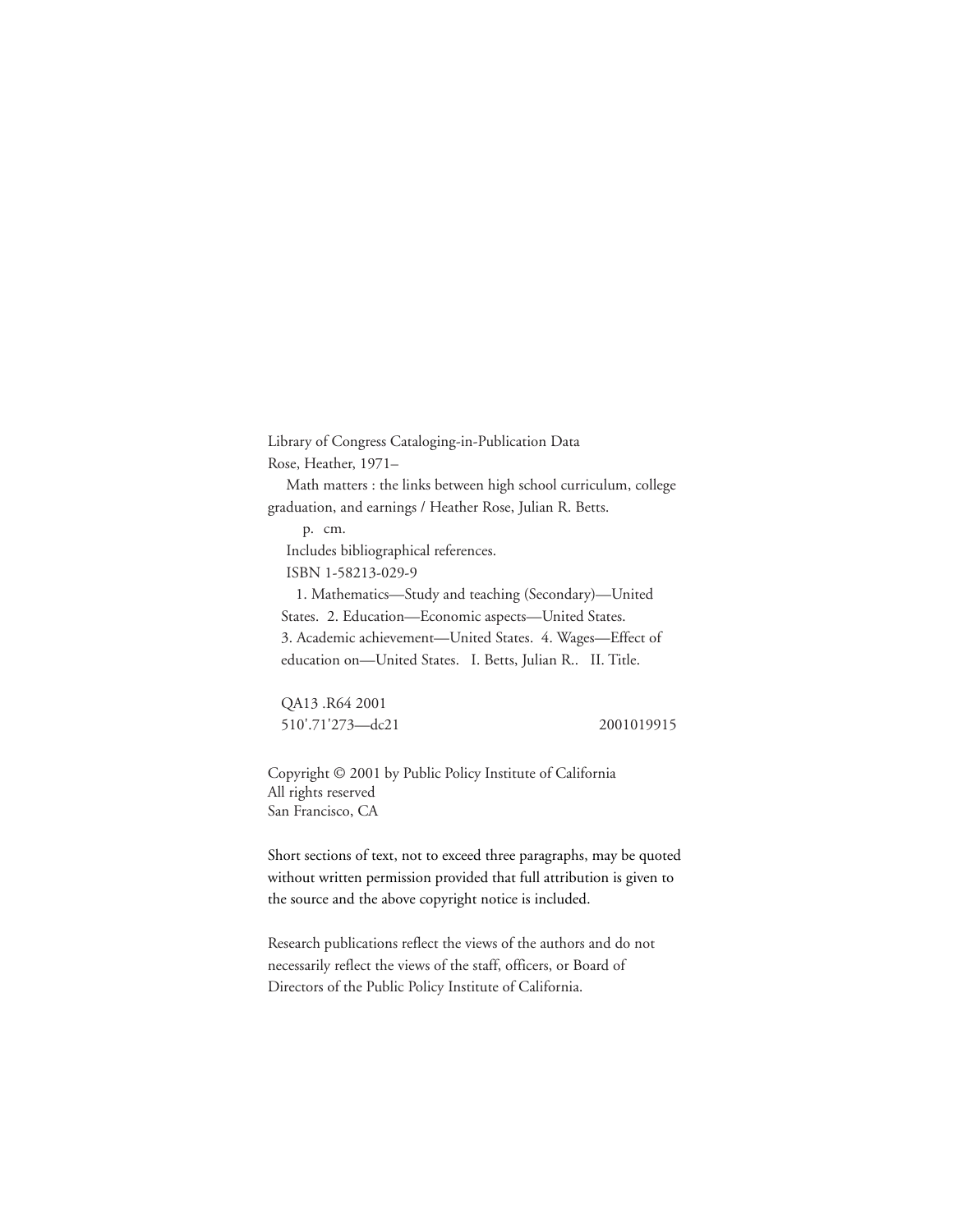# **Foreword**

In an effort to address the poor performance of students graduating from California schools, the public policy debate has focused on more spending, smaller class sizes, teacher hiring, and a more equitable allocation of resources. For some reason, it seems that school curriculum has received less attention. Yet, as important as other concerns are, student outcomes will always be related to the type and quality of the available curriculum. In this study, Heather Rose and Julian Betts focus on the relationship between the math courses students take in high school, whether they graduate from college, and their earnings in the labor force 10 years after graduating from high school.

The authors' conclusions are encouraging. Math curriculum especially advanced courses such as algebra and geometry—has a positive effect on college graduation and on earnings later in life. Although these are findings that might seem obvious to some, and explained by privileged backgrounds for others, this study finds that the effect of math courses on later earnings does not appear to vary much with respect to student or school characteristics and that a rigorous math curriculum at any school can benefit students of any type. Another important finding of this study is that not all math courses are equal. To quote the authors, "It is not simply the number of math courses that matters; what matters more is the extent to which students take more demanding courses such as algebra and geometry."

The findings of this study underscore the importance of local school districts' meeting the challenge by recruiting qualified teachers trained in mathematics and by offering all students the opportunity to take a full range of advanced math courses in high school. The authors note that schools should not suddenly *require* that all students take advanced math courses, but they should encourage and prepare them to do so.

This study is one of a series of projects under way at PPIC on education policy for the state of California. Future reports will include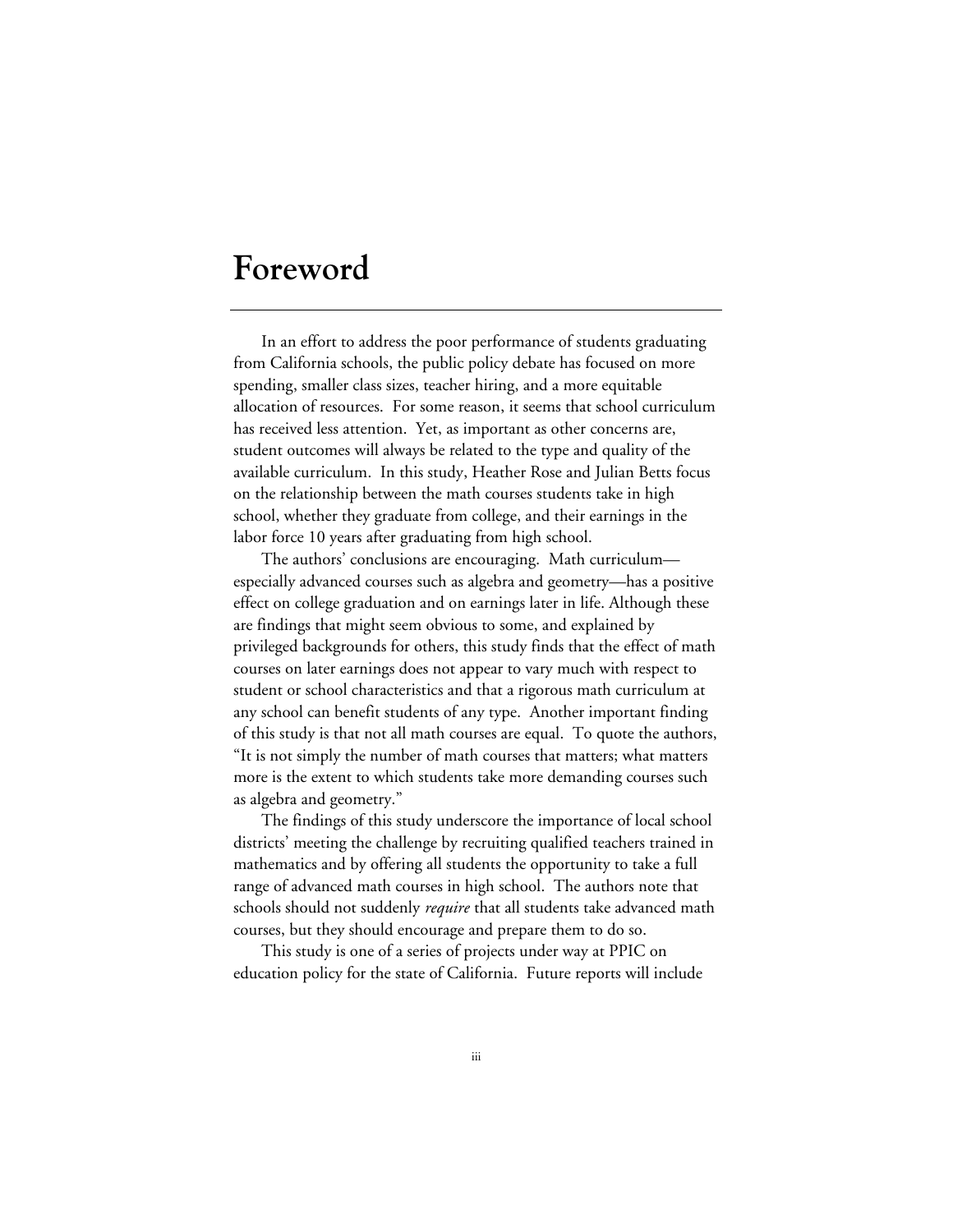contributions to the new master plan for California's system of public education; an analysis of student achievement in San Diego; an examination of the relationship between teacher quality and the achievement of minority and low-income students; and a study to determine how the educational needs of new immigrants might be better met. *Math Matters* is the first step in our effort to look carefully at what schools are offering to students and how those offerings affect their longterm economic and social well-being.

David W. Lyon President and CEO Public Policy Institute of California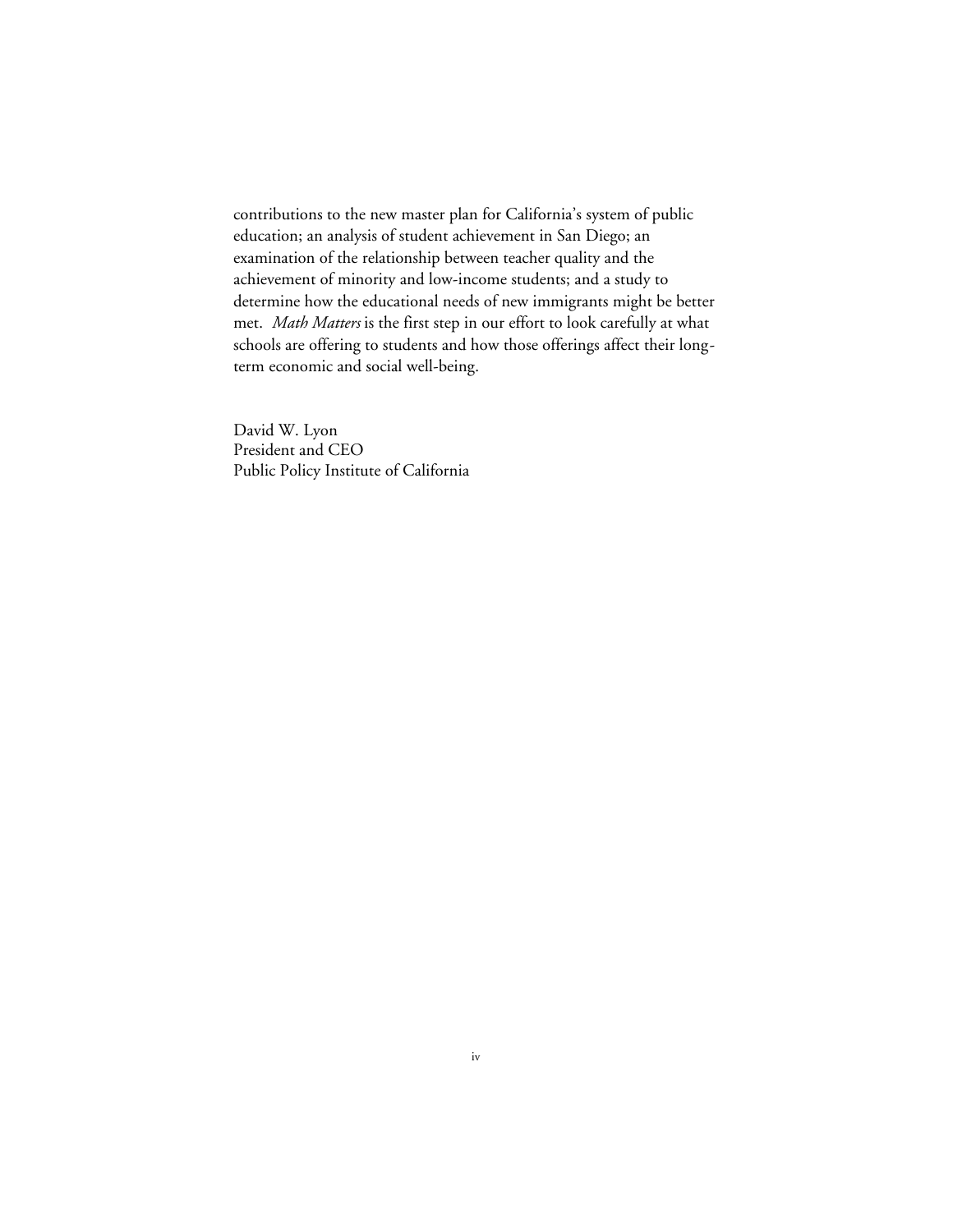## **Summary**

A recurrent concern in the debate over education reform is that schools are not doing a good job in preparing students, especially minority and disadvantaged students, to excel in school and to be successful in the labor market. This concern has led to a variety of government responses over the years, some of which have focused on curriculum. In 1983, the National Commission on Excellence in Education recommended a more rigorous high school curriculum. It outlined a "New Basics" curriculum that included, among other things, four years of English and three years of math. Many states have since upgraded their graduation requirements. California, which has traditionally granted districts some autonomy in setting curriculum, has adopted statewide content standards in a number of subjects over the last few years. Most recently, on September 30, 2000, California Governor Gray Davis approved a bill making algebra a requirement for high school graduation.

Considerable evidence suggests that differences in years of schooling explain a large portion of the income gap in the nation and in California. Many have inferred that the growing income gap can be narrowed by better educating people at the lower end of the income distribution, especially minority students.

It stands to reason that it is not just years of education, but the type of education—the courses taken during school—that affects the earnings of high school students years later. There is some limited evidence that students who take more math in high school are more likely to pursue postsecondary education and to have higher earnings in the future. However, it has not been established how strong these relationships are, for what groups they exist, and what else might explain the apparent effect of curriculum on postsecondary education and future earnings.

Despite the belief that an enhanced curriculum is one way to improve students' college attendance rates and earnings, the few studies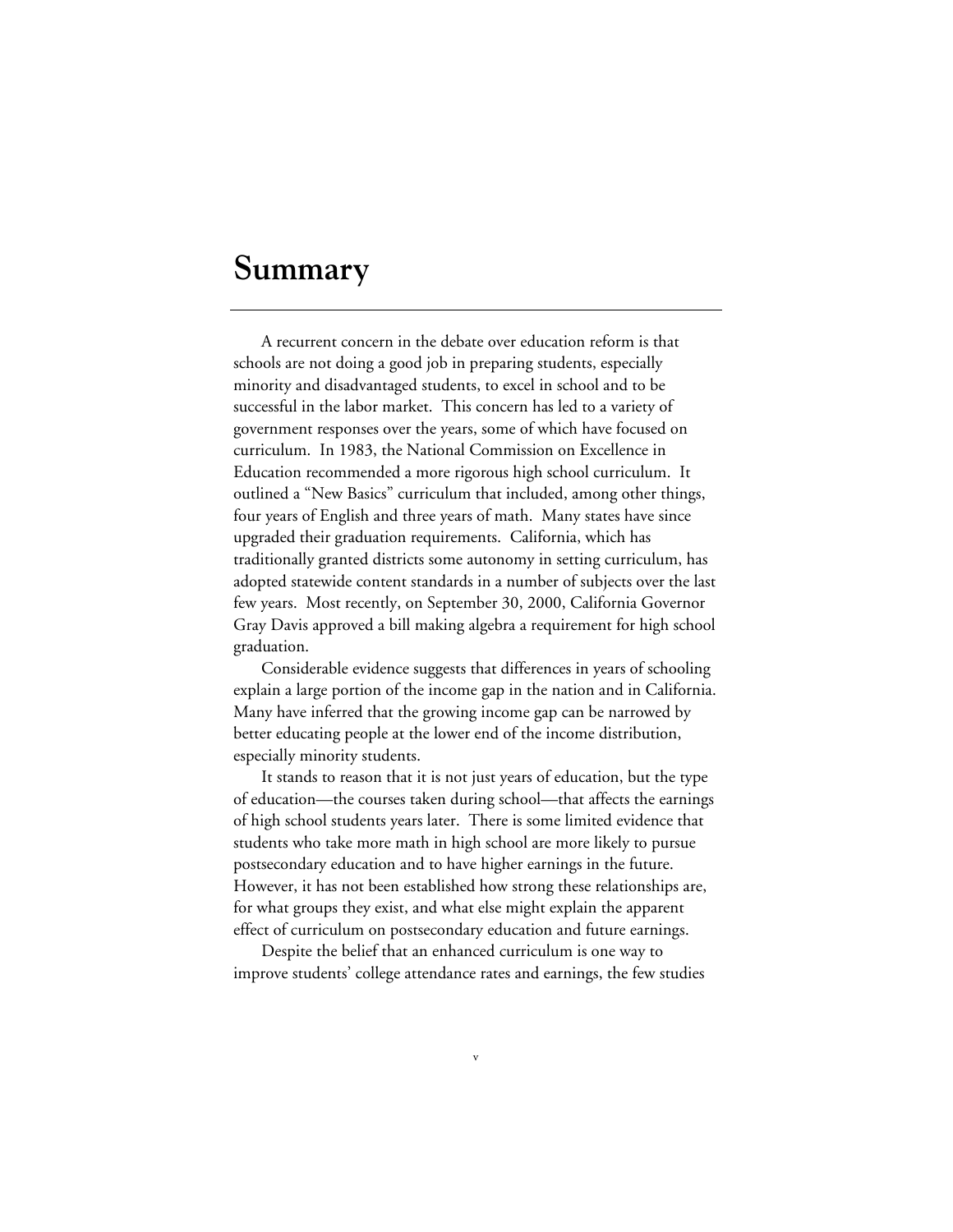that do include curriculum in estimates of these long-run student outcomes generally find minimal effects. The notion that the actual courses that students take in high school do not matter raises serious questions about the effectiveness of the American public school system's curriculum. Therefore, it is essential to investigate further.

The purpose of this report is to answer a series of broad questions:

- 1. What kind of math courses do which students take? Is there a link between the type of math courses that students take, the probability that students earn a college degree, and their future earnings?
- 2. If there is a link, does it reflect the effect that math courses have on students' productivity and therefore earnings, or does it merely reflect other underlying factors, such as a student's ability and motivation? (These other factors may determine both the level of math courses that a student takes and his or her future earnings.)
- 3. What are the policy implications of the study's findings?

This report focuses on the relationship between mathematics curriculum and earnings because a student's earnings are arguably the ultimate measure of how well schools prepare students for the labor market, and because recent evidence indicates that math achievement is more strongly correlated with labor market success than other measures of student achievement. Despite the importance of math courses, we extend the analysis to other subjects as well.

From a policy perspective, a clear understanding of the effects of math courses is extremely important. This is especially true for California where, after considerable debate, Governor Gray Davis and the State Board of Education have decided to include algebra in high school graduation requirements and a new high school "exit" exam. Understanding the economic value of such a course would be useful in justifying or modifying such policies.

There are also more general reasons why it is important to understand the effects of mathematics curriculum. First, to intervene in education effectively, we must understand whether students' destinies have been determined by the time they reach high school or whether a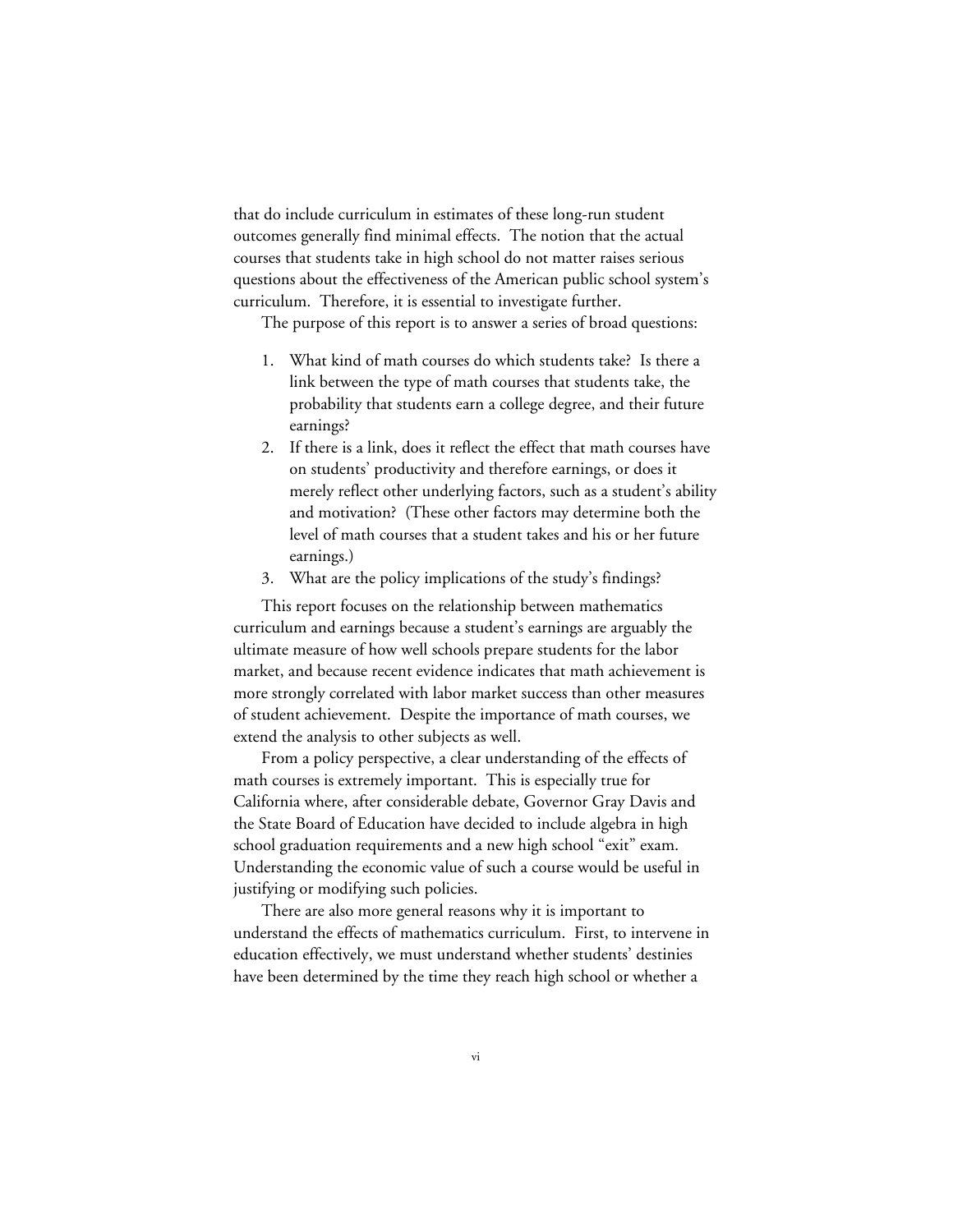rigorous high school curriculum can alter students' paths. If it turns out that high school has little influence over student outcomes, intervention is necessary at an earlier stage. On the other hand, if high school curriculum does affect educational and labor market outcomes, policies aimed at encouraging students to take a more advanced curriculum may be a way of increasing the flow into college and increasing student earnings later in life.

Second, with the recent elimination of affirmative action programs in California and some other states, there is fear that minority access to postsecondary education has suffered. As the returns to a college education continue to rise, such limited access would have severe implications for income equality between different ethnic groups. In light of the disappearance of race-based admissions policies, encouraging minority students to take more math, and improving their educational foundations so that they can do so, may help to increase their enrollment in college.

Finally, if we can establish that a more rigorous curriculum indeed affects the probability of going on to college and having higher future earnings, there will be many implications for how school resources are allocated. Perhaps more money should be spent on improving curriculum options, as opposed to spending designed to reduce class sizes. In sum, a clear understanding of the effects of curriculum and of possible variations in these effects related to student and school characteristics will guide policymakers about how best to equip students with the skills and education necessary to be successful once they leave school.

To answer the questions set forth in this report, we use the longitudinal data collected in the High School and Beyond survey of a representative national sample of students who were in grade 10 in 1980. This survey includes detailed data from the students' high school transcripts, information about the highest educational degree the student attained, and information about earnings nearly 10 years after students should have graduated from high school. The rich demographic data, as well as information about the student's family and high school, permit us to account for many noncurriculum factors that may also be related to college graduation and earnings. Because the survey data do not contain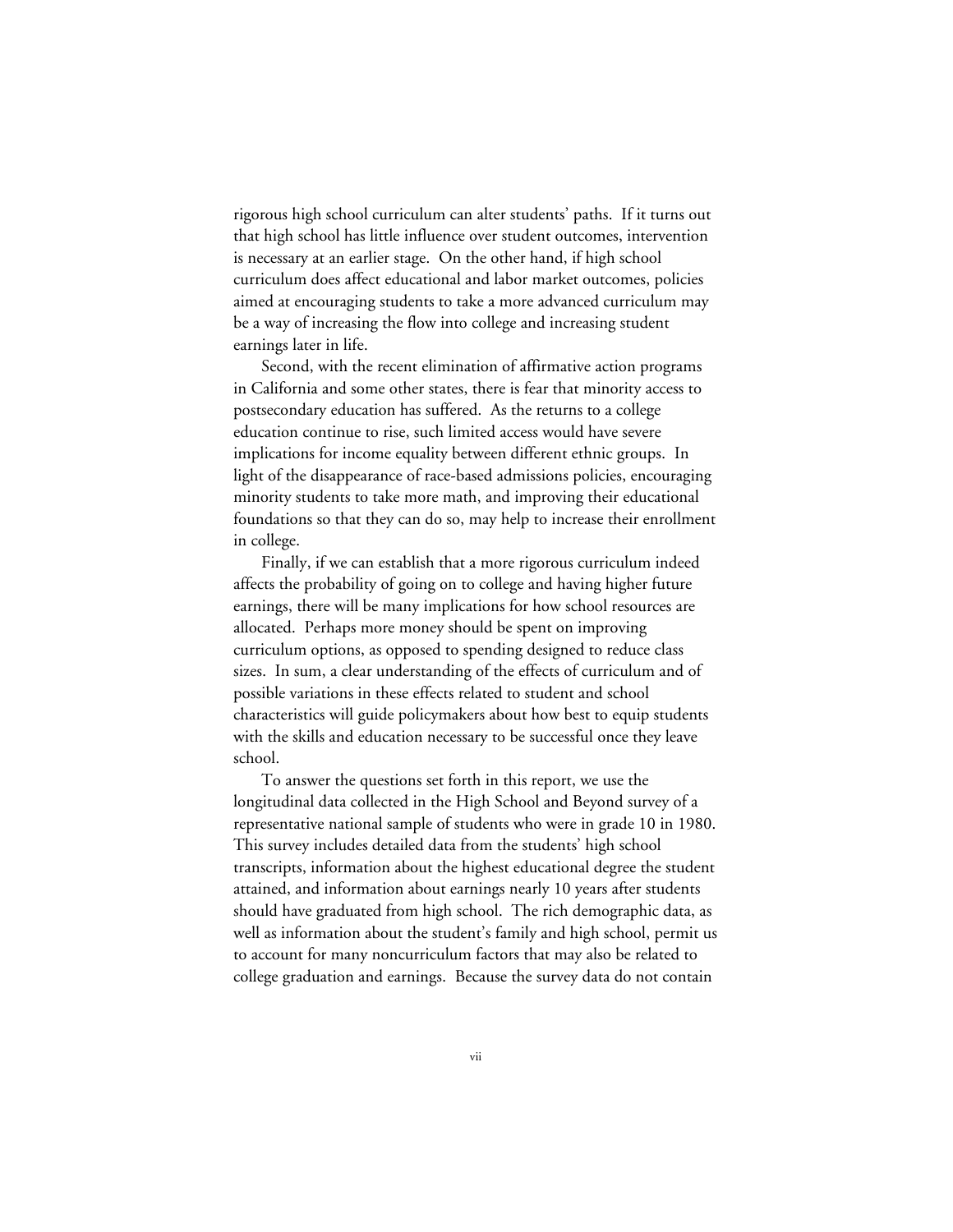enough California students to estimate separate statistical models for California, most of the analysis proceeds at the national level. Nonetheless, we have enough California data to perform some checks that indicate that the predictions from the national models apply to California.

## **Mathematics Course-Taking Behavior of the 1982 Senior High School Class**

There was a great deal of variation in the course-taking behavior of students in the early 1980s. Figure S.1 shows the proportion of students who completed at least one semester of the given level of mathematics course, as their highest course, by the time they graduated (or dropped out) from high school. A staggering 26 percent of students completed



SOURCE: HSB sophomore cohort.

 NOTES: Sample includes public school students who have completed at least one semester in at least one math course and are not missing any pertinent math transcript data. The highest math course is considered to be that in which the student completed at least one semester. The number of observations included is 10,073. The frequencies are weighted by the HSB transcript weight. Unweighted, the values are 26 percent, 9 percent, 30 percent, 16 percent, 16 percent, and 4 percent, respectively.

**Figure S.1—Highest Math Course Taken**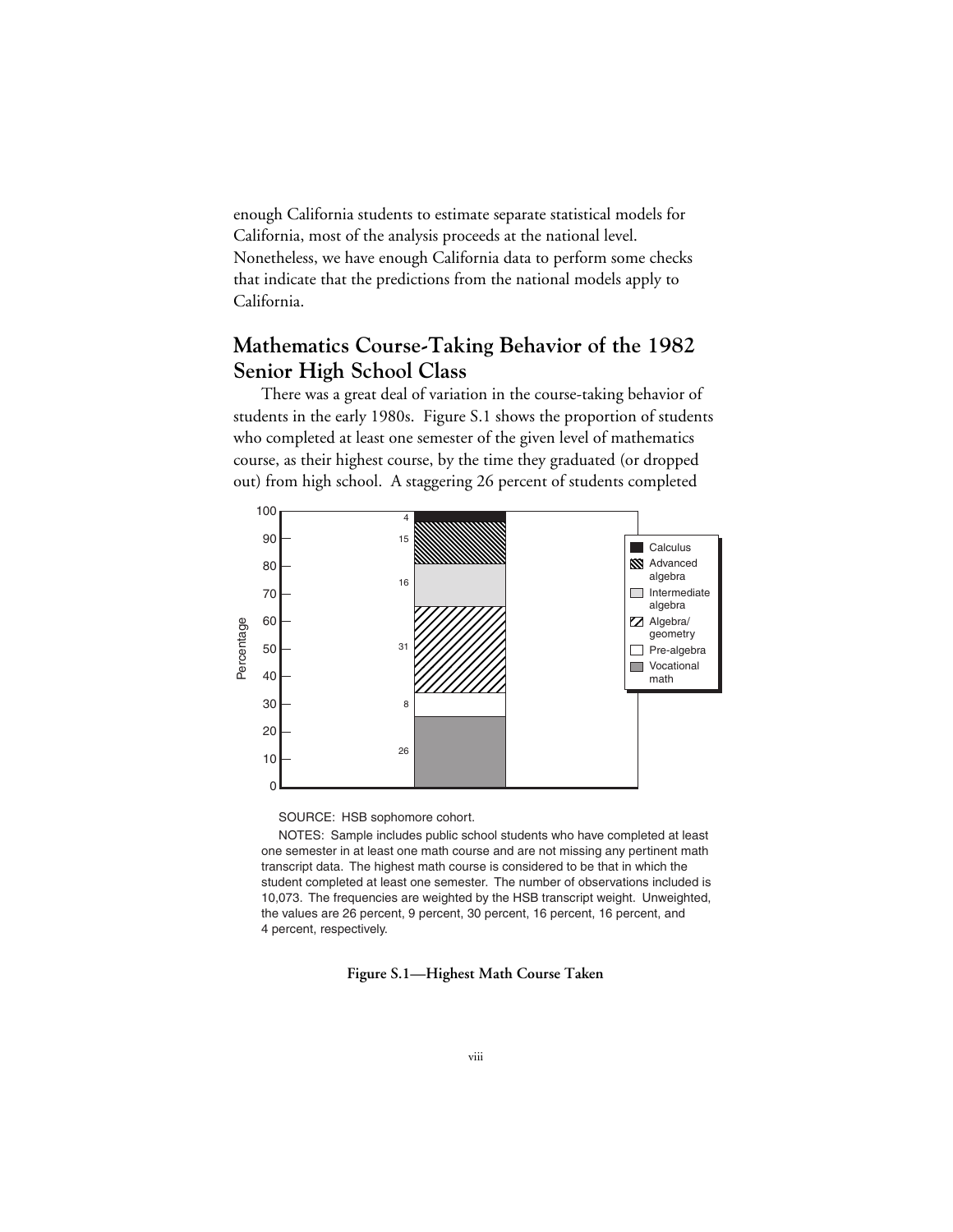only vocational math courses and nothing more before leaving high school.<sup>1</sup> Another 8 percent stopped taking math courses after completing pre-algebra. Thirty-one percent took at least an algebra or geometry course, but nothing beyond; and a roughly equal percentage took an even more advanced math course. Only 4 percent of students completed a calculus course.2

This variation in course-taking had long-term implications for the welfare of these students. Figures S.2 and S.3 reveal that the point where students ended their math taking is related to how much education these



 NOTES: See Figure 2.1 for the data source, sample criteria, and weighting. The sample size is only 8,850 because of missing data on educational attainment.

#### **Figure S.2—Highest Degree Earned by 1992 Related to Highest Math Course Taken in High School**

\_\_\_\_\_\_\_\_\_\_\_\_

<sup>&</sup>lt;sup>1</sup>Vocational math courses include courses described as vocational math, general math, basic math, consumer math, and math review.

 $2W$ e consider the highest course to be the highest-level course in which the student completed at least one semester. However, in our more detailed models of earnings, we consider a course to be a year-long course.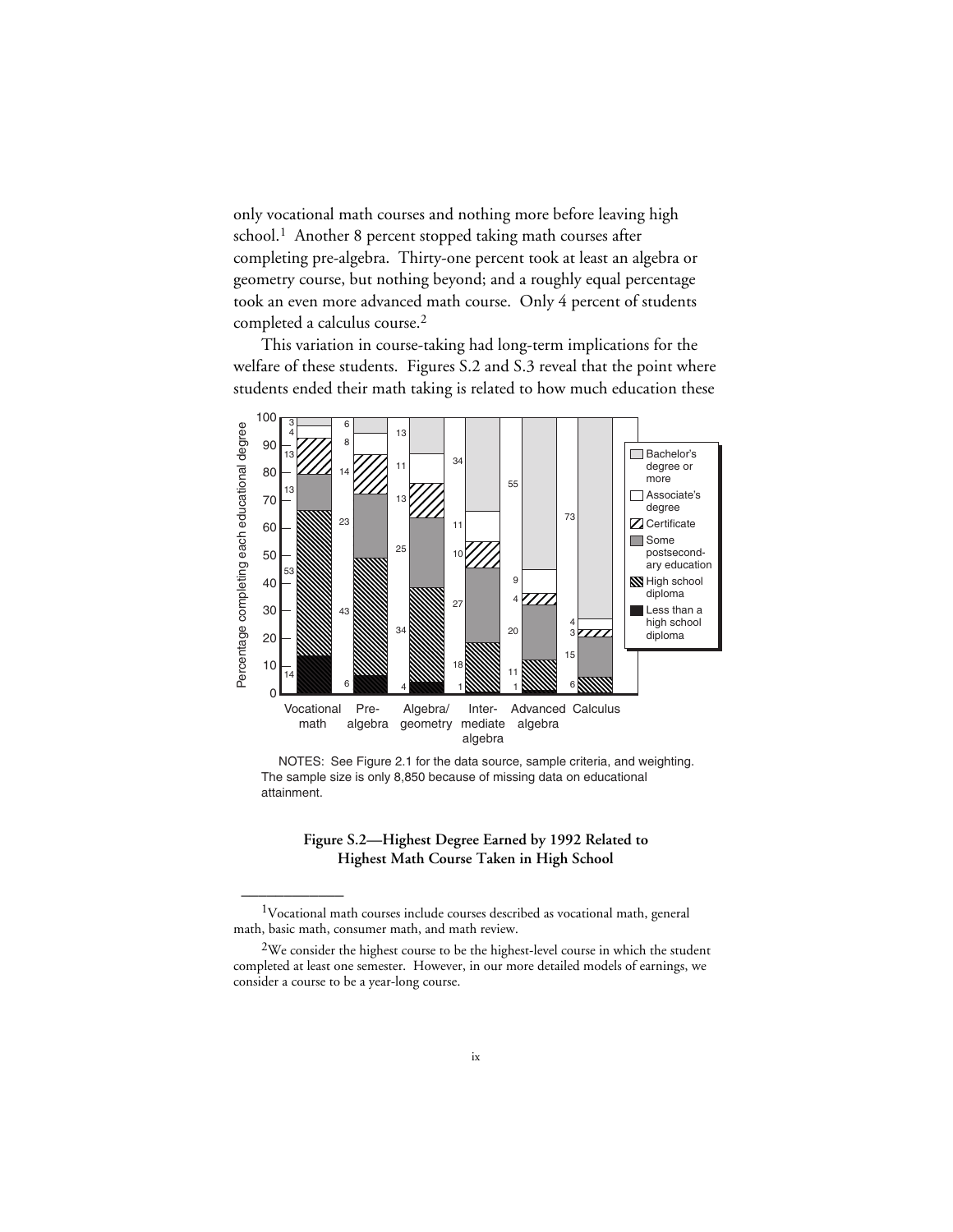

 NOTES: The sample includes public school students who have completed at least one semester in at least one math course, are not missing any pertinent math transcript data, have annual earnings between \$2,000 and \$75,000, and are not enrolled in any postsecondary education program. The number of observations included is 5,891. The medians are weighted by the HSB fourth follow-up weights. In 1999 dollars, the above earnings are vocational math, \$20,794; pre-algebra, \$24,464; algebra/geometry, \$28,134; advanced algebra, \$31,803; and calculus, \$34,250.

#### **Figure S.3—Median 1991 Annual Earnings, by Highest Math Course Taken**

students obtained overall and to how much they eventually earned. Students who took more-advanced math courses during high school tended to obtain markedly higher levels of education, and a decade after graduation, they earned significantly more than those who took only lower-level courses.

Given the stark differences in long-term outcomes for students, the fact that a high percentage completed only vocational math is troubling. Even more troublesome is the ethnic composition of these students. Black and Hispanic students were about twice as likely as whites and three times as likely as Asians to cease their math career at this low level. Similarly, students of extremely low-income families were much less likely to take any academic math courses. Figures S.4 and S.5 show the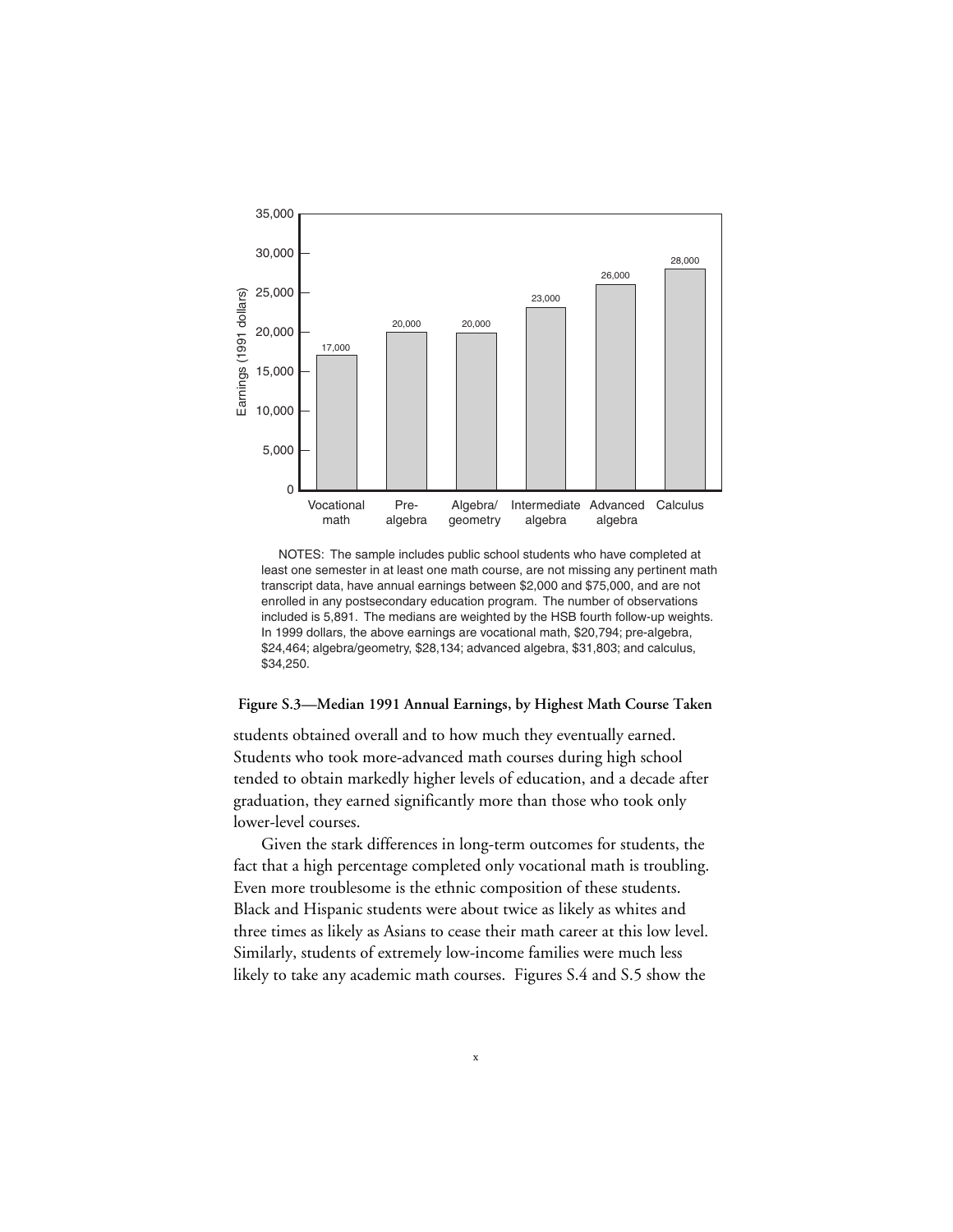

 NOTES: See Figure 2.1 for the data source, sample criteria, weighting, and sample size. When these course completion rates are computed without weights, they are broadly similar to the ones above. The biggest difference is in the number of Hispanic and black students who take vocational math. In these two cases, the unweighted values are 5 percentage points lower than the weighted case, with the slack being taken up in the higher-level courses. The sample sizes for the ethnic groups are 2,221, 1,320, 5,855, and 345 for Hispanic, black, white, and Asian, respectively.

#### **Figure S.4—Highest Math Course Taken, by Ethnicity**

math courses taken by each ethnic group and parental income group. The minority students and students from low-income families who disproportionately stopped taking math at early stages also tended to be the students who did not progress very far through the school system and who tended to be at the low end of the income distribution later on in life.

Although the level of math course a student takes is correlated with college graduation rates and earnings, the correlations do not necessarily imply causation. There may be some underlying student characteristic that causes students to take a more rigorous curriculum and earn higher wages in the future. Nonetheless, the correlations do raise a red flag indicating the need for more in-depth analysis. When we conducted this analysis and estimated the effect that math courses have on our two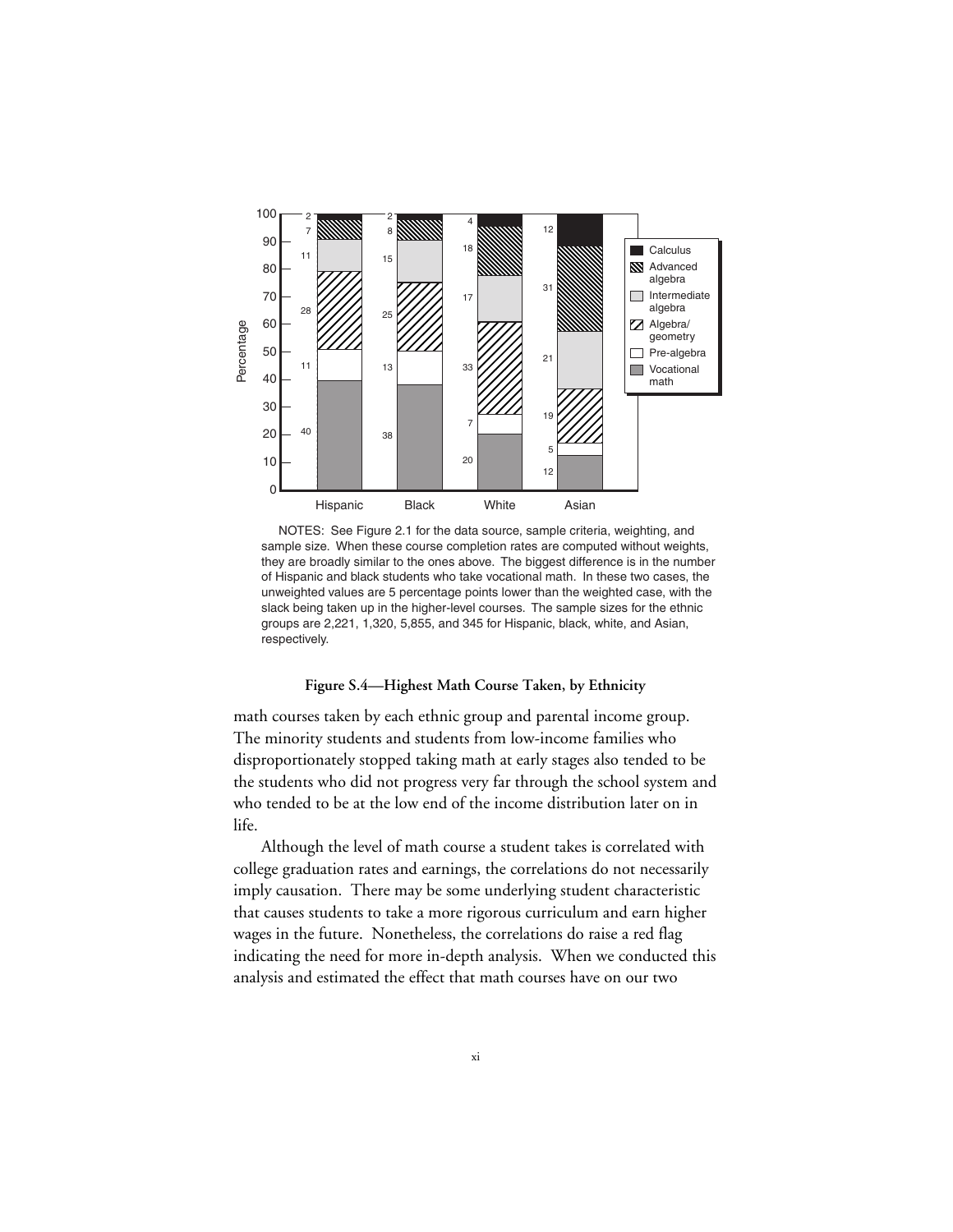

 NOTES: See Figure 2.1 for the data source, sample criteria, weighting, and sample size. The sample sizes for the income groups are 916, 2,833, 1,751, 1,503, and 2,258, respectively, from the lowest to the highest income category. The income categories are in 1980 dollars. The 1999 dollar equivalents are roughly double the 1980 values.

#### **Figure S.5—Highest Math Course Taken, by Parental Income**

outcomes of interest (college graduation and earnings), we took into account as many of these underlying factors as we could to net out the true curriculum effects. Figure S.6 provides a sketch of the relationship that we model in this report. The student's demographic characteristics include ethnicity and gender; family background characteristics include parental education and income; and high school inputs and resources include things such as school size, teacher's education level, and the percentage of students at the school who are disadvantaged. We expect all of these factors to influence both the type of math courses students take and their educational attainment and earnings. The effect that math courses have on earnings operates through two channels, as shown in the figure: through some cognitive effect that makes students more productive and through an educational attainment effect that makes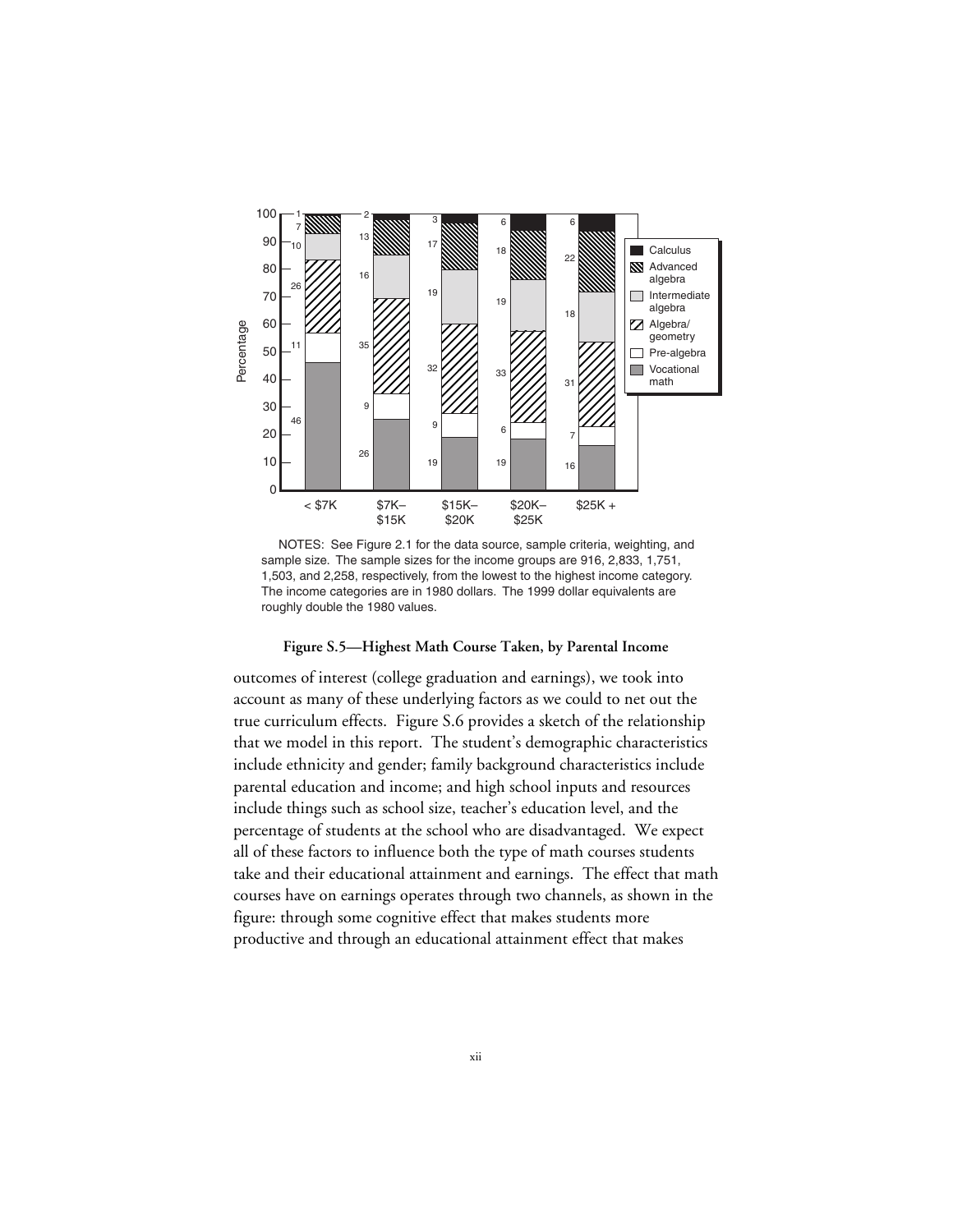

**Figure S.6—The Pathways Through Which Curriculum Affects Earnings (and potentially confounding factors)**

students more likely to pursue higher education. We estimated these two pieces of the overall earnings effect.

## **The Effects of Math Courses on the Likelihood of College Graduation**

A large part of a math course's effect on earnings can be explained by its effect on the student's ultimate level of education. Different types of mathematics courses have different effects on the predicted probability of graduating from college, even after controlling for the student's demographic traits, family and school characteristics, and measures of ability. For example, as Figure S.7 shows, whereas the overall probability that an average student<sup>3</sup> whose highest math course is algebra/geometry will graduate is almost 15 percent, the probability that a student who takes intermediate algebra will graduate is nearly 27 percent. And an average student who takes advanced algebra is over 10 percentage points

\_\_\_\_\_\_\_\_\_\_\_\_

 $3An$  average student is considered to be a student with the mean values for all of the explanatory factors in the graduation model.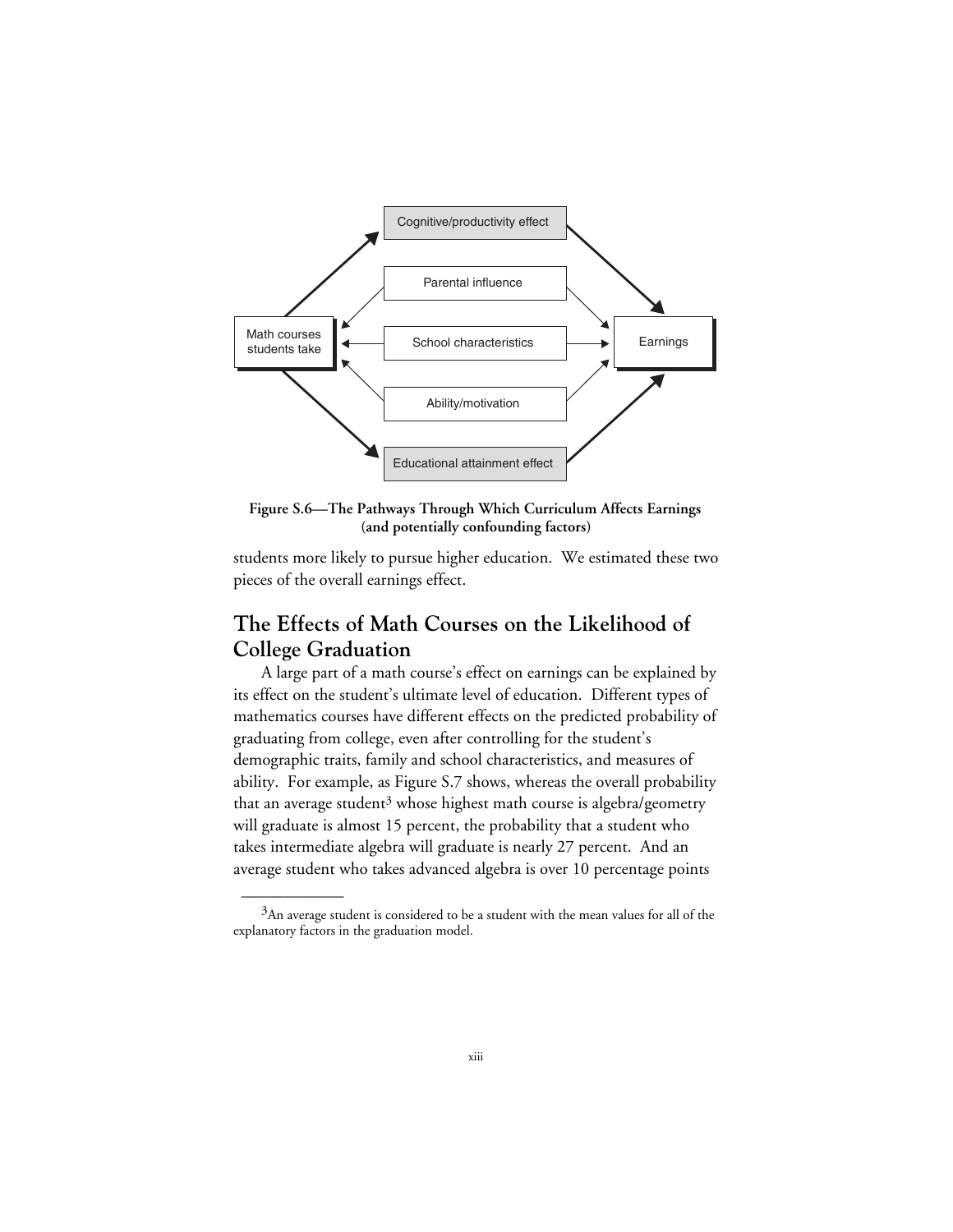

 NOTES: When estimating the math effects, we control for the student's demographic, family, and school characteristics as well as the student's ability as measured by his or her math GPA and math test score. The highest completed math course is the highest-level course in which the student completed at least one semester.

#### **Figure S.7—Predicted Percentage of Students Graduating from College Given Their Highest Completed Math Course**

more likely to graduate from college than is a student who completes only intermediate algebra.4

## **The Effects of Math Courses on Earnings**

\_\_\_\_\_\_\_\_\_\_\_\_

The effect that an additional mathematics course has on earnings is quite strong, and it varies by the level of the mathematics course even after accounting for the student's demographic traits, family background characteristics, and high school inputs and resources. As shown in Figure S.8, an additional algebra or geometry course is associated with over 6

 ${}^{4}$ The highest math course is the highest-level math course in which the student completed at least one semester.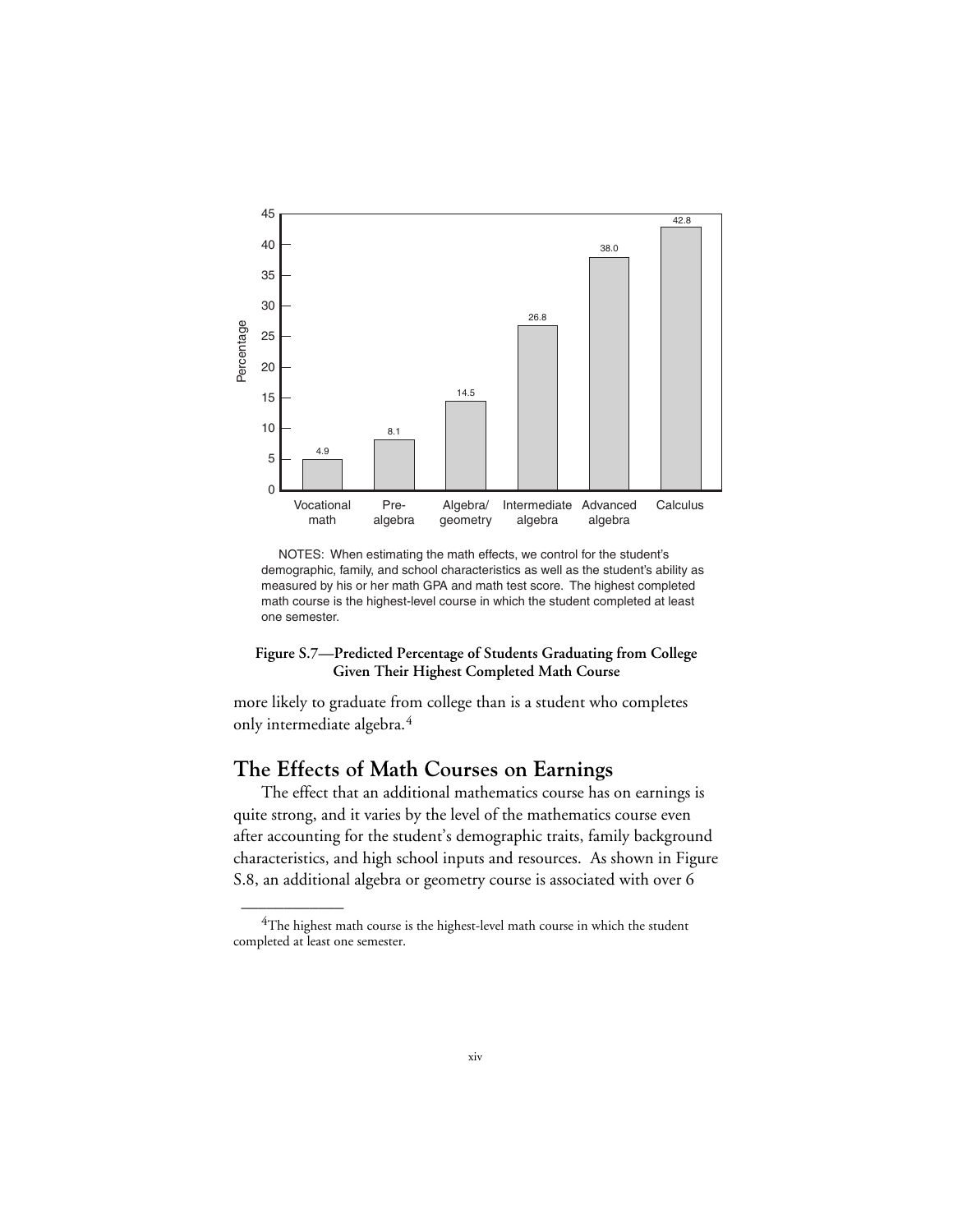

 NOTES: When estimating the math effects, we control for the student's demographic, family, and school characteristics. An additional math course refers to an additional year-long course.

#### **Figure S.8—Predicted Percentage Increase in Earnings Resulting from an Additional Math Course (direct and indirect effects)**

percent higher earnings, holding all other factors constant.5 The predicted effect of an additional calculus course is double that. The vocational math effect is somewhat more complicated to interpret. It has a negative sign, implying that students who take one more vocational math course than the average student does have lower earnings than the average student.

The student's ultimate level of educational attainment accounts for half of the academic math course effects, indicating that a large part of the pathway through which mathematics may affect earnings is by increasing the likelihood that students will seek higher education. Figure S.8 shows the predicted percentage difference in earnings resulting from

\_\_\_\_\_\_\_\_\_\_\_\_

<sup>5</sup>In this section, we consider a course to last a year. In other words, we report the predicted effects of an additional 1.0 Carnegie unit (or credit) in the course.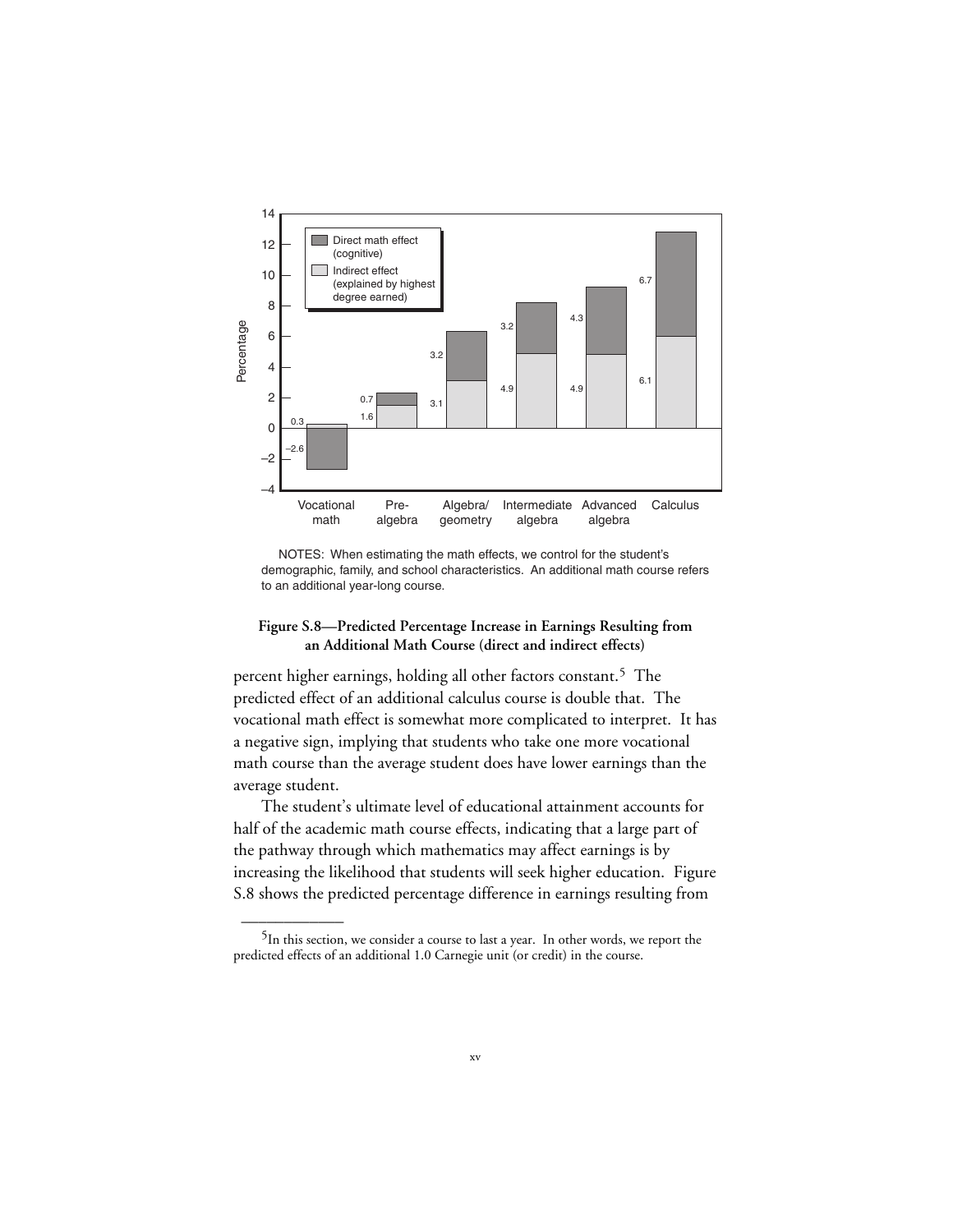an additional math course as well as the portion of that math effect that can be explained by the ultimate level of education that a student obtains. The light and dark bars in the figure show how the total effect of a math class can be broken down into the direct cognitive effect on earnings and the indirect effect on earnings that works by enabling the student to obtain more education. For instance, consider two students who have similar background characteristics and the same ultimate level of education. If one student takes an algebra/geometry course in high school and the other takes, in addition to algebra/geometry, intermediate and advanced algebra, the latter student is predicted to earn 7.5 percent more than the former (intermediate algebra is predicted to increase earnings 3.2 percent and advanced algebra is predicted to increase earnings another 4.3 percent). These are the *direct effects* on earnings. But in addition, as shown by the lighter bars in the figure, the student who takes the additional two courses is also likely to obtain more postsecondary education, boosting his or her earnings another 9.8 percent (4.9 percent for each class). The total combined effect is a predicted earnings gain of 17.3 percent. This is the sum of the two effects of curriculum outlined in Figure S.6, the direct cognitive and the indirect educational attainment effects.

As the diagram in Figure S.6 shows, in addition to accounting for demographic, family, and school characteristics, it is also important to account for other factors, including the student's ability and motivation, to net out the true cognitive/productivity math effects. Accounting for such factors using the students' mathematics grade point average (GPA) explains a portion of the cognitive math effect on earnings.<sup>6</sup> Figure S.9 shows the *direct* math effects that include ability effects and the direct math effects net of ability effects. Controlling for ability and motivation diminishes the *direct* effect of mathematics, and it appears to explain a larger portion of the more advanced math course effects (intermediate algebra and higher) than it does of the algebra/geometry and vocational effects. Nonetheless, once we account for ability, the courses at or above

\_\_\_\_\_\_\_\_\_\_\_\_

 $<sup>6</sup>$ In the main text and Appendix C of this report, we present results from other ways</sup> of controlling for ability and motivation. Regardless of the exact control, the tenor of the results does not change.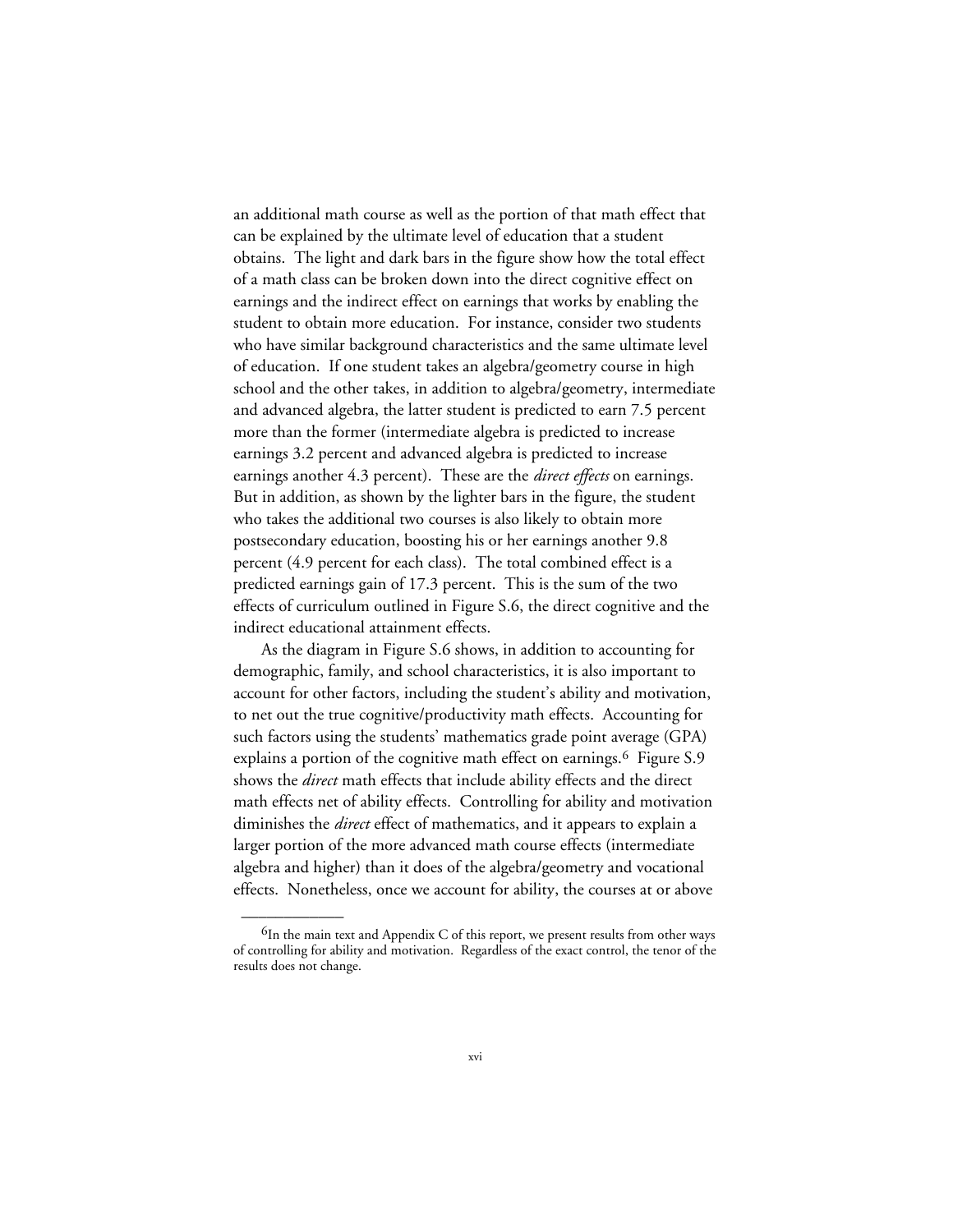



#### **Figure S.9—Predicted Percentage Increase in Earnings Resulting from an Additional Math Course (direct effects with and without ability and motivation)**

the algebra level are still associated with much higher earnings than are vocational math and pre-algebra courses. The magnitude of the academic math course effects still differs depending on the course, i.e., calculus has a stronger effect than algebra, but the differences are not as great once we account for ability.

We also examined whether the effect of curriculum on earnings depended significantly on certain characteristics of the schools that students attend, or on the demographic characteristics of the students themselves. This is a crucial concern for policymakers, who will want to know whether, for instance, the math curriculum offered at affluent schools with many resources and largely upper-income white students will prove as effective in a different school and socioeconomic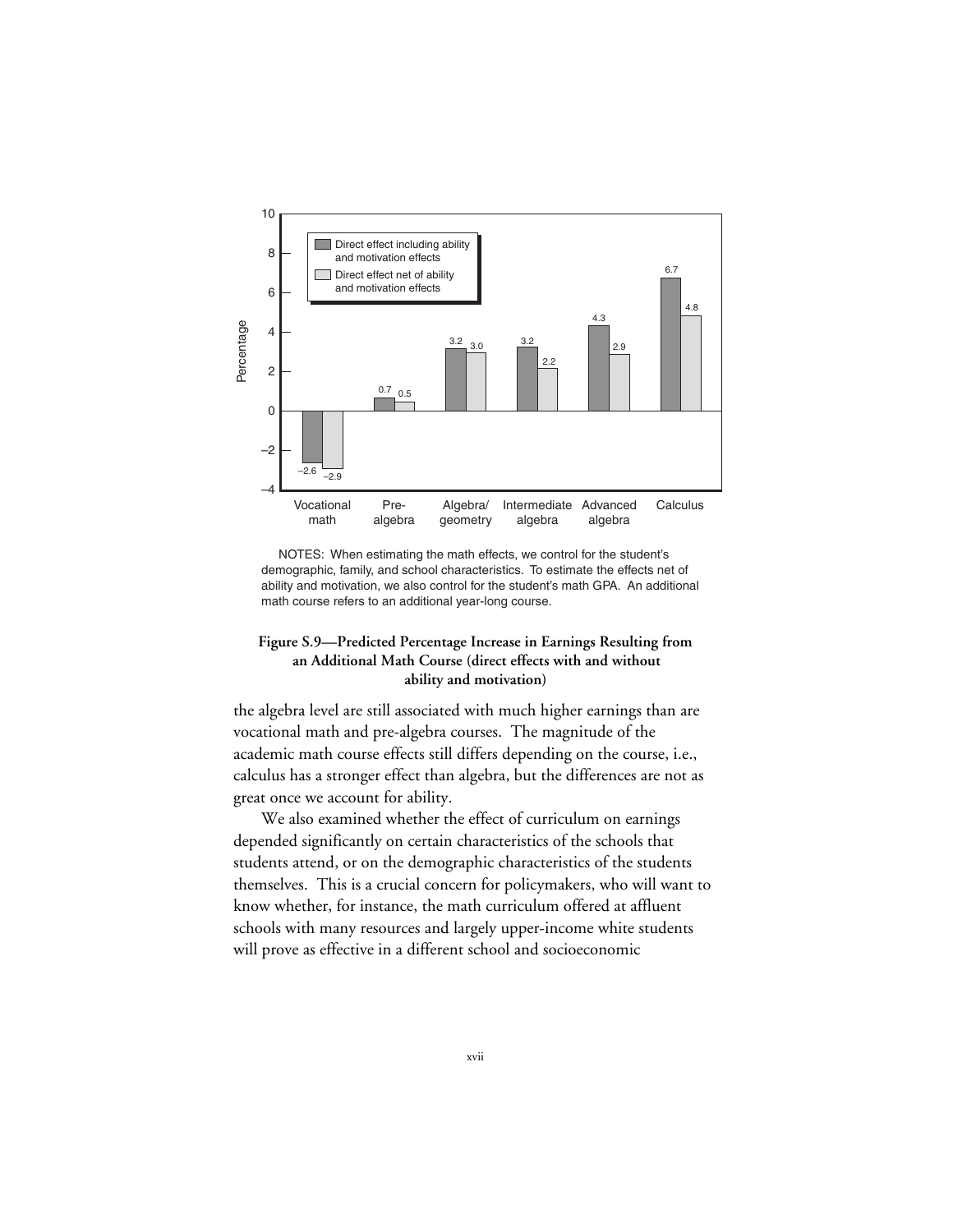environment. Similarly, we need to know whether curriculum works differently among men and women.

Math curriculum is predicted to affect earnings significantly for both men and women. However, for men, unlike women, most of the influence of curriculum appears to work through the effect that high school math courses have on the student's ultimate level of educational attainment. For women, the direct cognitive/productivity effect is stronger than it is for men.

Similarly, we sought to examine whether the effect of math courses on earnings varied with respect to other student characteristics, characteristics of the student body at the high school, and measures of school resources. We did not find strong evidence that the effect of curriculum changed with respect to any of these variables. If anything, we found weak evidence that taking more math courses might have larger beneficial effects for students from relatively disadvantaged backgrounds. However, we do not find our evidence in this regard decisive.

Finally, although these results are estimated using national data, statistical tests suggest that they apply to California students as well.

### **The Effects of Math Courses on the Earnings Gap**

Considering the important role that math curriculum plays in predicting earnings, it is important to ask a follow-up question: Can math explain the earnings gap between students of different ethnicity or the gap between students from different socioeconomic backgrounds? For the 1980 sophomore cohort, the gap in 1991 earnings between white and black and between white and Hispanic students can be almost entirely explained by demographic, family, and school characteristics, with parental income levels and parental education levels playing a substantial explanatory role.

In turn, curriculum does explain about one-quarter of the earnings gap between the students from the lowest-income families and students from middle-income families. Even more striking, it explains almost the entire gap between the students from the next-to-lowest parental income category and students from middle-income families. So, it appears that curriculum directly explains a portion of the earnings gap based on students' family income level when they are in high school. And, because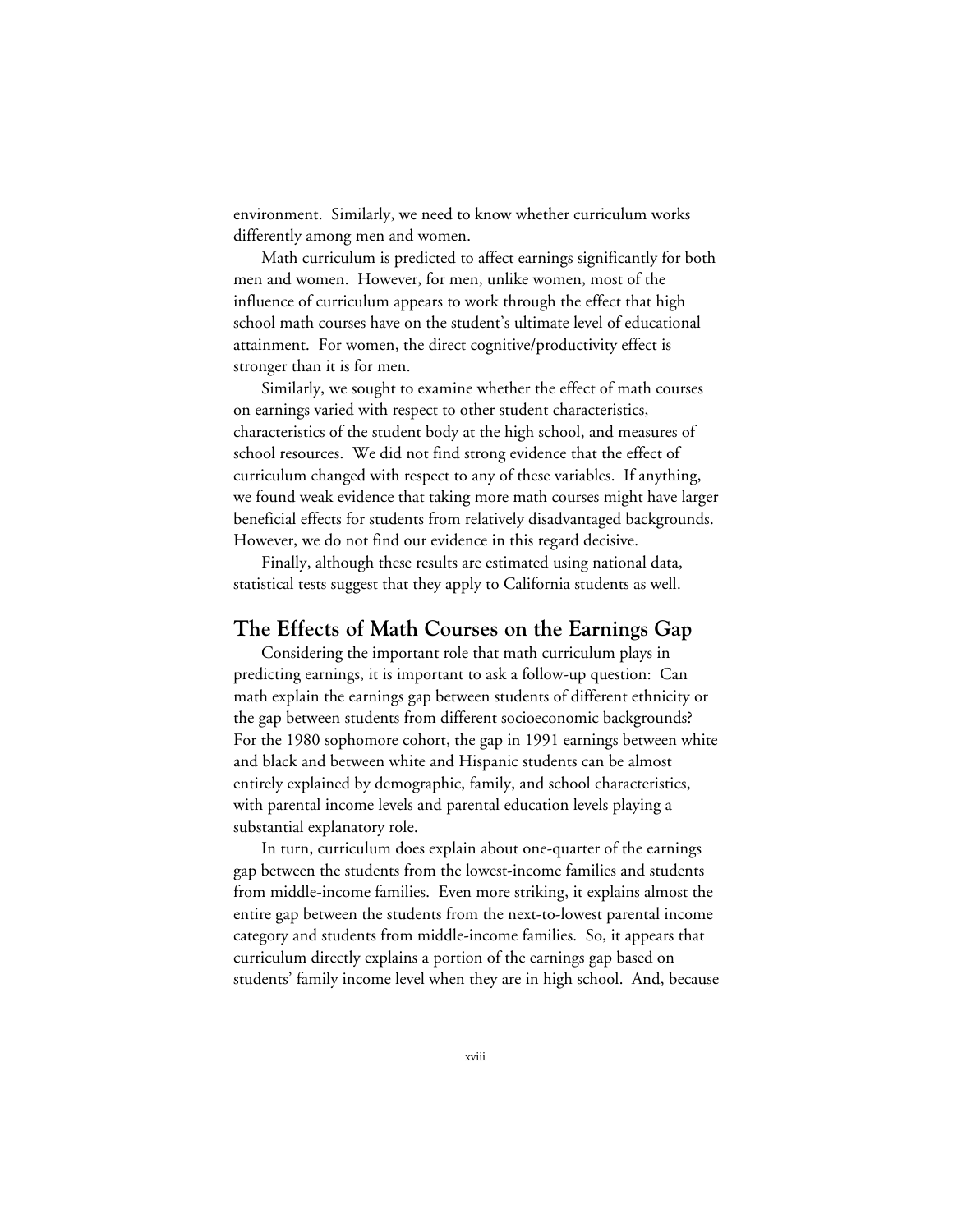Hispanic and black students tend to be overrepresented in the lowest two income groups (in other words, ethnicity and family income level are quite related for these student groups), curriculum indirectly explains part of the ethnic earnings gap as well.

## **Conclusions**

The main message of this report is that math matters. For the 1980 cohort of high school sophomores, math curriculum is strongly related to student outcomes more than 10 years later. Math curriculum has a strong effect on the probability of graduating from college. High school math courses also appear to influence earnings. Roughly half of the predicted effect of math courses on earnings works indirectly through enabling students to obtain more postsecondary education, and the other half appears to work through a direct effect on earnings, independent of how much education the student ultimately obtains.

Although this report focuses on math, we devote a section to the effects of courses in other academic subjects as well. As with math, different types of courses within a certain subject area affect earnings differently. Taking an above-level English course is predicted to increase earnings by more than taking average-level English courses. More interesting, math courses still seem to matter once we account for the courses a student takes in other subjects. It appears that taking an advanced-level English course increases earnings by more than an additional course in algebra/geometry, or intermediate algebra, but by less than the more advanced math courses do. However, all of the math courses at or above the algebra/geometry level are predicted to increase earnings by more than an average-level English course.

A notable finding of the report for policymakers is that the observed correlation between math courses and earnings appears to be at least partly causal. That is, in spite of our extensive efforts to take into account confounding factors, including the student's innate ability and motivation, the relationship between curriculum and earnings still appears strong. Perhaps the most important message of this report is that not all math courses are equal. More-advanced math courses have a much larger effect on college graduation rates and earnings than do lessadvanced courses. The biggest difference is between courses at or above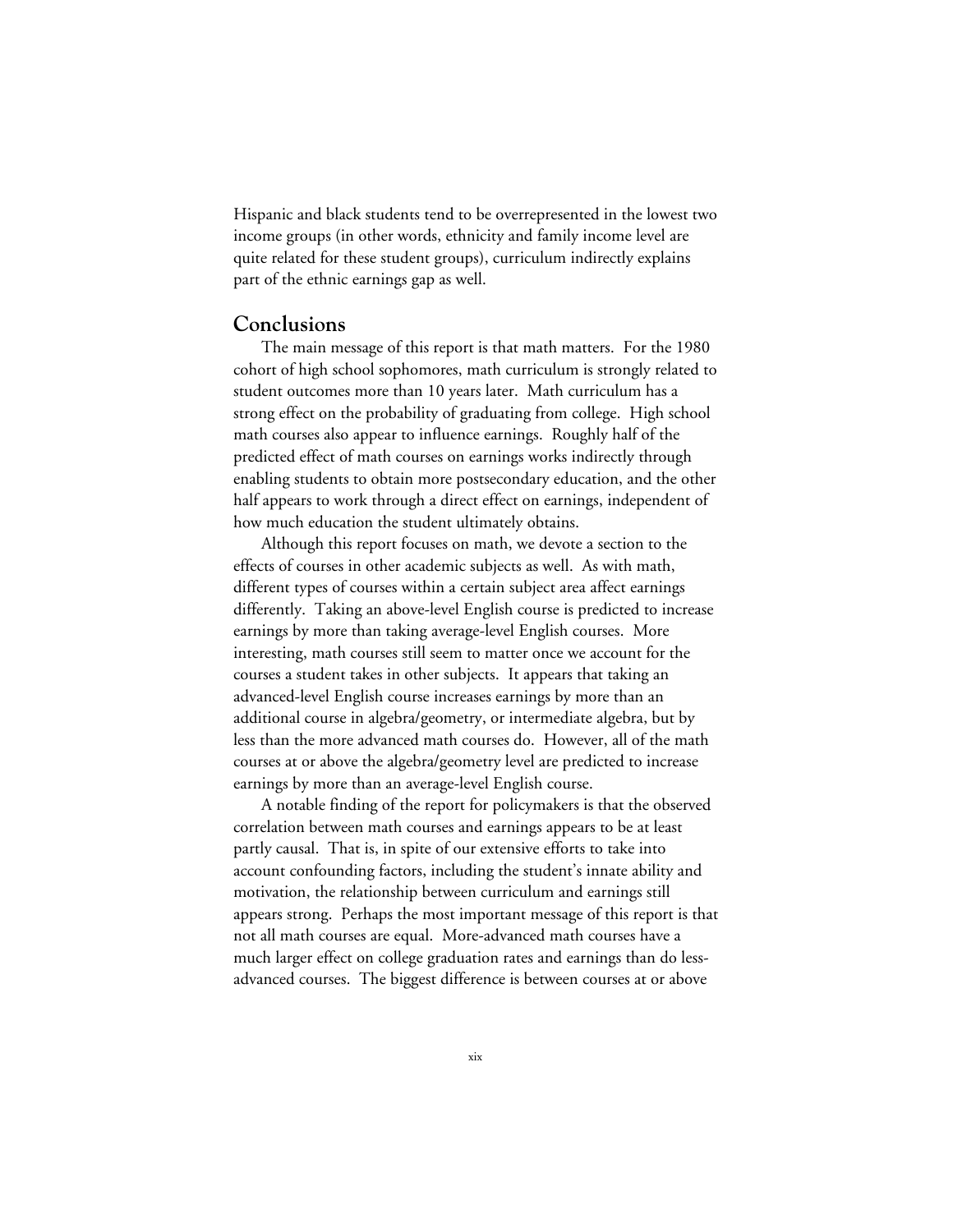the algebra/geometry level and courses below the algebra/geometry level. This finding implies that all students should have access to the full range of demanding math courses and that they should be strongly encouraged, motivated, and prepared to take them. Again, it is not simply the number of math courses that matters; what matters more is the extent to which students take the more demanding courses, such as algebra/geometry.

Although the results of this inquiry show that students who take more-advanced math courses benefit from them, it is important to note one limitation of this finding. These results do not speak to the consequences of policies requiring that all students take a specific math course for graduation. Policies that force certain math courses on students could have negative consequences, such as high student dropout rates and a watering down of the work required to complete those courses. This report does not analyze such consequences. Any policymakers considering sweeping curriculum reform would be well advised to initiate small-scale demonstrations of the reforms to test for such negative side-effects before implementing them widely.

We conclude by noting that in California, perhaps even more so than in other states, public attention continues to focus on such issues as class size, school spending, and teacher quality. Although such public attention is welcome, this report shows that it is crucial to remember that quite independent of the level of resources at a given school, curriculum appears to matter tremendously for long-term student outcomes. Put differently, we must not lose focus on the heart of the matter: what students actually learn in school.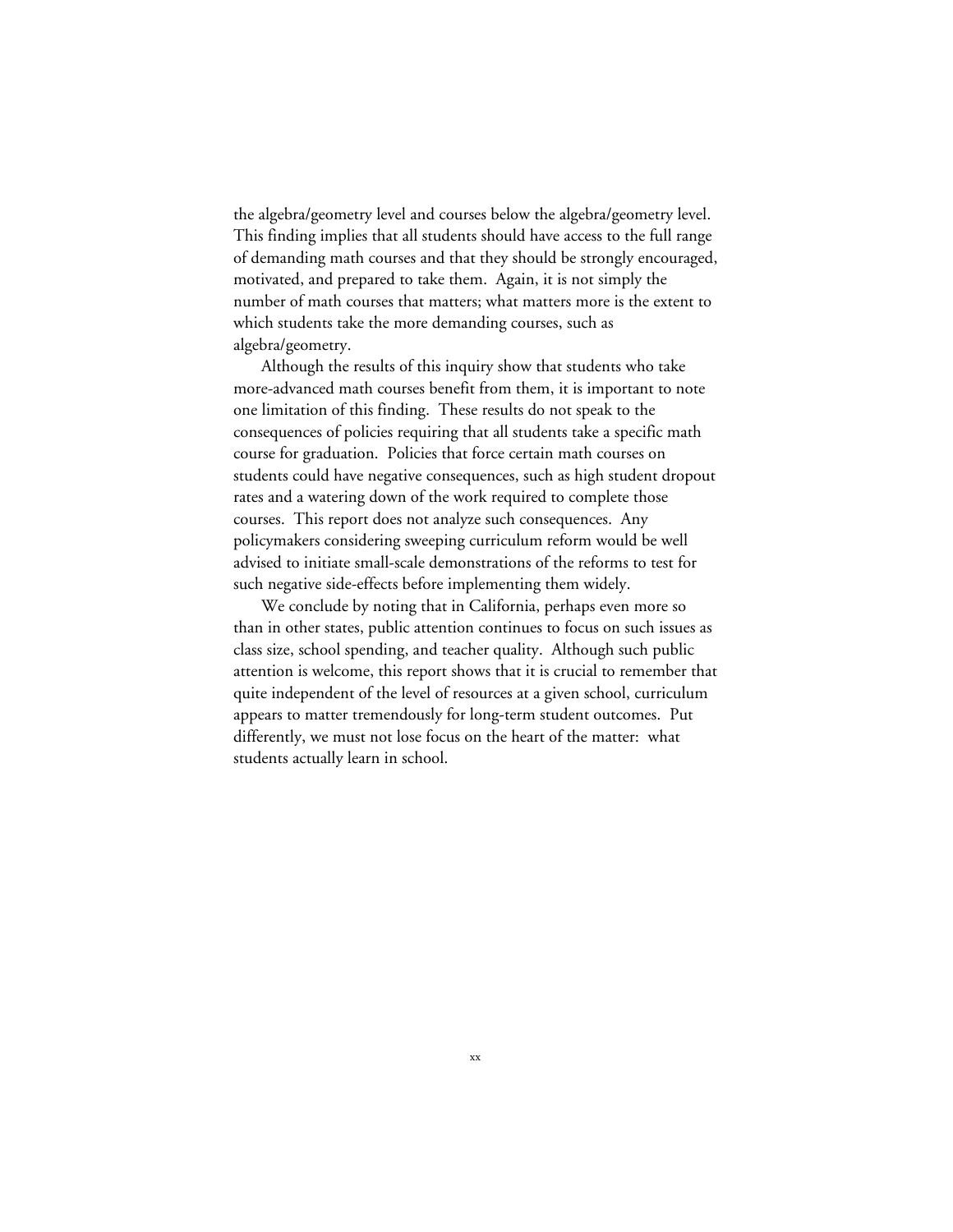# **Contents**

|         |                                                                                                                | $\dddot{\mathbf{u}}$                                  |
|---------|----------------------------------------------------------------------------------------------------------------|-------------------------------------------------------|
|         | $\text{Summary} \dots \dots \dots \dots \dots \dots \dots \dots \dots \dots \dots \dots \dots \dots$           | $\mathbf{v}$<br>xxiii<br><b>XXV</b>                   |
|         |                                                                                                                |                                                       |
| $1_{-}$ | Policy Relevance                                                                                               | $\mathbf{1}$<br>$\overline{2}$<br>$\overline{3}$<br>5 |
| 2.      | PATTERNS IN MATHEMATICS COURSE-TAKING<br>Long-Term Consequences<br>The Case of California                      | $\overline{7}$<br>9<br>11<br>13<br>14                 |
| 3.      | HOW CURRICULUM MIGHT AFFECT<br>EDUCATIONAL ATTAINMENT AND EARNINGS<br>Other Explanations of Curriculum Effects | 17<br>17<br>18<br>20<br>21                            |
| 4.      | THE LINK BETWEEN HIGH SCHOOL<br>CURRICULUM AND COLLEGE GRADUATION                                              | 23<br>23<br>25<br>27<br>32                            |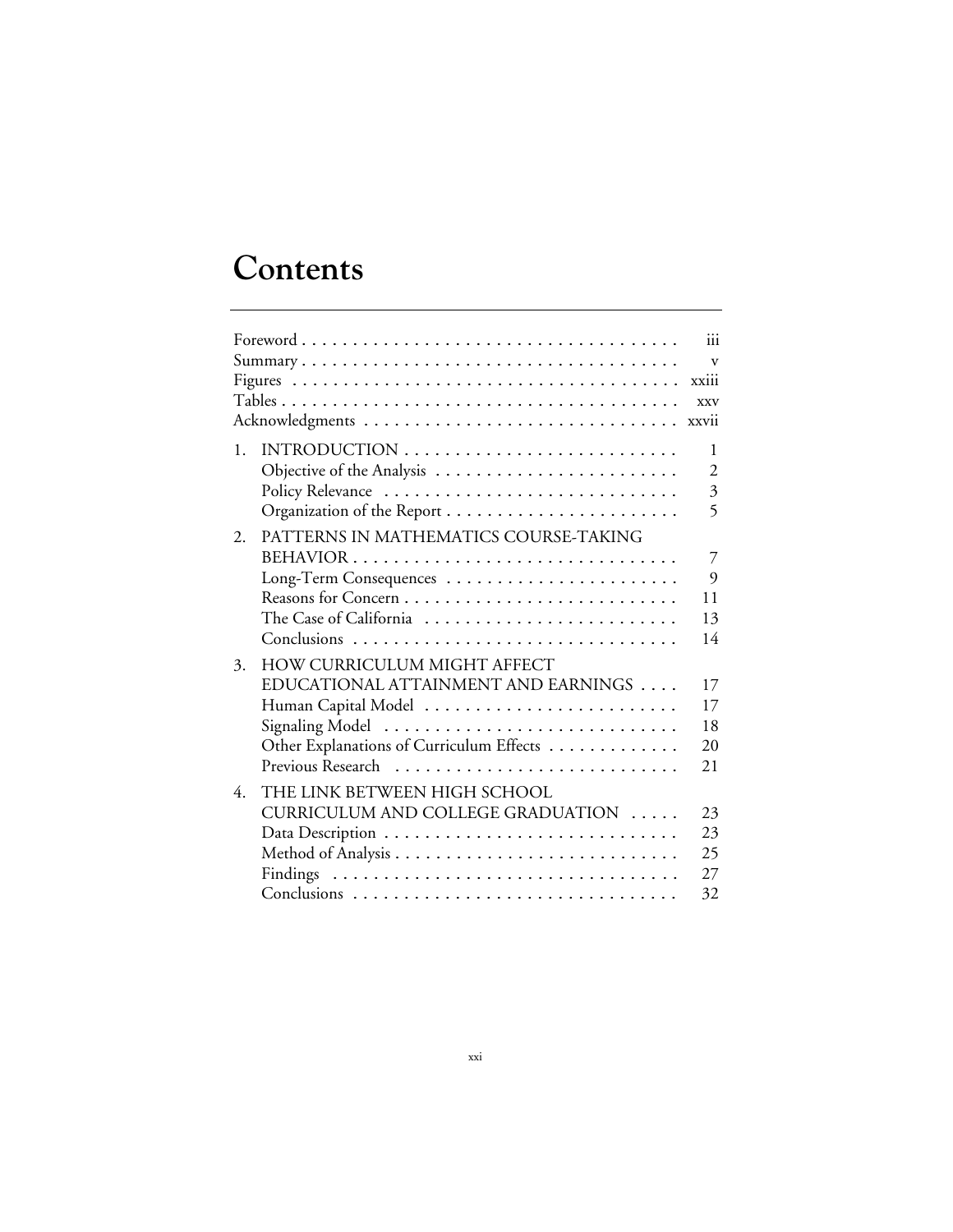| 5.                              | THE LINKS BETWEEN HIGH SCHOOL                             |     |
|---------------------------------|-----------------------------------------------------------|-----|
|                                 | CURRICULUM AND EARNINGS                                   | 33  |
|                                 | Key Issues in Estimating the Effects of Curriculum on     |     |
|                                 |                                                           | 33  |
|                                 | The Need for a Sequence of Models                         | 35  |
|                                 |                                                           | 36  |
|                                 | Results: The Effects of Math                              | 39  |
|                                 |                                                           | 46  |
|                                 | Results: The Effects of Other High School Subjects        | 51  |
|                                 |                                                           | 56  |
| 6.                              | VARIATIONS IN MATH EFFECTS AMONG                          |     |
|                                 | SUBGROUPS OF STUDENTS                                     | 59  |
|                                 | Math Effects in California                                | 59  |
|                                 |                                                           | 60  |
|                                 | Math Effects and School and Student Characteristics       | 62  |
|                                 | Math Effects and Educational Attainment                   | 63  |
|                                 |                                                           | 64  |
| 7.                              | MATH CURRICULUM AND THE EARNINGS GAPS                     |     |
|                                 | AMONG ETHNIC AND SOCIOECONOMIC                            |     |
|                                 | <b>GROUPS</b>                                             | 67  |
|                                 |                                                           | 75  |
| 8.                              |                                                           |     |
|                                 | Appendix                                                  |     |
|                                 | A.                                                        | 83  |
|                                 | B <sub>1</sub>                                            | 95  |
|                                 | C.<br>Econometric Earnings Models and Results             | 103 |
|                                 | Testing for Variations in the Effectiveness of Math<br>D. |     |
|                                 | Among Subgroups of Students                               | 131 |
|                                 | Ethnic and Socioeconomic Earnings Gaps, by Gender<br>Ε.   | 141 |
|                                 | Bibliography                                              | 143 |
|                                 |                                                           | 147 |
| Other Related PPIC Publications |                                                           | 149 |
|                                 |                                                           |     |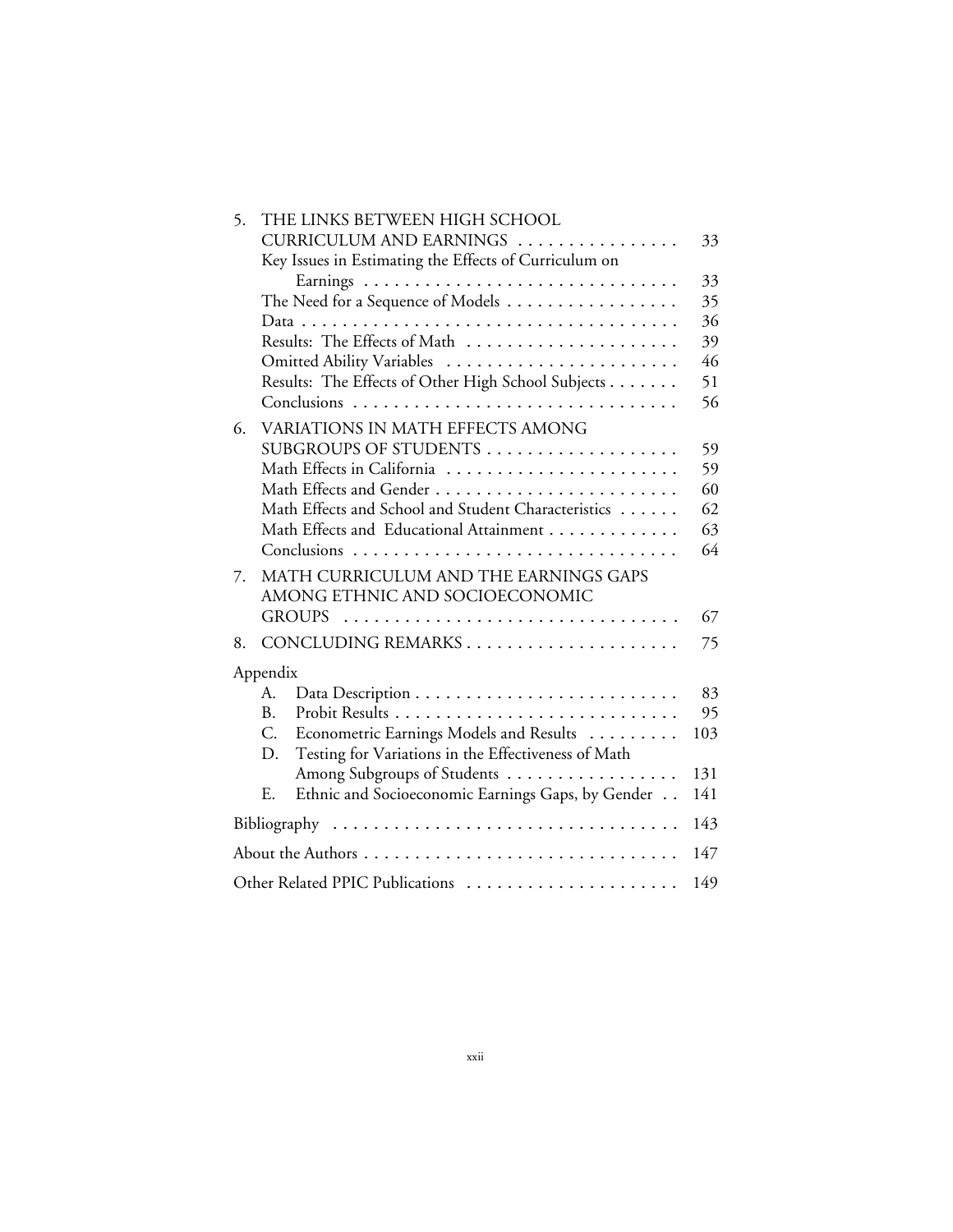# **Figures**

| S.1. | Highest Math Course Taken                             | viii        |
|------|-------------------------------------------------------|-------------|
| S.2. | Highest Degree Earned by 1992 Related to Highest      |             |
|      | Math Course Taken in High School                      | ix          |
| S.3. | Median 1991 Annual Earnings, by Highest Math          |             |
|      |                                                       | $\mathbf x$ |
| S.4. | Highest Math Course Taken, by Ethnicity               | xi          |
| S.5. | Highest Math Course Taken, by Parental Income         | xii         |
| S.6. | The Pathways Through Which Curriculum Affects         |             |
|      | Earnings (and potentially confounding factors)        | xiii        |
| S.7. | Predicted Percentage of Students Graduating from      |             |
|      | College Given Their Highest Completed Math            |             |
|      |                                                       | xiv         |
| S.8. | Predicted Percentage Increase in Earnings Resulting   |             |
|      | from an Additional Math Course (direct and indirect   |             |
|      |                                                       | XV          |
| S.9. | Predicted Percentage Increase in Earnings Resulting   |             |
|      | from an Additional Math Course (direct effects with   |             |
|      | and without ability and motivation)                   | xvii        |
| 2.1. |                                                       | 8           |
| 2.2. | Highest Degree Earned by 1992 Related to Highest      |             |
|      | Math Course Taken in High School                      | 10          |
| 2.3. | Median 1991 Annual Earnings, by Highest Math          |             |
|      |                                                       | 11          |
| 2.4. | Highest Math Course Taken, by Ethnicity               | 12          |
| 2.5. | Highest Math Course Taken, by Parental Income         | 13          |
| 2.6. | Highest Math Course Taken in California and the Rest  |             |
|      | of the United States                                  | 14          |
| 4.1. | Predicted Probability of College Graduation Given the |             |
|      | Stated Math Course, by Ethnicity                      | 28          |
| 4.2. | Predicted Probability of College Graduation Given     |             |
|      | the Stated Math Course, by Paternal Education         | 31          |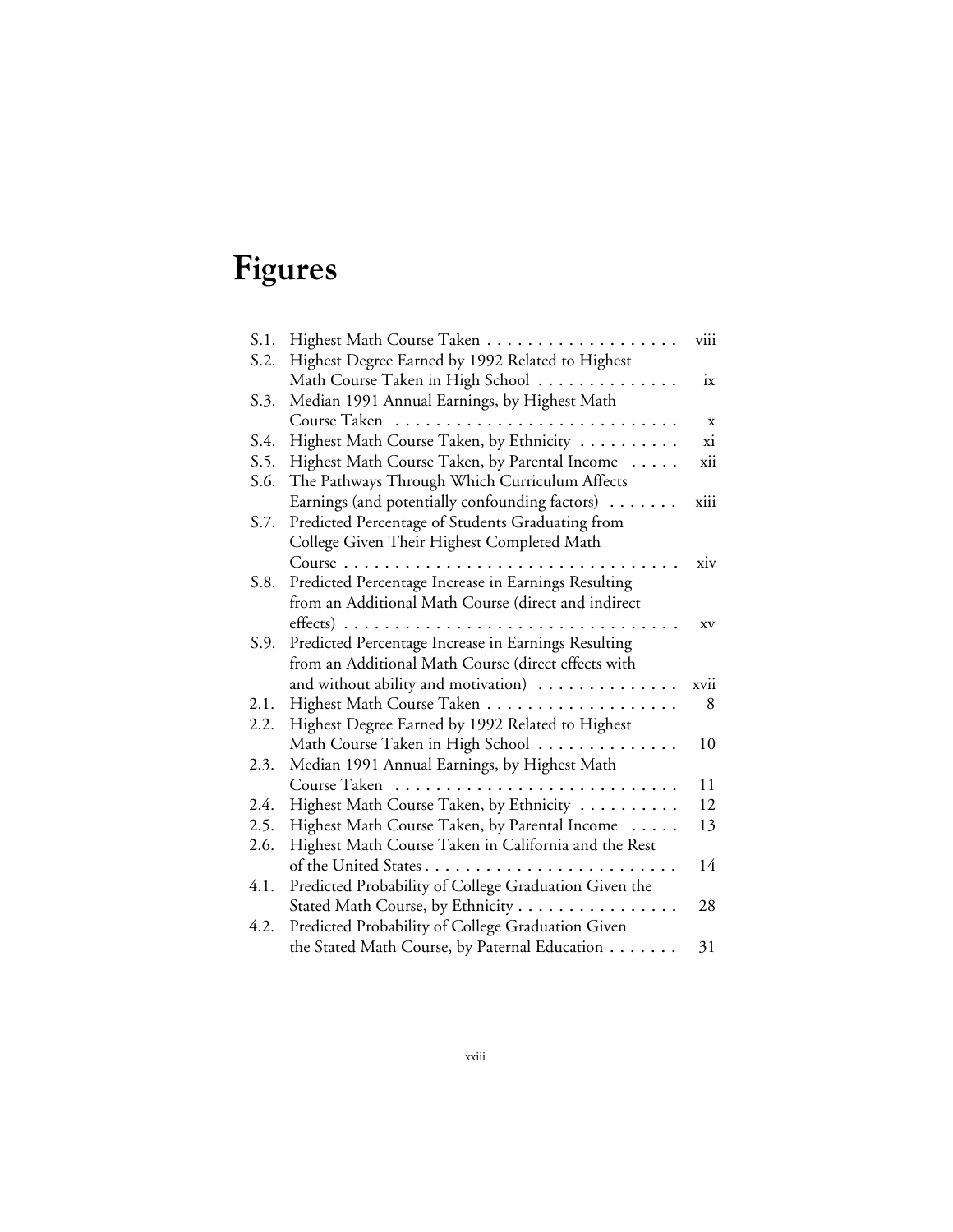| 5.1. The Pathways Through Which Curriculum Affects            |    |
|---------------------------------------------------------------|----|
| Earnings (and potentially confounding factors) $\dots \dots$  | 35 |
| 8.1. Predicted Percentage of Students Graduating from         |    |
| College Given Their Highest Completed Math                    |    |
|                                                               |    |
| 8.2. Predicted Percentage Increase in Earnings Resulting from |    |
| an Additional Math Course (direct and indirect                |    |
|                                                               | 78 |
| 8.3. Predicted Percentage Increase in Earnings Resulting from |    |
| an Additional Math Course (direct effects with and            |    |
| without ability and motivation)                               | 79 |
| B.1. General Probit Graph                                     | 99 |
|                                                               |    |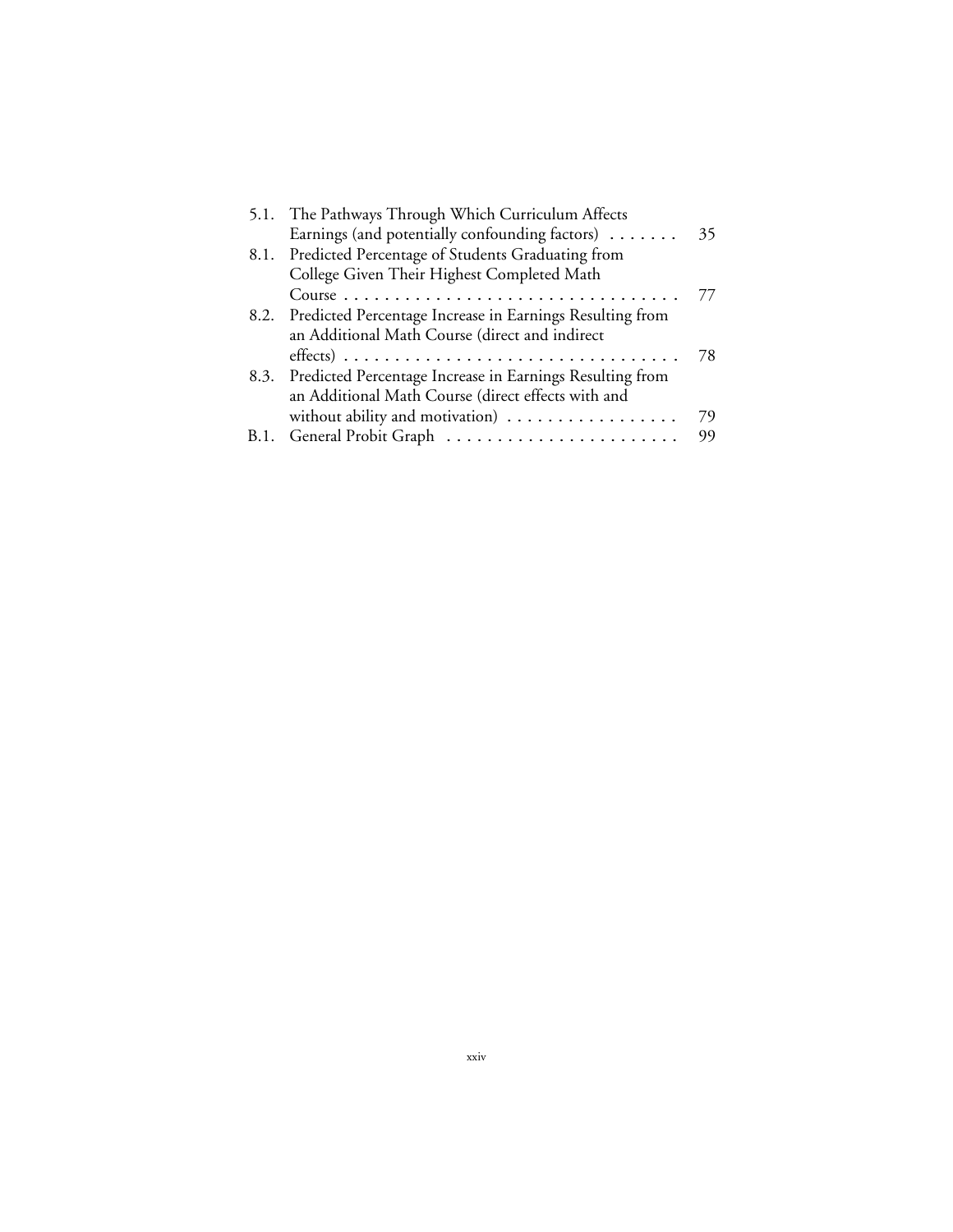# **Tables**

| 4.1. | Characteristics Accounted for in Models of College                          |    |
|------|-----------------------------------------------------------------------------|----|
|      |                                                                             | 26 |
| 5.1. | Characteristics Accounted for in Models of Earnings                         | 38 |
| 5.2. | Predicted Percentage Change in 1991 Earnings                                |    |
|      | Resulting from an Additional Math Credit                                    | 39 |
| 5.3. | Predicted Percentage Change in Earnings Resulting from                      |    |
|      | Educational Attainment: Effects Measured Relative to                        |    |
|      |                                                                             | 43 |
| 5.4. | Predicted Percentage Change in Earnings Resulting                           |    |
|      | from an Additional Math Credit with Various Ability                         |    |
|      |                                                                             | 50 |
| 5.5. | Predicted Percentage Change in Earnings Resulting                           |    |
|      | from Specific Math, English, Science, and Foreign                           |    |
|      | Language Courses                                                            | 53 |
| 5.6. | Predicted Earnings Effect of Hypothetical Course                            |    |
|      | Combinations During Grades 11 and 12                                        | 55 |
| 6.1. | Predicted Percentage Change in 1991 Earnings                                |    |
|      | Resulting from an Additional Math Credit, by Gender<br>$\ddot{\phantom{0}}$ | 61 |
| 7.1. | Predicted Earnings Gap Based on Ethnicity Difference                        |    |
|      | in 1991 Earnings Relative to White Workers                                  | 68 |
| 7.2. | Percentage Earnings Gap Based on Parental-Income                            |    |
|      | Difference in 1991 Earnings Relative to Students from                       |    |
|      | Middle-Income Families                                                      | 70 |
| A.1. | Math Course Classification System                                           | 85 |
| A.2. | Science Course Classification System                                        | 86 |
| A.3. | Number of Additional Missing Observations As More                           |    |
|      | Restrictions Are Enacted                                                    | 93 |
| A.4. | Missing Observations Out of 11,724 Total Public                             |    |
|      | School Observations                                                         | 94 |
| B.1. | Probit Regression Coefficients from Models of College                       |    |
|      | Completion (dependent variable = 1 if student graduated                     |    |
|      |                                                                             | 96 |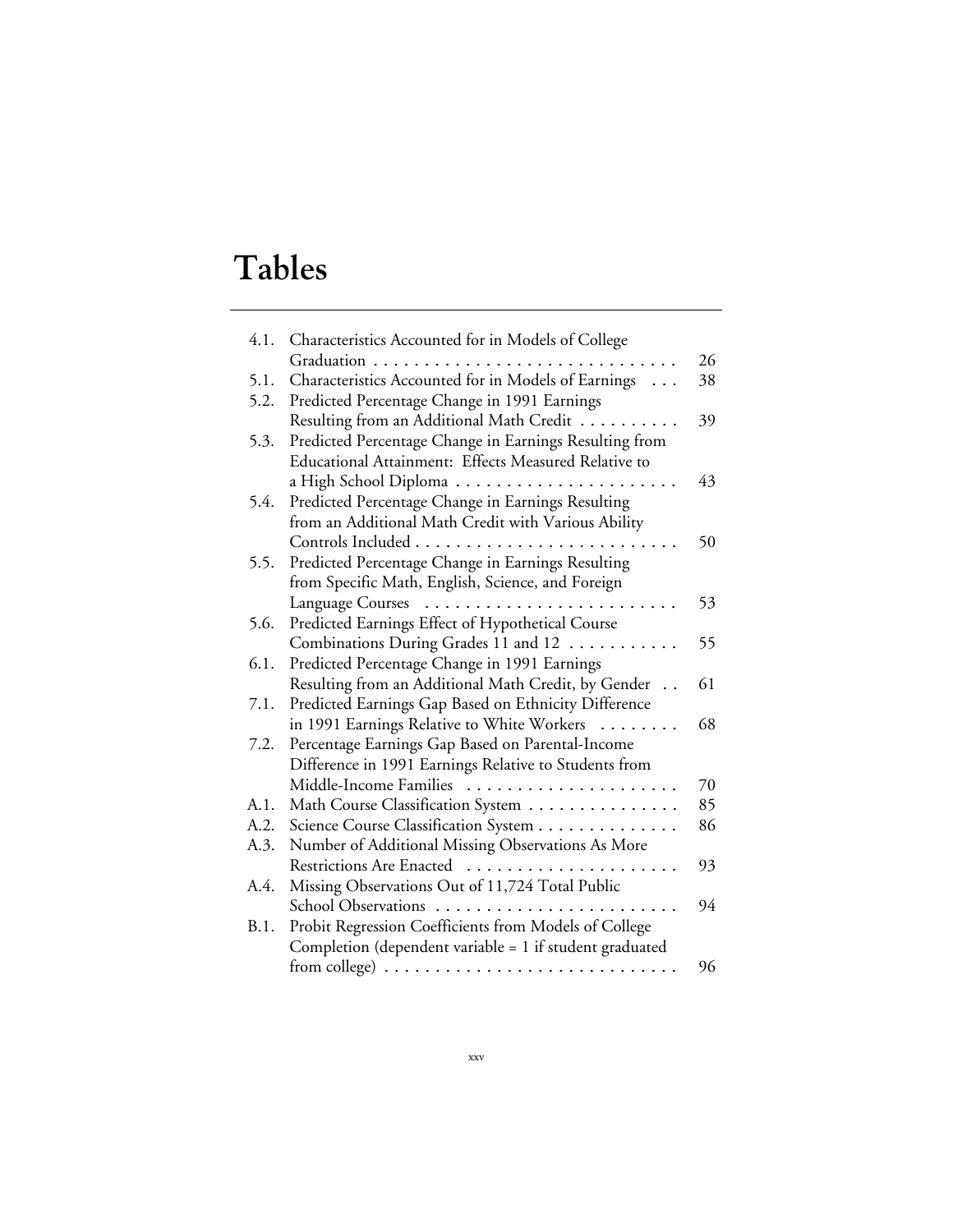| B.2. | Predicted Probabilities of College Graduation for the                 |     |
|------|-----------------------------------------------------------------------|-----|
|      | Average Person with at Least 0.5 Credits in the Stated                |     |
|      | Highest Math Course                                                   | 101 |
| C.1. |                                                                       | 105 |
| C.2. | Number of Significant Interaction Terms in Tests of                   |     |
|      | Similarity Between the Regression Sample and the                      |     |
|      |                                                                       | 111 |
| C.3. |                                                                       | 112 |
| C.4. | Log Earnings Models: OLS Regression Results with                      |     |
|      | Various Ability and Motivation Controls                               | 119 |
| C.5. | Log Earnings Models: OLS, Instrumental Variables                      |     |
|      | Estimation, and School Fixed-Effects Results With and                 |     |
|      | Without Ability and Motivation Controls $\dots \dots \dots \dots$ 121 |     |
| C.6. | Log Earnings Models (OLS and IV) with Specific Math,                  |     |
|      | English, Science, and Foreign Language Courses                        | 123 |
| C.7. | Log Earnings Models (OLS and IV) with Aggregate                       |     |
|      | Math, English, and Foreign Language Courses                           | 129 |
| D.1. | The Effect of an Additional Math Credit on the Log of                 |     |
|      | 1991 Earnings, by Gender                                              | 134 |
| D.2. | The Effect of Math Courses on Earnings When the                       |     |
|      | Effect Depends on School or Student Characteristics                   | 136 |
| E.1. | Earnings Gaps Based on Ethnicity and Parental Income                  |     |
|      | (before and after curriculum is added to the model) $\dots$ 142       |     |
|      |                                                                       |     |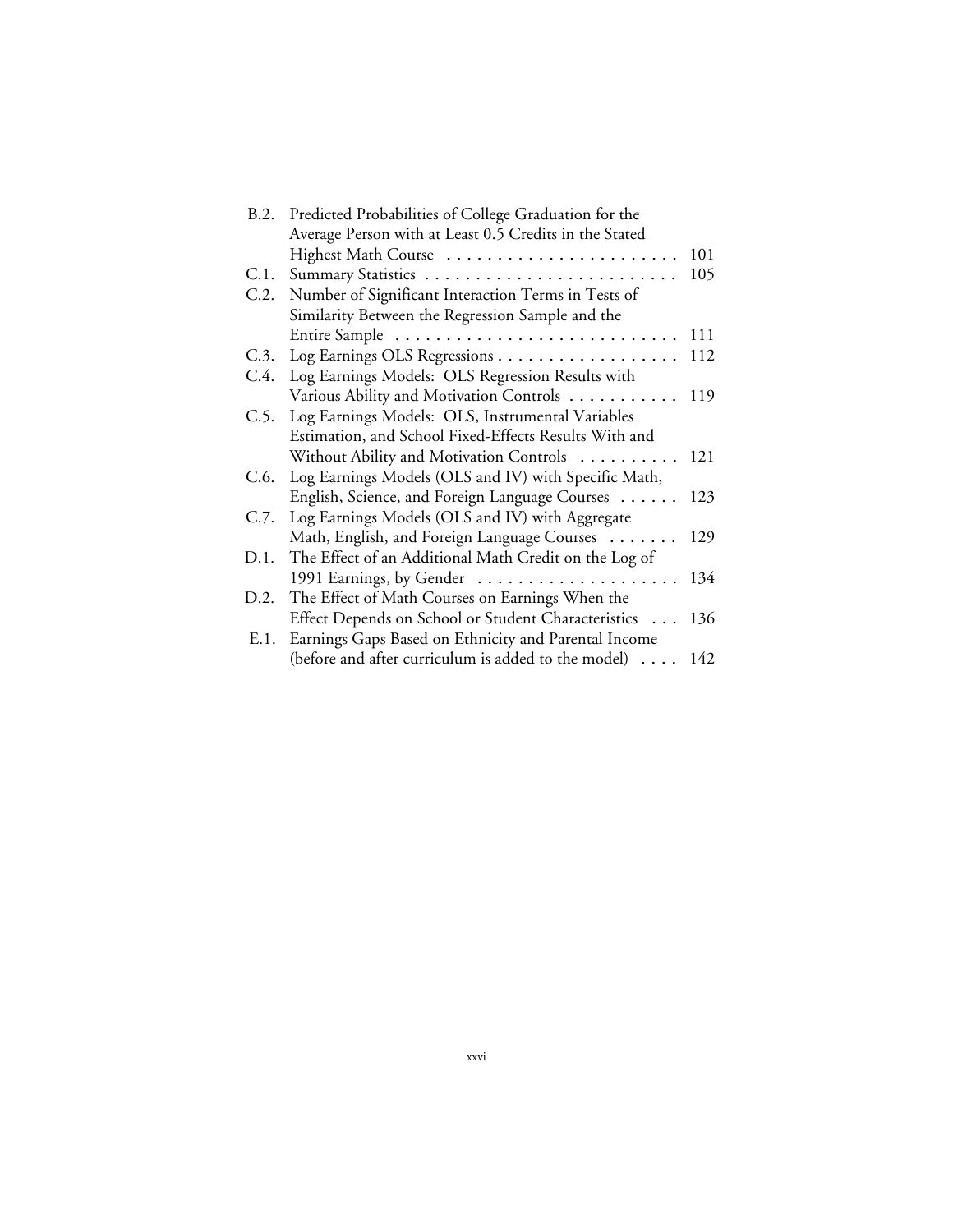## **Acknowledgments**

Several people helped us throughout this research project. We thank Paul Hill, Richard Murnane, Kim Rueben, and Michael Shires for their valuable reviews of an earlier draft. We also appreciate the insightful comments from Mark Appelbaum, Bud Mehan, Valerie Ramey, and Steven Raphael during early presentations of this work. Gary Bjork and Joyce Peterson of PPIC provided extensive editorial suggestions that improved the clarity of this report. Patricia Bedrosian of RAND also provided valuable editorial assistance.

We thank Steve Rivkin for supplying us with an algorithm to identify the California schools in our dataset. We acknowledge Aurora D'Amico, Jeffrey Owings, and Robert Atanda from the National Center for Education Statistics for supplying us with supplementary data information. We also acknowledge the many staff members at PPIC who made helpful comments along the way and who helped with the production of this report.

Finally, we are grateful to David Lyon and Michael Teitz for opening PPIC's doors to us (Julian Betts originally as a visiting fellow and Heather Rose originally as a dissertation fellow) and providing us with the opportunity to write this report.

Although our research benefited from the contributions of many people, the authors are solely responsible for any errors of fact or interpretation.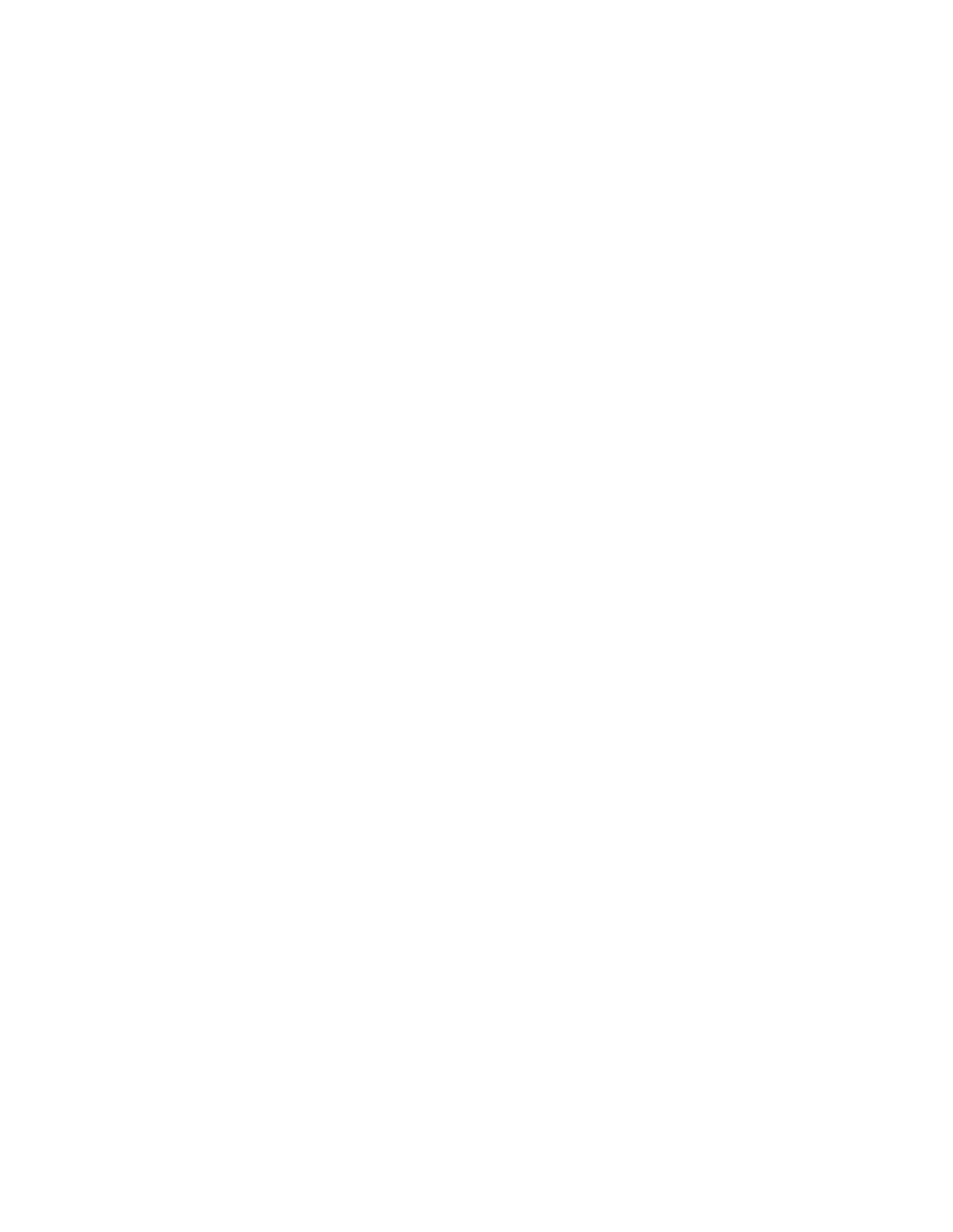## **1. Introduction**

A recurrent concern in the debate over education reform is that schools are not doing a good job preparing students, especially minority and disadvantaged students, to excel in school and to be successful in the labor market. This concern has led to a variety of government responses over the years, some of which have focused on curriculum. In 1983, the National Commission on Excellence in Education recommended a more rigorous high school curriculum consisting of four years of English, three years of math, three years of science, three years of social studies, two years of foreign language, and six months of computer science. Since that time, California, like other states, has taken action to enrich the curriculum offered. It has introduced content standards in a number of key subject areas over the last few years, has reintroduced state testing after a four-year hiatus, and is in the early stages of adding test components that link specifically to the content standards. Most recently, on September 30, 2000, California Governor Gray Davis approved a bill making algebra a requirement for high school graduation.

Considerable evidence suggests that differences in years of schooling explain a large portion of the income gap in the nation and in California. Naturally this leads to the assumption that the growing income gap can be narrowed by better educating people at the lower end of the income distribution, especially minority students.

But what about the courses students take: Do these matter? There is some limited evidence that students who take more math in high school are more likely to pursue postsecondary education and to have higher earnings in the future. However, it has not been established how strong these relationships are, for what groups they exist, and what else might explain the apparent effect of curriculum on postsecondary education and future earnings.

Despite the belief that an enhanced curriculum is one way to improve students' college attendance rates and earnings, the few studies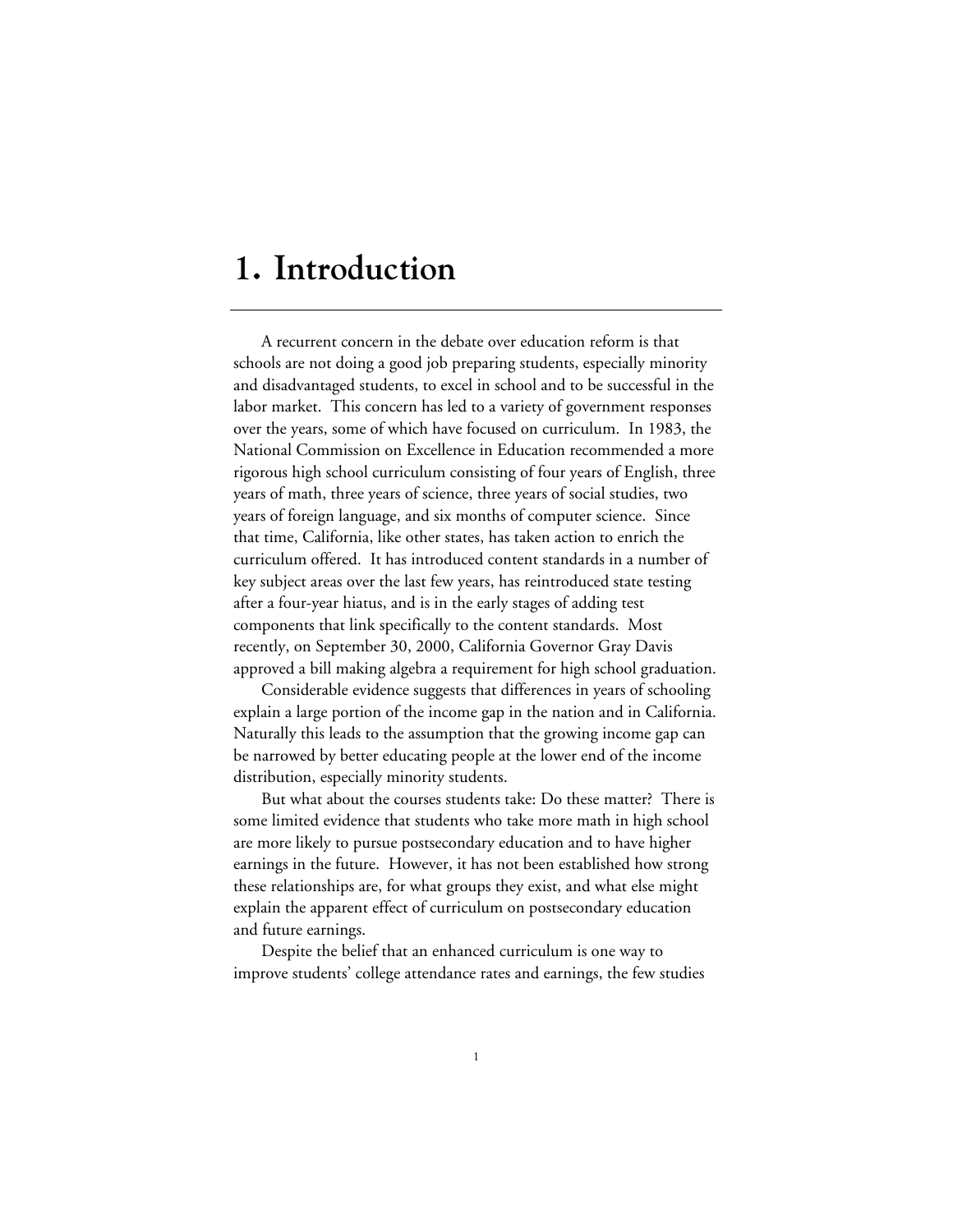that do include curriculum in estimates of these long-run student outcomes generally find minimal effects. Altonji (1995) marks one of the primary attempts by an economist to systematically establish a direct link between curriculum and wages. His work, which examined high school graduates from 1972, produced the puzzling result that the types of courses that a student takes in high school have an extremely weak effect on wages. Levine and Zimmerman (1995) find somewhat stronger results in some of their models but claim that any potential effects of math curriculum on earnings are restricted to certain subgroups of the population (low-educated men and highly educated women). The notion that the actual courses that students take in high school do not matter raises serious questions about the effectiveness of the American public school system's curriculum. Therefore, it is essential to investigate further.

### **Objective of the Analysis**

The objective of our analysis was to answer a series of broad questions:

- 1. What kind of math courses do which students take? Is there a link between the type of math courses that students take, the probability that the students earn a college degree, and their future earnings?
- 2. If there is a link, does it reflect the effect that math courses have on students' productivity and therefore earnings, or does it merely reflect other underlying factors, such as a student's ability and motivation? (These other factors may determine both the level of math courses that a student takes and his or her future earnings.)
- 3. What are the policy implications of the study's findings?

For two reasons, this report focuses on the effects of the number and type of math courses that a student takes. First, research has consistently shown that math test scores are more important predictors of students' future earnings than test scores from other domains. Further, recent research by Murnane, Willett, and Levy (1995) and by Grogger and Eide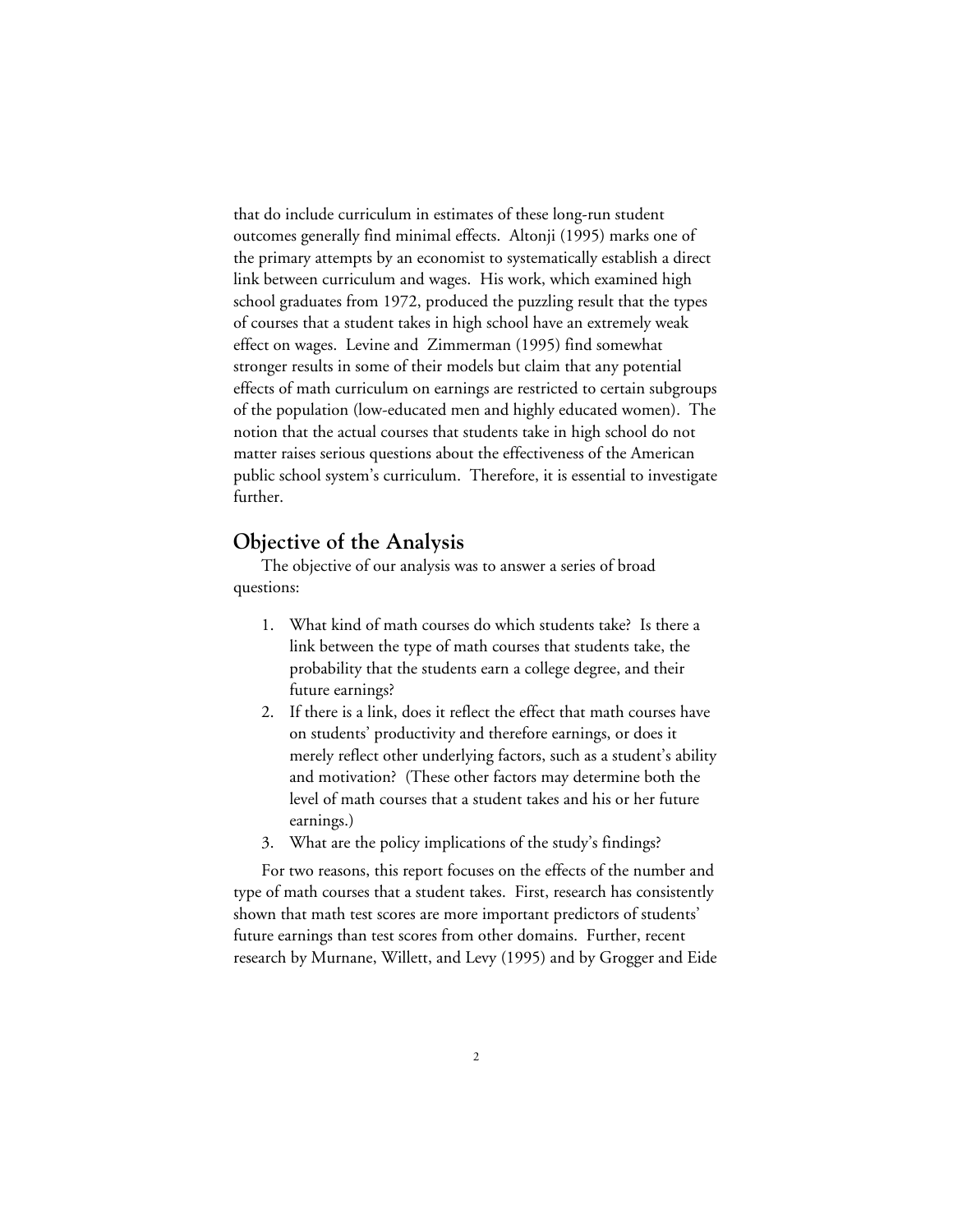(1995) shows that between the 1970s and the 1980s, the relative importance of math test scores in determining earnings grew substantially. Despite the importance of math courses, we do broaden our analysis to include the type of courses that a student takes in other fields such as English, science, and foreign language. Our study differs dramatically from all the previous studies in that we use a very detailed dataset that allows us to measure the specific type of math courses taken, rather than just the total number of math courses.

We have chosen to focus on the relationship between math courses and earnings because a student's earnings are arguably the ultimate measure of how well schools prepare students for the labor market.

To answer the questions set forth in this report, we use the longitudinal data collected in the High School and Beyond (HSB) survey of a representative national sample of students who were in grade 10 in 1980. This survey includes detailed data from the students' high school transcripts, information about the highest educational degree the student attained, and information about earnings nearly 10 years after students should have graduated from high school. The rich demographic data, as well as information about the student's family and high school, permit us to account for many noncurriculum factors that may also be related to college graduation and earnings. Because the survey data do not contain enough California students to estimate separate statistical models for California, most of the analysis proceeds at the national level. Nonetheless, we have enough California data to perform some checks that indicate that the predictions from the national models apply to California.

### **Policy Relevance**

From a policy perspective, a clear understanding of the effects of math courses is extremely important. This is especially true for California where, after considerable debate, Governor Gray Davis, the legislature, and the State Board of Education have decided to include algebra in high school graduation requirements and a new high school "exit" exam. Understanding the economic value to individual students of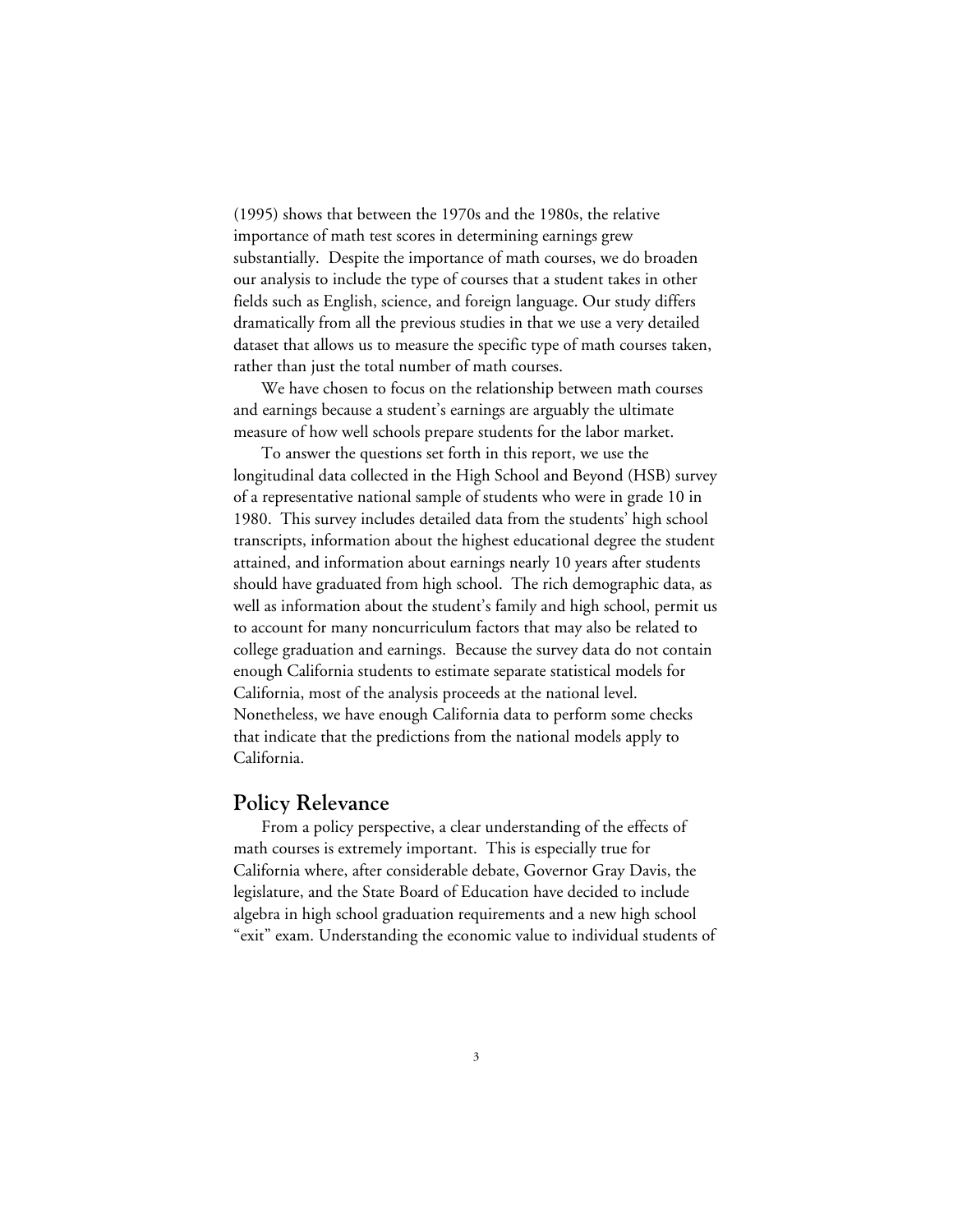taking courses such as algebra would be useful in justifying or modifying such policies the decisionmaking process.<sup>1</sup>

There are also more general reasons why it is important to understand the effects of mathematics curriculum. First, to intervene in education effectively, we must understand whether students' destinies have been determined by the time they reach high school or whether a rigorous high school curriculum can alter students' paths. If it turns out that high school has little influence over student outcomes, then intervention is necessary at an earlier stage. On the other hand, if high school curriculum does affect educational and labor market outcomes, then policies aimed at encouraging students to take a more advanced curriculum may be a way of increasing the flow into college and increasing student earnings later in life.

Second, with the recent elimination of affirmative action programs in California and some other states, there is fear that minority access to postsecondary education has suffered. As the returns to a college education continue to rise, such limited access will have severe implications for income equality between different ethnic groups. In light of the disappearance of race-based admissions policies, encouraging minority students to take more math, and improving their academic foundations so that they can do so, may help to increase their enrollment in college.

Finally, if we can establish that a more rigorous curriculum indeed affects the probability of going on to college and having higher future earnings, there will be many implications for how school resources are allocated. Perhaps more money should be spent on improving curriculum options for students, as opposed to spending designed to reduce class sizes. In sum, a clear understanding of the effects of curriculum and of possible variations in these effects related to student and school characteristics will guide policymakers about how best to

\_\_\_\_\_\_\_\_\_\_\_\_

<sup>&</sup>lt;sup>1</sup>Certainly the economic value of a course should not be the sole criterion for its inclusion in the required curriculum. Nonetheless, preparing students to be successful in the labor market is one important function of schools. Therefore, it is important for schools to know the extent to which its mathematics curriculum is a vehicle for labor market and economic success.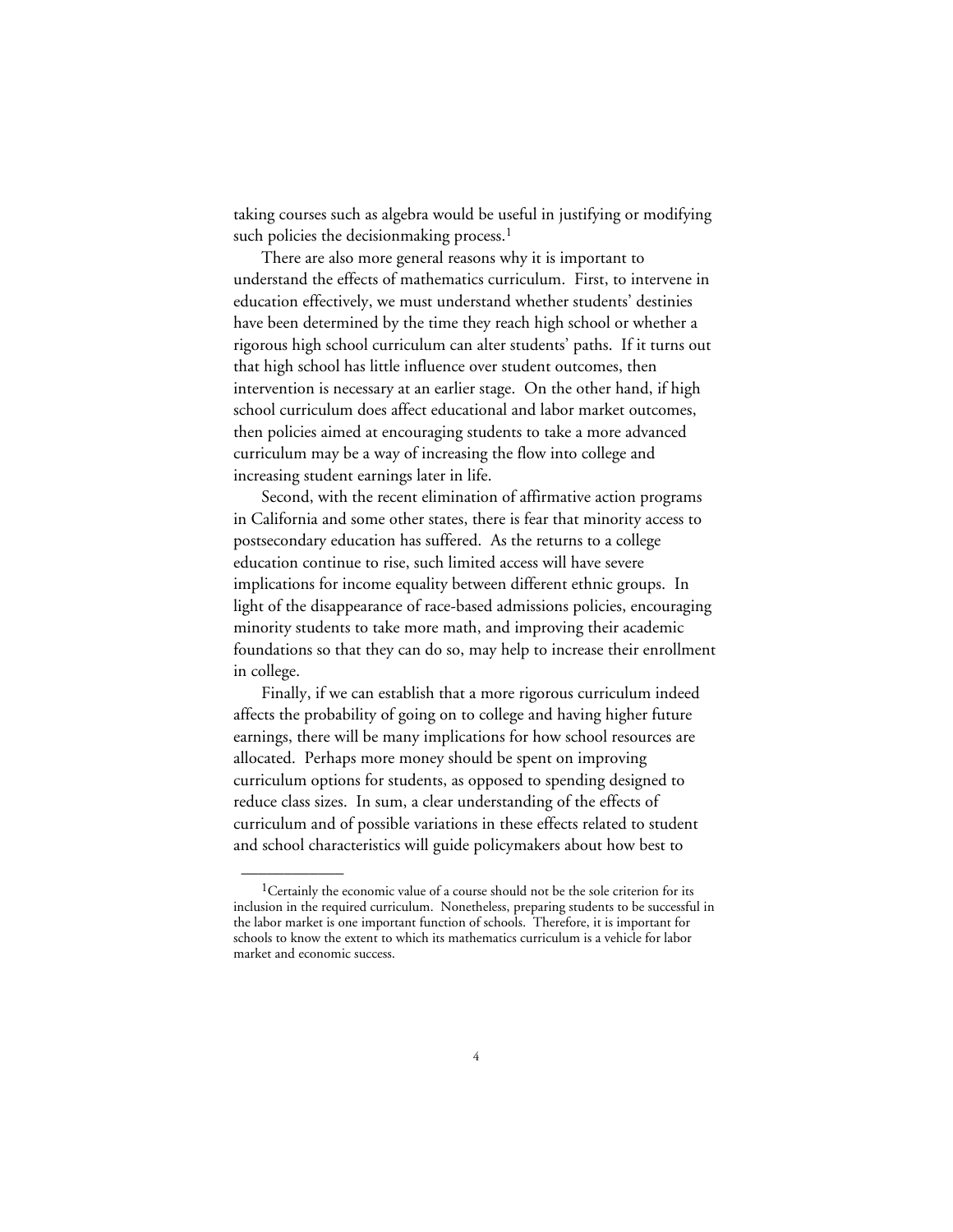equip students with the skills and education necessary to be successful once they leave school.

## **Organization of the Report**

The next chapter provides an overview of mathematics course-taking behavior as well as some simple correlations between this behavior, educational attainment, and earnings. Because the policy prescription is quite different depending on the way in which curriculum affects earnings, Chapter 3 presents a theoretical discussion of the link between mathematics curriculum and earnings. Chapter 4 describes the first way in which math courses might affect earnings—by increasing students' likelihood of earning a college degree. This chapter also includes a description of the data. A more detailed data appendix augments this chapter. In Chapter 5, we turn to the more direct relationship between math curriculum and earnings, taking account of several ways in which curriculum may be operating. For the most part our analysis proceeds at the national level. Chapter 6 tests whether the results hold for certain subgroups of the sample. In this chapter, we search for variations in curriculum and outcomes between students in California and students in the rest of the nation. Chapter 7 reports the extent to which a varied curriculum can explain the ethnic and socioeconomic earnings gaps. In Chapter 8, we provide general conclusions and consider the policy implications of our results. The appendices contain many of the technical aspects of this report for readers interested in such details.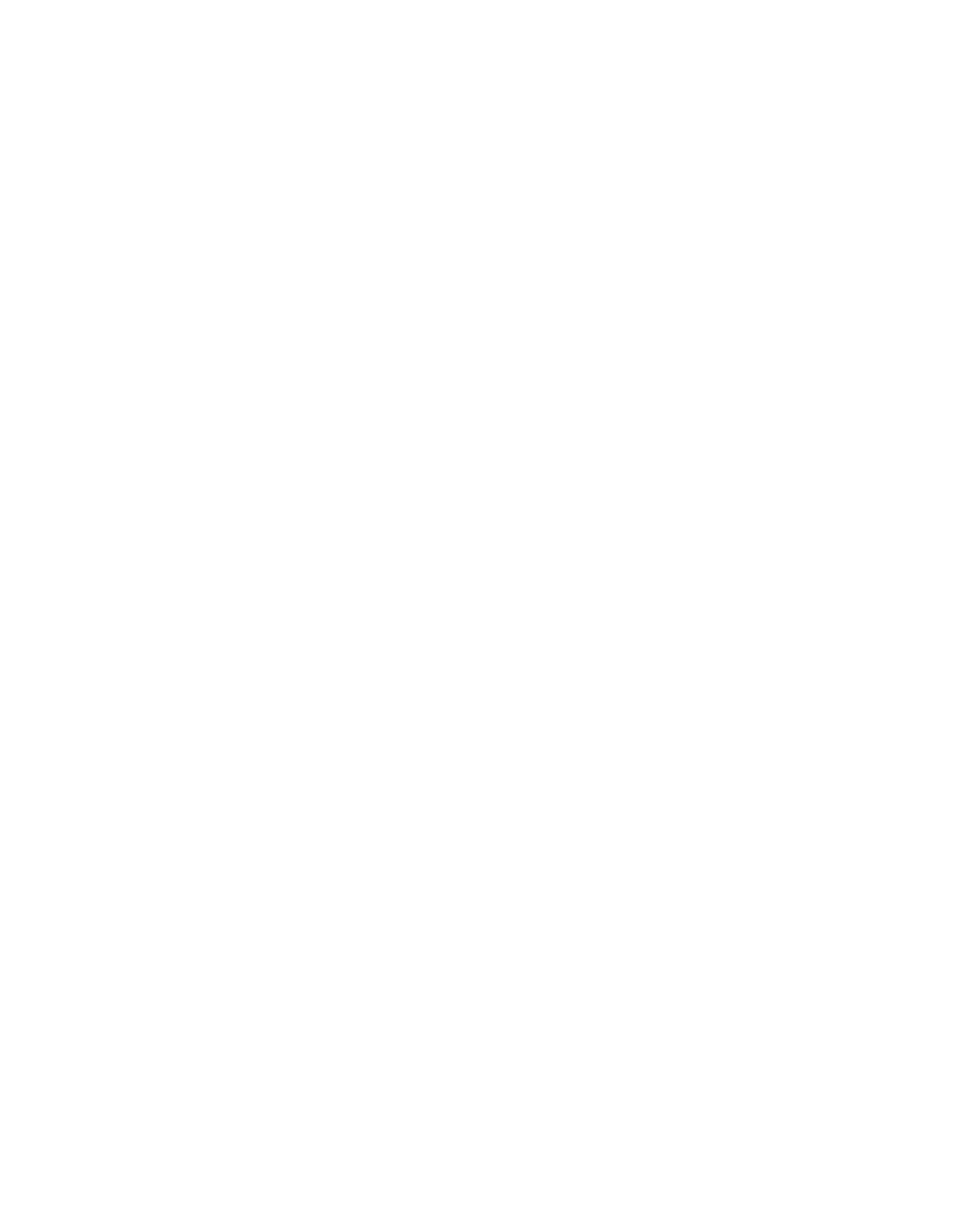# **2. Patterns in Mathematics Course-Taking Behavior**

The common claim that taking more math classes in high school leads to better college opportunities and higher future wages echoes in the ears of students nationwide. However, as we stated in the introduction, there is little academic research to support this claim.<sup>1</sup> In fact, Altonji's (1995) study finds that the economic value of the courses that a student takes during a year of high school is considerably less than the economic value of an additional year of school. These results perplexed him. The remainder of this report addresses the long-term effects of high school math courses to reconcile his results with the common belief that what students study should matter. This chapter helps to explain why the type of math courses a student takes might have an effect on earnings. It presents some background information about the type of math courses that students were taking during the late 1970s and early 1980s and shows how course-taking behavior is correlated with our two outcomes of interest: educational attainment and earnings.

Using course descriptions in the High School and Beyond transcript data, we have condensed all of the math courses a student might take in high school into six main categories. In increasing level of rigor these are vocational math, pre-algebra, algebra/geometry, intermediate algebra, advanced algebra, and calculus.2 Using transcript data from the 1980

\_\_\_\_\_\_\_\_\_\_\_\_

 $\rm ^1G$ iven the well-documented college earnings premium, it is understandable how courses that serve as prerequisites to college can be associated with higher earnings. However, the direct link between curriculum and earnings is much less understood.

 $2$ The vocational math category includes courses described as vocational math, general math, basic math, consumer math, and math review. Appendix A elaborates on the description of the remaining categories.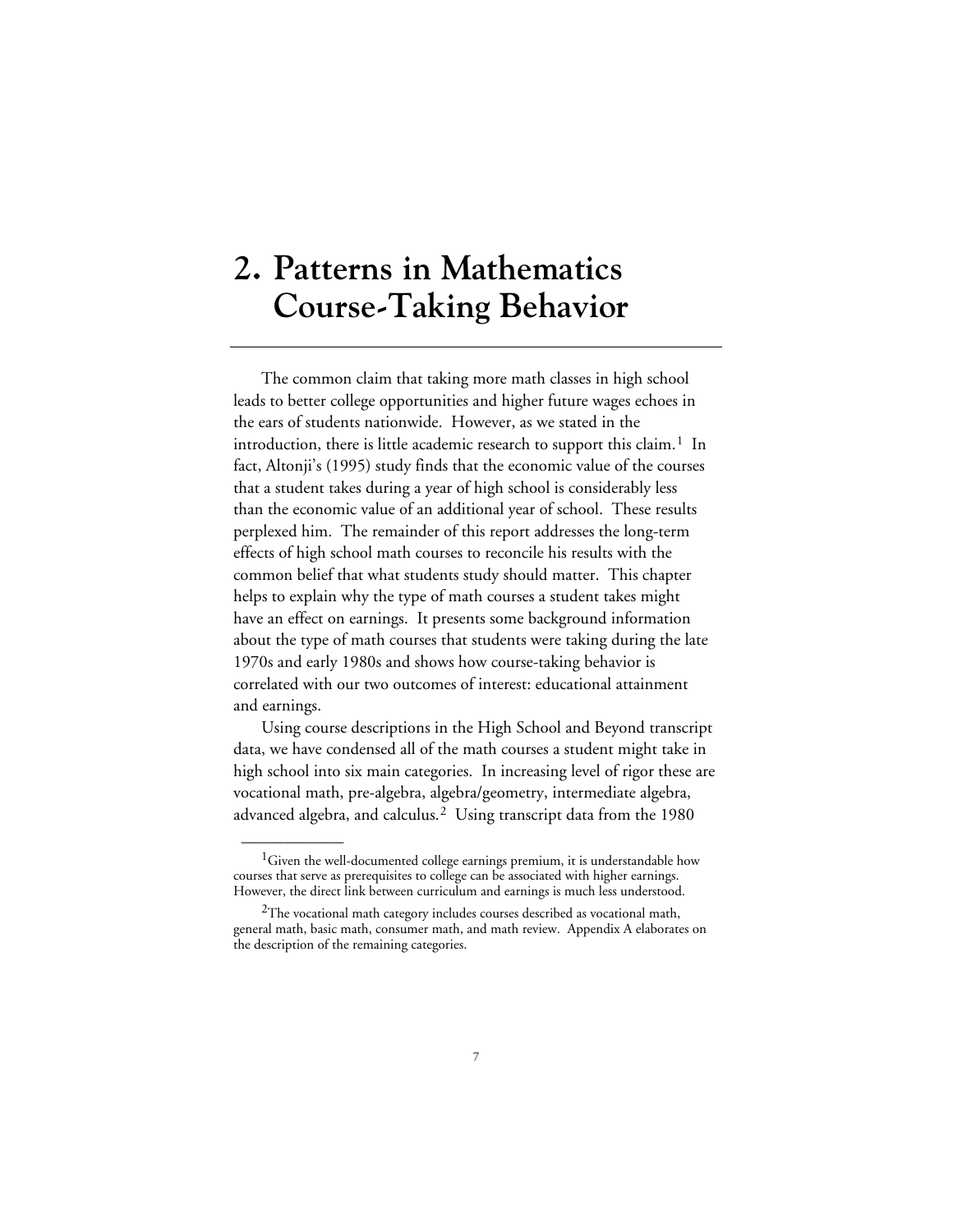sophomore cohort, we determined the highest level of math each student attained.3

Figure 2.1 shows the proportion of *public* school students who completed a semester's worth of the given level of mathematics, as their highest level course, by the time they graduated from (or dropped out of) high school.4 For example, 26 percent of students completed *only*



SOURCE: HSB sophomore cohort.

\_\_\_\_\_\_\_\_\_\_\_\_

 NOTES: Sample includes public school students who have completed at least one semester in at least one math course and are not missing any pertinent math transcript data. The highest math course is considered to be that in which the student completed at least one semester. The number of observations included is 10,073. The frequencies are weighted by the HSB transcript weight. Unweighted, the values are 26 percent, 9 percent, 30 percent, 16 percent, 16 percent, and 4 percent, respectively.

#### **Figure 2.1—Highest Math Course Taken**

<sup>3</sup>Although we refer to the *sophomore* cohort, the available transcript data include this cohort's entire high school career (from grade 9 to grade 12). We compute the highest math level as that level in which the student completed at least one semester, i.e., 0.5 standardized credits (1 standardized credit equals 1 Carnegie unit). Note, however, that in subsequent chapters on earnings models, we generally refer to a course as one lasting an entire year.

 ${}^{4}$ This sample contains only students who completed at least one semester of a math course in high school.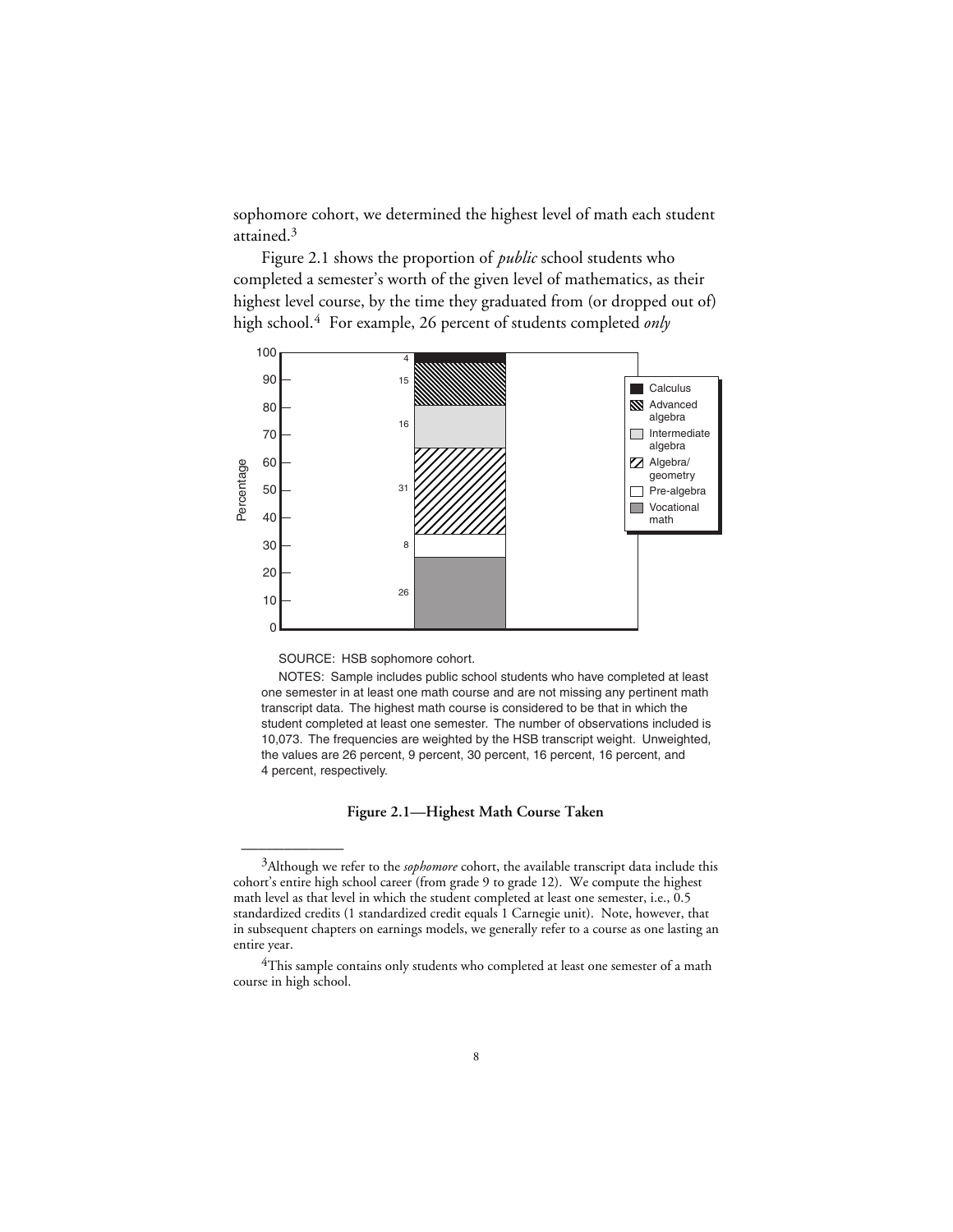vocational math courses. Another 8 percent finished pre-algebra courses, but nothing more advanced. An additional 31 percent of students stopped taking math courses after completing algebra or geometry, and only 4 percent completed the most advanced high school math course calculus. The high percentage of students who completed only low-level courses paints a rather dismal picture of math education during the late 1970s and early 1980s. It leaves little doubt why there was such a push for curriculum reform in this period.

## **Long-Term Consequences**

\_\_\_\_\_\_\_\_\_\_\_\_

The variation in course-taking behavior had long-term implications for the welfare of these students. The number and level of math courses they completed is related to how much education they obtained overall and to how much they eventually earned. Students who completed more-advanced courses during high school tended to obtain markedly higher levels of education, and a decade after graduation they were earning significantly more than those who took only lower-level courses.

Figure 2.2 shows how the students' ultimate level of education related to their highest-level math course. In this figure, each vertical bar represents different levels of education obtained by students, with the highest level of math course indicated. For example, for the group of students who completed only a vocational-level math course, just under 15 percent did not graduate from high school, whereas nearly 50 percent graduated from high school but did not obtain any postsecondary education. Another 30 percent completed some postsecondary education, or earned a certificate or an associate's degree, but only a small number—less than 5 percent of the group—completed their bachelor's degree by 1992.

Two clear messages emerge from this figure. First, for this cohort of students, a strong positive correlation exists between the math courses that they took in high school and their ultimate educational attainment. For example, of those students who completed intermediate algebra, just over 80 percent pursued some type of education beyond high school<sup>5</sup>

<sup>&</sup>lt;sup>5</sup>This includes the following educational categories: some postsecondary education (but no degree), certificate, associate's degree, and bachelor's degree.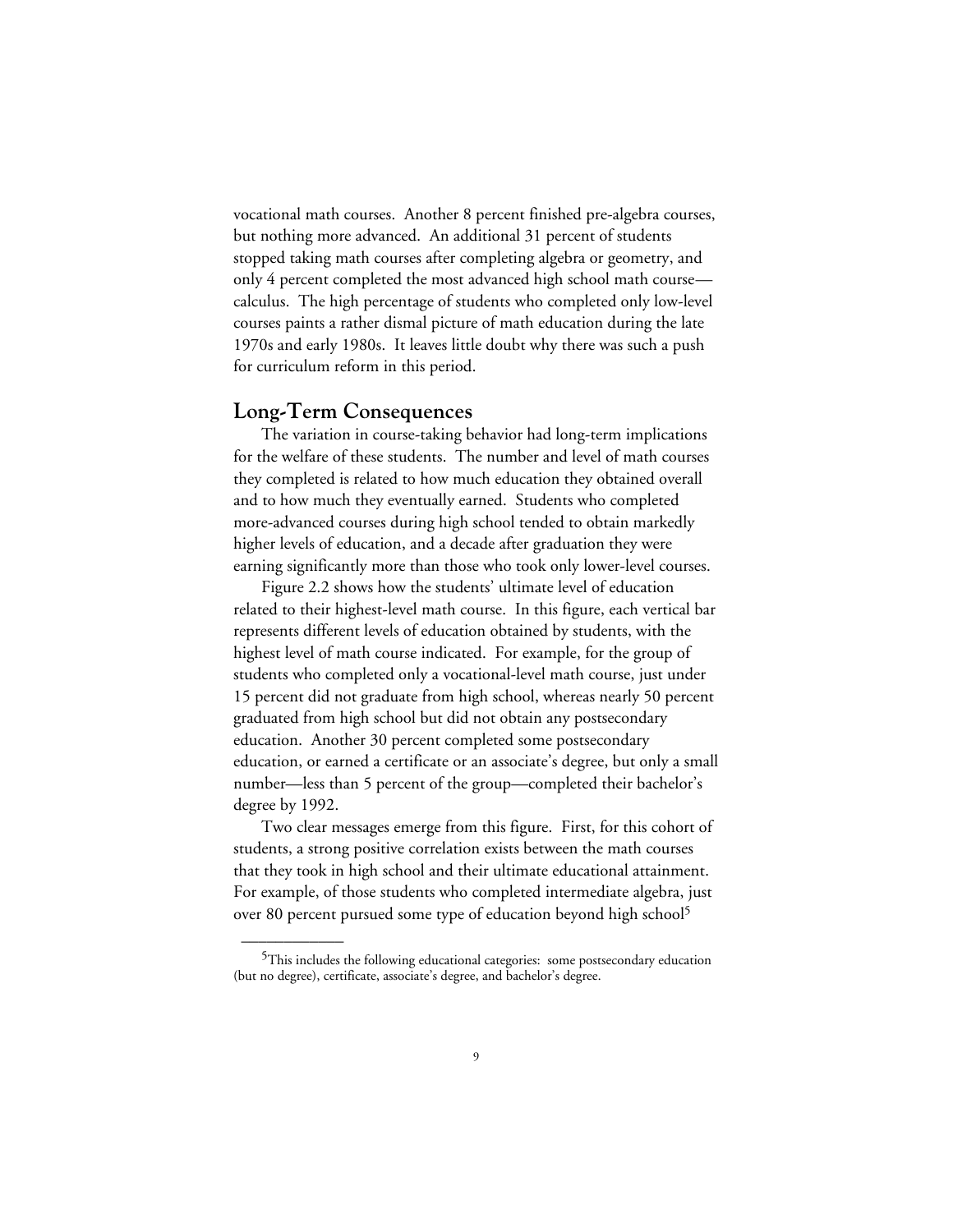

 NOTES: See Figure 2.1 for the data source, sample criteria, and weighting. The sample size is only 8,850 because of missing data on educational attainment.

### **Figure 2.2—Highest Degree Earned by 1992 Related to Highest Math Course Taken in High School**

compared to just over 30 percent of those who completed only vocational math courses.

Our second observation, which qualifies the more important result above, is that it would be a mistake to infer that postsecondary institutions shut their doors completely to those who lack "college prep" classes such as advanced algebra. Manski and Wise (1983) note that the lower tiers of four-year colleges are not particularly selective and that, in addition, the nation's large community college system allows access to postsecondary education to those who have completed high school but lack college prep classes. Figure 2.2 corroborates these claims by showing that in this cohort roughly half of those who progressed no further than pre-algebra in high school eventually obtained at least some postsecondary education.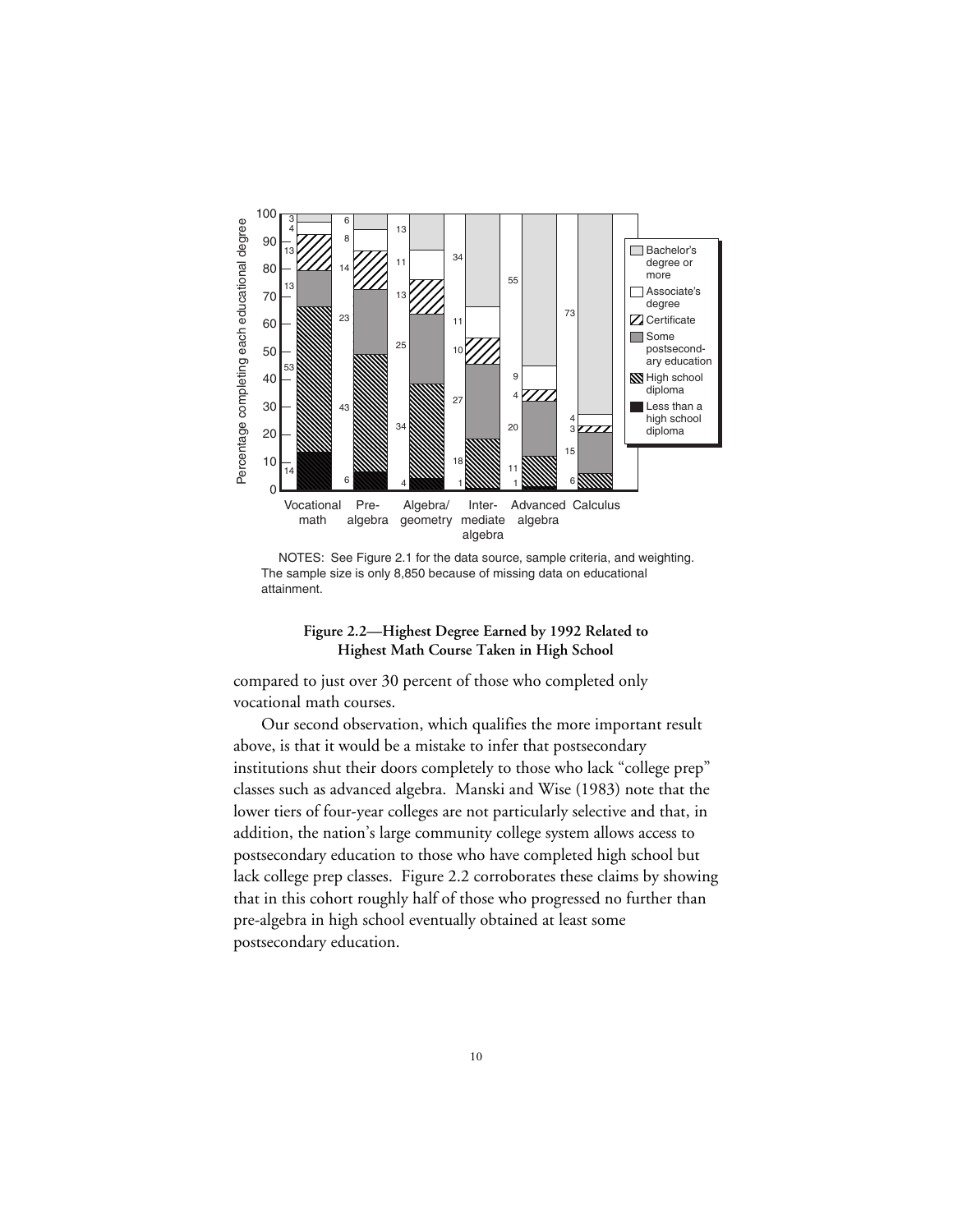As Figure 2.3 demonstrates, a clear upward trend in students' earnings in 1991 is associated with the level of math they experienced in high school. The median annual earnings in 1991 for students who completed calculus was \$28,000 compared to \$20,000 for those students who completed only a pre-algebra or algebra/geometry course and \$17,000 for those who took only vocational math.<sup>6</sup>



 NOTES: The sample includes public school students who have completed at least one semester in at least one math course, are not missing any pertinent math transcript data, have annual earnings between \$2,000 and \$75,000, and are not enrolled in any postsecondary education program. The number of observations included is 5,891. The medians are weighted by the HSB fourth follow-up weights. In 1999 dollars, the above earnings are vocational math, \$20,794; pre-algebra, \$24,464; algebra/geometry, \$28,134; advanced algebra, \$31,803; and calculus, \$34,250.

#### **Figure 2.3—Median 1991 Annual Earnings, by Highest Math Course Taken**

# **Reasons for Concern**

\_\_\_\_\_\_\_\_\_\_\_\_

Given the stark differences in long-term outcomes for students, the fact that a high percentage completed only vocational math is particularly

<sup>6</sup>These are 1991 dollars. Notes to the figure give the 1999 dollar equivalents.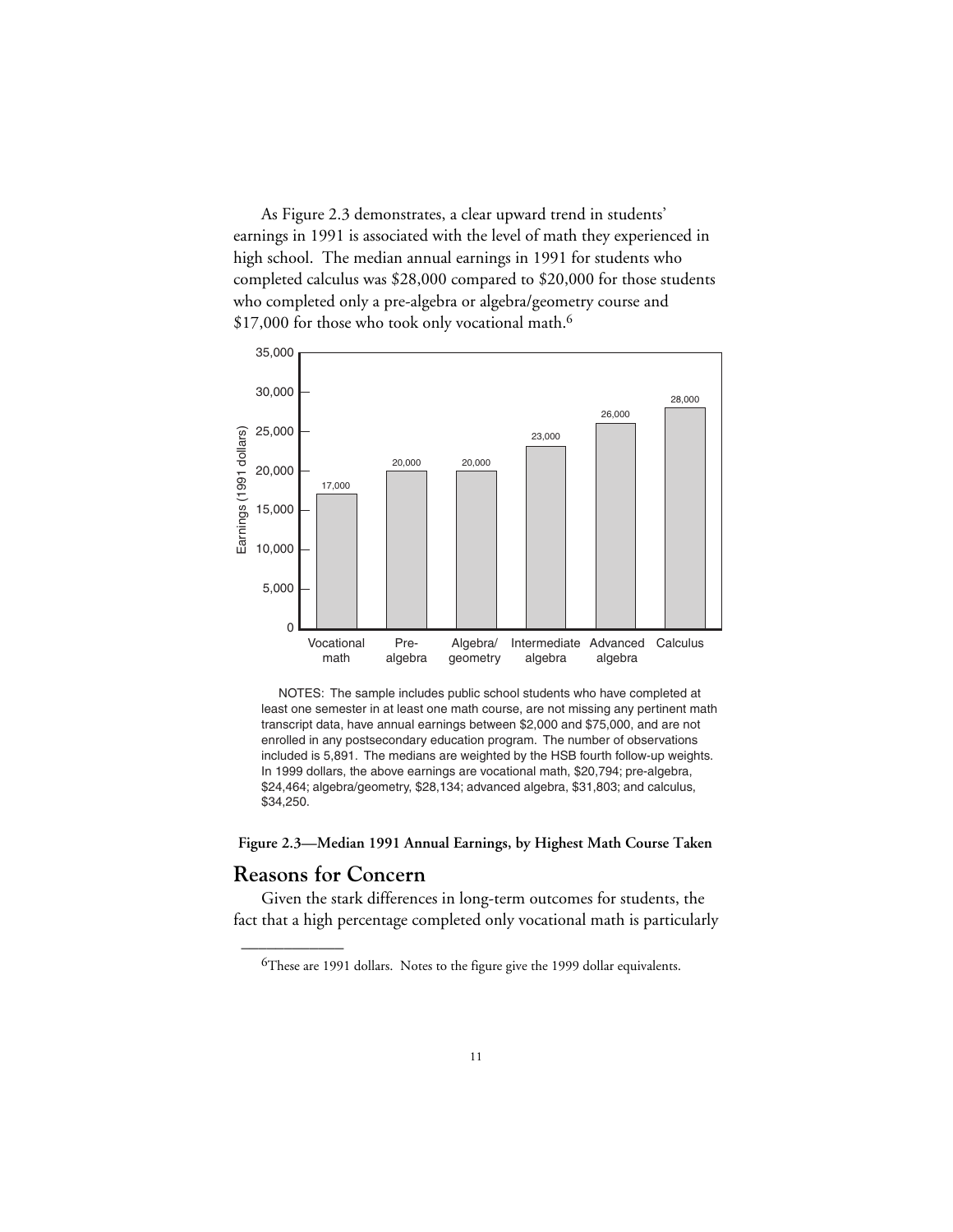troubling. What is even more disconcerting is that a disproportionate number of students from certain ethnic and socioeconomic backgrounds took only low-level courses, because of either their decision, their teacher's, or their school's. Such inequities contradict one of the main objectives of the American education system set forth by the *Brown v. Board of Education* decision in 1954: to offer equal opportunity to students of all races, ethnicities, and socioeconomic groups.

The dramatic variation in mathematics curriculum patterns by ethnicity is demonstrated in Figure 2.4. Almost half of the black and Hispanic students did not even take an algebra/geometry course. This is nearly double the rate for white students and almost three times the rate for Asian students.



 NOTES: See Figure 2.1 for the data source, sample criteria, weighting, and sample size. When these course completion rates are computed without weights, they are broadly similar to the ones above. The biggest difference is in the number of Hispanic and black students who take vocational math. In these two cases, the unweighted values are 5 percentage points lower than the weighted case, with the slack being taken up in the higher-level courses. The sample sizes for the ethnic groups are 2,221, 1,320, 5,855, and 345 for Hispanic, black, white, and Asian, respectively.

**Figure 2.4—Highest Math Course Taken, by Ethnicity**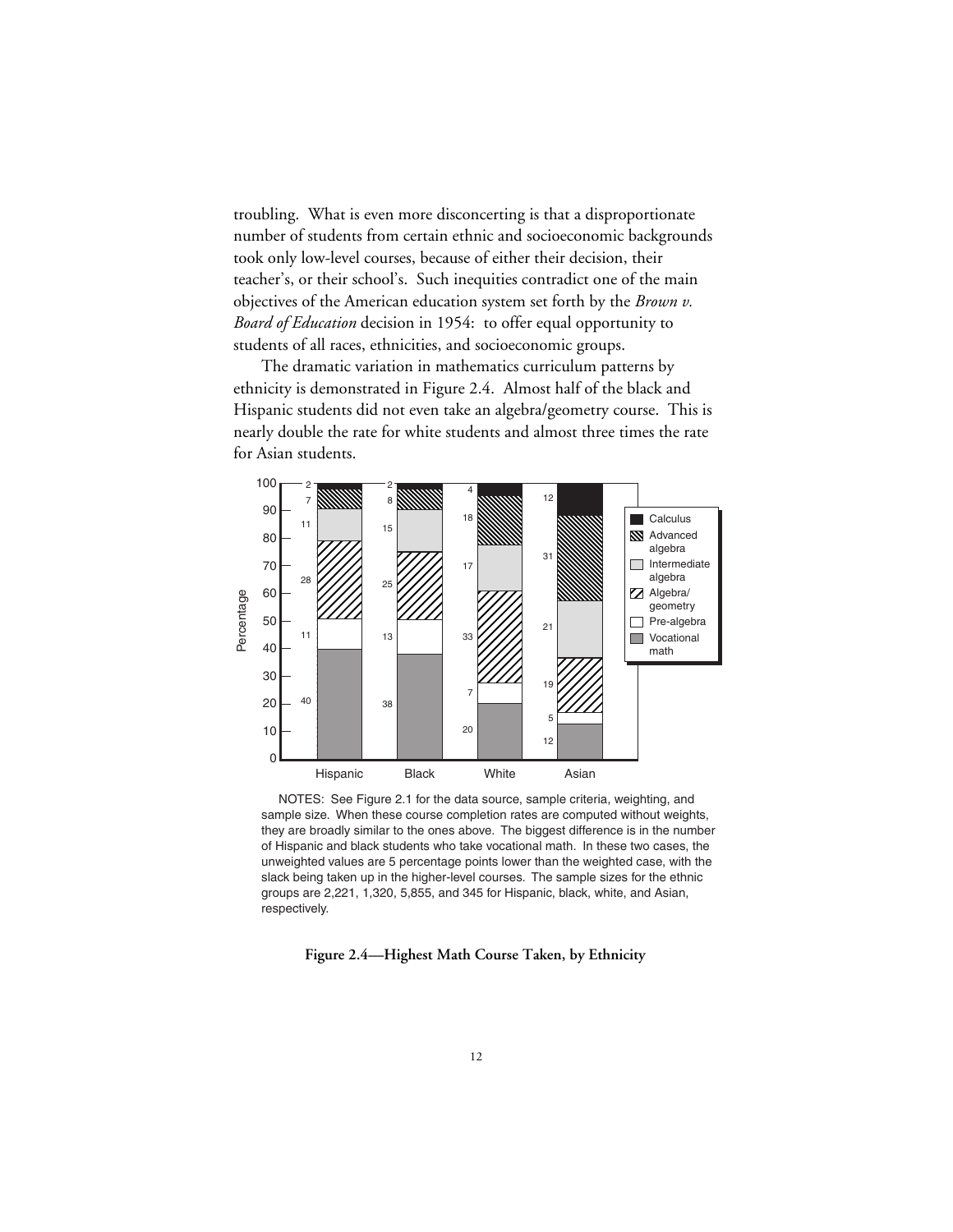Similarly, students in extremely low-income families are less likely to take advanced math courses. As Figure 2.5 shows, there was little variation in course-taking behavior among students whose parents were in the top three income brackets. However, the attrition rate is noticeably higher among students in the two lower parental income brackets, particularly in the lowest group. Whereas approximately 25 percent of students from high parental income categories did not take an algebra/geometry course, almost 60 percent of the lowest income students failed to do so.



 NOTES: See Figure 2.1 for the data source, sample criteria, weighting, and sample size. The sample sizes for the income groups are 916, 2,833, 1,751, 1,503, and 2,258, respectively, from the lowest to the highest income category. The income categories are in 1980 dollars. The 1999 dollar equivalents are roughly double the 1980 values.

**Figure 2.5—Highest Math Course Taken, by Parental Income**

# **The Case of California**

Because California has the largest student population of any state, it is interesting to see how it compared to the rest of the nation in terms of mathematics education. As is apparent in Figure 2.6, there were no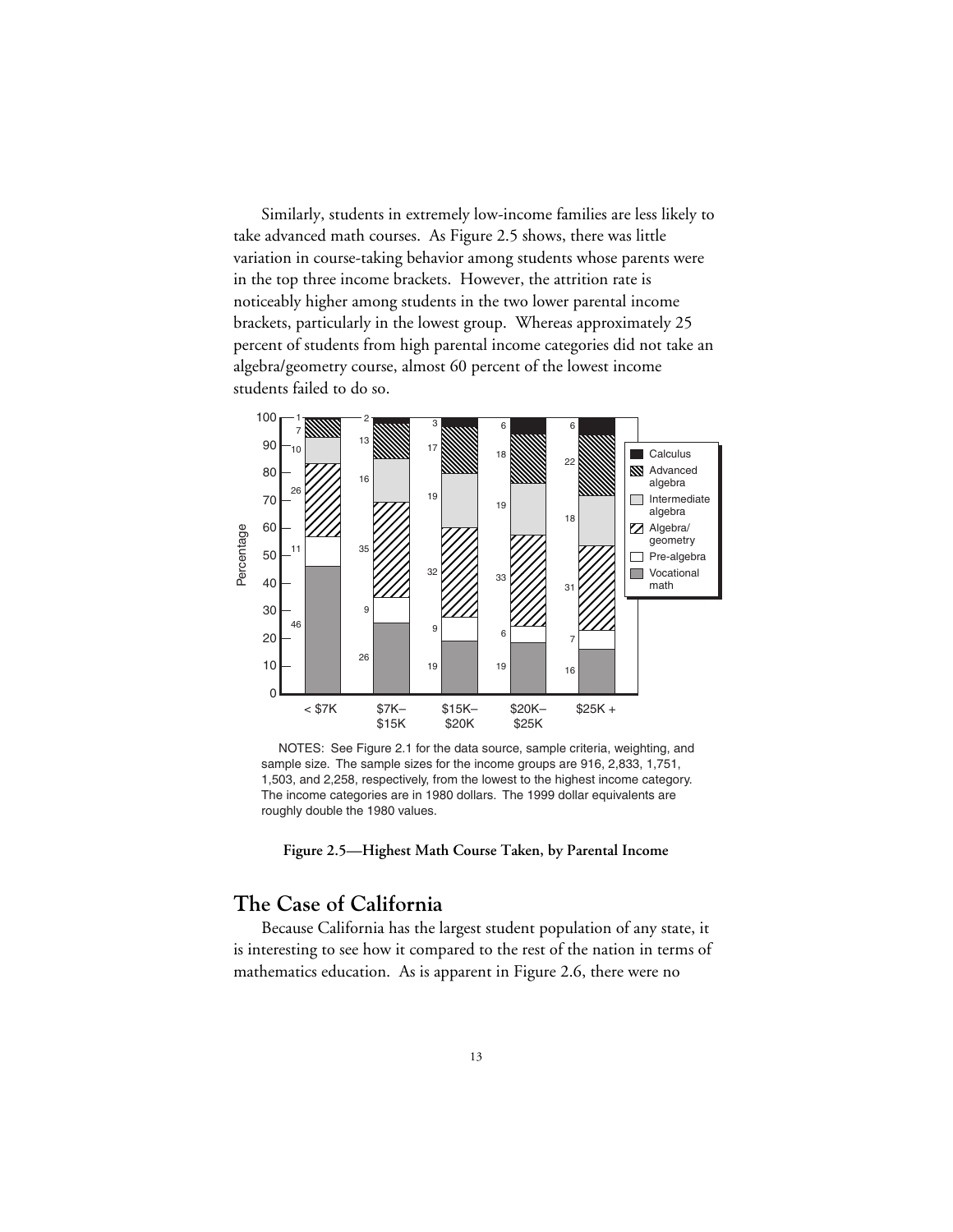

 NOTES: See Figure 2.1 for the data source, sample criteria, weighting, and sample size. Additionally, those observations for which the high school's state could not be determined were omitted from the sample. There are 1,087 students from California schools in this sample and 8,303 from non-California schools. Unweighted, the U.S. percentages are 25, 8, 30, 16, 16, and 4, respectively, starting with vocational math. Unweighted, the California percentages are 22, 12, 31, 14, 18, and 4, respectively, starting with vocational math.

#### **Figure 2.6—Highest Math Course Taken in California and the Rest of the United States**

meaningful differences for students in California and students in the rest of the United States. At least for the sample of students shown (who were in grade 10 in 1980), California and the other states experienced similar trends in course-taking behavior. So although most of the analysis in subsequent chapters is concerned with results at the national level, the similarities between students in California and students in the rest of the nation help assure us that the results we find at a national level apply to California as well.

# **Conclusions**

A substantial percentage of students stopped taking math courses at an early stage. In addition, course-taking behavior varied dramatically by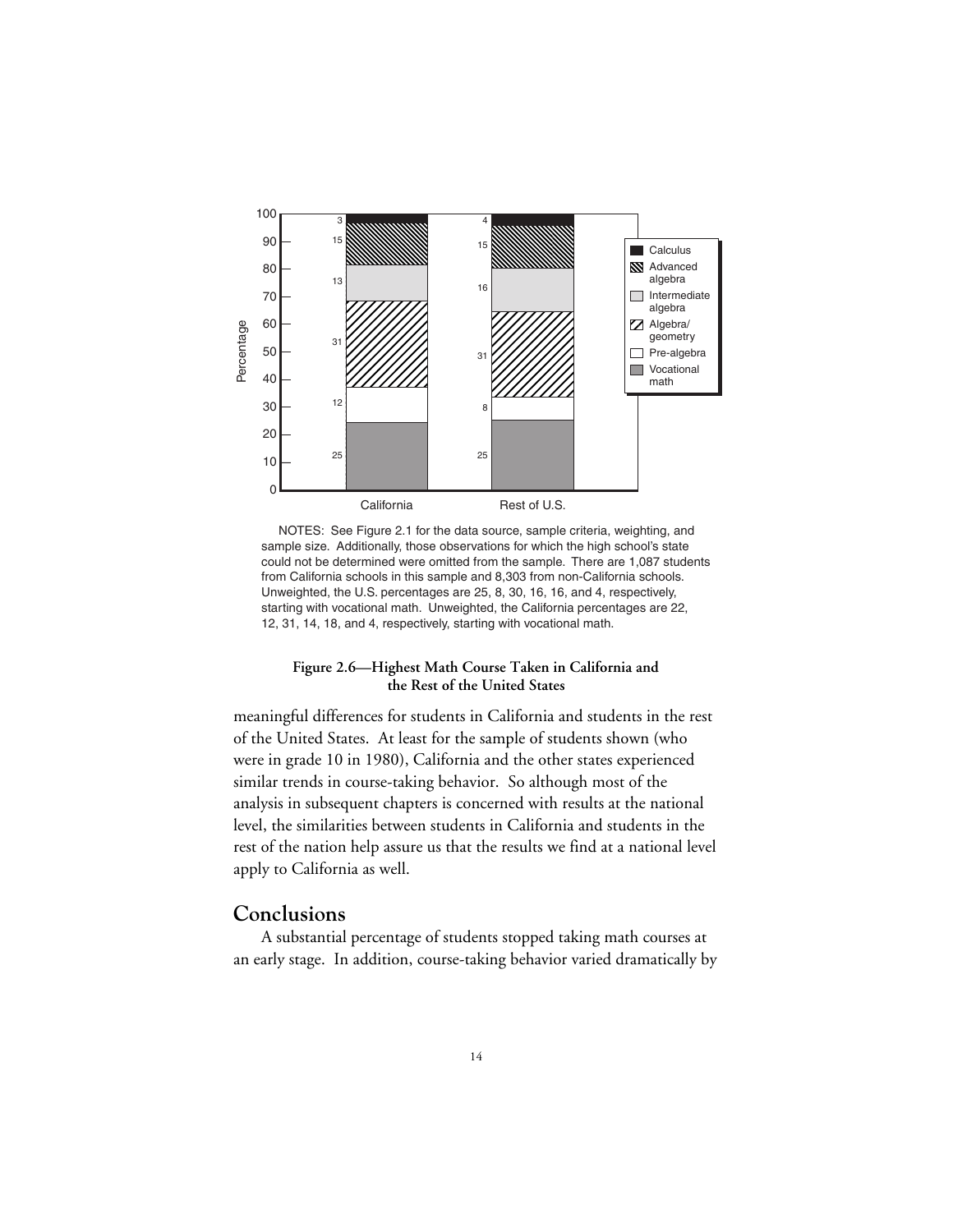ethnicity and socioeconomic status. Minorities and students from lowincome families took fewer advanced courses.

This would not constitute a problem if it had no long-term consequences. However, the high school math courses that a student takes appear to be strongly related to the highest educational degree the student obtains and to earnings 10 years after high school. Although this association does not necessarily imply causality, such statistics raise a red flag, indicating the need for rigorous statistical analysis of the question. The following chapters provide the results from our more in-depth analysis.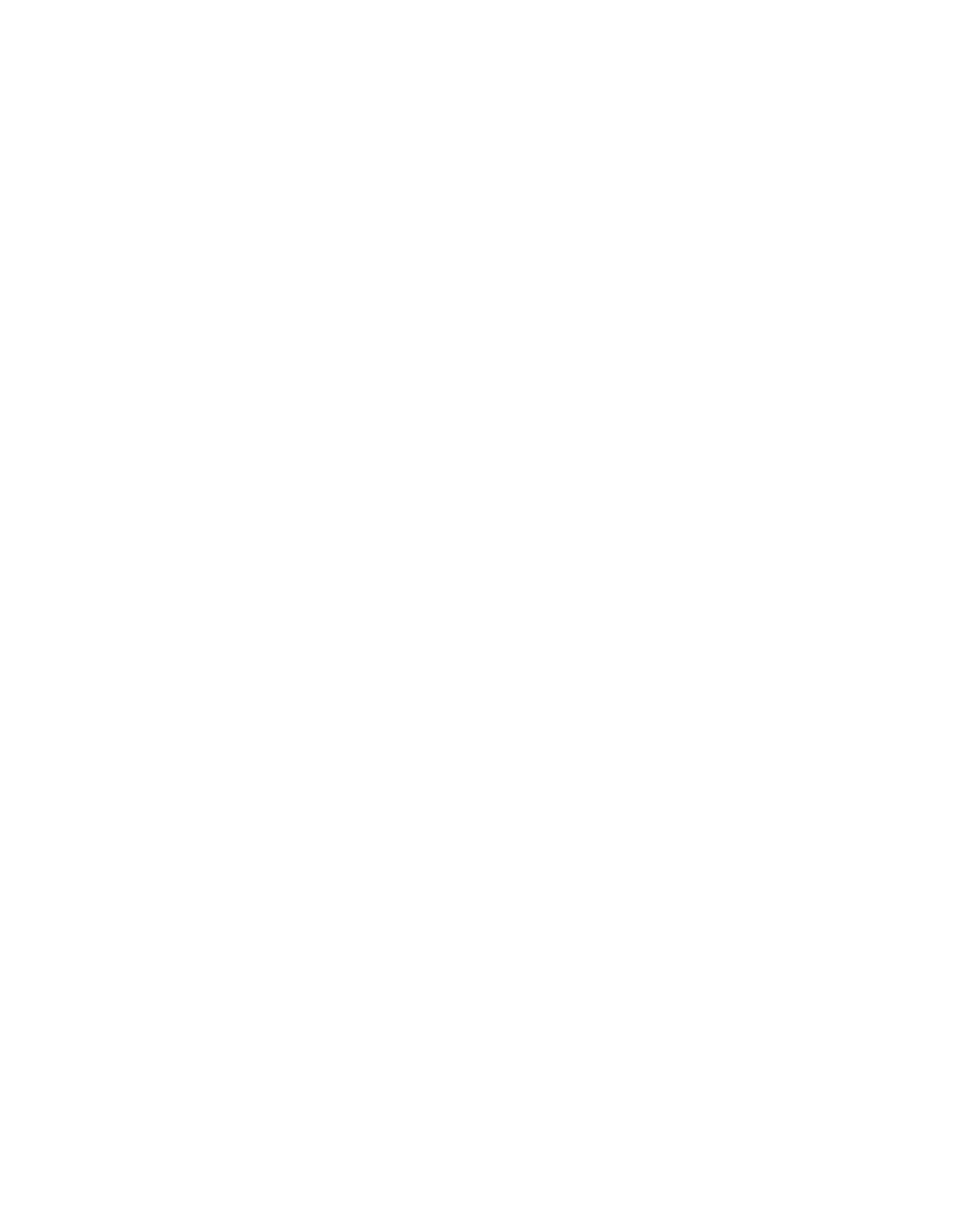# **3. How Curriculum Might Affect Educational Attainment and Earnings**

Any discussion of the economic value of education generally incorporates two fundamentally different theories: human capital and signaling. The human capital theory rests primarily on the hypothesis that more schooling increases the productivity of soon-to-be workers. In contrast, signaling theory claims that schooling does not raise worker productivity but rather provides a signal to employers that a worker is more able and therefore will be more productive on the job. This chapter looks briefly at each of these theories in the context of high school curriculum and describes other mechanisms by which curriculum could affect earnings.

# **Human Capital Model**

Human capital theory asserts that curriculum has economic value because it imparts skills to students that make them more productive and therefore better rewarded in the labor market. This mechanism can work in several ways. Take, for example, the case of mathematics curriculum (although similar arguments can be made for many subjects). Students who take more advanced math classes will learn skills that may be *directly* applicable to certain jobs. They may also learn logic and reasoning skills that *indirectly* make them more productive. In addition, skills acquired through learning advanced math may also teach students *how* to learn, so that once they are on the job, they are promoted to more demanding and more highly paid positions than those who have acquired fewer "learning skills." Finally, even if a job requires only basic math skills, a student who has taken advanced math will have had an additional chance to master those skills. For example, someone who has taken calculus has a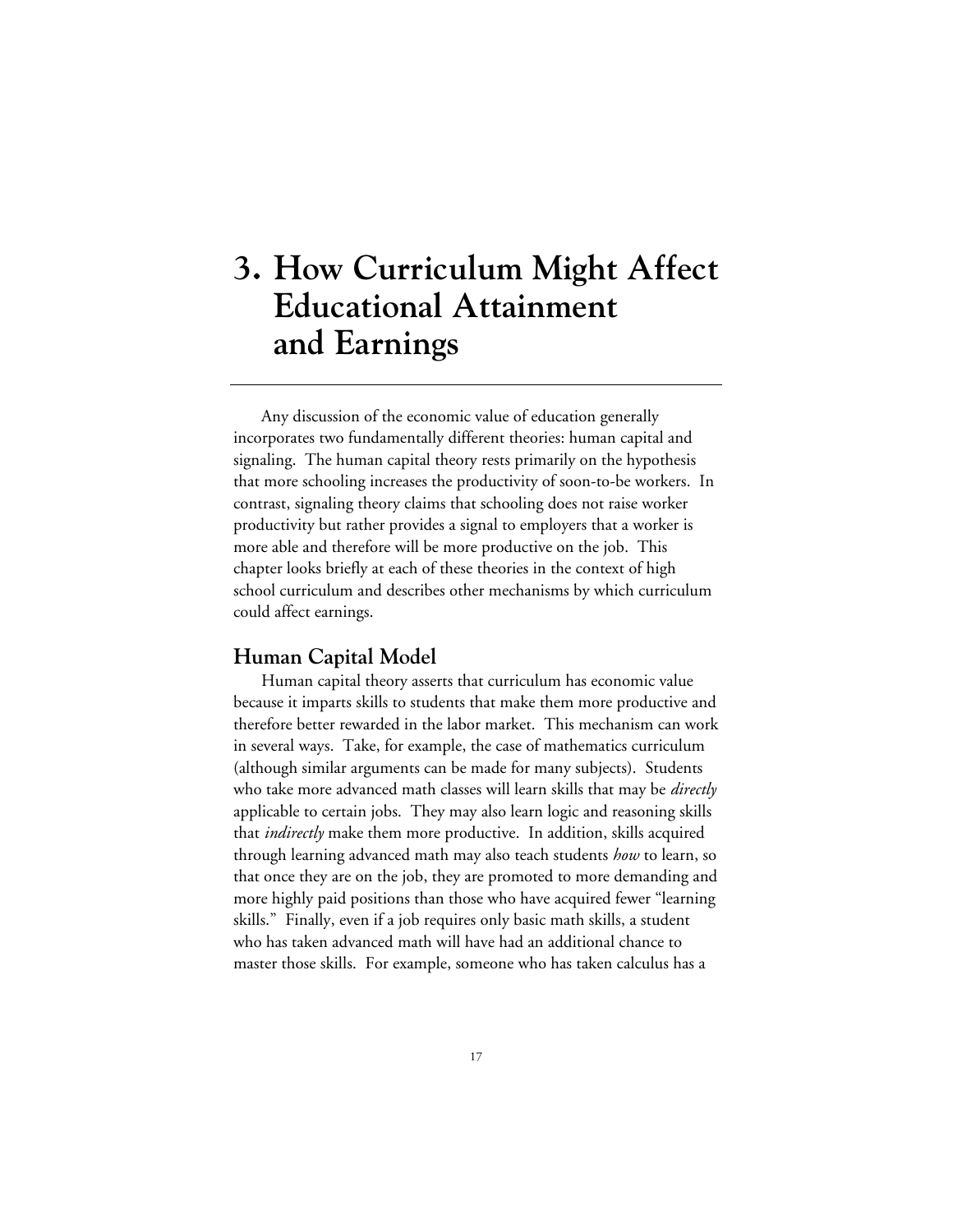much better grasp of algebra than does somebody who has only taken algebra, and students who have taken algebra have a much better grasp of basic skills than do students who have only taken basic math. The adage "practice makes perfect" has some merit.<sup>1</sup> The important thing to notice is that all of these channels for increasing wages rely on the acquisition of skills, be they direct math ability, indirect reasoning, or general learning skills that make students more productive.

## **Signaling Model**

\_\_\_\_\_\_\_\_\_\_\_\_

The signaling model offers an alternative theory as to why a more advanced curriculum leads to higher wages.2 Consider the simple case where employers want to pay higher wages to more productive workers but cannot accurately measure productivity before hiring a worker at a given wage. If the more productive workers are those who obtain more education, then to hire more productive workers, employers simply need to observe whether their prospective employee has obtained a given level of education. In contrast to the human capital model, the signaling model assumes that math courses do not *cause* the student to be more productive. Rather, the innately more productive (i.e., "more able") students choose to obtain the specific levels of education that provide signals to prospective employers. The driving force behind this theory is that the more able students will acquire this signal because they can do so at a lower cost than the less able students. In other words, the psychic, monetary, and time costs of obtaining the signal are low enough for the more able students to incur them and still come out ahead with higher wages. However, for low-ability students, the costs are so high that they outweigh the gain in wages from providing the signal.

In the case of curriculum, the signaling model is applicable at several levels. Students who engage in a more rigorous curriculum provide a signal to colleges that they are more able. This effect is multiplied, because those who attend college will then be providing a signal to

 ${}^{1}$ Gamoran (1998) mentions this phenomenon and cites other corroborating studies as well.

<sup>&</sup>lt;sup>2</sup>The general signaling model was first presented by Spence (1973). See Ehrenberg and Smith (1997) for further discussion of the human capital and signaling models.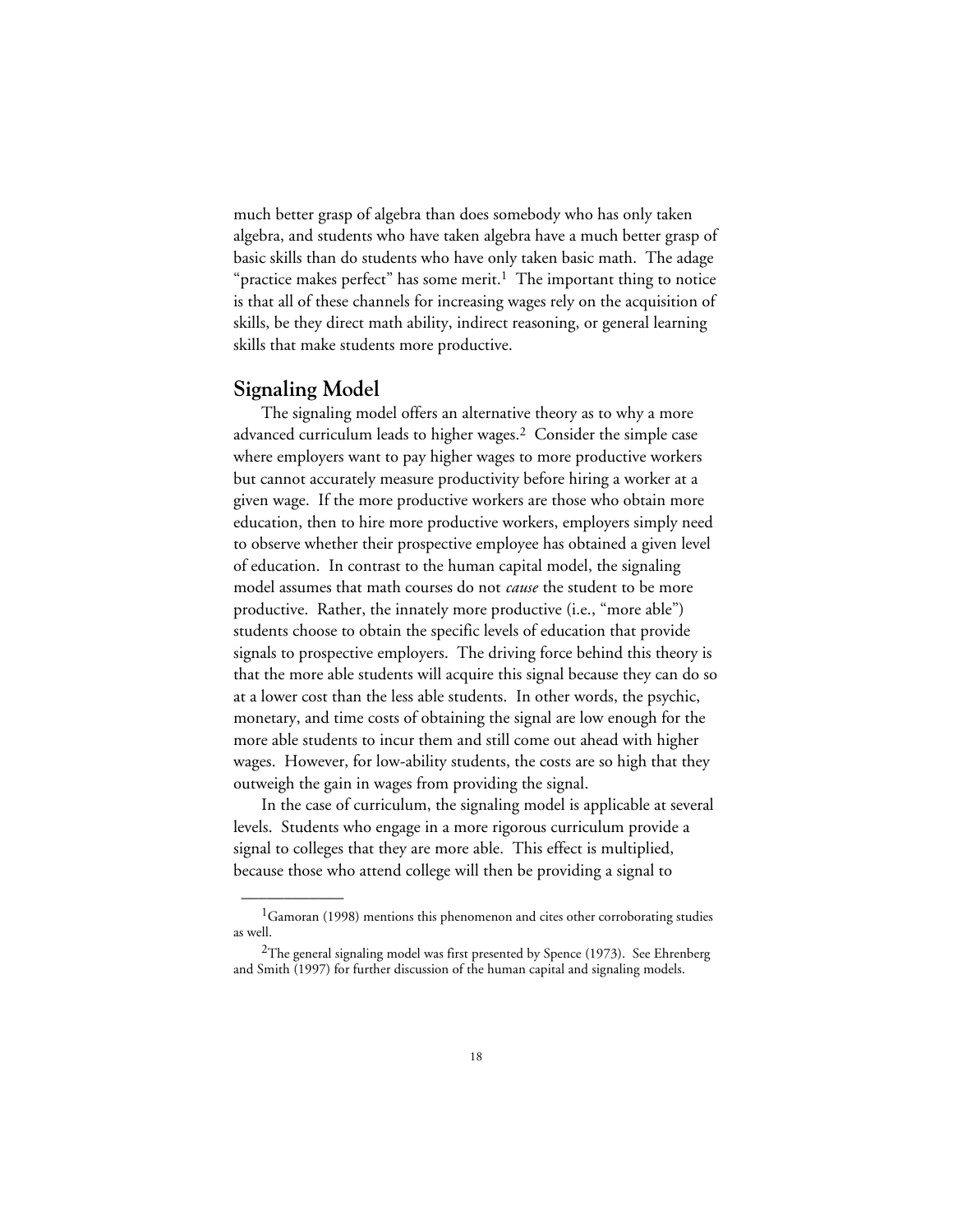employers that they are more able than those students with merely a high school diploma. Curriculum is important in that it opens the door to college, and then college provides a signal of ability to employers. It is important to keep in mind that, according to signaling theory, none of these educational steps add to the productivity of the worker.

But what about students who do not attend college? It is less clear how taking more high school courses could act as a signal for them. The theory would assert that those who take a more advanced curriculum would signal to employers of high school graduates that they are more able than their less academically advanced counterparts. However, this presupposes that employers of high school graduates actually look at high school transcripts—an assumption not generally supported by the research of Bishop (1989). Even if employers do not actively review student records, it is conceivable that very able students (i.e., students who have taken the advanced curriculum) foresee the need to set themselves apart from their less able counterparts and thus provide information about their curriculum to prospective employers. This could take the form of additional comments on a standard application or perhaps a verbal explanation during an interview. Employers may be impressed by students who anticipate the need to provide such information and might therefore hire these more academically advanced students. However, the question still remains: Were the students hired because they are innately more able or because employers see them as potentially more productive as the result of taking more rigorous courses? If initial wages vary by curriculum, it is likely that signaling plays a role. However, if wage increases and promotions vary by curriculum, it may be more likely that actual productivity plays a role. Even in this latter case, there is still the issue that ability may be positively correlated with both curriculum and productivity and that it is ability that leads to the raise or promotion and not curriculum.3

 $3$ It is possible that employers do not use educational background as a signal of ability but that the student possesses some characteristic (unobservable to the researcher) that causes him or her to take a more advanced curriculum and to earn higher wages. Such a pattern would lead to endogeneity bias. This is closely related to the signaling model, because it recognizes the possibility that differences in returns from different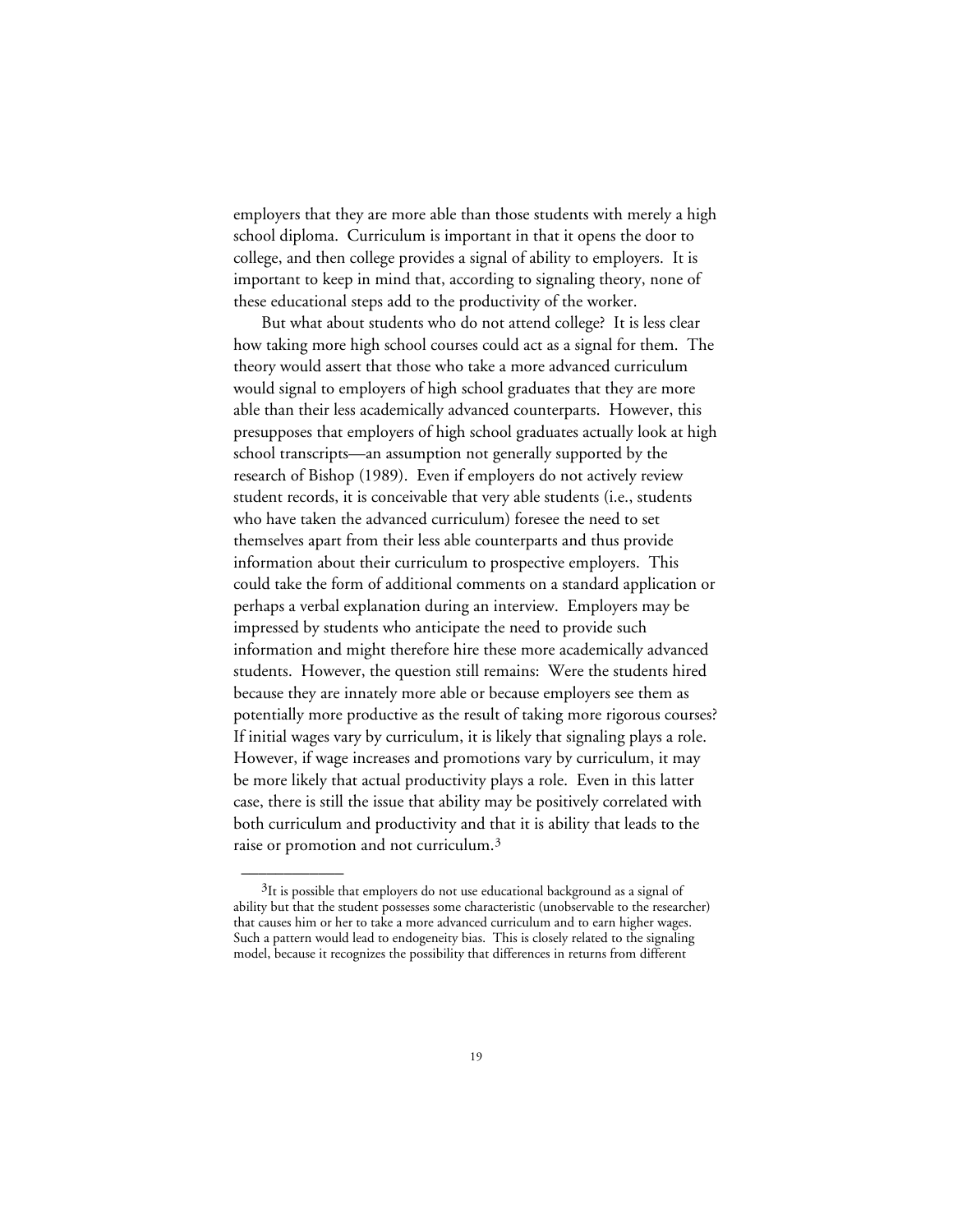For policy analysts, the signaling/human capital debate is of pivotal importance. In our context, if a student gains no productivity skills by taking a specific math course but merely "buys" a signal of ability that can be sent to potential employers, then requiring all students to take that course would not raise labor market productivity. Furthermore, if less able students were forced to take that specific math course, employers would come to realize that high school students with that math course under their belts were not necessarily more able workers. The wage gain related to that math course would shrink accordingly. Furthermore, such a policy change could in fact lead to inefficiencies in the labor market because employers would now have more difficulty identifying the most productive students, because all students would now have taken the same math curriculum. On the other hand, if human capital theory is correct, then workers do become more productive after taking additional math courses. In this case, average labor productivity and wages will rise if students begin to enrich their curriculum.

Given the stark difference between the policy prescriptions produced by signaling and human capital theory, our statistical analysis of the determinants of college graduation and earnings will involve substantial robustness checks. In particular, these tests will help to break down the effect that curriculum has on earnings, so evident in the raw data, into two portions: the part due to actual increases in productivity and the part that reflects unmeasured variations in ability or motivation among students with varying degrees of math preparation.

# **Other Explanations of Curriculum Effects**

Although the previous two hypotheses encompass many explanations of how curriculum affects wages, other mechanisms exist that are difficult to classify as one or the other. Another possible explanation is that taking more-advanced math classes causes students to channel themselves into jobs or majors that are more financially rewarding than those who do not. Although some might argue that this is a "majors" effect (or to the extent that certain majors channel students into certain occupations,

**\_\_\_\_\_\_\_\_\_\_\_\_\_\_\_\_\_\_\_\_\_\_\_\_\_\_\_\_\_\_\_\_\_\_\_\_\_\_\_\_\_\_\_\_\_\_\_\_\_\_\_\_\_\_\_\_** courses could be caused by selection effects that are the result of underlying ability. We thank Deborah Reed and Kim Rueben for this insight.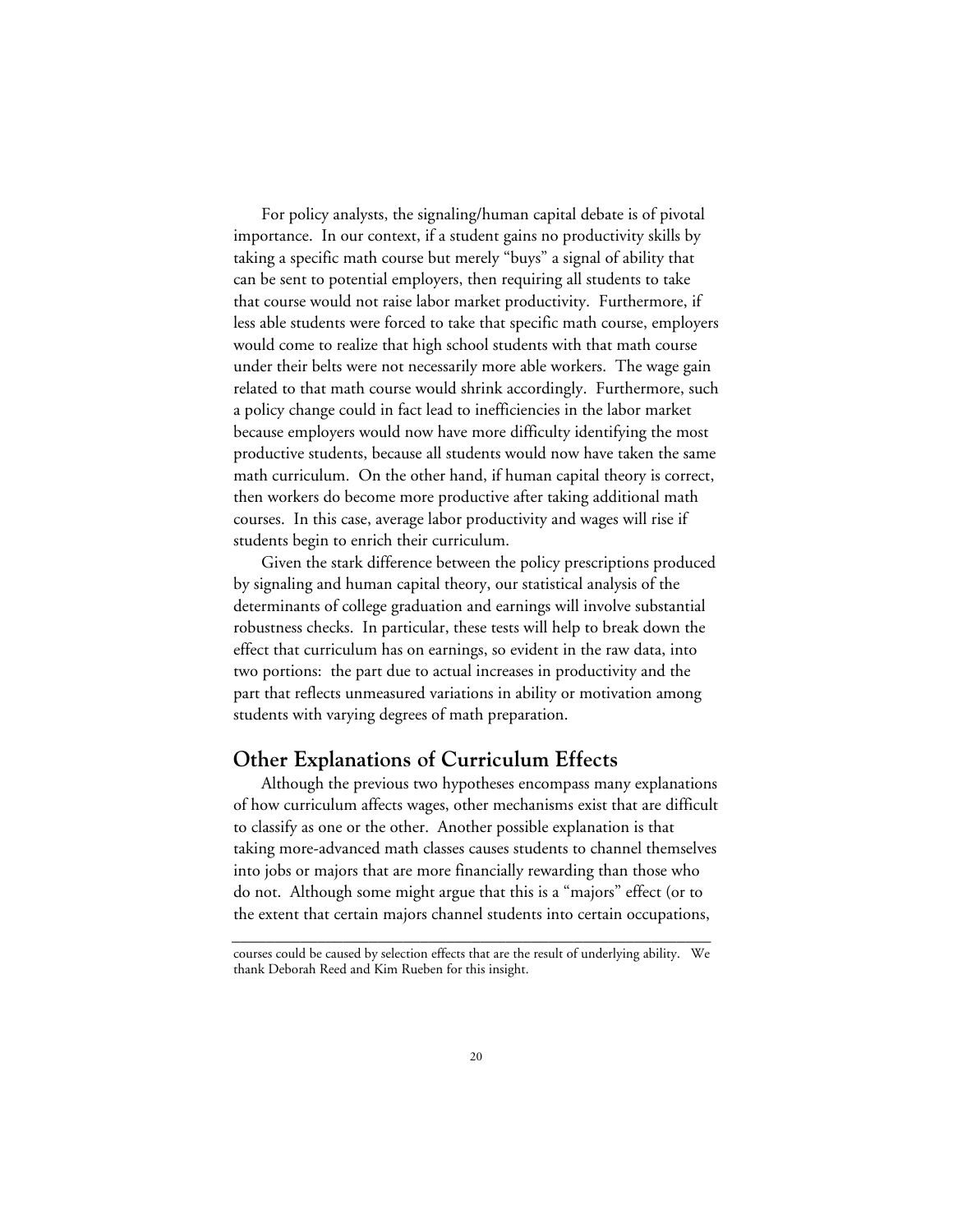an "occupations" effect), it is important to note that such effects evolve from curriculum and should thus be attributed to curriculum. In Chapter 5, we report how much of the math curriculum effect could operate through these channels.

Similarly, advanced college math courses are prerequisites to many high-paying jobs. Students who build a strong mathematics foundation in high school may be more likely to continue their mathematics work in college and will be more successful in that work. Other students, who may be equally able, may have been discouraged from math at an early age as the result of a bad teacher, a bad experience, or trouble at home during the crucial time in which a math foundation is being laid. These able students may be bumped off the mathematics path when they are young and therefore may not even realize what future options they are forgoing. Although our analysis does not explicitly test whether students had a bad school experience, by attempting to take account of ability we show that math courses still have an effect on earnings. Therefore, one goal of a comprehensive high school should be to keep those doors open for students, so that at age 21 they are not bound by decisions made at age 11.4

## **Previous Research**

\_\_\_\_\_\_\_\_\_\_\_\_

A vast amount of literature has been devoted to distinguishing the human capital from the signaling effects of schooling, yet the debate is far from resolved. In Chapter 5, we address these many issues in hopes of measuring pure curriculum effects on earnings. Curriculum is rarely accounted for when modeling long-term student outcomes, such as college graduation and earnings. But one leading study (Altonji, 1995) finds that curriculum may act more as a signaling device than a form of human capital formation. Altonji concludes that "the effect of a year equivalent of courses is much smaller than the value of one year in high school." In other words, the whole is greater than the sum of its parts.

 $4U.S.$  community colleges, with their policies of open access, do provide something of a second chance for students who leave high school without the prerequisite courses for admission to a four-year college. Nonetheless, it would be more efficient for students to learn the necessary material the first time around.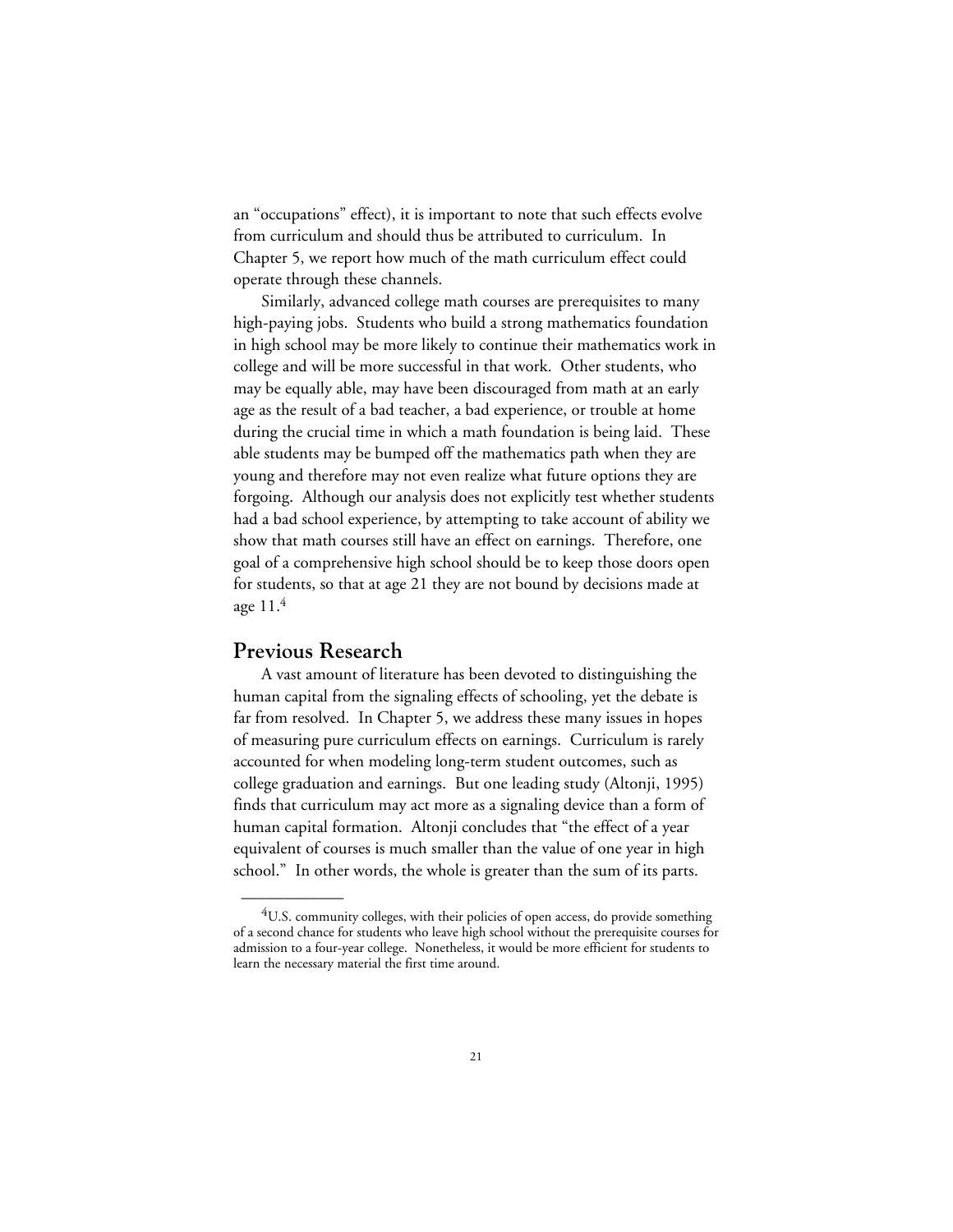For example, an additional year of math, science, and foreign language is predicted to increase earnings by  $3.3$  percent.<sup>5</sup> Because an additional year of school is estimated to increase wages by 7 percent, Altonji's results lend support to the view that high school serves as a signaling device rather than as a mechanism for human capital formation.

Our goal in this report is to understand the long-term effects of high school curriculum. Implicit in this goal is the need to disentangle the human capital effects from the signaling effects. Chapter 5 devotes the most attention to understanding the differences between these two effects. A key factor that distinguishes the present work from two earlier contributions to the literature is a detailed analysis of the *types* of math courses that students take.6 Our subsequent analysis shows that distinguishing between types of math courses is crucial.

<sup>&</sup>lt;sup>5</sup>These are his estimates obtained from instrumental variables. Ordinary least squares (OLS) estimates are slightly larger and OLS with high school fixed effects are substantially larger. When Altonji examines the isolated effect of mathematics, he finds that an additional year of math leads to an earnings increase of 1.8 percent, but that disappears once he controls for ability.

<sup>&</sup>lt;sup>6</sup>A more thorough comparison of our research to the previous research is in Appendix C.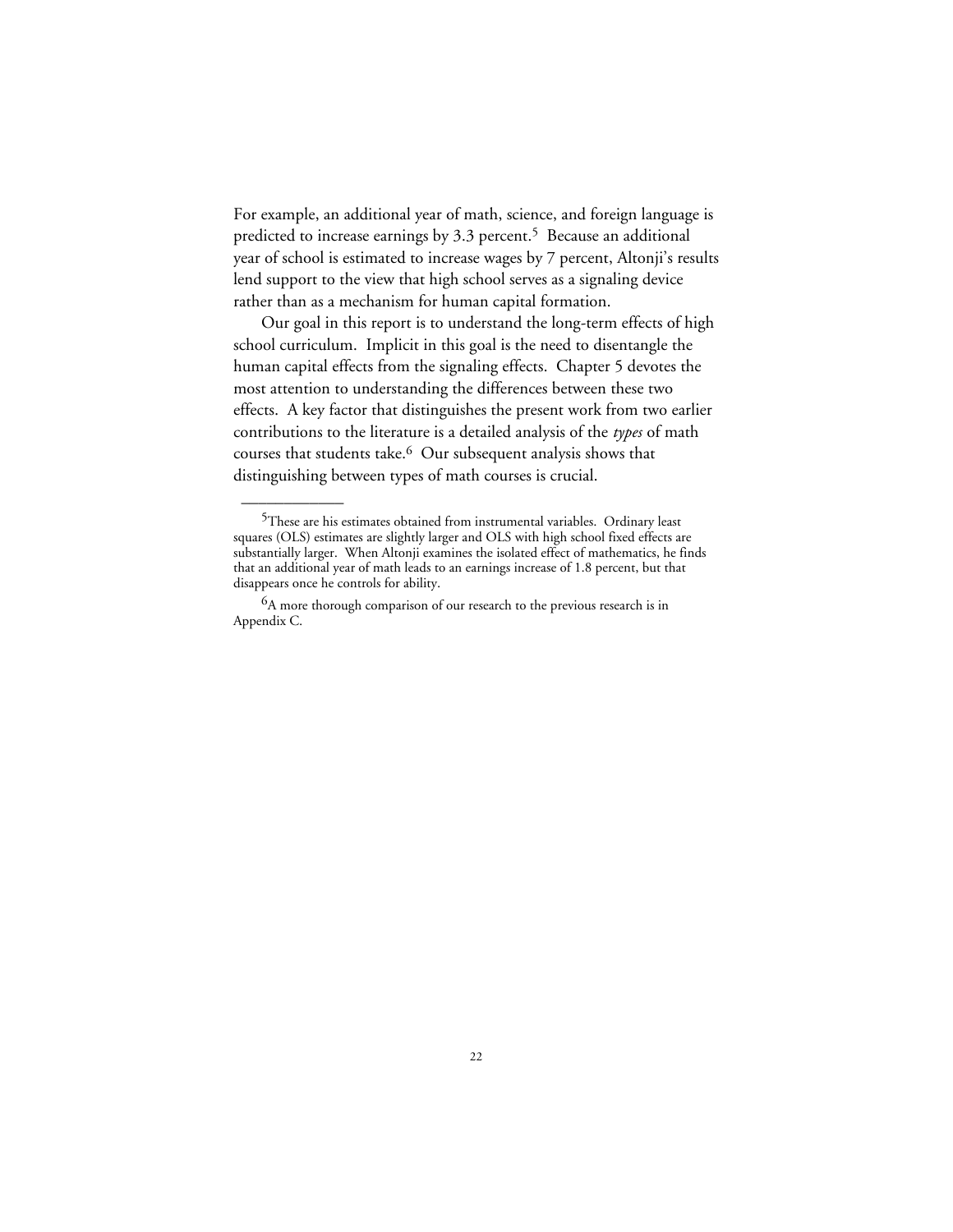# **4. The Link Between High School Curriculum and College Graduation**

As suggested in the preceding chapter, high school curriculum could affect students' long-term earnings in two ways: first, by enabling high school students to attend and graduate from college and, second, by directly increasing students' productivity in the labor market. We begin our formal analysis by examining this first question. Specifically, in this chapter we describe how taking more advanced math courses increases the predicted probability of earning a bachelor's degree. We first describe the data used for this empirical analysis and then turn to the results.

## **Data Description**

\_\_\_\_\_\_\_\_\_\_\_\_

The principal source of data for this report is the High School and Beyond (HSB) Sophomore Cohort: 1980–92 data. This longitudinal study surveys over 30,000 high school sophomores in 1980 and then follows up on approximately 15,000 of them in 1982, 1984, 1986, and 1992.1 This is an excellent source of data for several reasons. It provides extremely detailed high school transcript information for those students in the follow-ups. These data include every course taken by the student, the term it was taken, the grade received, and the number of credits earned.<sup>2</sup> In addition, HSB provides earnings information sufficiently

<sup>&</sup>lt;sup>1</sup>The first follow-up in 1982 actually includes all 30,000 students who had been selected in 1980. However, the subsequent follow-ups included only about half of the original sample.

 $2$ This credit measure is standardized so that a typical one-year course will be assigned 1 credit, a half-year course will be assigned 0.5 credits, a trimester course receives 0.33 credits, and a quarter course receives 0.25 credits. These standardized credits are also known as Carnegie units (i.e., 1 credit equals 1 Carnegie unit).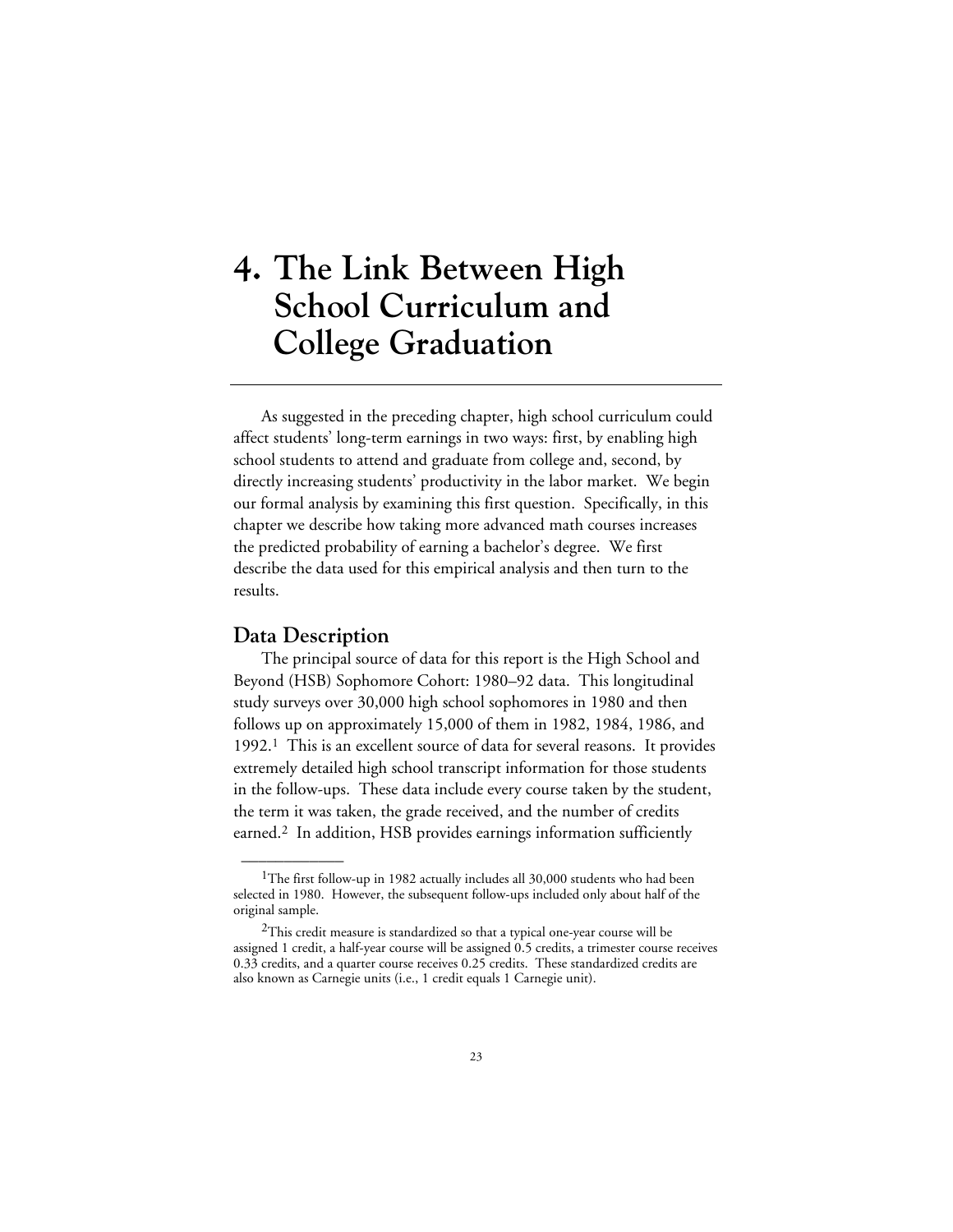long after high school graduation that even those students with a substantial amount of postsecondary education can be included in the analysis. These later labor market experiences are more meaningful than the earlier ones, because students will have settled into jobs that are more representative of their likely long-term labor market path. Furthermore, a wealth of personal and family characteristics is also provided. One last important feature of these data is that even high school dropouts are included in the transcript and follow-up surveys.<sup>3</sup>

We constructed data on mathematics curriculum from the high school transcript data, classifying all of the math courses that the students took into one of six categories. $4$  The data section of Appendix A details the system of course categorization that we use. For ease of interpretation in this chapter, we use as our curriculum measure a series of dummy variables indicating the highest level of math course taken.5 (In the ensuing wage analysis, we use both these measures and the number of credits earned by each student in each of the six math course categories.)

In addition to detailed high school transcript data, HSB is also a rich source of postsecondary education transcript data. We do not use these data directly, as we did with the high school transcript data, but we do use the pre-calculated measure of the student's highest educational degree. We use this variable to calculate our outcome of interest in this chapter: a binary variable indicating whether the student has graduated from college.

Students for whom curriculum data are missing are excluded from our analysis. In this chapter, we exclude students for whom college graduation data are missing. Similarly, in the ensuing chapter on wages, we exclude students for whom earnings data are missing. In both cases, we include only students who attend public schools. For additional

 $3R$ espondents who miss a year are still included in the subsequent follow-up if possible. Even students who are selected into the base-year survey but miss it are included in the follow-ups if possible.

<sup>&</sup>lt;sup>4</sup>Other academic subject areas were also used, but we describe math here for the sake of simplicity.

<sup>5</sup>We consider the highest course to be that in which the student earned at least 0.5 credits (typically a one-semester course.)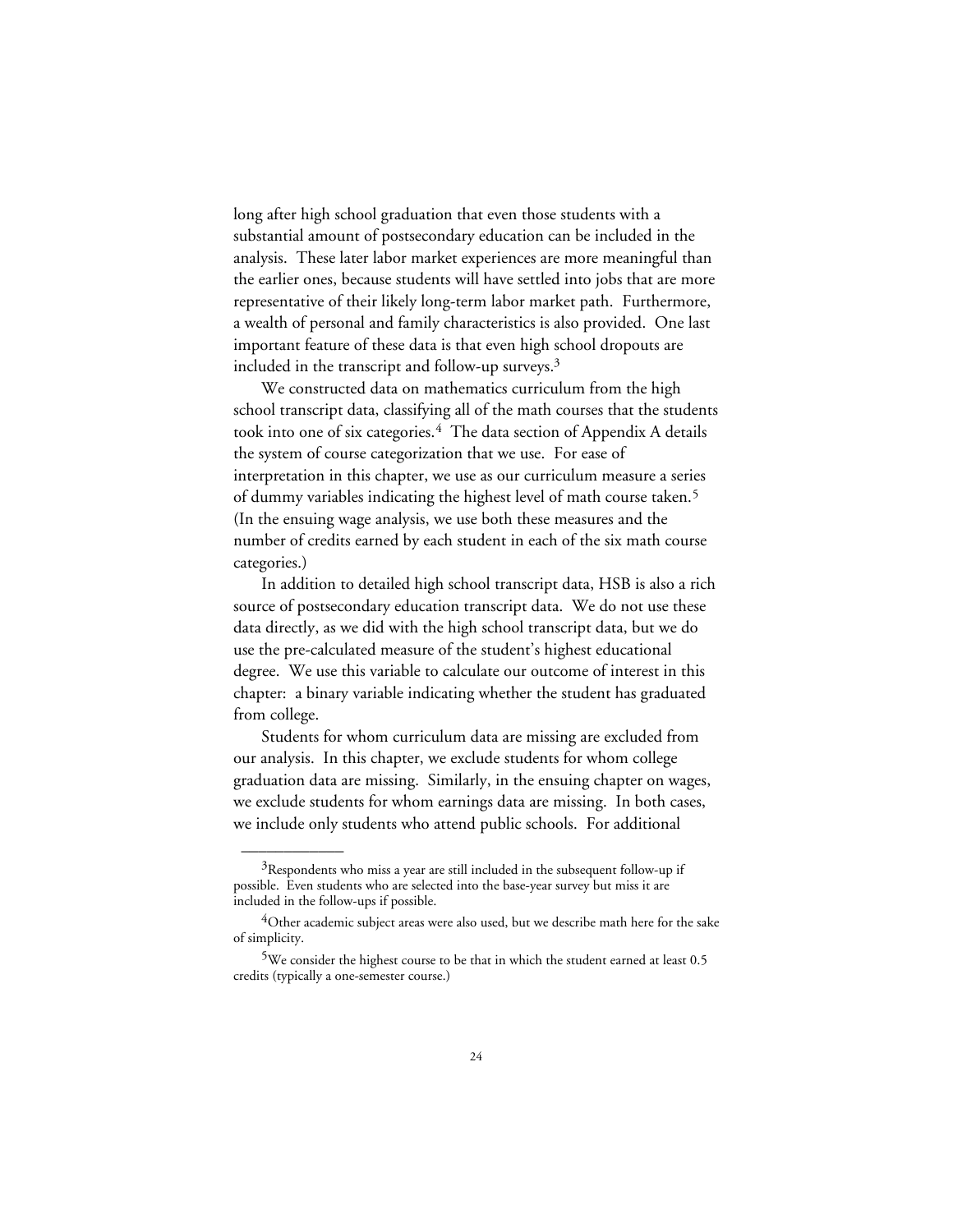information about the data and the variables used in our analyses, see the data section in Appendix A.

# **Method of Analysis**

\_\_\_\_\_\_\_\_\_\_\_\_

We estimate the probability of graduating from college as a function of the highest math course taken by the student while in high school. The math course levels in increasing order are vocational math, prealgebra, algebra or geometry, intermediate algebra, advanced algebra, and calculus. Of course, the observed positive relation between the highest math course and college graduation rates that we saw in Chapter 2 does not necessarily imply that there is a causal link. One possible explanation is that students with higher socioeconomic status, or who attend schools with more resources, have a head start that enables them not only to take more math in high school but also to graduate from college. To take account of such possible relationships, we control statistically for a variety of demographic, family, and school variables. We also account for the student's high school math grade point average (GPA) because of its enormous importance in the college admissions process.<sup>6</sup> Finally, because test scores are also an integral part of college admissions, we control for the test score that the student received on a math test administered during the sophomore year in high school. The math GPA and test score also serve as controls for the high school student's aptitude and motivation. The list of variables that we include in our model of the probability of graduating is presented in Table 4.1.

Because we are interested in only two possible outcomes—whether the student earns a bachelor's degree or not—we estimate the probability of graduating using a nonlinear probit model. The model's construction is such that it confines the predicted probabilities to a range between 0 and 1. Appendix B provides an in-depth description of the probit model and detailed results from it.

The estimated math effects in this model are striking. All of the math curriculum measures have significant positive effects on the

<sup>&</sup>lt;sup>6</sup>GPA is often used by admissions committees to predict success at college.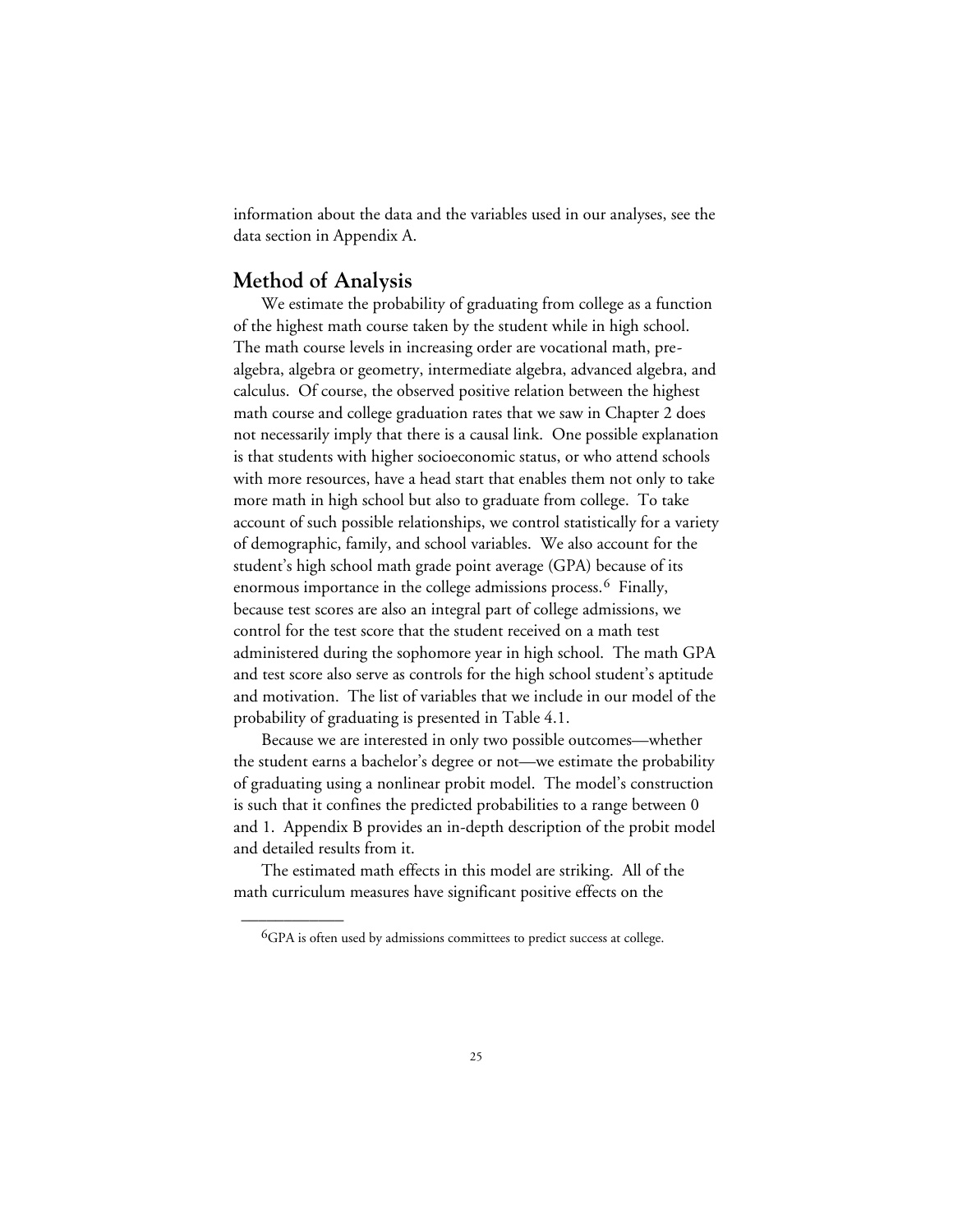### **Table 4.1**

#### **Characteristics Accounted for in Models of College Graduation**

|                                                                                     |          | Probability that student graduated $=$ F(math curriculum, demographic information,                                                                                                                                                                                                                                                 |  |  |
|-------------------------------------------------------------------------------------|----------|------------------------------------------------------------------------------------------------------------------------------------------------------------------------------------------------------------------------------------------------------------------------------------------------------------------------------------|--|--|
| from a four-year college by 1992<br>family characteristics, school characteristics) |          |                                                                                                                                                                                                                                                                                                                                    |  |  |
|                                                                                     |          |                                                                                                                                                                                                                                                                                                                                    |  |  |
| where $F(.)$ is a nonlinear function of the following variables:                    |          |                                                                                                                                                                                                                                                                                                                                    |  |  |
| Math curriculum                                                                     |          | = Series of dummy variables indicating highest math course<br>taken                                                                                                                                                                                                                                                                |  |  |
| Demographic information                                                             | $\equiv$ | Ethnicity, gender, age in 1991, and marital status in<br>1991                                                                                                                                                                                                                                                                      |  |  |
| Family characteristics                                                              |          | = Parental income, parental education, parental nativity,<br>and the number of siblings                                                                                                                                                                                                                                            |  |  |
| School characteristics                                                              |          | = Student-teacher ratio, books per pupil, length of the<br>school year, size of the high school, percentage of<br>disadvantaged students, percentage of teachers with a<br>master's degree, district's average spending per pupil,<br>teacher salary, whether teachers are unionized, and the<br>school type, region, and urbanity |  |  |
| Student ability and<br>motivation                                                   |          | = Math GPA and grade 10 math test score                                                                                                                                                                                                                                                                                            |  |  |

predicted probability of graduating.<sup>7</sup> The effects increase in magnitude as the rigor of the math course increases. In other words, the higher level the math course a student completes, the more likely he or she is to graduate from college. The same trend holds in models that are estimated separately by gender.

Because of the statistical nature of the nonlinear probit model, the magnitude of the predicted math effects varies depending on the characteristics of the student. Therefore, we present estimates of the effect of math curriculum on the predicted probability of graduating

<sup>&</sup>lt;sup>7</sup>To ensure that taking a more advanced math curriculum leads to a higher likelihood of graduating once students arrive at college and does not represent only a higher likelihood of attending college, we estimate the original model on a restricted sample of those students who obtain some positive amount of postsecondary education. Even for this subsample of college-bound students, a more advanced math curriculum is predicted to increase the predicted probability of graduating.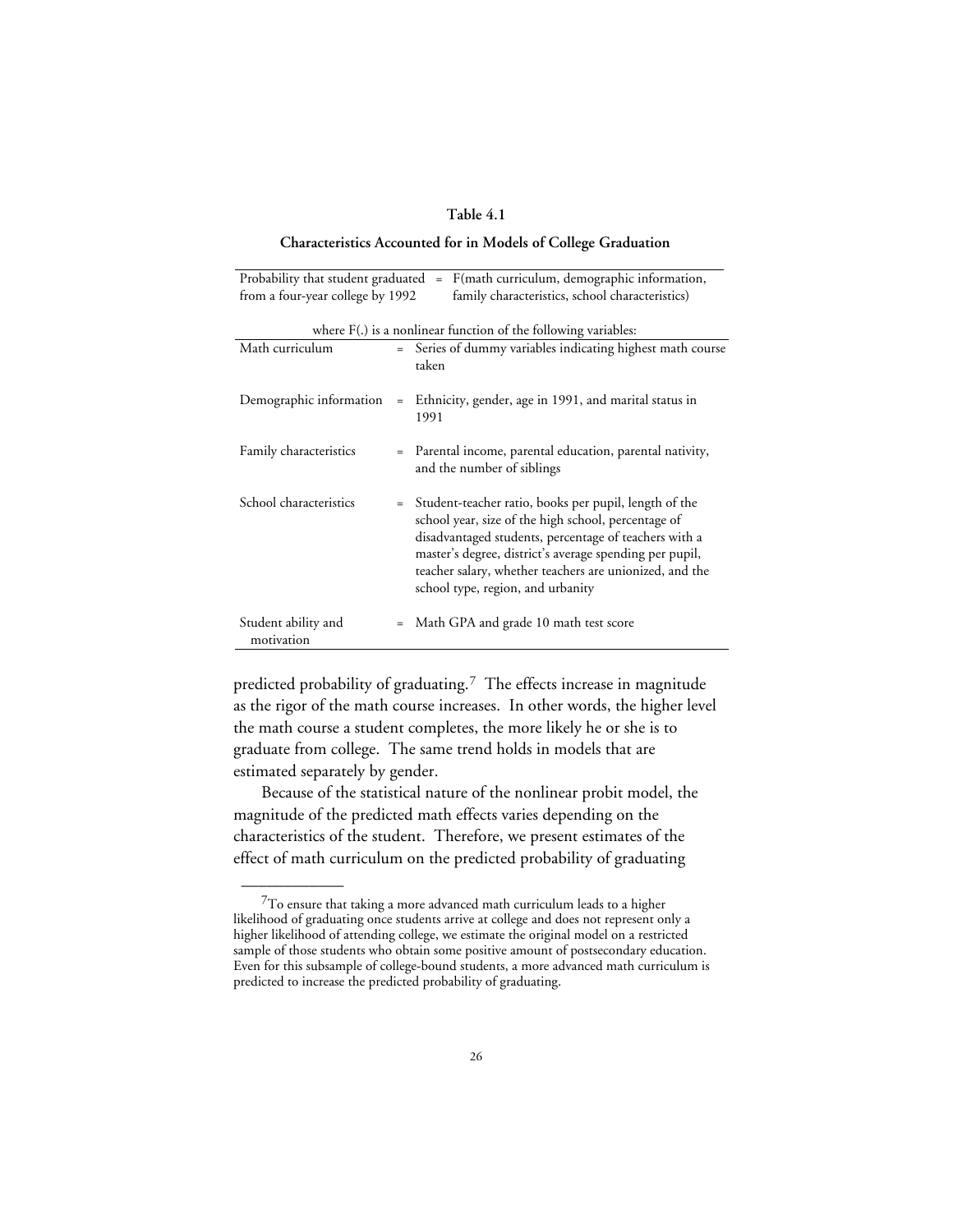from college for various groups of students. We present the math effects for an *average* student—i.e., a student for whom the values of the other conditioning variables in the model, such as socioeconomic status and school resources, are the average value of those variables for all students.

Because we are interested in how the predicted effects of curriculum vary by ethnicity and socioeconomic group, we divide our sample into 16 subgroups based on four ethnic groups (white, black, Hispanic, and Asian) and four parental-income groups (poor, low, medium, and high).8 For each subgroup, we calculate the mean values of all of the family, school, and demographic explanatory factors of that group and use this value to typify an average student in that group. Once we have this information, we can compute the predicted probability that the average student within a specific group graduates from college, given any specific math class level. This yields a range of probabilities describing the likelihood of graduating from college given the six different levels of math courses. Figure 4.1 presents the results of our calculations.<sup>9</sup>

## **Findings**

\_\_\_\_\_\_\_\_\_\_\_\_

We display the results by parental income categories within the same ethnicity.10 The points on the graphs represent the predicted probability that the average students within the specific ethnicity-income category graduate from college, given that the highest math course they completed is the value on the horizontal axis. The increase in height from one point to the next along the same line indicates the increase in the predicted probability of graduation resulting from taking the next-highest-level math course. For example, the average medium-income white student who has completed intermediate algebra has a 35 percent chance of

<sup>&</sup>lt;sup>8</sup>We use fewer income categories here than we did in Chapter 2 for easier display. *Poor* refers to families earning less than \$7,000 annually. *Low* refers to families earning between \$7,000 and \$20,000. *Medium* refers to those earning between \$20,000 and \$25,000. And *high* refers to family income categories above \$25,000. (These are in 1980 dollar values.)

 $9W$ e have included the actual table of probabilities in Appendix Table B.2.

<sup>10</sup>Similar analyses comparing how the probabilities vary across ethnicities within the same income group can also be made using Appendix Table B.2.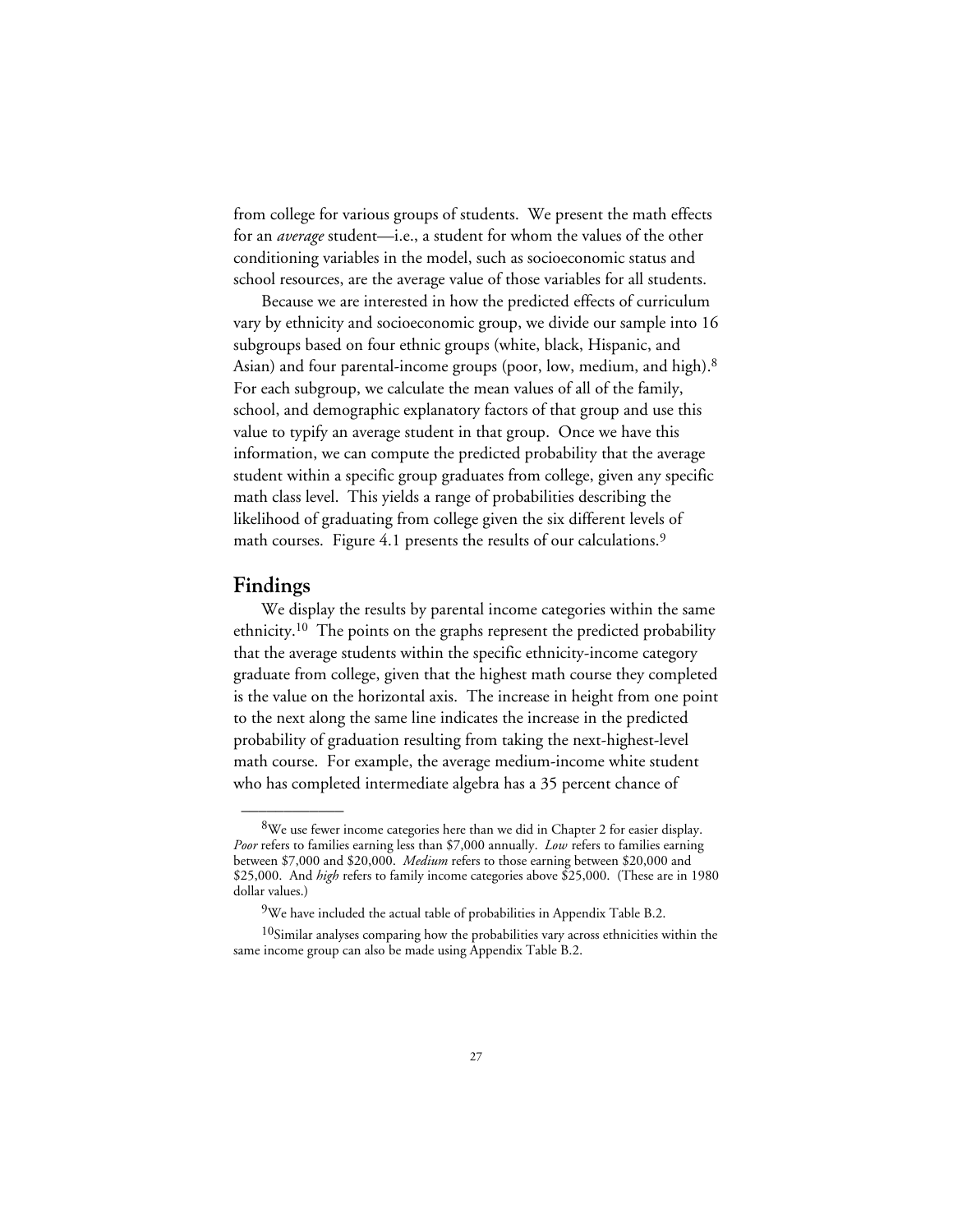

 NOTES: The vertical axis denotes the predicted probability of college graduation for the average student, given the student's highest math course from the horizontal axis. The model from which these probabilities are derived controls for the demographic, family, and school characteristics listed in Table 4.1, as well as math GPA and math test score. The following income category values are given in 1980 dollars, with 1999

#### **Figure 4.1—Predicted Probability of College Graduation Given the Stated Math Course, by Ethnicity**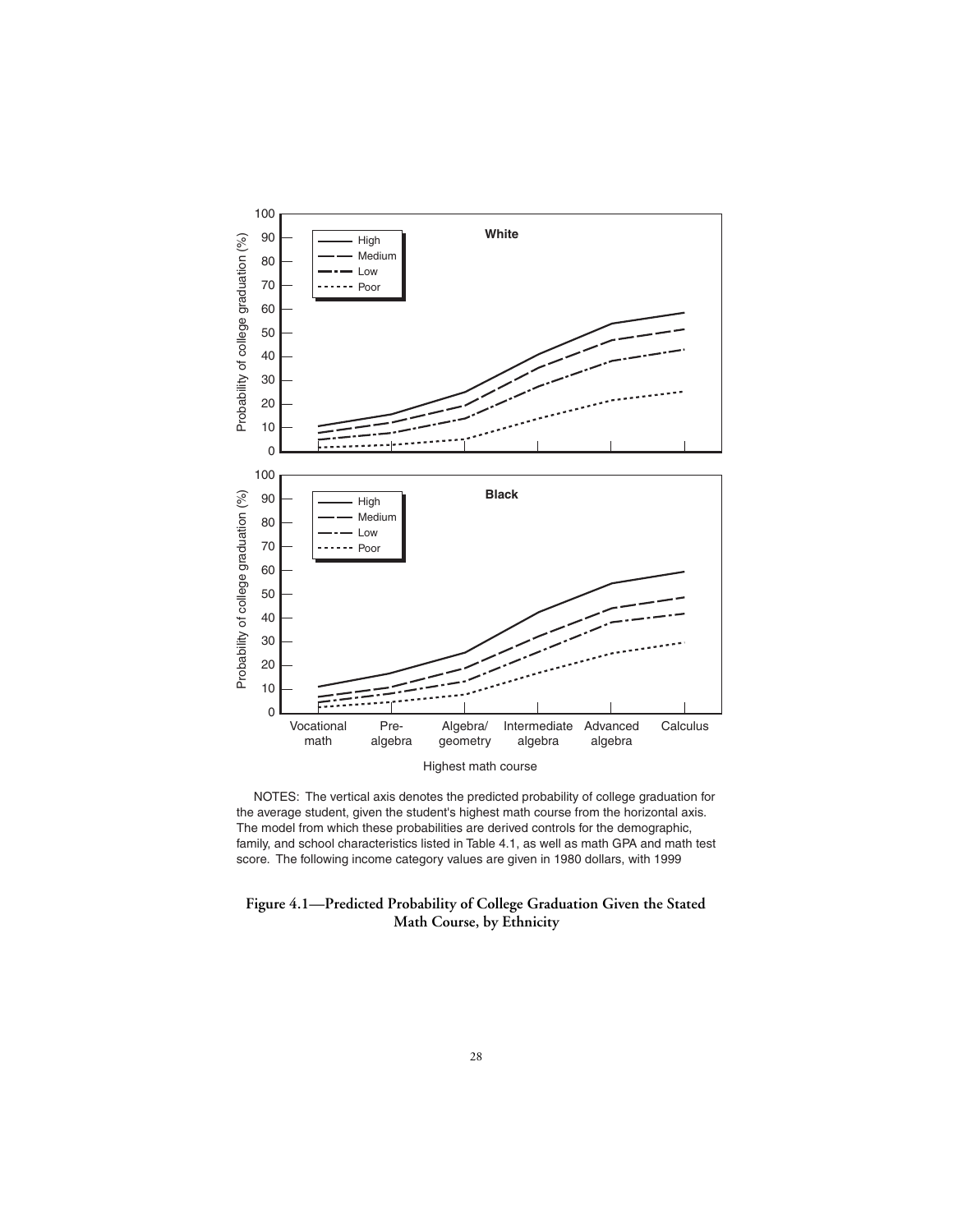

 NOTES (continued): equivalent values in parentheses. Poor refers to families earning less than \$7,000 (\$14,153). Low refers to families earning between \$7,000 (\$14,153) and \$20,000 (\$40,437). Medium refers to families earning between \$20,000 (\$40,437) and \$25,000 (\$50,546). And high refers to family income above \$25,000 (\$50,546).

**Figure 4.1—continued**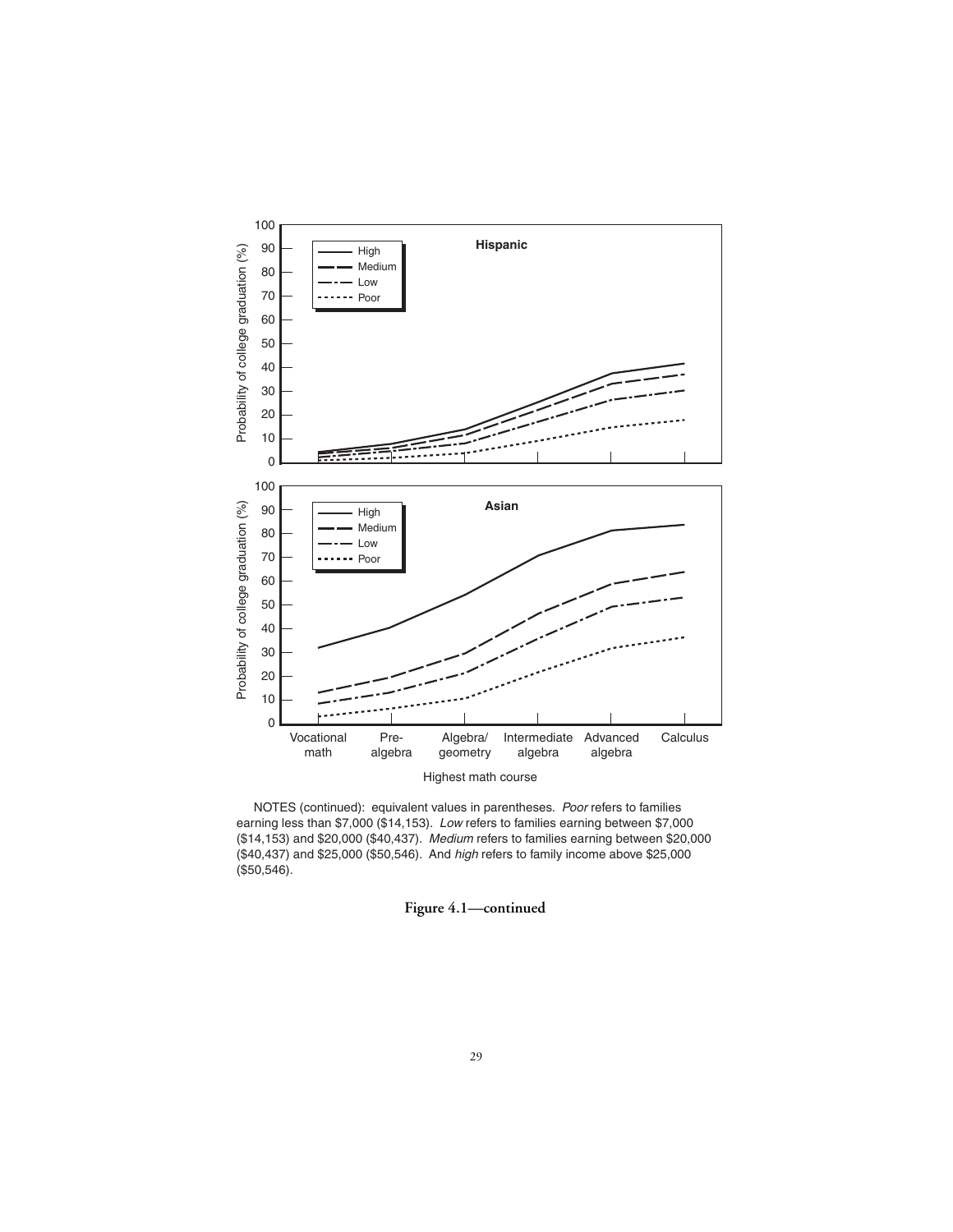graduating from college. This chance increases to 52 percent if the student has completed calculus as well.

Many interesting results hold across all ethnicities. For the average student within each of the 16 subgroups, taking more-advanced math courses is predicted to increase the probability of graduating from college. The predicted probability of graduating from college for each given level of math course is higher for the students with higher-income parents, which is hardly surprising given that relatively more disadvantaged students must overcome many more financial obstacles to attend college. For white, black, and Hispanic students, the figures suggest that curriculum matters "more" than family income in the following sense: Moving a student from the bottom to the top level of high school math course increases the student's predicted chances of college graduation more than if the student moves from the bottom to the top rung of family income.11 Nonetheless, even though an enriched math curriculum may improve the chances of college success, it is clearly not the only ingredient.

Despite the similar results across ethnicities, there are some differences as well. For each level of math course and parental income level, Hispanics have the lowest predicted probability of graduating and Asians have the highest.

We also show similar results using an alternative measure of socioeconomic status. We categorized the students into eight categories based on the same four ethnicities and whether the students' father had earned a bachelor's degree or more. These results are presented in Figure 4.2. One of the most interesting results here is that among students whose fathers hold at least a bachelor's degree the predicted probability of graduating from college is higher for black children than it is for whites or Hispanics. It seems as if black educated parents are more successful in promoting a pro-education environment than are their white and Hispanic counterparts.

<sup>&</sup>lt;sup>11</sup>For Asian students, curriculum is "more" effective than moving a student from the bottom to the second-highest family income category. It is worth noting that the Asian subsample is small, so the estimates are less precise than for the other ethnic groups.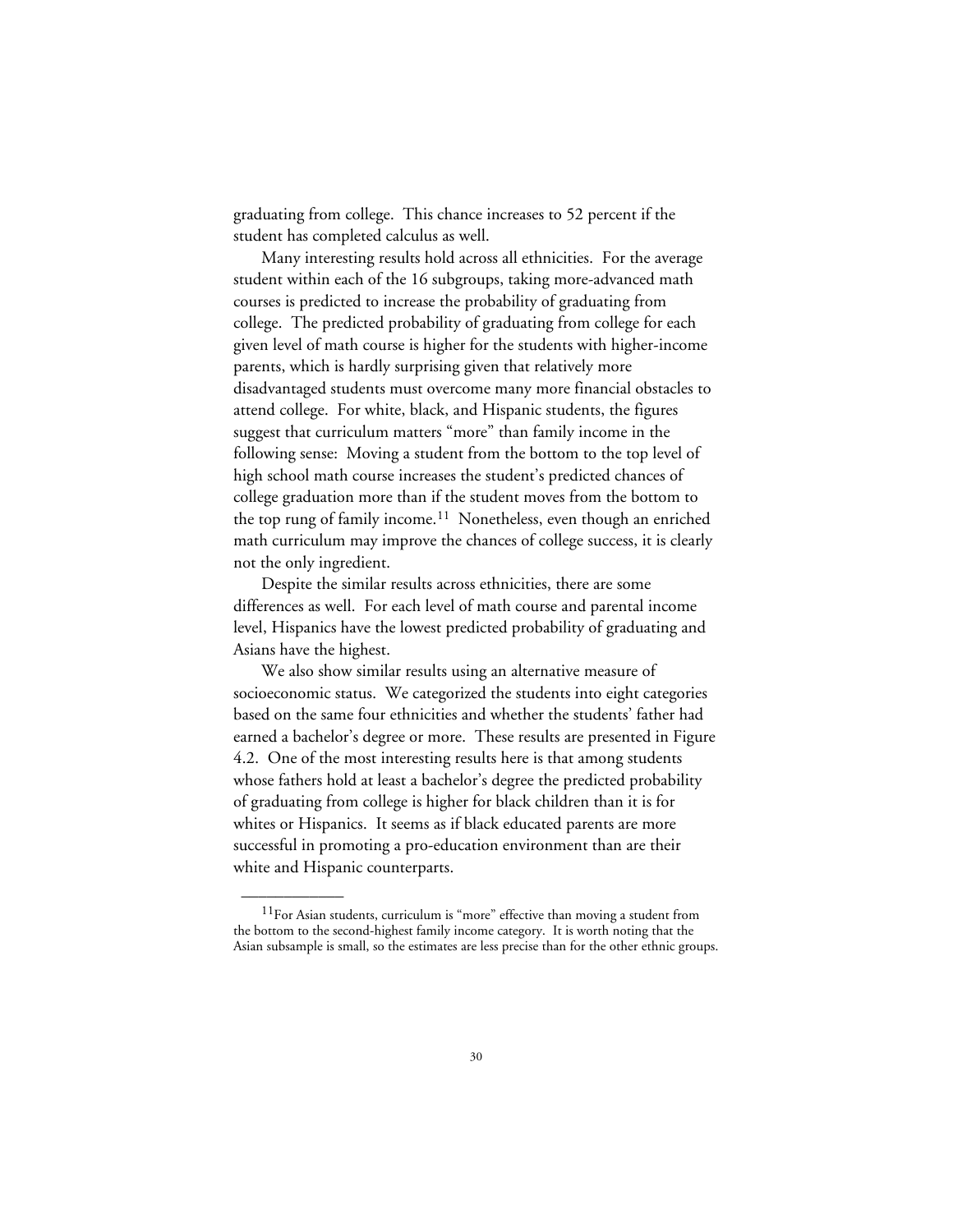

 NOTES: The vertical axis denotes the predicted probability of college graduation for the average student, given the student's highest math course from the horizontal axis. The model from which these probabilities are derived controls for the demographic, family, and school characteristics listed in Table 4.1, as well as math GPA and math test score. High paternal education applies to fathers who have a bachelor's degree or higher, low paternal education refers to fathers with less that a bachelor's degree.

## **Figure 4.2—Predicted Probability of College Graduation Given the Stated Math Course, by Paternal Education**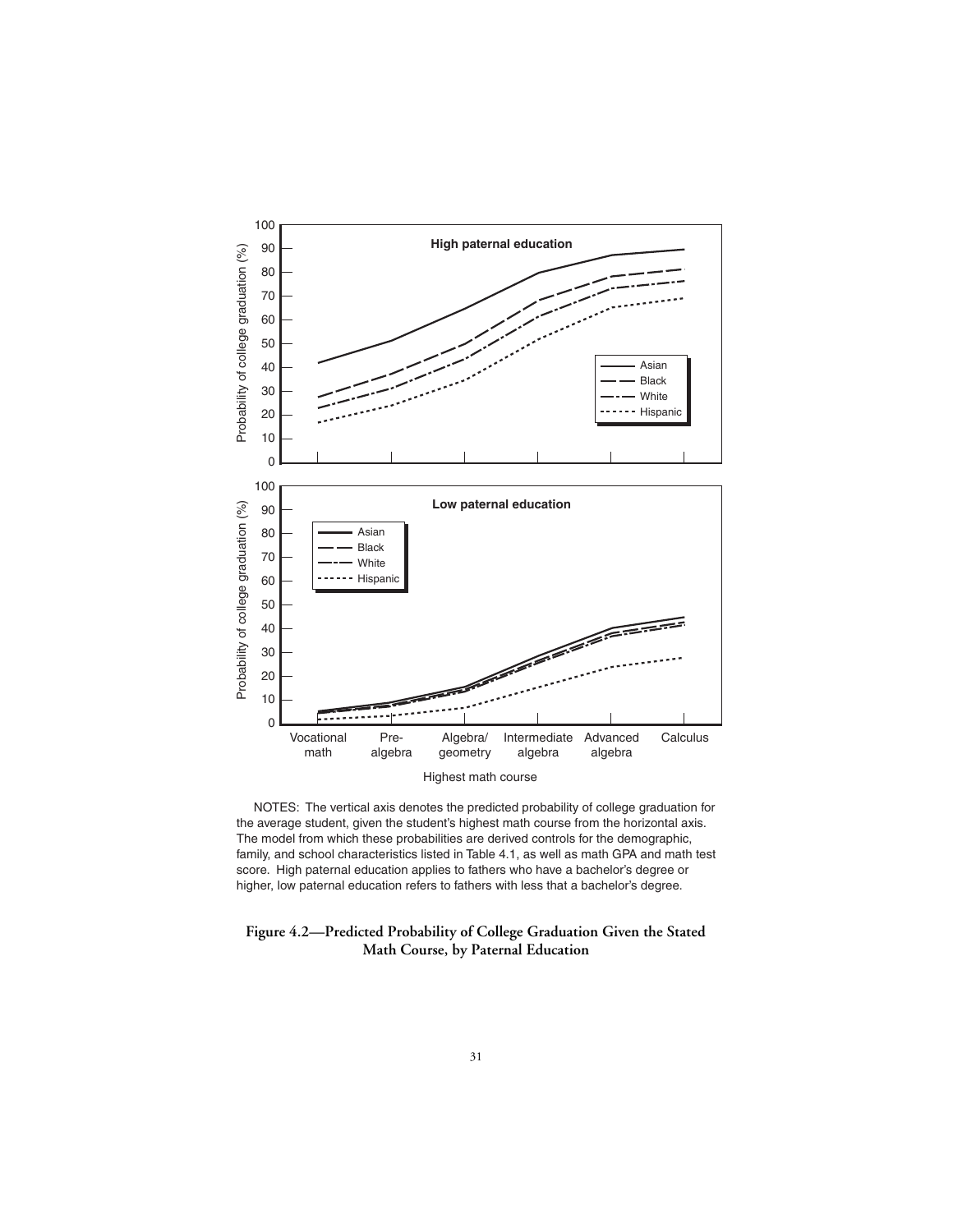# **Conclusions**

This chapter confirms an important positive relation between students' high school math curriculum and their probability of graduating from college. The results appear to apply to both men and women and to students of different ethnicities. We consider the issue that although the two are related, it is impossible to be certain that the math courses actually *cause* an increase in the probability of graduation. In other words, do math courses actually increase the likelihood of graduation, or do the students who take more advanced math courses have higher motivation or ability that would cause them to earn a bachelor's degree regardless of the type of math courses they took in high school? To provide reassurance that our results are not due to the latter explanation, we controlled for a host of potentially confounding factors, including demographic, family, and school characteristics, and also math GPA and math test score in grade 10. Because the strong links between math curriculum and the probability of graduating from college persist even after accounting for these potentially confounding factors, we conclude that there does appear to be a math effect that is not simply picking up variations in ability, motivation, or family background. In sum, it appears that math courses play an important role in predicting postsecondary education success. In the following chapter, we elaborate on this link and show how it fits into the overall picture of how math courses are related to students' future earnings.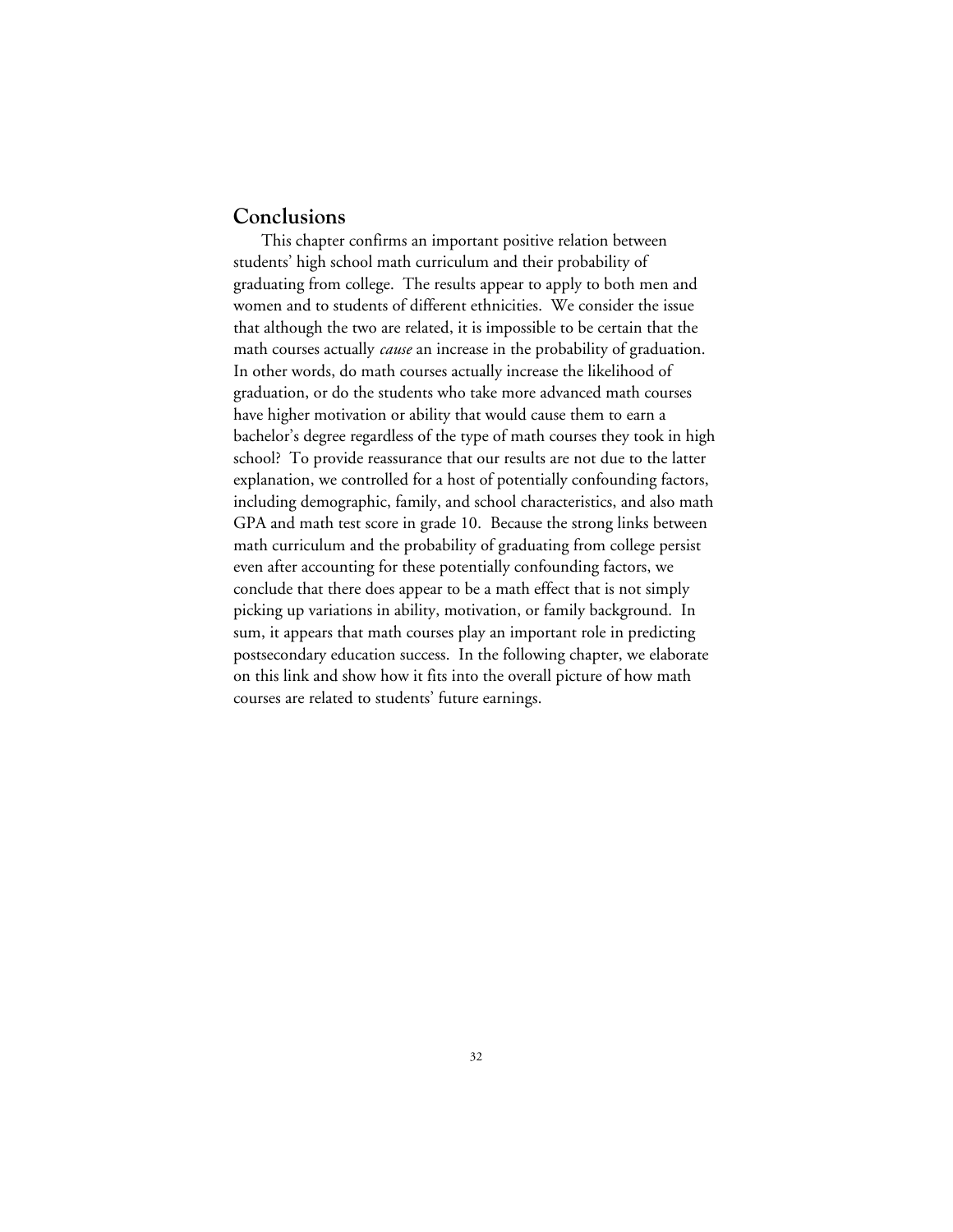# **5. The Links Between High School Curriculum and Earnings**

This chapter discusses the key issues involved in estimating the effects of curriculum on earnings and presents the results of our analysis. We estimate the total effect of curriculum and then divide this effect into two parts: the indirect effect that works through the influence of curriculum on students' overall college attainment and the direct effect on earnings that is independent of whether the student graduates from college. The technical aspects of this analysis are given in Appendix C.

# **Key Issues in Estimating the Effects of Curriculum on Earnings**

In Chapter 2, we showed that students' earnings 10 years after their expected graduation date vary systematically with their math coursetaking patterns.1 On average, students who completed more-advanced math courses had higher earnings. We also cautioned that such a trend did not necessarily imply a causal relationship between curriculum and earnings, but that it may result because of some underlying student characteristics that affect both the type of math courses a student takes and his or her subsequent earnings.

For example, we showed that the point at which students stop taking math courses varies by parental income level, with students of lowincome parents dropping out of math course-taking much earlier. The low level of family resources, rather than curriculum per se, may prevent

 $1$ Because we use a cohort of the 1980 sophomore class, they are expected to graduate at the end of their senior year in 1982. We use the term "expected" to allow for the possibility that some sample members graduate early or do not graduate at all.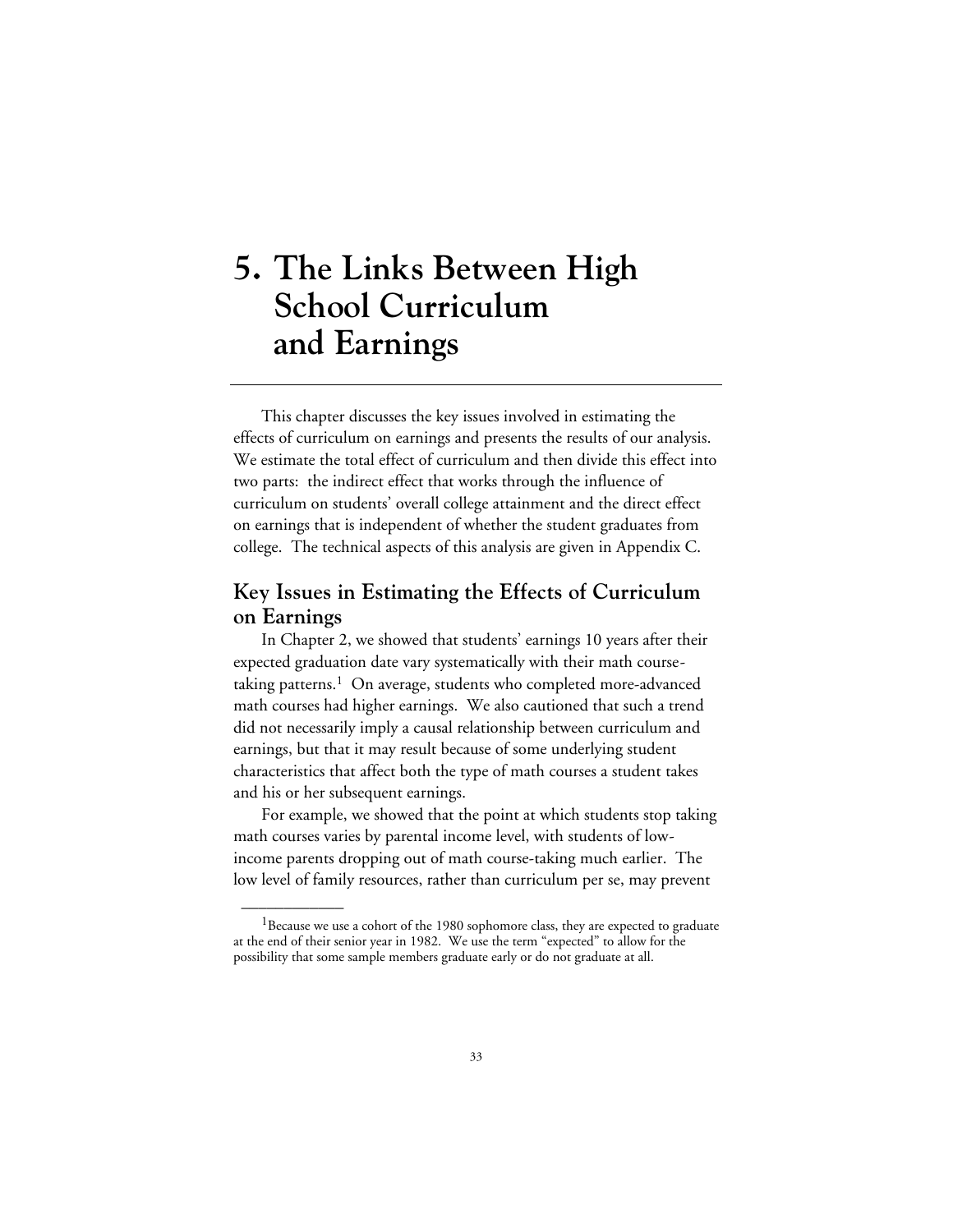students from attending college and earning higher wages in the future. And, suppose that students with more highly educated parents receive strong encouragement to take a "college prep" curriculum, but that a richer curriculum itself does not "cause" wages to be higher. Instead, suppose that highly educated parents provide their children with a network of contacts and advantages outside school that leads to greater opportunities to attend an elite university, find a good first job, and so on. To separate the direct effect of curriculum from the indirect effects of parental income and education on a student's earnings, we must control for parental income and education.

Similarly, students at some schools may take a richer curriculum and later in life earn more, but better school resources, such as smaller classes and more highly educated teachers, could explain both the richer curriculum and the higher earnings of graduates. To account for this, we control for school resources.

We expect that the student's ultimate level of education has a substantial effect on earnings. As we demonstrated in the previous chapter, educational attainment is a function of high school math curriculum. To determine the effect of mathematics courses on earnings that is net of this educational attainment effect, we also control for educational attainment.

Our constant concern is that even after controlling for extensive background characteristics, any earnings effect that we attribute to curriculum may in fact result from some unobservable student characteristic (such as innate ability or motivation) that would lead to the same earnings independent of the curriculum path followed. Because of the seriousness of these issues, we devote a section of this chapter to discussing this identification problem and to presenting our attempts to control for such unobserved characteristics as ability and motivation.

Figure 5.1 shows a schematic view of these potentially confounding factors. The figure shows several characteristics that are related both to earnings and curriculum. We aim to eliminate all but one of these effects, leaving just the direct cognitive/productivity effect of curriculum on earnings.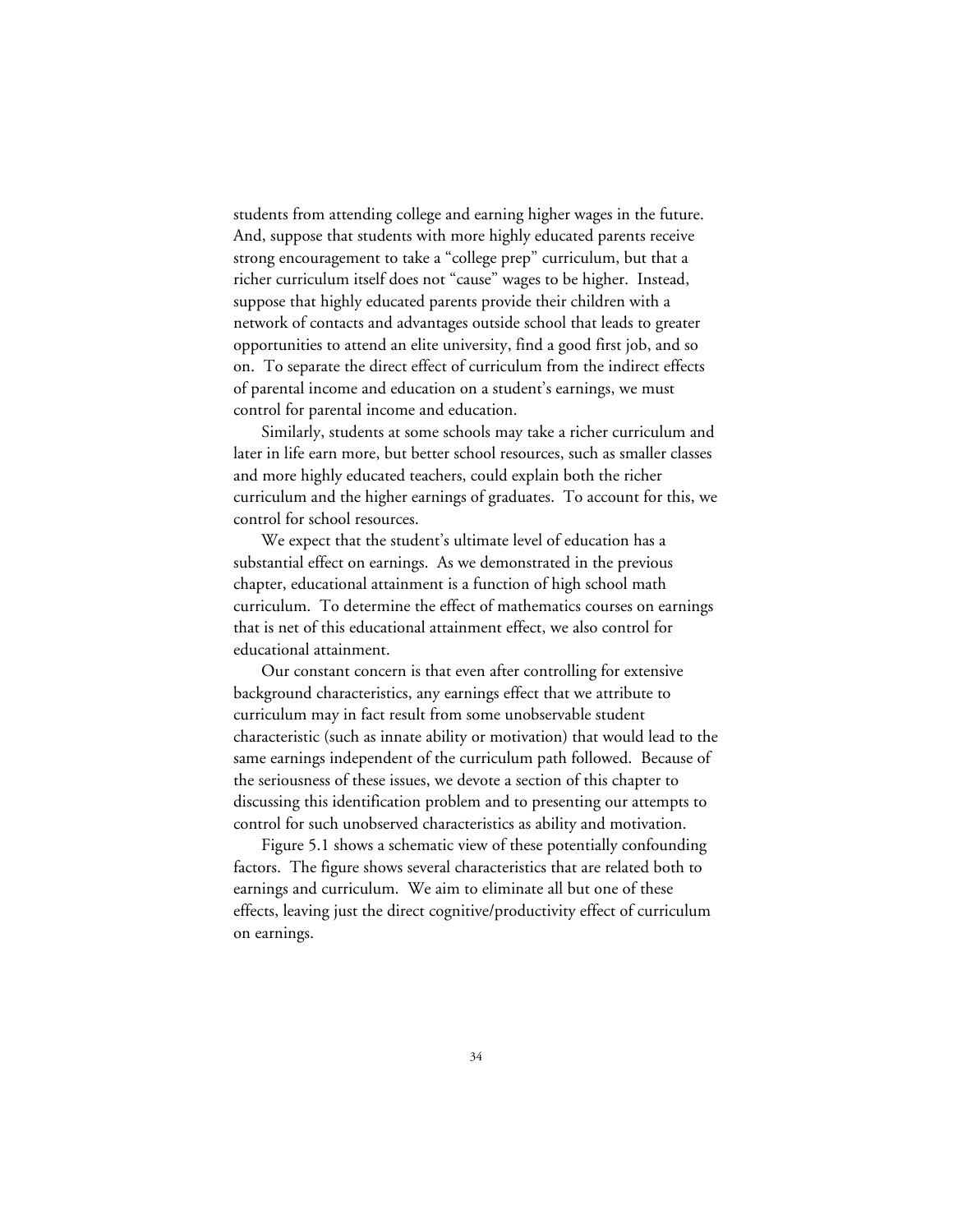

**Figure 5.1—The Pathways Through Which Curriculum Affects Earnings (and potentially confounding factors)**

# **The Need for a Sequence of Models**

With the notion of confounding factors in mind, we construct a model of earnings that accounts for a wide range of explanatory factors to minimize the chance of confounding the effects of curriculum with the effects of these other factors. Appendix C details the statistical regression analysis that we use to do this. The intuition behind this statistical approach is that we look at the difference in earnings for students who are identical except for the math courses they take. Then we attribute any difference in their earnings to the difference in their math curriculum.

To answer the question of how much math curriculum affects earnings, we need to simultaneously control for all of the factors that we discussed in the previous section. In addition to presenting the overall math effect that is net of all the other factors, we present the math effects from several intermediate models as well. We begin with a very simple model that does not take account of any student characteristics other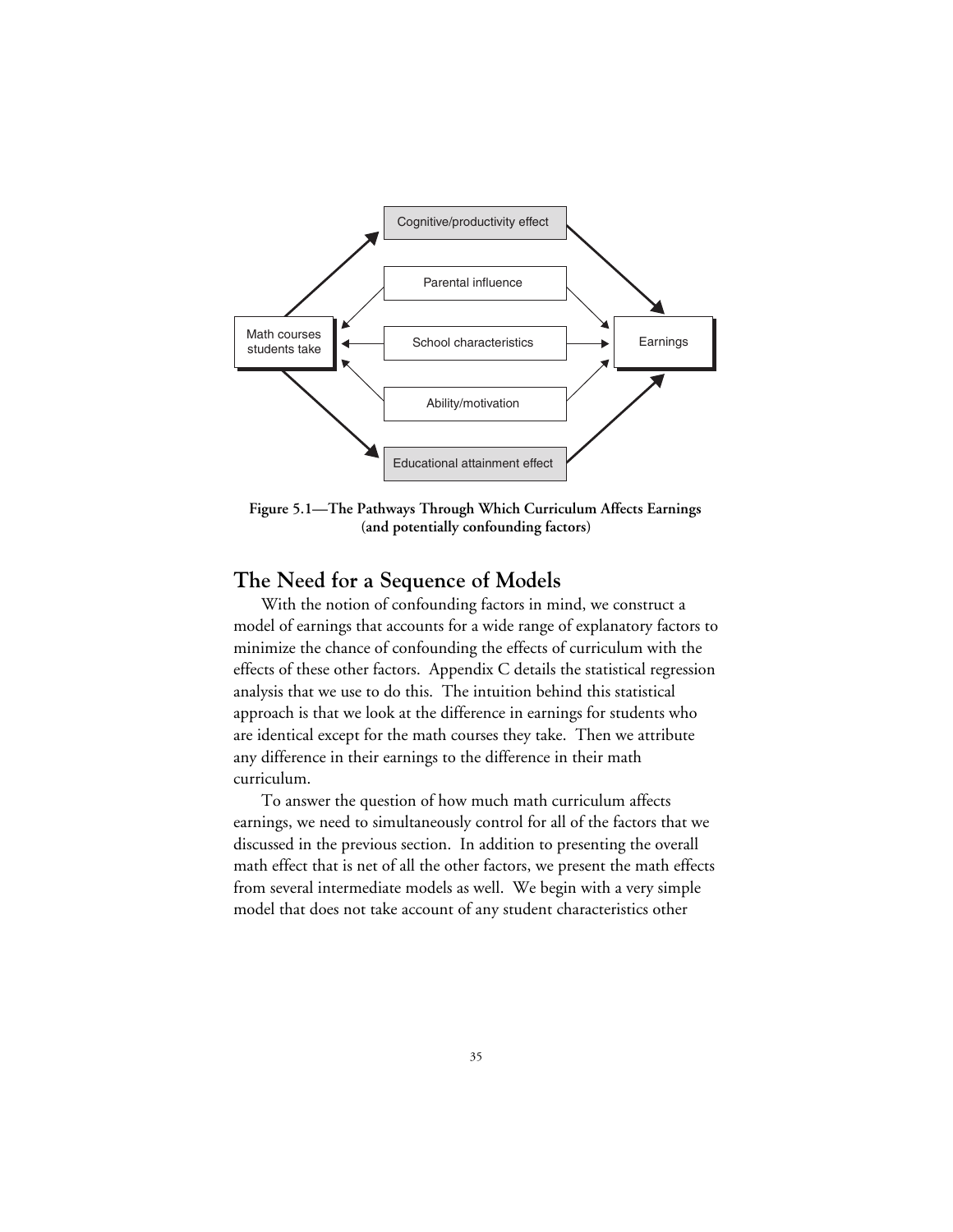than math courses. We then build on that model by progressively taking account of, or controlling for, the other personal and school attributes that might be responsible for the observed relation between math curriculum and earnings.

The motivation for displaying a sequence of models is that they help to show the pathway of causation. The simplest model with no controls simply restates the difference in mean earnings between workers with different numbers of math courses that we discussed in Chapter 2. Then, by controlling for family and school characteristics, we observe how much of the original math effect is due to these two groups of explanatory factors and how much is due to the characteristics for which we have not yet accounted. We will then be able to answer many interesting questions. Are the effects solely restricted to those who go on to attend college, or does math curriculum benefit those who do not attend college as well? Similarly, among college graduates, does a richer math curriculum increase wages by giving students access to college majors that are especially well rewarded in the labor market, such as engineering? To test these ideas, we account for postsecondary experience in our models and examine whether the math curriculum effects can be wholly or partially explained by college experience. Needless to say, the predicted effects of taking high school math vary across this increasingly complex set of models, but the final conclusion appears robust: Math matters.

## **Data**

Although Appendix A presents detailed data information, we note several salient facts about our measure of earnings to supplement the data description in the preceding chapter.

The earnings data that we use are self-reported earnings from 1991. Because these earnings are measured nearly 10 years after high school graduation, even those students who obtained substantial postsecondary education will have earnings data that reflect their long-run earnings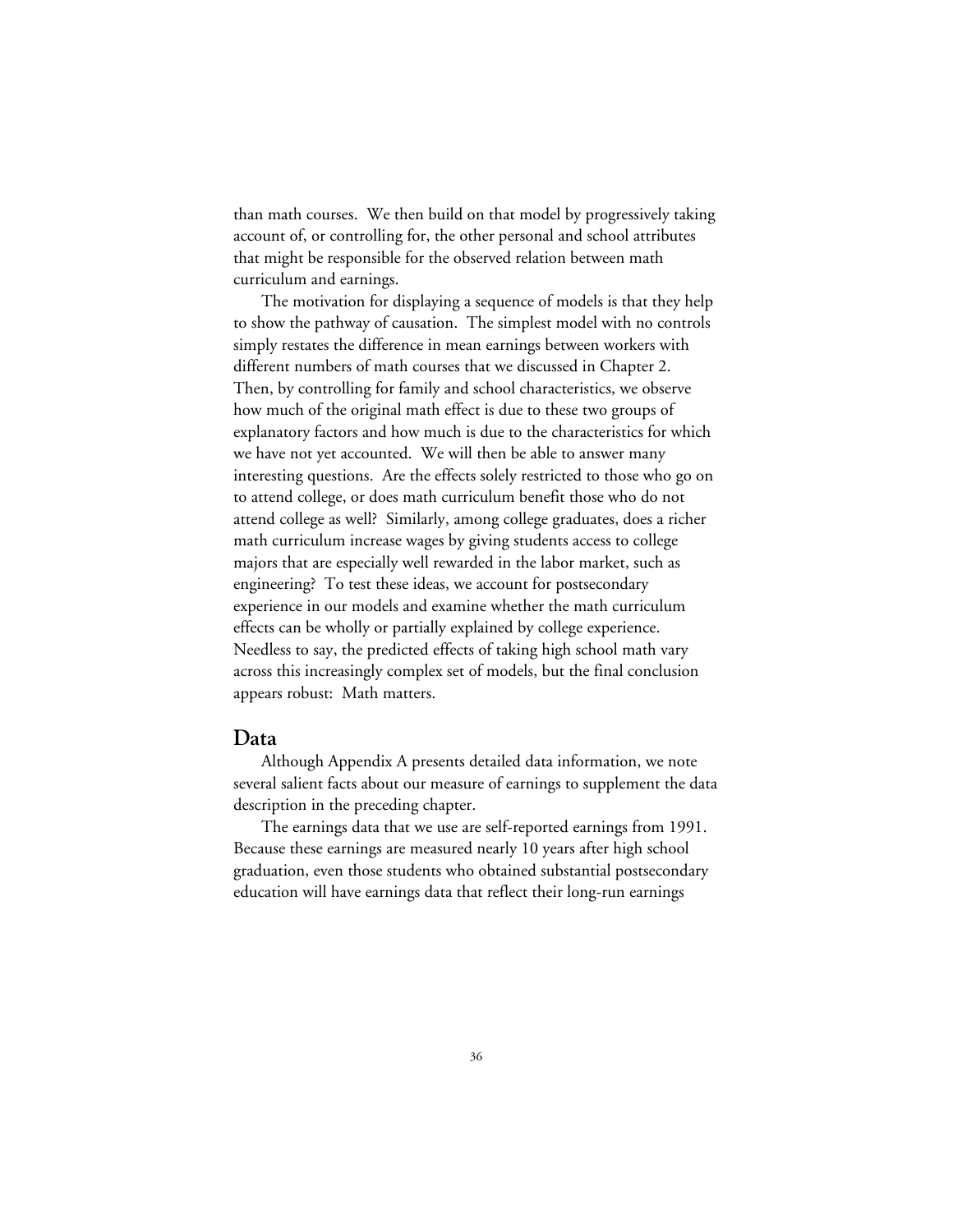profile better than data from earlier years would have.2 The earnings data do not explicitly measure an hourly wage (which is a much better measure of actual productivity) but rather just the aggregate earnings during the year.<sup>3</sup> Thus, no distinction is made between earnings from part-time and full-time work. One thing that we do to get a better idea of the productivity effect (i.e., to eliminate the hours-worked effect) is to restrict the range of incomes that we model. We eliminate those earning below a certain threshold to exclude those most likely working part-time. We restrict the range of valid annual earnings to between \$2,000 and \$75,000.4 The reader should bear in mind that even with this restriction, any apparent curriculum effect may operate through two channels: an effect on wages and an effect on employment status and hours worked. It is impossible to disentangle these two effects entirely. Later in this chapter we describe another way that we try to disentangle these two effects.

We use a slightly different measure of math curriculum in this chapter than we used in the previous chapter. Rather than looking at the effect of the highest math course that a student takes, we look at the effect of the credits earned in each of six math course categories.<sup>5</sup> Just as we did in Chapter 2, we label the categories as vocational math, prealgebra, algebra/geometry, intermediate algebra, advanced algebra, and calculus; a more detailed description of course content can be found in

<sup>&</sup>lt;sup>2</sup>We exclude from our analysis students who are enrolled in some form of postsecondary education during 1991, because their earnings during that year will not necessarily reflect their long-term earnings profile.

 $3$ The survey did gather extremely detailed wage data until 1986 but stopped after that.

<sup>&</sup>lt;sup>4</sup>In his analysis of the determinants of school quality using HSB data, Grogger (1996) restricts monthly earnings to between \$500 and \$6,000 (which translates into annual earnings of \$6,000 to \$72,000). Grogger and Eide (1995) restrict wage values to between \$1 and \$100 per hour (for a worker who works 40 hours a week for 50 weeks of the year; that restriction translates into annual earnings of \$2,000 to \$200,000). Appendix A documents the number of observations lost as a result of these restrictions.

 $5$ Quarter, trimester, semester, and year-long courses count as 0.25, 0.33, 0.5, and 1.0 credits, respectively. See Appendix A for more details about how we computed the number of credits from the HSB data.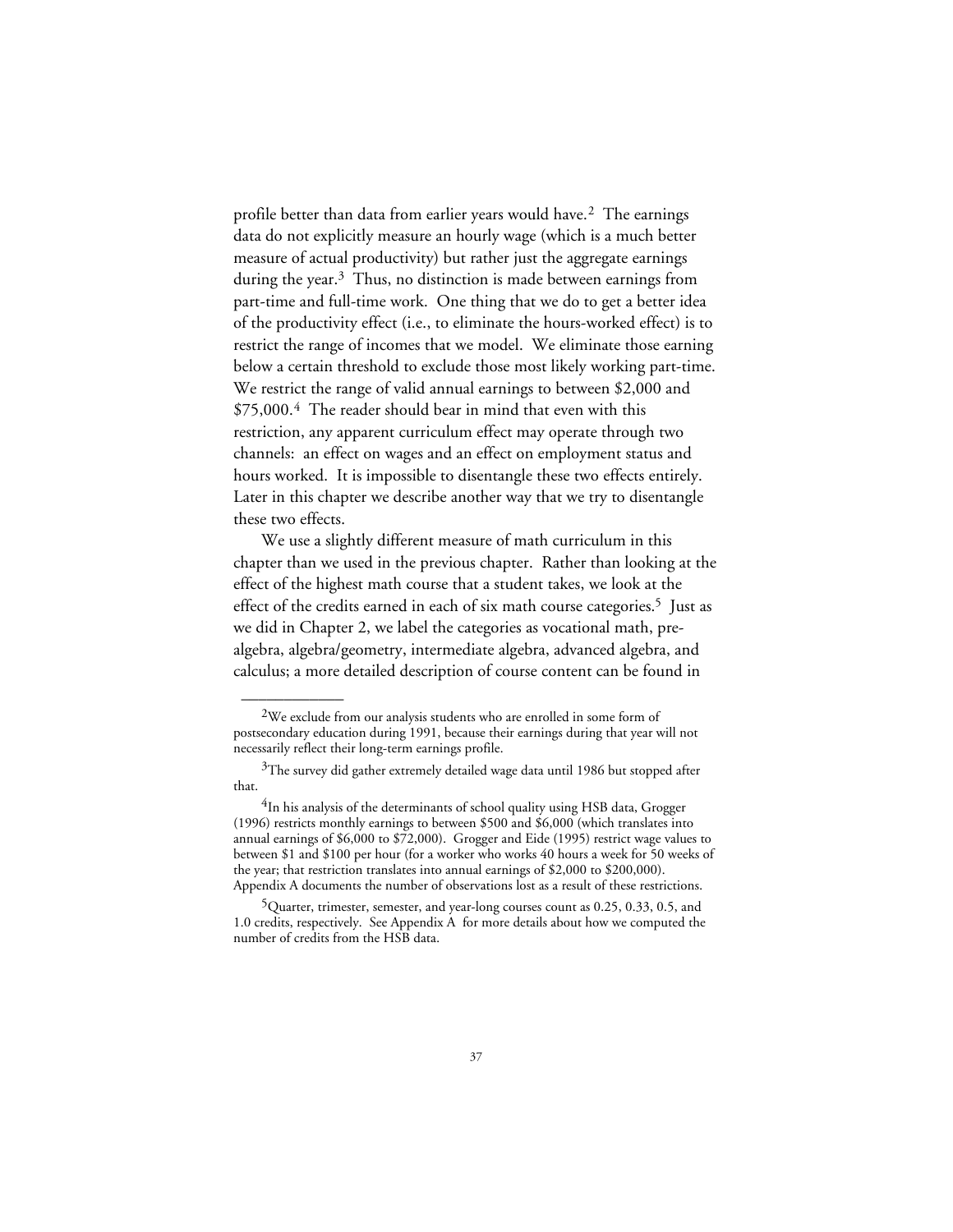Appendix A. Although our main focus is on mathematics curriculum, later in the chapter we incorporate the number of credits earned in other academic subjects such as English, science, and foreign language.<sup>6</sup>

Appendix Table C.1 provides summary statistics for the primary variables used in the following analysis. Table 5.1 lists the specific variables that we use in our sequence of models.

#### **Table 5.1**

**Characteristics Accounted for in Models of Earnings**

| 1991 annual earnings $=$                                    |          | F(math curriculum, demographic information,<br>family characteristics, school characteristics, and<br>highest educational degree earned)                                                                                                                                                                                           |  |  |  |
|-------------------------------------------------------------|----------|------------------------------------------------------------------------------------------------------------------------------------------------------------------------------------------------------------------------------------------------------------------------------------------------------------------------------------|--|--|--|
| where F(.) is a linear function of the following variables: |          |                                                                                                                                                                                                                                                                                                                                    |  |  |  |
| Math curriculum                                             | $\equiv$ | Math credits earned in each of six math categories                                                                                                                                                                                                                                                                                 |  |  |  |
| Demographic information                                     | $=$      | Ethnicity, gender, age in 1991, and marital status in<br>1991                                                                                                                                                                                                                                                                      |  |  |  |
| Family characteristics                                      | $=$      | Parental income, parental education, parental nativity,<br>and the number of siblings                                                                                                                                                                                                                                              |  |  |  |
| School characteristics                                      |          | = Student-teacher ratio, books per pupil, length of the<br>school year, size of the high school, percentage of<br>disadvantaged students, percentage of teachers with a<br>master's degree, district's average spending per pupil,<br>teacher salary, whether teachers are unionized, and the<br>school type, region, and urbanity |  |  |  |
| Highest degree earned                                       | $=$      | High school dropout, high school diploma, some<br>postsecondary education (but no degree), a certificate, an<br>associate's degree, and a bachelor's degree or higher                                                                                                                                                              |  |  |  |

<sup>&</sup>lt;sup>6</sup>As discussed above, our primary motivation for focusing on math curriculum is the strong wage-math link found by Murnane et al. (1995). Another practical reason is that the content of math courses is much more comparable across schools than is the content of courses in other subjects (see Porter et al., 1993). In other words, calculus is calculus whether one lives in the North, South, East, or West. This enables us to separate courses by their level of difficulty. Such a task is not so straightforward in other subjects that are not as uniform in content.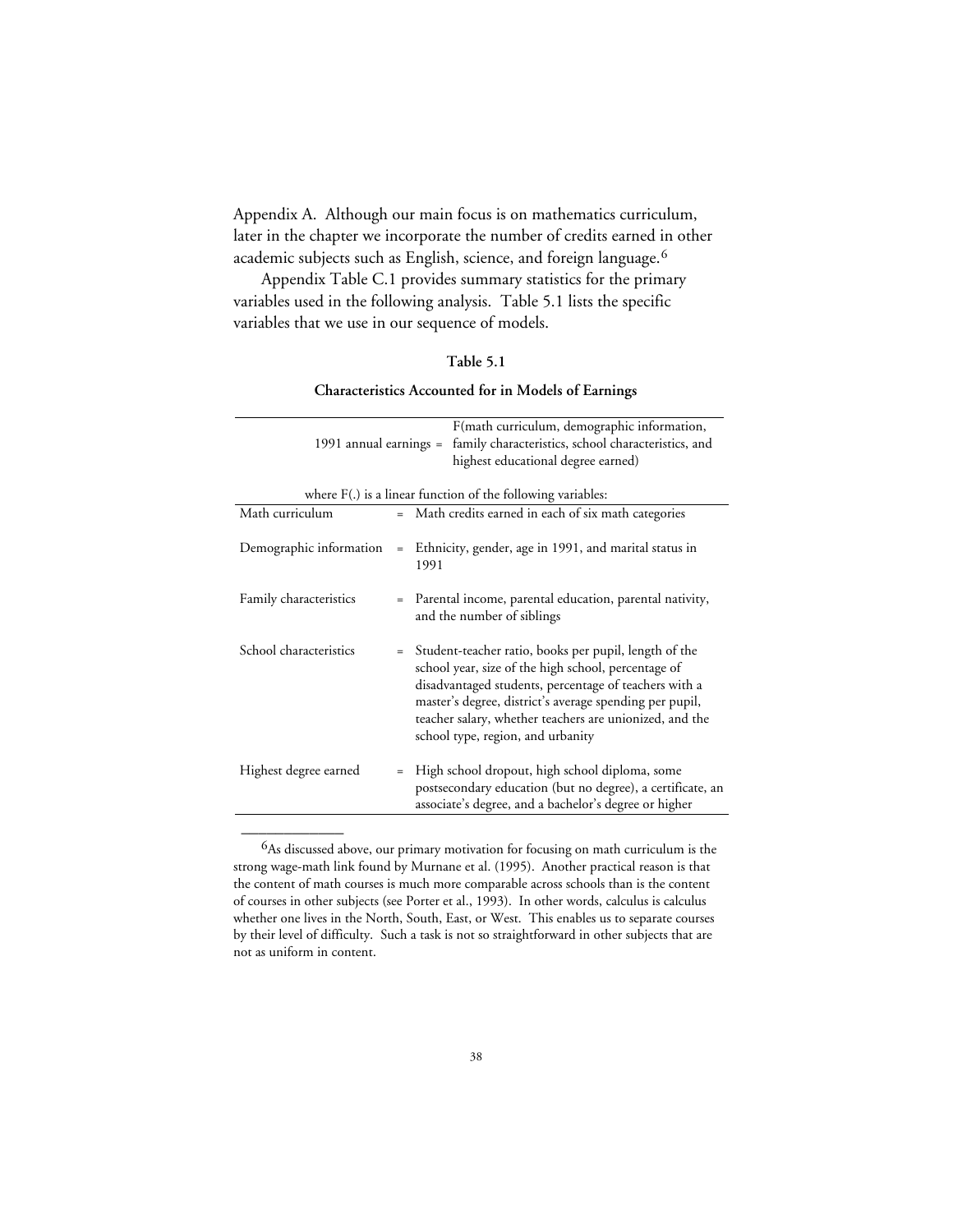# **Results: The Effects of Math**

We present the results from our sequence of models in Table 5.2, where each column represents a different model and each model contains different control variables. We report the percentage change in earnings resulting from a one-credit increase in each of the six math categories.

#### **Table 5.2**

| Predicted Percentage Change in 1991 Earnings Resulting |                                |  |  |  |
|--------------------------------------------------------|--------------------------------|--|--|--|
|                                                        | from an Additional Math Credit |  |  |  |

|                       | (1)       | (2)       | (3)       | (4)        | (5)       |
|-----------------------|-----------|-----------|-----------|------------|-----------|
|                       |           |           |           |            |           |
| Vocational math       | 0.1       | $-1.1$    | $-2.4***$ | $-2.6***$  | $-2.9***$ |
| Pre-algebra           | $6.9**$   | $4.3***$  | $2.3*$    | 0.7        | 0.6       |
| Algebra/geometry      | $8.4***$  | $6.3***$  | $6.3***$  | $3.2***$   | $2.7***$  |
| Intermediate algebra  | $11.6***$ | $8.9**$   | $8.2***$  | $3.2***$   | 2.2       |
| Advanced algebra      | $14.3***$ | $10.6***$ | $9.2***$  | $4.3***$   | $3.4***$  |
| Calculus              | $21.5***$ | $16.3***$ | $12.8***$ | $6.7***$   | $5.8*$    |
| Control variables     |           |           |           |            |           |
| Demographic           |           | Yes       | Yes       | Yes        | Yes       |
| Family                |           | Yes       | Yes       | Yes        | Yes       |
| School                |           |           | Yes       | <b>Yes</b> | Yes       |
| Highest degree earned |           |           |           | Yes        | Yes       |
| College major         |           |           |           |            | Yes       |
|                       |           |           |           |            |           |

NOTES: See Table 5.1 for a list of the demographic, family, and school control variables that we use. These percentages are not exactly equal to the regression coefficients, because the coefficients represent a first-order approximation to the proportional increase in earnings from a one-unit increase in a regressor. The exact percentage change is given by  $(e<sup>β</sup> - 1) * 100%$ , where  $β$  is the regression coefficient. Sample sizes are given in Appendix Table C.3. In this table and others throughout the report, we do not actually observe an "increase" in earnings or a "change" in earnings, because we do not observe what the earnings for a student would be had he or she not taken a particular course. Rather, we observe a "difference" in earnings between students who took a particular math course and otherwise similar students who did not. From this difference in earnings, we predict what would happen if a student took an extra math course. "Yes" indicates whether the specified control variables are in the model.

\*\*Significant at the 5 percent level; \*significant at the 10 percent level.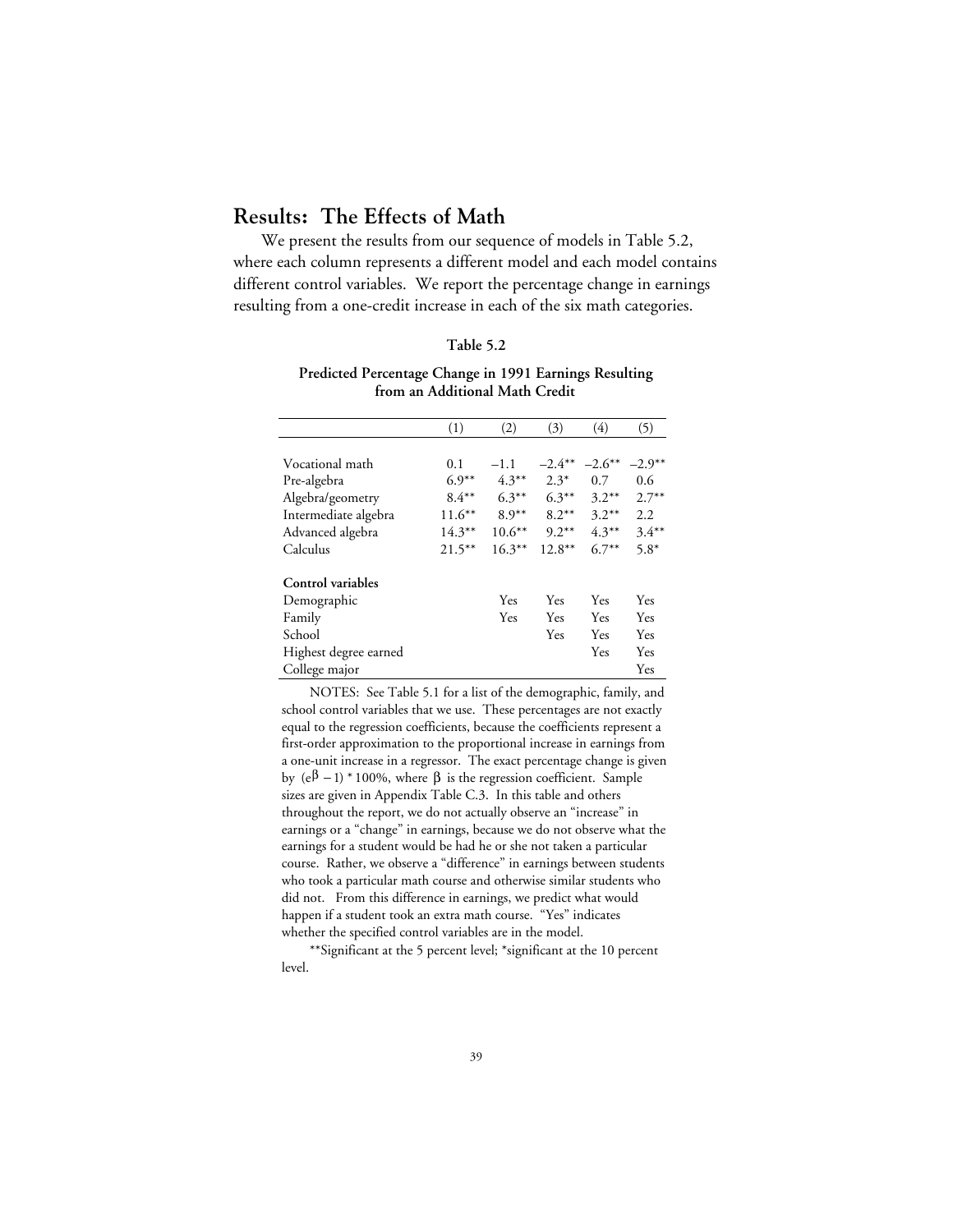Effects that are statistically significant at the 5 percent level are noted with a double asterisk and those at the 10 percent level with a single asterisk. The complete regression results appear in Appendix Table C.3.

Without controlling for any other factors that might affect earnings, the effects of most math courses are quite strong and vary by the level of the course (see column 1 of Table 5.2). An additional year of calculus is predicted to increase earnings by approximately 21.5 percent, whereas an additional year of algebra or geometry is predicted to increase earnings by only about 8.4 percent.7 Vocational math courses seem to have almost no effect on earnings.

Obviously, this first model is simplistic, because it does not take account of many other observable variables that are known to affect wages. Demographic wage differences have been well documented. In addition, many family characteristics may lead certain types of individuals to follow a certain curriculum path. Thus, it is imperative to control for these so that we do not attribute their effects to curriculum. For example, students of high-income and high-education parents may be more likely to follow a rigorous curriculum program relative to students of poorer and less-educated families, but families that place high importance on education may also be instilling values in their children that may lead to high future earnings. Results from models with the aforementioned controls are presented in column 2. (See Table 5.1 for a complete list of these controls and the controls in the subsequent models. Table C.1 provides summary statistics for these variables.) After adding the demographic and family characteristics, the math curriculum effects drop by about one-quarter but remain substantial. The curriculum effects remain different across the math course levels. A credit earned in

<sup>7</sup>These percentages are not exactly equal to the regression coefficients in Appendix Table C.3, because the coefficients represent a first-order approximation to the proportional increase in earnings from a one-unit increase in a regressor. The exact percentage change is given by (e $\beta$  – 1) \* 100%, where  $\beta$  is the regression coefficient. We do not actually observe an "increase" in earnings or a "change" in earnings, because we do not observe what the earnings for a student would be had he or she not taken a particular course. Rather, we observe a "difference" in earnings between students who took a particular math course and otherwise similar students who did not. From this difference in earnings, we predict what would happen if a student took an extra math course.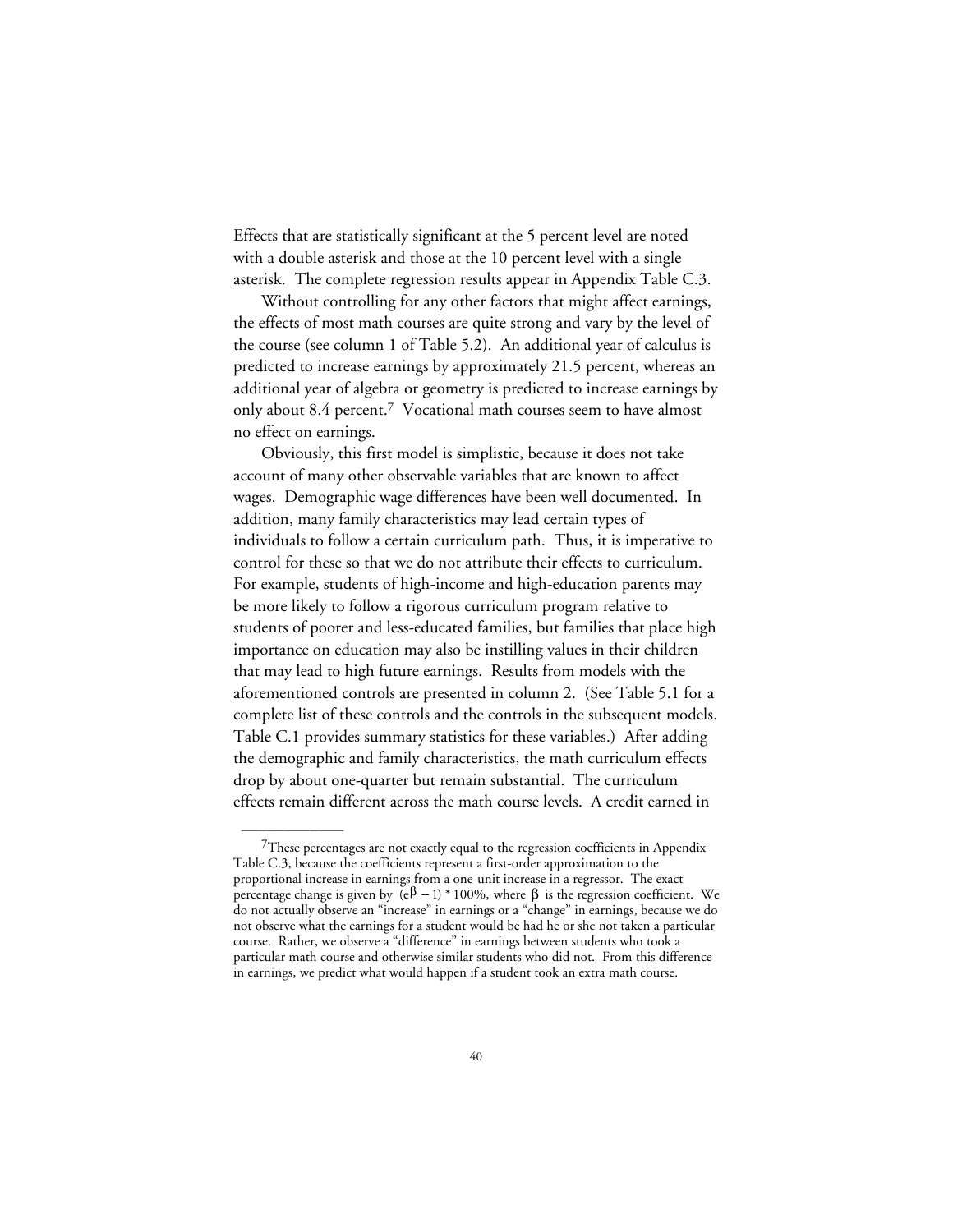algebra/geometry is predicted to increase earnings by 6.3 percent, but advanced algebra is associated with a 10.6 percent gain.

Accounting for school resources and other school characteristics such as teacher education level, school size, and school location causes an additional drop in the magnitude of the curriculum effects (see column 3), suggesting that a portion of the curriculum effects from the previous model should be attributed to these school characteristics that are associated with curriculum.8 Even after purging the school effects, all the math curriculum effects—except that of pre-algebra—are still quite large and statistically significant at the 5 percent level. Vocational math now has a significant negative effect, indicating that taking additional vocational math courses leads to lower earnings. Under human capital theory, one would expect all of the curriculum effects to be non-negative, because additional schoolwork should not hurt the productivity of students. However, in the signaling model, a negative effect is feasible because taking only low-level classes may indicate that a student is not able to perform well in the workplace. It is important to understand that in our model, the negative sign does not imply that taking an extra vocational math course actually lowers earnings relative to a student who takes no math courses. Rather, it means that taking an additional vocational math course lowers earnings relative to the average student.9

 $8$ Obviously, the percentage of curriculum's effect that we attribute to each group of family and school characteristics is conditional on the order in which we add these two sets of additional controls.

 $^{9}$ To determine the extent to which the negative sign on vocational math is being driven by the proportion of students who take only vocational math courses and nothing higher, we re-estimated model 4 but included a dummy variable indicating whether the student had taken only vocational math (and nothing higher). The coefficient on this indicator is –0.065. The magnitude of the vocational math credits coefficient becomes slightly less negative and is  $-0.019$ . This indicates that, on average, students who take only vocational math earn less than those who take vocational math and some higher math. It also indicates that even those students who take some vocational math but also take some higher math (approximately 35 percent of the students who take one vocational math course fall into this category) still earn less than the average student who does not take any vocational math. Because the average student does not take an entire credit of vocational math, students who do take one credit are taking it at the expense of a more advanced course. This suggests that there is some opportunity cost to taking vocational math.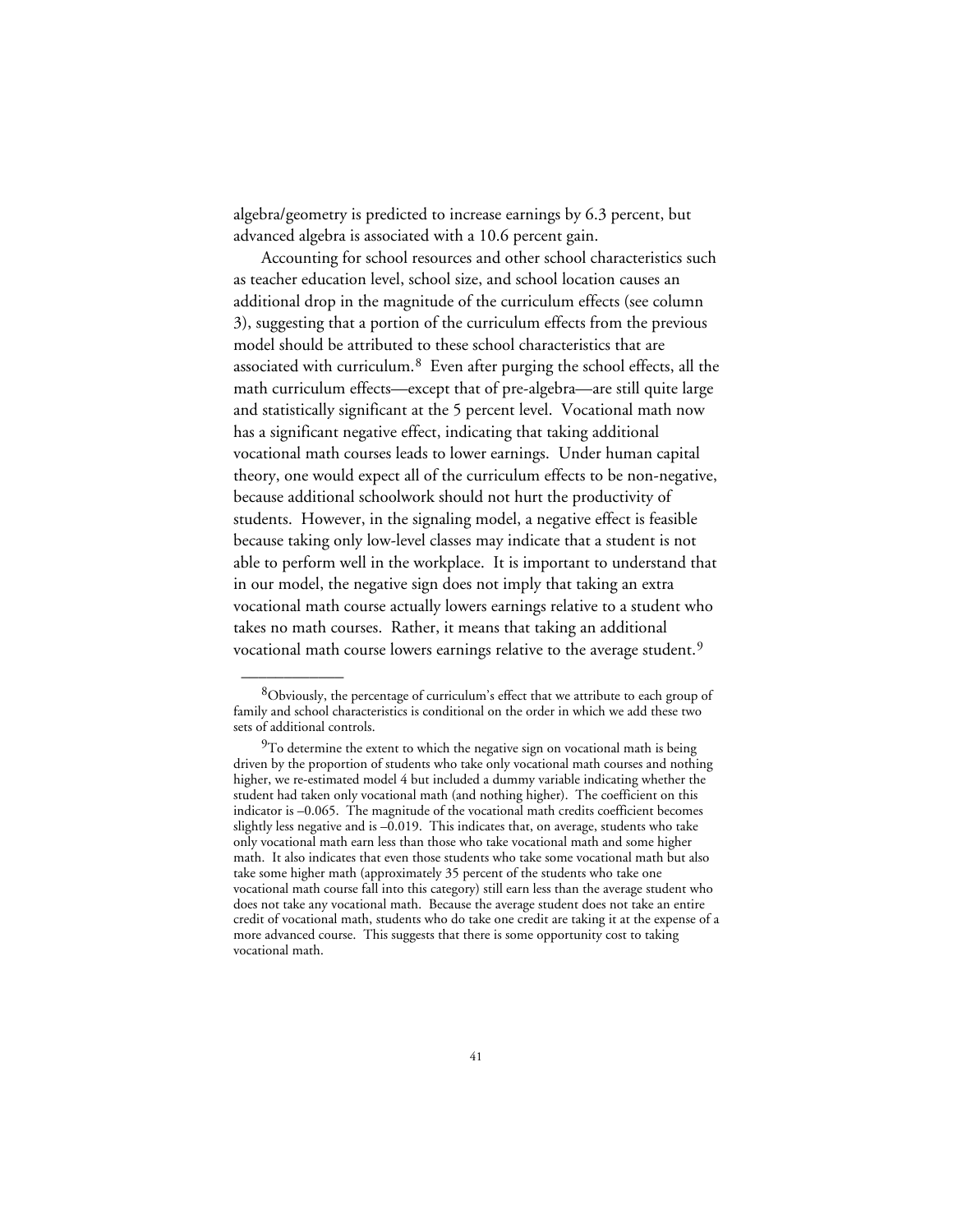To further illuminate the path through which these curriculum effects work, we control for the postsecondary educational attainment of the student. Human capital models, together with the results from the last chapter, suggest that adding controls for the student's highest degree earned should reduce the effects of curriculum to the extent that college is predicted by past curriculum. Put differently, we are netting out the indirect effect of curriculum that operates through the probability of graduating from college. Of course, if the sole purpose of curriculum is to serve as a signal to colleges, so that only the most able students obtain advanced degrees, then the curriculum effects should disappear once we control for the student's highest degree.

To investigate these possibilities, we control for the student's highest educational degree attained by 1992 (refer to Table 5.1 for a list of the different degree categories). With these controls, the math curriculum effects drop by about one-half (see column 4 for the new estimates). We can interpret these *drops* from either a human capital or a signaling viewpoint. The signaling interpretation is that about one-half of the overall effect of high school math reflects the way in which math courses enable more-able students to attend college and therefore signal their ability to their employers. The human capital interpretation is that math courses in high school increase a student's efficiency, thus increasing his or her chances to attend college, and in this way increasing the student's productivity further. In the human capital interpretation, column 3 continues to show the overall effects (i.e., the productivity and educational attainment effects) of curriculum, whereas the results in column 4 show the effect that works directly through productivity rather than through education. The striking curriculum effects that remain in column 4 after controlling for educational attainment suggest that there is a direct effect of math curriculum on labor market productivity, which works independently of the final degree attained. At this point in the sequence of models, we see that the effect of pre-algebra credits is no longer statistically significant, but the high-level math effects remain significant. A course in algebra is predicted to increase earnings by 3.2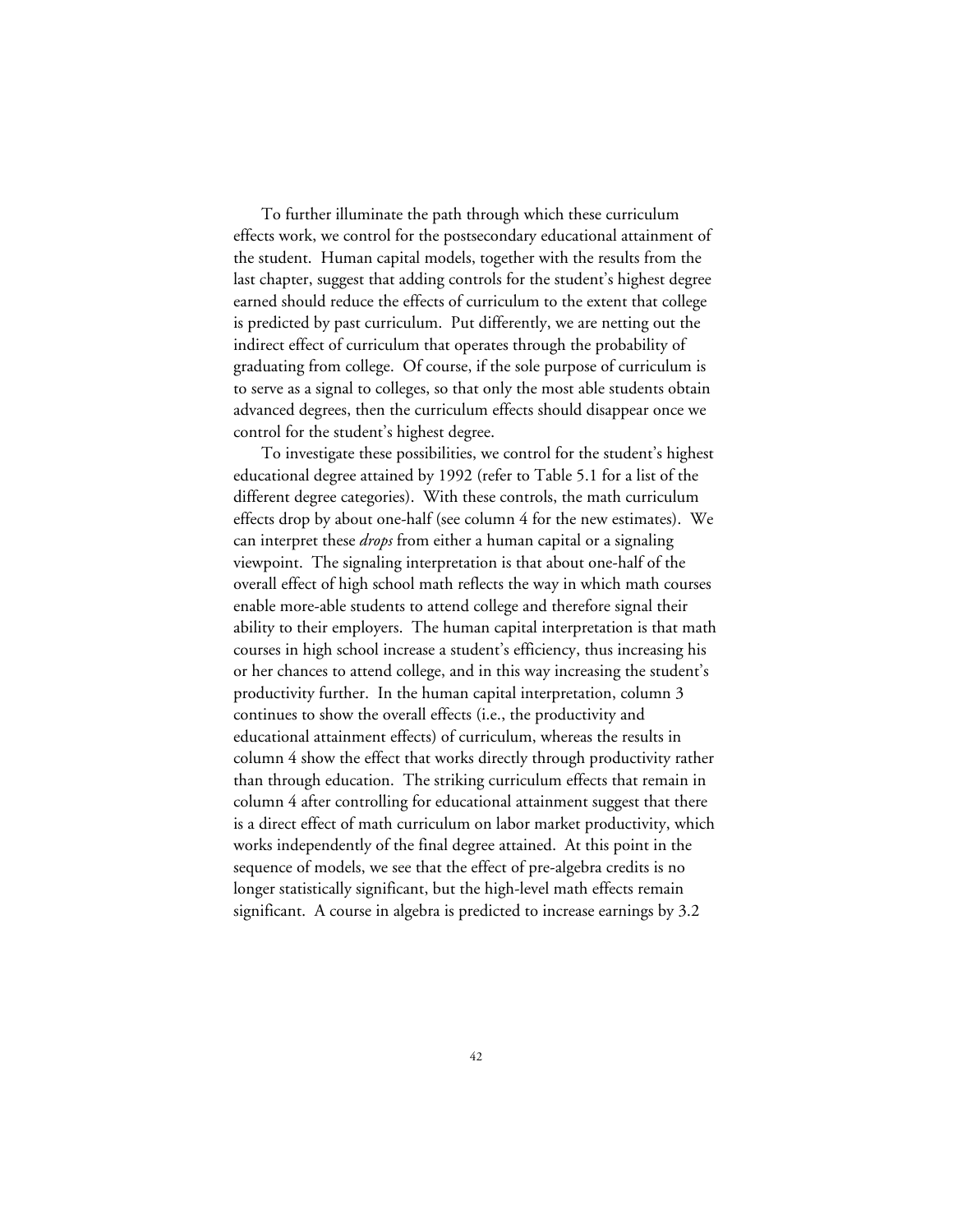percent and a calculus course appears to increase earnings by almost 7 percent.10

The signs and magnitudes of the educational attainment effects are also worth mentioning and are displayed in Table 5.3. All of the

### **Table 5.3**

## **Predicted Percentage Change in Earnings Resulting from Educational Attainment: Effects Measured Relative to a High School Diploma**

| $41***$  |
|----------|
| $29***$  |
| $20**$   |
| $5***$   |
|          |
| $6***$   |
| $-13***$ |
|          |

NOTES: These effects correspond to model 4 in Table 5.2. These percentages are not exactly equal to the regression coefficients, because the coefficients represent a first-order approximation to the proportional increase in earnings from a one-unit increase in a regressor. The exact percentage change is given by  $(e^{\beta} - 1) * 100\%$ , where  $\beta$  is the regression coefficient. Sample sizes are given in Appendix Table C.3.

\*\*Significant at the 5 percent level; \* significant at the 10 percent level.

<sup>10</sup>What other factors account for the 7 percent change in earnings that the model predicts for calculus? Coming from a family with a higher income (greater than \$25,000) rather than coming from a family with a mid-level income (\$20,000 to \$25,000) is predicted to have almost the same effect as taking calculus. Furthermore, the calculus effect is almost great enough to offset the predicted negative effect of coming from a family in the extremely low income category (less than \$7,000) relative to coming from a family in the \$20,000 to \$25,000 category. In addition, the calculus effect counterbalances the predicted effect of having a mother with less than a high school diploma rather than having a mother with a high school diploma. Are there any school resources that affect earnings as much as taking a calculus course? Not even reducing the percentage of disadvantaged students at a school by 25 percentage points outweighs the effect of taking a calculus course. See Appendix Table C.3 for the effects of all variables in the model.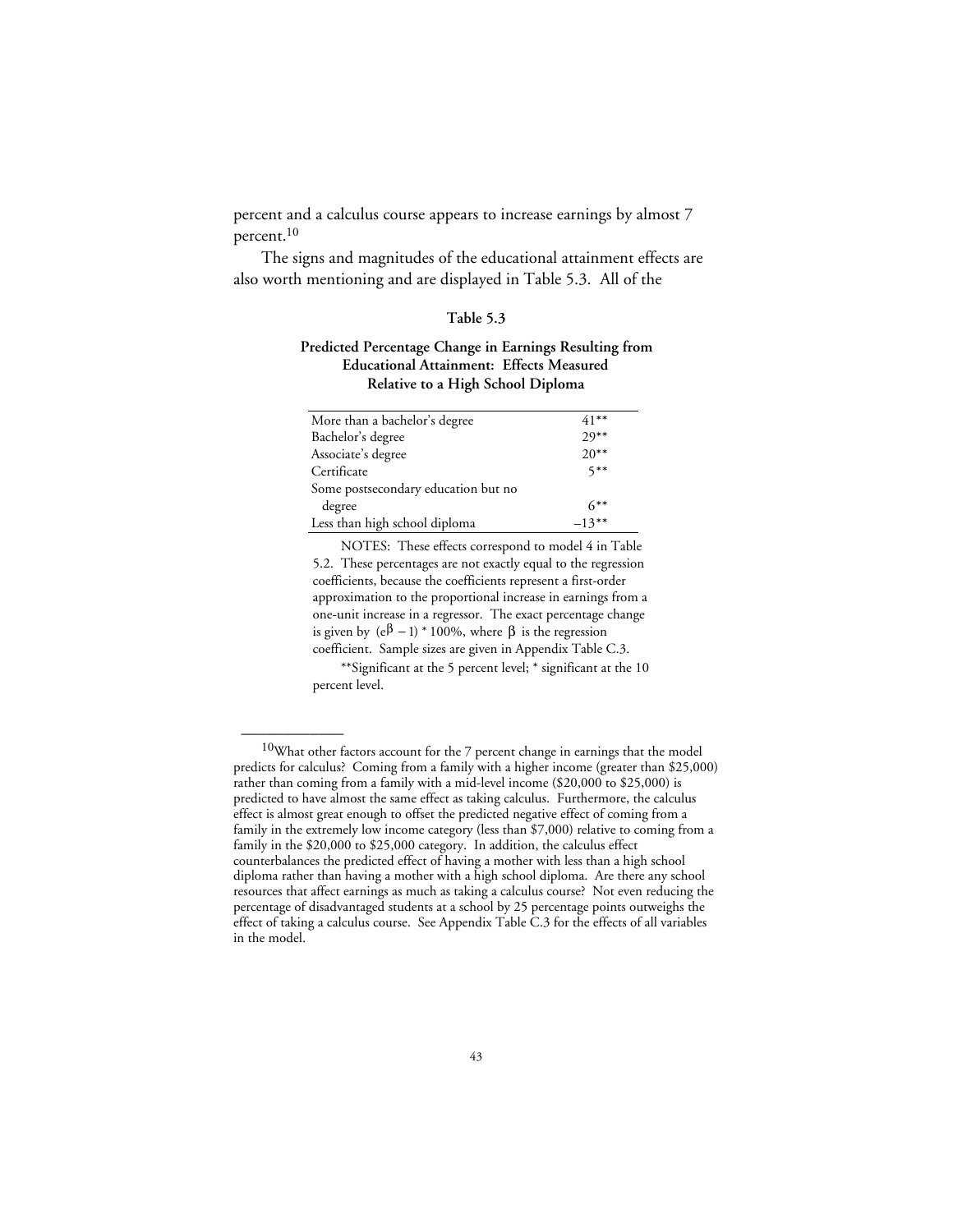attainment effects are estimated relative to the "high school only" category.11 As expected, students with less than a high school diploma have an earnings deficit of approximately 13 percent compared to their counterparts with a high school diploma.12 Students who have earned a certificate or participated in some postsecondary education (without earning a degree) have earnings that are, on average, 5 percent higher. An associate's degree leads to a substantial 20 percent rise in earnings. Those students who have earned a bachelor's degree experience an earnings premium of 29 percent, whereas those with an even higher degree have a 41 percent premium.

As we mentioned above, another mechanism through which curriculum could exert a positive effect on earnings is by channeling students into majors, or by keeping the door open to majors (and eventually jobs) that are more highly rewarded in the labor market. To see what portion of the curriculum effects work in this manner, we estimate a model that also controls for the student's college major. The results are displayed in column 5 of Table 5.2. Not surprisingly, many of the college majors lead to significantly different earnings from the "education and letters" major.<sup>13</sup> As expected, the curriculum effects all fall slightly but not enough to indicate that the bulk of the curriculum effect operated though the "college major" channel. Even with these additional controls, many of the math effects are still statistically significant.<sup>14</sup> Algebra/geometry yields a 2.7 percent predicted increase in earnings, whereas the predicted advanced algebra effect is stronger at 3.4

<sup>&</sup>lt;sup>11</sup>This category was omitted from the regression model.

 $12$ See Appendix A for a discussion of students who obtain a general educational development (GED) diploma rather than a conventional high school diploma.

 $13$ The effects of the college majors can be found in the regression output in Appendix Table C.3. A detailed description of the subjects within each major is in Appendix A.

 $14$ To the extent that college majors are a proxy for the college courses students take, the results above mean that although college courses can explain some of the earnings differences among students, they only slightly reduce the explanatory power of high school math courses.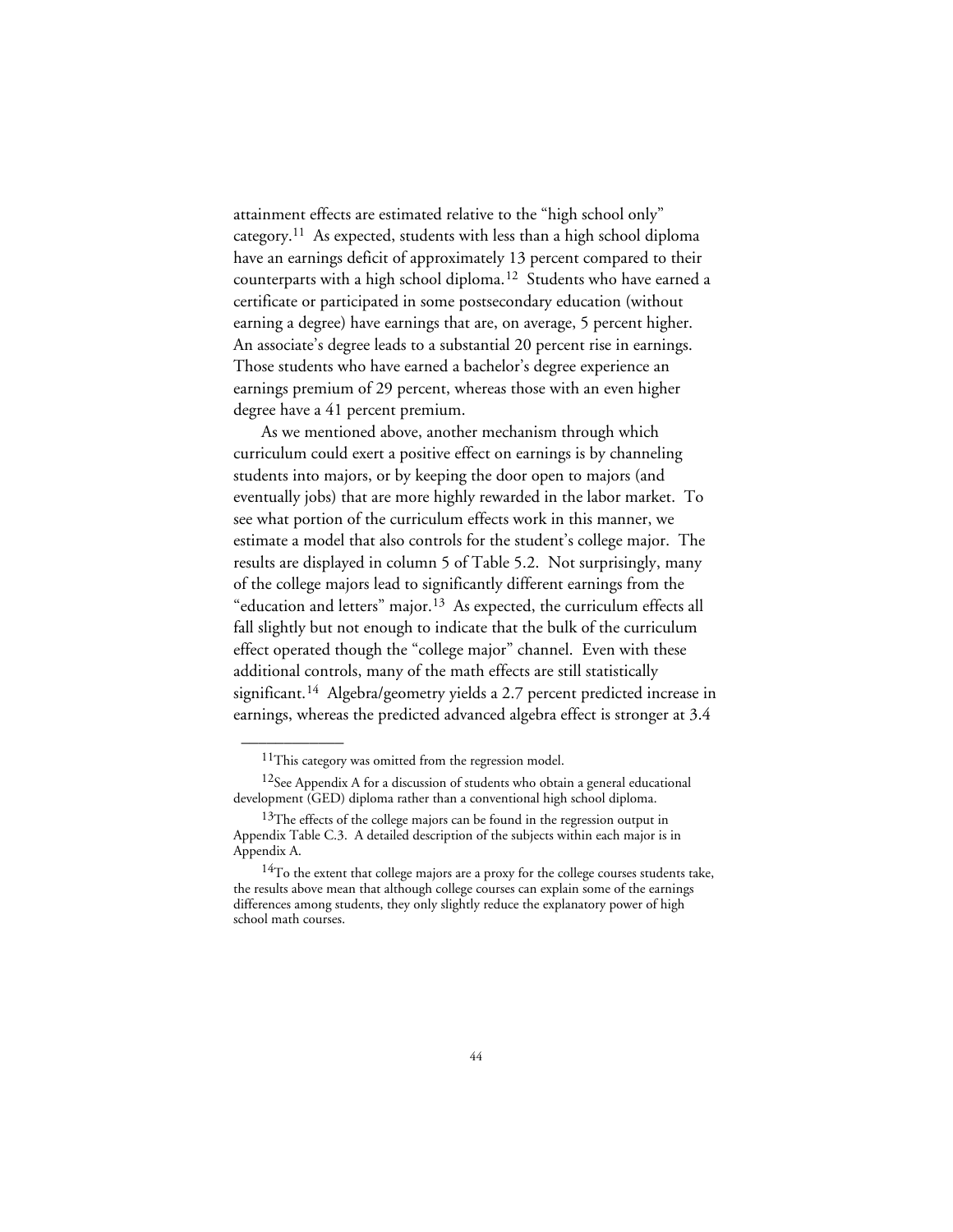percent. Calculus still has the largest predicted effect at 5.8 percent, but it is now only statistically significant at the 10 percent level.<sup>15</sup>

In sum, it appears that the effects of curriculum seem to operate much more through the channels of educational attainment than through the choice of major. Together, judging by a comparison of columns 3 and 5, educational attainment and college major can account for approximately 55 to 75 percent of the effect of curriculum on earnings, depending on the type of math course examined. Yet even after these effects are accounted for, curriculum wields an additional influence on earnings. One potential cause may be the role that a more rigorous curriculum plays in procuring admission to more prestigious universities. Another cause may be the role it plays in opening the doors to a more advanced track within each of the majors. Finally, curriculum taken in high school may have a direct effect on labor market productivity and therefore on wages. As we suggested above, this can be the result of acquiring analytic skills that are directly applicable to certain jobs, acquiring general logic and reasoning skills that indirectly increase productivity, or by acquiring the skill of learning how to learn. Regardless of the exact cause, it is vital to note the importance of curriculum in the earnings model.<sup>16</sup>

<sup>&</sup>lt;sup>15</sup>We also thought that there might be important interactions between the educational attainment variables and the majors. For example, these interactions could help us differentiate between earnings effects for physicians and medical technicians. The effect of the former is identified by a (bachelor's plus \* health major) term and the latter is identified by an (associate's \* health major) term. However, the effects on curriculum did not change substantially when these interactions were added.

 $^{16}$ To check the stability of the results, we also estimated a model with alternative measures of earnings. Rather than using 1991 annual earnings as the dependent variable, we modified it slightly by dividing by the number of months that the person was actively employed during the year. This provides a better measure of worker productivity. At each stage, the resulting math effects were very close to those from the original model using annual earnings. Because using the monthly earnings measure meant losing many more observations resulting from missing employment data, we decided to continue using the original annual earnings values. We also experimented with different measures of curriculum. Rather than use the number of credits earned in each level of math course, we used a series of variables indicating the highest math course the student completed. The implications of the model remain unchanged. For further discussion of this alternative curriculum measure, see Appendix C.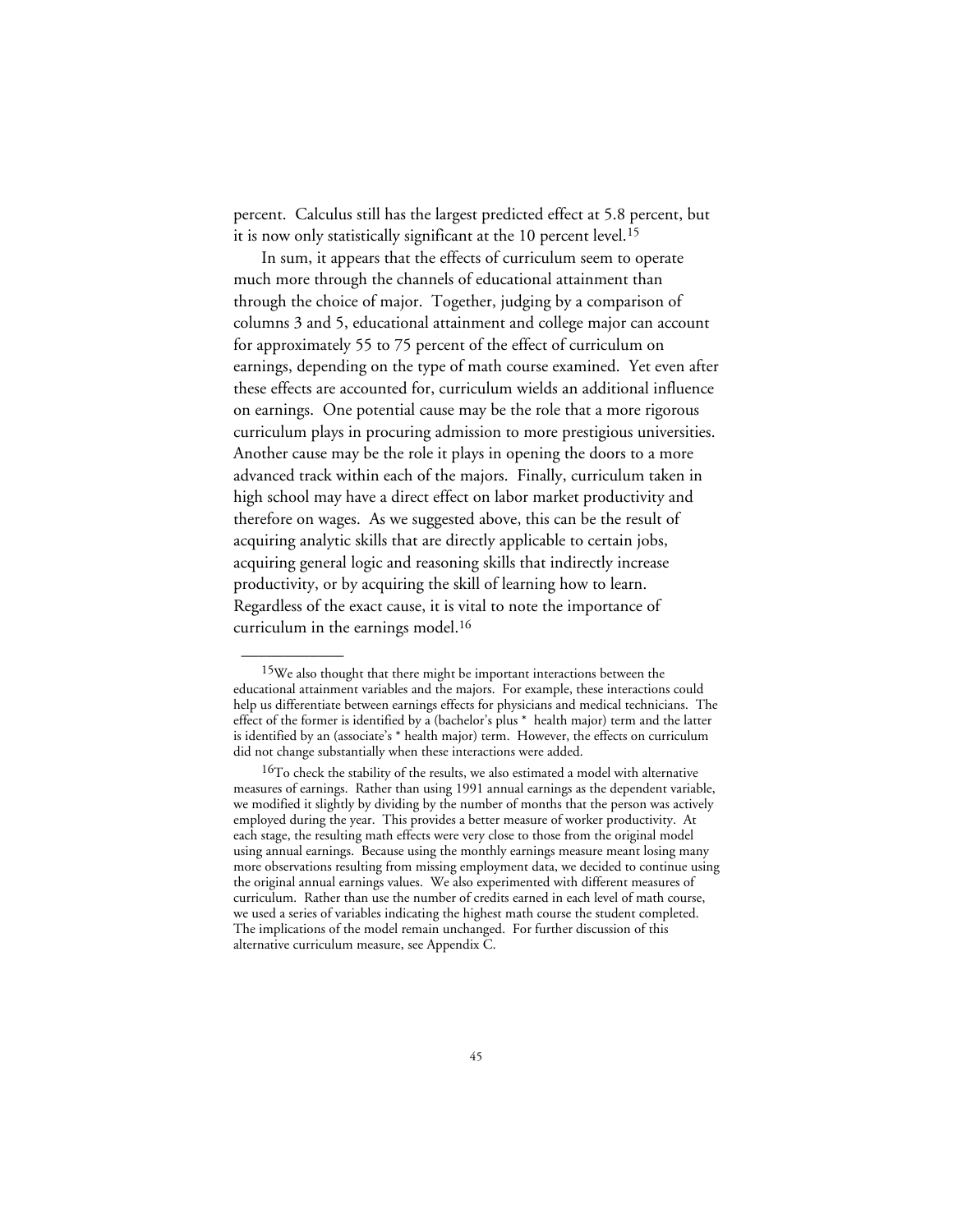In conclusion, we have shown that the math curriculum alone yields some important information about earnings. After taking account of demographic, family, and school traits, math courses still are predicted to affect earnings. At least half of that predicted effect on earnings operates through students' subsequent level of educational attainment and choice of college major, but some of the effect on earnings appears to operate through other avenues, such as increased productivity, as well.

## **Omitted Ability Variables**

\_\_\_\_\_\_\_\_\_\_\_\_

As we mentioned at the beginning of this chapter, we are concerned that even after controlling for extensive background characteristics, the earnings effect that we attribute to math courses could result from unobservable student characteristics that would lead to the same earnings regardless of the math courses the student took. Factors that are impossible to measure and include fully in any school-earnings study are students' innate characteristics such as ability, motivation, and drive. If we do not specifically account for these factors in our earnings model, their effects will be subsumed by the curriculum variables and we will not be able to differentiate the ability effects from the productivity effects. In other words, if we omit ability and motivation from our model, curriculum's estimated productivity effects will be larger than they should be (i.e., biased upward to the extent that these innate characteristics are positively correlated with curriculum and earnings).17

We adopt two main strategies to isolate the true curriculum components that are not related to ability and motivation.18 We add

<sup>&</sup>lt;sup>17</sup>Economic theory suggests that these characteristics are positively related both to students' level of education and to their subsequent wages. However, it is possible that a negative relation could arise between ability and education if more-able students found it optimal to leave school earlier because of the high opportunity costs of schooling in the form of forgone earnings. See Griliches (1977). Appendix C contains a technical summary describing this bias.

<sup>&</sup>lt;sup>18</sup>As we pointed out in Chapter 3, employers may reward students who take a certain curriculum because that curriculum serves as a signal of the student's ability. Alternatively, high-ability students may select a more-advanced curriculum but may also possess other characteristics that are rewarded in the labor market. Because these ability and motivation characteristics are unobservable in the data and because they are related to the type of courses a student takes, higher earnings could appear to be related to curriculum when in fact they are just related to these other factors.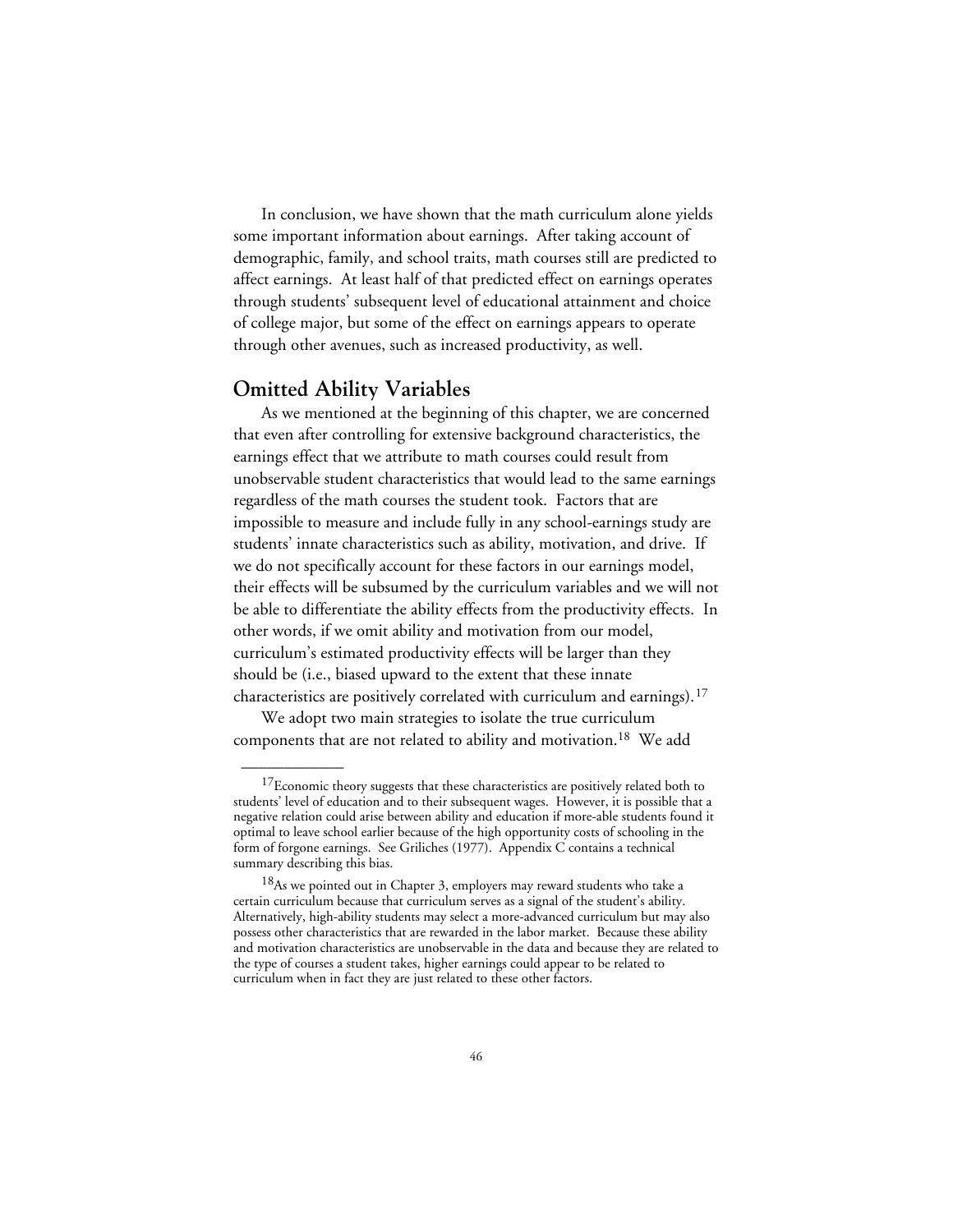ability and motivation controls in the form of the student's mathematics test score, mathematics GPA, and information regarding students' and parents' attitudes toward school. We also use an instrumental variables (IV) approach similar to that used by Altonji (1995) to eliminate the part of curriculum that is related to the student's own ability and motivation. The details and results from the second estimation technique, instrumental variables, are given in Appendix C.

This section focuses on the first method, in which we attempt to separate the curriculum measures from any residual ability and motivation components by estimating models that include math test score, math GPA, and several attitudinal variables as controls. Below, we briefly describe these variables and discuss whether they satisfactorily control for ability or motivation.

Ideally, we would like a scientific, neurological measure of students' *innate* characteristics—physical features that are untouched by social, cultural, or environmental factors. Because innate characteristics are not alterable by any policy, it is especially important to eliminate all of their effects that might otherwise be attributed to some policy target, which in our case is math curriculum. Obviously, such an objective measure is impossible to obtain. At the same time, we would like to control for *acquired* skills that the student gained before high school, so as not to confuse the effect on earnings of taking a math course in high school with these previously acquired skills.

To control for both innate ability and previously acquired skills, we hoped to include a pre-high school test score to control for pre-high school math ability and prior learning experiences. Unfortunately, the earliest test score data available in HSB is from a series of tests administered during the spring semester of the student's sophomore year.19 Because this score is likely to be affected by the curriculum studied during grades 9 and 10, it does not provide an adequate measure of pre-high school math aptitude. In particular, we note that adding this score to the model may "overcontrol" for ability, because math achievement in the spring of grade 10 is likely to be a function of math courses taken in grades 9 and 10. Therefore, its use may cause the

<sup>&</sup>lt;sup>19</sup>Appendix A gives detailed information about this test score.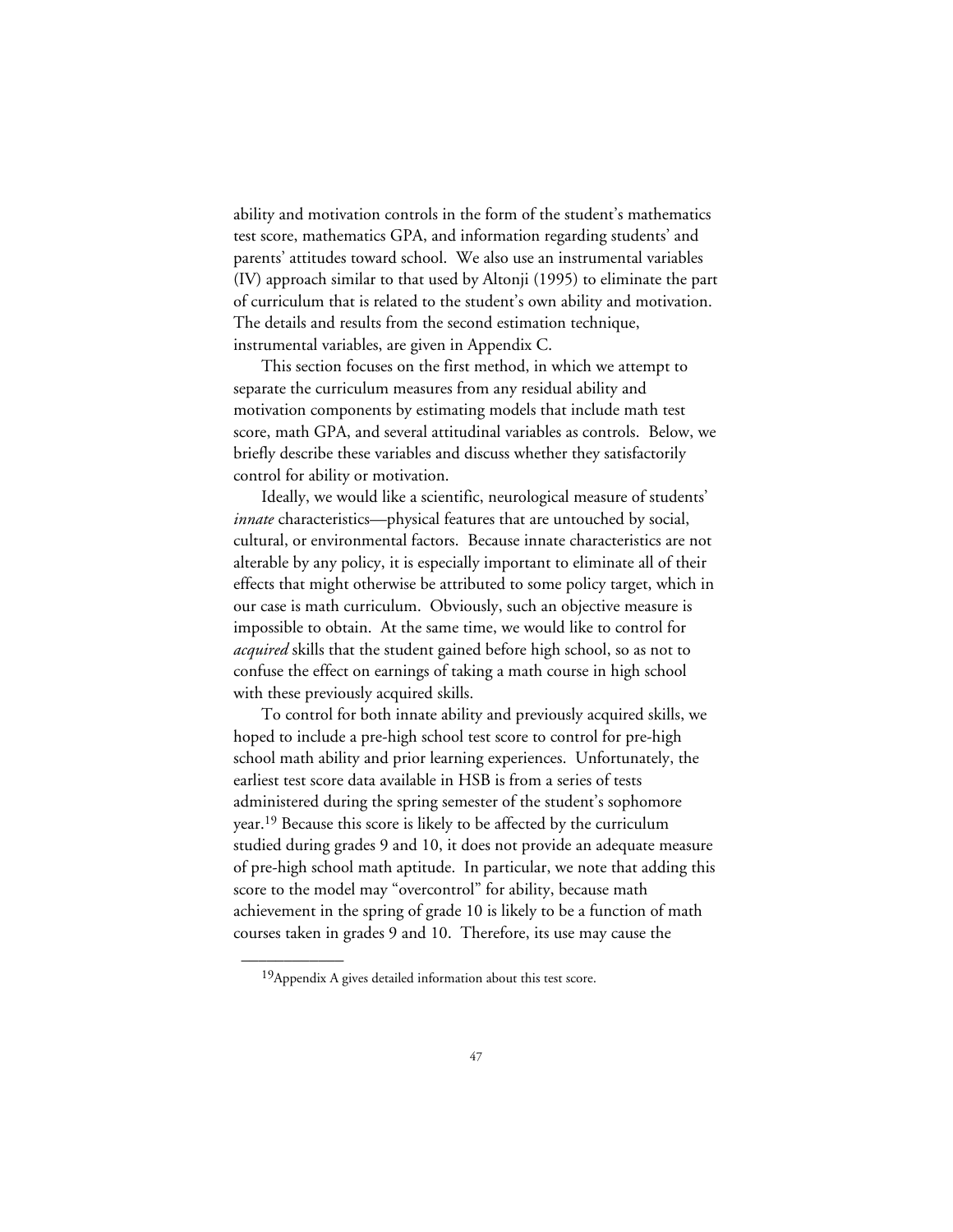estimated curriculum effects to be lower than the true effects. Despite these shortcomings, we present models that include the grade 10 test score.

The student's math grade point average also provides a potentially good measure of ability and motivation because it represents how well students understand and apply themselves, given a particular curriculum. It is a reasonable measure of ability in that, all else equal, the more able students will earn higher scores on homework and exams than will the less able. However, grades are not strictly a function of such scores. They are often based on other non-content-related factors such as participation in class, punctuality, neatness, and behavior. Such characteristics more aptly describe motivation than true innate talent. In this respect, including GPA in the model of earnings accounts for the motivation that could influence student's future earnings. Further, parental supervision of homework and study habits surely affects how well students do in their classes, regardless of the students' true ability. Such parental involvement and guidance in their children's education has a strong cultural base, which to some extent may be accounted for by the parental characteristics that we include in the model (such as income, education, and nativity). Nonetheless, GPA may be capturing some of the parental involvement effects. Although the effect of GPA may not uniquely be an ability or a motivation effect, it does allow us to account for this conglomerate of effects that may have some bearing on future earnings.

One final drawback worth mentioning about GPA is that it can be affected by math course level, and therefore the direction of its effect on earnings is not obvious. High-ability students who take the highest-level math course may wind up with a lower GPA than their counterparts who only take medium-level math courses because it may be more difficult to earn a higher grade in the most rigorous courses. In this case, if we cannot completely control for ability, lower GPAs could be associated with higher earnings. GPA may also affect earnings because, even among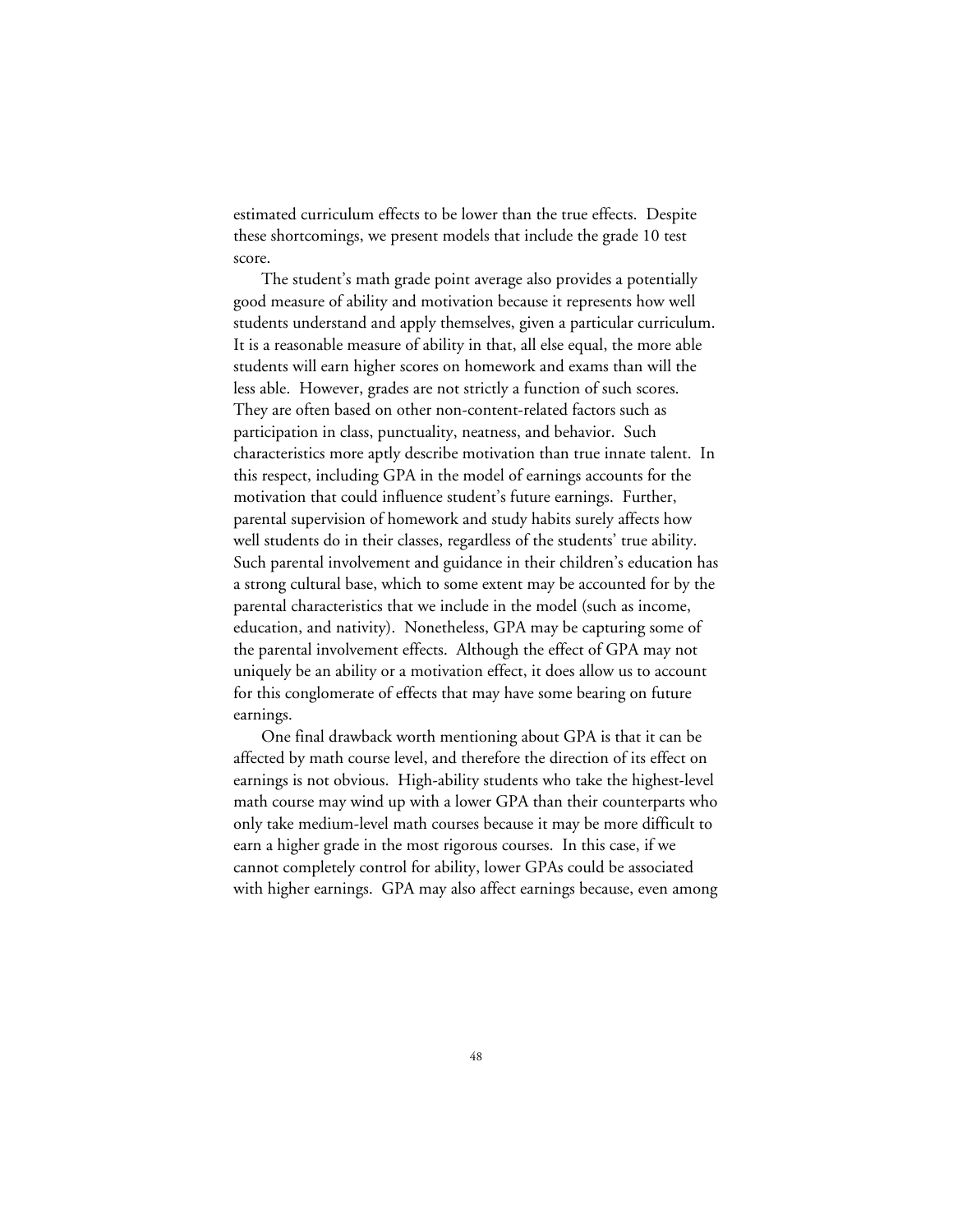all college-bound students, those with higher GPAs gain admission to the more prestigious colleges that carry an earnings premium.<sup>20</sup>

As an additional way to account for student motivation and parental influence, we also control for a set of attitudinal variables that indicate the academic inclination of students and parents. These variables indicate whether the parents closely monitor the student's schoolwork, whether the parents know where their children are at all times, whether the student intends to go to college, the amount of television the student watches, and how much time the student spends reading outside of class. Although such measures are subjective, they offer a possibility of controlling for a student's motivation and attitudes toward schoolwork.

Considering the difficulty in distinguishing one effect from the other, for expositional purposes we refer to the ensemble of ability, motivation, and attitude as "ability." The results from adding these ability controls are presented in Table 5.4. We compare them to the original model that included controls for highest degree, but not for major.<sup>21</sup> We redisplay the results from this baseline model in column 1 for easier comparison. In columns 2, 3, and 4, we add the math GPA, the math test score, and the attitudinal controls separately. Column 5 shows the results from adding the math GPA and math test score simultaneously. Column 6 shows the estimates from adding all three controls at once. For each model, the table shows the percentage change in earnings associated with an increase of one credit for each of the math courses. More detailed regression results are given in Appendix Table C.4.

The results are fairly consistent regardless of the individual ability control that we use. The algebra/geometry math effects appear significant and of approximately the same magnitude in all cases. An additional course in algebra or geometry is predicted to lead to a 2.5 to

 $^{20}$ For evidence that universities vary in quality in ways that are systematically related to the average achievement of college freshmen as well as measures of the quality of the university teaching force, see Morgan and Duncan (1979), James et al. (1989), Rumberger and Thomas (1993), and Daniel, Black, and Smith (1997).

<sup>&</sup>lt;sup>21</sup>The original model is shown in column 4 of Table 5.2.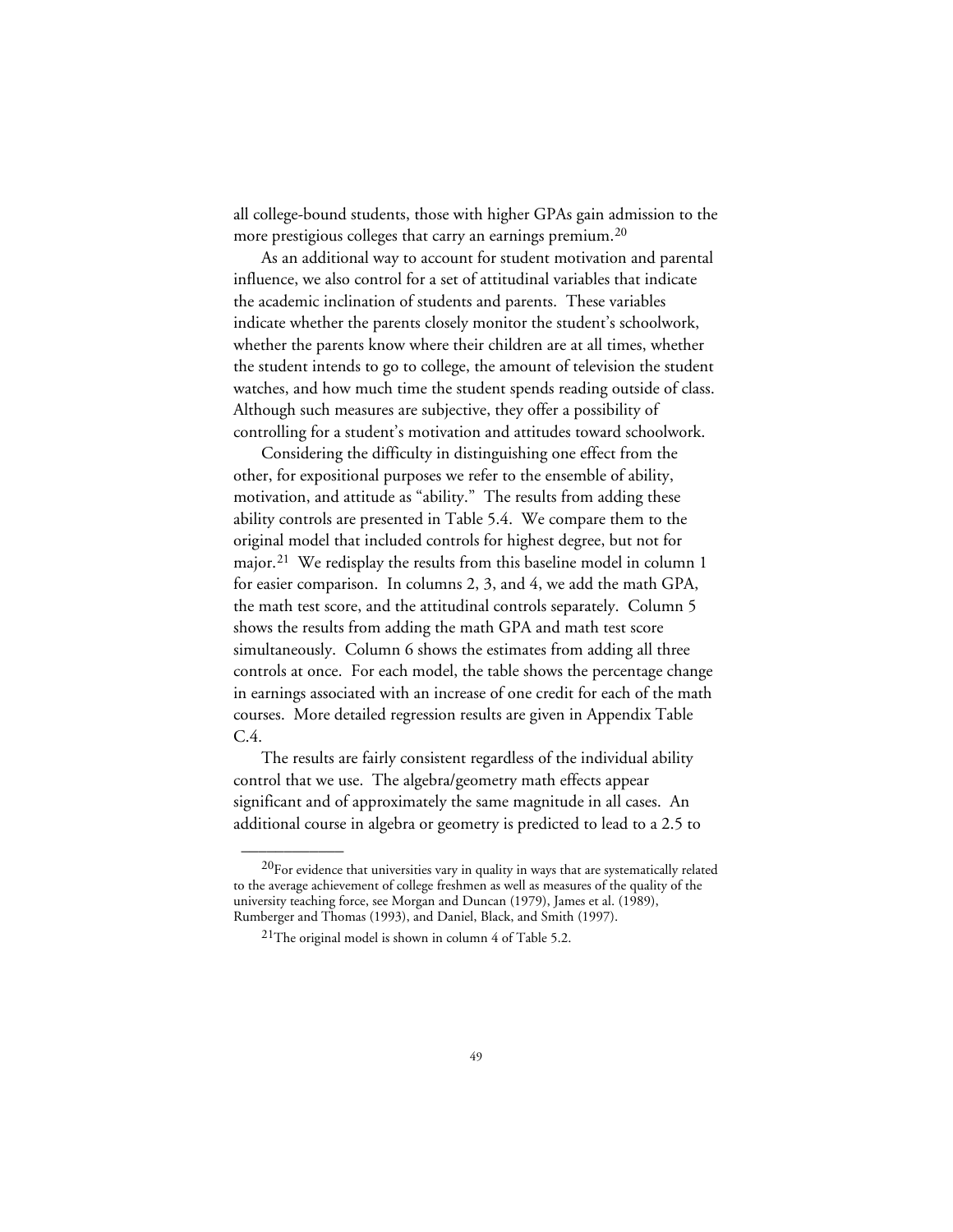### **Table 5.4**

### **Predicted Percentage Change in Earnings Resulting from an Additional Math Credit with Various Ability Controls Included**

| (1)       | (2)      | (3)       | (4)       | (5)              | (6)      |
|-----------|----------|-----------|-----------|------------------|----------|
| $-2.6***$ | $-2.9**$ | $-2.3***$ | $-2.7***$ | $-2.7***-3.2***$ |          |
| 0.7       | 0.5      | 0.6       | 0.2       | 0.5              | $-0.2$   |
| $3.2***$  | $3.0**$  | $2.6***$  | $3.3***$  | $2.6***$         | $2.5***$ |
| $3.2***$  | 2.2.     | 1.8       | 2.4       | 1.2              | 1.2      |
| $4.3***$  | $2.9**$  | $2.8*$    | $3.6***$  | 1.9              | 1.3      |
| $6.7***$  | 4.8      | $5.7*$    | $6.7***$  | 4.6              | 4.6      |
|           |          |           |           |                  |          |
|           | $3.7***$ |           |           | $3.4***$         | $3.7**$  |
|           |          | $0.3***$  |           | 0.2              | 0.1      |
|           |          |           | Yes       |                  | Yes      |
|           |          |           |           |                  |          |

NOTES: All models control for demographic, family, school, and educational attainment characteristics. See Table 5.1 for a complete list. These percentages are not exactly equal to the regression coefficients, because the coefficients represent a first-order approximation to the proportional increase in earnings from a one-unit increase in a regressor. The exact percentage change is given by  $(e<sup>β</sup> – 1) * 100%$ , where β is the regression coefficient. The model in column 1 is the same as the model in column 4 of Table 5.2. Sample sizes are given in Appendix Table C.4. "Yes" indicates whether the specified control variables are in the model.

\*\*Significant at the 5 percent level; \*significant at the 10 percent level.

3.3 percent increase in earnings—similar to the case with no ability controls. Similarly, the advanced algebra effect remains statistically significant at the 5 percent level when we add math GPA or attitude controls and at the 10 percent level when we add the math test score; however, it does drop somewhat in magnitude from the case of no ability controls. The calculus coefficient remains significant at the 5 percent level when we add attitude controls, but it is only borderline significant when we control for the math test score and is no longer significant when we add the math GPA. Adding the controls jointly does not alter the results much. The algebra/geometry and the vocational math effects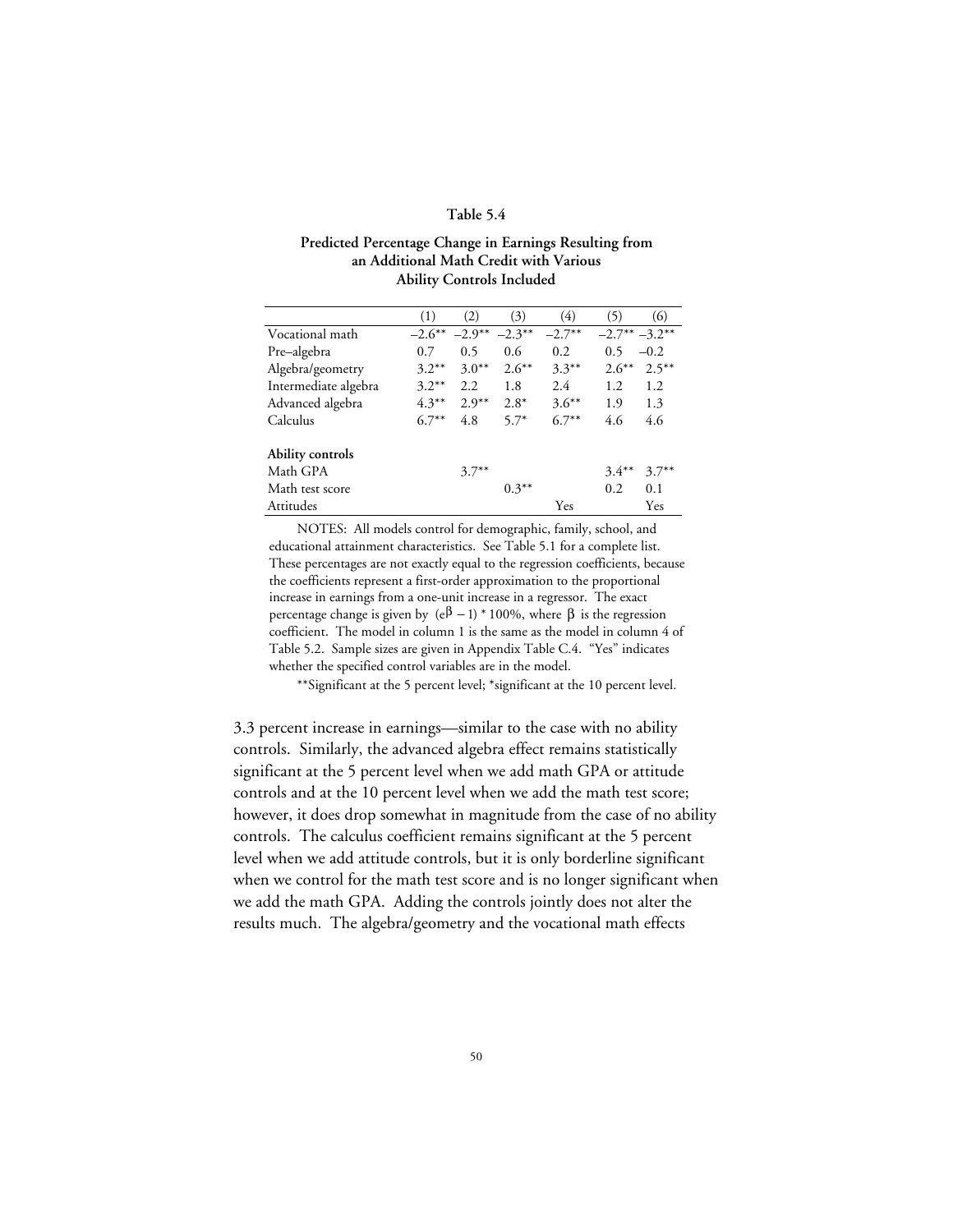remain significant, but the advanced algebra effects fall to insignificant levels.22

We prefer the model that controls for math GPA because we retain the regression sample almost in its entirety and the other controls do not lead to substantially different results. However, it is important to note that such results should be interpreted with caution, because the GPA coefficient may be picking up some of the curriculum effect, leading to an understatement of the effect of curriculum. Nonetheless, we think that math GPA is less prone to "overcontrolling" than the math test score.

## **Results: The Effects of Other High School Subjects**

Although our research focuses primarily on the effects of mathematics curriculum, we do extend it to cover the effect of other subjects. Specifically, we incorporate English, science, and foreign language curriculum measures into our model because they make up the core academic courses.23 However, one problem that arises when we add these curriculum measures is their collinearity with math. The number of math credits earned has a correlation of 0.54, 0.36, and 0.38 with science, English, and foreign language credits, respectively. This makes it more difficult to truly isolate the effect that math has on earnings independent of these other subjects. Nonetheless, we still find very pronounced math effects as well as effects from courses in these additional subjects.

We incorporate the additional subjects into the model using detailed curriculum categories as before. We classify the number of credits earned in English courses into four levels: below grade level, average grade level, above grade level, and English literature courses. The science curriculum is measured as the number of credits earned in each of six science course

 $22$ The size of the effects may be changing across model specifications in part because of the falling sample sizes that result from missing data in some of the controls. When we include the math test score, we lose 13 percent of the regression sample resulting from missing test score data.

 $23$ We also estimated models that included social science credits, but the main results were not altered. We decided to leave social science credits out to reduce collinearity problems.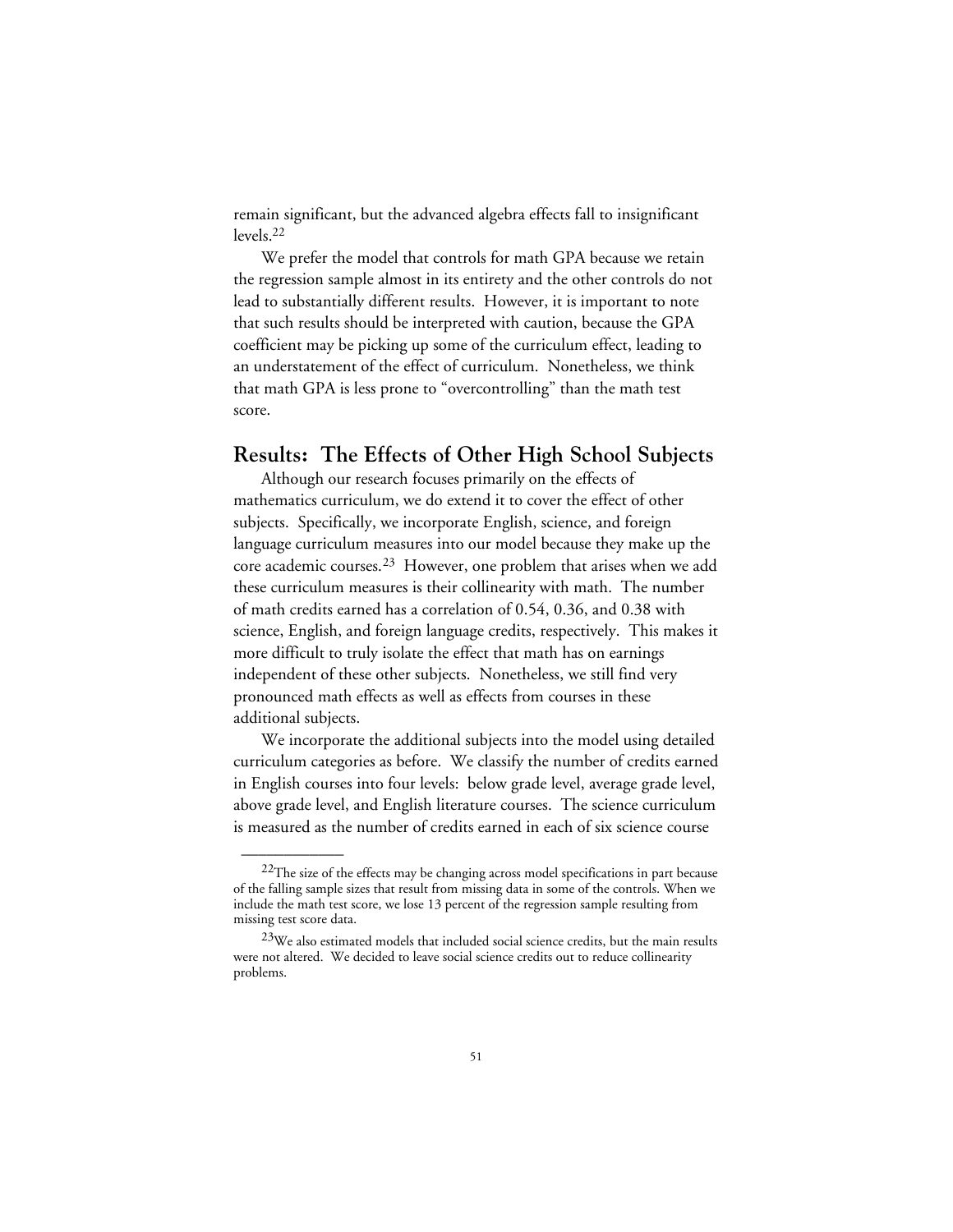categories.24 We classify foreign language curriculum into two variables. One designates whether the student took one or two courses whereas the other signals that the student took three or four courses. Thus, these two effects are measured relative to the effect of taking no foreign language courses at all.25

The results from this new model containing all four subjects are presented in Table 5.5. We omit math GPA from these models and rely primarily on the instrumental variables estimator (the results of which are in Appendix C) to eliminate the ability/motivation portion of the curriculum effects. Furthermore, the other subjects may also serve as ability and motivation controls when we are trying to ascertain the true math effect. For instance, it may be that only the most able and ambitious students complete three or more years of foreign language study. We also exclude math GPA, because without including GPAs for the other subjects, the relative earnings effects of math to the other subjects will be distorted. All models include controls for demographic, family, and school characteristics as well as the highest educational degree attained by the student. Detailed OLS regression output as well as the IV results are given in Appendix Table C.6.26

To help illustrate the changes that occur by including the additional curriculum measures, in column 1 of Table 5.5 we present the predicted math effects from the model that includes only math credits in the curriculum measures.27 Including the curriculum measures from other subjects (see column 2) causes the math effects to drop by approximately

 $^{24}$ As with the math classification scheme, these are based on the categorization obtained from the U.S. Department of Education, the details of which can be found in Appendix A.

<sup>25</sup>We exclude "English as a second language" courses from the foreign language category.

<sup>26</sup>IV is an alternative method for controlling for ability and is described in Appendix C.

 $27$ This was originally presented in column 4 of Table 5.2. It is also interesting to compare the results from this new model to the results from the basic model that also controls for math GPA (i.e., the model in column 2 of Table 5.4). The high-level math effects in both of these models are quite comparable and indicate that the additional curriculum measures might be picking up an ability/motivation effect in the same way that GPA does.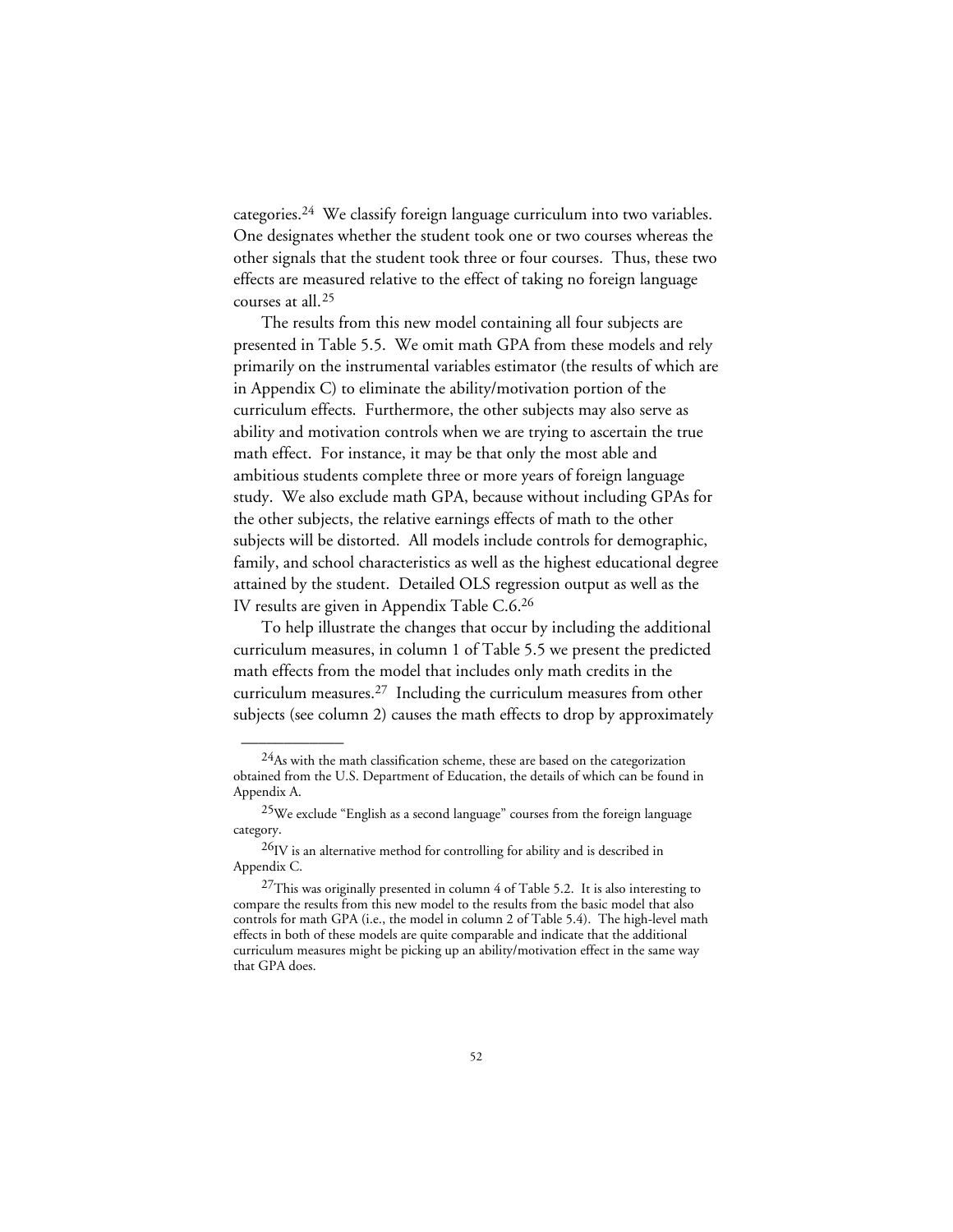#### **Table 5.5**

## **Predicted Percentage Change in Earnings Resulting from Specific Math, English, Science, and Foreign Language Courses**

|                                  | (1)       | (2)       |
|----------------------------------|-----------|-----------|
| Vocational math                  | $-2.6***$ | $-3.0**$  |
| Pre-algebra                      | 0.7       | 0.4       |
| Algebra/geometry                 | $3.2***$  | $2.0*$    |
| Intermediate algebra             | $3.2***$  | 1.9       |
| Advanced algebra                 | $4.3***$  | $3.0**$   |
| Calculus                         | $6.7***$  | 4.4       |
| Below-grade-level English        |           | 0.4       |
| Average English                  |           | $1.5***$  |
| English literature courses       |           | $1.5*$    |
| Above-grade-level English        |           | $2.6***$  |
| Basic biology                    |           | $-0.8$    |
| General biology                  |           | $-1.5$    |
| Primary physics                  |           | $-2.3***$ |
| Secondary physics                |           | 0.5       |
| Chemistry 1, physics 1           |           | 2.0       |
| Chemistry 2, physics 2, advanced |           | 2.0       |
| placement biology                |           |           |
| Foreign language (1-2 credits)   |           | 2.5       |
| Foreign language (3–4 credits)   |           | $5.5***$  |

NOTES: All models control for demographic, family,

school, and educational attainment characteristics. See Table 5.1 for a complete list. These percentages are not exactly equal to the regression coefficients, because the coefficients represent a firstorder approximation to the proportional increase in earnings from a one-unit increase in a regressor. The exact percentage change is given by (e<sup>β</sup> - 1) \* 100%, where β is the regression coefficient. The model in column 1 is copied from the column 4 model of Table 5.2 for easy comparison between the original math effects before we account for ability and the math effects once we control for other subjects. Another interesting comparison is the one between the model with additional subjects and the math-only model where we control for math GPA (see column 2 of Table 5.4). The math effects are very similar in these two cases, indicating that including subjects in other courses may be a way of controlling for motivation and ability.

\*\*Significant at the 5 percent level; \*significant at the 10 percent level.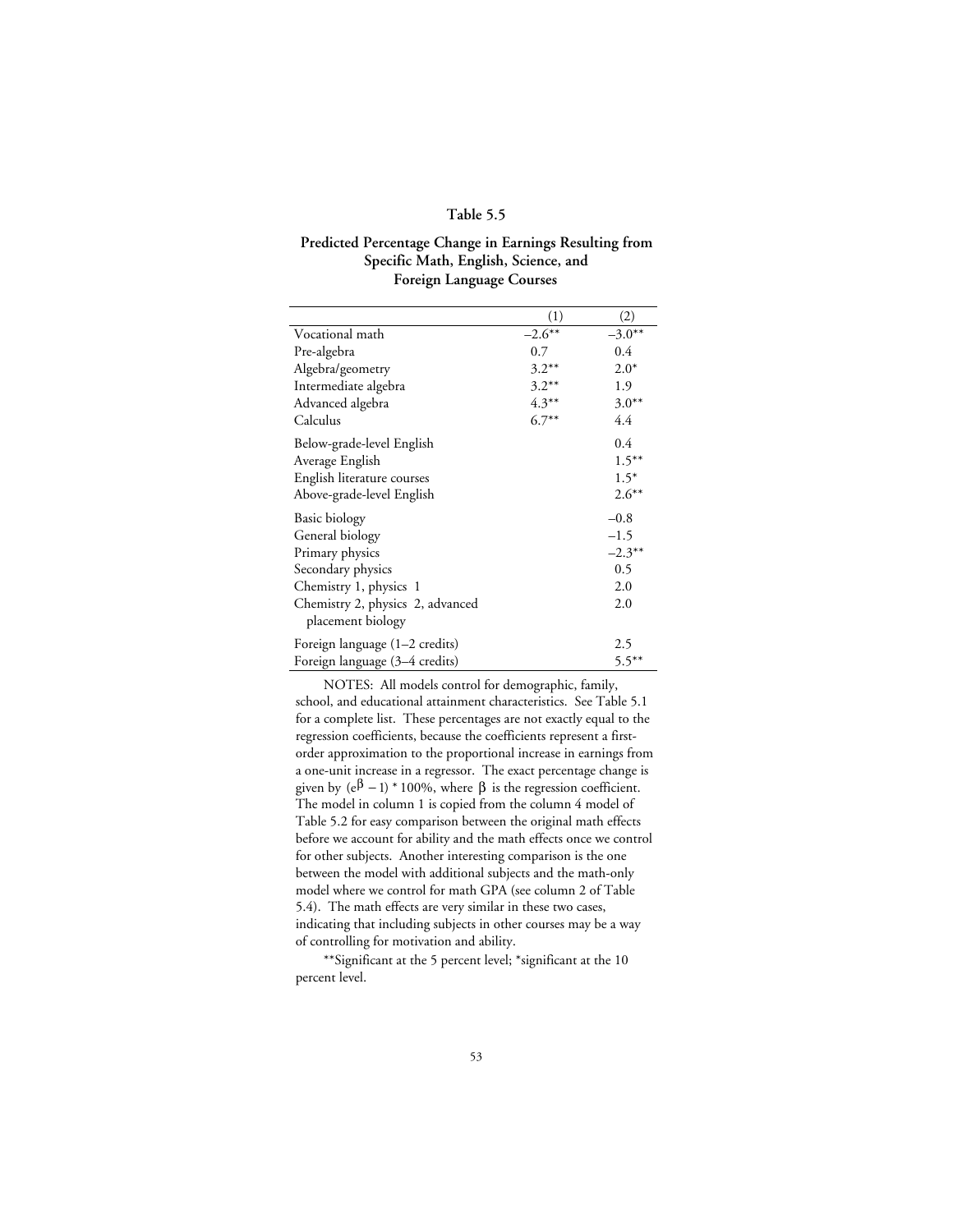30 to 40 percent from the base level case, depending on the math course (except for the case of vocational math). It is interesting to note that the advanced-level English credits are predicted to have a larger effect on earnings than are average-level English credits. It appears that taking an advanced-level English course increases wages by more than an additional course in algebra, geometry, or intermediate algebra does, but by less than the more-advanced math courses do. Average-level English credits, on the other hand, lead to smaller increases in earnings than do any of the math courses at or above the algebra/geometry level. None of the science effects are statistically significant except for the low-level science, primary physics, which is predicted to have a negative effect on earnings (most likely for the same reasons that vocational math does). Taking three or four foreign language courses also has a significant positive effect. At 5.5 percent, its effect seems relatively large compared to those of other subjects; however, it represents the effect of *three to four* credits whereas the predicted effects of the other subjects represent the effect of *one* additional credit.

Our results indicate that the mathematics curriculum has a large effect on earnings, regardless of whether we also control for other types of courses taken. Furthermore, contrary to Altonji's findings, we find that the sum of the parts (i.e., the effect of high school courses) is approximately equal to the whole (i.e., the effect of an additional year of high school, often cited as a 7 percent increase in earnings) for a student who has completed an average-level high school curriculum. For a student who takes a more advanced curriculum, the sum of the parts, perhaps as expected, can be greater than the whole . This can be seen best by considering some simple thought experiments.

To compare our estimated effects of a year's worth of curriculum to the 7 percent effect of a year's worth of schooling, Table 5.6 shows OLS estimates of potential combinations of high school curriculum during the last two years of school. The first row shows that students who drop out in grade 10 experience a 13 percent earnings deficit compared to those who stay in school (calculated as the effect of having less than a high school diploma in Table 5.3). This resonates with the estimated 7 percent benefit per year that school provides. For students who do not drop out,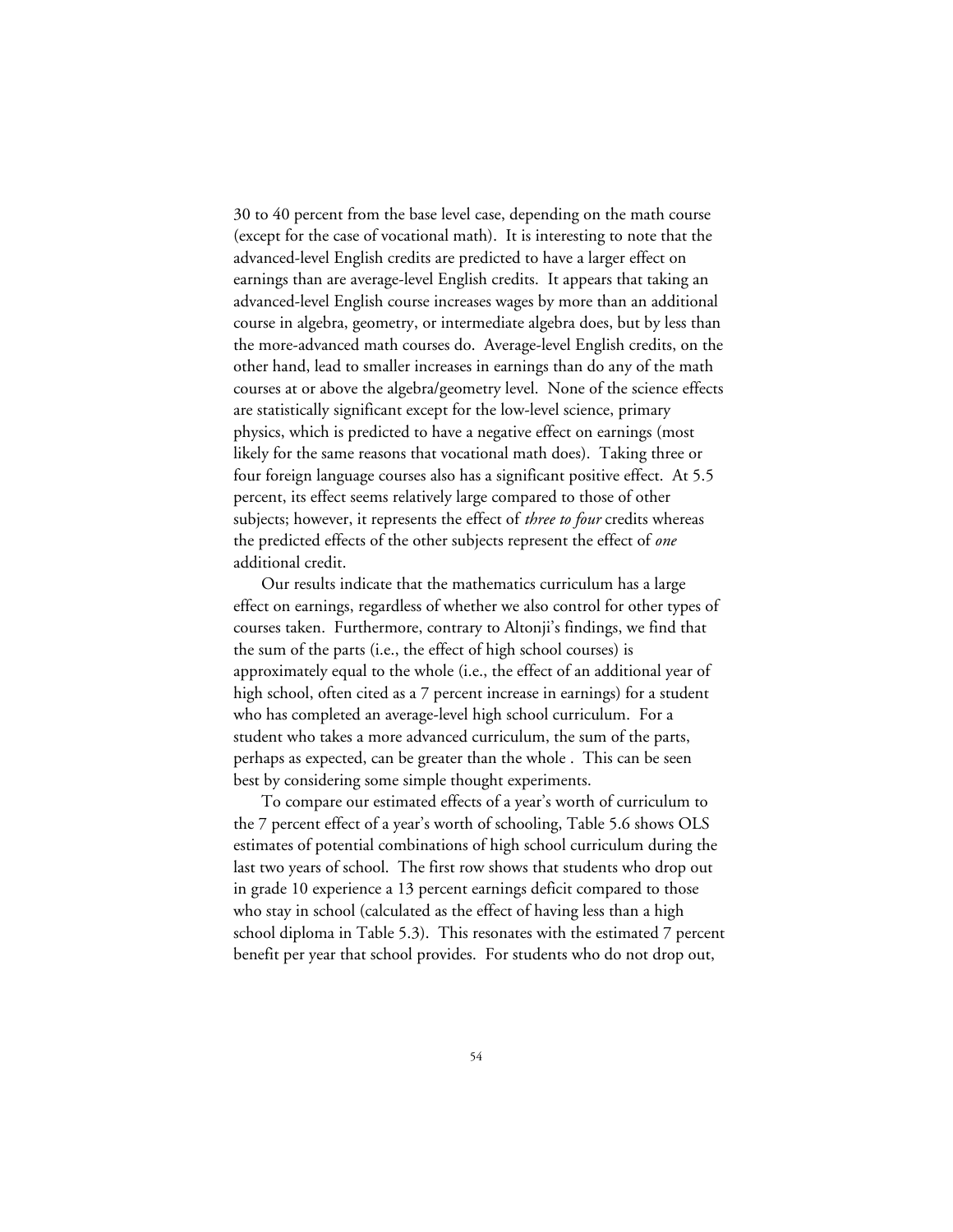## **Table 5.6**

### **Predicted Earnings Effect of Hypothetical Course Combinations During Grades 11 and 12**

| School Year      |                                                     | Predicted      |
|------------------|-----------------------------------------------------|----------------|
| and Level        | <b>Hypothetical Curriculum</b>                      | Effect $(\% )$ |
| 10 drop out      | No more subjects                                    | $-13.2**$      |
| $11 \text{ low}$ | No math, average English, secondary physics, no     | 2.1            |
|                  | foreign language                                    |                |
| 11 medium        | Intermediate algebra, average English, chemistry 1, | $7.0**$        |
|                  | foreign language (third year)                       |                |
| 11 high          | Advanced algebra, advanced English, chemistry 1,    | $9.4***$       |
|                  | foreign language (third year)                       |                |
| $12 \text{ low}$ | Same as grade 11 low                                | 2.1            |
| 12 medium        | advanced algebra, English literature, chemistry 2,  | $8.9**$        |
|                  | physics 1                                           |                |
| 12 high          | Calculus, advanced English, chemistry 2, foreign    | $10.8***$      |
|                  | language (fourth year)                              |                |

NOTES: Because we are using the log of earnings rather than actual earnings as the dependent variable in our regression analysis, the percentages in this table are only approximately equal to the sum of the individual effects of the hypothetical class list from column 2 of Table 5.5. Because we are looking at the effect of changes in more than one of the explanatory variables, the technical way that we compute these percentages is to first sum up the actual regression coefficients from the model in column 2 of Table C.6. This model controlled for demographic, family, school, and educational attainment characteristics and was estimated with OLS. Then, we convert the sum to a percentage change in earnings by taking the exponential of that sum, subtracting 1, and multiplying by 100 percent. We determine whether the effects are significant by using the coefficients and standard errors from the regression model in column 2 of Table C.6. The standard errors of the hypothetical predicted effects are computed by taking the square root of the variance of the sum of the coefficients from the hypothetical class list. To compute the effects more easily, we estimate a slightly different specification of the column 2 model in which we enter the total number of foreign language credits rather than the two dummy variables. Coefficients on the other subjects are practically unchanged. That of foreign language credits becomes 0.014.

\*\*Significant at the 5 percent level.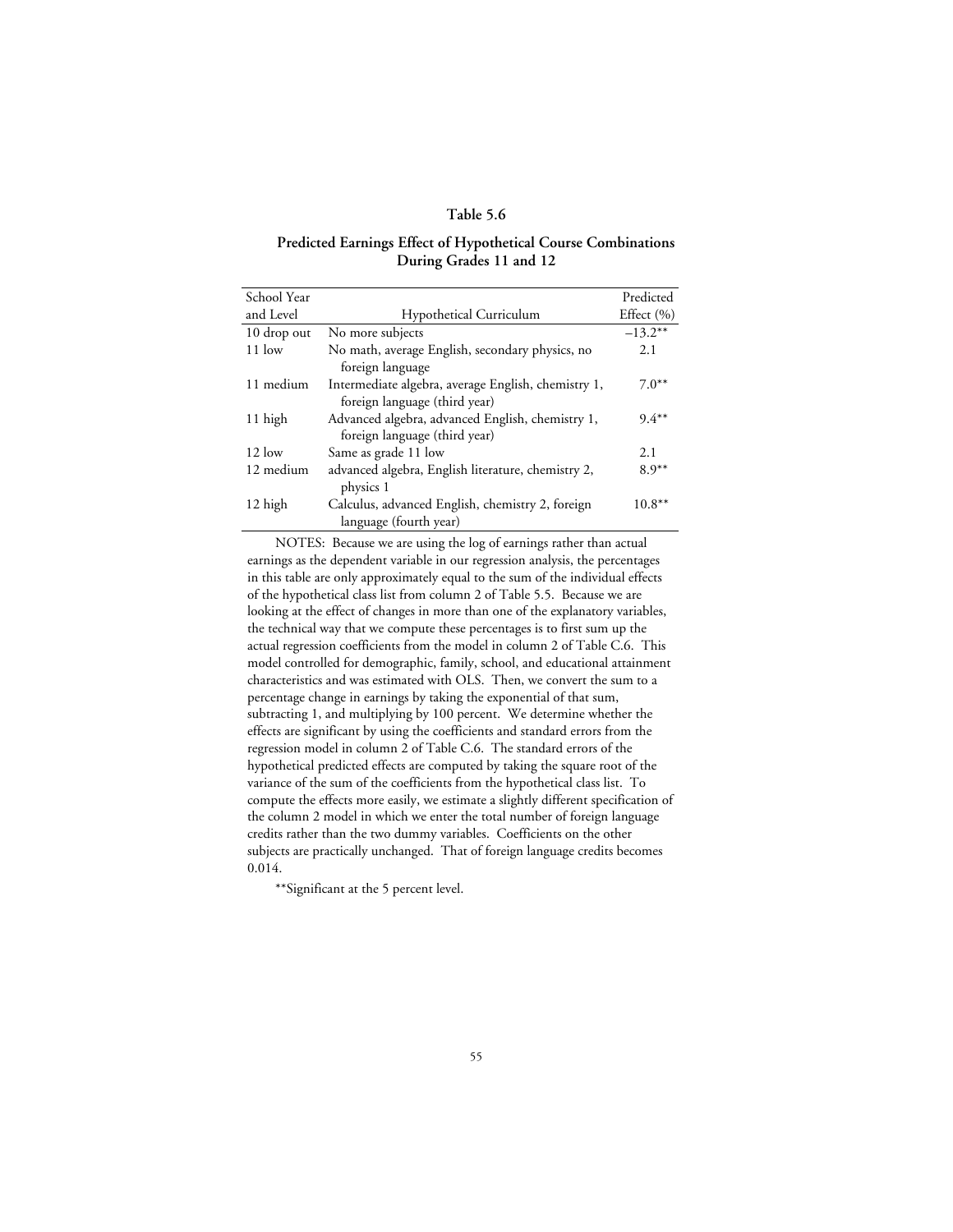we present three hypothetical course loads (low, medium, and highly academic combinations) that they could take during grade 11 and similarly for grade 12. The table demonstrates that returns to curriculum depend critically on the type of courses a student takes. A low-level curriculum has a predicted effect on earnings of about 2 percent. Students with a medium-level curriculum achieve close to a 7 percent increase in earnings for each year's worth of their curriculum. However, those with a high-level curriculum actually surpass that level and experience an earnings premium closer to 9 or 10 percent for each additional year of education.28

## **Conclusions**

\_\_\_\_\_\_\_\_\_\_\_\_

The work in this chapter has demonstrated that math curriculum seems to have a substantial effect on earnings well after high school graduation. Depending on the specific math course, the basic linear models show that one-half to three-quarters of the math effect operates through the channels of educational attainment and choice of college major.<sup>29</sup> A portion of the remaining math effect appears to be due in part to the correlation among student's ability, motivation, curriculum, and earnings. In other words, highly motivated and able students, who would earn higher wages in the future regardless of their high school curriculum, happen to follow a more rigorous math program. Both methods of accounting for this underlying relationship—ability controls and instrumental variables—yield a similar result: Math effects do diminish but are still important. Adding GPA to control for motivation causes each specific math effect to decrease slightly. The high-level math effects drop by more than the algebra/geometry effect does, resulting in

 $^{28}$ Throughout this exercise, we assume that all other background characteristics are held constant and that the only difference between the students we are comparing is their curriculum. In other words, the effects within each academic year (e.g., grade 12) are measured relative to a hypothetical student who stays in school that academic year but does not take any math, English, science, or foreign language courses. The more interesting comparisons are between students who take a high-level curriculum rather than a low-level curriculum.

 $29$ We arrive at these proportions by comparing the linear model that controls for demographic, family, and school traits to one that also controls for highest degree earned and another that additionally controls for college major.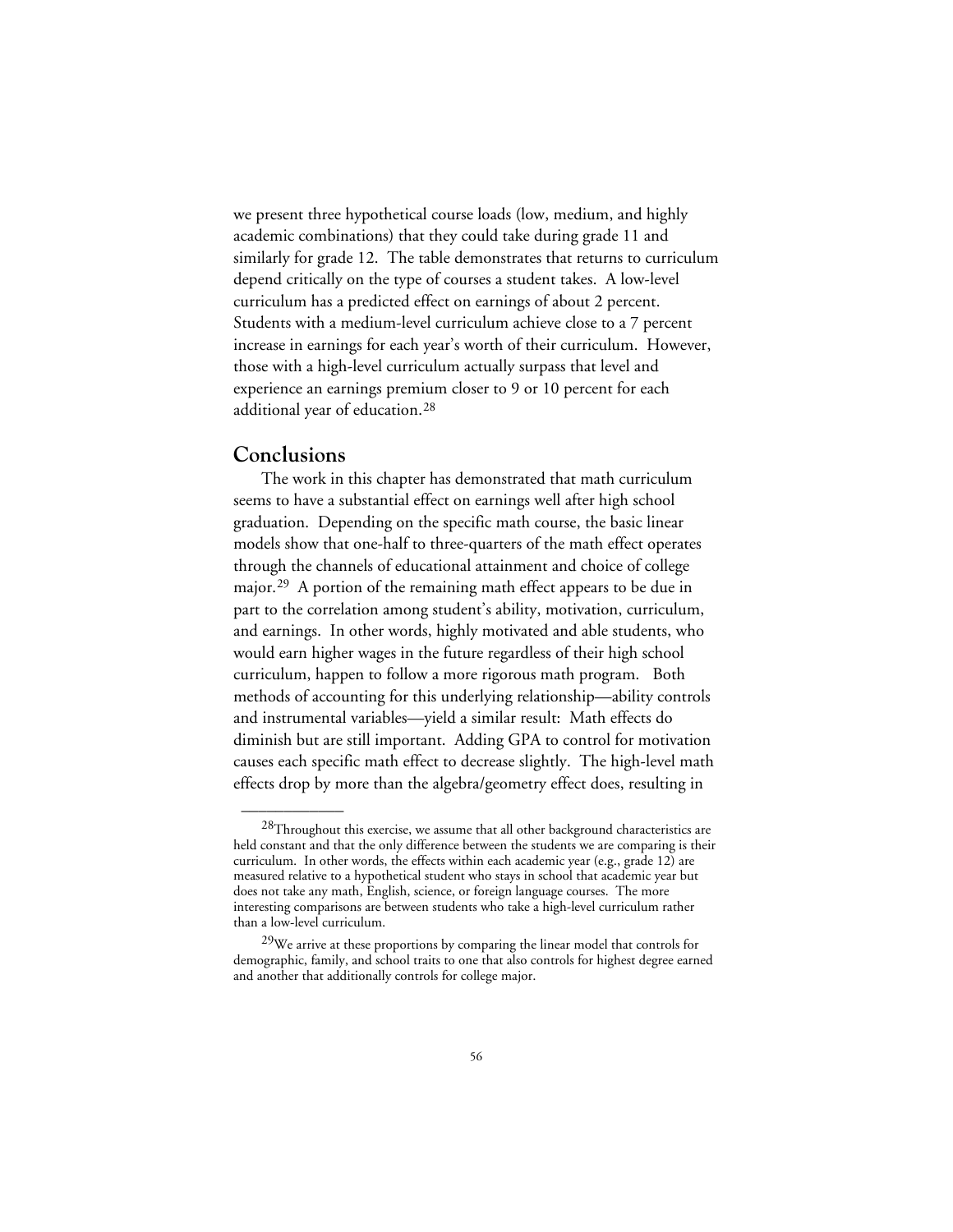an algebra/geometry and an advanced algebra effect that are of similar magnitudes. The effect of calculus still appears to be larger than the other math effects and the effect of vocational math is still much lower.<sup>30</sup> For the most part, these results withstand the addition of other high school subjects to the model.

One aspect of the above analysis makes it unique among published research on curriculum and earnings: It is the first analysis that classifies the number of math courses that students take based on the academic level of the course. In doing so, we arrive at much more accurate estimates of mathematics effects than previous researchers have been able to do. We conclude that math does matter. We would not have found these results had we used the aggregate number of math courses taken by the student rather than the actual level of the math courses. We elaborate on this point in Appendix C, but note here that this finding has many implications for curriculum reform. Merely increasing the number of courses required of students may not achieve the desired effect. It will be important to focus on the type of courses students are required and motivated to take as well.<sup>31</sup> In particular, our results suggest that algebra/geometry courses should be a fundamental part of any curriculum reform.

 $30$ On the other hand, using instrumental variables predicts that algebra/geometry courses tend to have the biggest positive effect on earnings (nearly 6 percent) and vocational math seems have the same size effect but in the negative direction.

 $31$ When graduation requirements are increased, there is the potential risk of more students dropping out. (See Costrell, 1994, and Betts, 1998, for a theoretical analysis and Lillard, 1998, for an empirical analysis.)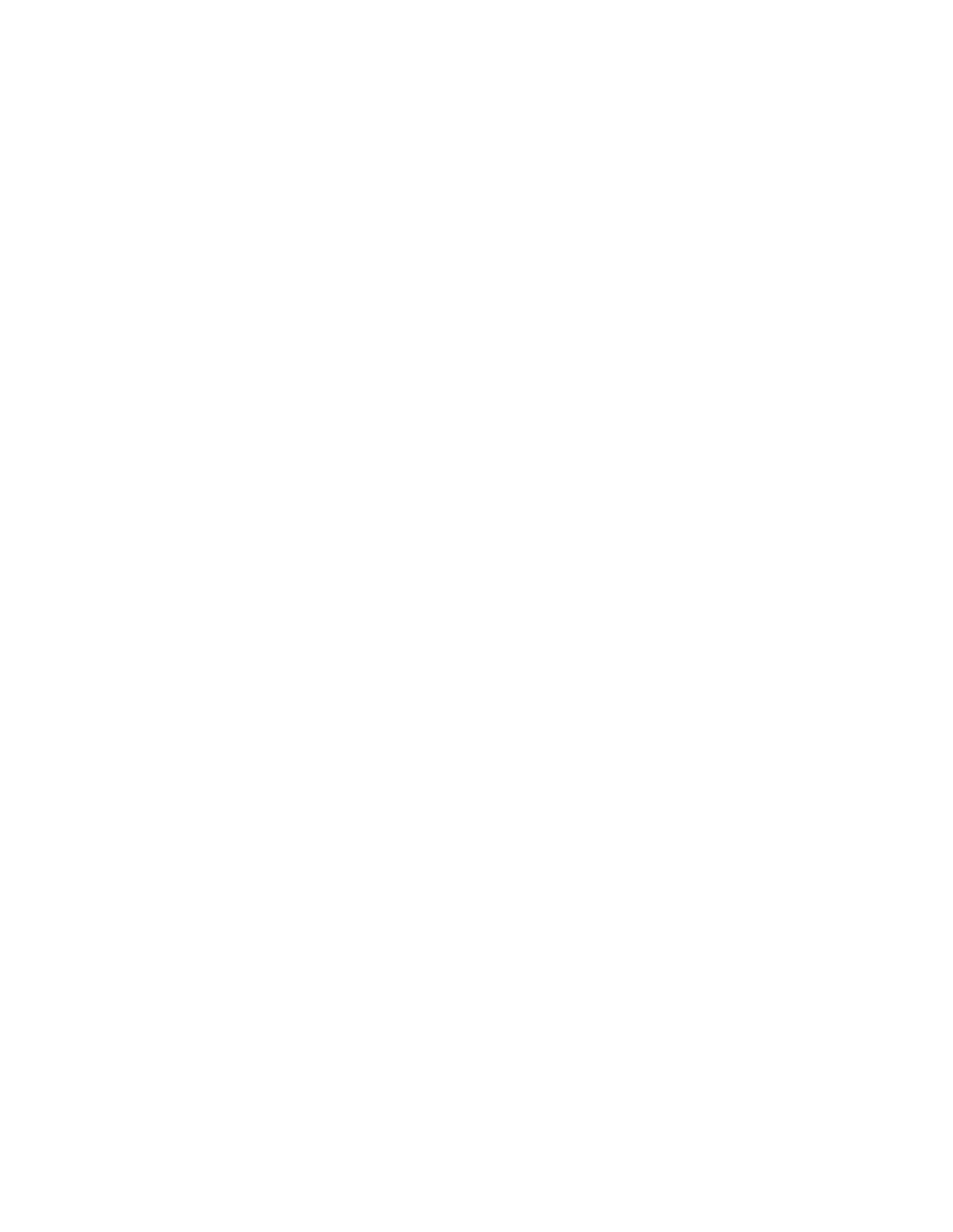# **6. Variations in Math Effects Among Subgroups of Students**

Even after controlling for a wide array of factors, high school math curriculum appears to influence students' earnings about a decade after graduation. Do these results suggest that a rich math curriculum would benefit all students equally, or are the benefits limited to certain subsamples of students?

In this chapter, we first examine whether the results that we find at a national level apply to California students. Next, we discuss whether the math effects are similar for various subsamples of workers based on their gender. We then investigate whether certain student characteristics and measures of school resources influence the effectiveness of the math curriculum. Finally, we discuss whether the math effects might depend on the student's ultimate level of education.

## **Math Effects in California**

For California policymakers, it would be useful to know whether the results we find at the national level also apply to California. California is an interesting case study for the rest of the nation as well. It has the largest population of students of any state and is in some respects a leader in education policy. If it enacts major changes in curriculum, the rest of the nation may follow.

Ideally, we would like to reproduce the statistical analysis in this report for the subsample of Californian students so that we can determine whether the relationship between mathematics course-taking behavior and earnings is the same for this state as it is for the nation. The problem with estimating a separate model for California is that the sample size of California students in the transcript data we have is too small to obtain accurate estimates (there only 630 Californian observations and just over 60 explanatory factors in our model). Because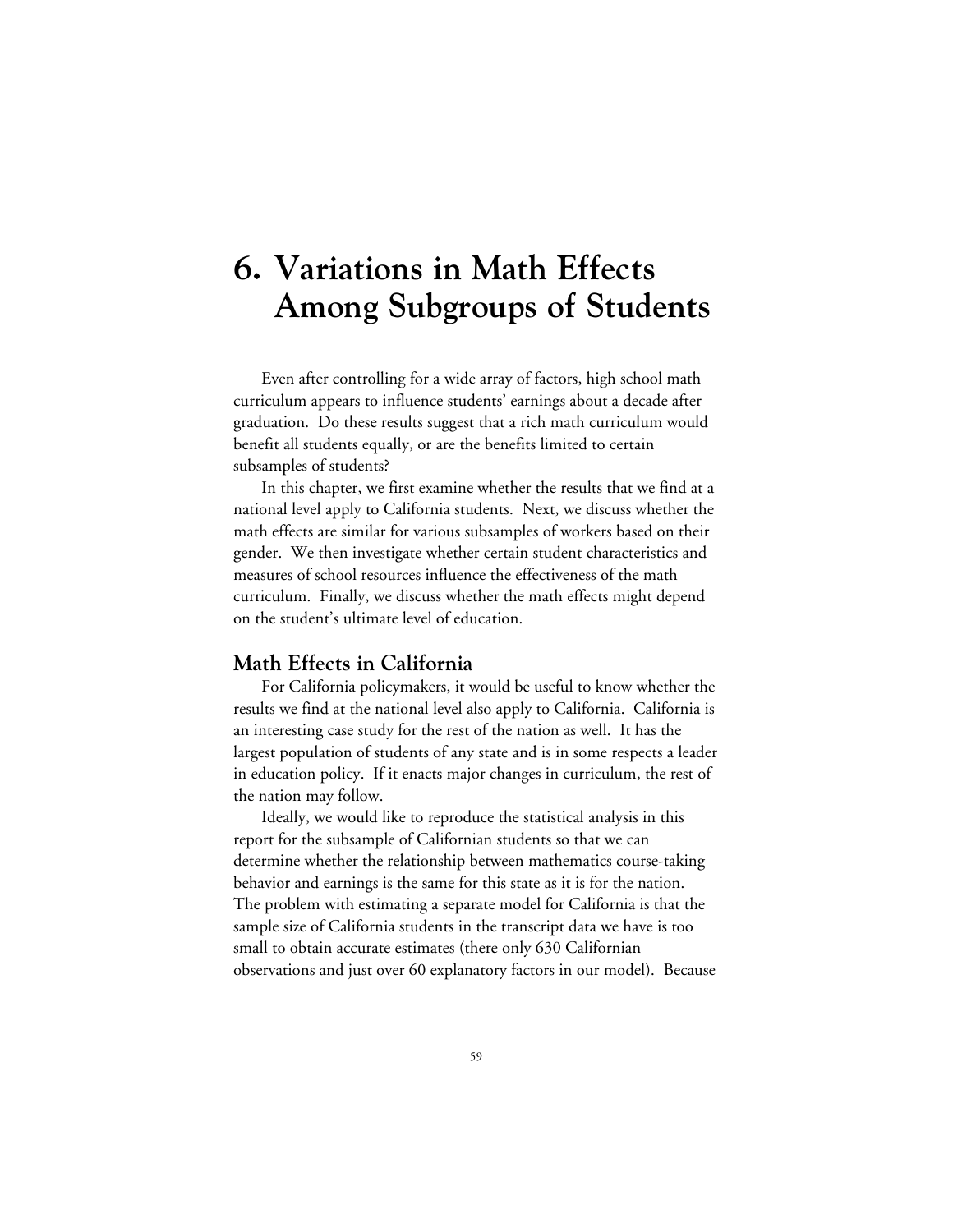we cannot precisely estimate the math effects for California students in a separate model, we perform two procedures to determine how the national models might compare to a California model. We discuss the results below, deferring the technical details to Appendix D.

First, we re-estimate the model of math effects, adding a series of control variables that permit the math effects to vary depending on whether the student attended a California high school. We find that any additional California math effect is statistically indistinguishable from zero.

The above model constrains the effects of the non-math explanatory variables to be the same both in and out of California. However, the estimated math effect is also determined in part by the way in which math curriculum covaries with these other variables. So, we also test whether the relationship between the math curriculum variables and the remaining explanatory variables is the same in the California sample as it is in the rest of the nation. We find that it is the same.

## **Math Effects and Gender**

\_\_\_\_\_\_\_\_\_\_\_\_

One concern that comes to mind is whether the effects we found in the previous chapters are comparable for men and women. Coursetaking behavior is actually quite similar between men and women, so it would be useful to see if curriculum has similar effects for both genders.<sup>1</sup> Because our results indicate that much of the curriculum effect operates through the channel of educational attainment, in this section we present the results from a pair of separate earnings models for each gender. The first model does not control for educational attainment, which means that the math effects contain both a direct cognitive/productivity effect and an educational attainment effect. The second model does take account of the student's ultimate level of education, leaving just the

<sup>&</sup>lt;sup>1</sup>On average, males earn somewhat more credits in vocational math than females do (means of 0.82 and 0.56, respectively) and females earn slightly more than males in algebra/geometry courses (mean of 1.0 versus 0.9). The remaining gender-specific means are within 0.01 of the pooled means (see Table C.1 for the pooled summary statistics). Another way to think about this difference is that slightly more males than females stop taking math at the vocational math level (29 percent versus 23 percent) with most of the difference being made up at the algebra/geometry level.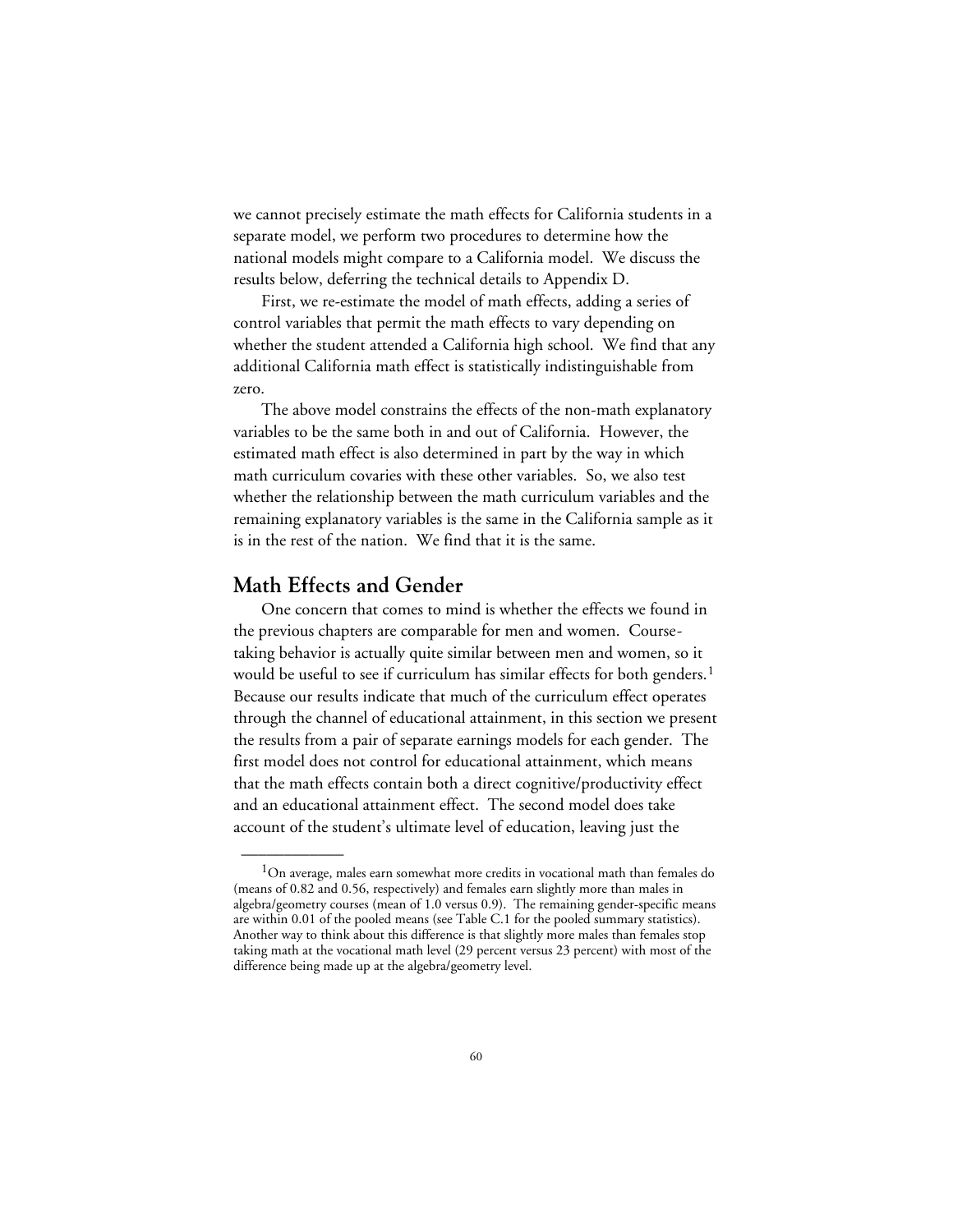direct cognitive/productivity portion of the math effect. Once again, this series of models allows us to see the path through which curriculum works. Both sets of models control for the standard demographic, family, and school characteristics that we use throughout the study, as well as the student's math GPA. Table 6.1 displays the results from this exercise. The full set of regression results is displayed in Appendix Table D.1.

The effect of curriculum is quite strong for men in models that do control for GPA but do not control for educational attainment. Column 1 of Table 6.1 shows that an additional credit earned in the algebra/geometry category is predicted to increase earnings by 3.7 percent, whereas additional intermediate and advanced algebra credits have even larger predicted effects—5.9 percent and 4.9 percent, respectively.2 Controlling for the student's ultimate level of education diminishes these effects substantially, suggesting that a large part of the

| rable 6.1 |
|-----------|
|           |

## **Predicted Percentage Change in 1991 Earnings Resulting from an Additional Math Credit, by Gender**

|                       | Male     |           | Female    |          |
|-----------------------|----------|-----------|-----------|----------|
|                       | (1)      | (2)       | (3)       | (4)      |
| Vocational math       | $-2.4*$  | $-2.6***$ | $-3.9**$  | $-3.9**$ |
| Pre-algebra           | 0.9      | 0.1       | 2.2       | 0.5      |
| Algebra/geometry      | $3.7***$ | 1.2       | $7.5***$  | $4.6***$ |
| Intermediate algebra  | $5.9**$  | 2.4       | $5.2***$  | 1.4      |
| Advanced algebra      | $4.9**$  | 1.5       | $8.5***$  | $5.0**$  |
| Calculus              | 4.2      | 0.9       | $14.4***$ | $9.4*$   |
| Math GPA              | $6.2***$ | $4.1***$  | $5.5***$  | $3.6***$ |
| Highest degree earned | No       | Yes       | Nο        | Yes      |

NOTES: Standard errors are in parentheses. All models contain controls for demographic, family, and school characteristics. See Table 5.1 for a complete list. "Yes" indicates whether the specified control variables are in the model.

\*\*Significant at the 5 percent level; \*significant at the 10 percent level.

<sup>&</sup>lt;sup>2</sup>These effects are statistically significant at the 5 percent level.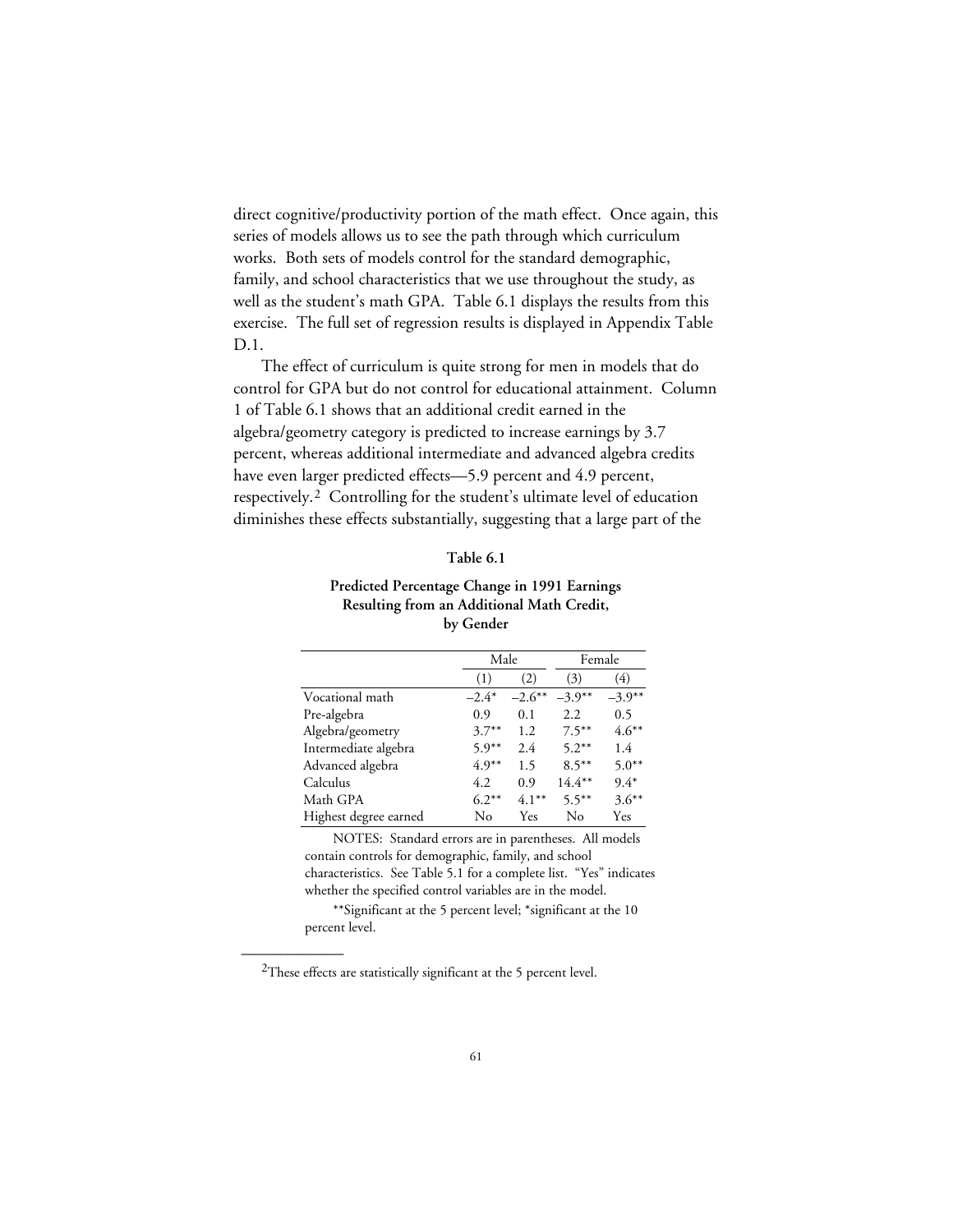gains to taking math courses in high school for men come through higher educational attainment. None of the effects remain statistically significant except that of vocational math, which is negative.<sup>3</sup>

The predicted effect that math curriculum has on earnings is much larger for women than for men, regardless of whether we control for educational attainment. In the model that does not control for highest degree earned, the predicted effects are almost double those for men. An additional credit in algebra/geometry is predicted to increase women's earnings by 7.5 percent and an additional credit in advanced algebra by 8.5 percent. After controlling for the student's highest educational degree, these effects drop to 4.6 percent and 5.0 percent, respectively.<sup>4</sup> One explanation for why the effects may be larger for women than for men is that they may be capturing a labor force selection effect that tends to be stronger for women. Perhaps women who take more advanced high school math earn more per hour *and* work more hours, but men who take advanced math courses only earn more per hour. To the extent that the curriculum effect includes both productivity and labor force attachment, it will tend to be larger for women.

## **Math Effects and School and Student Characteristics**

Another question that we would like to be able to answer with our research is: Do certain school and student characteristics make mathematics curriculum more or less effective? For example, do schools with high percentages of disadvantaged students bestow the same math

 $3R$ epeating this pair of models but excluding GPA from both leads to predicted math effects that are somewhat stronger. Without including highest degree, the same math effects are statistically significant but larger in magnitude. In addition, the calculus coefficient is significant at the 10 percent level. More interesting, once we control for highest degree, the intermediate and advanced algebra coefficients are significant at the 10 percent level with values of 0.035 and 0.031, respectively. One more point of note is that in the model that does not control for GPA or highest degree earned, the vocational math coefficient is no longer significantly different from zero.

 ${}^{4}$ The calculus effect is significant at the 10.6 percent level, and when GPA is not included in the model it is significant at the 5 percent level. The other significant coefficients remain significant without GPA in the model but tend to be larger in magnitude.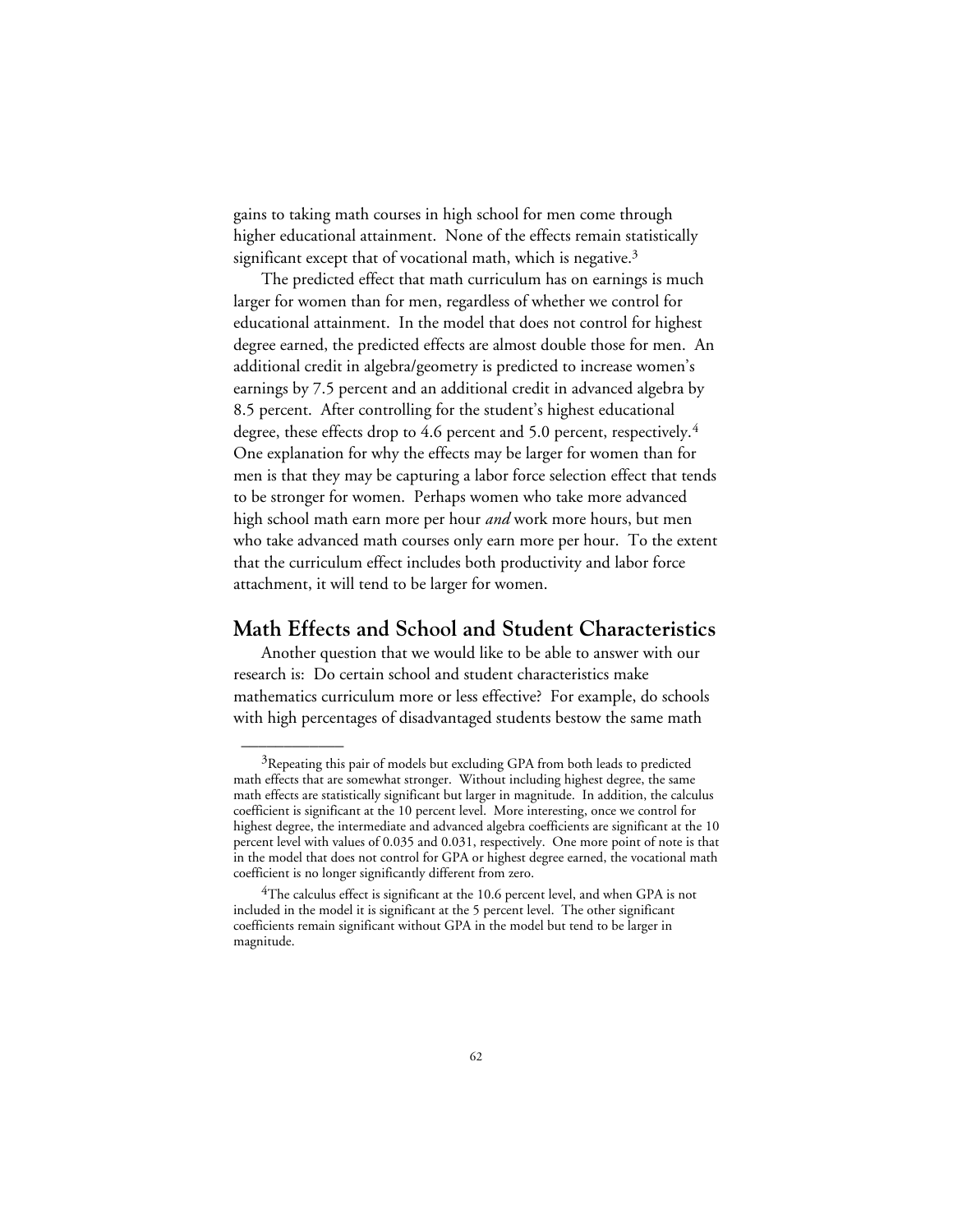benefits on their students that more affluent schools do? Do students of different ethnicity benefit from a given curriculum to varying degrees?

To some extent, we have been able to get at the answer by controlling for many of the school and student qualities that may influence curriculum's effects. Ideally, we would like to have a large enough sample of any particular population of interest (e.g., inner-city schools with characteristics x, y, and z) so that we could estimate a model using that subsample. However, with the available national datasets, this is not feasible. Appendix D describes how we attempt to test whether there are any interaction effects between math curriculum and student and school characteristics; we briefly summarize the results of these tests below.

The effect of math courses on earnings does not appear to vary with respect to student characteristics, characteristics of the student body at the high school, or measures of school resources. This conclusion reinforces the results in our previous chapter as it shows that a rigorous math curriculum at *any* school can benefit students of *any* type.

Nevertheless, there may be some possible exceptions. There is some weak evidence that math effects are strongest for disadvantaged students, those from lower-income families, and those at schools at which students on average take a less-rigorous curriculum. Why would students from more-advantageous backgrounds benefit less from math curriculum? One explanation is that they have the family and social infrastructure in place that will help them succeed regardless of their curriculum. Thus, curriculum does not really make or break these students' later careers. Curriculum really seems to make a big difference for students who may not have these other safety nets.

## **Math Effects and Educational Attainment**

Despite the presence of strong predicted mathematics curriculum effects in the previous chapter, a natural extension to our model is to analyze whether the math effects that we observe are restricted to certain educational attainment groups. Given Bishop's finding (1989) that employers typically do not read high school transcripts, curriculum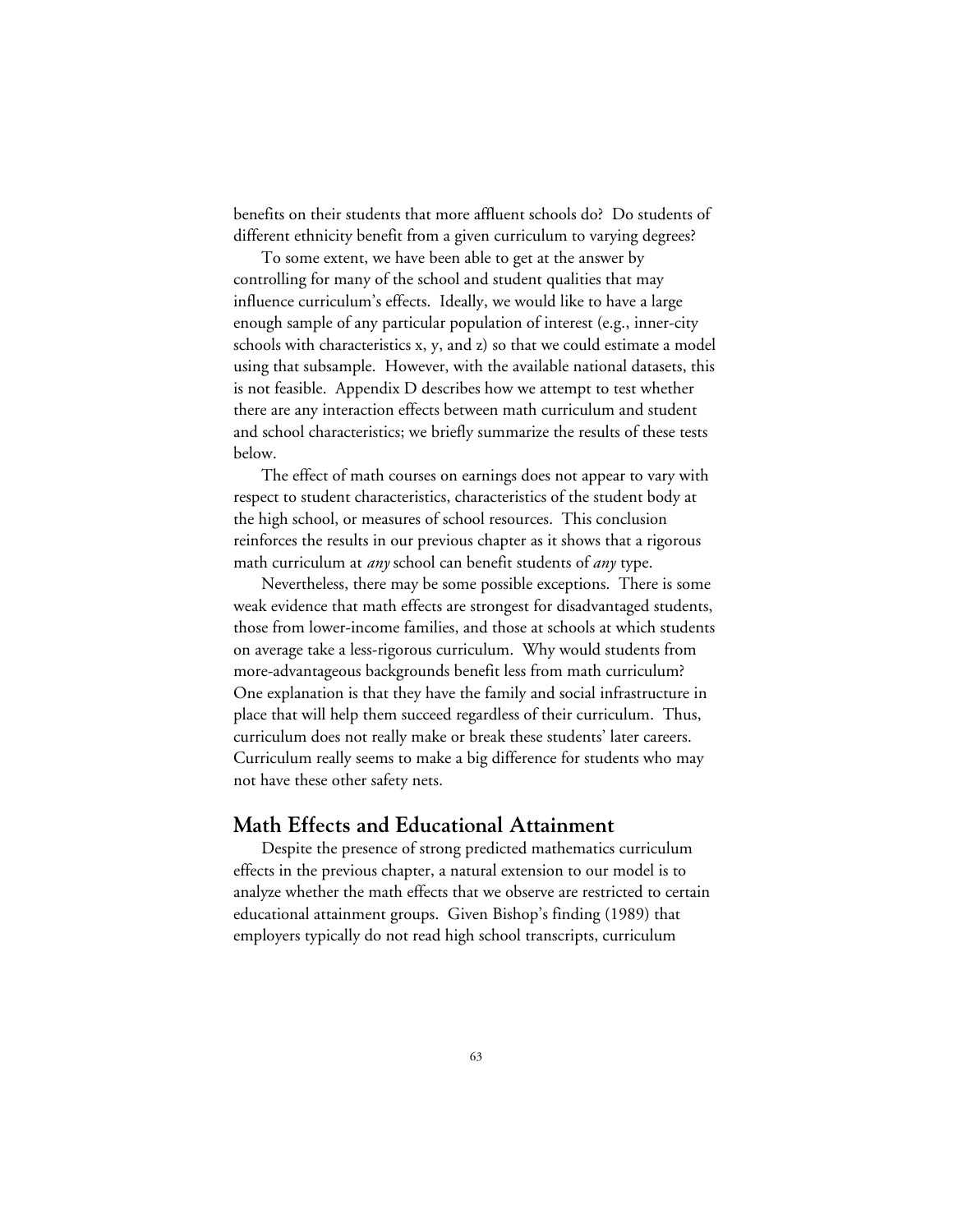might not matter for high school dropouts or for those who obtain no postsecondary education. For college graduates, one would expect the signaling returns to curriculum to disappear after controlling for educational attainment.<sup>5</sup> Yet, our results show that even after controlling for the highest degree attained, math curriculum effects are still present and strong, suggesting the presence of human capital effects. Even with additional testing, described in Appendix D, we found very little evidence that the curriculum effects depend on the student's ultimate level of education.

## **Conclusions**

\_\_\_\_\_\_\_\_\_\_\_\_

Although we were unable to estimate a separate model for the subsample of California high school students, through a series of analyses we have gained confidence that the results from the national model do apply to California students as well.<sup>6</sup>

Math curriculum is predicted to affect earnings significantly for both men and women. However, for men, unlike women, most of the effect of curriculum appears to work through the effect of math courses taken in high school on the student's ultimate level of educational attainment.

Another important component of this chapter discussed whether student or school characteristics mediate the effectiveness of curriculum in increasing earnings. This is a crucial concern for policymakers, who will want to know whether, for instance, the math curriculum offered at affluent schools with many resources and largely upper-income white students will prove as effective in a different school and socioeconomic environment. With some possible exceptions, most student and school characteristics do not seem to alter the effect of math curriculum. Furthermore, there do not appear to be any significant differences in the effect of math curriculum for students of different educational

<sup>&</sup>lt;sup>5</sup>If no education controls are in the model, high school curriculum may be a proxy for the college signaling effect.

<sup>&</sup>lt;sup>6</sup>Because HSB surveys students for the first time in their sophomore year, it undercounts dropouts (especially Hispanic dropouts who are more likely to leave school before grade 10) and immigrants who never attend U.S. schools. Given this undercount and the small California sample, we cannot say definitively that there are no differences inside California.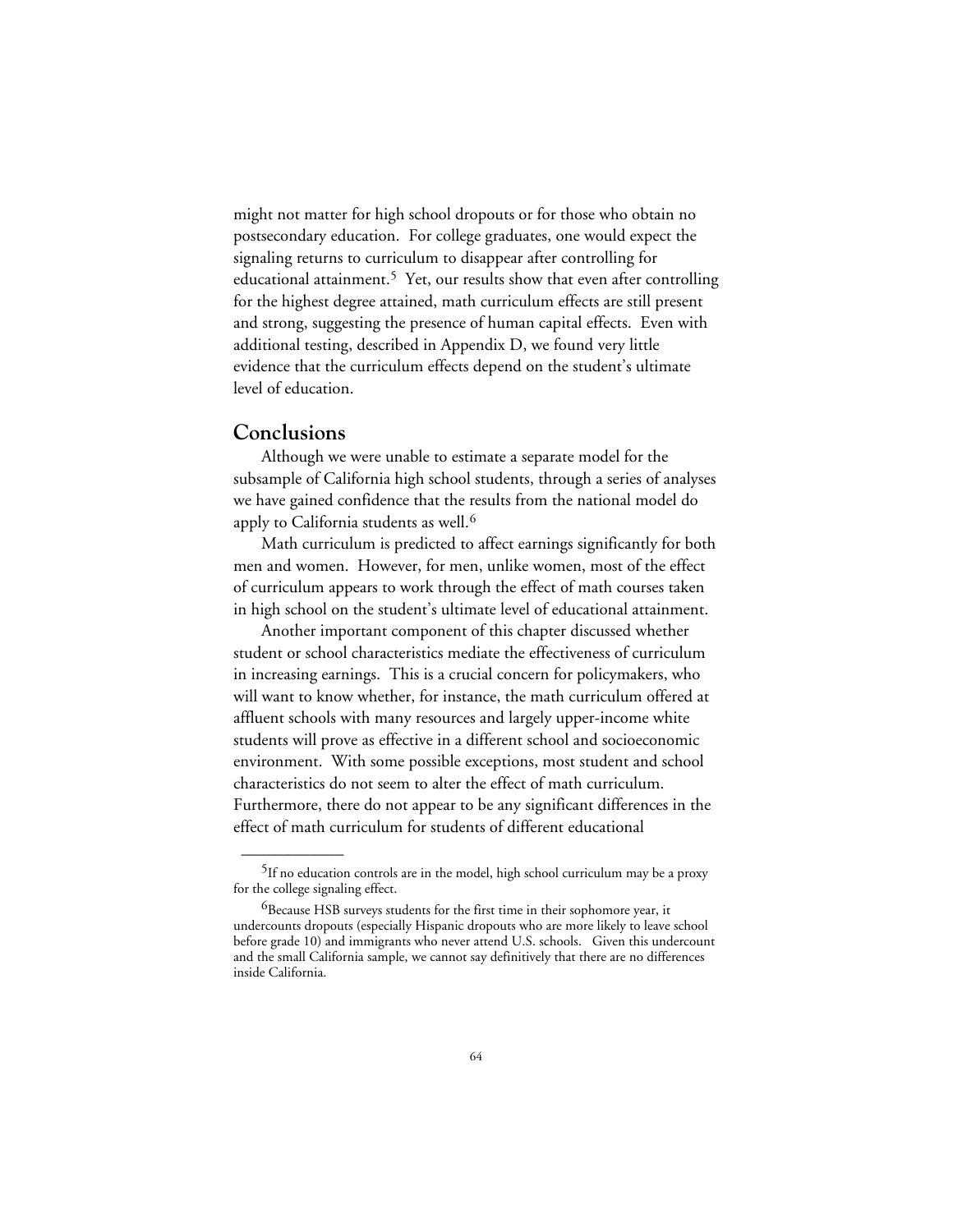attainments. It is worth keeping in mind that the evidence supporting these last two results is weak, yet we mention them as a point for further policy discussion and research.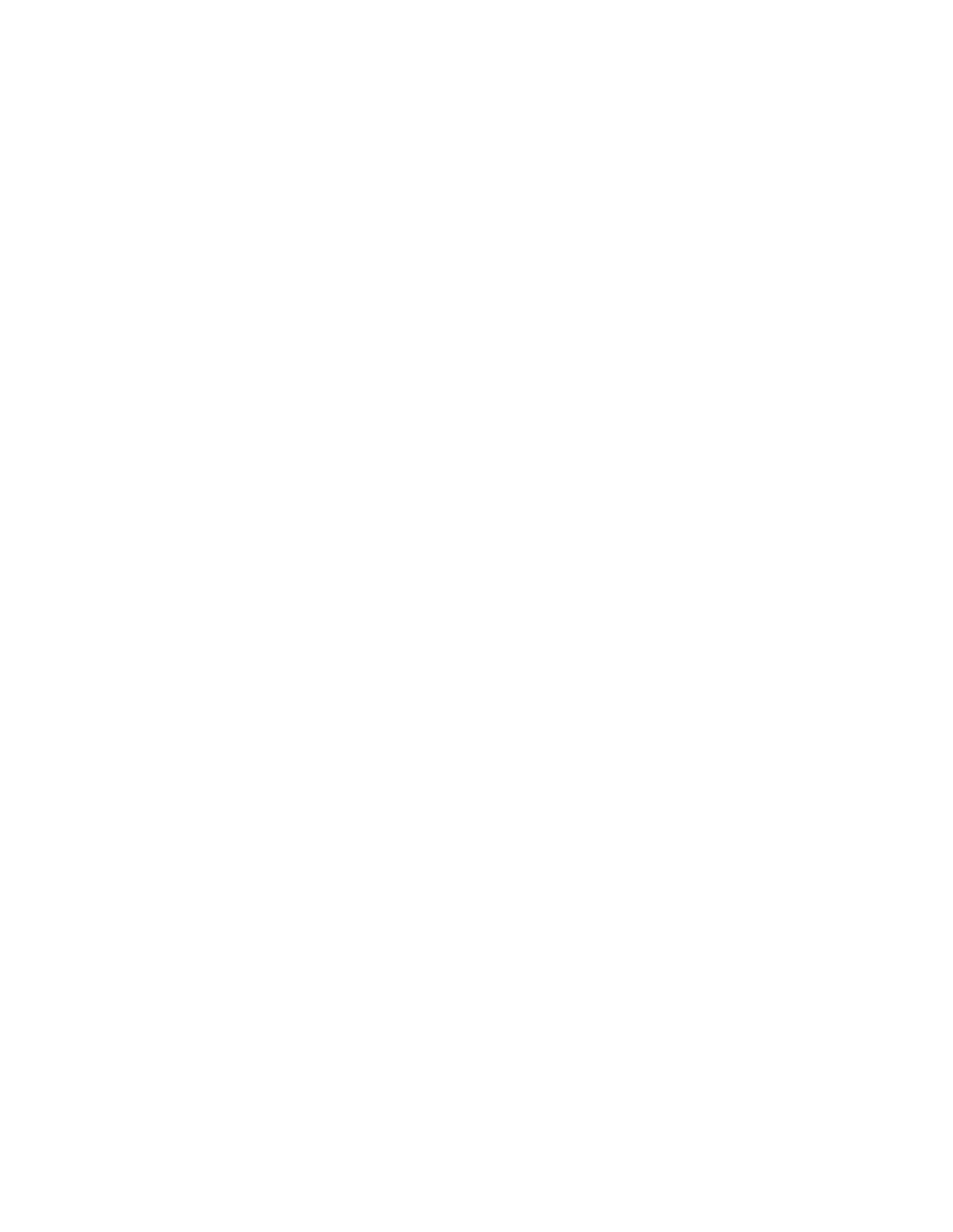## **7. Math Curriculum and the Earnings Gaps Among Ethnic and Socioeconomic Groups**

As we demonstrated in Chapter 2, math course completion rates vary considerably by ethnicity. Minorities are overrepresented in low-level math courses and are underrepresented in higher-level math courses. Nearly 9 percent of Hispanic students and 10 percent of black students complete math credits at the advanced algebra level or higher, $1$  but these completion rates pale in comparison to the rates of 22 percent and 43 percent for white and Asian students, respectively.2 These patterns are also apparent if we look at the number of credits earned rather than the highest course completed. Asians and whites tend to earn fewer credits in vocational and pre-algebra math courses than do Hispanic, black, and Native American students. Conversely, these minorities earn fewer credits in all math classes at or above the algebra/geometry level.

Discrepancies in math course-taking patterns are also apparent for students of varied parental income levels. Drawing from our Chapter 2 results, students from the lowest-income families (those whose parents earn less than \$7,000 annually) are concentrated in the lower-level math courses, with 46 percent failing to progress beyond vocational math. For students from middle-income families (those earning \$20,000 to \$25,000) only 19 percent fail to advance beyond that level. Whereas 24

<sup>&</sup>lt;sup>1</sup>This includes students who complete credits in advanced algebra *or* calculus.

 $2w$ e refer to the percentages from Chapter 2 in which we include every possible public school observation for which we have race and math data. The same course-taking trends documented in Chapter 2 are evident for the weighted regression sample as well.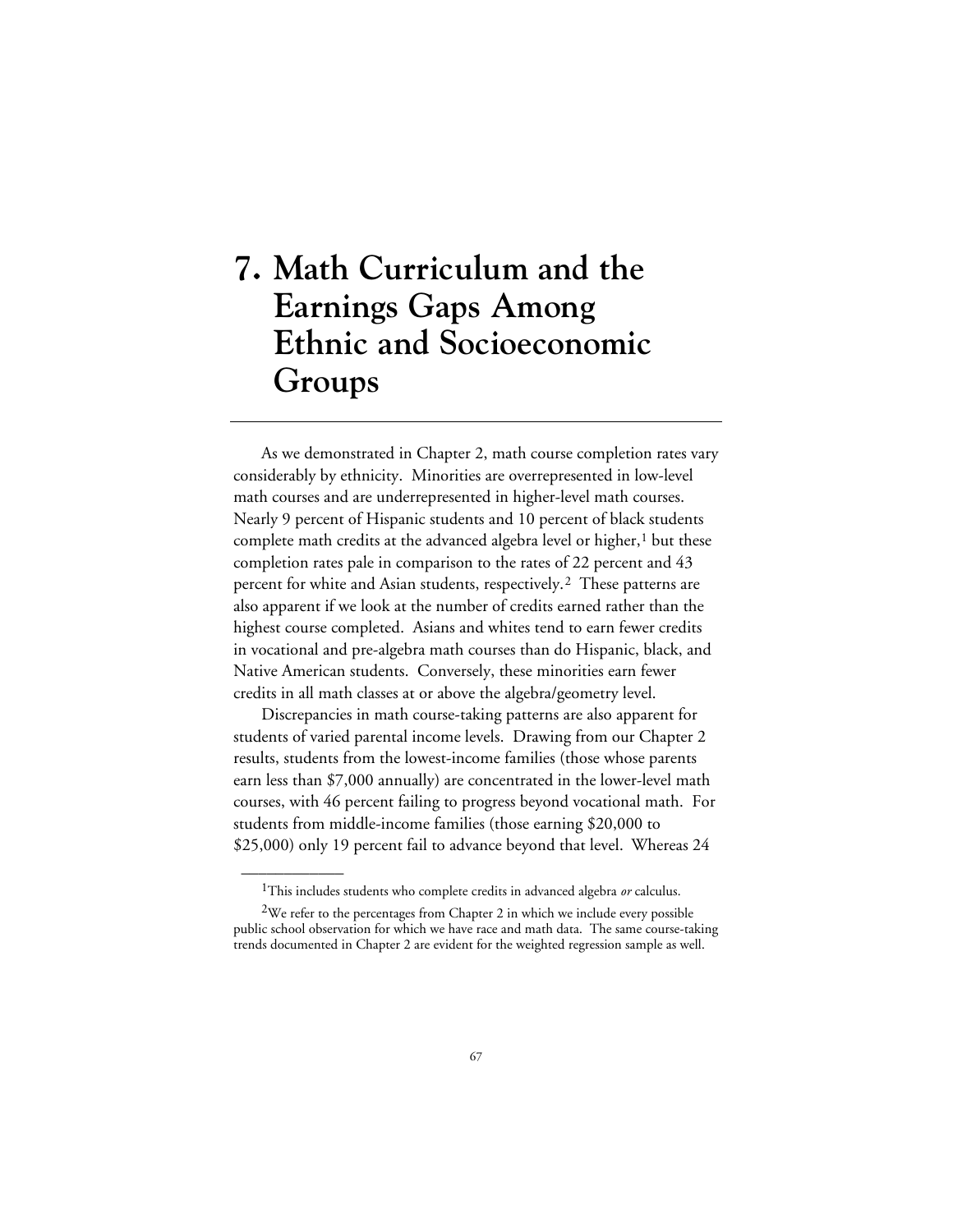percent of middle-income students take courses at or above the advanced algebra level, only 8 percent of the lowest-income students do.

In light of these disparities in curriculum, this chapter asks: How much of the earnings gap between members of different ethnic groups or parental income groups can be attributed to these variations in mathematics course-taking behavior? The first column of Table 7.1 reports the ethnic earnings gaps for the 1991 earnings of the HSB sophomore cohort. The percentages indicate the difference between average earnings for workers in the specified ethnic group and white workers. Hispanic and black workers earn less than whites, on average—

#### **Table 7.1**

### **Percentage Earnings Gap Based on Ethnicity Difference in 1991 Earnings Relative to White Workers**

|                 | (1)       | (2)      | (3)     |
|-----------------|-----------|----------|---------|
| Native American | $-20.4**$ | $-9.7**$ | $-6.6$  |
| <b>Black</b>    | $-9.5***$ | $-1.0$   | $-0.02$ |
| Hispanic        | $-5.0**$  | 1.0      | $3.7*$  |
| Asian           | $9.6***$  | $7.4*$   | 2.3     |
| Other controls  |           |          |         |
| Curriculum      | No        | No       | Yes     |
| Demographic     | No        | Yes      | Yes     |
| Family          | No        | Yes      | Yes     |
| School          | No        | Yes      | Yes     |

NOTES: The effects of ethnicity are measured relative to whites. Column 1 represents a simple model of 1991 annual earnings explained by ethnicity only. There are no other controls in this model. Columns 2 and 3 represent models that control for demographic, family, and school characteristics. The specific variables in each of these categories can be found in Table 5.1. The model in column 3 also controls for curriculum. The change in the ethnic effects from column 2 to column 3 represents the portion of the earnings gap that curriculum can explain. "Yes" indicates whether the specified control variables are in the model.

\*\*Significant at the 5 percent level; \*significant at the 10 percent level.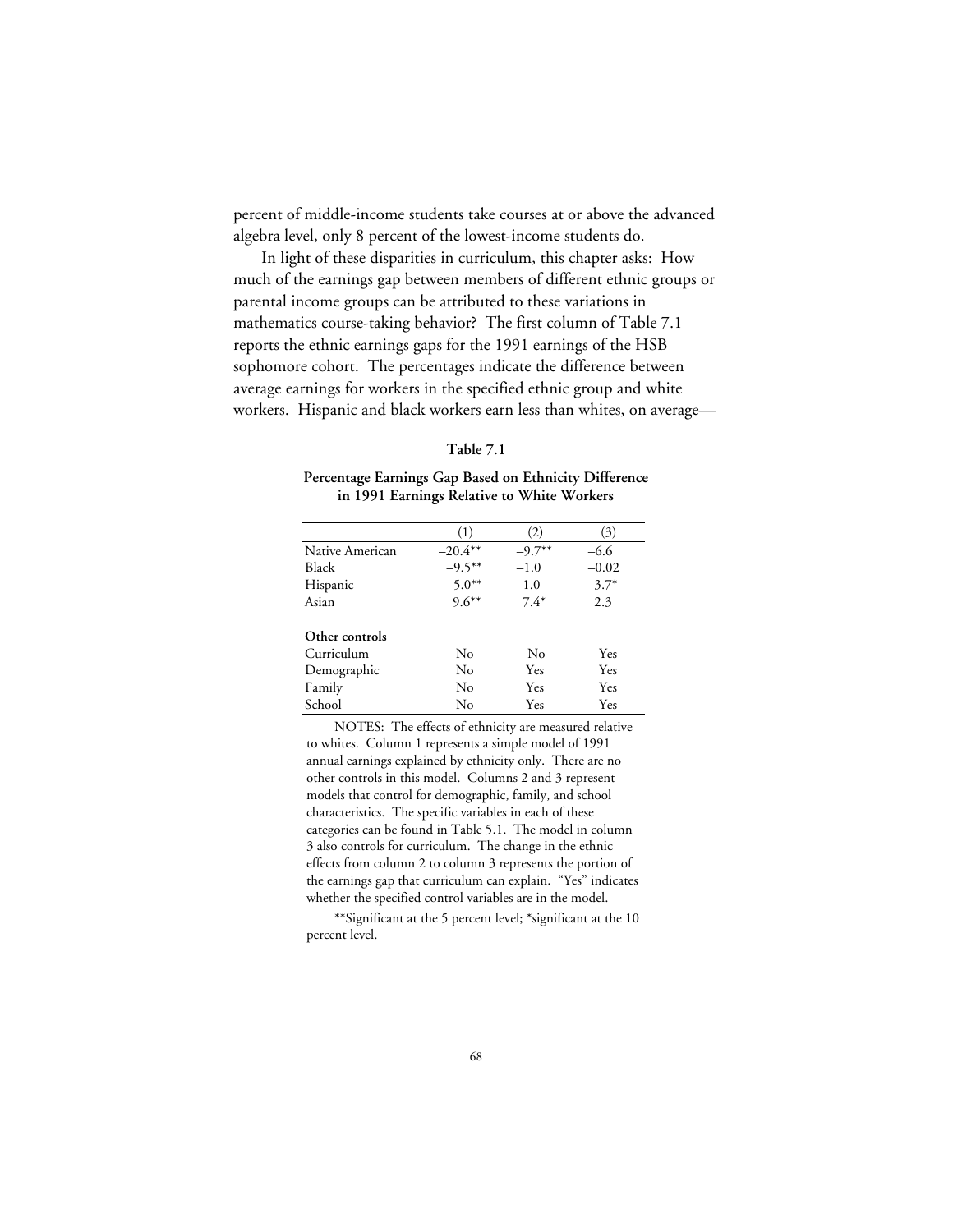about 5 percent and 9.5 percent less, respectively.3 The asterisks indicate that the gaps are statistically different from zero. We established the magnitude of the ethnic earnings gaps by estimating a model of earnings that controls only for the ethnicity of the student. Detailed regression results for this and subsequent models in this chapter are presented in Appendix Table E.1.

There are also large earnings gaps between students of different socioeconomic backgrounds. The first column of Table 7.2 documents the earnings gap for students who come from families of different income levels. The percentages represent the difference in average earnings between workers from the specified family income level and workers whose parents are from the middle-income category, i.e., families that earned between \$20,000 and \$25,000 a year in 1980.<sup>4</sup> Students in the lowest-parental-income category (less than \$7,000) earned 25.4 percent less than students from middle-income families in 1991. Students in the next-lowest-parental-income category (\$7,000 to \$15,000) earned 9.3 percent less, whereas those in the two highest-parental-income groups earned 10 and 11.9 percent more, respectively.<sup>5</sup> We computed these gaps by estimating a model of earnings that accounts only for parentalincome levels and no other explanatory factors.

The next two columns in Tables 7.1 and 7.2 show the earnings gaps once we do take account of several noncurriculum factors. The bottom half of the tables indicate which factors we account for in our model of

 $3$ These earnings deficits are smaller than those reported in other literature because of the characteristics of the HSB data. The HSB dataset has smaller Hispanic gaps than the Census data because the HSB sample includes only those people who are still in school as of the second half of their sophomore year in high school. Thus, it excludes students who drop out of school at an early age, as well as immigrants who had no U.S. education.

 ${}^{4}$ The income categories in this chapter are defined in 1980 dollars. To get a better feel for those categories, we list the 1980 dollar amount followed by its 1999 dollar equivalent in parentheses: \$7,000 (\$14,153), \$15,000 (\$30,327), \$20,000 (\$40,437), \$25,000 (\$50,546), and \$38,000 (\$76,830).

<sup>&</sup>lt;sup>5</sup>It is important to note that because these results are derived from a very simple regression model, they are equal to unweighted differences in mean earnings between the different groups of students in the regression sample only. Weighted mean earnings gaps from the regression sample are slightly larger. Unweighted differences in *median* earnings for the regression sample, as opposed to mean earnings, are even larger.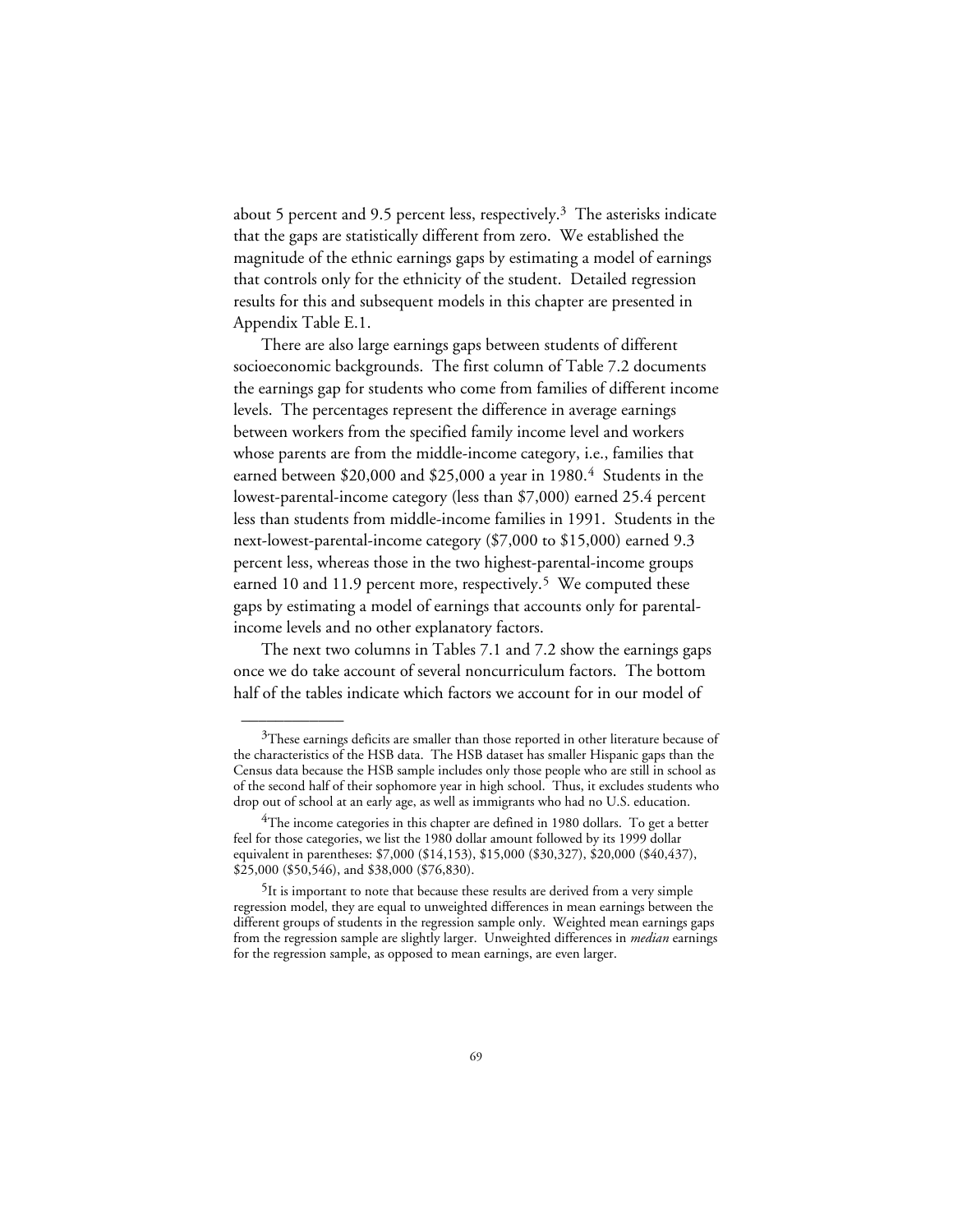## **Table 7.2**

## **Percentage Earnings Gap Based on Parental-Income Difference in 1991 Earnings Relative to Students from Middle-Income Families**

|                | (1)        | (2)       | (3)        |
|----------------|------------|-----------|------------|
| $<$ \$7 $K$    | $-25.4***$ | $-15.7**$ | $-11.6***$ |
| \$7K-\$15K     | $-9.3***$  | $-3.8*$   | $-2.5$     |
| \$15K-\$20K    | $-2.5$     | 0.2       | 0.1        |
| \$25K-\$38K    | $10.0**$   | $7.3***$  | $7.3***$   |
| $$38K +$       | $11.9**$   | $5.9***$  | $6.1***$   |
| Other controls |            |           |            |
| Curriculum     | No         | No        | Yes        |
| Demographic    | No         | Yes       | Yes        |
| Family         | No         | Yes       | Yes        |
| School         | No         | Yes       | Yes        |
|                |            |           |            |

NOTES: The effects of parental income are measured relative to students from families with incomes between \$20,000 and \$25,000. Column 1 represents a simple model of 1991 annual earnings explained by family income only. There are no other controls in this model. Columns 2 and 3 represent models that control for demographic, family, and school characteristics. The specific variables in each of these categories can be found in Table 5.1. The model in column 3 also controls for curriculum. The change in the effects from column 2 to column 3 represents the portion of the earnings gap that curriculum can explain.

\*\*Significant at the 5 percent level; \*significant at the 10 percent level.

earnings. As the second column of Table 7.1 shows, the Hispanic and black earnings gaps disappear entirely in the more realistic model of earnings that accounts for the student's demographic, family, and school characteristics.6 Asian students still experience an earnings premium relative to white students, but the effect is statistically weak.7 Native

<sup>&</sup>lt;sup>6</sup>We include all of the demographic, family, and school controls listed in Table 5.1. Although we estimate the gaps to be –1 percent for black students and 1 percent for Hispanic students, these effects are statistically indistinguishable from 0.

 $7$ It is significant at the 10 percent level.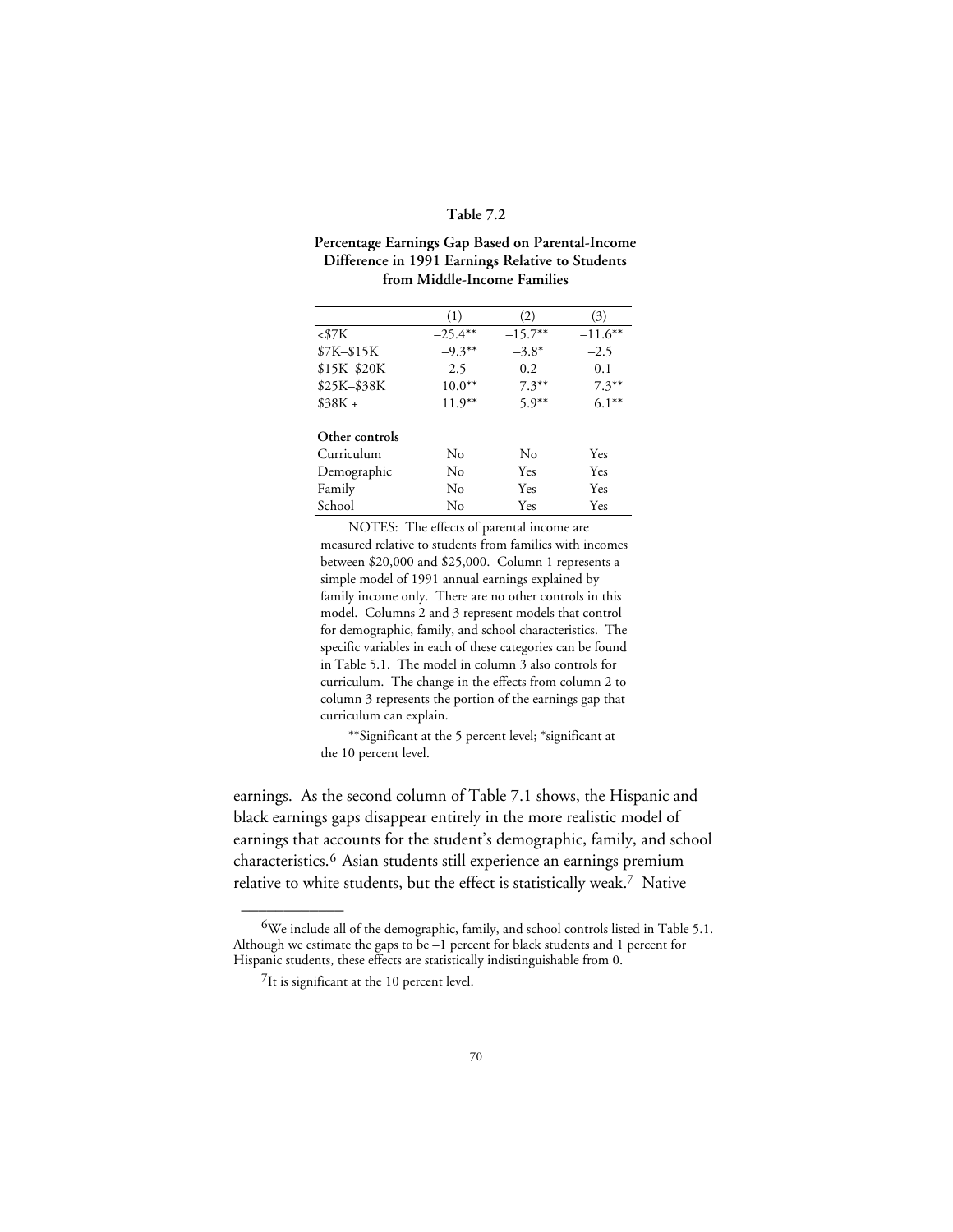American students still experience an earnings deficit when considering these other factors. What factors are responsible for most of the closure in the earnings gaps? Either parental income or parental education alone can explain nearly all of the Hispanic gap and about half of the black gap. Together, the two measures of parental background can account for the entire earnings gap between whites and either of these minority groups.

As the second column of Table 7.2 demonstrates, the earnings gaps related to parental income groups are much smaller once we control for demographic, family, and school factors, yet the gaps are still present after accounting for these other characteristics. Students from the lowest-income families earn 15.7 percent less than those from middleincome families, and students from the highest-income families earn 5.9 percent more.

Can math curriculum explain a portion of these gaps that remain once we account for noncurriculum factors? In column 3 of Table 7.1, we show the ethnic earnings gaps that account for the student's high school math courses. Once we control for math curriculum, the remaining Native American earnings deficit and the Asian earnings premium are no longer statistically different from zero. In other words, differences in the type of math courses taken by students of these ethnicities, relative to white students, can explain why they have different earnings than white students. More interesting, controlling for curriculum provides weak evidence that Hispanic students are predicted to earn 3.7 percent more than whites given similar curriculum and background characteristics.8

Similarly, column 3 of Table 7.2 shows the earnings gaps related to parental income once we account for curriculum. Math curriculum appears to be responsible for over 25 percent of the unexplained earnings gap experienced by students from lowest-income families relative to middle-income families.<sup>9</sup> The gap becomes insignificant for the next-to-

 ${}^{8}$ This effect is significant only at the 10 percent level, so it does not meet the requirements for strict statistical significance.

 $9$ This is computed as the percentage change in the lowest-income (less than \$7,000) parental effect from column 2 to column 3 of Table 7.2. If we include measures of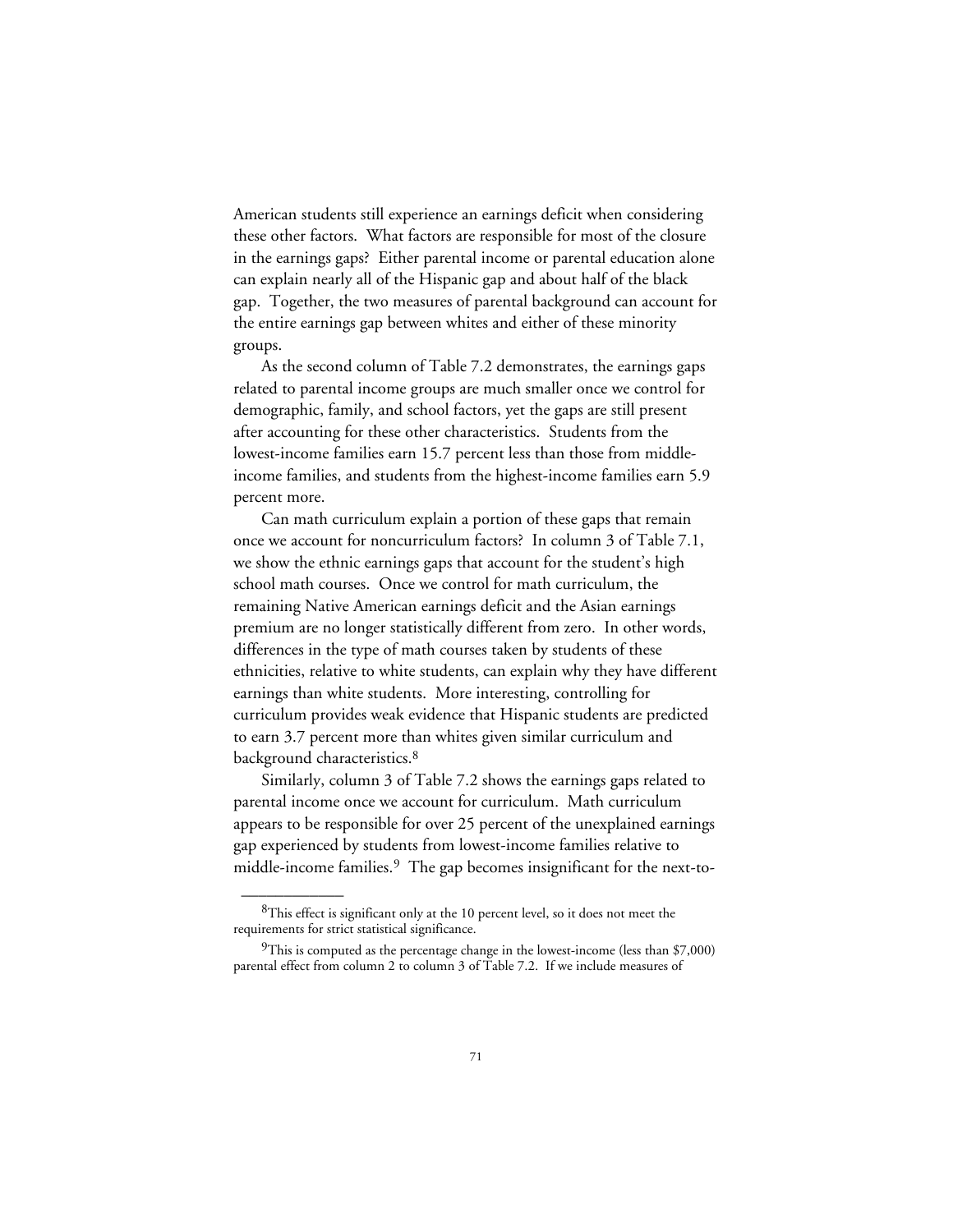lowest income group (\$7,000 to \$15,000) after adding curriculum to the model. However, students from the two highest-parental-income categories still experience about the same earnings premium that they do without controlling for curriculum. Thus, curriculum explains a large portion of the earnings gap between students from low-income and middle-income families, but it does not help to explain the gap between students from high-income and middle-income families.10

The results from this section carry important policy implications. Whereas many other factors help to determine the labor market success of students whose parents have average and high incomes, students of low-income families could significantly improve their earnings prospects with a better curriculum. Policies aimed at encouraging, motivating, and preparing low-income students to take a more rigorous curriculum could have substantial benefits for both current and future generations.<sup>11</sup>

We repeat this analysis for gender-based subsamples and display the regression results in Appendix Table E.1. We caution that because of the smaller sample sizes of these subgroups, the results may lack precision. However, there are some interesting similarities and differences that deserve mention. For men, there appears to be a statistically significant earnings gap for blacks and a weakly significant earnings gap for Hispanic students in the model that controls for personal, family, and school characteristics but excludes curriculum. Adding curriculum to

**\_\_\_\_\_\_\_\_\_\_\_\_\_\_\_\_\_\_\_\_\_\_\_\_\_\_\_\_\_\_\_\_\_\_\_\_\_\_\_\_\_\_\_\_\_\_\_\_\_\_\_\_\_\_\_\_** English, science, and foreign language curriculum in the model that controls for math, the gap narrows by about another 7 percent.

 $10$ In this section, we discuss only results from adding the six math curriculum measures. Adding the aggregate number of math credits earned instead of the six separate measures does not induce as much of a change in the ethnic or parental-income effect. This indicates the importance of being able to use disaggregated curriculum information to explain earnings.

 $11$ The overall picture does not change if we also control for GPA in the column 2 and column 3 models. The parental income gap between the lowest-income and middleincome students shrinks from –0.159 to –0.122 once we account for curriculum, representing a 23 percent drop rather than a 25 percent drop. Once again, the gap between the highest- and middle-parental-income groups does not change from model to model once we control for math curriculum. If we additionally control for the student's highest educational attainment in the column 2 and column 3 models, the lowest- to middle-parental-income earnings gap changes from –0.123 to –0.107 when we add controls for curriculum, representing a 13 percent change, yet the earnings gap between middle- and high-income students does not close.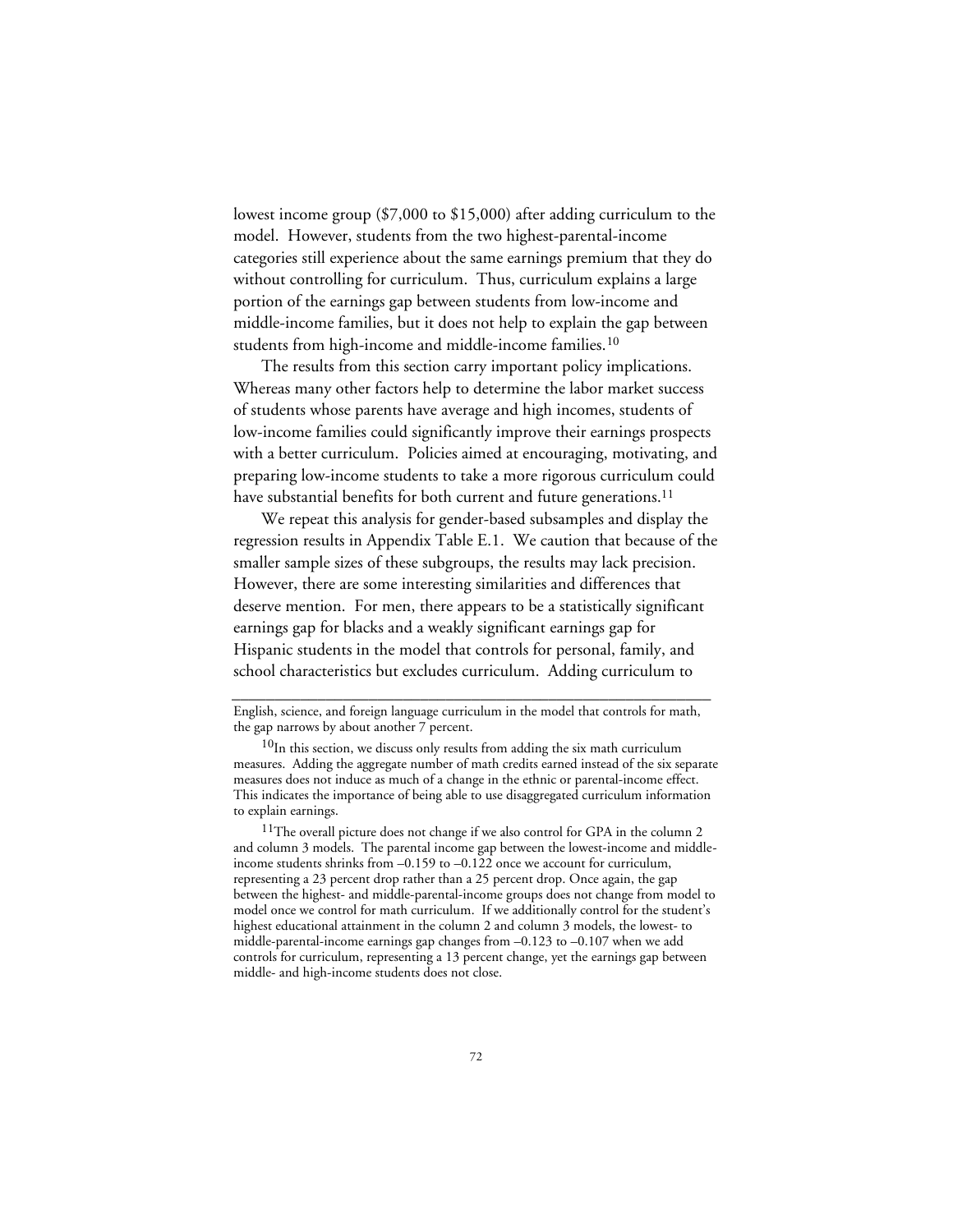this model eliminates the Hispanic effect and causes the black-white earnings gap to decrease from 9.4 percent to 8.1 percent.<sup>12</sup> On the other hand, Hispanic and black females experience an earnings premium after controlling for demographic, family, and school characteristics that only increases once curriculum controls are added. The earnings premium experienced by Asians actually decreases once curriculum controls are added. The opposite direction in which ethnic effects work for the genders may explain why the effects are not detectable for the pooled sample of men and women.

The results regarding earnings gaps related to parental-income levels are much more comparable between the genders. Before including the math curriculum measures in the model for either gender, workers from the lowest-parental-income bracket are predicted to earn significantly less than workers in the middle-income (\$20,000 to \$25,000) comparison group, whereas workers in the two highest-income categories are predicted to earn significantly more. Accounting for curriculum causes the earnings gap between the lowest-income and middle-income families to decline 33 percent for females and 23 percent for males.<sup>13</sup> Curriculum does not change the effect of having high-income parents.

This chapter has asked whether observed differences in earnings related to race, ethnicity, and parental income might in part reflect variations in the high school curriculum taken by students from various backgrounds. For the pooled sample of men and women, earnings models that control for a student's demographic, family, and school characteristics indicate that ethnicity does not affect earnings. Thus, standard background variables can fully account for the gaps in earnings between races, leaving no role for curriculum in explaining earnings gaps. The HSB dataset underrepresents workers who drop out of school or immigrants who have never attended American high schools, which may explain our surprising finding that standard background variables fully

 $12$ Because these numbers represent the regression coefficients in a log-earnings model, they are a first-order approximation to the earnings gap.

 $^{13}$ Including English, science, and foreign language curriculum in the model that controls for math causes the gaps to narrow by another 4 percent for males and 7 percent for females.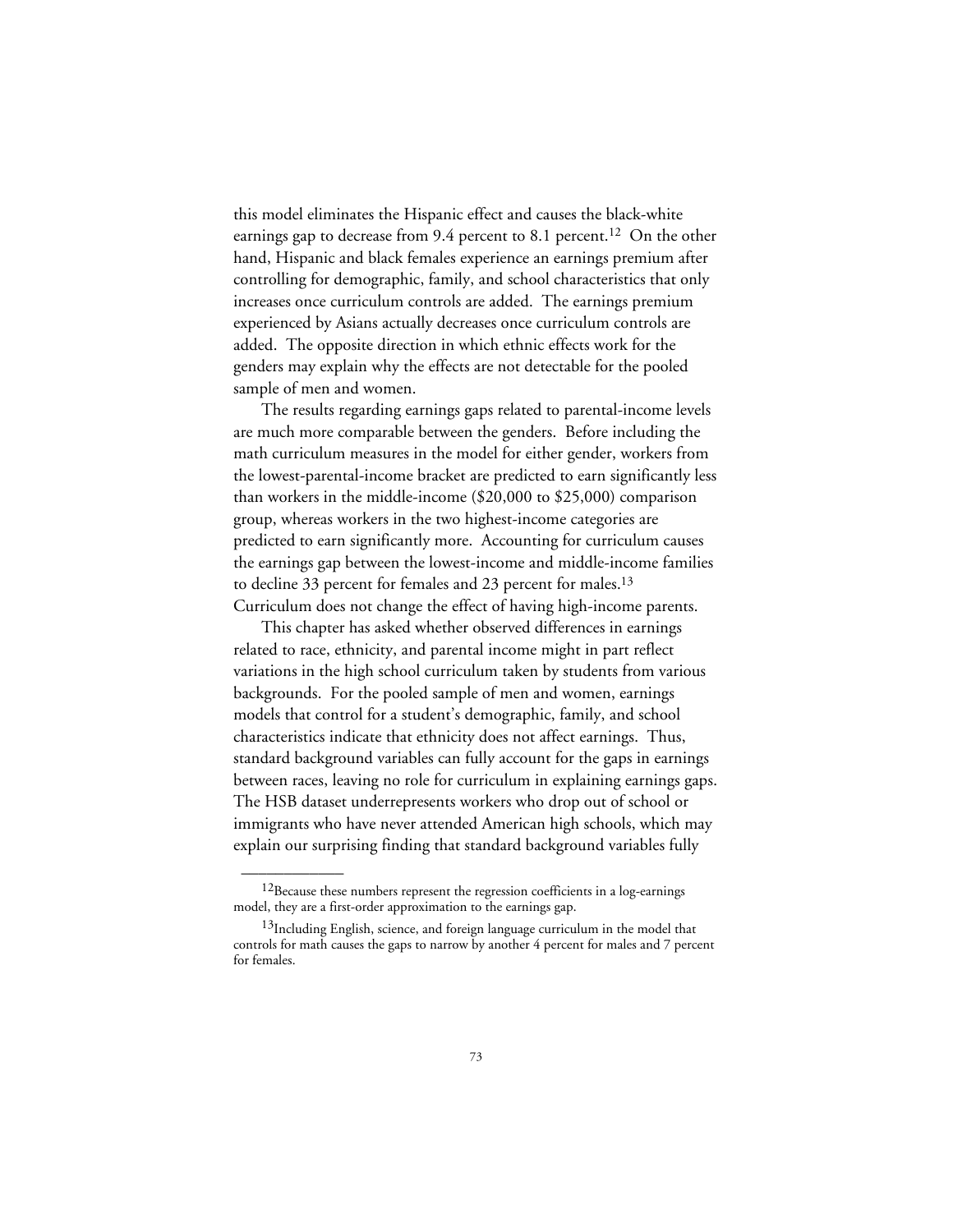account for ethnic earnings gaps.<sup>14</sup> However, when we repeated the analysis for men and women separately, we found some weak evidence that curriculum helps to explain the lower earnings of Hispanic men relative to white men.

In sharp contrast, the effect that curriculum could play in decreasing the earnings gap related to parental income is quite remarkable.15 Variations in the standard set of background variables can explain some but not all of the earnings differences related to parental income. Variations in high school curriculum can account for over one-quarter of the remaining earnings gap between students with the lowest parental income and middle-income students. Similarly, the gap between the second-lowest-income group and the middle-income group becomes statistically insignificant after controlling for curriculum. Our findings are especially important because it is most likely the low-income students who slip through the cracks or are diverted into the less-rigorous curriculum paths. The results imply that if policies are in place to target these students and arm them with the prerequisites necessary to succeed in the more rigorous courses, the school system might increase the effectiveness of high school education for disadvantaged students.

<sup>&</sup>lt;sup>14</sup>This dataset especially underrepresents Hispanic dropouts because they are especially likely to leave school before grade 10.

<sup>&</sup>lt;sup>15</sup>It is important to bear in mind that although we did not explicitly find that standardizing the curriculum can help narrow the ethnic earnings gap, the ethnic composition of students in the lowest-parental-income group is such that narrowing this gap would be a step toward narrowing the ethnic earnings gap as well: 30 percent of the lowest-income students are Hispanic, 20 percent are black, and 34 percent are white.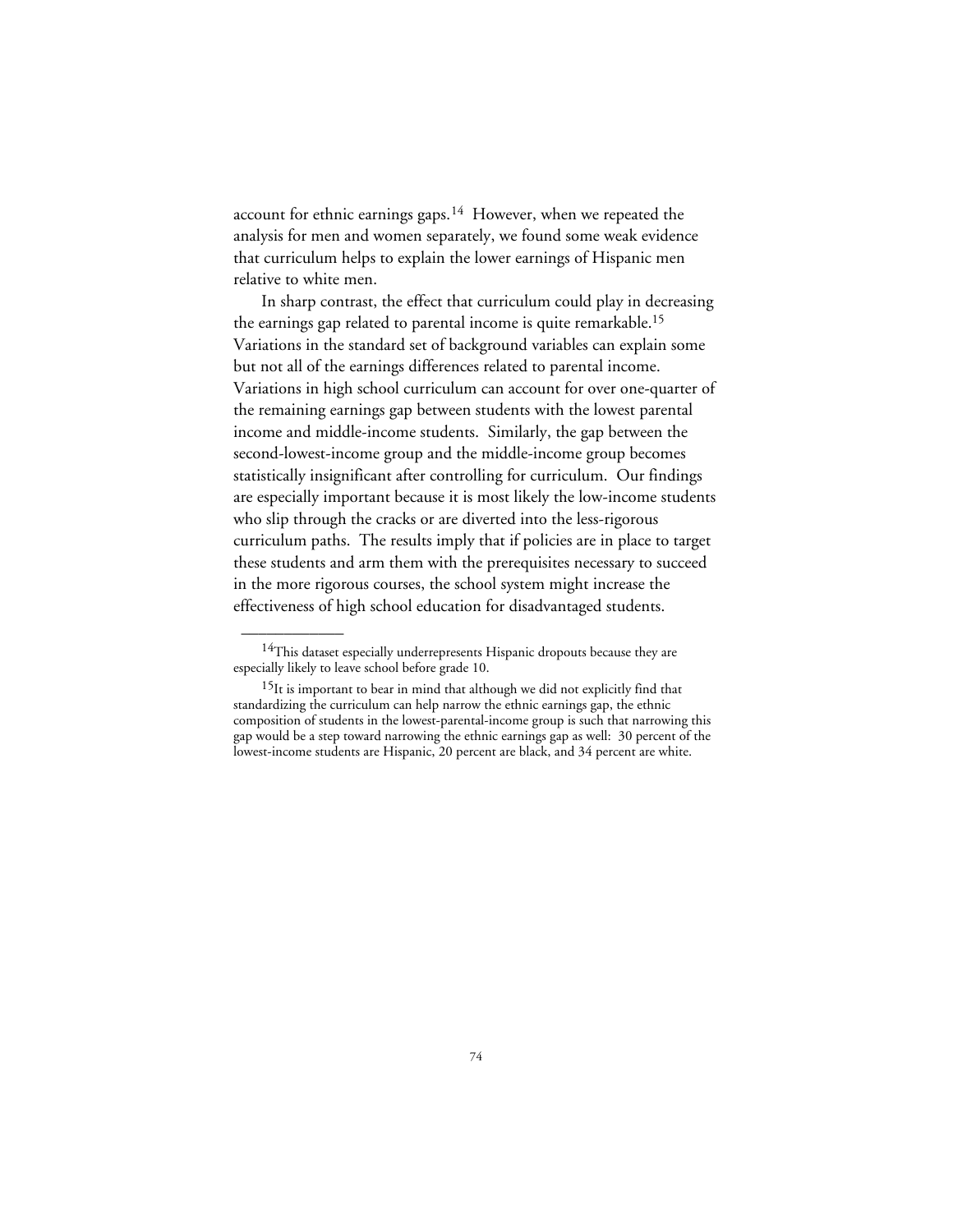## **8. Concluding Remarks**

This report has examined the relationship between the curriculum students take in high school and their educational attainment and earnings approximately a decade after graduation. Given past evidence that math achievement is particularly strongly related to the earnings of workers, the report focuses mainly, but not exclusively, on the effect of math courses.

For two reasons, we hypothesized that students who take more math courses in high school might later earn more in the labor market. First, a richer high school curriculum increases the ability of students to gain admission to, and to graduate from, college. We call this the "indirect effect" of curriculum on earnings. Second, a richer high school curriculum may directly increase a person's earnings later in life because it increases the person's cognitive ability and all-around productivity. We consider this the direct effect of curriculum on earnings.

Our graphs and simple correlations establish a strong relation between math curriculum and both the probability of college graduation and earnings 10 years after students graduate from high school. But any reader of this report has good reason to wonder whether such correlations are causal. For instance, suppose that students who grow up in an affluent family tend to receive relatively more encouragement from parents to excel academically and have more academic resources in the home such as books and computers. Such students are more likely not only to take advanced math courses in high school but to graduate from college and to earn high wages in the labor market. In such a case, family income, rather than curriculum, might be the driving force behind higher wages. In another scenario, students may vary in motivation or ability. More able students might not only enroll in a richer set of high school courses but also are likely to earn higher wages later in life. It would be misleading to interpret the positive correlation between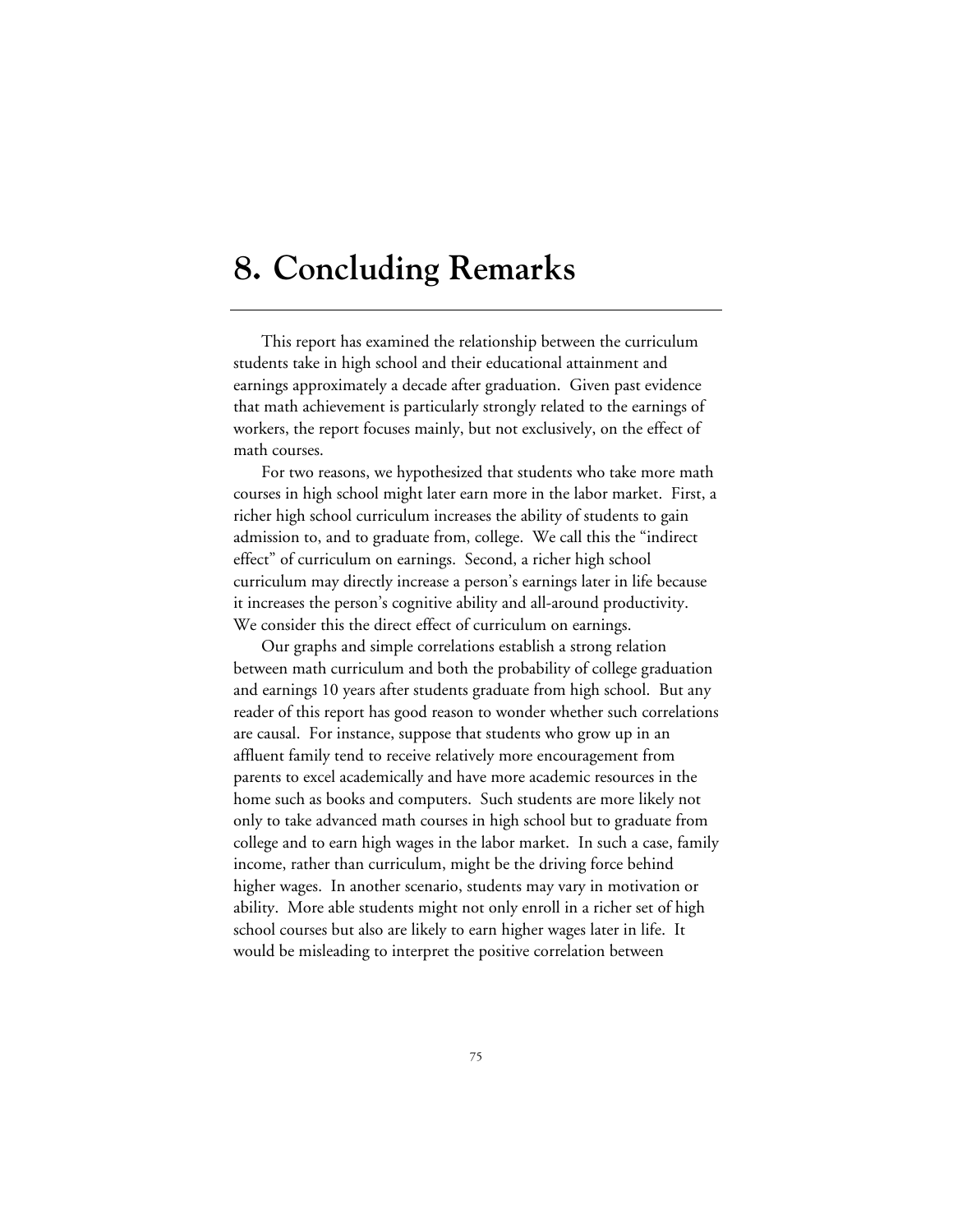curriculum and earnings that would result from such a scenario as being caused by curriculum.

Our statistical analyses of the effect of curriculum on both college graduation and earnings pay close attention to these issues. To minimize the possibility that curriculum is merely standing in for other factors such as family income, parental education, or school resources, the analyses take account of such student and school characteristics. In addition, the analyses use a number of techniques to take account of variations among students in ability and motivation.

Our statistical analyses predict that taking a richer math curriculum in high school does indeed increase both the probability of graduating from college and earnings about a decade after the end of high school. Figure 8.1 shows how the probability of graduating from college is related to the highest math course that students take in high school.<sup>1</sup>

Because earnings provide a better measure of how well off a person is than a simple indicator of whether a person has graduated from college, we now summarize some of the more important findings with respect to earnings. Earnings effects vary with the academic level of the course, with calculus having the largest effects and the lower-level math courses having progressively smaller effects. The most robust finding is simply that "math matters." For instance, in our main models, a number of math courses are significantly related to earnings. Figure 8.2 shows the predicted effect that additional specific math courses have on earnings after accounting for demographic, family, and school characteristics, and it divides this effect up into the direct cognitive effect (the dark bars) and the indirect effect that works through educational attainment (the light bars). Because of the important role that ability and motivation can play in affecting which math courses students take, we treated these confounding factors separately from the others. Figure 8.3 shows the direct math effects from the previous figure both before and after accounting for ability and motivation effects. In another model that uses an "instrumental variables" technique to control for unobserved

<sup>&</sup>lt;sup>1</sup>Here we show the overall results for the average student (i.e., a student with the mean values of all of the explanatory factors in the model), whereas in Chapter 4 we showed the results for particular ethnic and socioeconomic groups.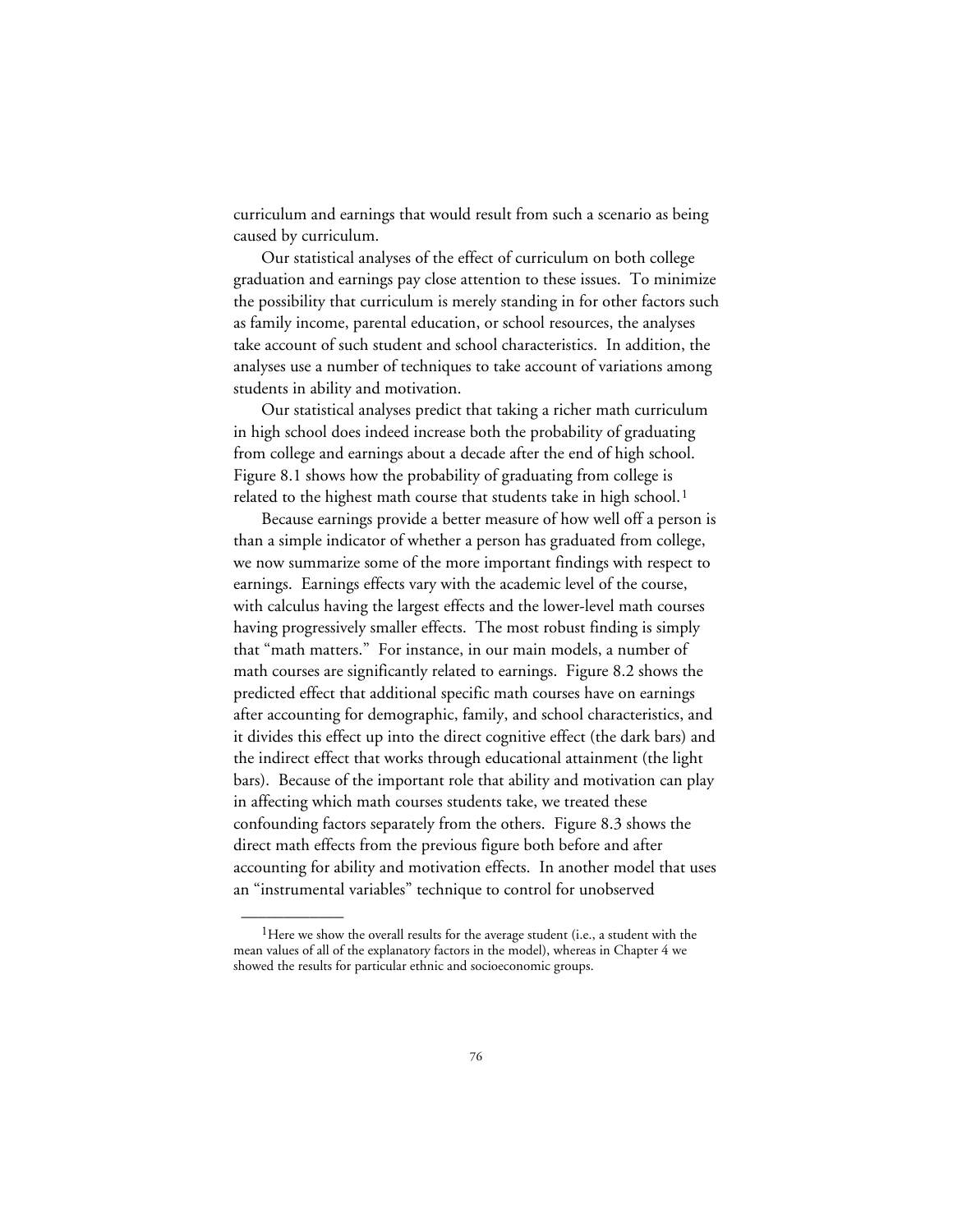

 NOTES: When estimating the math effects, we control for the student's demographic, family, and school characteristics as well as the student's ability as measured by his or her math GPA and math test score. The highest completed math course is the highest-level course in which the student completed at least one semester.

### **Figure 8.1—Predicted Percentage of Students Graduating from College Given Their Highest Completed Math Course**

variations in student ability within each school, algebra/geometry credits quite strikingly have the largest predicted effect on earnings, whereas the remaining courses have insignificant effects.

These results persist when we include English, science, and foreign language curriculum measures in the model, although some of these other types of courses appear to influence earnings as well. Nonetheless, math does stand out, more than courses in many other areas, as a subject matter that really seems to make a difference.

The curriculum results emanate from the detailed manner in which we measure curriculum and this is one of the major contributions of this report. If we simply use the aggregate number of credits earned in the separate subjects, the effects of some subjects disappear entirely, whereas the aggregate effect of other subjects represents an average of what the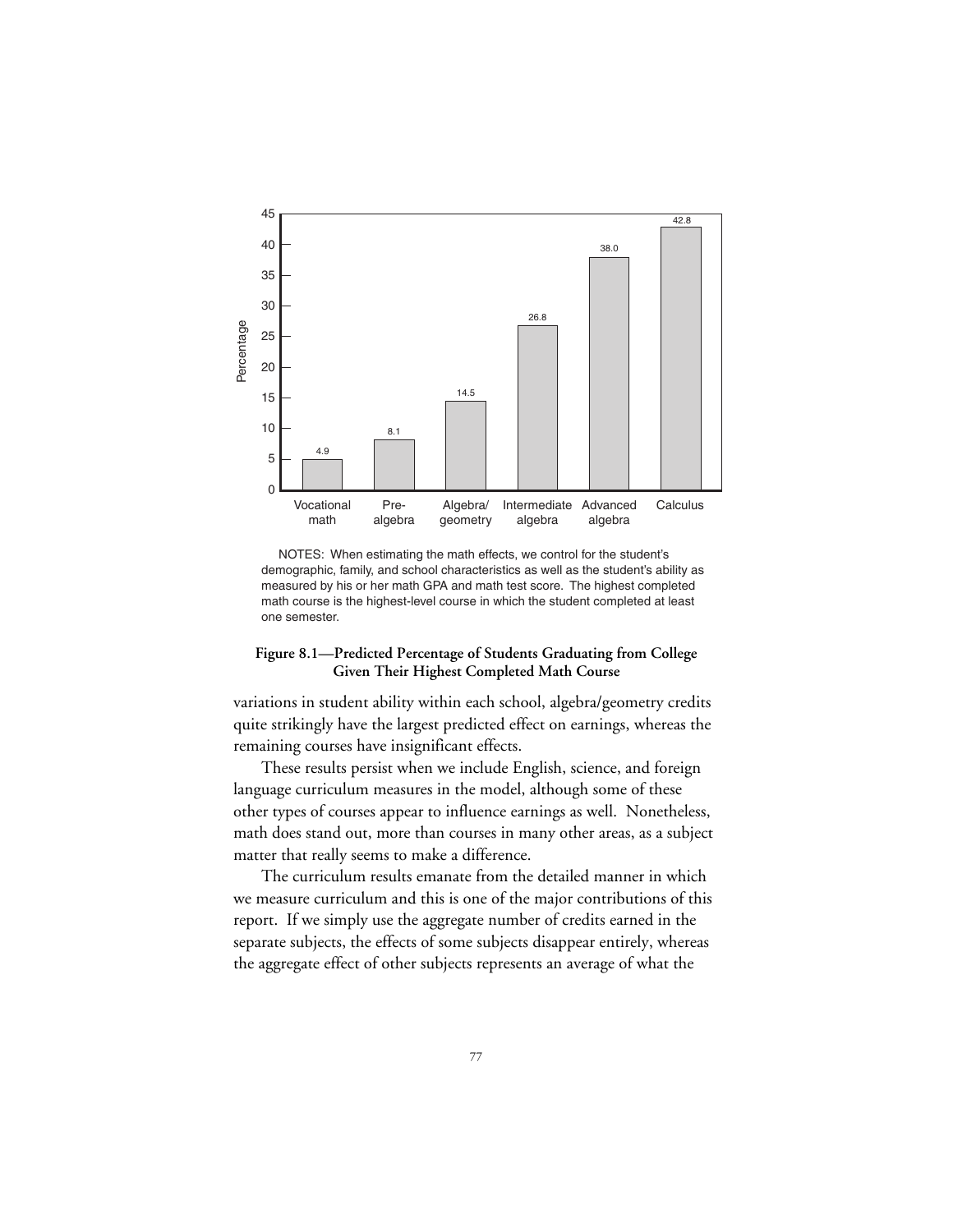



### **Figure 8.2—Predicted Percentage Increase in Earnings Resulting from an Additional Math Course (direct and indirect effects)**

detailed curriculum effects would be. In other words, a policy prescription that all students should take more math in high school might not produce the intended consequences. What appears to matter most for increasing both earnings and the probability of graduating from college is that students *progress* beyond basic courses such as vocational math and pre-algebra toward more advanced topics.

The report has also assessed the effect of curriculum on *intergroup* variations in earnings. In addressing this issue, it is important to account first for the possible role of variations in family background in explaining these gaps. Virtually all of the gap in earnings between whites and most minority groups 10 years after graduation from high school can be accounted for by differences in family background and to a lesser extent school characteristics, without any need to control for curriculum at all. In contrast, the earnings gap related to variations in parental-income levels cannot be fully explained by family and school characteristics. We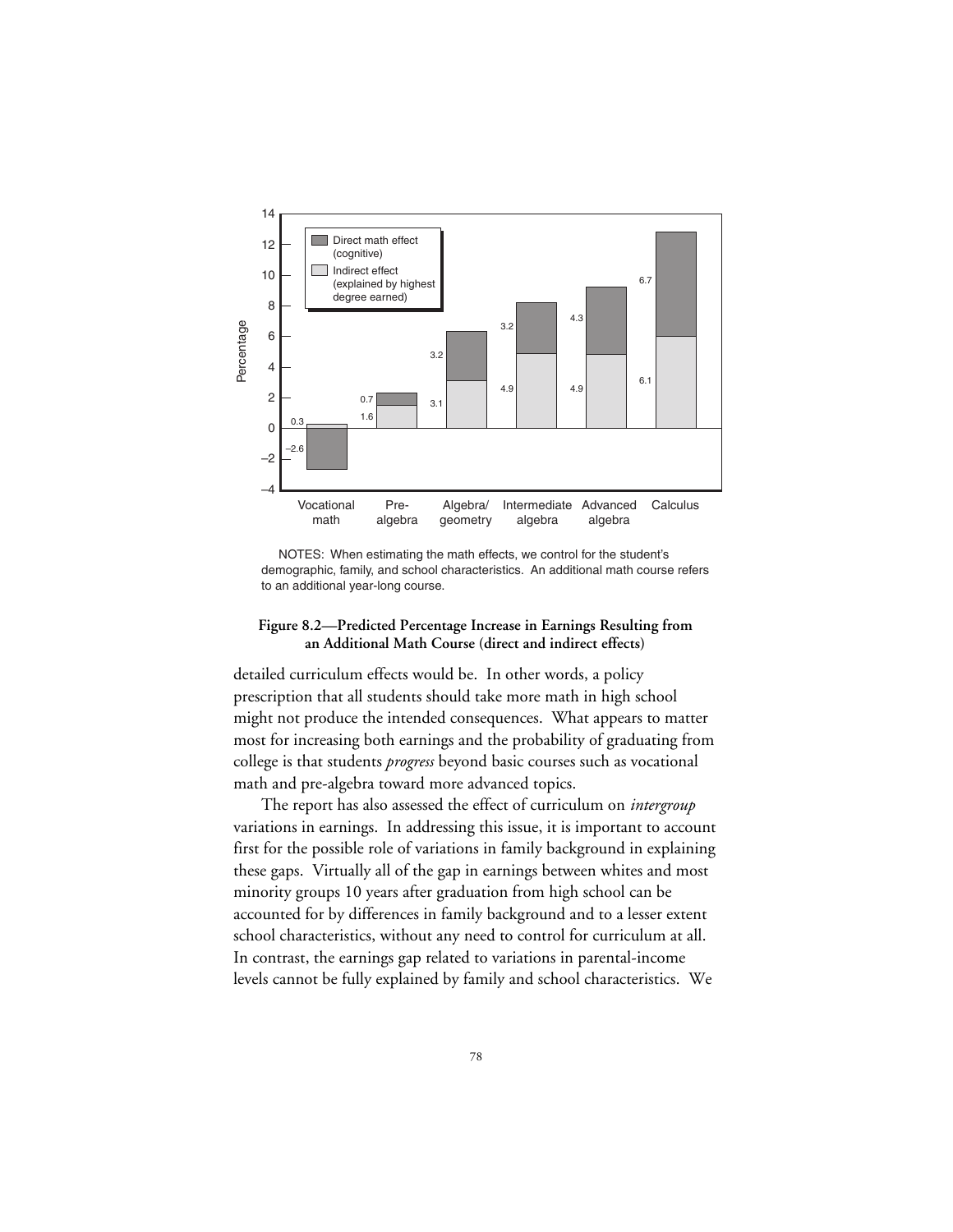



## **Figure 8.3—Predicted Percentage Increase in Earnings Resulting from an Additional Math Course (direct effects with and without ability and motivation)**

did not find that curriculum could explain much of the earnings gap among students from higher-family-income categories. However, curriculum can explain nearly one-quarter of the remaining gap between students in the lowest-income group and students in the middle of five income groups. Perhaps even more striking, math curriculum can account for almost all of the earnings gap between students from the second-lowest and middle-family-income groups.<sup>2</sup> Overall, this finding is an important result because it offers a tool for increasing the degree of equity in students' labor market outcomes later in life.

 $2$ Once again, it is worth noting that the aggregate number of math credits a student earns cannot explain as much of this earnings gap.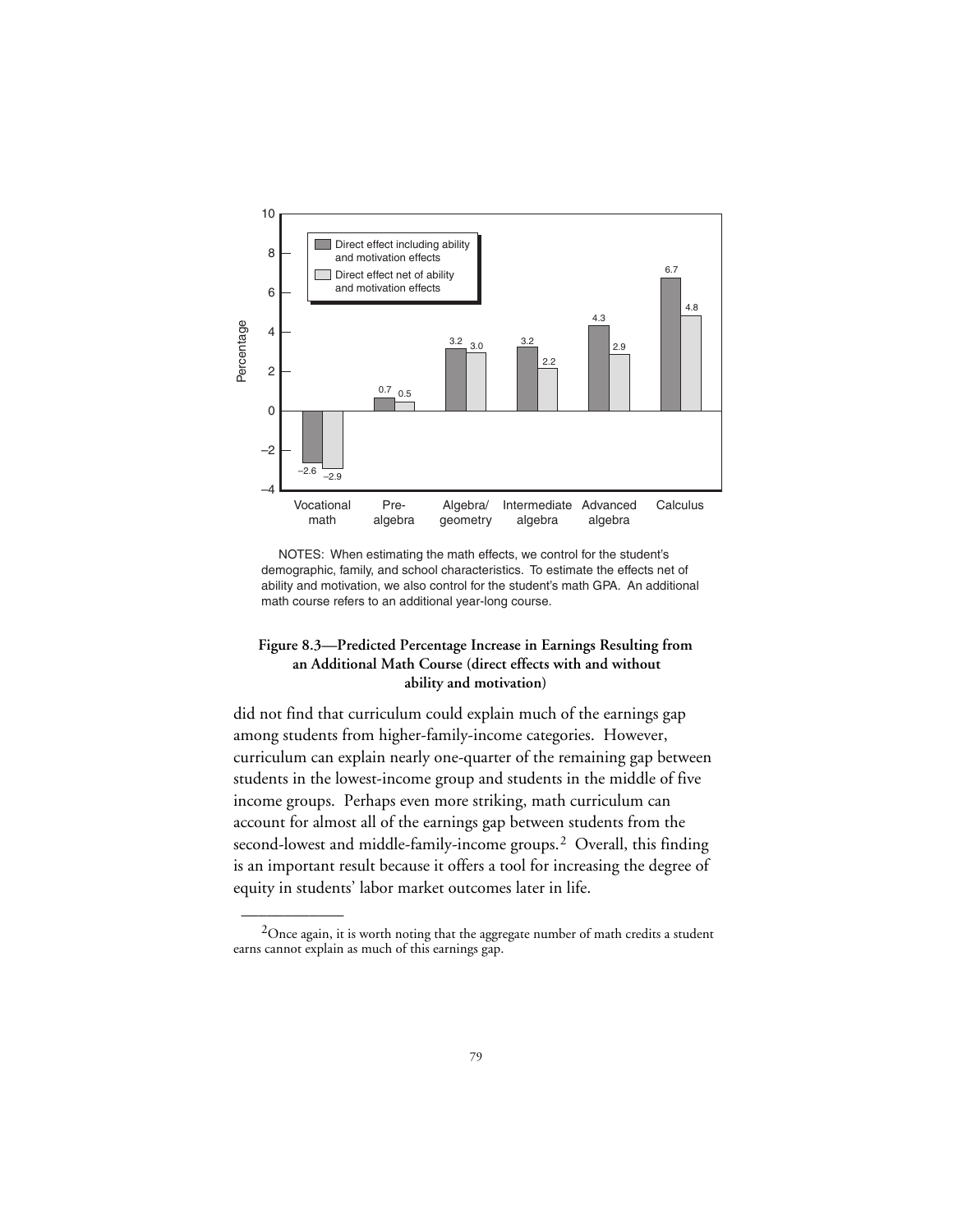To sum up, the main message of this report is that math matters. Math curriculum is strongly related to student outcomes nearly 10 years after students should have graduated from high school. Curriculum has an indirect effect on earnings by affecting who attends and succeeds in college. However, even independent of a student's ultimate level of educational attainment, math is predicted to affect earnings directly, especially for women.

Another important message of this report is that not all math courses are equal. More-advanced math has a much larger predicted effect on college graduation rates and earnings.

At the school and district level, what lessons can be gleaned from our study? The analysis strongly suggests that algebra, beyond the introductory level, acts as a "gateway" course that opens opportunities to high school students in both postsecondary education and the labor market. Thus, our results provide some empirical support for initiatives at the district or school level to increase the percentage of students who complete algebra courses.

We found no evidence that the effectiveness of additional math courses increases in schools with more highly paid teachers, bettereducated teachers, or smaller pupil-teacher ratios, although we caution that our conclusions might have changed had a larger dataset been available. For an example of research that suggests different conclusions, see Betts, Rueben, and Danenberg (2000). Their detailed study of California schools at the classroom level presents evidence that the provision of advanced curriculum in the state's high schools is systematically linked to the level of experience and education of teachers. If these finding apply generally, then enriching the curriculum at a given high school might first require investments in improved teacher training to succeed. In addition, interventions in curriculum in middle schools and even elementary schools may need to precede bold initiatives to increase the rigor of the curriculum offered in California's high schools.

There is a second reason why a mandate to reform minimum course requirements could backfire, especially if the reforms were sudden and substantial. It would clearly be a mistake to insist that within a short time period all students must finish courses through, for instance, calculus, while in high school. The large earnings premium we observe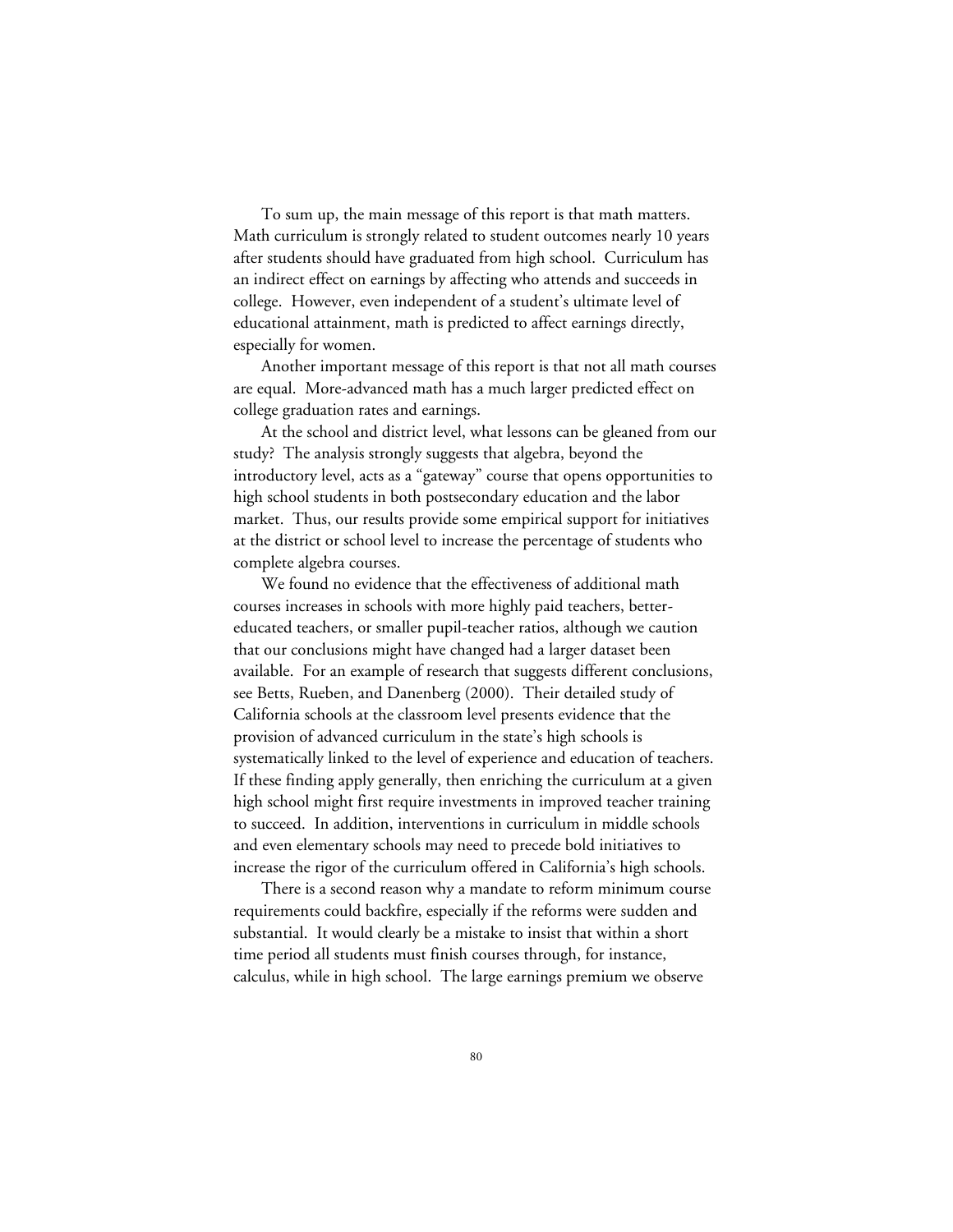in our data for students with advanced math skills reflects the relative scarcity of such workers. A massive increase overnight in the number of workers with such skills would surely decrease the wage premium for such workers, through the simple law of supply and demand. But it does seem likely that improving the math curriculum for the least highly achieving students could materially improve their economic prospects. Further research on these issues is essential.

Our findings are relevant for the many policymakers who have focused on the large gaps in educational achievement among various socioeconomic groups in the state and the nation. Our results here are not definitive, owing to the small size of some of the socioeconomic groups in our sample. Nonetheless, the findings are intriguing: Policies that target low-income students and those who go to schools with a high percentage of disadvantaged students may be particularly well rewarded. We also found some evidence that variations in math curriculum might account for roughly one-quarter of the earnings gap between students from families with the lowest income and middle income. Thus, attempts to enrich the curriculum in schools serving relatively disadvantaged students might provide quite a powerful tool for narrowing the earnings gap between disadvantaged and more-advantaged students.

The finding that more-advanced math courses have larger predicted effects on earnings than do less-advanced courses is of particular relevance to California, which is in the middle of implementing a set of major reforms designed to improve school quality, especially in the schools with lowest achievement. One part of this reform effort involves developing a set of grade-specific content standards in math and other subjects. A second part of the reforms aims to devise a new high school "exit" exam that all students must take before graduating from high school, beginning with students projected to graduate in 2004. In November 1999, Governor Gray Davis strongly recommended to the State Board of Education that it include algebra in the exam. However, in December 1999, the board reached an impasse on the governor's recommendation, in part because state law did not, at that time, make algebra a graduation requirement. Later, in fall 2000, California did pass legislation making algebra a high school requirement. At about the same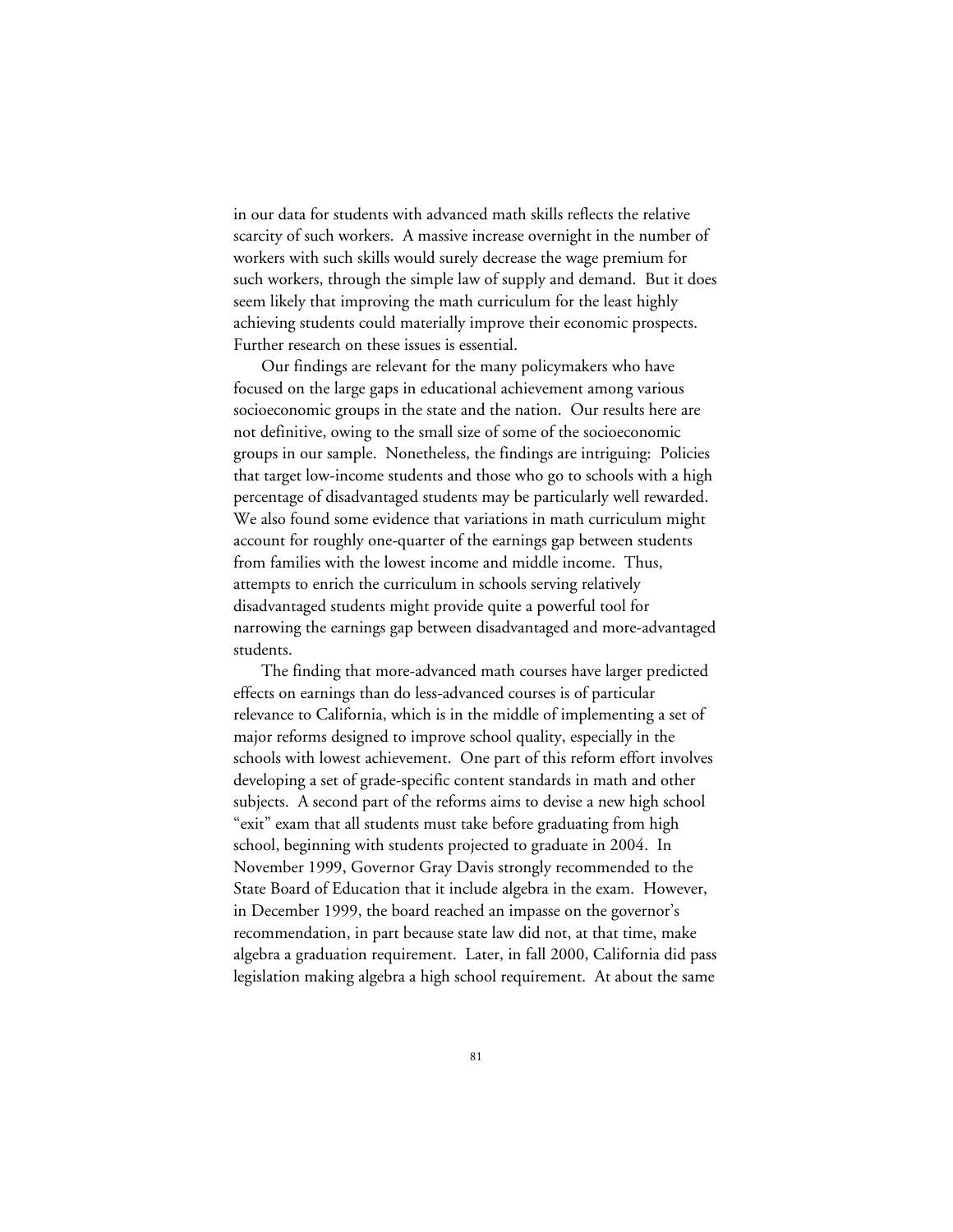time, initial results from field tests of the high school exit exam began to suggest that large percentages of California high school students might fail the test, leading to a suggestion that the algebra component of the test be simplified somewhat.

Our results cannot provide a detailed resolution of these policy debates. But our findings indicate that it is the type of math course, especially algebra/geometry courses, that seems to matter most for longterm outcomes. Throughout a battery of robustness tests, credits earned in the algebra/geometry category most reliably remained a statistically significant predictor of earnings.

Policymakers need to monitor the package of school resources that appears to be necessary to provide all students with equal opportunity to take some of the more-advanced math classes in high school. This package includes not only overall spending but also strategies aimed at providing an appropriate foundation for students to succeed in these more-advanced math courses. Subject to this qualification, increasing math requirements for high school graduation in reasonable and methodical ways could do much to improve equality in student outcomes 10 years after high school graduation. In this light, the governor's recent efforts to funnel additional resources to underperforming schools, together with his proposal to include algebra in the formal requirements for high school graduation, hold considerable promise. These reforms maintain public attention on issues such as school spending, class size, and teacher quality, while at the same time bringing new attention to the heart of the matter: what students actually learn in school.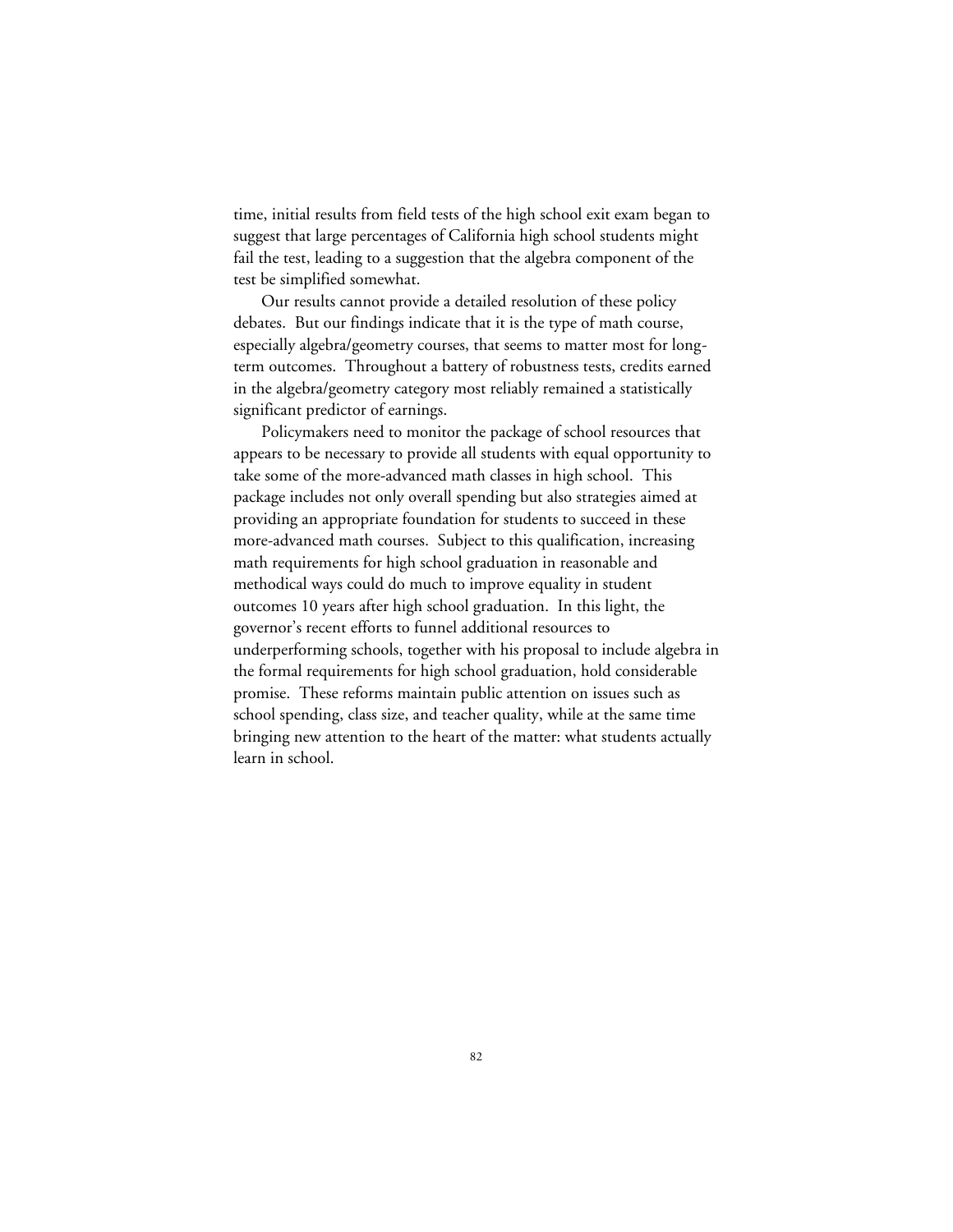# **Appendix A Data Description**

As we discussed in Chapter 4, the principal source of data for this report is the High School and Beyond (HSB) Sophomore Cohort: 1980– 92 data. This is a longitudinal study of a cohort of students who were high school sophomores in 1980. The most recent follow-up survey of these students was conducted in 1992.

For the purpose of this study, the HSB data are the most timely and detailed data collected by the Department of Education. The other potential candidates are the National Education Longitudinal Study of 1988 (NELS:88) and National Longitudinal Study of the High School Class of 1972 (NLS-72). NELS collects data from a cohort of 1988 eighth graders. Like HSB, it contains detailed transcript data; however, even at the latest follow-up for which data are available, the respondents are too young to include college graduates in a meaningful wage study.1 NLS-72 collects information for a cohort of 1972 high school seniors and follows them through 1986. Although it does contain wage data and information on college attainment sufficiently long after high school graduation, it suffers from three main shortcomings. It does not contain much information on high school dropouts because most students who drop out do so before their senior year. In addition, its curriculum measures are much less detailed than those found in the HSB data. Finally, it seems worthwhile to update Altonji's results with a group of students who graduated from high school in 1982, a decade later than the NLS-72 cohort.

We constructed data on mathematics curriculum from the high school transcript data.<sup>2</sup> Although a public-use transcript data file is

<sup>&</sup>lt;sup>1</sup>These data may still be suitable to study earnings for a subsample of those with no postsecondary education.

<sup>&</sup>lt;sup>2</sup>Other academic subject areas are also used, but we describe math here for simplicity.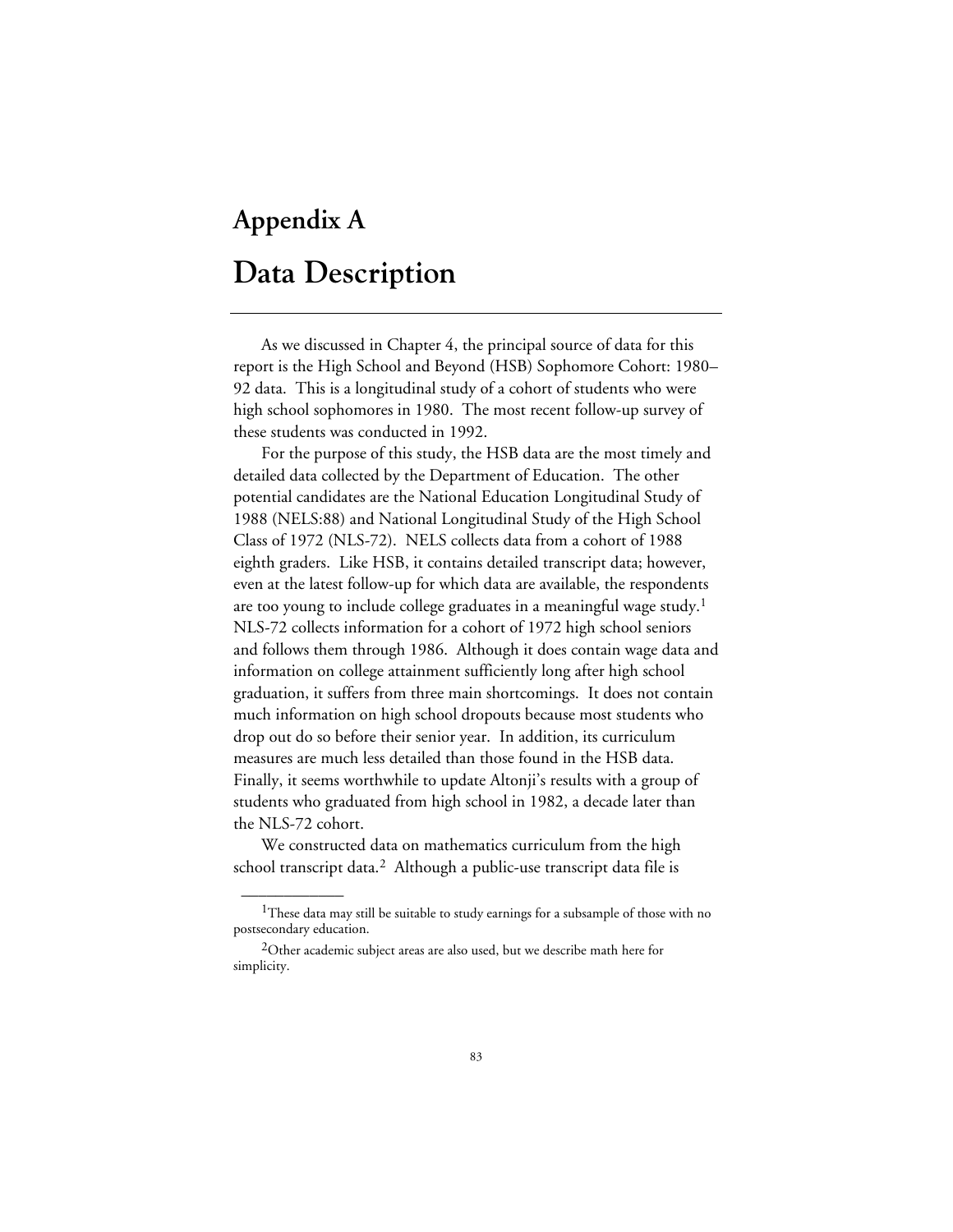available, we opted for the more-detailed restricted version. With this data file, every high school math course a student took is classified into 42 categories using the standard Classification of Secondary School Courses (CSSC).3 Such detail is quite appealing but rather analytically daunting. We reduced these 42 classes into six broader categories based on a classification system provided by the National Center for Education Statistics (NCES).

In the unrestricted version of the data, only the total number of math classes that a student took is available. Thus, no measure of course difficulty is available. Also problematic is that the pre-calculated course counts in the transcript data give each course taken a count of one. So, if one student takes a one-year algebra course and another student takes two one-semester algebra courses, they will have course counts of 1 and 2, respectively. In essence, the two students have taken the same course, but their tally is misleading. This could lead to measurement error bias in our models that would bias the estimated effect of math toward zero. So, we calculate the number of credits students earn directly from the raw transcript data and do not use the pre-calculated version.

## **The Variables in Our Models**

In this section, we document the math and science course classification systems and describe the variables that we use in this report. We report the actual variable names from the HSB dataset in capital letters and describe the slight modifications and improvements that we made to them for use in our analysis.

### *Math Course Classification System*

NCES provided us with the math and science course classification system that they used to construct "pipeline composite variables" for the NELS:88 data.<sup>4</sup> These provided the backbone of our classification

 $3$ The CSSC can be found in Jones (1982).

 ${}^{4}$ The authors would like to thank Jeff Owings and Robert Atanda at NCES for providing us with the course classifications.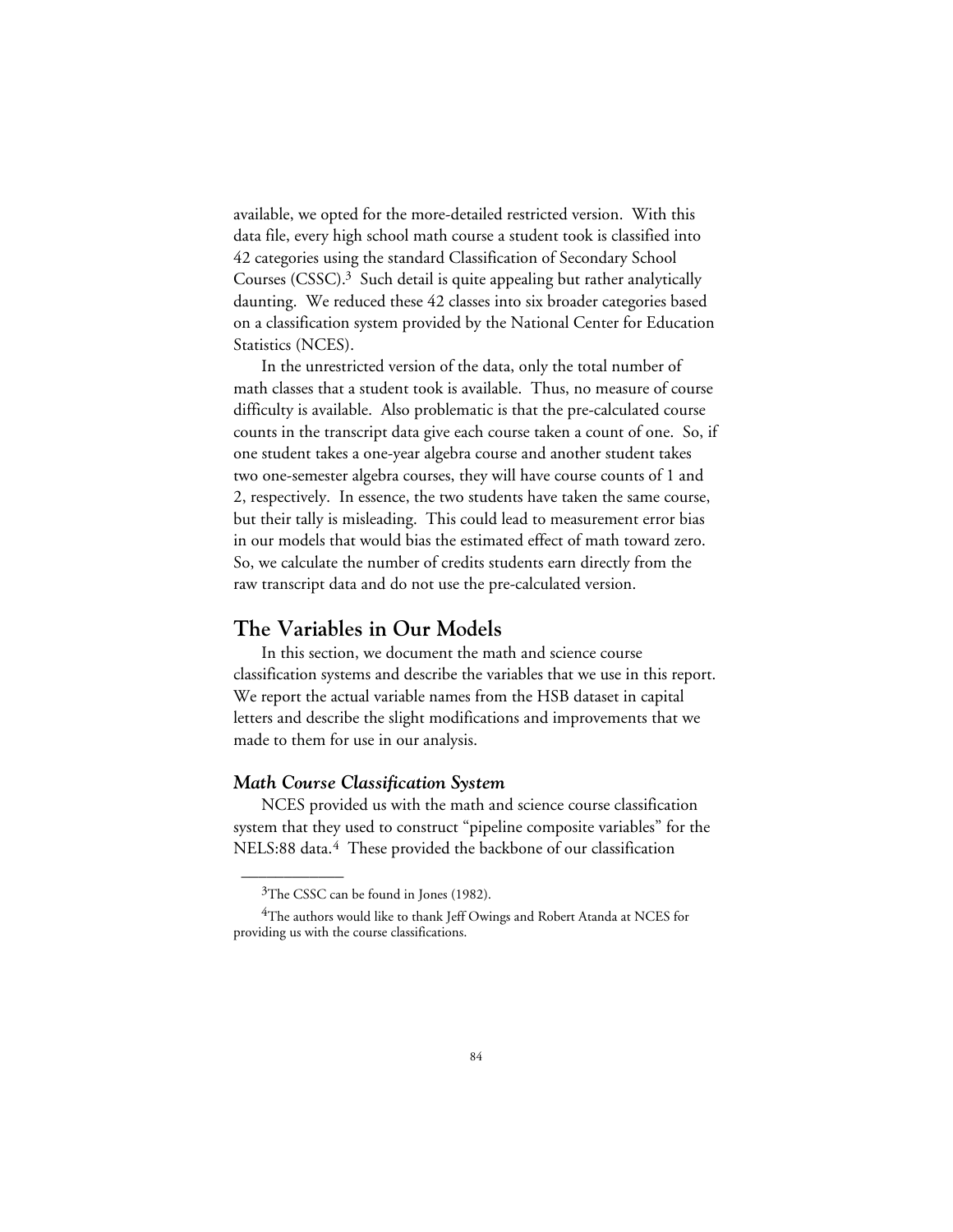system, although we did deviate slightly after some initial analysis.<sup>5</sup> We maintain the NCES category titles but also include a brief description of the category in parentheses (see Table A.1). Throughout the report, we refer to the categories by these descriptive titles.

| Table A.1 |  |
|-----------|--|
|-----------|--|

| <b>Math Course Classification System</b> |  |
|------------------------------------------|--|
|                                          |  |

| 1             | Non-academic<br>(vocational math)            | General (1 and 2), basic (1, 2, and 3),<br>consumer, technical, vocational, review                              |
|---------------|----------------------------------------------|-----------------------------------------------------------------------------------------------------------------|
| $\mathcal{L}$ | Low-academic<br>(pre-algebra)                | Pre-algebra, algebra 1 (part 1), algebra 1 (part<br>2), geometry informal                                       |
| 3             | Middle academic I<br>(algebra/geometry)      | Algebra 1, geometry (plane and solid), unified<br>1. unified 2                                                  |
| 4             | Middle academic II<br>(intermediate algebra) | Algebra 2, unified 3                                                                                            |
| 5             | Advanced Land II<br>(advanced algebra)       | Algebra 3, algebra-trigonometry, analytic<br>geometry, linear algebra, probability, statistics,<br>pre-calculus |
| 6             | Advanced III<br>(calculus)                   | AP calculus, calculus-analytic geometry,<br>calculus                                                            |

## *Science Course Classification System*

\_\_\_\_\_\_\_\_\_\_\_\_

The NCES provided us with three different classification systems for science courses. We merged them into one system of six categories. (See Table A.2.)

### *Foreign Language Course Classification System*

Foreign language is more difficult to disaggregate by level. Generally, students follow a progression of language courses starting with level 1 and finishing with up to level 4 of the same language. In this case, taking more courses indicates taking higher-level courses as well. However, students may also take two years of one language then two

<sup>&</sup>lt;sup>5</sup>The math classification system used by NCES included a separate category for precalculus (called Advanced II), but after some initial analysis, we decided to combine it with the Advanced I level.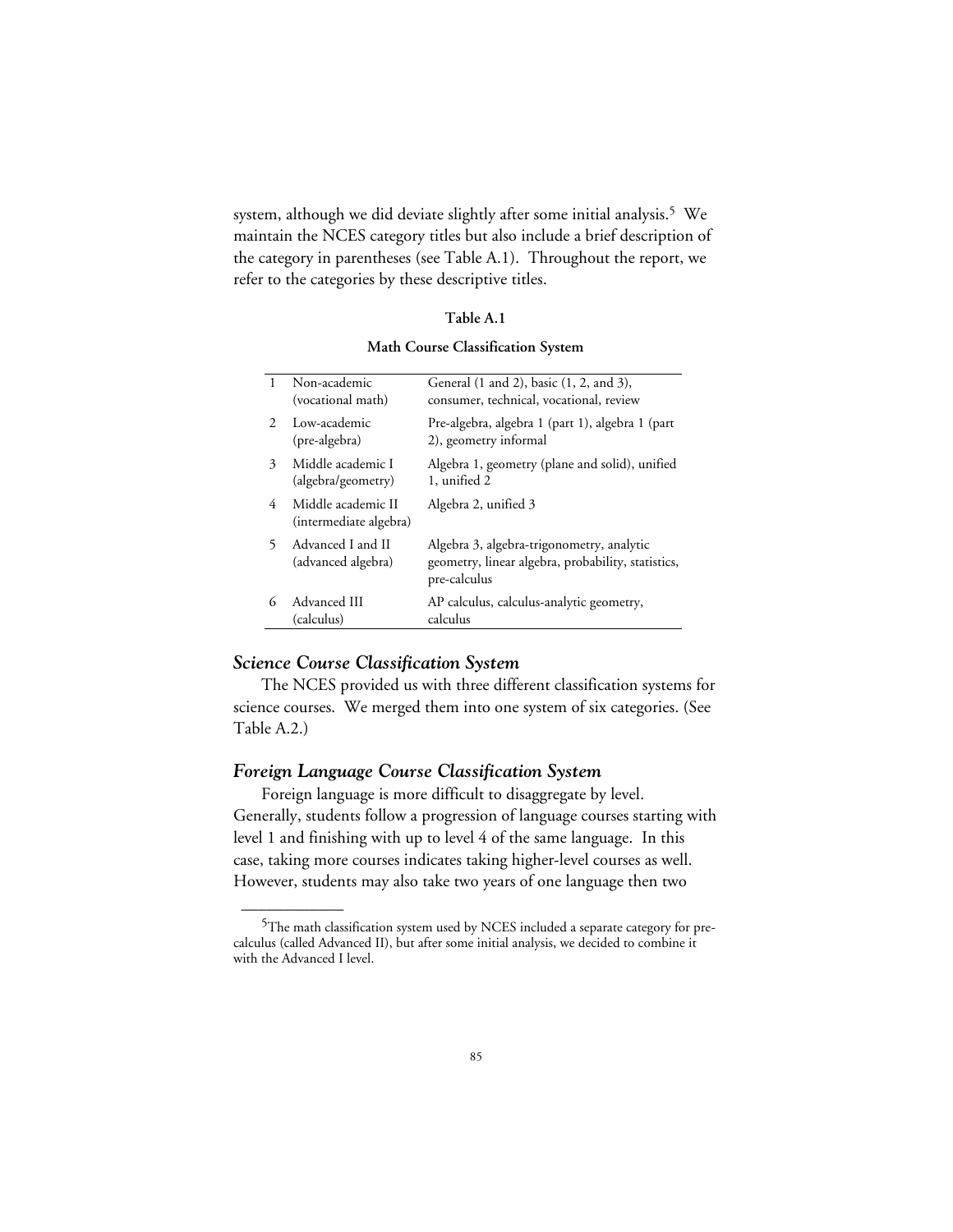### **Table A.2**

#### **Science Course Classification System**

| 1 | Basic biology                                       | Basic biology                                                                                                                                               |
|---|-----------------------------------------------------|-------------------------------------------------------------------------------------------------------------------------------------------------------------|
| 2 | General biology,<br>secondary life science          | General biology 1, secondary life sciences<br>(ecology, marine biology, zoology, human<br>physiology)                                                       |
| 3 | Primary physics                                     | Primary physical sciences (applied physical<br>science, earth science, college prep earth<br>science, unified science), general science                     |
| 4 | Secondary physics                                   | Secondary physical sciences (astronomy,<br>environmental science, geology,<br>oceanography, general physics, consumer<br>chemistry, introductory chemistry) |
| 5 | Chemistry 1 and physics Chemistry 1, physics 1<br>1 |                                                                                                                                                             |
| 6 | advanced placement<br>biology                       | Chemistry 2, physics 2, Chemistry 2, physics 2, advanced placement<br>biology                                                                               |

years of another. It is not clear that one pattern of course-taking is particularly more rigorous than the other and therefore we do not distinguish between the two. However, we do recognize that the third foreign language course a student takes may have a much different effect than the first language class a student takes. Therefore, we converted the total foreign language credits earned into two mutually exclusive variables. One designates whether the student took one or two courses, whereas the other signals that the student took three or four courses.

## *Other Variables*

\_\_\_\_\_\_\_\_\_\_\_\_

**Earnings.** To calculate the log of 1991 earnings, we used the HSB reported 1991 annual earnings: Y4301B9.6 We checked these data

<sup>&</sup>lt;sup>6</sup>Although the last follow-up took place in the spring of 1992, the annual earnings data from that year seem inaccurate. Whereas the average annual earnings steadily increased from 1982 through 1991 in an expected fashion, they fell to about half of their expected value in 1992, almost as if some respondents gave year-to-date earnings information. Even after discussions with the HSB personnel from the Department of Education, the cause of this is not clear. Although the 1991 earnings reports were self-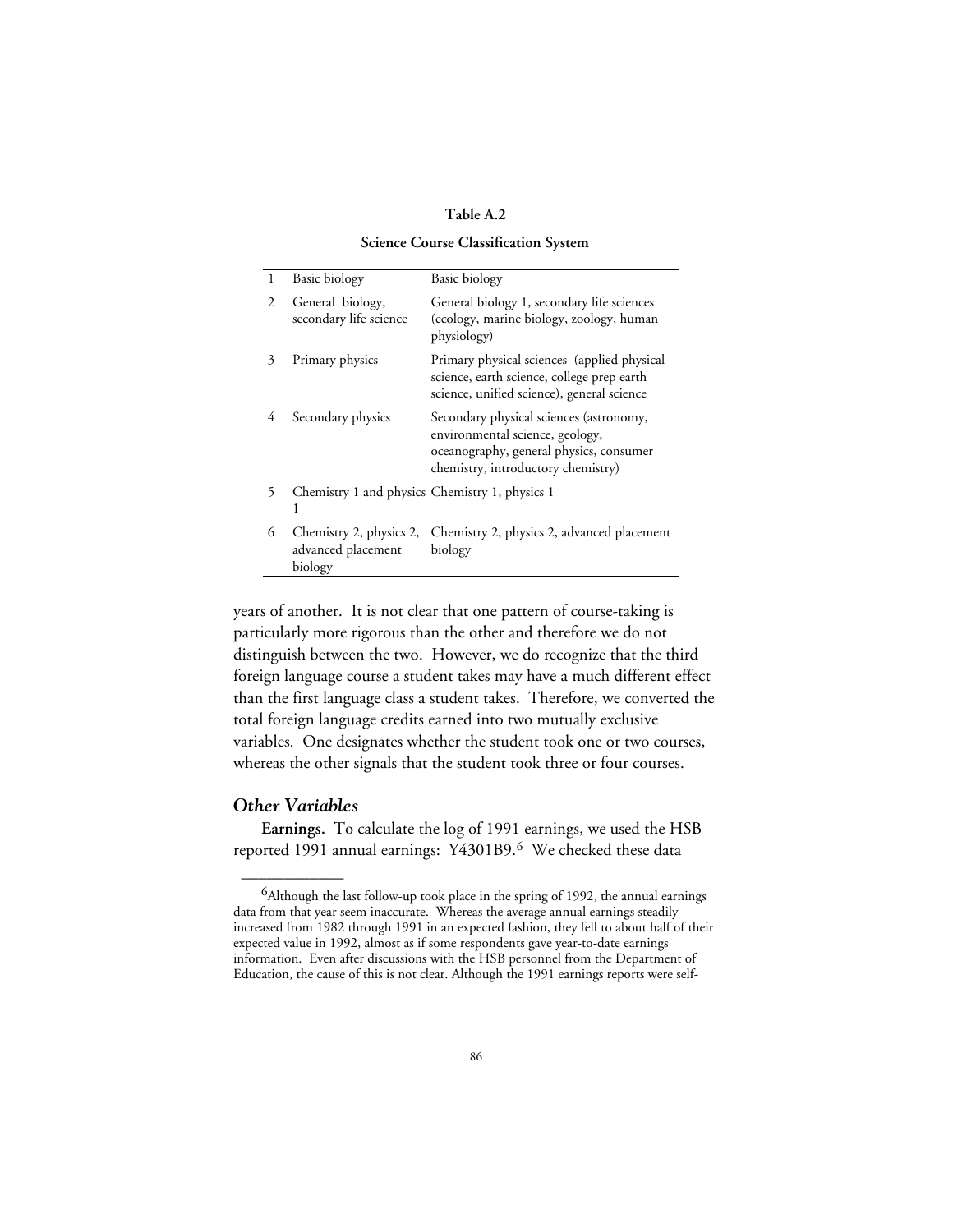extensively to ensure plausible values. We individually inspected all earnings over \$75,000 and all earnings that changed by more than \$30,000 between 1991 and either the year before or the year after. By comparing the 1991 data to the 1990 and 1992 data, it seemed that a high value was often the result of a data entry error. For example, a common scenario was 1990 earnings of \$11,500 that jumped to \$115,000 in 1991 and back to \$11,500 in 1992. In such obvious cases, we assumed that an extra zero had been inadvertently entered for the 1991 data, and we used \$11,500 as the 1991 value. Big changes in earnings were sometimes explained by the fact that a student recently obtained a bachelor's degree and so went from earning nothing to earning \$40,000. We left such values untouched. It is important to note that the 1992 data were useful in this exercise but not usable for moreextensive purposes because of their inaccurate nature.

To determine an approximate monthly wage, we divided annual earnings by the number of months that the respondent was employed during 1991. We derived the number of months employed from the HSB variables: Y4302A61–Y4302A72. We excluded the number of months in which the respondent was unemployed and receiving compensation in the measure of "months employed."

**Educational Attainment.** The HSB data contain two measures of the respondent's highest educational degree obtained by June 1992: HDEG and HGHDG92. We used HGHDG92 as the primary measure of highest degree earned, because it is derived from actual college transcripts as well as interview data. Because HDEG comes only from transcript data, in cases where recent transcript information is missing, HGHDG92 will most likely assign higher levels of education, assuming that the student reports these levels in the interview.

We did make two slight adjustments. First, we created a new category for those students with some postsecondary education but no degree. If a student was a high school graduate (according to HGHDG92) but had some postsecondary education (according to HDEG), he or she was put into this new category. Additionally, if

**\_\_\_\_\_\_\_\_\_\_\_\_\_\_\_\_\_\_\_\_\_\_\_\_\_\_\_\_\_\_\_\_\_\_\_\_\_\_\_\_\_\_\_\_\_\_\_\_\_\_\_\_\_\_\_\_** reported and retrospective in nature, they are likely to be accurate because the data were gathered in 1992 (and near tax time for 1991 income).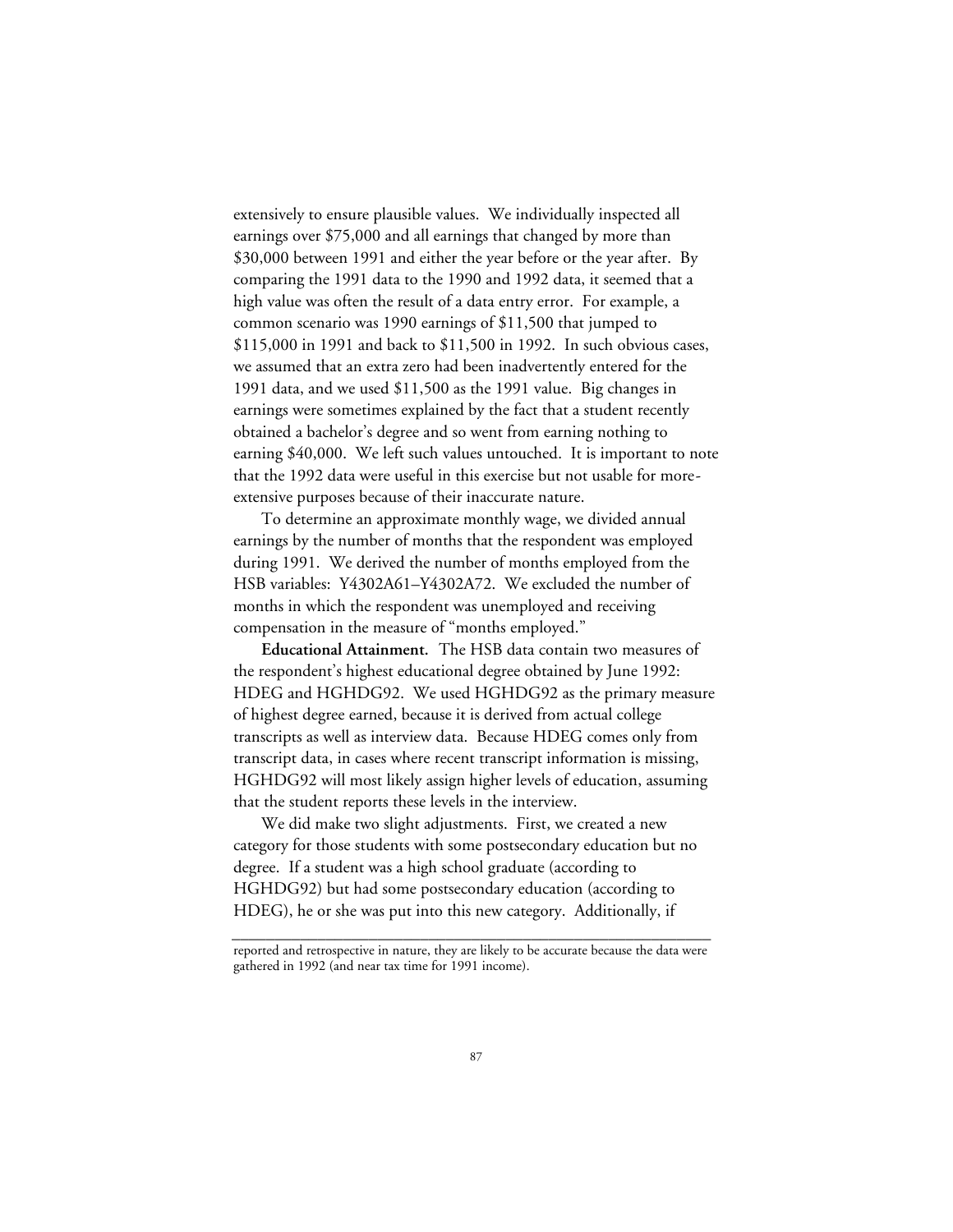HGHDG92 was missing, we used HDEG to fill in the gaps. These categories were then used to construct a series of dummy variables indicating the respondent's highest degree obtained.

We believe that students who dropped out of high school but later obtained a high school diploma or GED are included in the "high school graduates" category (or higher if they go on to earn a higher degree). Of the students who received the HSB first follow-up dropout questionnaire in the spring of 1992, 43 percent were classified by the HGHDG92 variable as having a high school diploma or higher.<sup>7</sup>

**College Major.** Using MAJUG1, we constructed a series of dummy variables representing the major associated with the respondent's earliest bachelor's degree. Only those students who completed at least some postsecondary education were assigned major categories. If the student did not complete a bachelor's degree, but still had a major reported on his or her college transcript, the student was assigned that major. Guided by Grogger and Eide (1995), we divided the 100-plus categories found in MAJUG1 into nine broad categories: (1) business: accounting, finance, operations research, business administration, marketing, data processing and economics; (2) engineering: engineering, computer programming, information sciences, architecture; (3) science and math: physical sciences, life sciences, agricultural sciences, natural resources, mathematics; (4) education and letters: education, letters, philosophy, religious studies, visual and performing arts, foreign languages, English, liberal studies, library sciences; (5) social sciences: social sciences (excluding economics), communications, civics, psychology, public administration, protective services, interdisciplinary studies, area and ethnic studies, law, journalism; (6) technical: construction, mechanics, transportation, design; (7) health: dental and medical technologies, health, nursing, audiology, dentistry, medicine, public health, food sciences; (8) other majors: home economics, cosmetology, recreation; (9) missing majors.

 $7$ To the extent that students who obtained a GED are classified as "high school graduates" in our earnings models, the estimates of having less than a conventional high school diploma will be understated and the estimates of having a degree higher than a conventional high school diploma will be overstated. We thank Richard Murnane for pointing out this issue.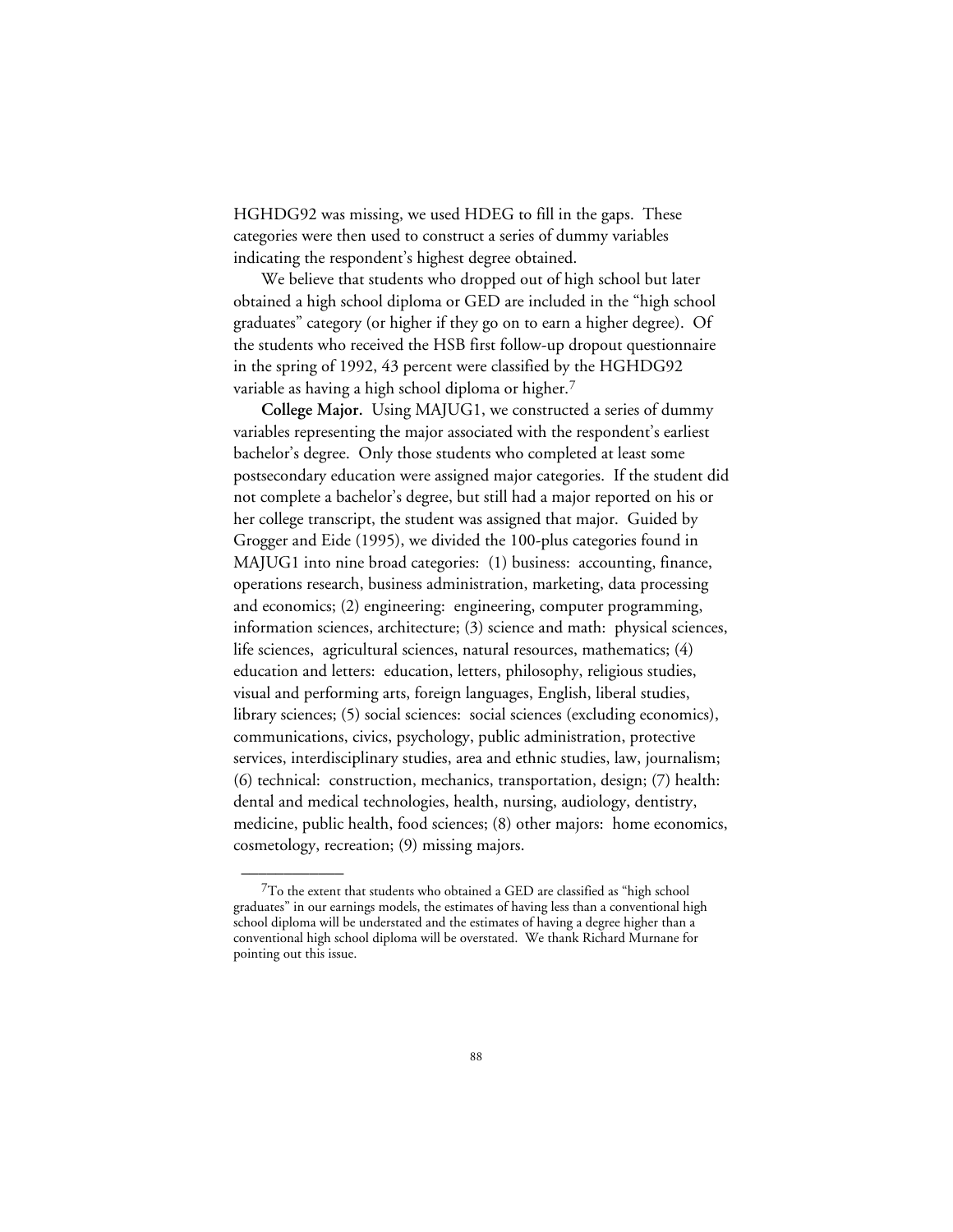**Demographic Characteristics.** The composite variables RACE and SEX were used to construct zero-one dummy variables for ethnicity and gender. The age of the respondent was calculated using the birthdayrelated questions that were asked in the base year as well as in the followup surveys. When the birthdays were not the same for the different waves of the survey, we used the earliest birthday. Marital status was calculated using the monthly marital status variables Y4401A97-A99 and Y4401AA0-A8. Students were considered married in 1991 if they were married, in a marriage-like relationship, reunited, or remarried for at least one month in 1991.

**Family Characteristics.** To form the family income categories, we used the 1980 student-reported family income category BB101. Where this value was missing, we instead used FAMINC, another studentreported family income category obtained after 1980. Because the income categories from these two separate years did not coincide exactly, we condensed them into six income categories that are better aligned. This potentially provides about 2,200 more usable observations for the entire HSB sample of students.

To compute a series of parental educational attainment dummy variables, we used BB039 and BB042. We constructed seven education categories each for the mother and father: less than high school, high school, vocational school, some college, college graduate, advanced degree, and missing.

To determine whether at least one parent was a U.S. native, we used the HSB variables BB040 and BB043.

To determine the number of siblings, we used BB096A-E, FY106- 09, and TY5A-M. We used the number of siblings calculated from the 1982 questions. If that was missing, we used the number calculated from the 1986 variables.

**School Characteristics.** We do not report all of the variables that we used to control for school characteristics, but we do mention modifications that we made to a few of them. After analyzing frequencies of the school variables, we felt that some values should be treated as missing. We generally did this when there was a large discontinuity in values. We set the following variables to missing: books per student if it was greater than 142, student-teacher ratios if they were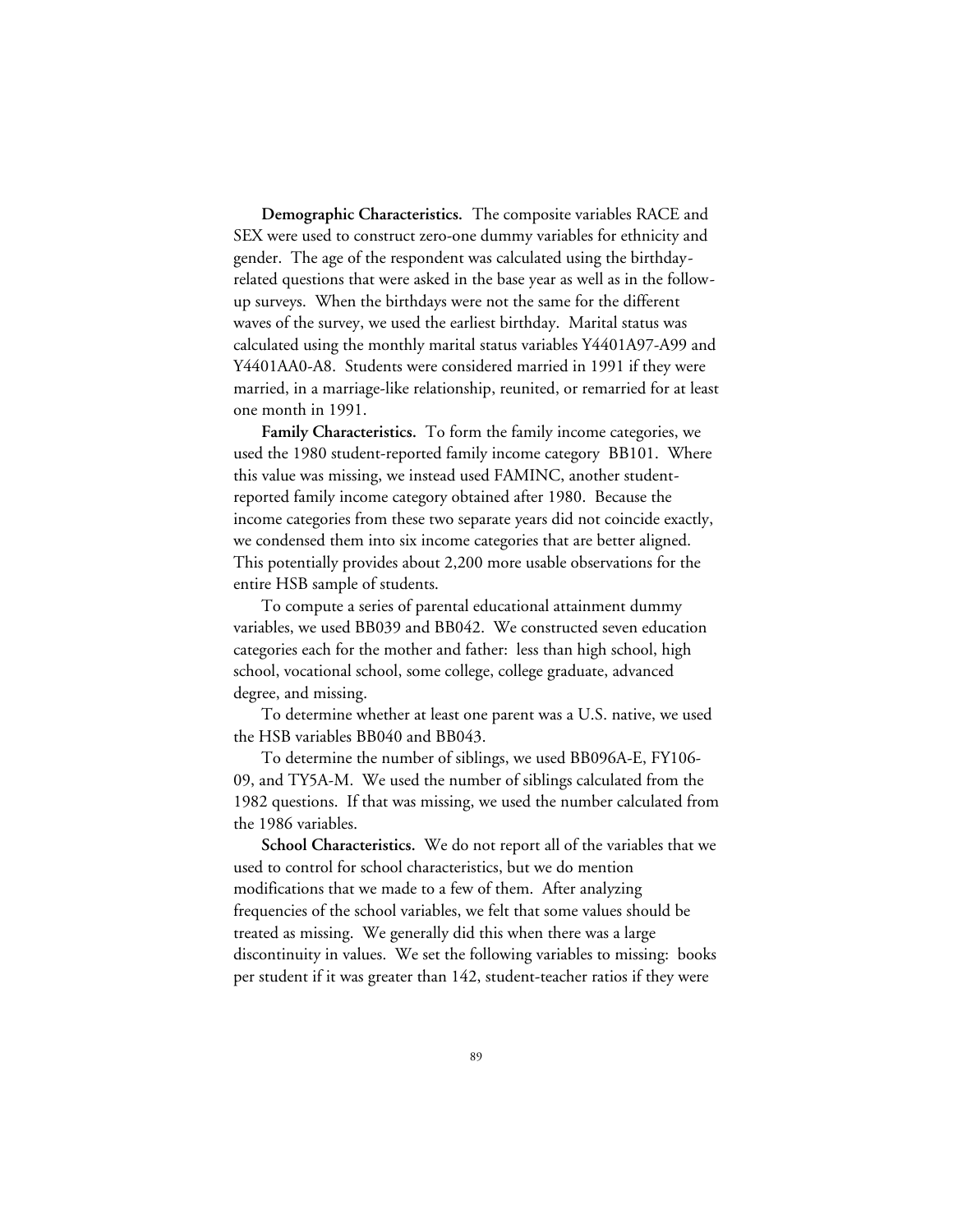less than one or greater than 82, length of school year if it was less than 179 or greater than 190, and teacher salary if it was less than \$6,000.

**Math Test Score.** The math test score that we included was based on a math test in which students had 21 minutes to answer 38 questions. The questions required them to compare two quantities and determine whether one was greater, whether they were equal, or whether the relationship was indeterminable based on the given data. We used the HSB-computed Item Response Theory (IRT) scores from this test as our measure of math test score.8

**Grade Point Average and Number of Credits Earned.**We computed the student's math GPA on a scale of 0 to 4.3. We took a weighted average of the student's grade points for each course, where the weights were the number of credits that the student earned for the class. These credits were either 0.25, 0.33, 0.5, or 1, depending on whether the course length was a quarter, trimester, semester, or, more commonly, a year-long course.<sup>9</sup> We converted letter grades to grade points. An "A" received 4 points, a "B" received 3 points, a "C" received 2 points, and a "D" received 1 point. We added 0.3 points for a "plus" and deducted 0.3 points for a "minus." For example, we counted a "B+" as 3.3 points.

If a student failed a course, but subsequently retook it and passed it, we included the letter grade and credit information from the successful completion of the course in the student's GPA, but we ignored the information from the failed attempt. We believed that it is the *final* level of success in a given course that is likely to have the greater effect on a student's subsequent educational attainment and earnings. If, however, the student failed a course and did not repeat it successfully, we included

<sup>&</sup>lt;sup>8</sup>IRT is a "method of estimating achievement level by considering the pattern of right, wrong, and omitted responses on all items administered to an individual student. Rather than merely counting right and wrong responses, the IRT procedure also considers characteristics of each of the test items, such as their difficulty and the likelihood that they could be guessed correctly by low-ability individuals. IRT scores are less likely than simple number-right formula scores to be distorted by correct guesses on difficult items if a student's response vector also contains incorrect answers to easier questions." See Ingels et al. (1995, p. M-4).

 $^{9}$ This credit measure was standardized, so that a typical one-year course was assigned 1 credit and a half-year course was assigned 0.5 credits. These standardized credits are also known as Carnegie units. They were standardized based on a formula that takes into account the number of minutes per school year that the class meets.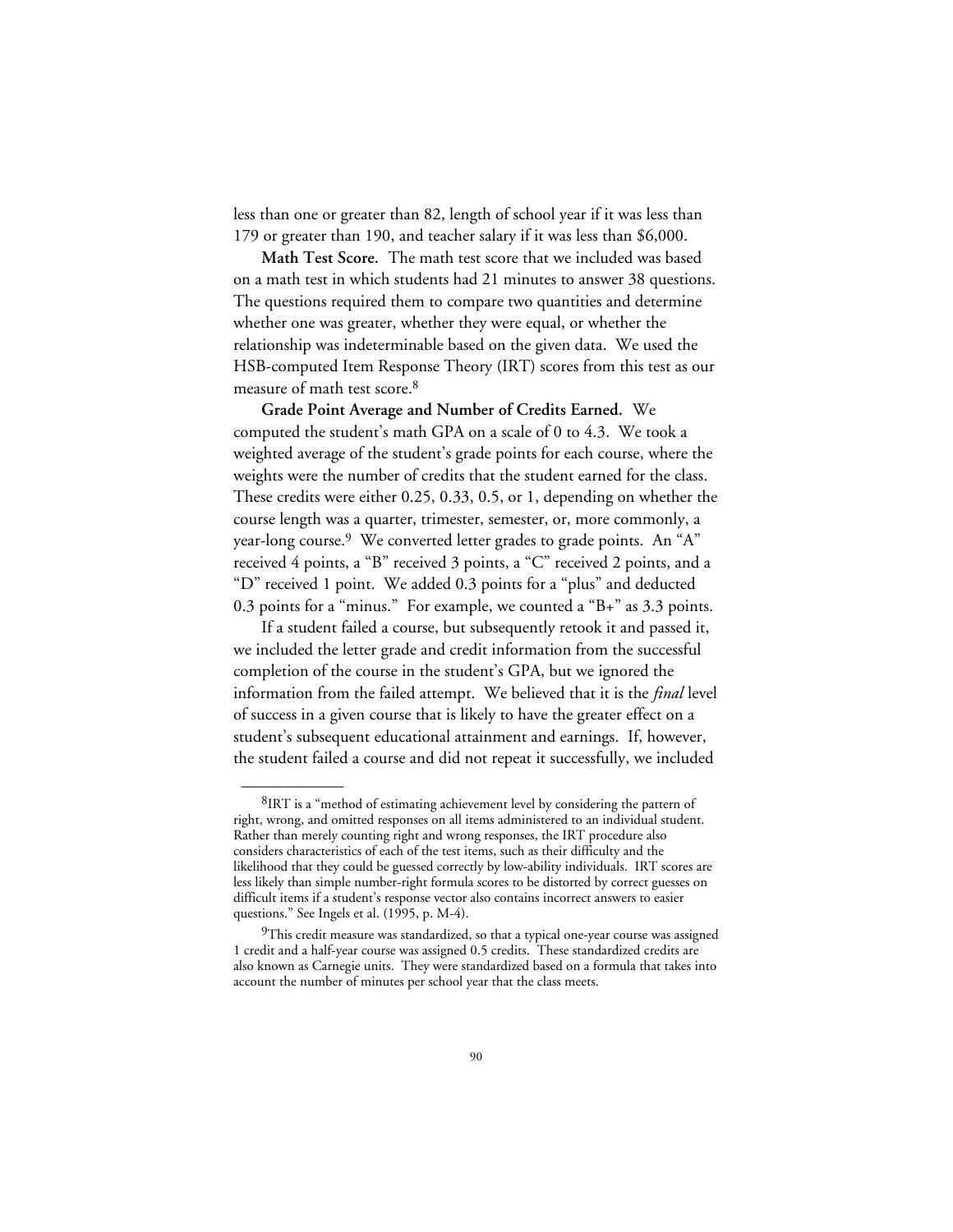the credit information in the student's GPA calculation but assigned 0 grade points to the course. In other words, we gave the student credit for having taken the course, but lowered the GPA accordingly.

The credit values that we used to compute the GPA also served as our measure of math curriculum. So, for example, a student who took a one-year calculus course had a tally of 1 for that course category. A student who took three semesters worth of a geometry course had a tally of 1.5 for that category. In a few cases, students received a grade of "pass" in a course. We did not include these grades in the GPA calculations but we did add the number of credits earned to the tally of credits earned by the student.

We estimated an alternative specification where we included only the courses that the student passed in the GPA calculation and in the tally of credits that the student earned. The results from our main models did not change when we used this alternative measure.

## **Data Accuracy**

As noted above, we devoted an extensive amount of time to inspecting plausible data values. The values that seemed extremely questionable were treated as missing. For example, we considered student-teacher ratios of 0.17 and of 2,000 to be invalid and assumed them to be missing. For variables other than the dependent variable (college graduation in Chapter 4 and earnings in Chapter 5) and the curriculum measures, we adopted the policy of setting missing values equal to zero and then including a 0-1 dummy variable indicating whether the variable was missing or not. This allowed us to work with a larger sample size.

## **Missing Observations and Excluded Data**

In this section, we document how the HSB sample of 14,825 observations shrank to the 5,919 observations that we used for the earnings regression analysis. Not only did we lose observations because data are missing for crucial variables, but we also placed a restriction on the nonmissing earnings data that excluded certain observations.

In our analysis, we wanted to avoid several selection problems inherent in analyzing the public-private school choice. Therefore, we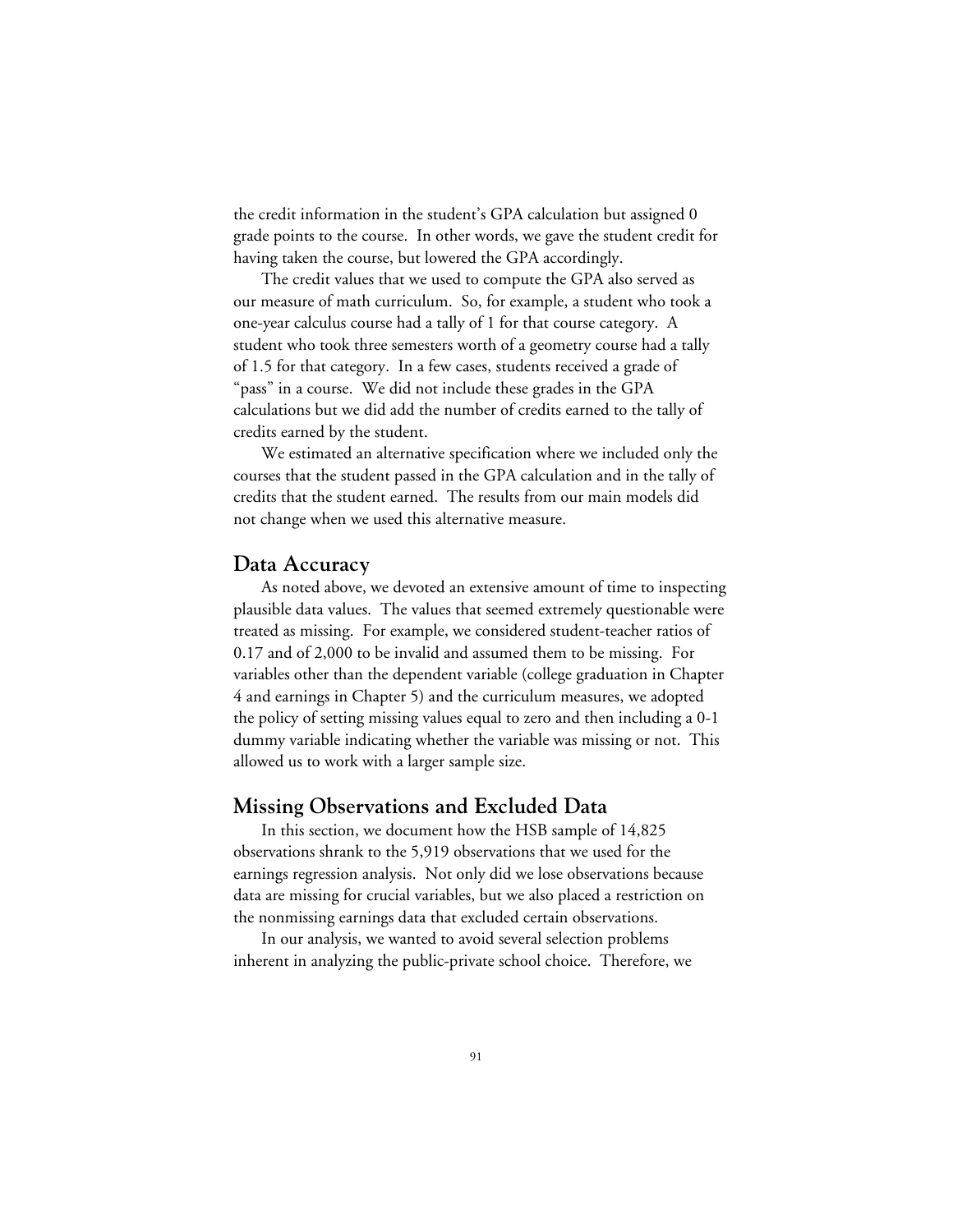excluded students from private schools. We also eliminated students who transferred schools while attending high school. Because we believe that school characteristics play an important role in determining student success, we controlled for school characteristics in our regressions; and in the case of students who attended two schools, it was not clear what set of school characteristics to use. Finally, we excluded those students who were enrolled in postsecondary education at any time during 1991 or for whom enrollment data were missing, because their earnings might not be truly reflective of their potential earnings nor of their human capital formation or final signal.10

Table A.3 shows how the sample was reduced when we eliminated observations in a specific order. The number and percentage of observations lost is calculated relative to the remaining tally of observations that accounts for all previously listed missing observations and restrictions.

For example, 21 percent of students in the HSB data attended private schools and therefore were excluded from the analysis. Of the remaining public school observations, only 9,116 have nonmissing earnings data. We lost 13.6 of the nonmissing public school observations because of the restriction that earnings must be between \$2,000 and \$75,000. Only 28 of those observations were lost because of the upper limit that we impose to exclude outliers and inaccurate data.

Table A.4 reports the missing variables in a slightly different format. Rather than computing the number of missing/unusable observations relative to those remaining after other restrictions have been made, this table documents the number and percentage of observations that are missing from the overall sample of public schools. Whereas Table A.3 shows that 11 percent of public school students with nonmissing earnings data in the proper range are missing math curriculum data, Table A.4 shows that 13.6 percent of all public school students are missing curriculum data. Similarly, whereas only 7 percent of those observations with valid earnings and curriculum data are missing the college

<sup>10</sup>There were no school attendance data for August 1991, so in practice the restriction applies to those enrolled, or missing enrollment data, during the remaining 11 months of the year.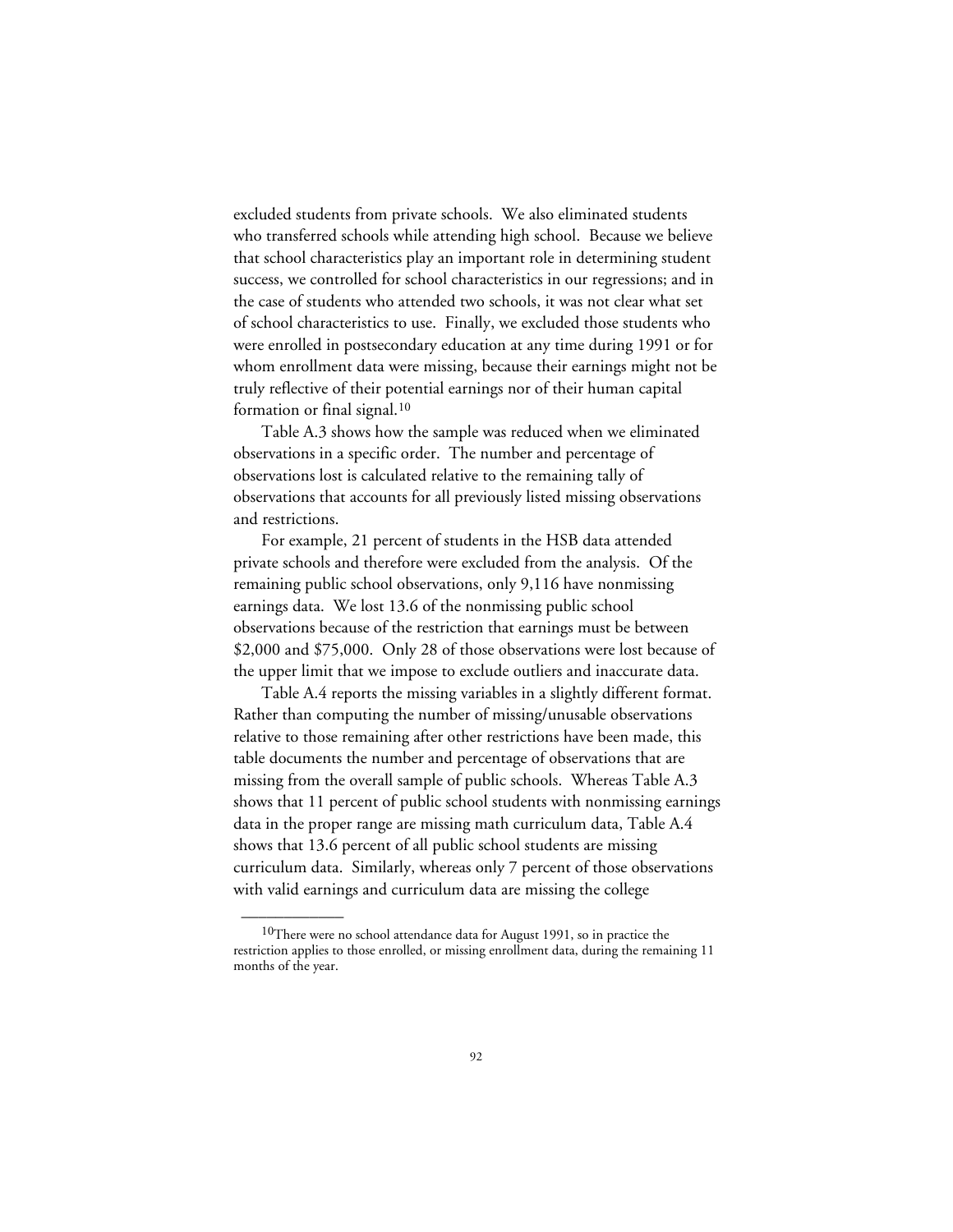### **Table A.3**

### **Number of Additional Missing Observations As More Restrictions Are Enacted**

| Remaining Observations Tally              |        |          | Lost Observations Relative to Most Recent Tally                                                                                                            |
|-------------------------------------------|--------|----------|------------------------------------------------------------------------------------------------------------------------------------------------------------|
| Total observations 14,825                 |        |          |                                                                                                                                                            |
| in HSB data                               |        | $-3,101$ | Lose 21 percent of total sample because some<br>students attend private schools.                                                                           |
| Public school                             | 11,724 |          |                                                                                                                                                            |
| observations                              |        | $-2,608$ | Lose 22 percent of public school sample<br>because of missing earnings data.                                                                               |
| With nonmissing                           | 9,116  |          |                                                                                                                                                            |
| earnings data                             |        | $-1,208$ | Lose 13 percent of nonmissing earnings data<br>because earnings are less than \$2,000.                                                                     |
|                                           |        | $-28$    | Lose 0.3 percent of nonmissing earnings data<br>because earnings are greater than \$75,000.                                                                |
| Between \$2,000                           | 7,880  |          |                                                                                                                                                            |
| and \$75,000                              |        | $-896$   | Lose 11 percent of valid earnings data because<br>of missing curriculum data.                                                                              |
| With valid                                | 6,984  |          |                                                                                                                                                            |
| curriculum data                           |        | $-418$   | Lose 6 percent of those with valid earnings and<br>curriculum data because they transferred<br>schools.                                                    |
|                                           |        | $-219$   | Lose 3 percent of those with valid earnings and<br>curriculum data because they are enrolled in<br>1991.                                                   |
|                                           |        | $-460$   | Lose 7 percent of those with valid earnings data<br>because they have missing 1991 enrollment<br>data.                                                     |
|                                           |        |          | 36 Must add back 36 observations so that we do<br>not double-count those who transferred schools<br>and are either enrolled or missing enrollment<br>data. |
|                                           |        |          | -4 Lose 4 observations because of missing age<br>data.                                                                                                     |
| Observations<br>remaining for<br>analysis | 5,919  |          |                                                                                                                                                            |

NOTES: This table documents how the 14,825 observations in HSB are reduced to 5,919 usable regression observations. The right-hand column records the number of omitted observations for each given reason and the left hand column keeps a running tally of the remaining observations after each loss. The number and percentage of observations lost are calculated relative to the most recent tally.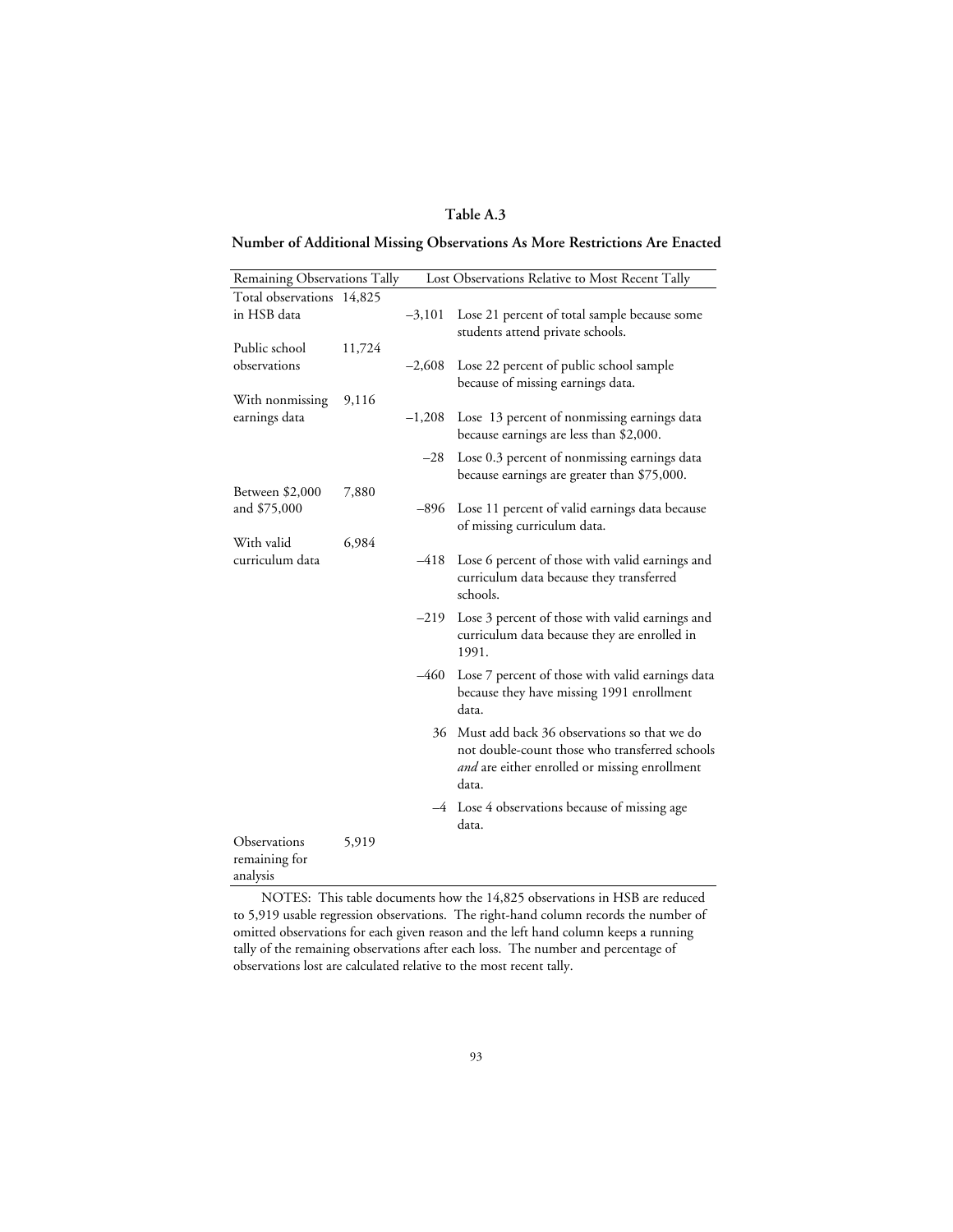### **Table A.4**

#### **Missing Observations Out of 11,724 Total Public School Observations**

|                                                      | Number of    | Missing Observations |
|------------------------------------------------------|--------------|----------------------|
|                                                      | Missing      | out of 11,724        |
| Type of Missing Observations                         | Observations | (percent)            |
| Missing earnings data                                | 2,608        | 22.2                 |
| Out-of-range earnings data                           | 1,236        | 10.5                 |
| Missing curriculum data                              | 1,591        | 13.6                 |
| Transfer students                                    | 949          | 8.1                  |
| Students enrolled in postsecondary education         | 304          | 2.6                  |
| Missing enrollment data                              | 2,426        | 20.7                 |
| Transfers <i>and</i> invalid enrollment (enrolled or |              |                      |
| missing)                                             | 255          | 2.2                  |

NOTES: This table documents the number and percentage of missing values for some key variables in the analysis. Unlike the previous table, the number of missing values in this table is always calculated relative to the total number (11,724) of public school observations.

enrollment status (Table A.3), nearly 21 percent of all public school students are missing enrollment status. Such comparisons help to demonstrate the overlap between missing earnings data and other missing variables. Clearly, large portions of students who are missing earnings data are also missing enrollment data. In the summary statistics section of Appendix C, we discuss the tests that we perform to help assure us that, despite the loss of observations, the regression sample is representative of the entire sample.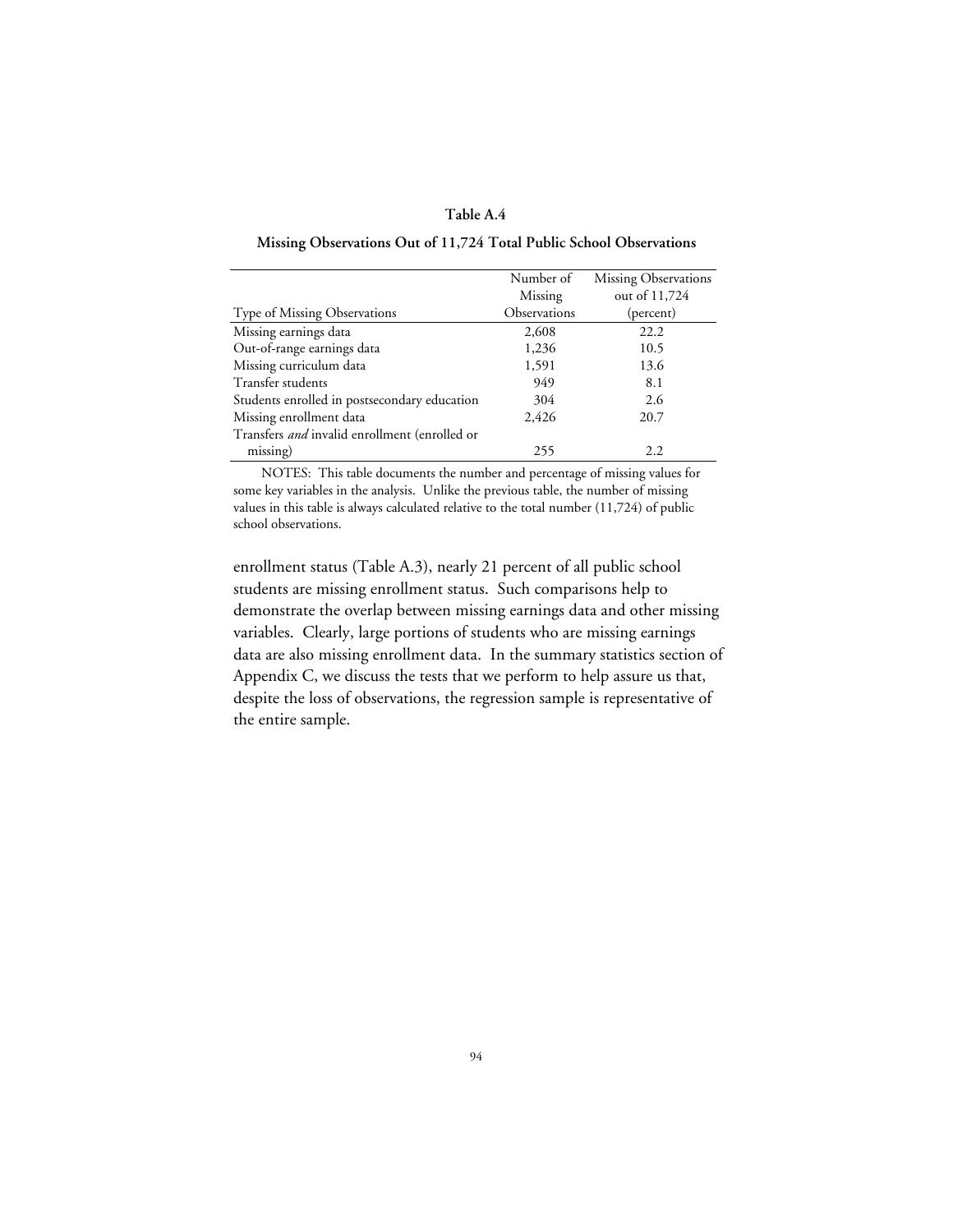# **Appendix B Probit Results**

Because there are only two possible outcomes—the student either earns a bachelor's degree or does not—we base our analysis on the following probit model in which we treat the probability of completing college as a nonlinear function of several factors. The model for student i at schools s is:

 $P$ (college<sub>is</sub>) =  $F(X_i, \beta)$ 

where F(.) is the standard normal cumulative distribution function (CDF) and

$$
X_{is}\beta = \alpha + \lambda Curric_{is} + \rho_i GPA_{is} +
$$
  
\n
$$
\rho_2 TS_{is} + \beta_1 Demo_{is} + \beta_2 Fam_{is} + \beta_3Sch_{is}
$$

where Curric<sub>is</sub> denotes curriculum,  $GPA_{is}$  is math grade point average,  $TS_{is}$  is the math test score, Demo<sub>is</sub> refers to demographic information, Famis and Schis are family and school characteristics, respectively. The explanatory variables are described in the main chapter. The vector  $\beta$ represents the coefficients obtained from the maximum likelihood estimation of the probit model. Because of the model's nonlinear nature, the values of β do not represent the marginal effect of a particular explanatory variable on the predicted probability of completing college. So, in addition to presenting the exact probit estimates, we devote a section to interpreting the meaning of the coefficient values and how changes in math curriculum translate into changes in the predicted probability of completing college.

The estimated probit coefficients are given in Table B.1, where each column represents a slightly different model. Our main focus, and the model from which Figures 4.1 and 4.2 are derived, revolves around the model in column 2. This model uses a pooled sample of males and females and controls for aptitude and motivation by including both the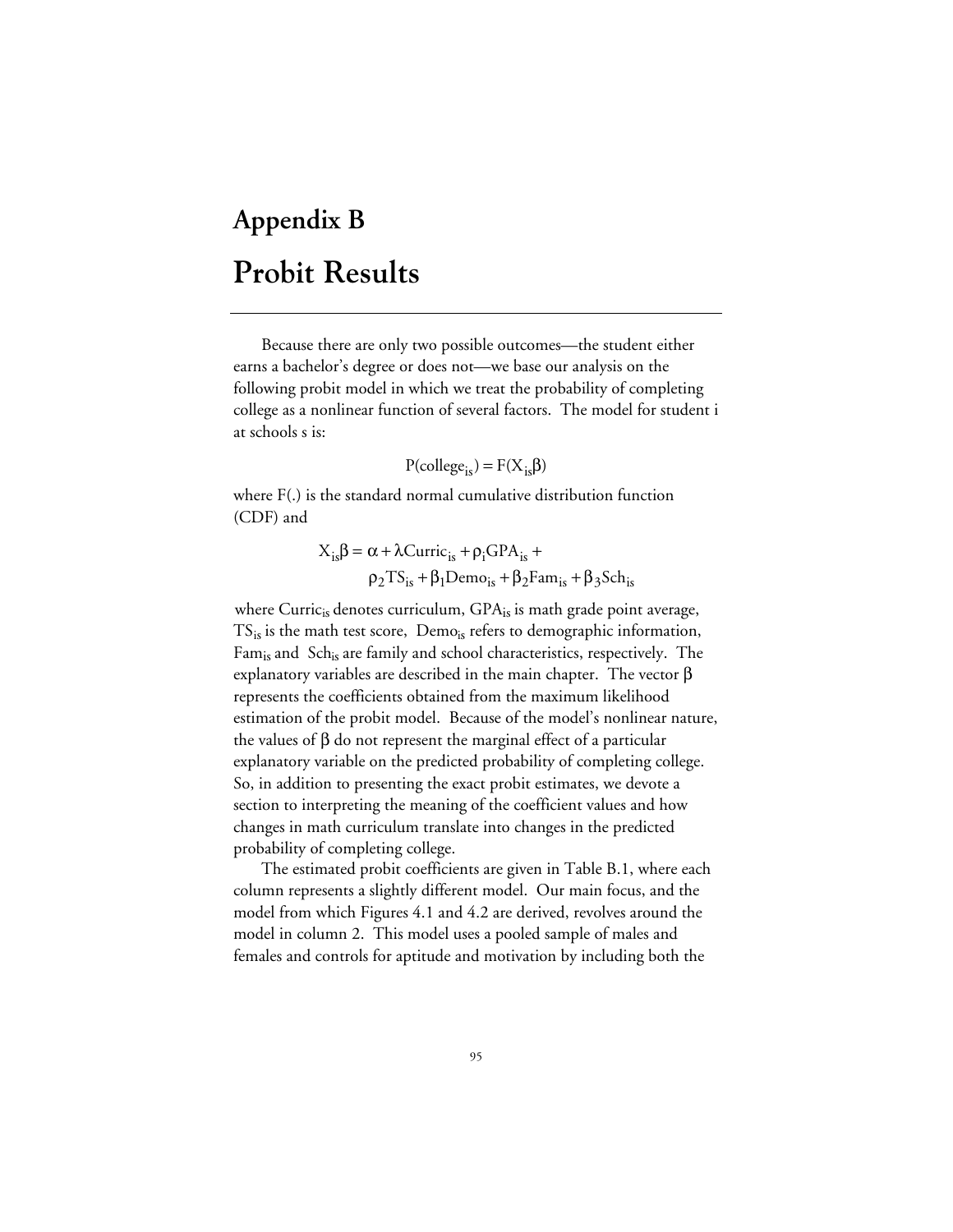## **Table B.1**

| Probit Regression Coefficients from Models of College Completion |                                                              |  |  |
|------------------------------------------------------------------|--------------------------------------------------------------|--|--|
|                                                                  | $(dependent variable = 1$ if student graduated from college) |  |  |

|                      | Pooled     | Pooled     | Pooled        | Male      | Female      |
|----------------------|------------|------------|---------------|-----------|-------------|
|                      | (1)        | (2)        | (3)           | (4)       | (5)         |
| Pre-algebra          | $0.259**$  | $0.256*$   | 0.124         | 0.091     | $0.422**$   |
|                      | (0.129)    | (0.145)    | (0.166)       | (0.205)   | (0.219)     |
| Algebra/geometry     | $0.706**$  | $0.596**$  | $0.438**$     | $0.553**$ | $0.668**$   |
|                      | (0.087)    | (0.102)    | (0.118)       | (0.134)   | (0.166)     |
| Intermediate algebra | $1.213**$  | $1.035***$ | $0.822**$     | $1.042**$ | $1.059**$   |
|                      | (0.089)    | (0.106)    | (0.121)       | (0.140)   | (0.171)     |
| Advanced algebra     | $1.583**$  | $1.347**$  | $1.090**$     | $1.342**$ | 1.408**     |
|                      | (0.089)    | (0.108)    | (0.123)       | (0.143)   | (0.173)     |
| Calculus             | $1.811***$ | $1.472**$  | $1.218**$     | $1.239**$ | $1.917**$   |
|                      | (0.123)    | (0.144)    | (0.159)       | (0.191)   | (0.236)     |
| Native American      | $-0.470**$ | $-0.434*$  | $-0.542**$    | $-0.337$  | $-0.602$    |
|                      | (0.215)    | (0.235)    | (0.247)       | (0.313)   | (0.376)     |
| Asian                | $0.243*$   | 0.210      | 0.246         | 0.316     | 0.065       |
|                      | (0.128)    | (0.146)    | (0.155)       | (0.204)   | (0.216)     |
| Hispanic             | $-0.121*$  | $-0.022$   | $-0.028$      | 0.039     | $-0.077$    |
|                      | (0.072)    | (0.079)    | (0.087)       | (0.104)   | (0.125)     |
| Black                | $0.150*$   | $0.280**$  | $0.213**$     | $0.282**$ | $0.287**$   |
|                      | (0.078)    | (0.086)    | (0.093)       | (0.123)   | (0.126)     |
| Male                 | $-0.077*$  | $-0.098**$ | $-0.031$      | N/A       | N/A         |
|                      | (0.044)    | (0.048)    | (0.052)       |           |             |
| Math GPA             | $0.370**$  | $0.305**$  | $0.302**$     | $0.360**$ | $0.272**$   |
|                      | (0.028)    | (0.032)    | (0.034)       | (0.045)   | (0.046)     |
| Math test score      |            | $0.024$ ** | $0.021**$     | $0.018**$ | $0.030**$   |
|                      |            | (0.003)    | (0.004)       | (0.005)   | (0.005)     |
| Sample               | All        | All        | $HS+$ , $BA+$ | All males | All females |
| No. of observations  | 5,827      | 5,062      | 3,375         | 2,678     | 2,384       |
| Log likelihood       | $-2,223$   | $-1,944$   | $-1,684$      | $-984$    | $-925$      |

NOTES: Standard errors are in parentheses. Math effects are measured relative to the effect of vocational math being the student's highest course. The highest course is the highest-level course in which the student earned 0.5 Carnegie units or more. Each model controls for demographic, family, and school traits. See Table 4.1 for a complete list. Columns 1–3 use the pooled sample of males and females. Column 3 uses a subsample of college-bound high school students. We exclude those students who have taken no math courses (approximately 18 observations).

\*\*Significant at the 5 percent level; \*significant at the 10 percent level.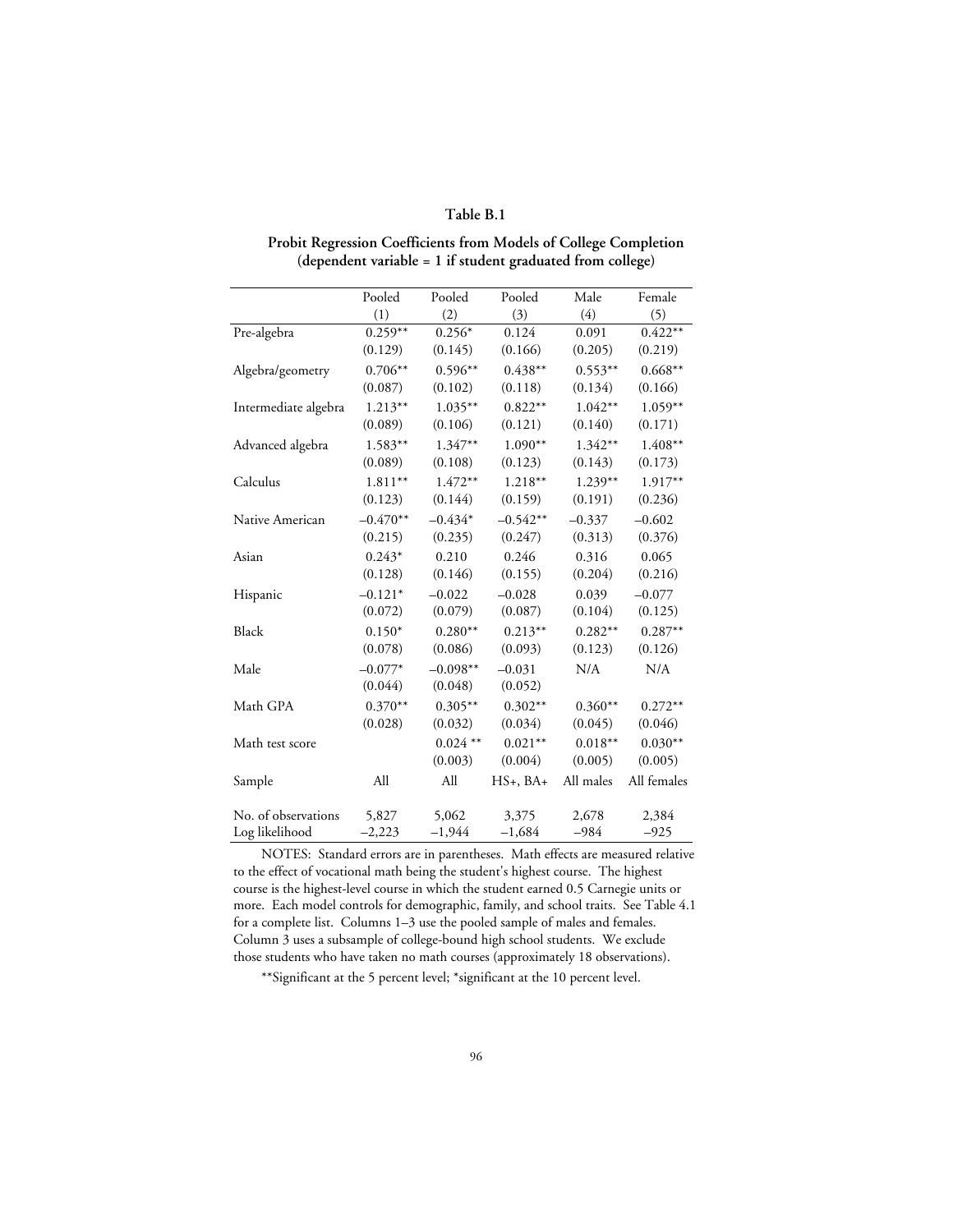math GPA and the student's 1980 math IRT test score.<sup>1</sup> For the sake of comparison, we also present model 1, which includes only math GPA for such a control. Both models also control for the standard demographic, family, and school characteristics. Because the curriculum measures are a series of dummy variables, we omit the lowest-level math category (vocational math) as the control group. The remaining math coefficients are measured relative to this omitted group.2 In both cases, all of the math curriculum measures are significantly different from the effect of the omitted vocational math category. As expected, the math coefficients are positive and increase in magnitude as the difficulty level of the math courses increases. This indicates that taking a more-advanced math course increases the likelihood of graduating from college.3 In addition to similar trends, models 1 and 2 also yield roughly similar curriculum coefficient values.

To ensure that taking a more advanced math curriculum leads to a higher likelihood of graduating and not just a higher likelihood of attending college, we also estimate the probit model on a restricted sample of those students who obtained some positive amount of postsecondary education. Even for this subsample of college-bound students, a more-advanced math curriculum increases the predicted

<sup>&</sup>lt;sup>1</sup>We limit the sample to those students who have taken at least one math course. This simplifies the analysis and does not substantially change the results.

 $2$ The curriculum measures that we use in this model are a series of six dummy variables indicating the highest level of math course the student completed during high school. We chose this measure of curriculum, rather than the number of credits earned, to more easily analyze the ensuing probit results.

 $3$ To verify that succeeding math-level coefficients are significantly different from each other (and not just significantly different from the omitted group), we used a series of likelihood ratio tests. We computed the likelihood ratio statistic based on the log likelihood values from the unrestricted model and a series of restricted models. The LR Test Stat  $= -2$ (LogL(restricted) – LogL(unrestricted)). The six restrictions that we tested separately are the effect of math level j equals the effect of math level  $(j+1)$  for  $j = 1$  to 5 and a joint test that all of the math levels are equal. We rejected the null at less than the 5 percent level regardless of whether we controlled for GPA alone or GPA and math test score, with one exception. In the model that controlled for both GPA and math test score, we could not reject the hypothesis that the effects of advanced algebra and calculus are the same.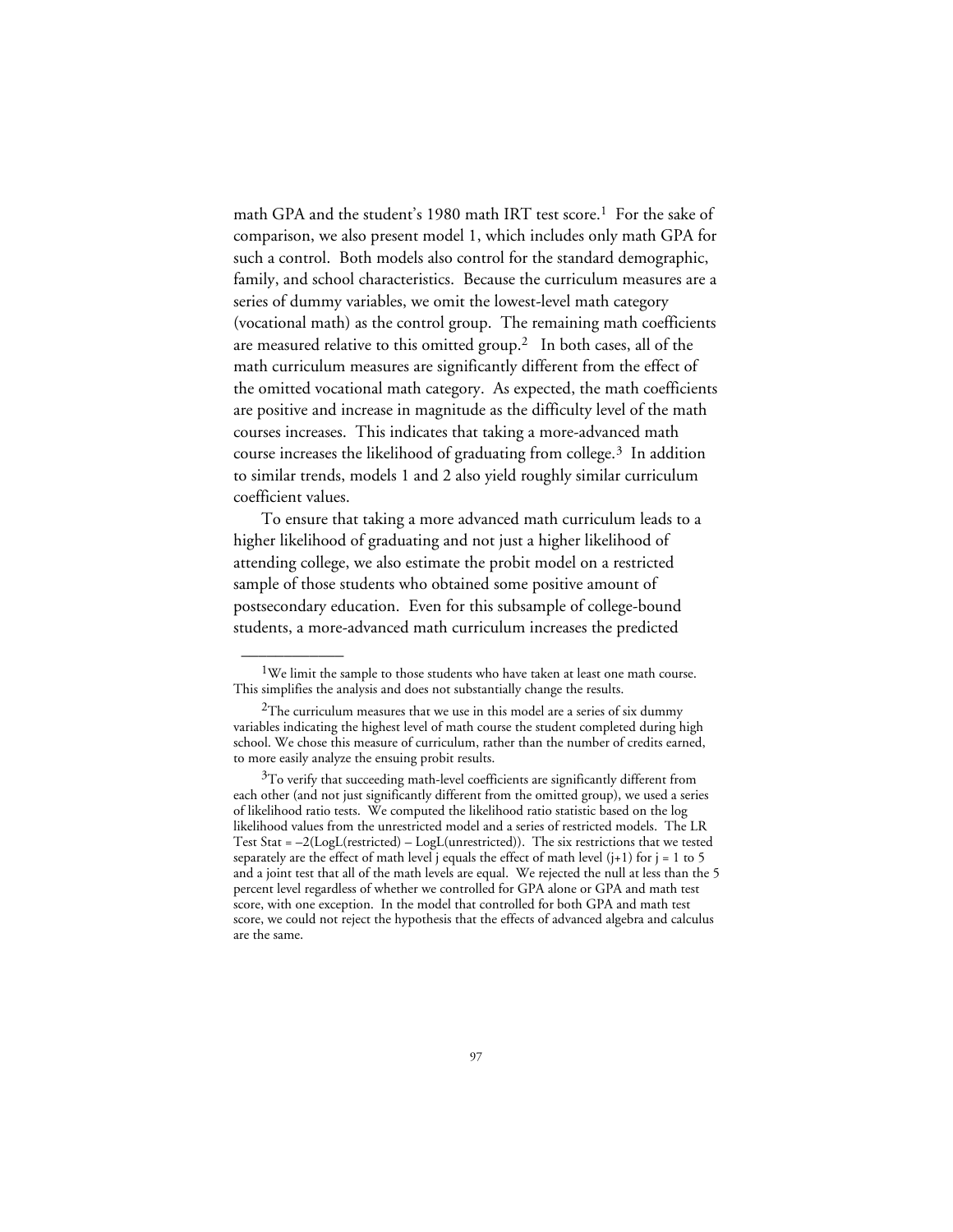probability of graduating. The coefficients are presented in the third column of Table B.1.

The last variation of the model we estimate is simply the model from column 2 broken down by gender (see columns 4 and 5). The same increasing trend in curriculum coefficients is present in these models. The magnitudes of the curriculum coefficients in each of these subsamples are extremely similar to each other and to the coefficient values of the pooled regression, the most dramatic differences being that calculus and pre-algebra have a much larger effect on the predicted probability of graduation for females than they do for males.

The last item that warrants attention at this stage is the relative importance of GPA with respect to math curriculum. The average GPA for the overall pooled sample is 2.18 (slightly better than a straight "C"). According to model 2, an increase of an entire grade point (to a "B" average) would add only 0.31 units to the Xβ term of the average student. This is about the same increase that occurs if the student completes advanced algebra rather than just stopping at intermediate algebra. Below this level of math course, additional math levels have a much greater effect than a full grade increase in GPA. This indicates that students deciding whether to trade off taking a difficult math course for a boost in their GPA should forgo the course only if by doing so they can raise their GPA by at *least* one full grade. On this same subject, the math test score has a smaller effect compared to any of the math curriculum measures but is still in the same "ballpark." The mean math test score is approximately 13 points. An increase of 10 points (just over one standard deviation) is predicted to cause a 0.24 rise in the Xβ term.

As we mentioned above, the drawback of this genre of nonlinear model is that coefficients *cannot* be interpreted as the marginal effect on the probability of a successful outcome. Because the predicted probability of graduating from college is not equal to  $X\beta$  itself, but rather to the normal CDF evaluated at Xβ, the change in the predicted probability is the *slope* of the normal CDF evaluated at Xβ (i.e., the standard normal probability distribution function multiplied by β). Because the normal CDF is nonlinear, the slope varies as  $X\beta$  varies. To see how, we include a graph of the normal CDF in Figure B.1. At high negative and positive levels of Xβ, an increase in Xβ (for example,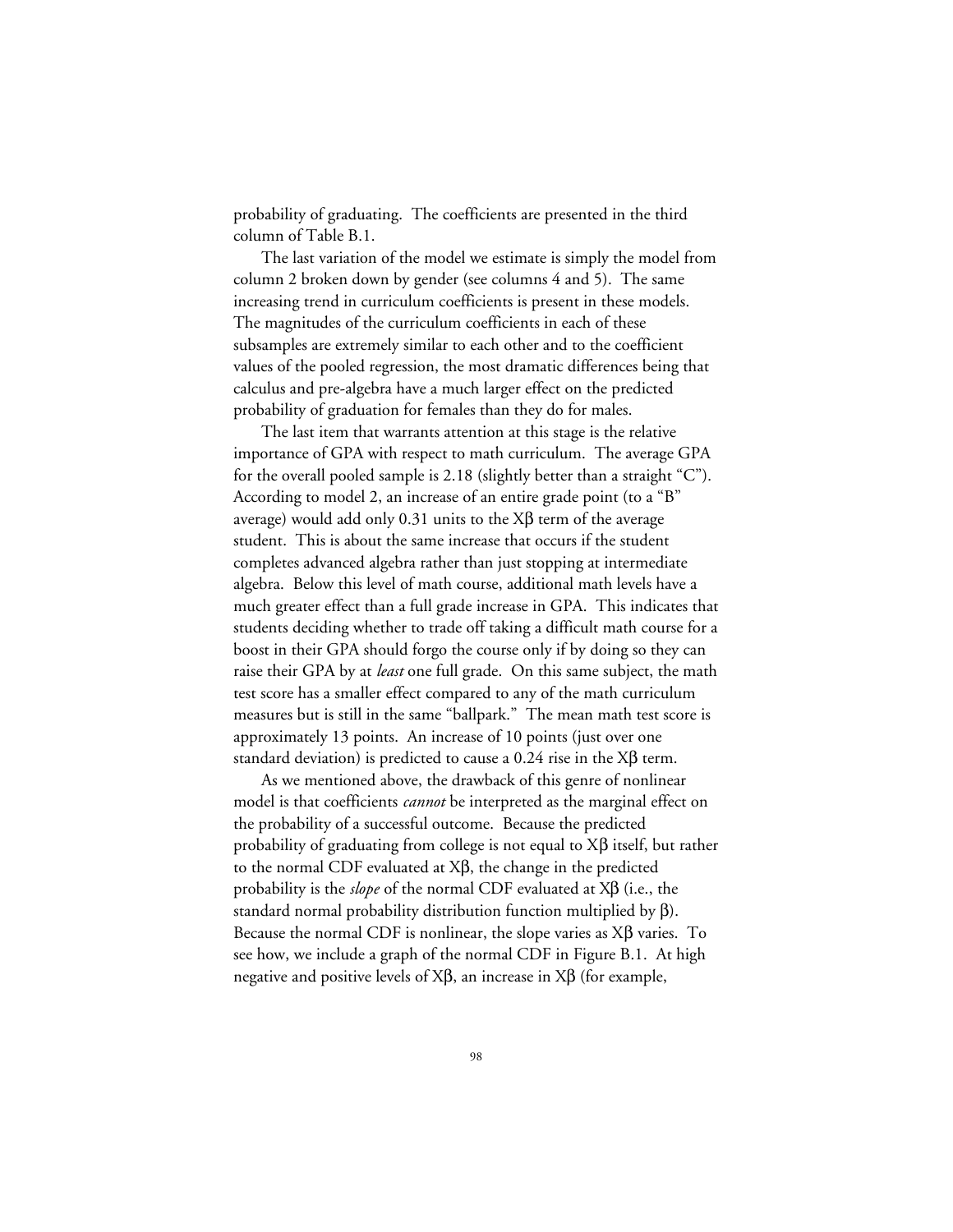

**Figure B.1—General Probit Graph**

resulting from taking a higher level of math course) causes only a very small change in the predicted probability of graduating from college. However, if Xβ is close to zero before the change occurs, a slight increase in Xβ will have a much larger increase in the predicted probability.

The question then becomes: To calculate the effect that a change in Xβ has on the predicted probability of graduating from college, from what initial value of Xβ should we begin? As we pointed out in Chapter 4, we are interested in how the effects of curriculum vary by ethnicity and socioeconomic groups. Therefore, we divide our sample into 16 subgroups based on four ethnic groups and four parental-income groups. For each subgroup, we calculate the mean values of all of the family, school, and demographic explanatory factors of that group and use this value as our starting point for  $X\beta$ .<sup>4</sup> Next, using model 2, we compute  $F(X\beta)$ , which gives us the baseline predicted probability that the average student within that group graduates from college, given that the highest math class he or she took was vocational math. We then add the prealgebra coefficient to Xβ and recalculate F(Xβ) to compute the predicted probability that a student graduates from college given that he or she

<sup>&</sup>lt;sup>4</sup>This is the original XB with all of the curriculum measures set to zero.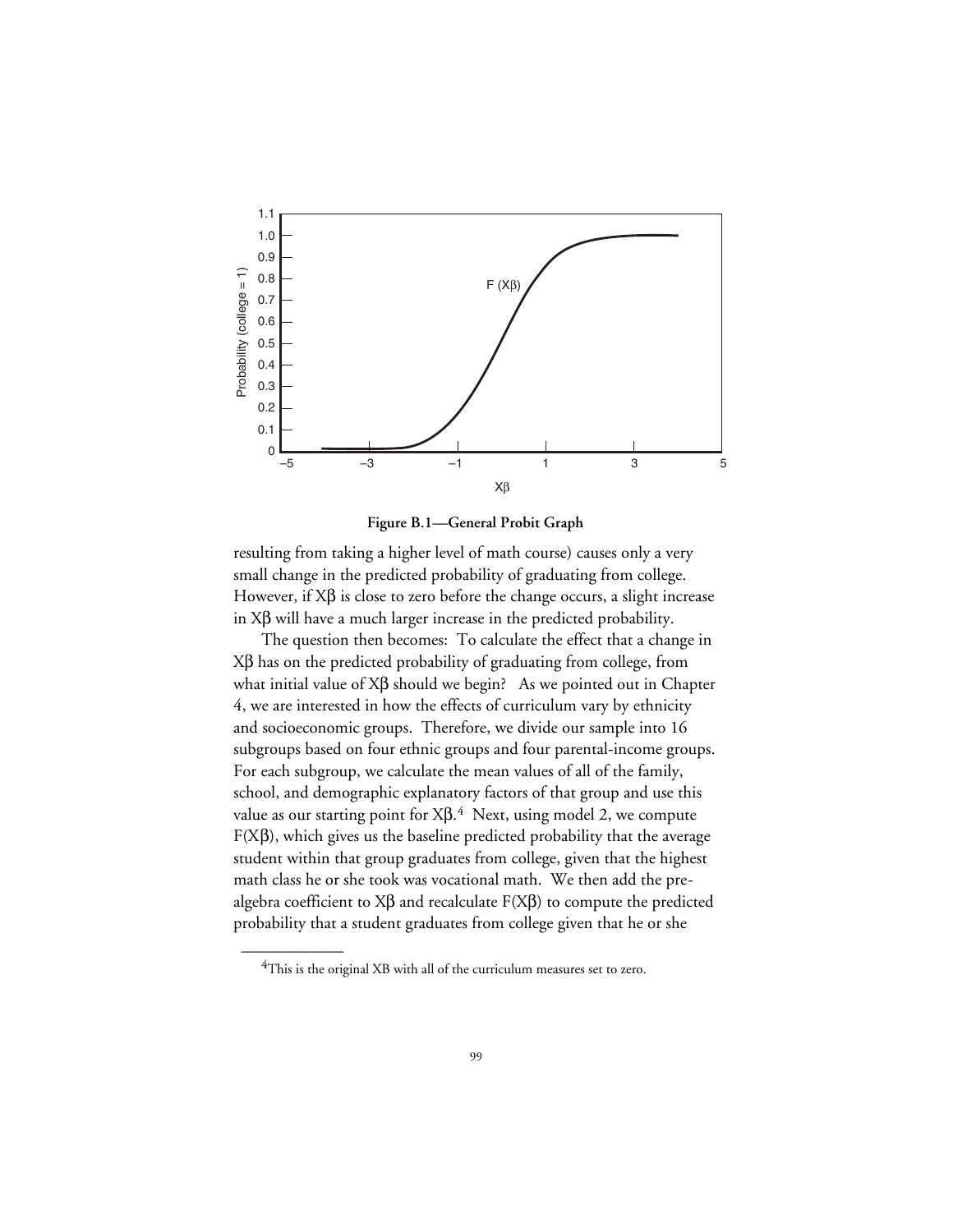took up to pre-algebra. We repeat this process for the algebra/geometry through calculus coefficients, each time adding the coefficient of interest to the baseline  $Xβ$  value.<sup>5</sup> This yields a range of probabilities describing the likelihood of graduating from college given the six different levels of math courses. Table B.2 presents the predicted probabilities of graduation for the overall group as well as for each of the subgroups. These values were used for the graphs in Figures 4.1 and 4.2.

It is worth mentioning that we also estimated a linear probability model rather than a probit model and found that the math effects on the probability of graduation were in the same ballpark as our exercise predicts. Furthermore, with the linear probability model, we used the same instrumental variables technique that we used in the models of earnings later in the report to net out the ability/motivation effects that might be combined with the math effects. Although the effects of math diminished slightly, the effects of all math courses were still quite strong and very dependent on the level of the math course.

<sup>5</sup>Note that normally the product of the explanatory variable and its coefficient should be added to the original XB term. However, because our explanatory variables are 0-1 dummy variables, this reduces to adding the coefficient on its own.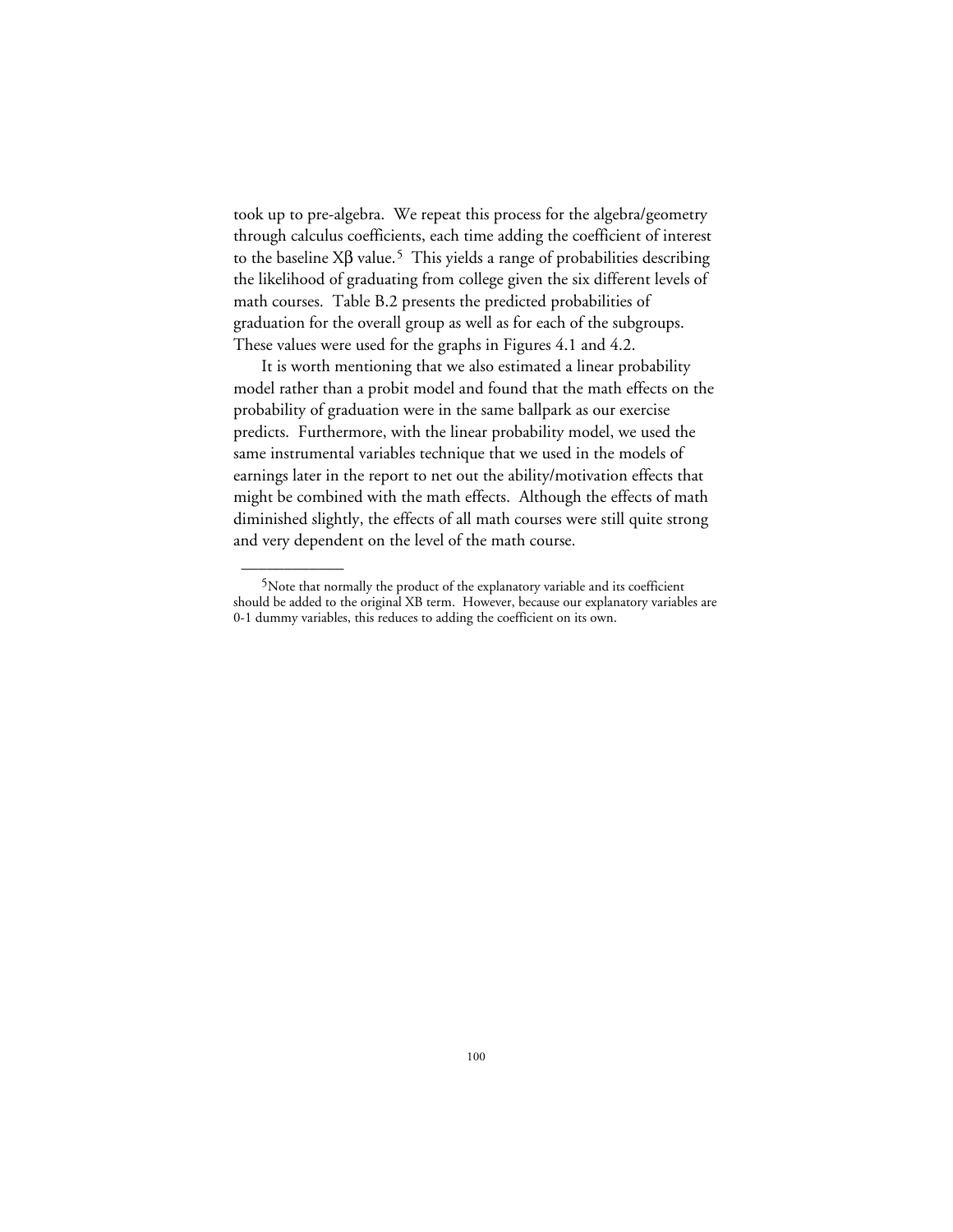| ≃  |
|----|
| q, |
| Ξ  |
| Ļ  |

Predicted Probabilities of College Graduation for the Average Person with at Least 0.5 Credits<br>in the Stated Highest Math Course **Predicted Probabilities of College Graduation for the Average Person with at Least 0.5 Credits in the Stated Highest Math Course**

|                         |                | Vocational | P <sub>re-</sub>                   | Algebra/       | Intermediate   | Advanced                         |                         |
|-------------------------|----------------|------------|------------------------------------|----------------|----------------|----------------------------------|-------------------------|
|                         |                | Math       | <b>Algebra</b>                     | Geometry       | Algebra        | Algebra                          | Calculus                |
| Overall                 | 5,104          | 0.049      | 0.081                              | 0.145          | 0.268          | 0.380                            | 0.428                   |
| White, poor income      | 139            | 0.016      | 0.029                              | 0.060          | 1.133          | 0.211                            | 0.249                   |
| White, low income       |                | 0.049      |                                    | 0.146          | 0.269          |                                  |                         |
| White, medium income    | $1,502$<br>627 | 0.076      | 0.081<br>0.120<br>0.157            | 0.202          | 0.347          | 0.380<br>0.467                   | 0.517                   |
| White, high income      | 920            | 0.104      |                                    | 0.253          | 0.411          | 0.534                            | 1,583                   |
| Black, poor income      | $\overline{7}$ | 0.022      |                                    |                |                |                                  |                         |
| Black, low income       | 281            | 0.046      |                                    | 0.079<br>0.139 | 0.165<br>0.259 |                                  |                         |
| Black, medium income    |                | $0.067$    | $0.040$<br>0.077<br>0.107<br>0.163 | 0.183          | 0.321          | 0.253<br>0.369<br>0.439<br>0.543 | 0.295<br>0.417<br>0.489 |
| Black, high income      |                | 0.108      |                                    | 0.260          | 0.419          |                                  | 0.592                   |
| Hispanic, poor income   | 133            | 0.008      | 0.016<br>0.041                     | 0.035          |                | 0.144<br>0.259<br>0.321<br>0.364 | 1.174                   |
| Hispanic, low income    | 538            | 0.23       |                                    | 0.081          | 0.085<br>0.169 |                                  | 1.301                   |
| Hispanic, medium income | 45             | 0.035      | 0.060<br>0.075                     | 0.112          | 0.219          |                                  | 0.368<br>0.412          |
| Hispanic, high income   | 157            | 0.045      |                                    | 0.136          | 0.255          |                                  |                         |
| Asian, poor income      |                | 0.034      |                                    | 0.110          | 0.215          |                                  | 1.362                   |
| Asian, low income       |                | 0.83       | 0.058<br>0.129<br>0.193<br>0.410   | 0.215          | 0.363<br>0.465 | 0.316<br>0.484<br>0.588          | 0.534<br>0.636<br>0.838 |
| Asian, medium income    |                | 0.130      |                                    | 0.299          |                |                                  |                         |
| Asian, high income      | 34             | 0.314      |                                    | 0.545          | 0.709          | 0.806                            |                         |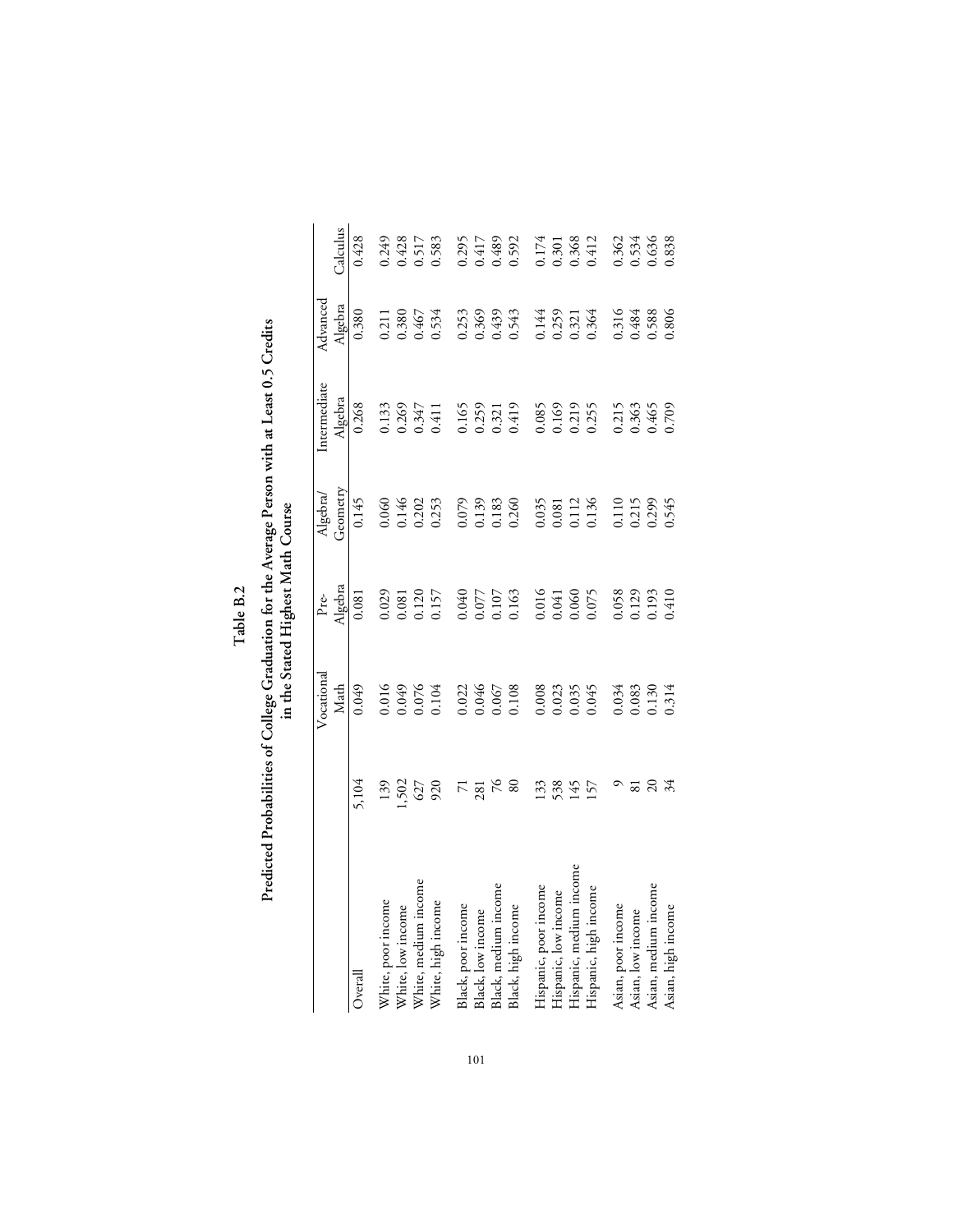|                                                                                                                                         |       | Vocational | Pre-    | Algebra/ | Intermediate | Advanced |          |
|-----------------------------------------------------------------------------------------------------------------------------------------|-------|------------|---------|----------|--------------|----------|----------|
|                                                                                                                                         |       | Math       | Algebra | Geometry | Algebra      | Algebra  | Calculus |
| White, father low education                                                                                                             | .,987 | 0.046      | 0.076   | 0.138    | 0.257        | 0.367    | 0.415    |
| White, father high education                                                                                                            | 580   | 0.227      | 0.311   | 0.439    | 0.612        | 0.725    | 0.765    |
| Black, father low education                                                                                                             | 227   | 0.048      | 0.080   | 0.144    | 0.266        | 1.377    | 0.425    |
| Black, father high education                                                                                                            | 39    | 0.277      | 0.369   | 0.502    | 0.671        | 0.775    | 0.811    |
| Hispanic, father low education                                                                                                          | 605   | 0.020      | 0.035   | 0.071    | 152          | 0.237    | 0.277    |
| Hispanic, father high education                                                                                                         | 85    | 0.164      | 0.235   | 0.351    | 0.522        | 0.643    | 0.689    |
| Asian, father low education                                                                                                             |       | 0.054      | 0.089   | 0.157    | 0.285        | 0.398    | 0.447    |
| Asian, father high education                                                                                                            |       | 0.412      | 0.514   | 0.646    | 0.792        | 0.870    | 1.894    |
| NOTES: The overall sample size is greater than in the probit results because we can include those students who have missing information |       |            |         |          |              |          |          |

Table B.2 (continued) **Table B.2 (continued)**

NOTES: The overall sample size is greater than in the probit results because we can include those students who have missing information<br>about their highest degree attained for this exercise. The average person is assumed t about their highest degree attained for this exercise. The average person is assumed to have the average values of each of the explanatory variables. These probabilities are calculated using the model that controls for both math GPA and math test score in addition to the standard background NOTES: The overall sample size is greater than in the probit results because we can include those students who have missing information characteristics.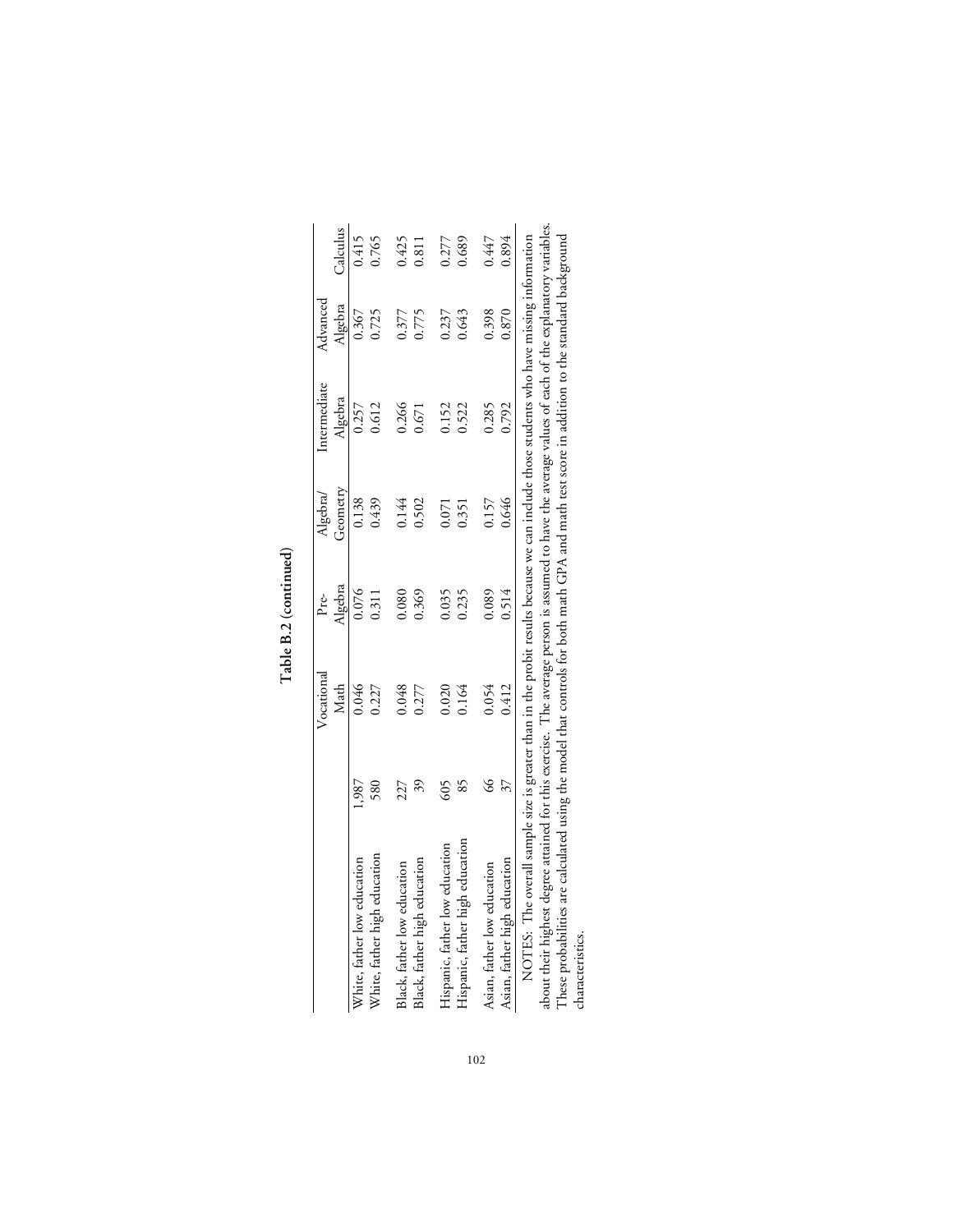## **Appendix C**

\_\_\_\_\_\_\_\_\_\_\_\_

## **Econometric Earnings Models and Results**

## **Econometric Model of Log-Earnings**

The standard log earnings model provides the backbone of our analysis.<sup>1</sup> We construct the following linear model of the log of 1991 annual earnings for student i at school s*:*

$$
\ln w_{is} = \alpha + \lambda \text{Curric}_{is} + \beta_1 \text{Demo}_{is} + \beta_2 \text{Fam}_{is} + \beta_3 \text{Sch}_{is} + \beta_4 \text{HiDeg}_{is} + \varepsilon_{is}
$$
\n(1)

where Curric<sub>is</sub> denotes curriculum, Demo<sub>is</sub> refers to demographic information, Fam<sub>is</sub> and  $Sch_{is}$  are family and school characteristics, respectively, HiDegis stands for the highest educational degree obtained by the student, and  $\varepsilon_{\rm is}$  is an i.i.d. error term.

As we explained in Chapter 5, the main measure of curriculum that we use, Curric<sub>is</sub>, is a vector of the credits earned in each of six math course categories. It then follows that each element in the vector of coefficients, λ, describes the effect of an additional credit in the corresponding math course on the log of earnings.

<sup>&</sup>lt;sup>1</sup>We model the log of earnings rather than the absolute level of earnings for several reasons. For one, it allows us to interpret the regression estimates as the percentage change in earnings resulting from a one-unit change in a particular explanatory factor. This is more appealing than estimates that measure an additive effect (a change in the actual level of earnings), because many of the factors are likely to have a proportionate effect. For example, if we model actual earnings (rather than log of earnings) and find that an additional math course leads to a \$2,000 increase in earnings, this means that for workers earning \$40,000 annually, that math course has a 5 percent effect, but for a worker earning \$5,000 per year, the effect is 40 percent. A model that predicts that increasing the math curriculum will lead to a 5 percent gain in earnings regardless of initial level is arguably more realistic. A second reason why it has become standard practice to model log wages rather than actual wages is that doing so reduces the chance that a few outlier observations skew the regression results.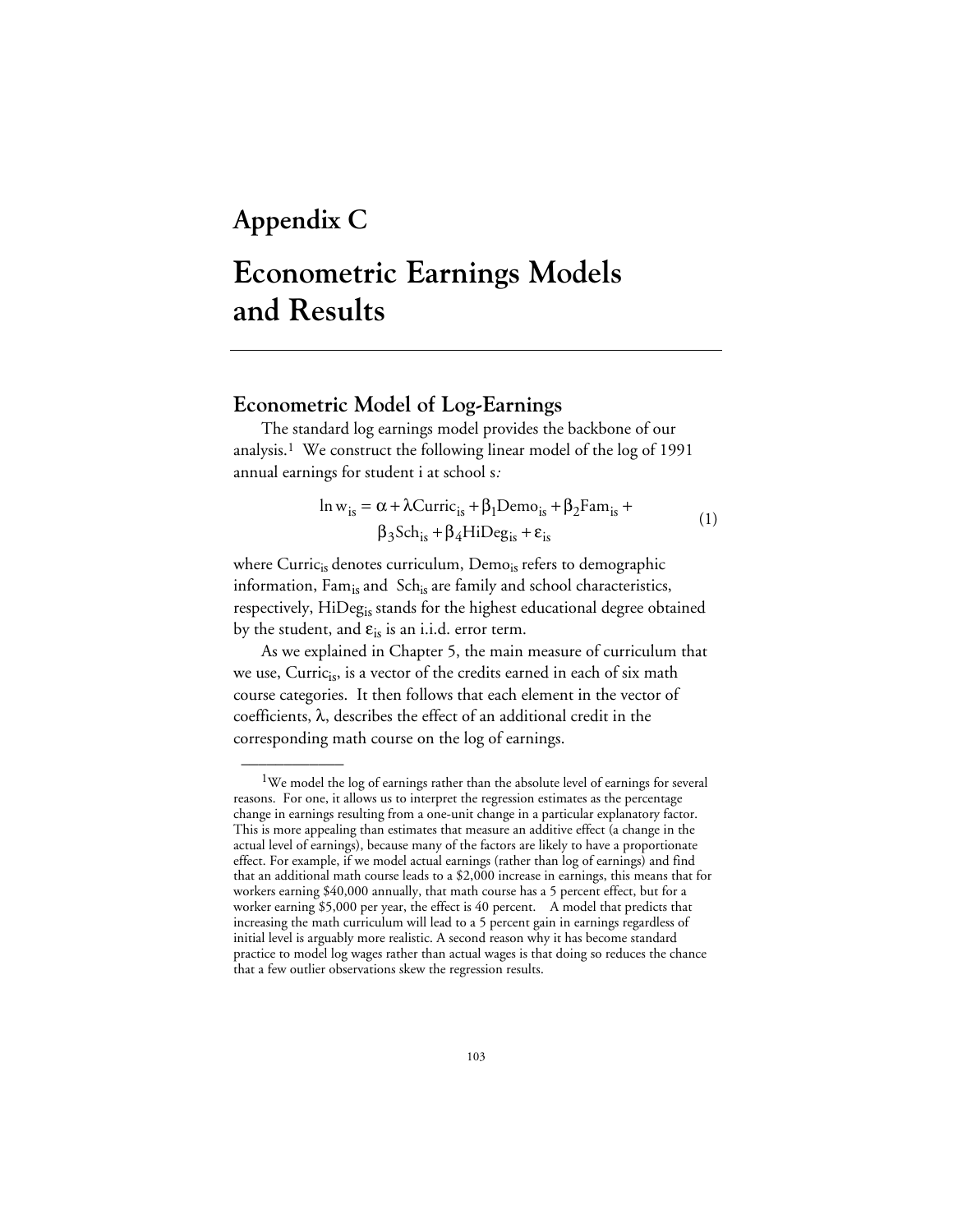Although the main body of Chapter 5 lists the variables within the Demo, Fam, Sch, and HiDeg categories, a few technical points deserve mention. Because many of the variables are categorical, we omit one of the categories and represent the remainder by a series of 0–1 dummy variables. Thus, the coefficients on the remaining variables are measured relative to the excluded group. The category breakdowns are explicitly listed in the table of means (Table C.1). Because we include the school variables upon which the HSB survey was stratified, we do not weight the regressions.

As we mentioned in Chapter 5, earnings data do not explicitly measure an hourly wage and so really represent two different effects: a productivity effect and an hours-worked effect. In addition to restricting the income range to help eliminate the hours-worked effect by removing unemployed people from our sample, as a second solution, we estimate a model in which the dependent variable is a monthly wage (calculated as 1991 annual earnings divided by the number of months that the respondent was employed during 1991). We did this to help elicit productivity rather than variations related to labor force attachment, but found that the results changed very little.

In addition to the problem of omitted ability bias mentioned in Chapter 5, we should note the source of another potential model misspecification. In our initial analyses, we assume that the error term is independent across students. However, there could potentially be some shocks that affect all students at a particular school in the same way. In this case, the error term would be correlated across observations from the same school, and OLS would no longer yield efficient estimates of the coefficients. A random effects model takes account of the correlated error terms, yet it turns out that in this case, the random effects estimates are nearly identical to the OLS estimates. So, in this report we present only the OLS results for simplicity. An alternative to the random effects model is a fixed effects model in which we include a dummy variable for each school. We discuss the results from these models in the instrumental variables section of this appendix.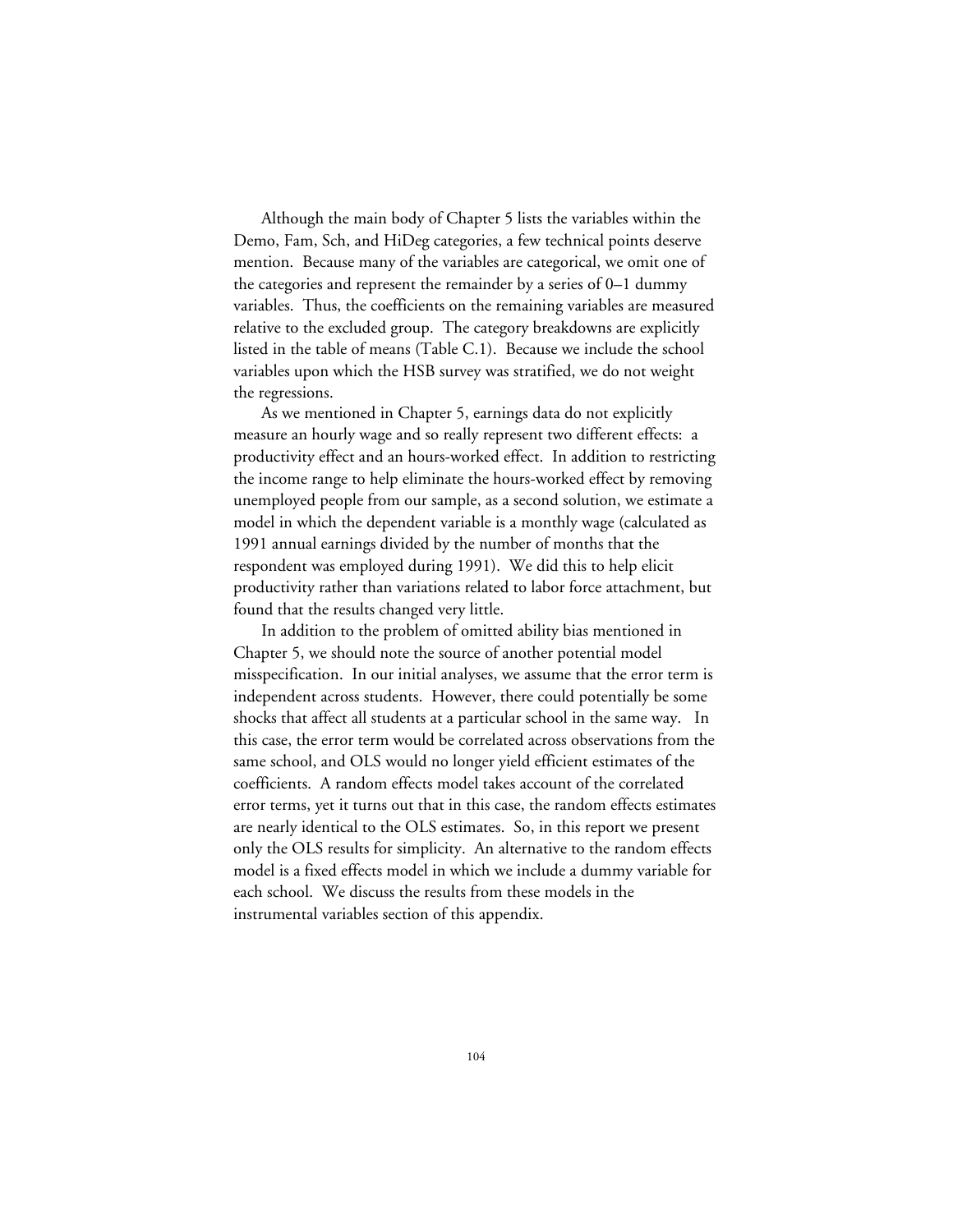## **Table C.1**

## **Summary Statistics**

|                                 | <b>HSB Public School</b> |           | Regression Sample |           |
|---------------------------------|--------------------------|-----------|-------------------|-----------|
|                                 | Unweighted               | Weighted  | Unweighted        | Weighted  |
| Annual 1991 earnings, \$        | 19,168                   | 19,092    | 22,288            | 22,077    |
|                                 | (13, 532)                | (13, 534) | (10, 954)         | (10, 929) |
| Log of 1991 earnings            | 9.755                    | 9.757     | 9.872             | 9.860     |
|                                 | (0.790)                  | (0.782)   | (0.574)           | (0.580)   |
| Math curriculum measures        |                          |           |                   |           |
| Credits in vocational math      | 0.758                    | 0.757     | 0.685             | 0.708     |
|                                 | (0.912)                  | (0.932)   | (0.887)           | (0.904)   |
| Credits in pre-algebra          | 0.258                    | 0.262     | 0.261             | 0.262     |
|                                 | (0.541)                  | (0.552)   | (0.543)           | (0.546)   |
| Credits in algebra/geometry     | 0.908                    | 0.917     | 0.988             | 0.945     |
|                                 | (0.874)                  | (0.877)   | (0.881)           | (0.865)   |
| Credits in intermediate algebra | 0.265                    | 0.266     | 0.294             | 0.279     |
|                                 | (0.461)                  | (0.470)   | (0.476)           | (0.469)   |
| Credits in advanced algebra     | 0.223                    | 0.212     | 0.250             | 0.228     |
|                                 | (0.524)                  | (0.514)   | (0.543)           | (0.522)   |
| Credits in calculus             | 0.042                    | 0.039     | 0.045             | 0.039     |
|                                 | (0.220)                  | (0.212)   | (0.225)           | (0.209)   |
| Demographic characteristics     |                          |           |                   |           |
| Ethnicity = white               | 0.572                    | 0.702     | 0.625             | 0.734     |
|                                 | (0.495)                  | (0.457)   | (0.484)           | (0.442)   |
| Ethnicity = Hispanic            | 0.223                    | 0.131     | 0.210             | 0.125     |
|                                 | (0.416)                  | (0.337)   | (0.407)           | (0.331)   |
| Ethnicity = black               | 0.136                    | 0.128     | 0.110             | 0.111     |
|                                 | (0.343)                  | (0.334)   | (0.312)           | (0.314)   |
| Ethnicity = Asian               | 0.032                    | 0.012     | 0.031             | 0.011     |
|                                 | (0.176)                  | (0.108)   | (0.174)           | (0.105)   |
| Ethnicity = Native American     | 0.023                    | 0.012     | 0.019             | 0.011     |
|                                 | (0.151)                  | (0.109)   | (0.137)           | (0.106)   |
| Ethnicity = other               | 0.014                    | 0.015     | 0.005             | 0.008     |
|                                 | (0.119)                  | (0.122)   | (0.070)           | (0.086)   |
| Male                            | 0.507                    | 0.497     | 0.539             | 0.543     |
|                                 | (0.500)                  | (0.500)   | (0.498)           | (0.498)   |
| Age as of 6/15/91               | 27.333                   | 27.297    | 27.278            | 27.272    |
|                                 | (0.623)                  | (0.569)   | (0.570)           | (0.545)   |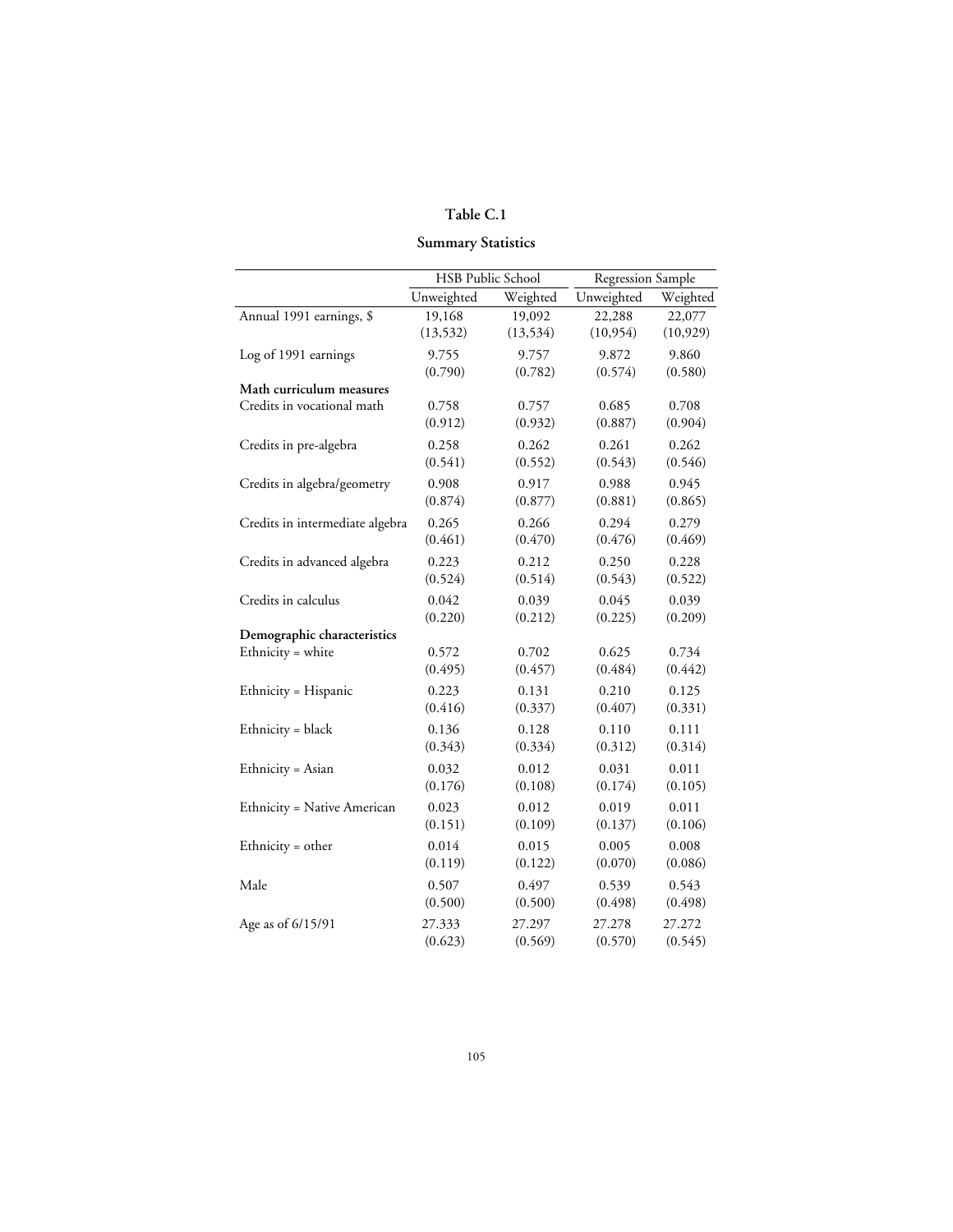|                                 | <b>HSB Public School</b> |                  | <b>Regression Sample</b> |                  |  |
|---------------------------------|--------------------------|------------------|--------------------------|------------------|--|
|                                 | Unweighted               | Weighted         | Unweighted               | Weighted         |  |
| Married in 1991                 | 0.549                    | 0.555            | 0.562                    | 0.564            |  |
|                                 | (0.498)                  | (0.497)          | (0.496)                  | (0.496)          |  |
| Marital status missing          | 0.155                    | 0.006            | 0.005                    | 0.008            |  |
|                                 | (0.362)                  | (0.079)          | (0.073)                  | (0.087)          |  |
| Family characteristics          |                          |                  |                          |                  |  |
| Family income: <\$7K            | 0.095<br>(0.293)         | 0.075<br>(0.263) | 0.076<br>(0.265)         | 0.064<br>(0.244) |  |
|                                 |                          |                  |                          |                  |  |
| Family income: \$7K-\$15K       | 0.280                    | 0.261            | 0.282                    | 0.259            |  |
|                                 | (0.449)                  | (0.439)          | (0.450)                  | (0.438)          |  |
| Family income: \$15K-\$20K      | 0.168                    | 0.170            | 0.183                    | 0.179            |  |
|                                 | (0.374)                  | (0.376)          | (0.387)                  | (0.383)          |  |
| Family income: \$20K-\$25K      | 0.145                    | 0.148            | 0.165                    | 0.164            |  |
|                                 | (0.352)                  | (0.355)          | (0.371)                  | (0.370)          |  |
| Family income: \$25K-\$38K      | 0.129                    | 0.145            | 0.147                    | 0.164            |  |
|                                 | (0.335)                  | (0.352)          | (0.354)                  | (0.370)          |  |
| Family income: \$38K and up     | 0.087                    | 0.092            | 0.092                    | 0.092            |  |
|                                 | (0.282)                  | (0.289)          | (0.289)                  | (0.289)          |  |
| Family income: missing          | 0.096                    | 0.110            | 0.055                    | 0.079            |  |
|                                 | (0.294)                  | (0.312)          | (0.228)                  | (0.270)          |  |
| At least one parent U.S. native | 0.777                    | 0.785            | 0.818                    | 0.820            |  |
|                                 | (0.416)                  | (0.411)          | (0.386)                  | (0.384)          |  |
| Native value missing            | 0.118                    | 0.156            | 0.089                    | 0.127            |  |
|                                 | (0.323)                  | (0.363)          | (0.285)                  | (0.333)          |  |
| Education of mother: < high     | 0.175                    | 0.142            | 0.168                    | 0.139            |  |
| school graduate                 | (0.380)                  | (0.349)          | (0.374)                  | (0.346)          |  |
| Education of mother: vocational | 0.062                    | 0.065            | 0.068                    | 0.069            |  |
|                                 | (0.241)                  | (0.246)          | (0.251)                  | (0.254)          |  |
| Education of mother: some       | 0.087                    | 0.088            | 0.093                    | 0.090            |  |
| college                         | (0.282)                  | (0.283)          | (0.290)                  | (0.287)          |  |
| Education of mother: college    | 0.054                    | 0.056            | 0.065                    | 0.063            |  |
| graduate                        | (0.227)                  | (0.230)          | (0.246)                  | (0.242)          |  |
| Education of mother: master's,  | 0.030                    | 0.031            | 0.032                    | 0.032            |  |
| Ph.D.                           | (0.171)                  | (0.173)          | (0.177)                  | (0.175)          |  |
| Education of mother: missing    | 0.282                    | 0.300            | 0.241                    | 0.262            |  |
|                                 | (0.450)                  | (0.458)          | (0.427)                  | (0.440)          |  |

**Table C.1 (continued)**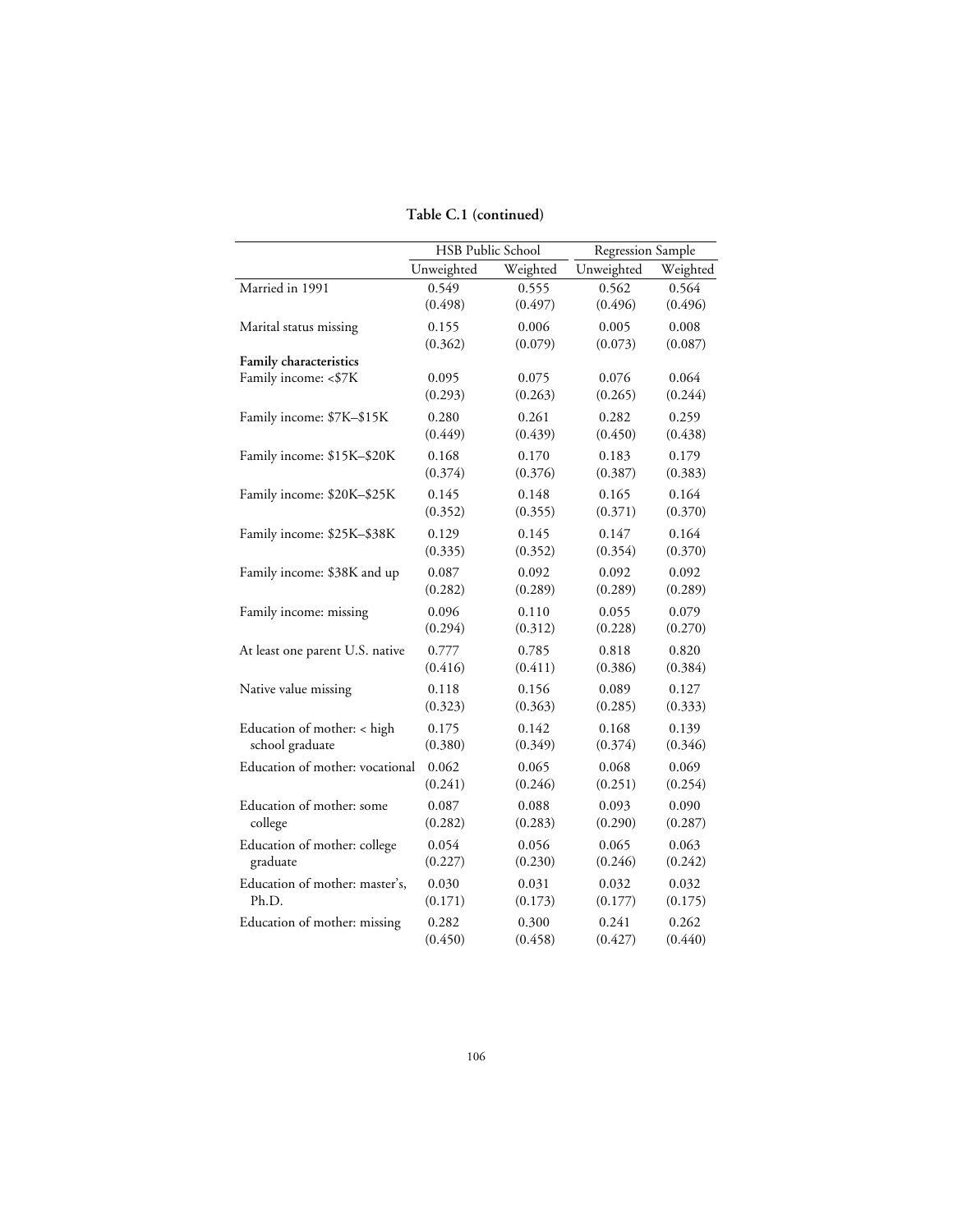|                                      | HSB Public School |                  | Regression Sample |                  |  |
|--------------------------------------|-------------------|------------------|-------------------|------------------|--|
|                                      | Unweighted        | Weighted         | Unweighted        | Weighted         |  |
| Education of father: < high          | 0.174             | 0.152            | 0.174             | 0.148            |  |
| school graduate                      | (0.379)           | (0.359)          | (0.379)           | (0.355)          |  |
| Education of father: vocational      | 0.061             | 0.060            | 0.066             | 0.065            |  |
|                                      | (0.239)           | (0.238)          | (0.249)           | (0.247)          |  |
| Education of father: some<br>college | 0.072<br>(0.258)  | 0.076<br>(0.265) | 0.079<br>(0.270)  | 0.081<br>(0.273) |  |
| Education of father: college         | 0.063             | 0.069            | 0.074             | 0.076            |  |
| graduate                             | (0.243)           | (0.253)          | (0.262)           | (0.265)          |  |
| Education of father: master's,       | 0.053             | 0.054            | 0.060             | 0.058            |  |
| Ph.D.                                | (0.223)           | (0.225)          | (0.238)           | (0.233)          |  |
| Education of father: missing         | 0.378             | 0.386            | 0.328             | 0.347            |  |
|                                      | (0.485)           | (0.487)          | (0.470)           | (0.476)          |  |
| Number of siblings                   | 3.060             | 2.980            | 2.964             | 2.900            |  |
|                                      | (1.792)           | (1.779)          | (1.757)           | (1.766)          |  |
| Number of siblings missing           | 0.032             | 0.016            | 0.011             | 0.011            |  |
| School characteristics               | (0.176)           | (0.125)          | (0.106)           | (0.105)          |  |
| Urban                                | 0.254             | 0.219            | 0.222             | 0.201            |  |
|                                      | (0.436)           | (0.413)          | (0.416)           | (0.400)          |  |
| Suburban                             | 0.452             | 0.464            | 0.459             | 0.464            |  |
|                                      | (0.498)           | (0.499)          | (0.498)           | (0.499)          |  |
| Rural                                | 0.294             | 0.317            | 0.319             | 0.335            |  |
|                                      | (0.456)           | (0.465)          | (0.466)           | (0.472)          |  |
| Teachers unionized                   | 0.842             | 0.834            | 0.846             | 0.840            |  |
|                                      | (0.365)           | (0.372)          | (0.361)           | (0.367)          |  |
| Union status missing                 | 0.024             | 0.020            | 0.021             | 0.018            |  |
|                                      | (0.153)           | (0.138)          | (0.144)           | (0.132)          |  |
| Regular public high school           | 0.841             | 0.955            | 0.859             | 0.961            |  |
|                                      | (0.365)           | (0.207)          | (0.348)           | (0.194)          |  |
| Alternative high school              | 0.035             | 0.009            | 0.024             | 0.007            |  |
|                                      | (0.185)           | (0.094)          | (0.152)           | (0.085)          |  |
| Cuban Hispanic public school         | 0.017             | 0.005            | 0.013             | 0.003            |  |
|                                      | (0.131)           | (0.070)          | (0.115)           | (0.057)          |  |
| Other Hispanic public school         | 0.106             | 0.031            | 0.104             | 0.029            |  |
|                                      | (0.308)           | (0.173)          | (0.306)           | (0.167)          |  |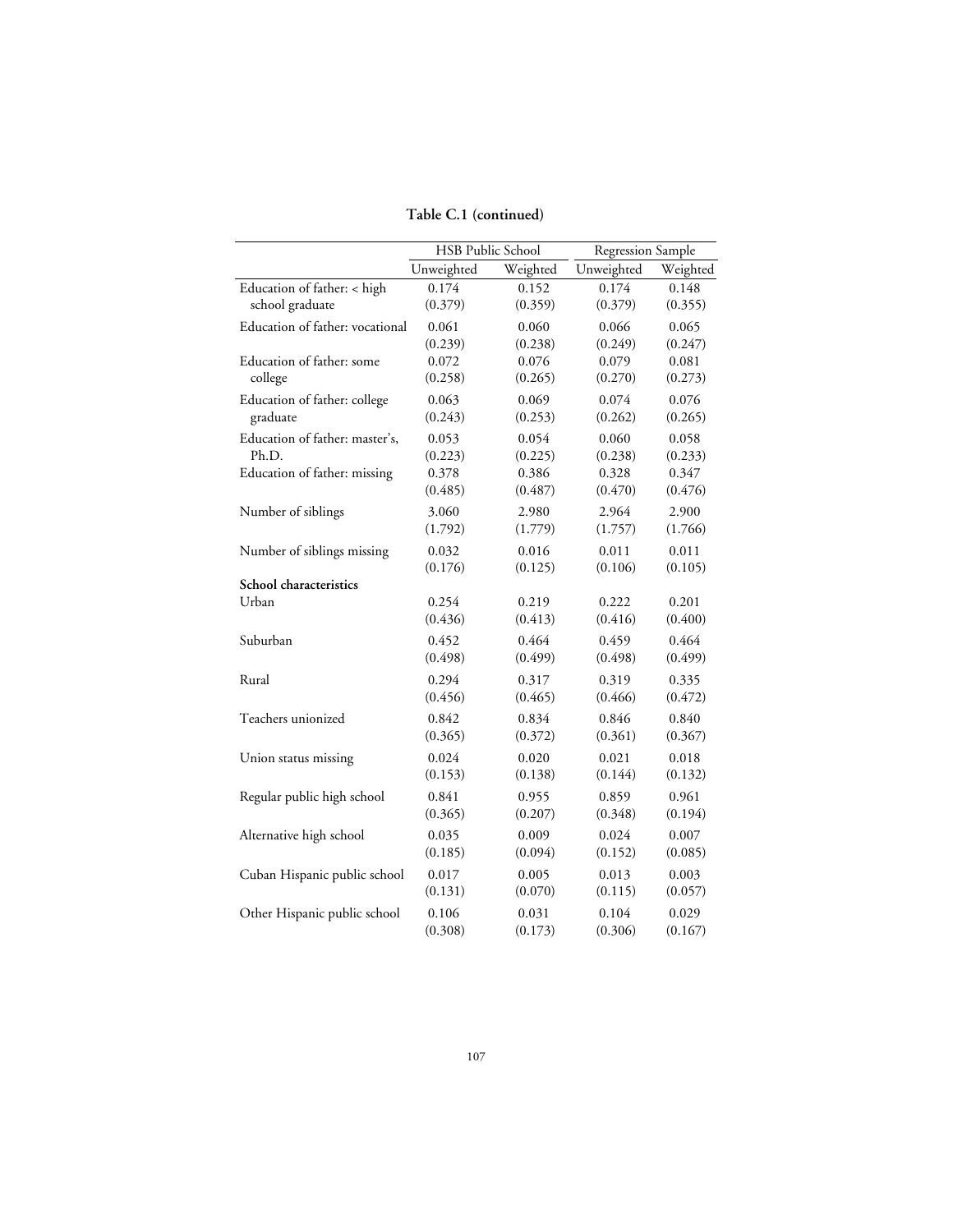|                                                                | HSB Public School |          | Regression Sample |          |  |
|----------------------------------------------------------------|-------------------|----------|-------------------|----------|--|
|                                                                | Unweighted        | Weighted | Unweighted        | Weighted |  |
| Student teacher ratio                                          | 19.432            | 19.242   | 19.392            | 19.243   |  |
|                                                                | (4.598)           | (4.581)  | (4.634)           | (4.536)  |  |
| High school membership                                         | 1,434             | 1,383    | 1,404             | 1,369    |  |
|                                                                | (818)             | (793)    | (800)             | (788)    |  |
| % disadvantaged students                                       | 20.0              | 16.9     | 17.9              | 15.6     |  |
|                                                                | (23.2)            | (20.4)   | (20.9)            | (18.4)   |  |
| % teachers with master's                                       | 48.4              | 48.6     | 48.2              | 48.9     |  |
| degree                                                         | (24.3)            | (23.7)   | (24.1)            | (23.6)   |  |
| District average spending/                                     | 1,588             | 1,598    | 1,578             | 1,602    |  |
| pupil, \$                                                      | (670)             | (655)    | (669)             | (649)    |  |
| Teacher's salary, \$                                           | 10,703            | 10,659   | 10,691            | 10,665   |  |
|                                                                | (1,209)           | (1,128)  | (1,223)           | (1,107)  |  |
| Books per pupil                                                | 13.14             | 13.34    | 13.68             | 13.63    |  |
|                                                                | (9.83)            | (9.52)   | (10.39)           | (9.66)   |  |
| Days in school year                                            | 179.8             | 180      | 179.8             | 180.1    |  |
|                                                                | (3.1)             | (3.1)    | (3.2)             | (3.1)    |  |
| <b>Educational attainment</b><br>Higher than bachelor's degree | 0.029             | 0.031    | 0.032             | 0.030    |  |
|                                                                | (0.168)           | (0.173)  | (0.175)           | (0.170)  |  |
| Bachelor's degree                                              | 0.166             | 0.177    | 0.222             | 0.210    |  |
|                                                                | (0.372)           | (0.382)  | (0.416)           | (0.408)  |  |
| Associate's degree                                             | 0.070             | 0.078    | 0.085             | 0.084    |  |
|                                                                | (0.255)           | (0.268)  | (0.279)           | (0.277)  |  |
| Certificate                                                    | 0.090             | 0.110    | 0.102             | 0.109    |  |
|                                                                | (0.287)           | (0.313)  | (0.303)           | (0.312)  |  |
| Some postsecondary education                                   | 0.187             | 0.190    | 0.202             | 0.191    |  |
| but no degree                                                  | (0.390)           | (0.392)  | (0.402)           | (0.393)  |  |
| High school diploma                                            | 0.261             | 0.337    | 0.297             | 0.320    |  |
|                                                                | (0.439)           | (0.473)  | (0.457)           | (0.466)  |  |
| Less than high school                                          | 0.060             | 0.061    | 0.051             | 0.049    |  |
|                                                                | (0.238)           | (0.239)  | (0.219)           | (0.215)  |  |
| Degree missing                                                 | 0.137             | 0.015    | 0.009             | 0.008    |  |
|                                                                | (0.344)           | (0.122)  | (0.092)           | (0.088)  |  |
| <b>Additional controls</b>                                     |                   |          |                   |          |  |
| Math GPA                                                       | 2.075             | 2.096    | 2.164             | 2.139    |  |
|                                                                | (0.962)           | (0.933)  | (0.934)           | (0.919)  |  |

**Table C.1 (continued)**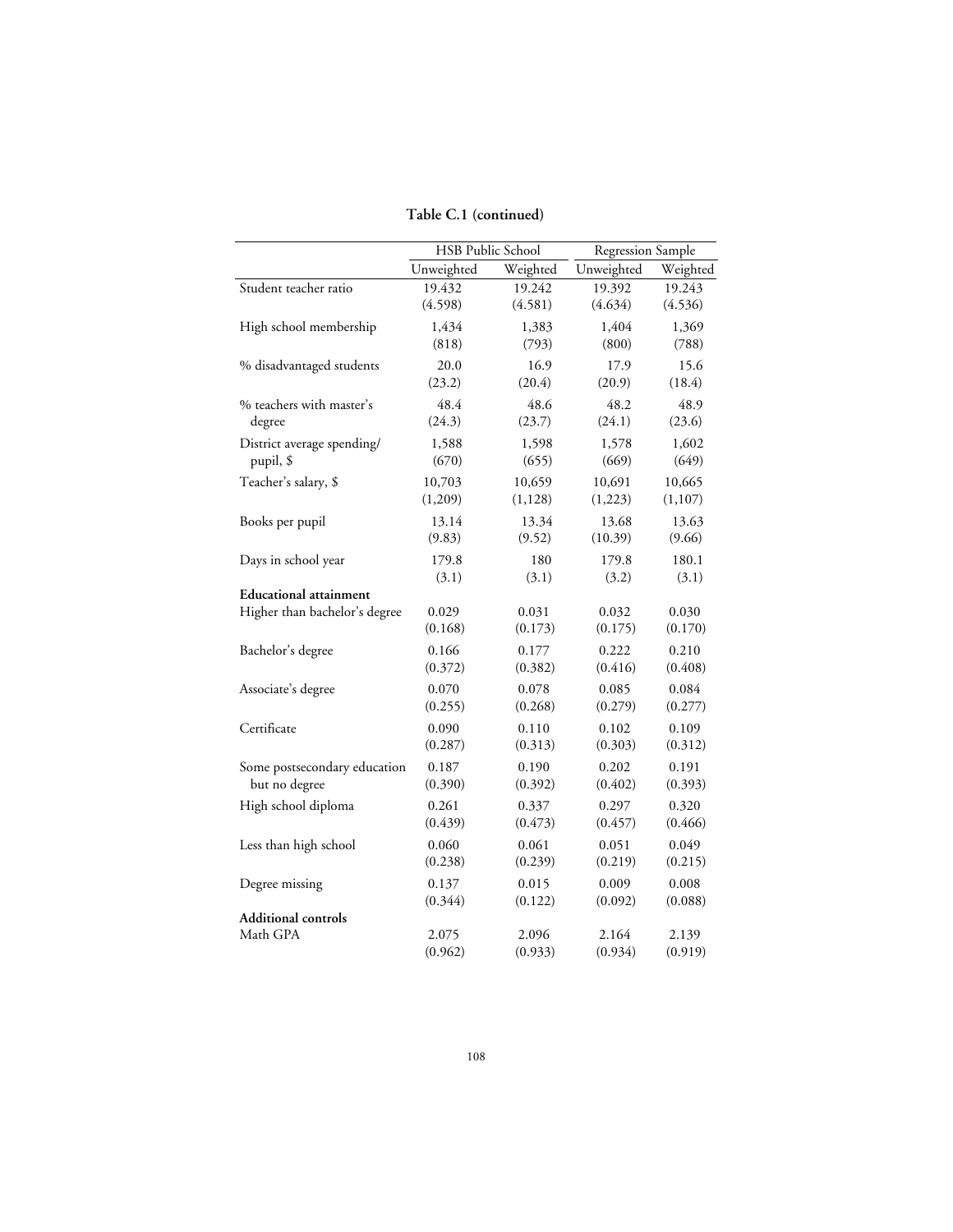**Table C.1 (continued)**

|                     | <b>HSB Public School</b> |                   | Regression Sample |                   |  |
|---------------------|--------------------------|-------------------|-------------------|-------------------|--|
|                     | Unweighted               | Weighted          | Unweighted        | Weighted          |  |
| Math IRT test score | 11.778<br>(9.823)        | 12.249<br>(9.736) | 13.184<br>(9.726) | 12.893<br>(9.679) |  |
| No. of observations | 11,724                   | 11,724            | 5.919             | 5,919             |  |

NOTES: Standard deviations are in parentheses. Means are calculated before missing values are set to zero. The number of observations represents the maximum possible. Some variables may have fewer observations if there are any missing values. We use the fourth follow-up weight (fu4wt) for the weighted results. The "regression" sample refers to the sample used in the first series of regressions from Chapter 5.

## **Summary Statistics**

\_\_\_\_\_\_\_\_\_\_\_\_

Because HSB used a stratified national probability sample of schools in which schools with high percentages of Hispanic students were oversampled, the summary statistics must be weighted to make meaningful projections to the population as a whole.2 We present both weighted and unweighted means and standard deviations in Table C.1 for both the regression sample and the total sample of public schools. For reasons cited in Chapter 5, we limit the observations used in these calculations to the 11,724 students in public schools.

As expected, because of the oversampling method, the percentage of Hispanics falls dramatically, from 22 percent to 13 percent, when we weight the means (see the change from column 1 to 2 and from column 3 to 4). The rest of the means are extremely similar between the unweighted and weighted versions (for both the total sample and the regression sample).

Appendix A details the loss of observations resulting from missing values for earnings and other variables.<sup>3</sup> Earnings data are missing for approximately 20 percent of the public school sample, primarily because

<sup>&</sup>lt;sup>2</sup>Although that type of school was oversampled, within the school 36 students were randomly selected. Because of the ethnic composition of the oversampled schools, this still leads to a higher than nationally representative proportion of Hispanics in the sample.

 $3$ Primarily, we drop observations if earnings or curriculum data are missing. We also drop observations of students who transferred schools, who were enrolled in college in 1991, or whose income did not fall in the specified range.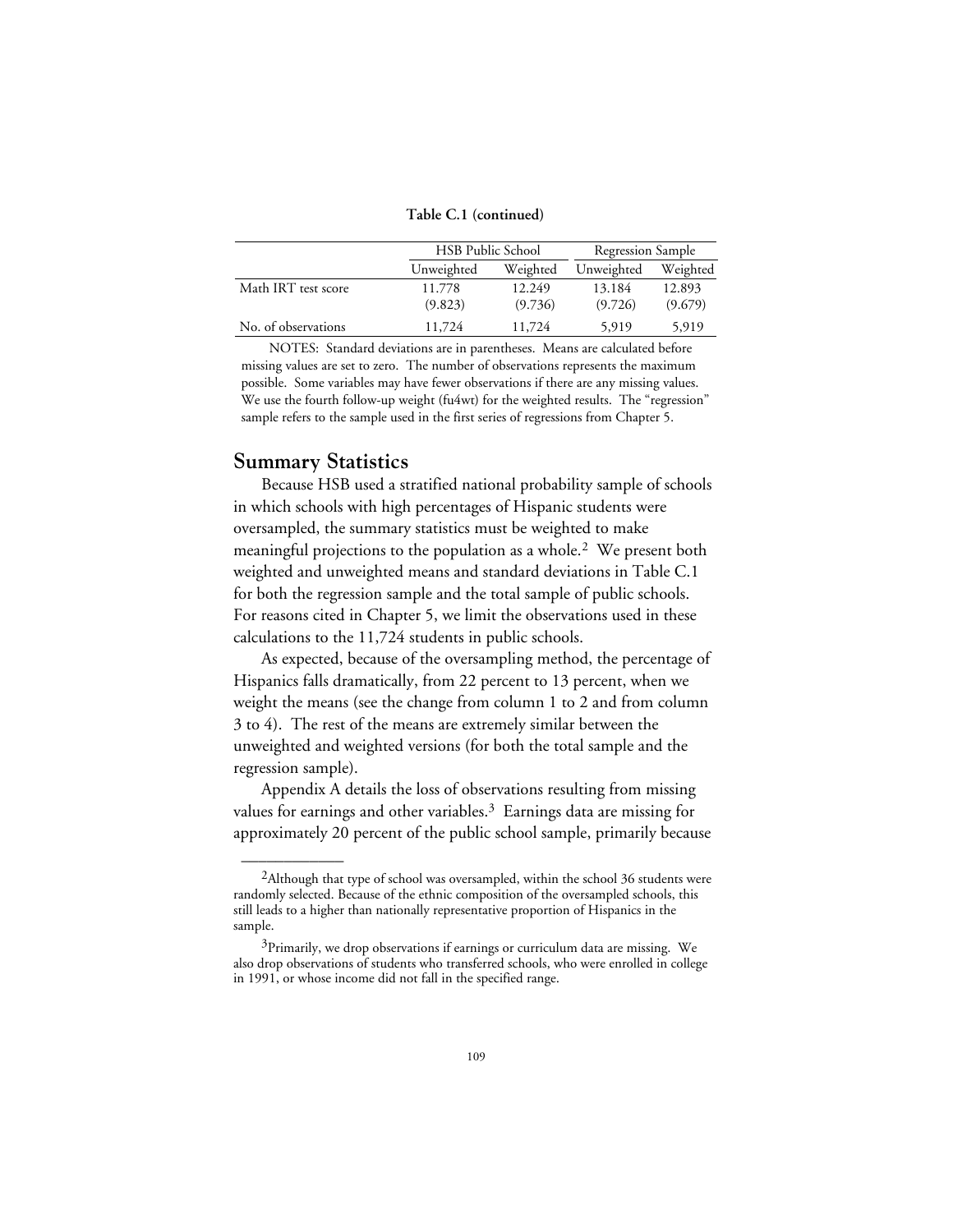of the lack of participation in the final follow-up. Because some crucial data are missing and therefore unusable in the regression analysis, we also calculate descriptive statistics for the subsample that we use to estimate the earnings models (the regression sample). These are displayed in columns 3 and 4 of the same table. In this subsample, the means and standard deviations are strikingly similar to those obtained when using the full set of potential public school observations.<sup>4</sup> This offers some assurance that sample attrition and missing values have not distorted our sample.

Despite the comparable means between the regression sample and the full sample, we were still concerned that the estimated curriculum effects might not be representative of the entire sample because of the high percentage of students with missing data. As an additional test, we examined whether the relationship between the curriculum variables and the remaining explanatory variables in the earnings model is the same for students in and out of the regression subsample. But rather than compare the simple correlations between the math curriculum variables and the remaining explanatory variables for students in and out of the regression sample, we took a more comprehensive approach. 5 We regressed each of the math credit measures on the remaining explanatory variables, a dummy variable indicating whether the observation is in the regression sample and a series of interaction terms in which each explanatory variable is interacted with that newly constructed dummy variable. Table C.2 shows the number of significant interaction terms that we found from this procedure. In four of the six models, none of the interaction terms were significant. In the vocational math model, only four of the 53 possible interaction terms were significant; and in the algebra model, only one interaction term was significant. Such a small

 ${}^{4}$ The biggest mean difference occurs in the percentage of sample members who are male. This percentage is 4.5 points higher in the usable regression sample, indicating that we lose a disproportionate number of females. This is not surprising because, on average, more females will be out of the labor force and therefore missing earnings data in the appropriate range.

 $5$ These explanatory variables include all of the demographic, family, and school characteristics that we described in Chapter 5, as well as the highest educational attainment dummy variables. See Table 5.1 for a complete list of the variables.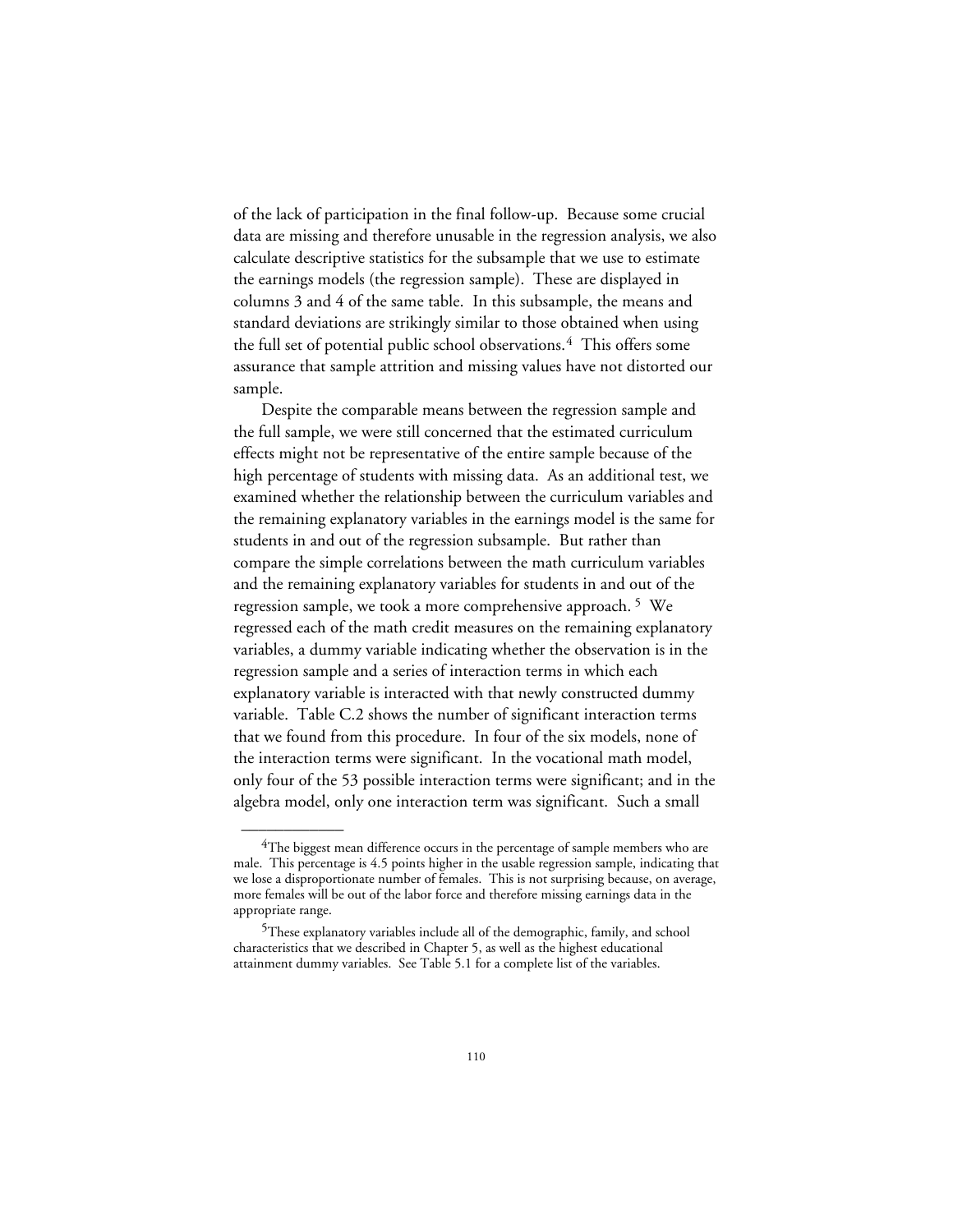### **Table C.2**

### **Number of Significant Interaction Terms in Tests of Similarity Between the Regression Sample and the Entire Sample**

|                      | Number (53 possible) |
|----------------------|----------------------|
|                      | per regression)      |
| Vocational math      |                      |
| Pre-algebra          |                      |
| Algebra/geometry     |                      |
| Intermediate algebra |                      |
| Advanced algebra     |                      |
| Calculus             |                      |

NOTES: We do not include interaction terms where the variable interacted with the in-regression dummy variable is itself a dummy variable indicating missing data. We fail to reject the hypothesis that the coefficients of the interaction terms are jointly zero for all models except the vocational math and algebra/geometry categories.

number of significant interaction terms gives us reasonable assurances that the relationship between the explanatory factors in the regression model is representative of the entire sample.

## **Earnings Model Results**

Table C.3 shows the complete regression coefficients and standard errors for model (1). In addition, it shows the regression results for the sequence of models discussed in Chapter 5.

## **Alternative Curriculum Measurement**

As an alternative to using the number of credits earned in each level of math class as the measure of curriculum, we constructed a series of dummy variables indicating the highest level of math course the student attained. The coefficient values on these dummy variables were virtually identical to the appropriate sum of the coefficients from the original method. For example, in the case of no controls, the coefficient on the calculus class dummy variable was 0.51. If we assume that students who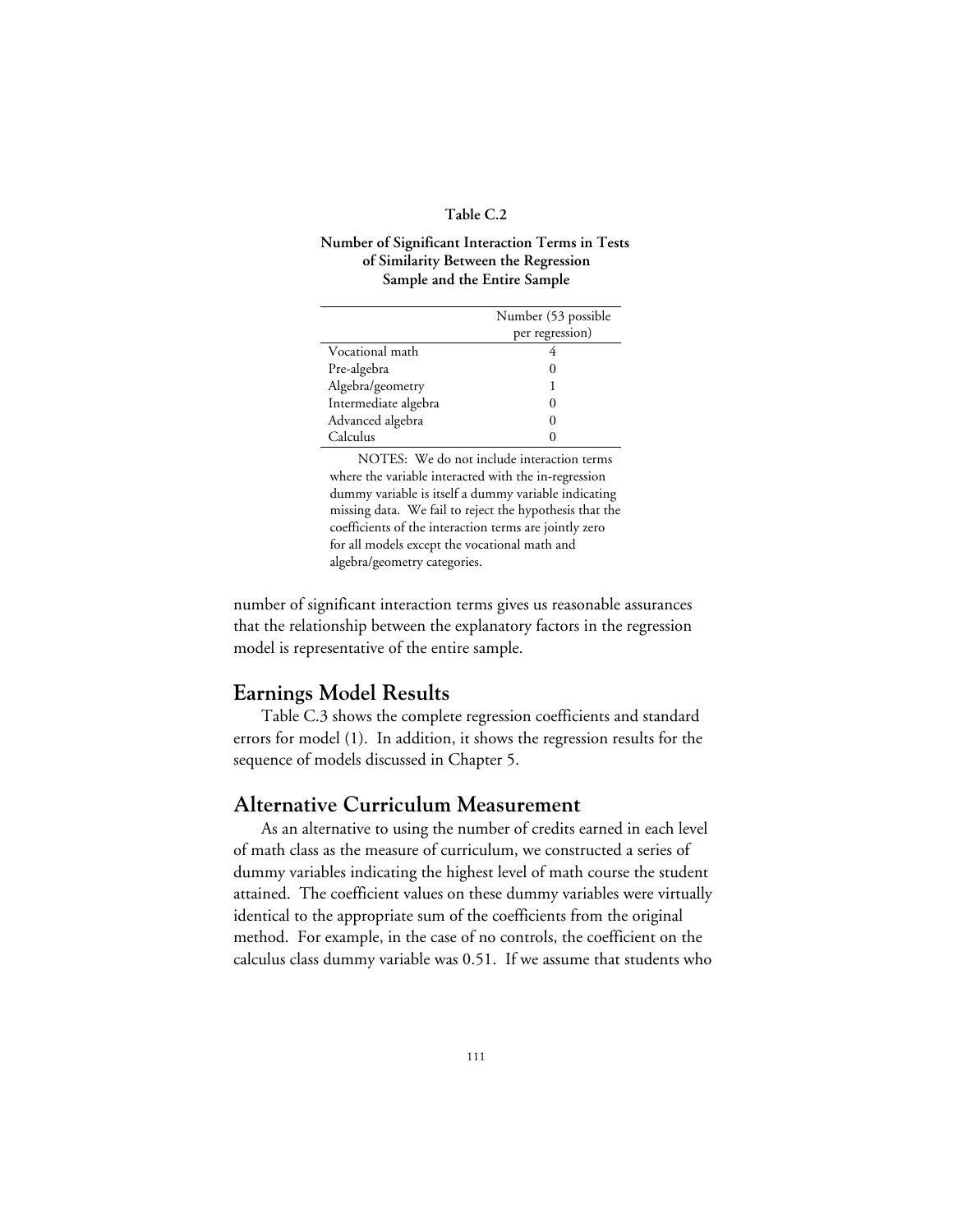## **Table C.3**

**Log Earnings OLS Regressions**

|                             | (1)        | (2)        | (3)        | (4)        | (5)        |
|-----------------------------|------------|------------|------------|------------|------------|
| Vocational math             | 0.001      | $-0.011$   | $-0.024**$ | $-0.027**$ | $-0.029**$ |
|                             | (0.011)    | (0.010)    | (0.011)    | (0.010)    | (0.010)    |
| Pre-algebra                 | $0.067**$  | $0.042**$  | $0.023*$   | 0.007      | 0.006      |
|                             | (0.014)    | (0.014)    | (0.014)    | (0.014)    | (0.014)    |
| Algebra/geometry            | $0.080**$  | $0.061**$  | $0.061**$  | $0.031**$  | $0.027**$  |
|                             | (0.010)    | (0.010)    | (0.010)    | (0.010)    | (0.010)    |
| Intermediate algebra        | $0.109**$  | $0.086**$  | $0.078**$  | $0.032**$  | 0.021      |
|                             | (0.017)    | (0.016)    | (0.016)    | (0.016)    | (0.016)    |
| Advanced algebra            | $0.134**$  | $0.100**$  | $0.088**$  | $0.042**$  | $0.034**$  |
|                             | (0.014)    | (0.014)    | (0.014)    | (0.014)    | (0.014)    |
| Calculus                    | $0.195***$ | $0.151**$  | $0.120**$  | $0.065**$  | $0.057*$   |
|                             | (0.033)    | (0.032)    | (0.032)    | (0.032)    | (0.032)    |
| Ethnicity = Hispanic        |            | 0.027      | $0.036*$   | $0.042**$  | $0.047**$  |
|                             |            | (0.019)    | (0.021)    | (0.021)    | (0.021)    |
| Ethnicity = black           |            | $-0.006$   | $-0.0002$  | $-0.009$   | $-0.014$   |
|                             |            | (0.024)    | (0.0249)   | (0.025)    | (0.024)    |
| Ethnicity = Asian           |            | 0.041      | 0.023      | $-0.006$   | $-0.010$   |
|                             |            | (0.042)    | (0.043)    | (0.042)    | (0.042)    |
| Ethnicity = Native American |            | $-0.109**$ | $-0.068$   | $-0.059$   | $-0.061$   |
|                             |            | (0.051)    | (0.051)    | (0.050)    | (0.050)    |
| Ethnicity = other           |            | 0.004      | 0.002      | $-0.030$   | $-0.043$   |
|                             |            | (0.108)    | (0.107)    | (0.106)    | (0.105)    |
| Male                        |            | $0.267**$  | $0.272**$  | $0.292**$  | $0.293**$  |
|                             |            | (0.014)    | (0.014)    | (0.014)    | (0.014)    |
| Age as of 6/15/91           |            | $-0.055**$ | $-0.042**$ | $-0.023*$  | $-0.024*$  |
|                             |            | (0.013)    | (0.013)    | (0.013)    | (0.013)    |
| Number of siblings          |            | $-0.013**$ | $-0.009**$ | $-0.006$   | $-0.006$   |
|                             |            | (0.004)    | (0.004)    | (0.004)    | (0.004)    |
| Married in 1991             |            | $0.025*$   | $0.038**$  | $0.049**$  | $0.046**$  |
|                             |            | (0.014)    | (0.014)    | (0.014)    | (0.014)    |
| Family income: <\$7K        |            | $-0.151**$ | $-0.124**$ | $-0.106**$ | $-0.109**$ |
|                             |            | (0.032)    | (0.032)    | (0.031)    | (0.031)    |
| Family income: \$7K-\$15K   |            | $-0.037*$  | $-0.025$   | $-0.021$   | $-0.019$   |
|                             |            | (0.022)    | (0.022)    | (0.021)    | (0.021)    |
| Family income: \$15K-\$20K  |            | $-0.005$   | 0.001      | 0.003      | 0.007      |
|                             |            | (0.024)    | (0.023)    | (0.023)    | (0.023)    |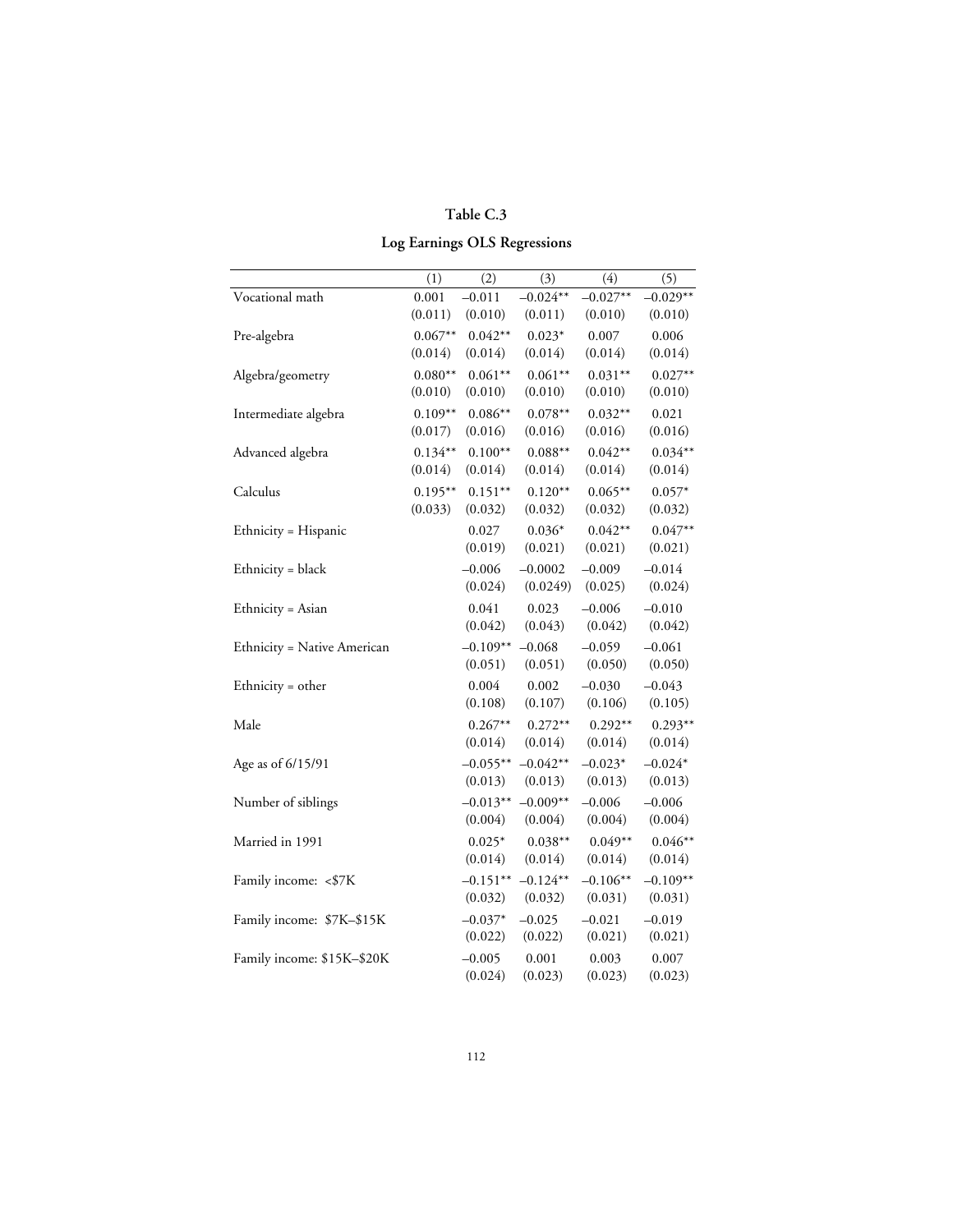**Table C.3 (continued)**

|                                 | (1) | (2)        | (3)        | (4)        | (5)       |
|---------------------------------|-----|------------|------------|------------|-----------|
| Family income: \$25K-\$38K      |     | $0.074**$  | $0.070**$  | $0.064**$  | $0.066**$ |
|                                 |     | (0.025)    | (0.025)    | (0.024)    | (0.024)   |
| Family income: \$38K and up     |     | $0.068**$  | $0.059**$  | $0.052*$   | $0.057**$ |
|                                 |     | (0.029)    | (0.029)    | (0.028)    | (0.028)   |
| Family income: missing          |     | 0.011      | 0.004      | 0.038      | 0.037     |
|                                 |     | (0.036)    | (0.036)    | (0.036)    | (0.035)   |
| At least one parent U.S. native |     | $-0.079**$ | $-0.026$   | $-0.009$   | $-0.004$  |
|                                 |     | (0.026)    | (0.026)    | (0.026)    | (0.026)   |
| Education mother: < high        |     | $-0.071**$ | $-0.062**$ | $-0.055**$ | $-0.054*$ |
| school graduate                 |     | (0.022)    | (0.022)    | (0.022)    | (0.022)   |
| Education mother: vocational    |     | $-0.030$   | $-0.031$   | $-0.040$   | $-0.035$  |
|                                 |     | (0.029)    | (0.029)    | (0.029)    | (0.029)   |
| Education mother: some          |     | 0.015      | 0.015      | $-0.005$   | 0.002     |
| college                         |     | (0.026)    | (0.026)    | (0.026)    | (0.026)   |
| Education mother: college       |     | 0.000      | $-0.004$   | $-0.035$   | $-0.032$  |
| graduate                        |     | (0.032)    | (0.032)    | (0.031)    | (0.031)   |
| Education mother: master's      |     | $-0.051$   | $-0.050$   | $-0.075*$  | $-0.065$  |
| degree, Ph.D.                   |     | (0.043)    | (0.042)    | (0.042)    | (0.041)   |
| Education mother: missing       |     | $-0.026$   | $-0.028$   | $-0.024$   | $-0.024$  |
|                                 |     | (0.023)    | (0.023)    | (0.022)    | (0.022)   |
| Education father: < high school |     | $-0.050**$ | $-0.044*$  | $-0.038*$  | $-0.038*$ |
| graduate                        |     | (0.023)    | (0.023)    | (0.023)    | (0.023)   |
| Education father: vocational    |     | 0.000      | $-0.001$   | $-0.008$   | $-0.005$  |
|                                 |     | (0.031)    | (0.031)    | (0.030)    | (0.030)   |
| Education father: some college  |     | 0.026      | 0.024      | 0.007      | 0.009     |
|                                 |     | (0.029)    | (0.029)    | (0.028)    | (0.028)   |
| Education father: college       |     | 0.051      | 0.039      | 0.005      | 0.001     |
| graduate                        |     | (0.031)    | (0.031)    | (0.031)    | (0.031)   |
| Education father: master's      |     | $0.064*$   | $0.057*$   | 0.015      | 0.018     |
| degree, Ph.D.                   |     | (0.035)    | (0.034)    | (0.034)    | (0.034)   |
| Education father: missing       |     | $-0.017$   | $-0.023$   | $-0.024$   | $-0.021$  |
|                                 |     | (0.022)    | (0.022)    | (0.022)    | (0.021)   |
| Teachers unionized              |     |            | 0.024      | 0.020      | 0.019     |
|                                 |     |            | (0.023)    | (0.023)    | (0.022)   |
| Union status missing            |     |            | 0.038      | 0.018      | 0.008     |
|                                 |     |            | (0.073)    | (0.072)    | (0.072)   |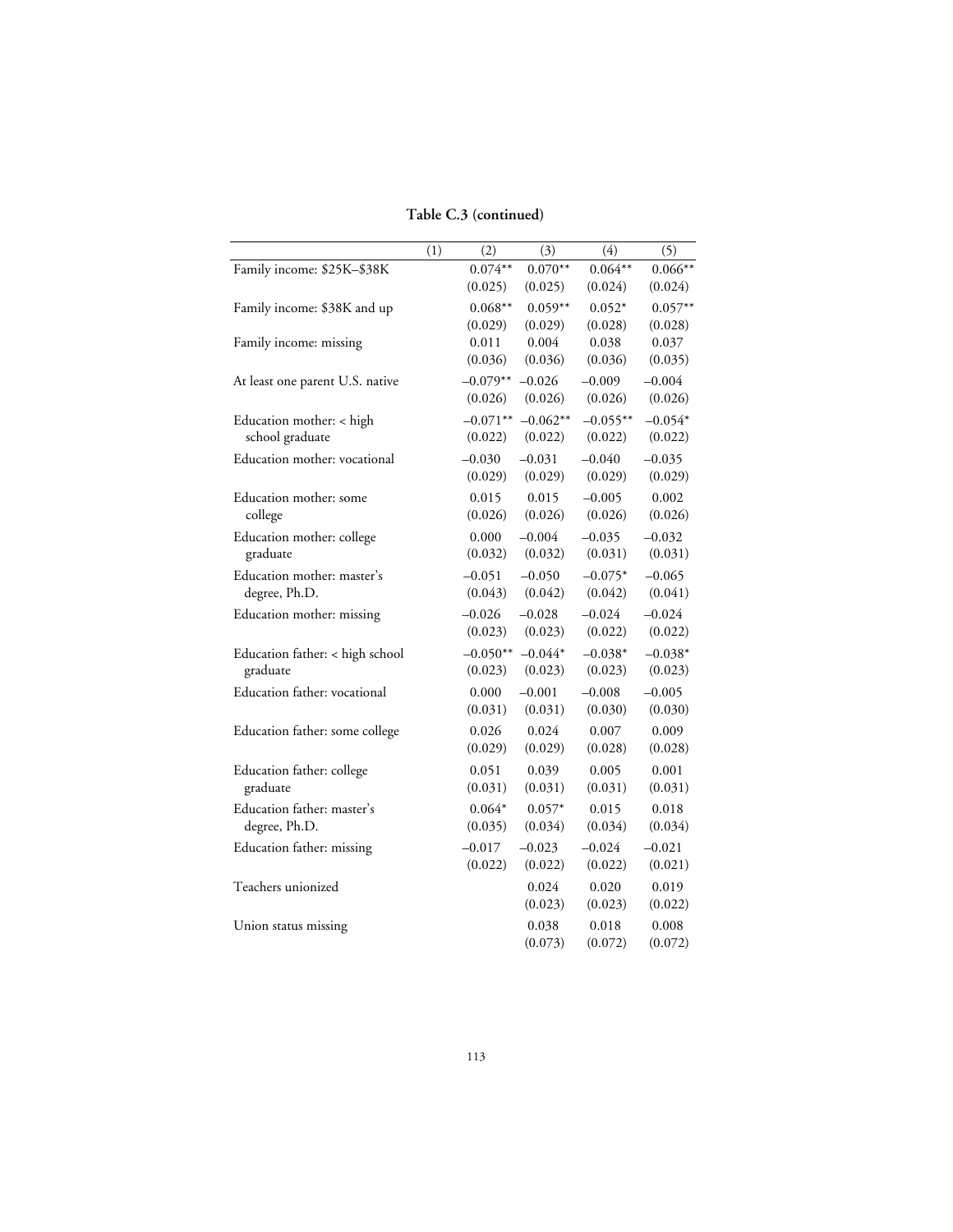**Table C.3 (continued)**

|                                    | (1) | (2) | (3)                   | (4)                   | (5)                   |
|------------------------------------|-----|-----|-----------------------|-----------------------|-----------------------|
| Alternative high school            |     |     | 0.035                 | 0.034                 | 0.030                 |
|                                    |     |     | (0.048)               | (0.047)               | (0.047)               |
| Cuban Hispanic public school       |     |     | $0.149**$             | $0.146**$             | $0.143**$             |
|                                    |     |     | (0.065)               | (0.064)               | (0.064)               |
| Other Hispanic public school       |     |     | 0.042                 | 0.034                 | 0.032                 |
|                                    |     |     | (0.029)               | (0.028)               | (0.028)               |
| Student teacher ratio              |     |     | 0.0003                | 0.0005                | 0.0008                |
|                                    |     |     | (0.0022)              | (0.0022)              | (0.0022)              |
| Books per pupil                    |     |     | $-0.0002$<br>(0.0008) | $-0.0001$<br>(0.0008) | 0.0001<br>(0.0008)    |
|                                    |     |     |                       |                       |                       |
| High school membership<br>(1,000s) |     |     | 0.020<br>(0.010)      | 0.016<br>(0.010)      | 0.014<br>(0.010)      |
| Days in school year                |     |     | 0.003                 | 0.003                 | 0.002                 |
|                                    |     |     | (0.003)               | (0.003)               | (0.003)               |
| Proportion disadvantaged           |     |     | $-0.105**$            | $-0.074**$            | $-0.076*$             |
| students                           |     |     | (0.042)               | (0.041)               | (0.041)               |
| Proportion of teachers with        |     |     | 0.011                 | 0.012                 | 0.010                 |
| master's degree                    |     |     | (0.034)               | (0.034)               | (0.034)               |
| District average spending per      |     |     | 0.013                 | 0.011                 | 0.014                 |
| pupil (\$1,000s)                   |     |     | (0.010)               | (0.010)               | (0.010)               |
| Teacher's salary (\$1,000)         |     |     | $-0.003$              | $-0.001$              | 0.001                 |
|                                    |     |     | (0.010)               | (0.010)               | (0.010)               |
| Suburban                           |     |     | 0.013                 | 0.012                 | 0.012                 |
|                                    |     |     | (0.020)               | (0.020)               | (0.019)               |
| Rural                              |     |     | $-0.043*$             | $-0.051**$            | $-0.051**$            |
|                                    |     |     | (0.023)               | (0.023)               | (0.023)               |
| New England                        |     |     | $0.082**$             | $0.078*$              | $0.082**$             |
|                                    |     |     | (0.042)               | (0.041)               | (0.041)               |
| Middle Atlantic                    |     |     | 0.025                 | 0.007                 | 0.008                 |
|                                    |     |     | (0.034)               | (0.033)               | (0.033)               |
| South Atlantic                     |     |     | $-0.035$              | $-0.031$              | $-0.031$              |
|                                    |     |     | (0.031)               | (0.031)               | (0.030)               |
| East South Central                 |     |     | $-0.057$<br>(0.038)   | $-0.059$<br>(0.038)   | $-0.069*$<br>(0.038)  |
| West South Central                 |     |     | $-0.121**$            | $-0.125**$            |                       |
|                                    |     |     | (0.033)               | (0.033)               | $-0.127**$<br>(0.032) |
|                                    |     |     |                       |                       |                       |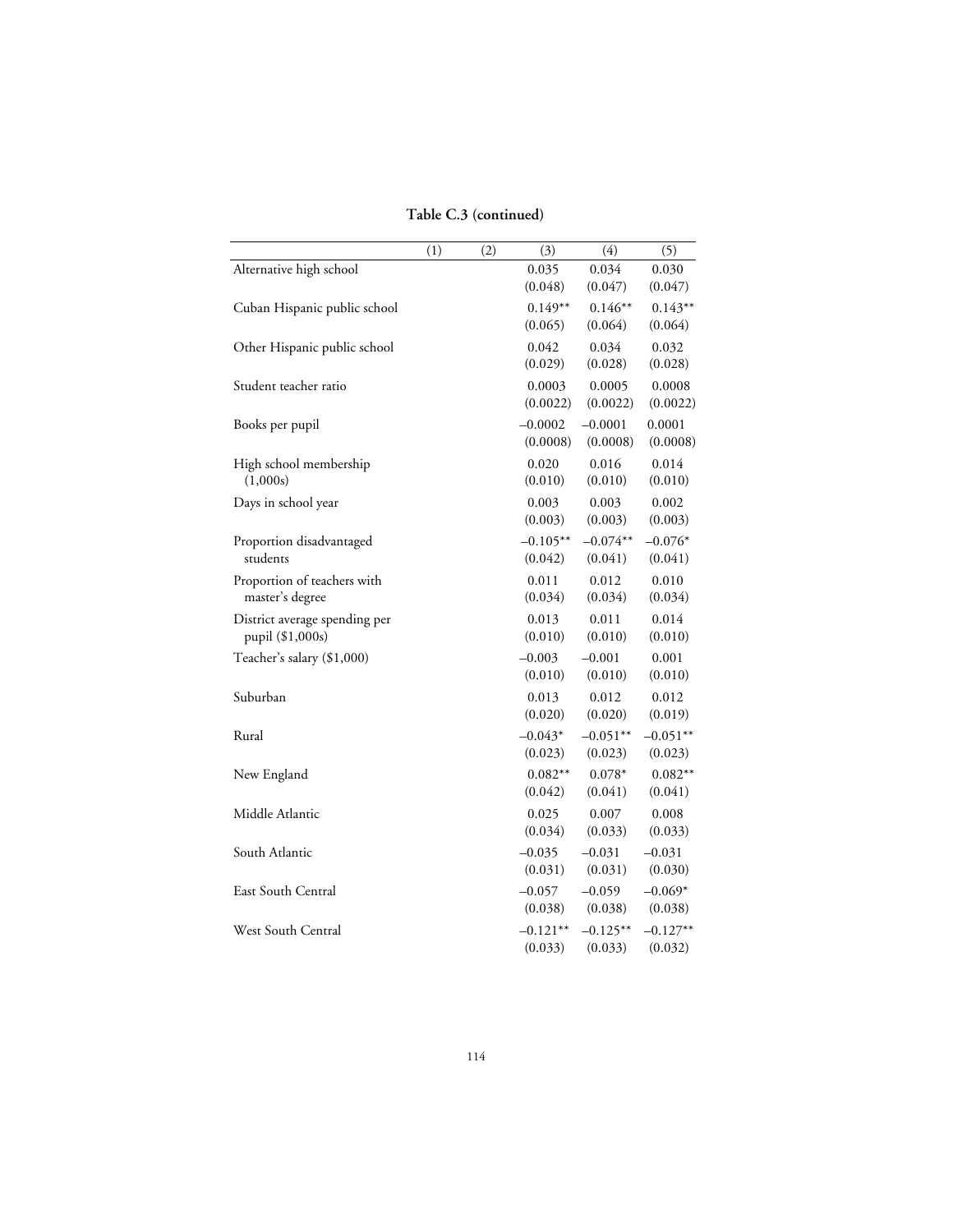**Table C.3 (continued)**

|                                 | (1) | (2)        | (3)        | (4)        | (5)        |
|---------------------------------|-----|------------|------------|------------|------------|
| East North Central              |     |            | $-0.048$   | $-0.059**$ | $-0.062**$ |
|                                 |     |            | (0.029)    | (0.029)    | (0.029)    |
| West North Central              |     |            | $-0.077**$ | $-0.093**$ | $-0.096**$ |
|                                 |     |            | (0.036)    | (0.035)    | (0.035)    |
| Mountain                        |     |            | $-0.150**$ | $-0.153**$ | $-0.151**$ |
|                                 |     |            | (0.038)    | (0.037)    | (0.037)    |
| Native value missing            |     | $-0.086**$ | $-0.058$   | $-0.049$   | $-0.042$   |
|                                 |     | (0.035)    | (0.035)    | (0.035)    | (0.035)    |
| Number of siblings missing      |     | $-0.140**$ | $-0.115*$  | $-0.097$   | $-0.088$   |
|                                 |     | (0.069)    | (0.069)    | (0.068)    | (0.068)    |
| Marital status missing          |     | $-0.078$   | $-0.083$   | $-0.059$   | $-0.059$   |
|                                 |     | (0.095)    | (0.094)    | (0.093)    | (0.092)    |
| Student/teacher ratio missing   |     |            | 0.002      | $-0.011$   | 0.000      |
|                                 |     |            | (0.062)    | (0.061)    | (0.061)    |
| Books per pupil missing         |     |            | $-0.008$   | 0.005      | 0.007      |
|                                 |     |            | (0.036)    | (0.036)    | (0.036)    |
| High school membership          |     |            | 0.003      | 0.008      | 0.003      |
| missing                         |     |            | (0.059)    | (0.058)    | (0.058)    |
| Days in school year missing     |     |            | 0.609      | 0.523      | 0.477      |
|                                 |     |            | (0.494)    | (0.486)    | (0.483)    |
| % disadvantaged students        |     |            | $-0.007$   | $-0.008$   | $-0.009$   |
| missing                         |     |            | (0.027)    | (0.027)    | (0.027)    |
| % teachers with master's degree |     |            | 0.078      | 0.068      | 0.061      |
| missing                         |     |            | (0.050)    | (0.049)    | (0.049)    |
| District spending missing       |     |            | 0.040      | 0.038      | 0.045      |
|                                 |     |            | (0.028)    | (0.028)    | (0.028)    |
| Teacher's salary missing        |     |            | $-0.066$   | $-0.043$   | $-0.024$   |
|                                 |     |            | (0.081)    | (0.080)    | (0.079)    |
| Higher than bachelor's degree   |     |            |            | $0.342**$  | $0.358**$  |
|                                 |     |            |            | (0.044)    | (0.047)    |
| Bachelor's degree               |     |            |            | $0.256**$  | $0.253**$  |
|                                 |     |            |            | (0.023)    | (0.028)    |
| Associate's degree              |     |            |            | $0.181**$  | $0.157**$  |
|                                 |     |            |            | (0.027)    | (0.030)    |
| Certificate                     |     |            |            | $0.048*$   | $0.045*$   |
|                                 |     |            |            | (0.025)    | (0.025)    |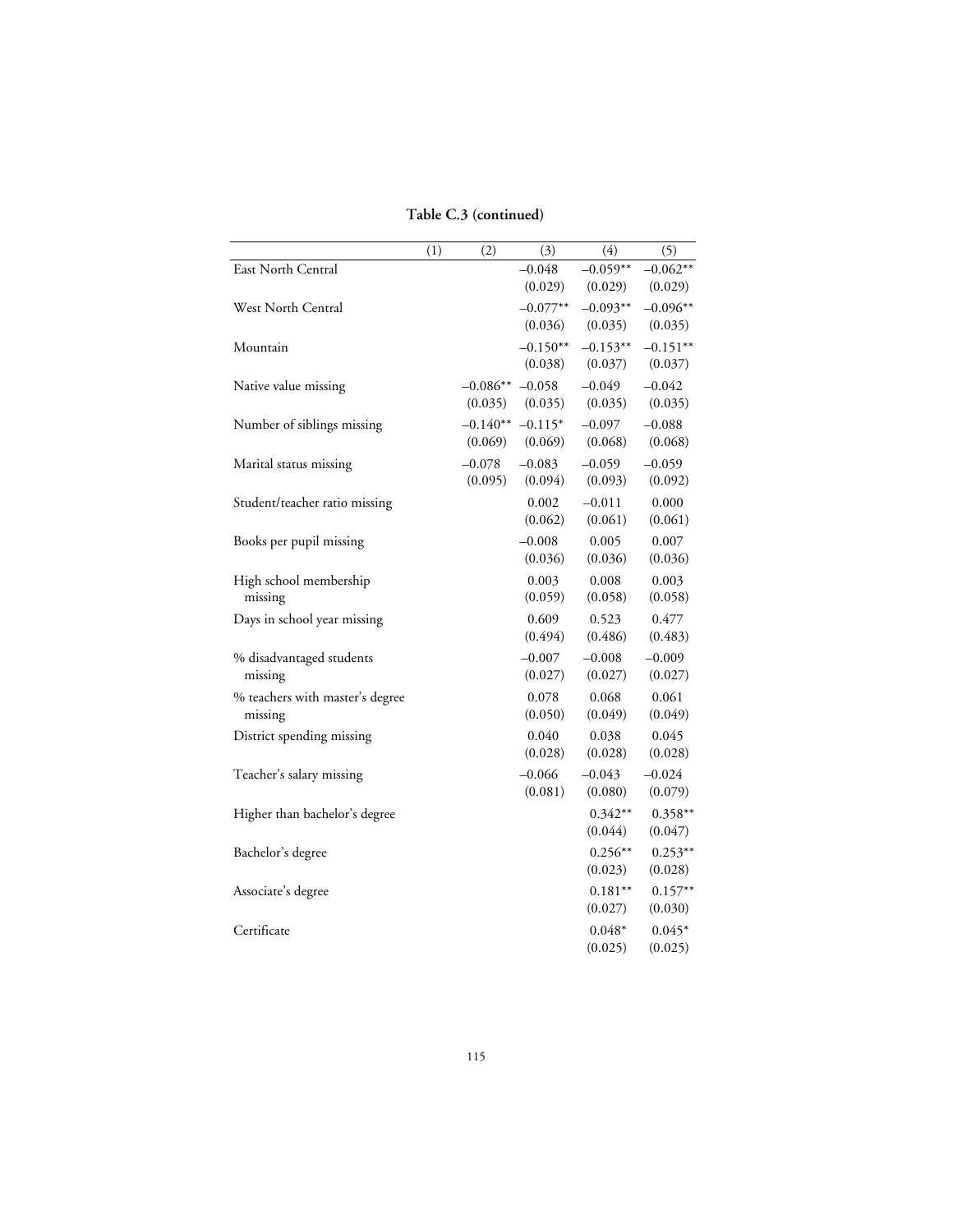**Table C.3 (continued)**

|                              | (1)       | (2)      | (3)        | (4)        | (5)        |
|------------------------------|-----------|----------|------------|------------|------------|
| Some postsecondary education |           |          |            | $0.054**$  | $0.056**$  |
| but no degree                |           |          |            | (0.020)    | (0.021)    |
| Less than high school        |           |          |            | $-0.140**$ | $-0.142**$ |
|                              |           |          |            | (0.034)    | (0.033)    |
| Degree missing               |           |          |            | $-0.018$   | $-0.021$   |
|                              |           |          |            | (0.075)    | (0.074)    |
| Business major               |           |          |            |            | $0.181**$  |
|                              |           |          |            |            | (0.037)    |
| Engineering major            |           |          |            |            | $0.269**$  |
|                              |           |          |            |            | (0.042)    |
| Health major                 |           |          |            |            | $0.372**$  |
|                              |           |          |            |            | (0.047)    |
| Other major                  |           |          |            |            | 0.027      |
|                              |           |          |            |            | (0.058)    |
| Science major                |           |          |            |            | 0.065      |
|                              |           |          |            |            | (0.054)    |
| Social science major         |           |          |            |            | $0.096**$  |
|                              |           |          |            |            | (0.042)    |
| Technical major              |           |          |            |            | 0.033      |
|                              |           |          |            |            | (0.058)    |
| Intercept                    | $9.700**$ | 11.225** | $10.269**$ | $9.759**$  | $9.676**$  |
|                              | (0.020)   | (0.349)  | (0.607)    | (0.599)    | (0.596)    |
| R-squared                    | 0.069     | 0.151    | 0.172      | 0.199      | 0.212      |
| No. of observations          | 5,919     | 5,919    | 5,919      | 5,919      | 5,919      |

NOTES: Standard errors are in parentheses. The percentage change in earnings is given by (e<sup>β</sup> - 1) \* 100%, where β is the regression coefficient. Column 1 includes only math curriculum measures. Column 2 adds controls for demographic and family characteristics. Columns 3, 4, and 5 add controls for school characteristics, highest degree attained, and postsecondary education major, respectively. All models contain an intercept. We do not weight the regressions because we include the variables upon which the sample was stratified for the models in columns 3, 4, and 5. We also estimate the model in column 4 but include only the courses that the student passed in the count of math courses. The coefficients barely change. See the section on GPA in Appendix A for details on how we compute the number of courses completed. Note that in this table we report the effect of the proportion of disadvantaged students and teachers with a master's degree, whereas in Table C.1 we report the mean percentage values of these variables.

\*\*Significant at the 5 percent level; \*significant at the 10 percent level.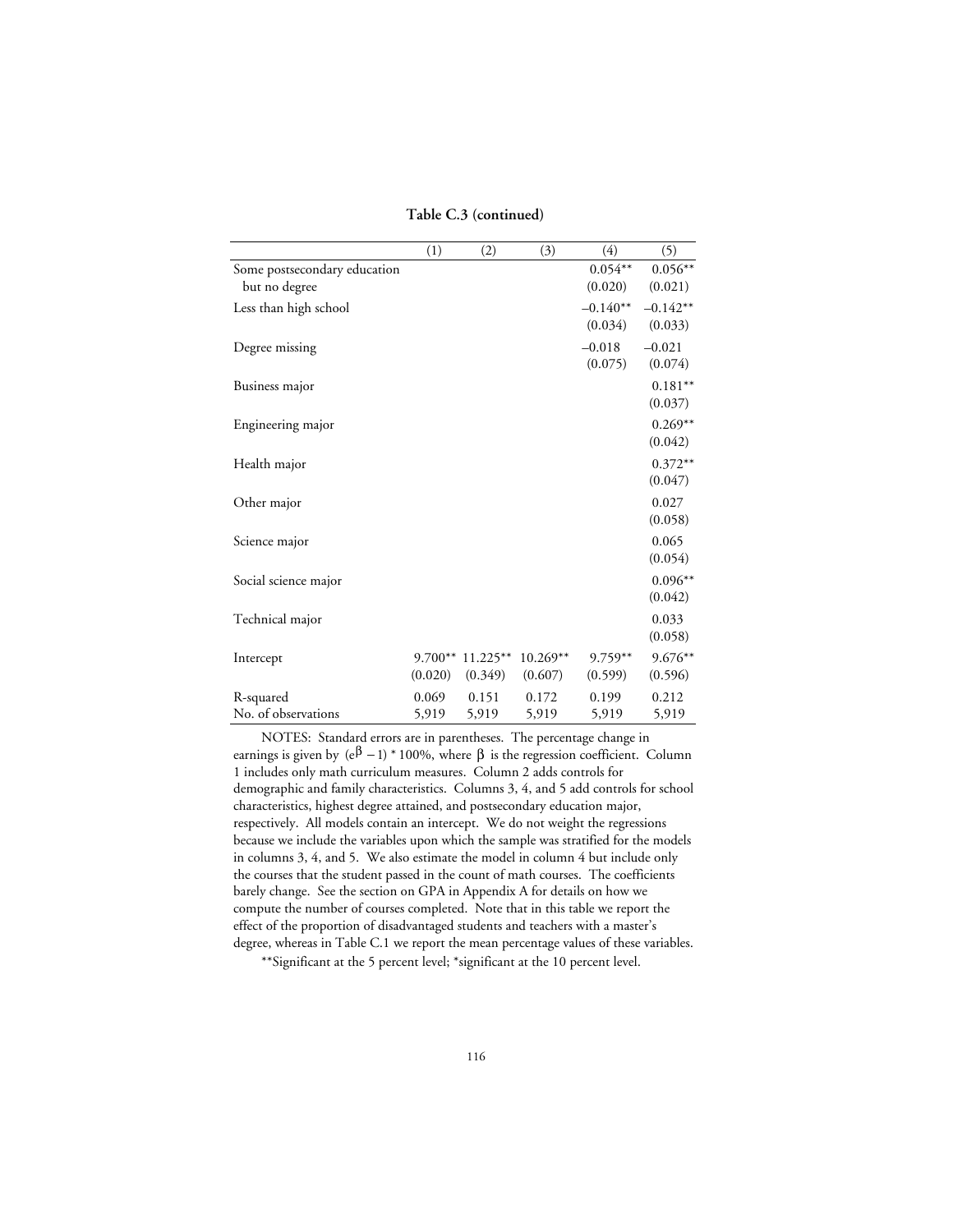completed calculus also completed one course each of algebra, intermediate algebra, and advanced algebra, the original coefficient values indicated that such a student would have earnings approximately 51 percent higher than would somebody who did not. This exactly equals the sum of algebra/geometry, intermediate algebra, advanced algebra, and calculus (the typical course sequence of students who end up with calculus as their highest class) coefficients on the math credit measures in our original model (column 1 of Table C.3). The corresponding sums of math credit coefficients and dummy variable coefficients are close in all model specifications, but there are some differences. This is because in a minority of cases, math credits within each level did not equal zero or one. Some students earned only half a credit in a category; sometimes they earned two. Nonetheless, the similar results from these two methods of measurement assures us that our original curriculum measures are robust to this change in specification.

## **Explanation of Ability Bias**

Assume that the true earnings data generating process is:

$$
\ln w_{is} = \alpha + \lambda Curric_{is} + \beta_1 Demo_{is} + \beta_2 Fam_{is} +
$$
  
\n
$$
\beta_3Sch_{is} + \beta_4 HiDeg_{is} + \beta_5 Abil_{is} + \nu_{is}
$$
 (2)

where Abil<sub>is</sub> is the student's innate ability,  $\beta_5$  is the effect of a one-unit change in ability on log-earnings, and  $v_{is}$  is an i.i.d. error term. If we estimate the original model (1) instead of this true one, then ability appears in the error term in the form of  $\varepsilon_{is} = \beta_5 Abil_{is} + v_{is}$ . To see how the potential bias arises, consider the special case in which earnings are modeled as a function of a constant and a single measure of curriculum (such as the total number of math credits earned). In this case, the estimated coefficient on curriculum measure k has the expectation:

$$
E(\hat{\lambda}_k) = \lambda_k + \beta_5 \frac{\sigma_{Curric_k, Ability}}{\sigma_{Curric_k}^2}
$$

where  $\sigma_{x,y}$  is the covariance between x and y and  $\sigma_x^2$  is the variance of x. Thus, the estimated curriculum coefficient is biased if there is any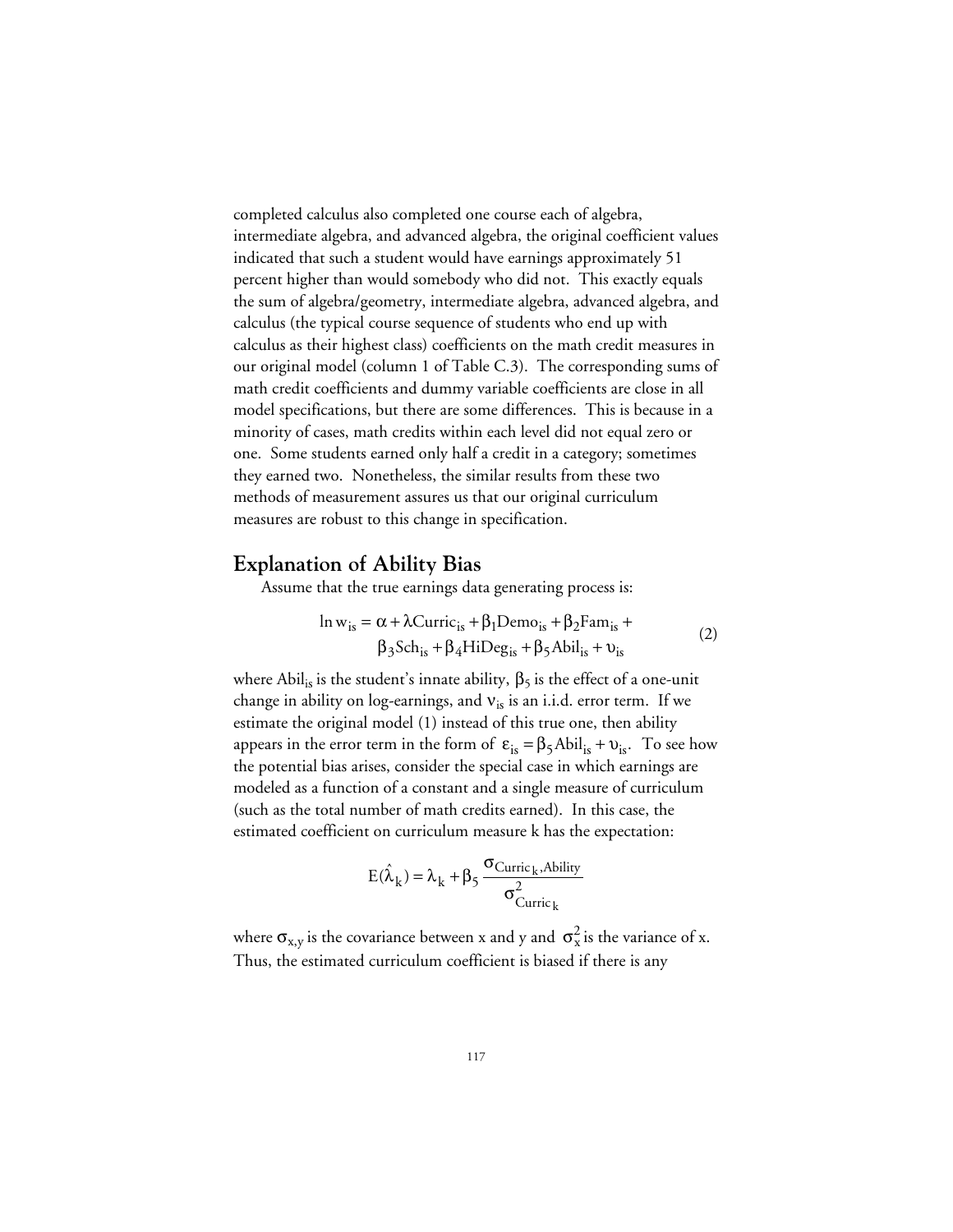correlation between ability and the curriculum measure.6 This same principle holds in the multivariate case, except that the degree of bias is composed of the correlation between ability and all the other explanatory factors.

# **Instrumental Variables Results**

As described in Chapter 5, one way we attempt to curb potential omitted ability/motivation bias is by adding controls for math GPA, math test score, and student and parent attitudes to our original model (see Table C.4 for detailed regression results). In another attempt to mitigate this bias, we follow Altonji's lead and use a school's average math credits earned in each of the six math categories as instruments for the student's own math credits earned in those categories. The intuition behind this approach is as follows. We want to purge the portion of the curriculum effect that is really caused by ability or motivation. We use the *school's average curriculum* (the instrument), as well as the other student background information from the original model, to predict the student's actual curriculum. Any portion of the student's actual curriculum above or below the predicted level is assumed to be caused by variations in ability (or motivation) from the average ability or motivation in the school, thus leaving the predicted value independent of ability. In other words, students of the same background, attending schools with equivalent curriculum patterns, should be taking the same curriculum. Any difference between the curriculum the student takes and the average curriculum taken by other students at that school, after accounting for personal traits, is assumed to be caused by variations in ability and motivation within the school. Therefore, if we use this predicted level of curriculum in our model in lieu of the actual level, we will be estimating the effect of pure curriculum rather than the effect of a mix of curriculum, ability, and motivation. Because we are using the school's average math credits earned in each of the six math categories as predictors of the student's own math credits earned in those categories,

<sup>&</sup>lt;sup>6</sup>Bias occurs when the expected value of the estimated coefficient is not equal to the true value of the coefficient.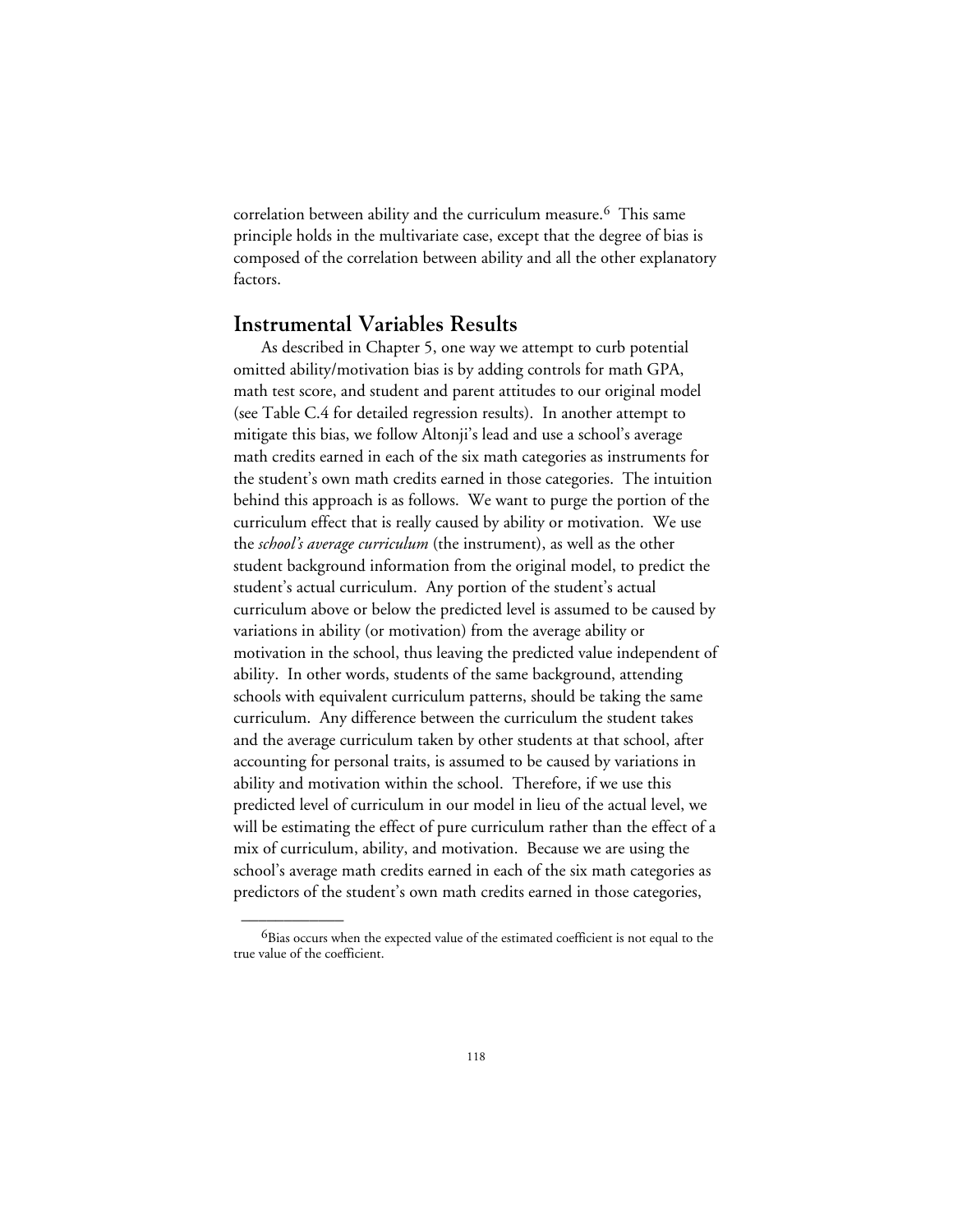### **Table C.4**

#### **Log Earnings Models: OLS Regression Results with Various Ability and Motivation Controls**

|                                  | (1)                   | (2)                  | (3)                   | (4)                   | (5)                   | (6)                  |
|----------------------------------|-----------------------|----------------------|-----------------------|-----------------------|-----------------------|----------------------|
| Vocational math                  | $-0.027**$            | $-0.029**$           | $-0.023**$            | $-0.027**$            | $-0.028**$            | $-0.033**$           |
|                                  | (0.010)               | (0.011)              | (0.012)               | (0.011)               | (0.012)               | (0.012)              |
| Pre-algebra                      | 0.007<br>(0.014)      | 0.005<br>(0.014)     | 0.006<br>(0.015)      | 0.002<br>(0.015)      | 0.005<br>(0.015)      | $-0.002$<br>(0.015)  |
| Algebra/geometry                 | $0.031***$<br>(0.010) | $0.029**$<br>(0.010) | $0.025***$<br>(0.011) | $0.032**$<br>(0.011)  | $0.026**$<br>(0.011)  | $0.024**$<br>(0.011) |
| Intermediate algebra             | $0.032**$<br>(0.016)  | 0.022<br>(0.017)     | 0.018<br>(0.018)      | 0.024<br>(0.017)      | 0.012<br>(0.018)      | 0.012<br>(0.018)     |
| Advanced algebra                 | $0.042**$<br>(0.014)  | $0.029**$<br>(0.015) | $0.027*$<br>(0.016)   | $0.035**$<br>(0.015)  | 0.019<br>(0.016)      | 0.013<br>(0.016)     |
| Calculus                         | $0.065***$<br>(0.032) | 0.047<br>(0.032)     | $0.055*$<br>(0.034)   | $0.065***$<br>(0.032) | 0.045<br>(0.034)      | 0.045<br>(0.034)     |
| Math GPA                         |                       | $0.036**$<br>(0.009) |                       |                       | $0.034$ **<br>(0.010) | $0.037**$<br>(0.010) |
| Math test score                  |                       |                      | $0.003$ **<br>(0.001) |                       | 0.002<br>(0.001)      | 0.001<br>(0.001)     |
| Attitudes                        |                       |                      |                       | Yes                   |                       | Yes                  |
| R-squared<br>No. of observations | 0.199<br>5,919        | 0.201<br>5,896       | 0.199<br>5,138        | 0.208<br>5,344        | 0.200<br>5,119        | 0.208<br>4,944       |
|                                  |                       |                      |                       |                       |                       |                      |

NOTES: Standard errors are in parentheses. All models include an intercept as well as controls for the demographic, family, school, and highest-degree variables that we presented in Table 5.1. The models do not control for college major, because we want that effect to be attributed to curriculum for reasons cited in the text. Adding dummy variables for college major changes the coefficients only minimally. The coefficients in column 5 become: –0.029, 0.003, 0.022, 0.004, 0.013, and 0.041. We also estimate the models in column 1 and 2 but include only the courses that the student passed in the count of math courses. The coefficients barely change. See the section on GPA in Appendix A for details on how we compute the number of courses completed.

\*\* Significant at the 5 percent level; \*significant at the 10 percent level.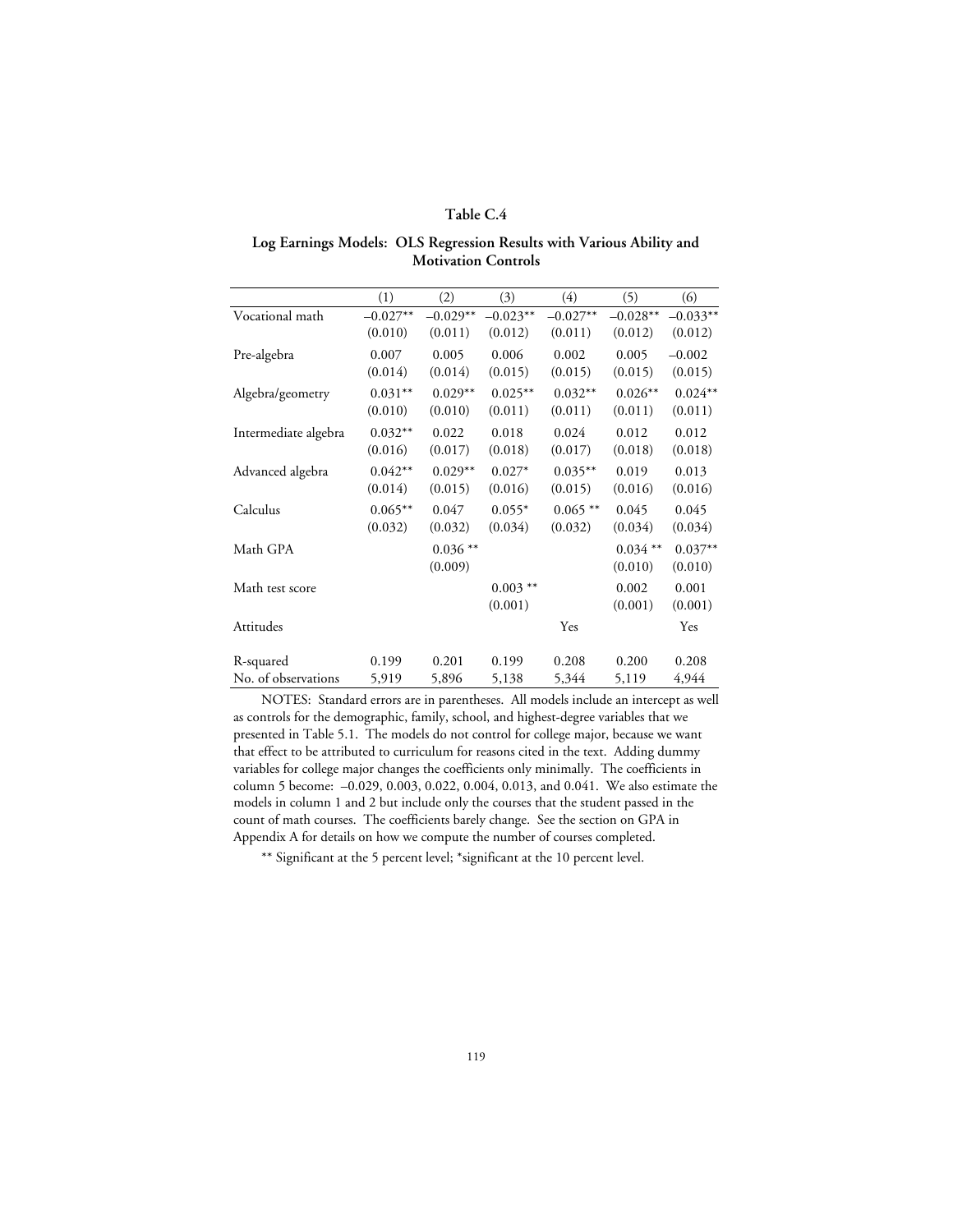the school's average curriculum measures are considered the instrumental variables.7

A valid instrument must be correlated with the student's curriculum but not correlated with the error term. Judging by actual estimates, the school's average curriculum within each category is highly correlated with the student's own level. It will not be correlated with the error term if the distribution of students within each school is the same. However, if some schools are higher-ability schools because, for example, parents of highly motivated students all flock to the same school, then the instrument will not fully eliminate bias resulting from unobserved variation in student ability or motivation. Nonetheless, for the reasons provided in Chapter 5, and given the dearth of other instrument candidates, we are confident that these IV estimates enable some useful inference.

The results from using instrumental variables to estimate the model are presented in Table C.5. In the first stage of this two-stage least squares procedure, we regress each of the six math curriculum measures on each of the six school average curriculum variables and the full set of independent variables. In the second stage, we substitute the predicted curriculum values for the actual curriculum values and estimate the logearnings models as before. We limit the regression to observations for which there are more than four other students from the same school. We do this to calculate meaningful average curriculum values.<sup>8</sup>

<sup>&</sup>lt;sup>7</sup>Altonji (1995) introduced the idea of using the school's average curriculum as an instrument for the student's curriculum.

<sup>&</sup>lt;sup>8</sup>We exclude the student's own curriculum when calculating the school average curriculum for that student. In our second-stage regression, we exclude students who come from schools where the school average curriculum was calculated using fewer than four observations. This requirement causes us to exclude about 4 percent of the students. The results change only minimally if we change the requirement for the number of observations for computing the average from each school. The number of students per school ranges from 1 to 36, with a median of about 12. We try an alternative specification where we estimate the first-stage regressions using the largest possible sample of students, including those students whom we exclude from the second-stage regression because they have missing earnings data. Although this may help to increase the school information and might include students who are less able and not in our earnings sample because they are not employed, the results change only minimally.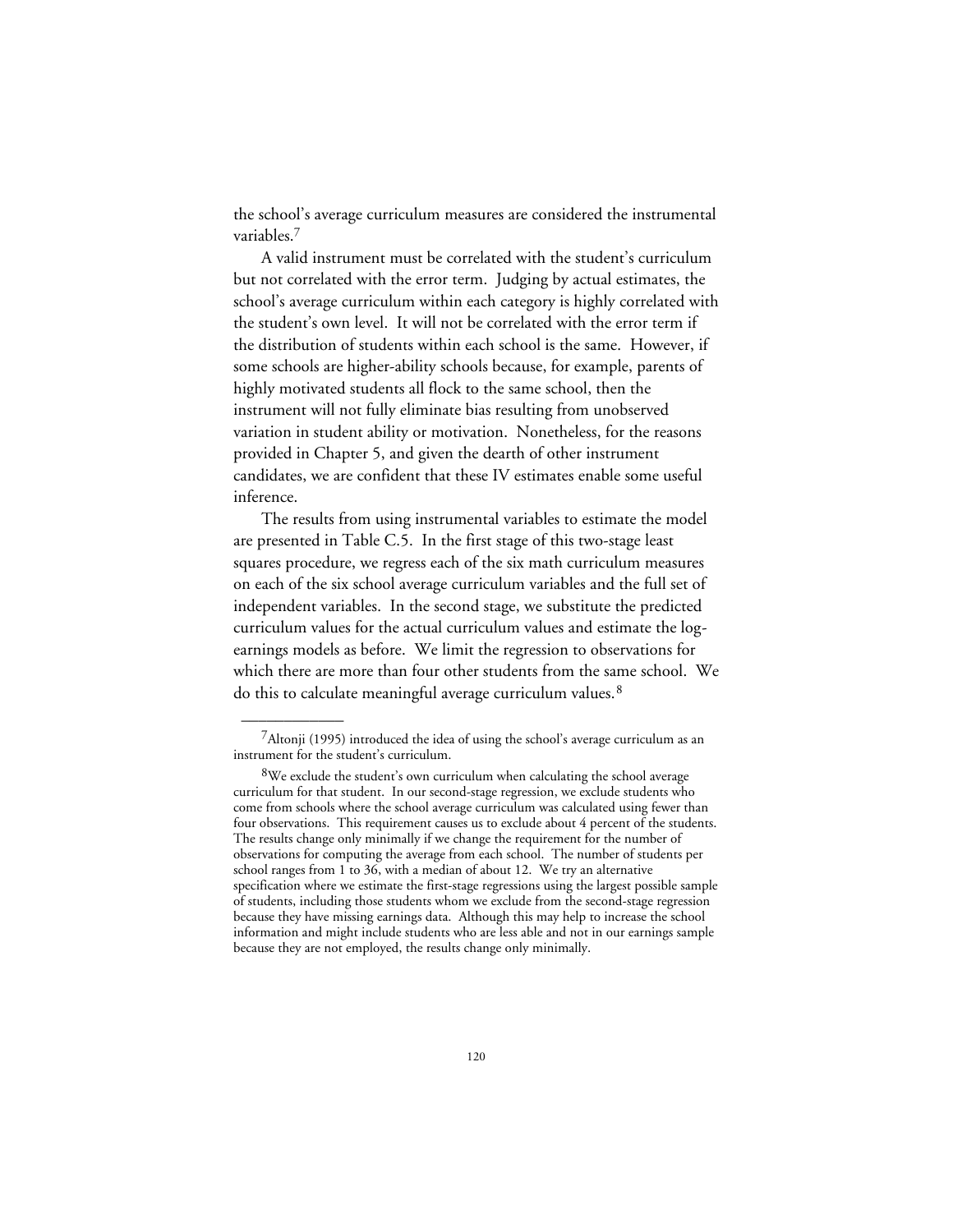### **Table C.5**

**Log Earnings Models: OLS, Instrumental Variables Estimation, and School Fixed-Effects Results With and Without Ability and Motivation Controls**

|                      | (1)        | (2)        | (3)        | (4)        | (5)       | (6)       |
|----------------------|------------|------------|------------|------------|-----------|-----------|
| Vocational math      | $-0.027**$ | $-0.029**$ | $-0.084**$ | $-0.086**$ | $-0.019$  | $-0.023*$ |
|                      | (0.010)    | (0.011)    | (0.030)    | (0.030)    | (0.012)   | (0.013)   |
| Pre-algebra          | 0.007      | 0.005      | 0.015      | 0.013      | 0.006     | 0.004     |
|                      | (0.014)    | (0.014)    | (0.034)    | (0.034)    | (0.017)   | (0.017)   |
| Algebra/geometry     | $0.031**$  | $0.029**$  | $0.090**$  | $0.083**$  | $0.029**$ | $0.027**$ |
|                      | (0.010)    | (0.010)    | (0.035)    | (0.035)    | (0.012)   | (0.012)   |
| Intermediate algebra | $0.032**$  | 0.022      | $-0.107$   | $-0.100$   | $0.054**$ | $0.042**$ |
|                      | (0.016)    | (0.017)    | (0.068)    | (0.067)    | (0.019)   | (0.019)   |
| Advanced algebra     | $0.042**$  | $0.029**$  | $-0.077$   | $-0.082$   | $0.054**$ | $0.039**$ |
|                      | (0.014)    | (0.015)    | (0.050)    | (0.050)    | (0.017)   | (0.017)   |
| Calculus             | $0.065***$ | 0.047      | $-0.132$   | $-0.140$   | $0.077**$ | 0.058     |
|                      | (0.032)    | (0.032)    | (0.167)    | (0.167)    | (0.036)   | (0.036)   |
| Math GPA             |            | $0.036**$  |            | $0.063***$ |           | $0.039**$ |
|                      |            | (0.009)    |            | (0.015)    |           | (0.009)   |
| Estimation method    | <b>OLS</b> | <b>OLS</b> | IV         | IV         | FE        | FE        |
| R-squared            | 0.199      | 0.201      | 0.187      | 0.192      | 0.316     | 0.319     |
| No. of observations  | 5,919      | 5,896      | 5,864      | 5,841      | 5,919     | 5,896     |

NOTES: Standard errors are in parentheses. All models include an intercept as well as controls for the demographic, family, school, and highest-degree variables that we presented in Table 5.1. The models do not control for college major, because we want that effect to be attributed to curriculum for reasons cited in the text. Columns 1 and 2 repeat the OLS estimates from columns 1 and 2 of Table C.4 for easy comparison with the OLS model that controls for GPA. Columns 3 and 4 contain the IV results. Columns 5 and 6 contain the OLS with high school fixed-effects results. For the firststage regressions in each IV-estimated model, the p-values for the F-test of the hypothesis that the coefficients on the six school-average instruments are equal to zero are 0.0001.

\*\*Significant at the 5 percent level; \*significant at the 10 percent level.

The first two columns repeat the results from the linear regressions, and we use these as baseline comparisons. The model in column 1 does not control for GPA, whereas the model in column 2 does. Column 3 shows the IV results with no additional ability controls, whereas column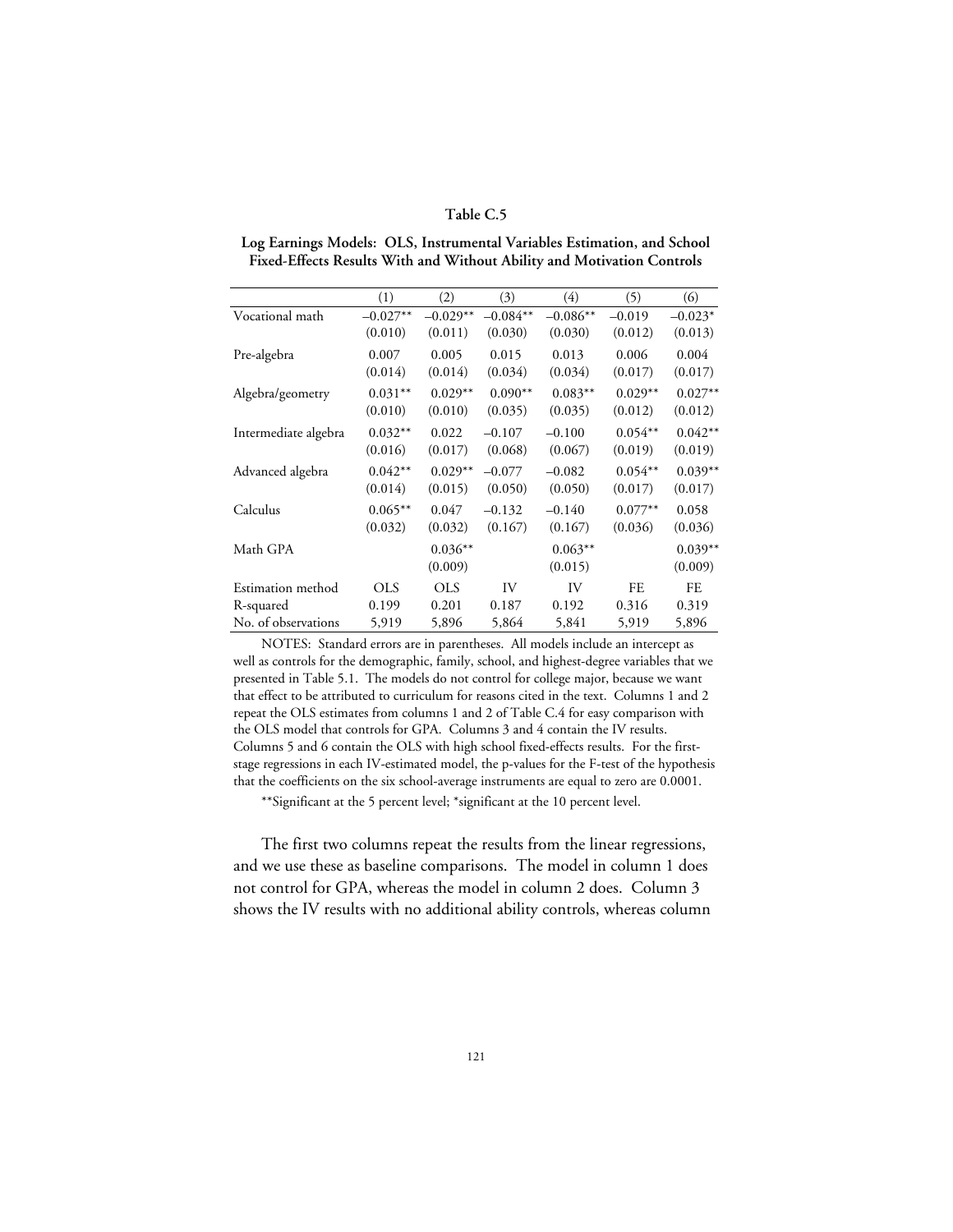4 adds GPA controls.<sup>9</sup> The results are strikingly similar across both IV specifications. Vocational math is significant and negative in both cases. More interesting, though, credits earned in the algebra/geometry category are significant at the 5 percent level in both specifications and are of similar magnitude at approximately 8 to 9 percent. This is a rather large increase from the baseline comparison case. It appears that the effect of higher-level math courses has been condensed into the algebra/geometry category. It is important to stress that although the higher-level math coefficients now have negative signs, they are measured so imprecisely that they are not significantly different from zero.<sup>10</sup> We conclude that although these IV estimates differ from the other models in specifics, they continue to suggest that math curriculum has important predicted effects on earnings about a decade after high school.

As another robustness check, we use OLS to estimate a model with high school fixed effects. Whereas the IV estimates should net out ability effects within each school, the fixed-effects estimates should control for across-school variations in ability. These results appear in the last two columns of Table C.5. When we do this without GPA in the model, the coefficients on the curriculum variables rise by about .01 relative to the comparable OLS estimate model without fixed effects, except for prealgebra and algebra/geometry coefficients, where they are unchanged. Further, the coefficient on vocational math is no longer significant.

# **Additional High School Subjects**

\_\_\_\_\_\_\_\_\_\_\_\_

This section of the appendix contains the OLS and IV regression output for the models that include measures of math, English, science, and foreign language curriculum (see Table C.6). For each estimation method (OLS and IV), we present a comparison model that includes only math in the curriculum measure. Once again, when we use the IV technique, the school's average curriculum in each category of each

<sup>&</sup>lt;sup>9</sup>We do not control for math IRT test score because we are concerned that it overcontrols for ability.

 $10$ Given that few students take the high-level math courses, the quality of the instrument may be reduced for this level of course, therefore explaining the lack of precision in estimating these coefficients.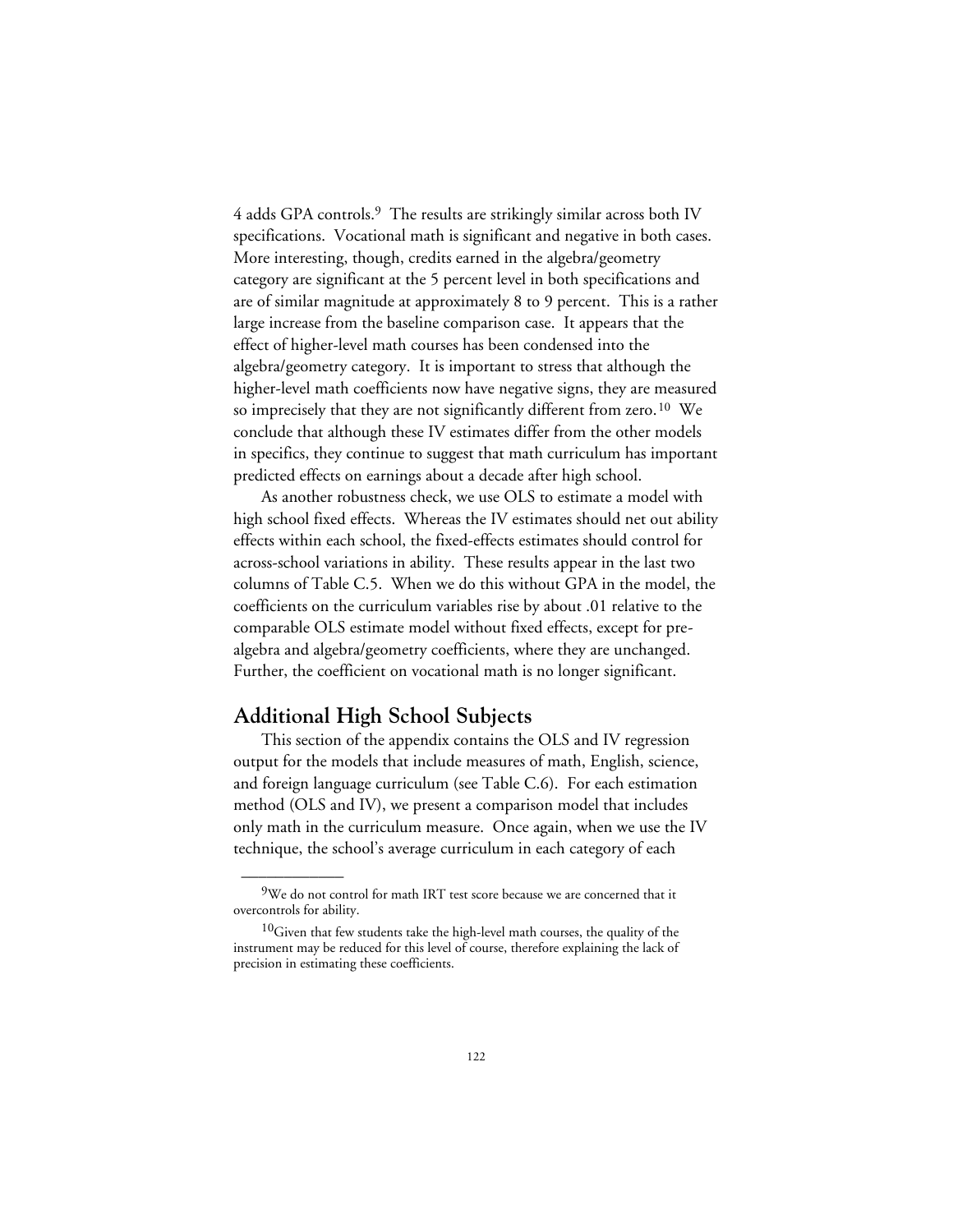# **Table C.6**

# **Log Earnings Models (OLS and IV) with Specific Math, English, Science, and Foreign Language Courses**

|                                | <b>OLS</b> |            | IV         |           |
|--------------------------------|------------|------------|------------|-----------|
|                                | (1)        | (2)        | (3)        | (4)       |
| Vocational math                | $-0.027**$ | $-0.030**$ | $-0.084**$ | $-0.075*$ |
|                                | (0.010)    | (0.011)    | (0.030)    | (0.039)   |
| Pre-algebra                    | 0.007      | 0.004      | 0.015      | 0.030     |
|                                | (0.014)    | (0.014)    | (0.034)    | (0.045)   |
| Algebra/geometry               | $0.031**$  | $0.020*$   | $0.090**$  | $0.097**$ |
|                                | (0.010)    | (0.011)    | (0.035)    | (0.044)   |
| Intermediate algebra           | $0.032**$  | 0.019      | $-0.107$   | $-0.129$  |
|                                | (0.016)    | (0.017)    | (0.068)    | (0.082)   |
| Advanced algebra               | $0.042**$  | $0.030**$  | $-0.077$   | $-0.093$  |
|                                | (0.014)    | (0.015)    | (0.050)    | (0.058)   |
| Calculus                       | $0.065**$  | 0.043      | $-0.132$   | $-0.162$  |
|                                | (0.032)    | (0.033)    | (0.167)    | (0.171)   |
| <b>Below-level English</b>     |            | 0.004      |            | 0.019     |
|                                |            | (0.013)    |            | (0.033)   |
| Average English                |            | $0.015**$  |            | 0.025     |
|                                |            | (0.008)    |            | (0.024)   |
| English literature courses     |            | $0.015*$   |            | 0.034     |
|                                |            | (0.009)    |            | (0.029)   |
| Above-level English            |            | $0.026**$  |            | $0.071**$ |
|                                |            | (0.013)    |            | (0.036)   |
| <b>Basic biology</b>           |            | $-0.008$   |            | $-0.080*$ |
|                                |            | (0.019)    |            | (0.046)   |
| General biology                |            | $-0.015$   |            | $-0.069*$ |
|                                |            | (0.013)    |            | (0.040)   |
| Primary physics                |            | $-0.023**$ |            | $-0.060*$ |
|                                |            | (0.012)    |            | (0.031)   |
| Secondary physics              |            | 0.005      |            | 0.143     |
|                                |            | (0.034)    |            | (0.100)   |
| Chemistry 1, physics 1         |            | 0.020      |            | $-0.004$  |
|                                |            | (0.014)    |            | (0.060)   |
| Chemistry 2, physics 2,        |            | 0.020      |            | 0.028     |
| advanced placement biology     |            | (0.020)    |            | (0.073)   |
| Foreign language (1-2 credits) |            | 0.025      |            | $-0.024$  |
|                                |            | (0.017)    |            | (0.104)   |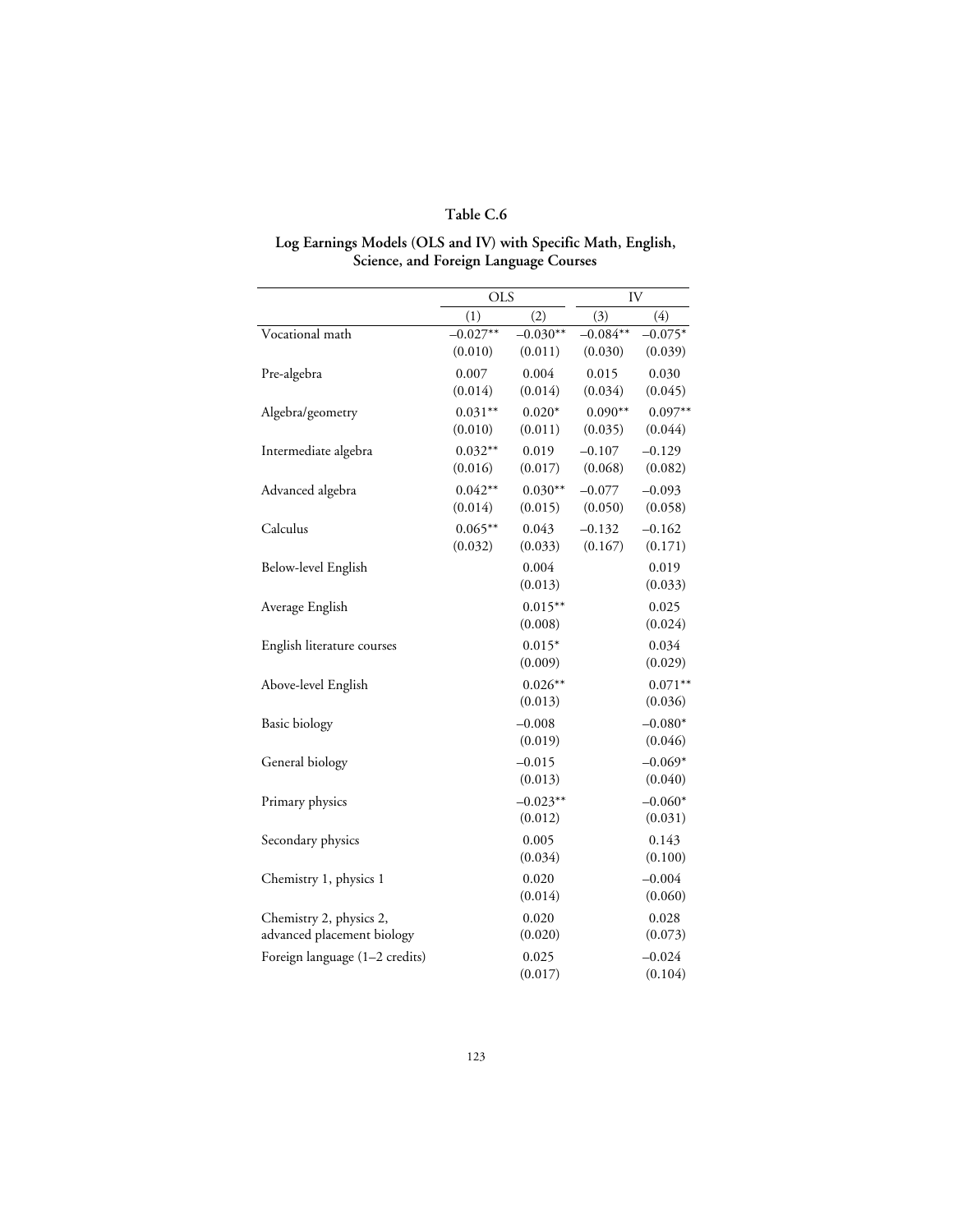**Table C.6 (continued)**

|                                | OLS              |           |       | IV      |
|--------------------------------|------------------|-----------|-------|---------|
|                                | $\left(1\right)$ | (2)       | 3)    | (4)     |
| Foreign language (3-4 credits) |                  | $0.054**$ |       | 0.129   |
|                                |                  | (0.026)   |       | (0.143) |
| R-squared                      | 0.199            | 0.200     | 0.187 | 0.186   |
| No. of observations            | 5,919            | 5,735     | 5,864 | 5,681   |

NOTES: Standard errors are in parentheses. All models control for demographic, family, school, and educational attainment characteristics. See Table 5.1 for a complete list. Each model contains an intercept. Column 1 repeats the model from column 4 of Table C.3 for easier comparison. Column 3 repeats the model from column 3 of Table C.5 for easier comparison. For the first-stage regressions in each IV model, the p-values for the F-test of the hypothesis that the coefficients on the instruments are equal to zero are 0.0001.

\*\*Significant at the 5 percent level; \*significant at the 10 percent level.

subject provides the instruments for the student's actual curriculum. We omit math GPA from these models and rely primarily on the instrumental variables estimator to eliminate the ability/motivation portion of the curriculum effects.

The estimated math effects once we control for additional curriculum measures are remarkably similar to the IV results from the model with math as the only curriculum variable (compare column 4 to column 3).

Our results indicate that the mathematics curriculum has a very large effect on earnings, regardless of whether we also control for other types of courses taken. In fact, the IV estimates imply that the returns to taking a one-unit algebra/geometry course are statistically significant and large in magnitude—about 9 percent. This is higher than the returns to an additional year of schooling (often cited as 7 percent).

In contrast to the OLS estimated model that contains all four curriculum measures, the effect of the above-average English credits in the IV estimated model is more than doubled, but that of its counterpart, foreign language, is no longer statistically significant. Perhaps accumulating credits in foreign language is a sign of ability or motivation, which the IV method eliminates. Finally, in the IV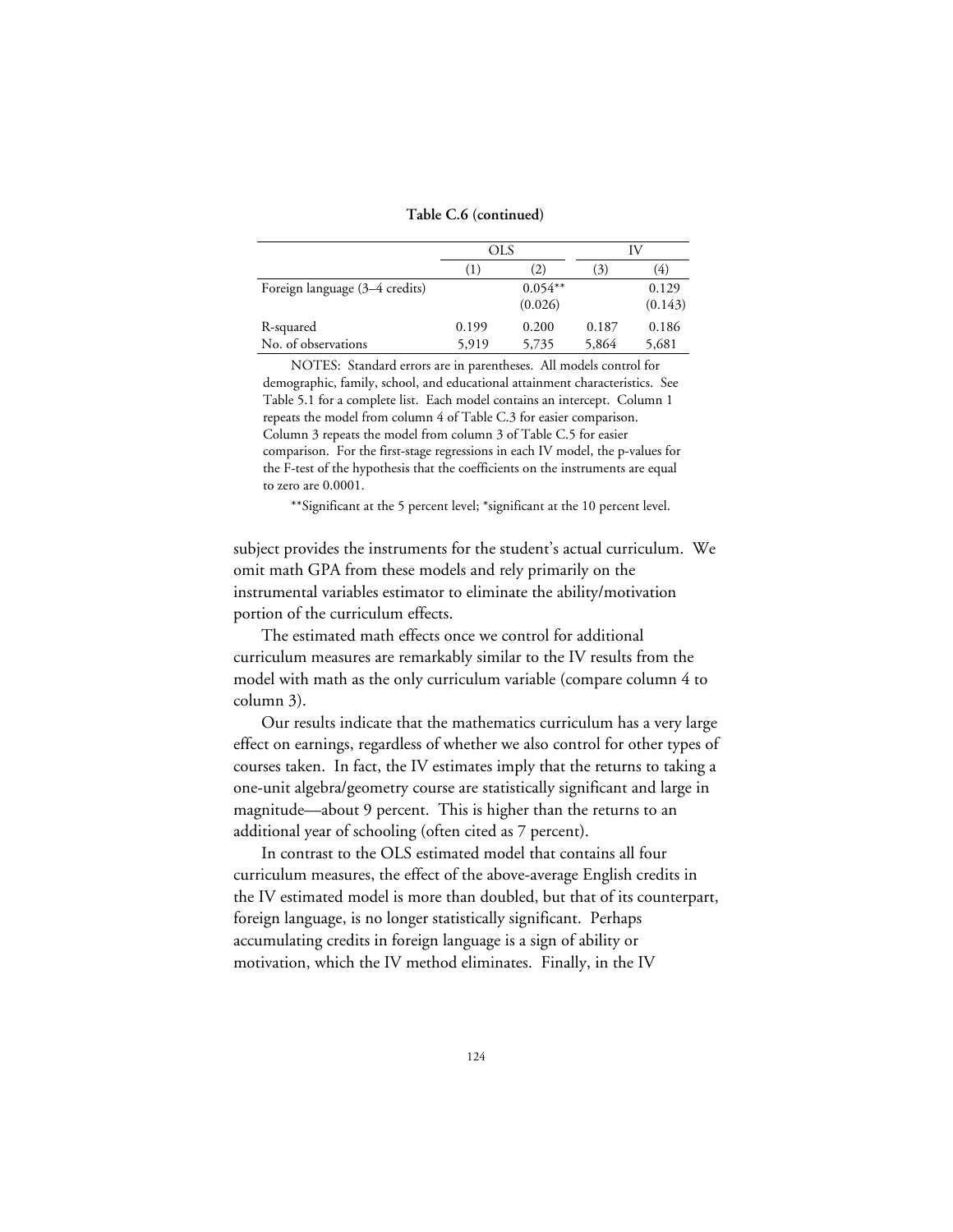estimated model, the low-level science courses are still predicted to have negative, and now even larger, statistically significant effects.

# **Comparison to Previous Research**

A vast amount of literature is devoted to distinguishing the human capital effects from the signaling effects of schooling, yet the debate is far from resolved. However, it is worthwhile at this point to discuss the evidence to date regarding curriculum's effect on earnings. The economics literature has been slow to incorporate high school curriculum in the standard education production function, but two recent studies have addressed the issue: Altonji (1995) and Levine and Zimmerman  $(1995).$ <sup>11</sup>

#### *Altonji (1995)*

\_\_\_\_\_\_\_\_\_\_\_\_

Altonji attempts to ascertain the value of an additional year of high school courses in hopes of answering the question: Does an extra year of education serve merely as a screening device or do the courses that make up that year possess some intrinsic value as well? He uses the National Longitudinal Survey of the High School Class of 1972 (NLS72). In particular, he uses the number of credits that students complete in eight different subjects during grades 10, 11, and 12, as well as rich data about family background and high school characteristics.<sup>12</sup> He models the logwage of each person as a linear function of the credits that the student completes, standard background characteristics, and years of postsecondary education. Because the eight curriculum variables are highly correlated with one another,<sup>13</sup> he conducts the same analysis using

<sup>&</sup>lt;sup>11</sup>Gamoran (1998) provides an excellent review of other studies that have undertaken similar goals. Most of these studies are quite dated and are not in the economics literature. Many focus on the effects of tracking rather than specific high school courses. Others that do look at courses restrict their samples to students who obtain no postsecondary education.

 $12$ The eight subjects are science, math, English, social studies, foreign language, industrial arts, commercial courses, and fine arts.

 $13$ This means that an overestimate of one course's coefficient could coincide with an underestimate of the coefficient on a different course.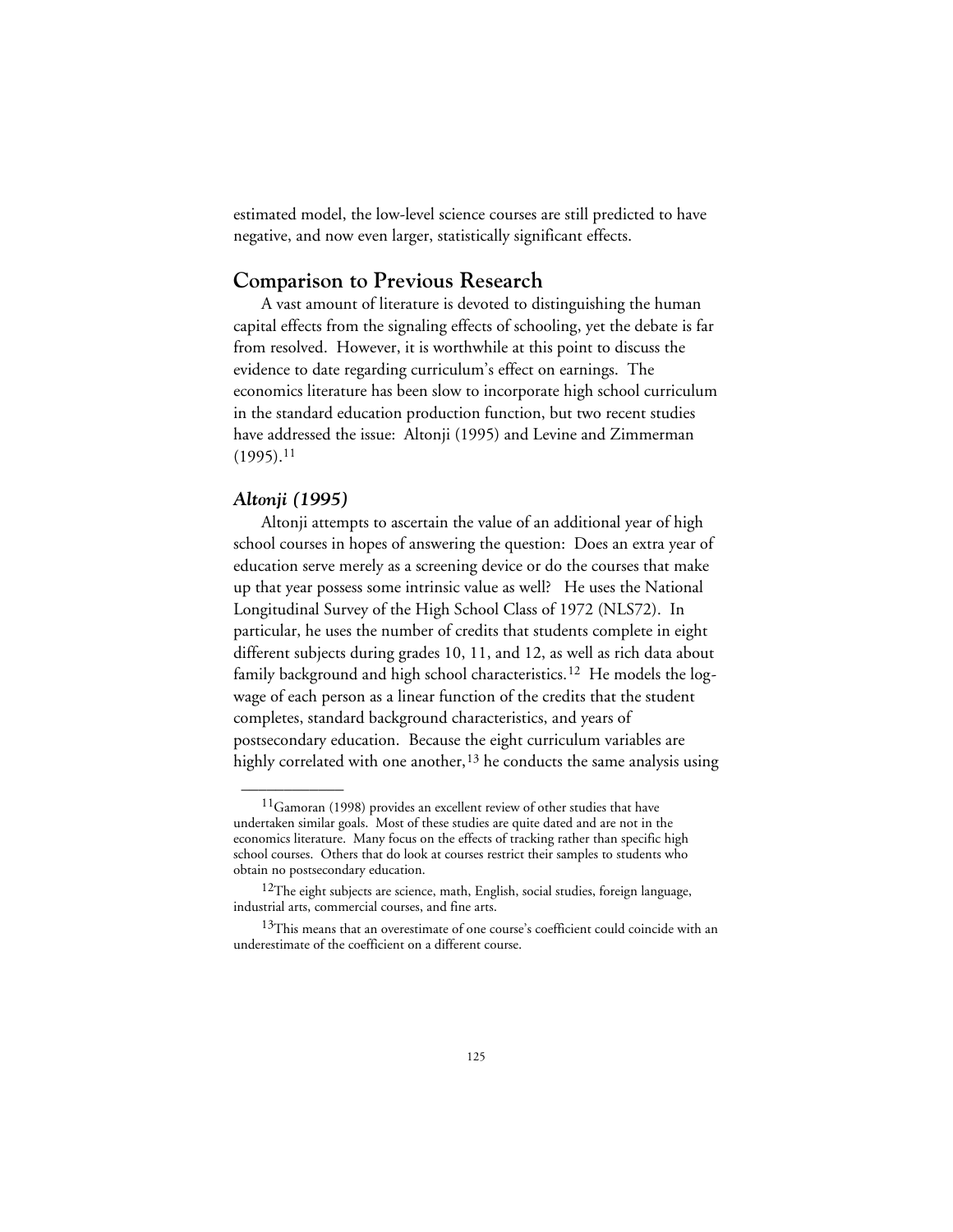combinations of courses by subject instead of entering the individual courses separately.

He uses three methods to estimate the effects of the curriculum: basic OLS models, OLS models with high school fixed effects, and an instrumental variables approach in which he uses a school's average number of credits earned per student within each subject as an instrument for each student's number of credits earned.<sup>14</sup> All three approaches lead to similar results. Altonji's overall conclusion is that "the effect of a year equivalent of courses is much smaller than the value of one year in high school." In other words, the whole is greater than the sum of its parts. Even before controlling for background characteristics and using the IV approach, each additional year of science, math, English, social studies, and foreign language combined leads to a minuscule 0.3 percent increase in wages. He finds stronger curriculum effects if he excludes the (negative) effects of English and social studies. An additional year of math, science, and foreign language increases earnings by 3.3 percent.<sup>15</sup> Because an additional year of school is estimated to increase wages by 7 percent, Altonji's results lend support to the view that high school serves as a screening device rather than as a mechanism for human capital formation.

### *Levine and Zimmerman (1995)*

\_\_\_\_\_\_\_\_\_\_\_\_

Levine and Zimmerman, citing the important role of highly skilled service-sector jobs in the economy, conduct research that focuses on the effect that math and science courses have on wages. They use data from two main sources: the National Longitudinal Survey of Youth (NLSY) and HSB's 1980 senior cohort. Whereas Altonji studied a group of students who graduated in 1972, Levine and Zimmerman focus on students who graduated in the late 1970s through the early 1980s in the case of the NLSY and students who graduated in 1980 in the case of the

<sup>&</sup>lt;sup>14</sup>We discuss how this removes the individual variation that could be correlated with ability or motivation earlier in this appendix.

<sup>&</sup>lt;sup>15</sup>OLS estimates are slightly larger, and OLS with high school fixed effects are substantially larger. If he looks at the isolated effect of mathematics, he finds that an additional year of math leads to an earnings increase of 1.8 percent, but that disappears once he controls for ability.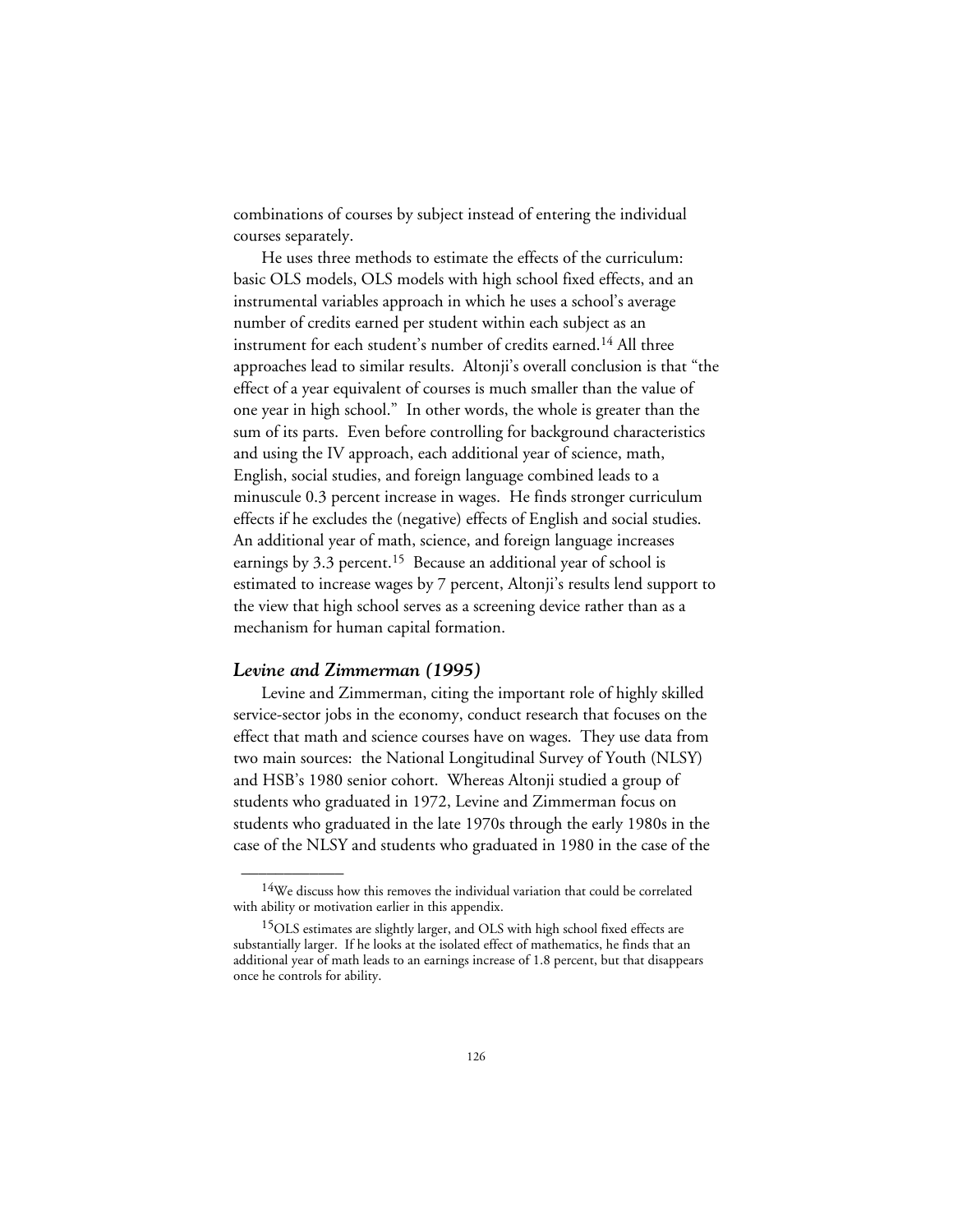HSB survey. Like Altonji, they use the number of credits earned in math and science courses (separately) as their curriculum measures in the HSB data. Another noteworthy aspect of their work is that they are the first to estimate separate models for men and women.

Levine and Zimmerman find that science classes have very little effect on wages for either males or females. They find that math credits have an effect on females' wages, but not on males' wages.<sup>16</sup> However, this effect is limited to women who have completed some college or have earned a college degree. For female college graduates, an additional semester of math during high school is predicted to lead to a 5.4 percent increase in  $log$  wages.<sup>17</sup> One factor that may be confounding their results is that the authors do not distinguish between public and private schools. If private schools are more academically inclined, the measured curriculum effect may really be picking up a private school effect.

#### *Contributions of This Report*

\_\_\_\_\_\_\_\_\_\_\_\_

A key factor that distinguishes our study from the two earlier contributions to the literature is our detailed analysis of the *types* of math courses that students take. A second distinguishing factor is our focus on the role, if any, that high school curriculum plays in creating the wellknown wage gaps between workers of different races and ethnicities.

Like Levine and Zimmerman, we use the HSB dataset, which in our view is the most recent nationally representative dataset that follows students into the workforce, while providing detailed curriculum information. Unlike Levine and Zimmerman, we use the sophomore cohort of the HSB dataset, most of whose members graduated from high school in 1982, rather than the senior cohort that graduated in 1980. This alternative sample provides several advantages. First, the Levine and Zimmerman wage data reflect earnings six years after graduation rather than 10, as in our case. It seems possible that the effects of curriculum

<sup>&</sup>lt;sup>16</sup>In their models using the HSB data, Levine and Zimmerman find that math courses do have an effect for men with a high school diploma or some postsecondary education. This result does not carry over to the NLSY data.

 $17$ It disappears when they use Altonii's IV technique.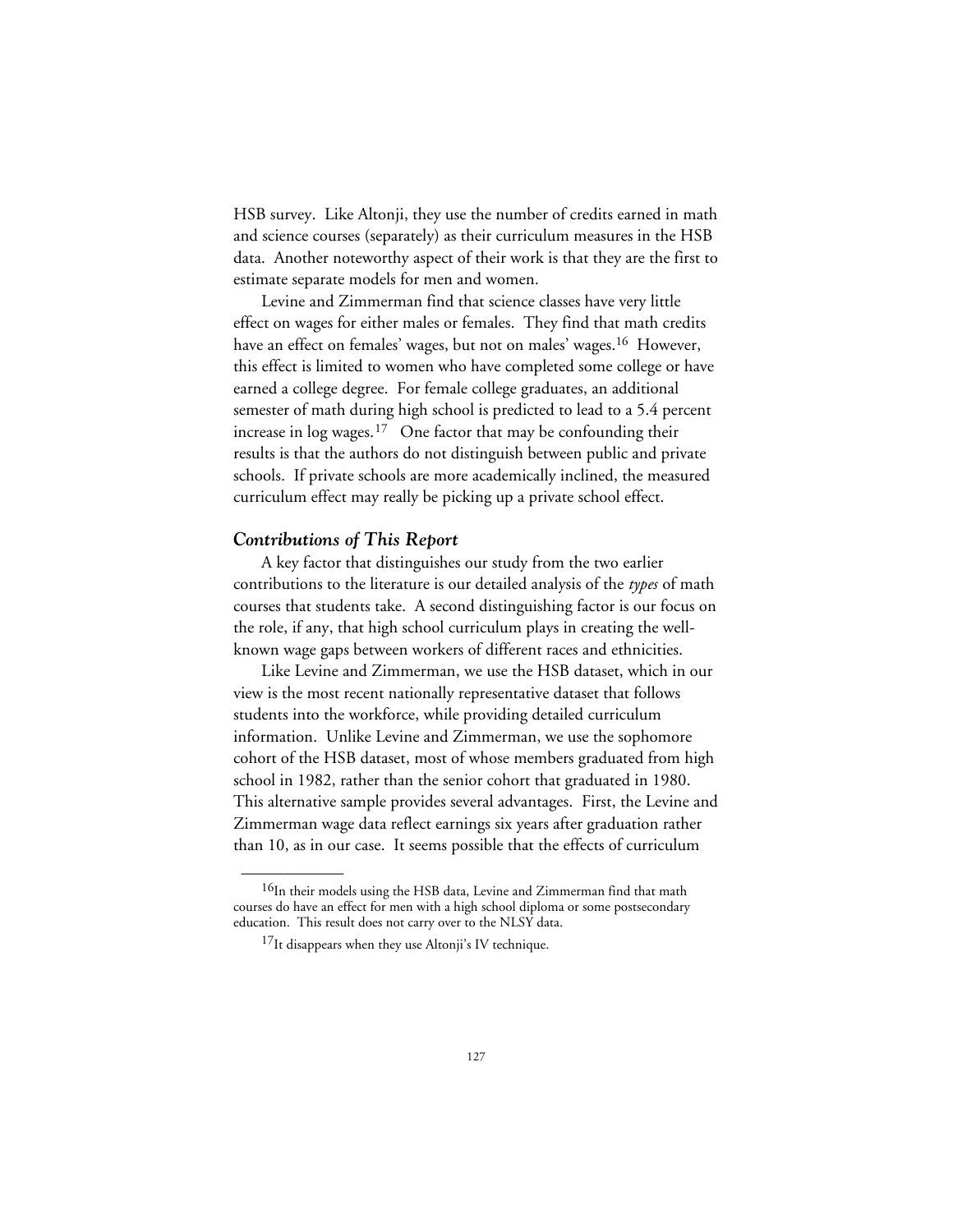on earnings could look quite different for workers in their late twenties than for a sample of 24-year-olds who, to some extent, have not yet settled into careers. Second, the transcript data for the 1982 HSB seniors is much more detailed than for the 1980 HSB seniors. Third, both Levine and Zimmerman and Altonji study a cohort of seniors, thus excluding high school dropouts. Because we begin with a grade 10 cohort, we are able to include some dropouts in our models. Fourth, we use a completely separate HSB sample from the one used by Levine and Zimmerman, allowing for a largely independent test of the effects of curriculum. Fifth, whereas Altonji examines earnings in the 1970s and in 1986, and Levine and Zimmerman examine earnings in 1986, we follow the students into the early 1990s. Given the dramatic increase in the returns to education in the United States between the late 1970s and the mid 1990s, it seems important to estimate the relation between curriculum and earnings using a recent set of wage observations.

To highlight the difference that classifying courses by their type makes, we re-estimated our earnings models using the aggregate credits earned in a particular subject rather than the detailed credit counts.<sup>18</sup> We then compare the results from our aggregate model to Altonji's (1995) results. We present the outcomes from the aggregate model in Table C.7 (for models estimated with OLS and IV). Once again, all models control for demographic, family, school, and educational attainment characteristics. Because we are no longer using the academic level of curriculum, we also include a control for the student's selfreported high school track (academic, general, vocational, etc.). This leaves a model that is very similar to Altonji's.

Estimating with OLS yields a predicted effect from the aggregated math measure that is an average of the effects when the math curriculum levels are entered separately.19 However, when we include all four subject areas in the model, the aggregate math effect drops by almost 50

<sup>&</sup>lt;sup>18</sup>Rather than relying on the pre-calculated course counts provided in HSB, we calculate the total number of credits earned directly from the transcript data.

 $19$ This can be seen by comparing the average of the math effects from models 1 and 2 of Table C.6 to the math effects in models 1 and 2 of Table C.7.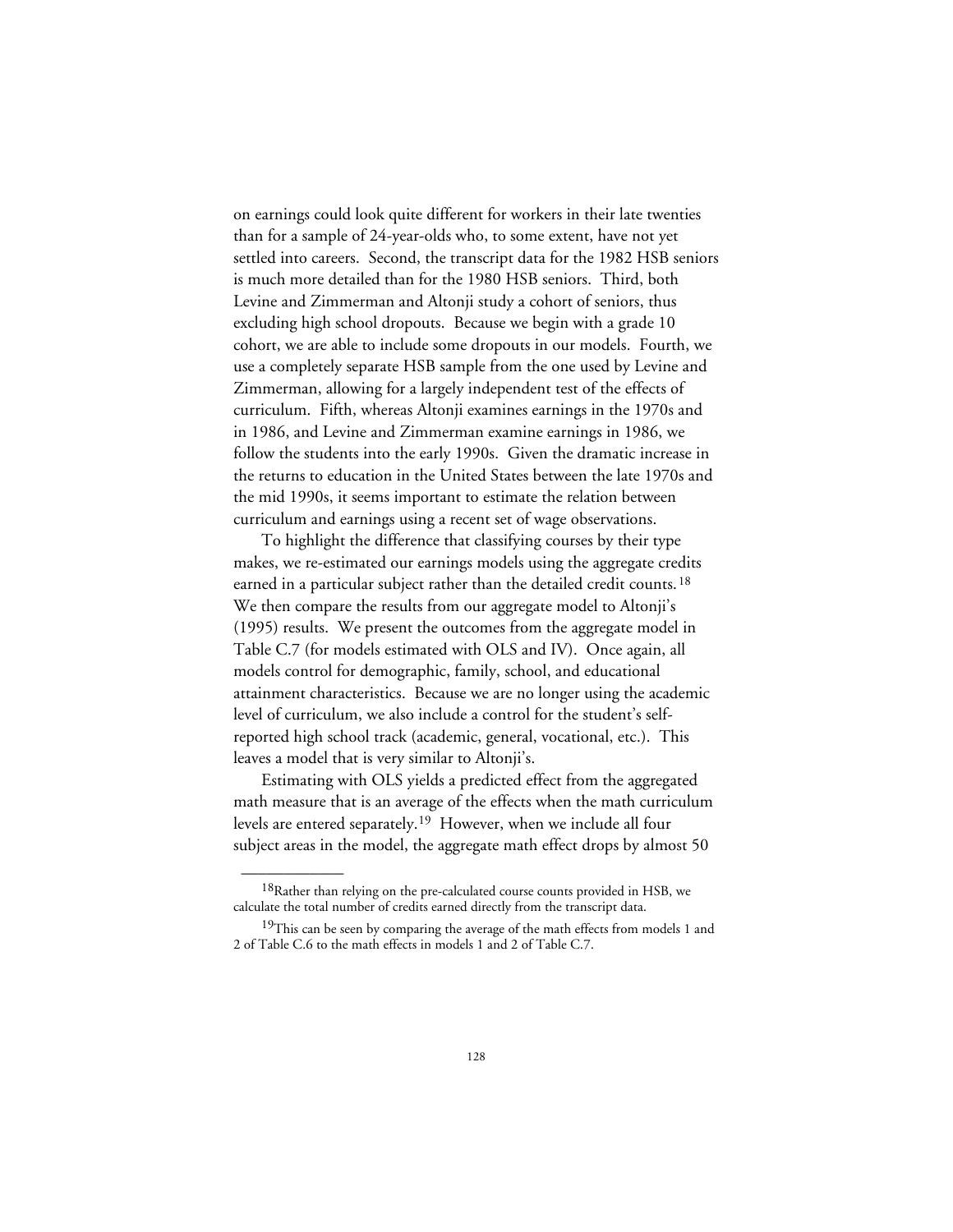### **Table C.7**

#### **Log Earnings Models (OLS and IV) with Aggregate Math, English, and Foreign Language Courses**

|                     | <b>OLS</b> |           | IV       |          |
|---------------------|------------|-----------|----------|----------|
|                     | (1)        | (2)       | (3)      | (4)      |
| Math                | $0.024**$  | $0.014*$  | $-0.010$ | $-0.027$ |
|                     | (0.007)    | (0.008)   | (0.024)  | (0.033)  |
| English             |            | 0.012     |          | 0.028    |
|                     |            | (0.007)   |          | (0.022)  |
| Science             |            | 0.005     |          | $-0.025$ |
|                     |            | (0.008)   |          | (0.026)  |
| Foreign language    |            | $0.023**$ |          | 0.028    |
|                     |            | (0.007)   |          | (0.031)  |
| R-squared           | 0.192      | 0.193     | 0.191    | 0.190    |
| No. of observations | 5,919      | 5,735     | 5,864    | 5,681    |

NOTES: Standard errors are in parentheses. All models control for demographic, family, school, and educational attainment characteristics. See Table 5.1 for a complete list. These regressions also control for the track (academic, general, or vocational) in which the student participated. For the first-stage regressions in each IV model, the p-values for the F-test of the hypothesis that the coefficients on the instruments are equal to zero are 0.0001. Excluding high school dropouts from the analysis changes the results only minimally (on the order of 0.002).

\*\*Significant at the 5 percent level; \*significant at the 10 percent level.

percent and is no longer statistically significant at the 5 percent level.20 A similar pattern is evident with English curriculum. Whereas aggregate English credits do not appear to affect earnings, when they enter the model separately based on their academic level, they do matter and the effects vary by the level of the class.<sup>21</sup> The foreign language effect is still significant in the aggregate model and larger than in the disaggregated

<sup>20</sup>This can been by comparing the math effects between models 1 and 2 of Table C.7.

<sup>&</sup>lt;sup>21</sup>This can be seen by comparing the English effects in model 2 of Table C.6 to the aggregate English effect in model 2 of Table C.7.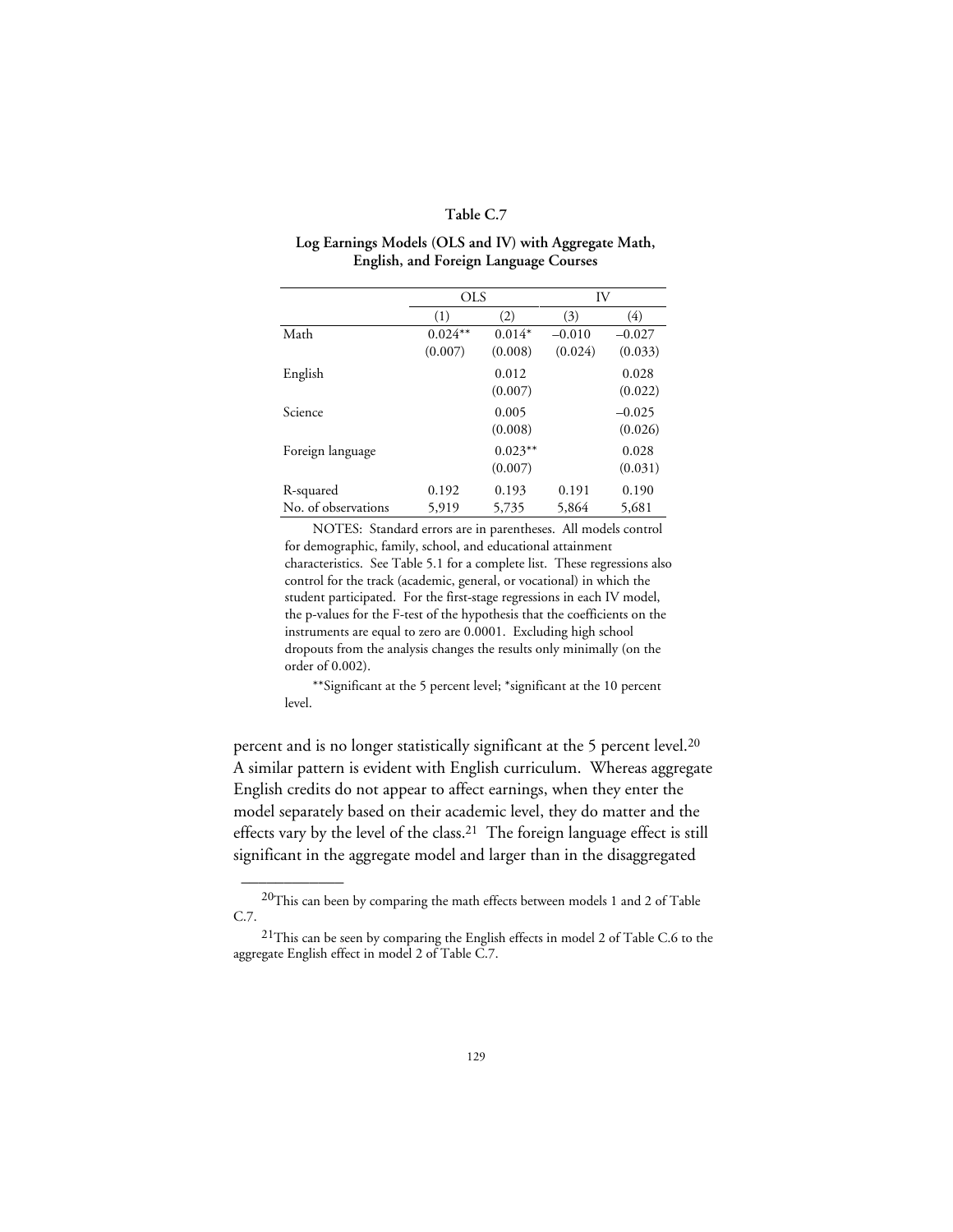case, indicating that it may be picking up the effects of some of the other subjects. When we estimate these aggregate models using instrumental variables, none of the curriculum effects are statistically significant at the 5 percent level.

What is encouraging to note is that the results from the models with aggregate course counts in the four subjects are extremely similar to the results from comparable models in Altonji (1995).<sup>22</sup> This gives us confidence that our method of classifying the curriculum by level may be helping to explain some of the "curriculum puzzle."<sup>23</sup> To further approximate Altonji's results, we estimated these models but excluded students who did not graduate from high school. The results changed minimally, with the predicted effects differing by 0.002 at the most. We had originally hypothesized that our results might differ from Altonji's because we are using a more recent cohort and have included high school dropouts in our analysis. Now it seems clear that the differences stem mostly from our more detailed classification of curriculum.

As we point out in the main text, this finding has many implications for curriculum reform. Merely increasing the number of courses required of students may not achieve the desired effect. It will be important to focus on the type of courses students are required to take as well.

<sup>&</sup>lt;sup>22</sup>This applies to models estimated by both OLS and IV methods.

<sup>&</sup>lt;sup>23</sup>This term was coined by Altonji when describing the small estimated effects of curriculum.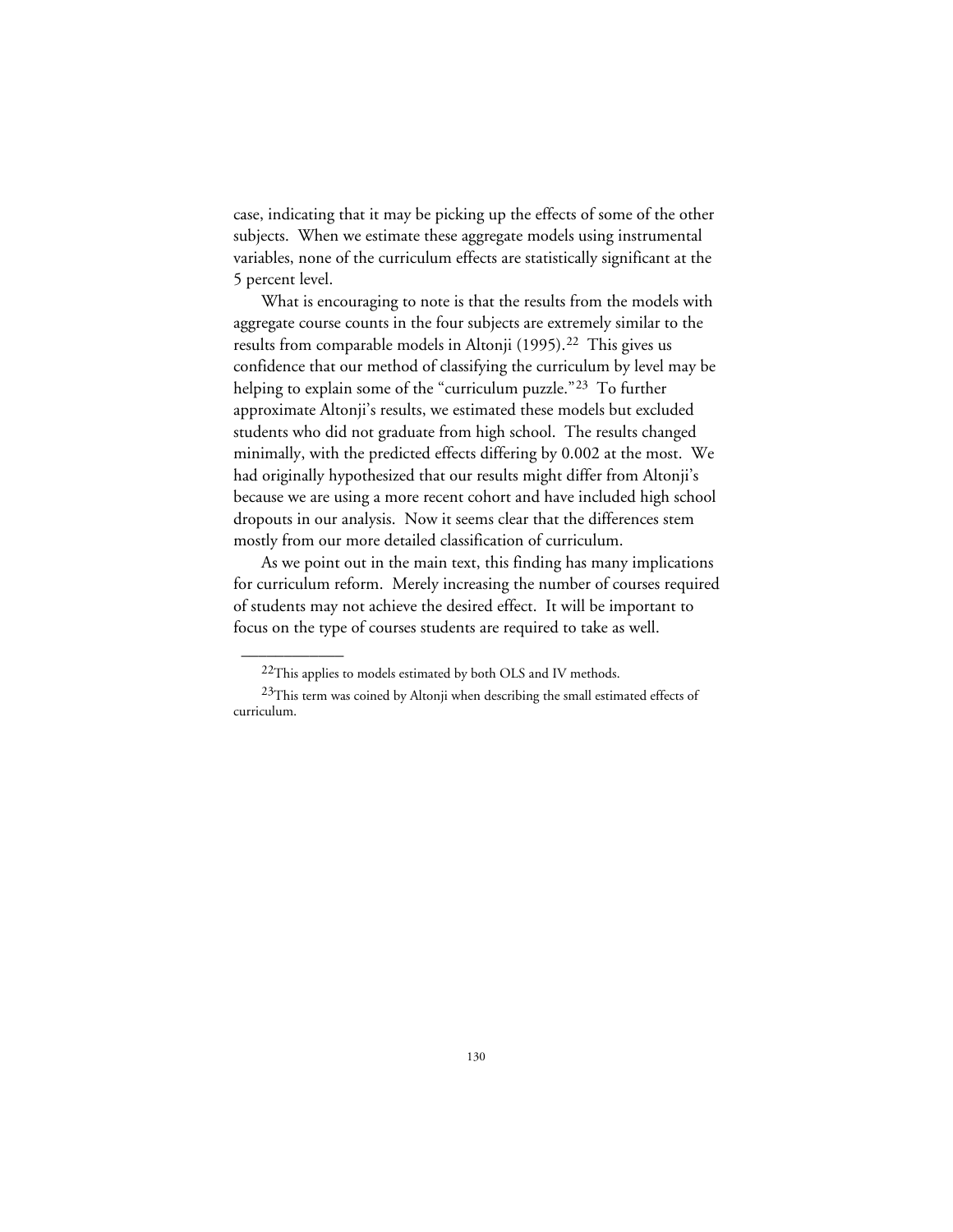# **Appendix D**

# **Testing for Variations in the Effectiveness of Math Among Subgroups of Students**

## **The California Model**

Because we cannot precisely estimate a separate model for California, we perform two procedures to determine how the national models might compare to a California model. We first add a series of California interaction terms to the national model and show more specifically that the math effects are not different if the student is from California.<sup>1</sup> We also show that the relationship between math courses and other explanatory factors in the model is the same for students both in California high schools and in high schools in the rest of the nation. This ensemble of results gives us confidence that the national model does indeed apply to California. When we conduct this further analysis, we concentrate on the baseline earnings model that controls for demographic, parental, and high school characteristics, as well as the highest educational degree attained by the student. However, the results hold if we also control for ability and motivation in the form of math GPA. Below we describe these examinations in more detail. To conserve space, we do not include related regression output.

### *Are Math Effects California-Dependent?*

\_\_\_\_\_\_\_\_\_\_\_\_

We find that curriculum effects do not depend on whether the student attends a California high school. Our strategy is to add six

<sup>&</sup>lt;sup>1</sup>We would like to thank Steve Rivkin for the algorithm that identifies the California schools in HSB.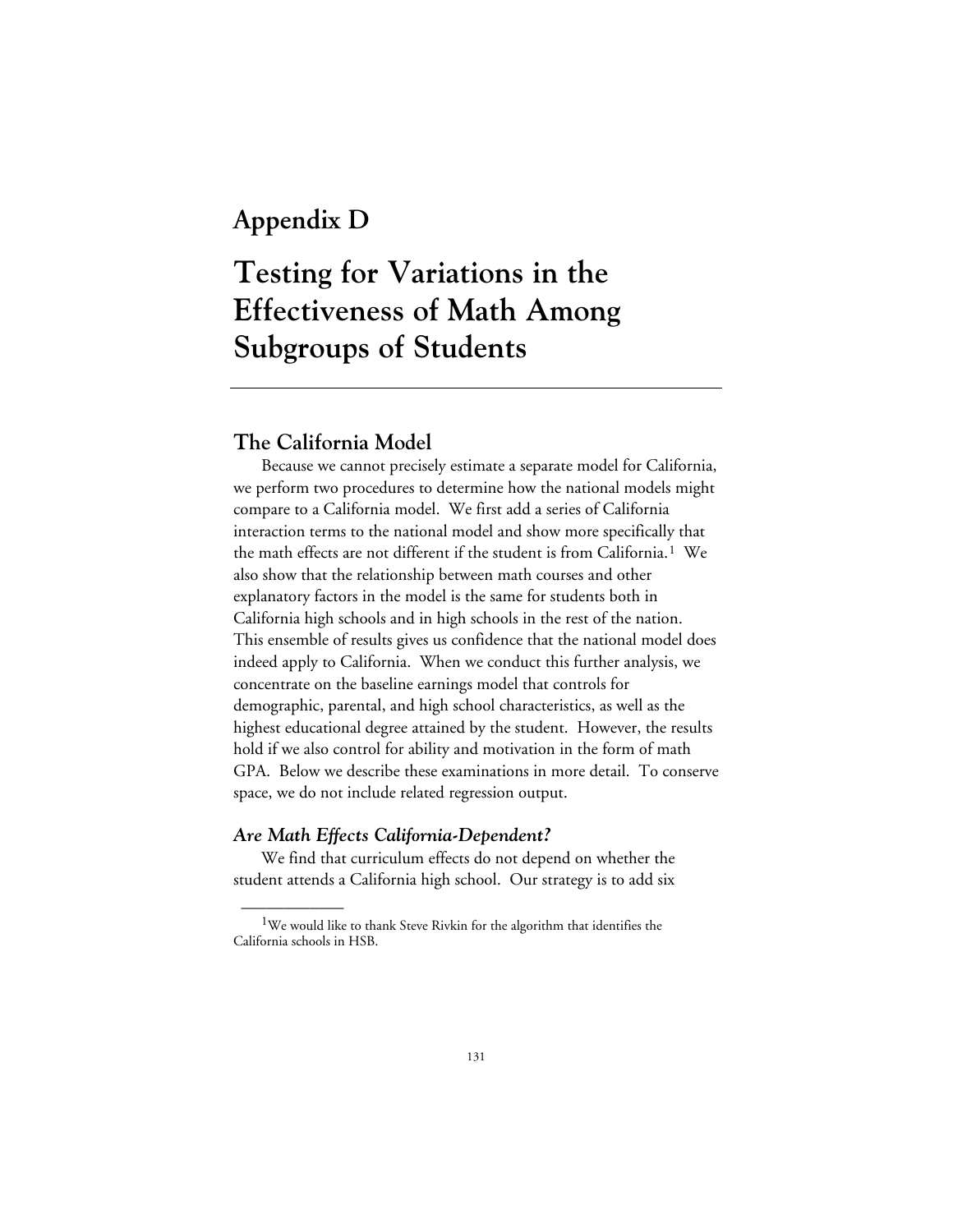variables to the national model that interact the math curriculum variables with a variable that describes whether the student is from California.2 The math effects in this model are comparable to those in the corresponding national model. Because none of the California interaction terms are statistically significant, this indicates that the curriculum effects for students do not depend on whether the student attends a California high school. Of course, the size of our California sample may be limiting our ability to discern minor differences in the effect of curriculum.

## *Relationship Between Math Credits and Other Explanatory Factors*

As an additional check to ensure that a California model would yield similar results to the national model, we determine that the relationship between the math curriculum variables and the remaining explanatory variables is the same in the California sample as it is in the rest of the nation. To do this, we estimate a model of math credits as a function of demographic, parental, and school characteristics.3 But to this regression, we add a series of interaction terms where a California dummy variable is interacted with each of the explanatory variables. If the interaction terms are significant, we can say that the relationship between the explanatory variables is different in California and therefore the state-specific model may actually lead to somewhat different curriculum effects. However, when we do this, generally we find that the relationship is the same within and outside of the California sample.<sup>4</sup>

<sup>&</sup>lt;sup>2</sup>We also include the dummy variable indicating California status to allow for a noncurriculum state effect.

 $3$ This is the same strategy that we used to determine whether the relationship between the explanatory factors of the model was the same for observations in and out of the regression sample.

 $4B$ ecause there are six different measures of math credits, we regress each of the measures on the interaction terms and remaining explanatory variables, which leaves us with six models to decipher. Because there are so many explanatory factors, there are equally as many interaction terms. If the same interaction term was significant in three of the six models, we consider it to potentially indicate a difference between California and national schools. We flagged the four variables that satisfied this criterion and interacted them with the California dummy variable in a regular earnings model to ensure that such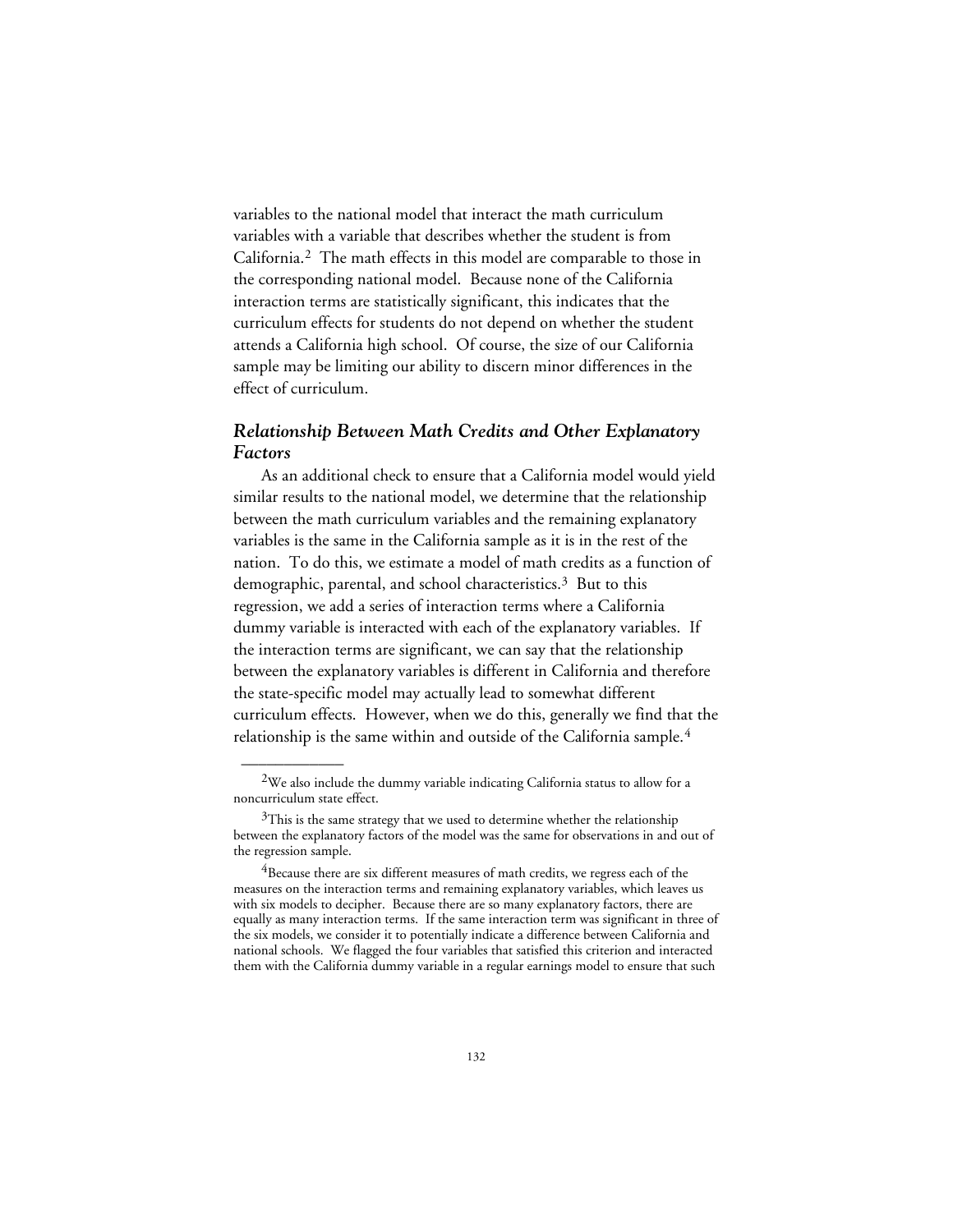# **Math Effects and Gender**

As we discussed in Chapter 6, there may be differences in the way math affects earnings for men and for women. Table D.1 shows the regression coefficients and standard errors that correspond to the results presented in Table 6.1. The main text provides an analysis of this table.

# **Do Math Effects Depend on Certain School or Student Characteristics?**

As we pointed out in Chapter 6, we do not have large enough samples from any particular population of interest to estimate separate models. Although we do control for a variety of student and school characteristics, we probe the question of whether certain of these characteristics make math more effective by adding a series of terms to our baseline model to interact school characteristics with math credits.<sup>5</sup> For example, to determine the extent to which math effects depend on the percentage of teachers at the student's school with a master's degree, we add six new explanatory variables to our model. These variables are the student's math credits earned in each of the six math courses multiplied by the percentage of teachers with a master's degree at the student's school. The math effects in this new model are composed of a pure math effect *plus* an additional effect that is a function of that particular school input measure. Another interpretation is that the effect of these interaction variables represents the *additional* effect that each math course is predicted to have, given a change of one percentage point in the percentage of teachers with a master's degree.

In a series of models, we include interaction terms separately for each of the school quality measures in which we are interested. In other

**\_\_\_\_\_\_\_\_\_\_\_\_\_\_\_\_\_\_\_\_\_\_\_\_\_\_\_\_\_\_\_\_\_\_\_\_\_\_\_\_\_\_\_\_\_\_\_\_\_\_\_\_\_\_\_\_**

model specification does not alter the results. It does not. The math curriculum coefficients barely change.

<sup>5</sup>The baseline model is the one in which the log of 1991 earnings is specified to be a function of math curriculum, student demographic traits, the student's family and school characteristics, the student's math GPA, and the student's highest educational degree attained. For the most part, the results in this appendix also hold if we do not control for GPA or highest degree.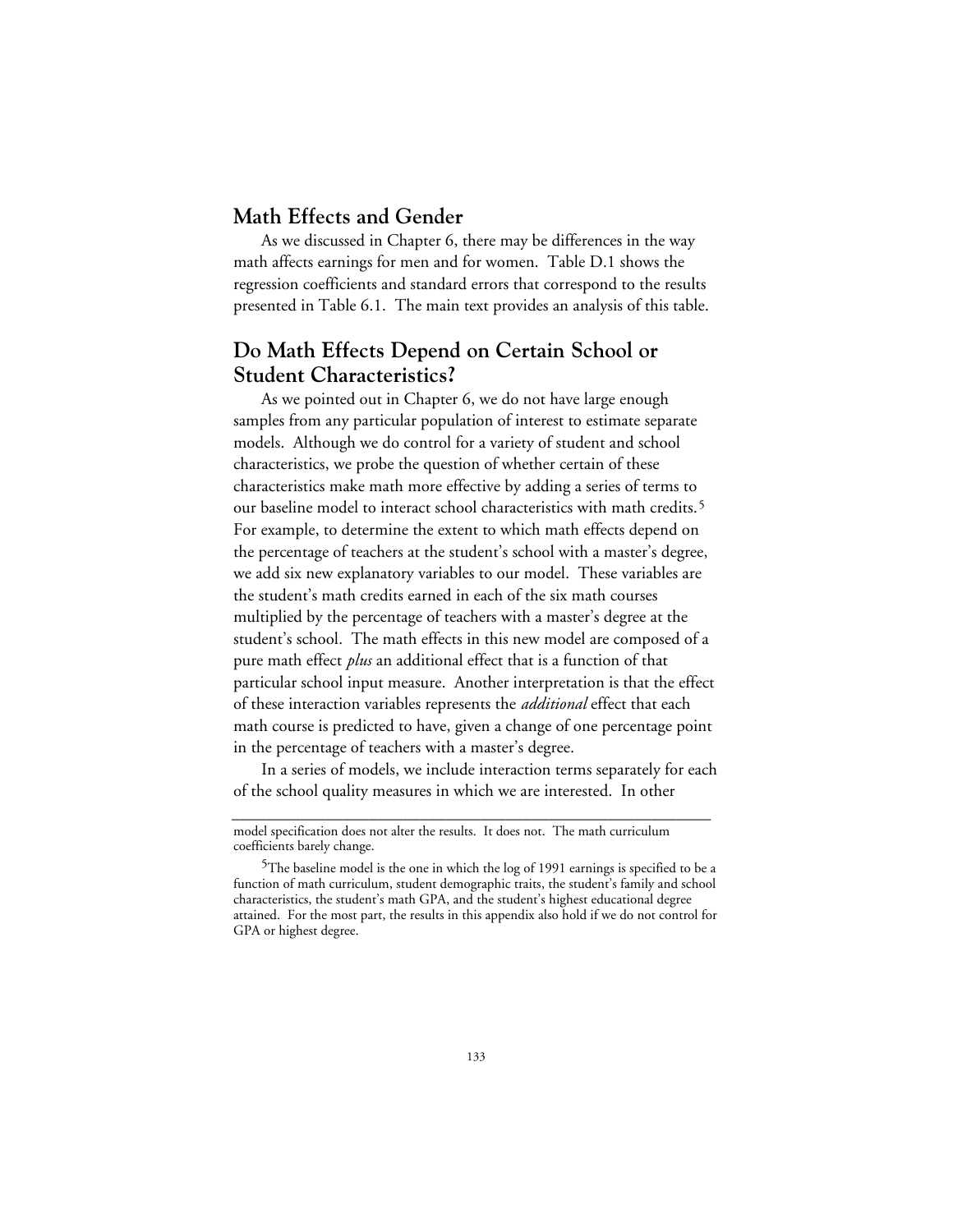#### **Table D.1**

#### **The Effect of an Additional Math Credit on the Log of 1991 Earnings, by Gender**

|                       |           | Male       |            | Female     |
|-----------------------|-----------|------------|------------|------------|
|                       | (1)       | (2)        | (3)        | (4)        |
| Vocational math       | $-0.024*$ | $-0.026**$ | $-0.040**$ | $-0.040**$ |
|                       | (0.013)   | (0.013)    | (0.018)    | (0.018)    |
| Pre-algebra           | 0.009     | 0.001      | 0.022      | 0.005      |
|                       | (0.018)   | (0.017)    | (0.022)    | (0.022)    |
| Algebra/geometry      | $0.036**$ | 0.012      | $0.072**$  | $0.045**$  |
|                       | (0.013)   | (0.013)    | (0.016)    | (0.016)    |
| Intermediate algebra  | $0.057**$ | 0.024      | $0.050**$  | 0.014      |
|                       | (0.021)   | (0.022)    | (0.025)    | (0.025)    |
| Advanced algebra      | $0.048**$ | 0.015      | $0.082**$  | $0.049**$  |
|                       | (0.019)   | (0.019)    | (0.022)    | (0.022)    |
| Calculus              | 0.041     | 0.009      | $0.134**$  | $0.090**$  |
|                       | (0.042)   | (0.042)    | (0.049)    | (0.049)    |
| Math GPA              | $0.060**$ | $0.040**$  | $0.053**$  | $0.035**$  |
|                       | (0.011)   | (0.011)    | (0.013)    | (0.013)    |
| Highest degree earned | $\rm No$  | Yes        | $\rm No$   | Yes        |
| R-squared             | 0.140     | 0.161      | 0.180      | 0.209      |
| No. of observations   | 3,184     | 3,184      | 2,712      | 2,712      |

NOTES: Standard errors are in parentheses. All models contain controls for demographic, family, and school characteristics. See Table 5.1 for a complete list. If we include the student's college major in addition to his or her GPA and highest degree, the results change minimally. The math effects for males are still measured very imprecisely. For females, the advanced algebra and calculus coefficients drop by about 0.01 and are both significant at the 10 percent level. The other math coefficients change even less. "Yes" indicates whether the specified control variables are in the model.

\*\*Significant at the 5 percent level; \*significant at the 10 percent level.

words, we estimate seven new models in which each model interacts the six math curriculum variables with a different school quality measure (student-teacher ratio, percentage of teachers with a master's degree, unionization status of teachers, number of students at the school, length of school year, teacher salary, and school spending). For ethnicity, we estimate just one new model in which all of the ethnic dummy variables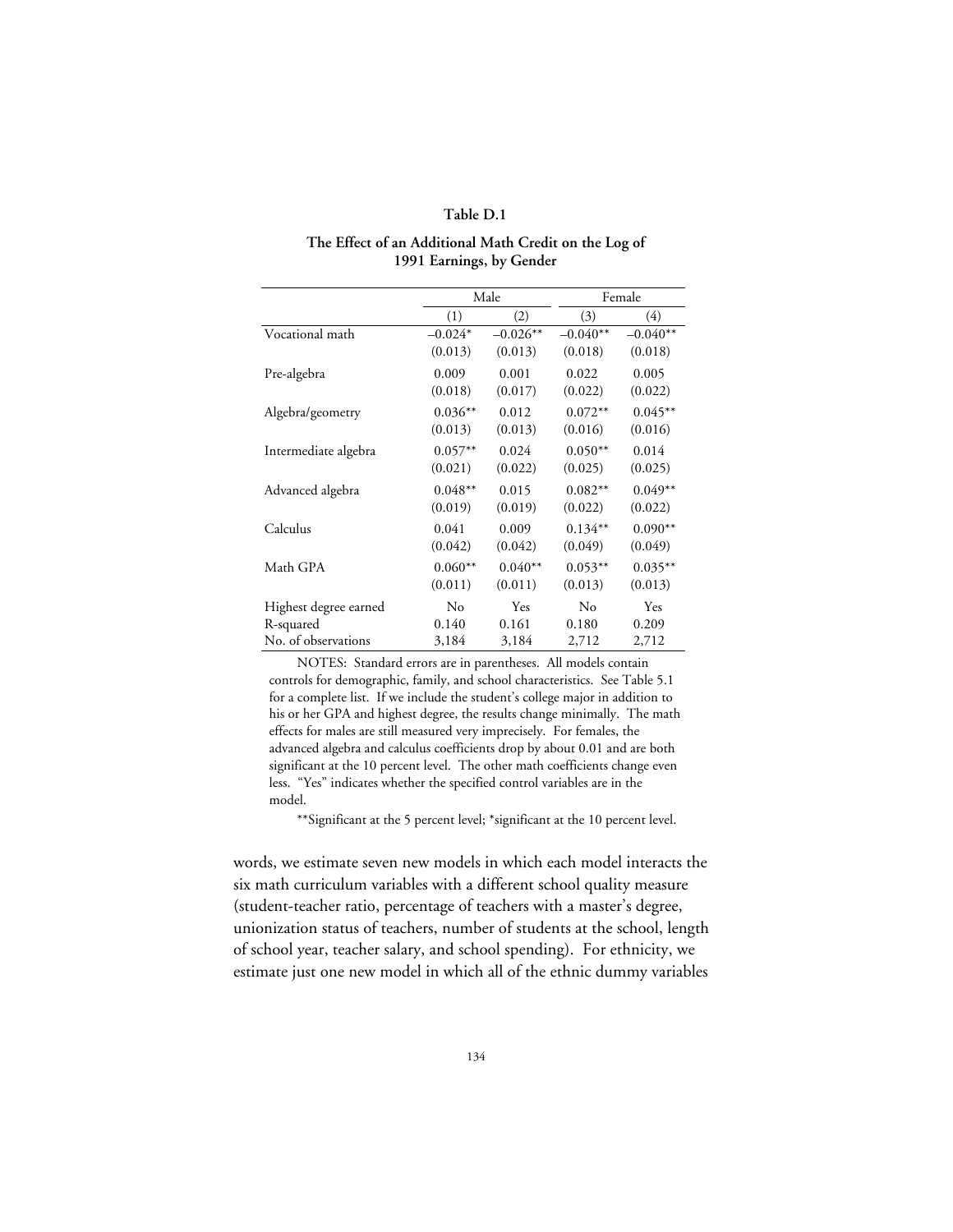in our original model are interacted with each of the math curriculum measures. We also use this latter technique for the models that include interactions with parental income and school rigor.

The following school quality measures did not produce any significant interaction effects: student-teacher ratio, school spending, and number of students in the school. The student characteristics that were not significant were math GPA and parental income when measured in six categories (each of the six income levels interacted with each of the math courses). Most of the interaction terms from the remaining variables were also insignificant.

The overriding conclusion from the interaction analysis is that the predicted effect of math courses does not depend on student or school characteristics. Without taking away from this overall picture, below we briefly discuss the few interaction effects that are statistically significant.<sup>6</sup> In all of these cases, caution should be exercised in interpreting the results. It is important to note that in these new models, many of the direct curriculum effects are no longer statistically significant. The lack of significant interaction terms and the curriculum variables may be the result of collinearity between these covariates. The fact that many of the estimated math effects (both direct and indirect) take on bizarre values in these new models reinforces this assertion.

Table D.2 displays only the significant interaction effects from the series of models that we estimated.7 Each set of rows represents a separate model in which the particular variable (or set of variables in the case of race, parental income, and school rigor) is interacted with the six math course variables and added to the baseline model that additionally controls for demographic, family, and school characteristics, as well as math GPA and the student's ultimate level of education. For the continuous variables, the top row within any category of school characteristics indicates the predicted effect of a particular mathematics course for students with the average value of the given school

<sup>&</sup>lt;sup>6</sup>Considering that there were 42 potential interaction terms that could be significant (six interaction terms in each of seven school quality models), the fact so few effects were significant reassures us that math curriculum effects are not driven in large part by the school quality measures.

<sup>7</sup>Some insignificant effects are included for expositional purposes.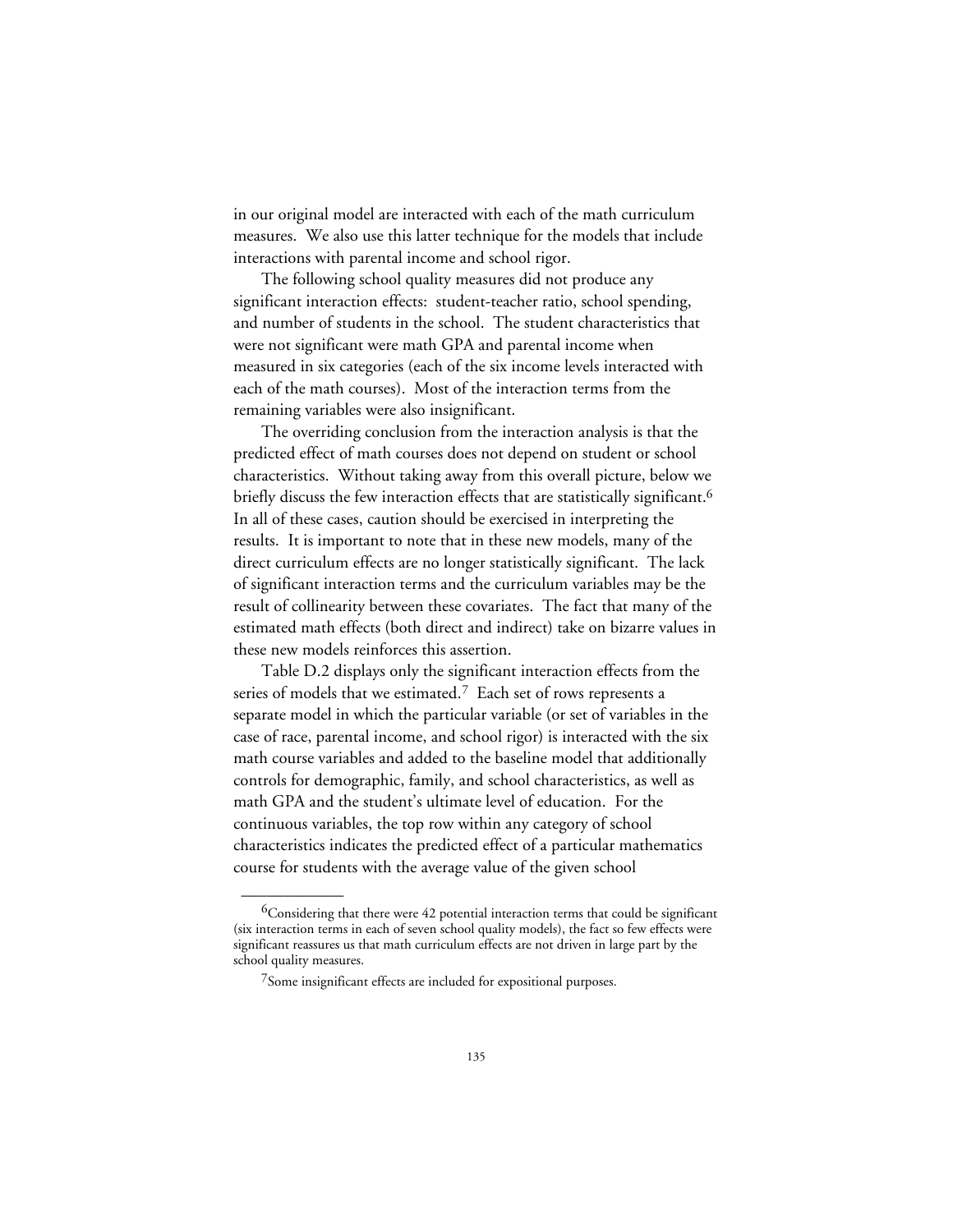# **Table D.2**

### **The Effect of Math Courses on Earnings When the Effect Depends on School or Student Characteristics**

(in percent)

|                                 | Voc.<br>Math | Pre-      | Algebra/   | Intermed. | Advanced | Calculus   |
|---------------------------------|--------------|-----------|------------|-----------|----------|------------|
|                                 |              | Algebra   | Geometry   | Algebra   | Algebra  |            |
| % teachers with a master's      |              |           |            |           |          |            |
| Math effect at average value    |              |           | $2.74***$  |           |          |            |
| Additional effect for:          |              |           |            |           |          |            |
| 1 standard deviation above      |              |           | $-1.69*$   |           |          |            |
| 1 standard deviation below      |              |           | $1.71*$    |           |          |            |
| Teacher salary (\$1,000s)       |              |           |            |           |          |            |
| Math effect at average value    |              | $-0.17**$ |            |           |          |            |
| Additional effect for:          |              |           |            |           |          |            |
| 1 standard deviation above      |              | $-1.58**$ |            |           |          |            |
| 1 standard deviation below      |              | $1.45***$ |            |           |          |            |
| % disadvantaged students        |              |           |            |           |          |            |
| Math effect at average value    |              | $0.75*$   |            |           | 3.46     |            |
| Additional effect for:          |              |           |            |           |          |            |
| 1 standard deviation above      |              | $-2.38**$ |            |           | $3.09*$  |            |
| 1 standard deviation below      |              | $2.07**$  |            |           | $-2.56*$ |            |
| Teacher unionization            |              |           |            |           |          |            |
| Effect for not unionized        |              |           | $7.66***$  |           |          | $-10.13$   |
| Additional effect for unionized |              |           | $-5.57***$ |           |          | $16.57*$   |
| School rigor                    |              |           |            |           |          |            |
| Effect for low                  |              |           |            |           |          | 38.06**    |
| Additional effect for:          |              |           |            |           |          |            |
| Medium                          |              |           |            |           |          | $-33.13*$  |
| High                            |              |           |            |           |          | $-36.18**$ |
| Student's ethnicity             |              |           |            |           |          |            |
| Math effect for white           |              |           |            |           | 1.71     | 3.36       |
| Additional effect for:          |              |           |            |           |          |            |
| Black                           |              |           |            |           | $9.37*$  |            |
| Hispanic                        |              |           |            |           |          |            |
| Asian                           |              |           |            |           |          | $19.15*$   |
| Native American                 |              |           |            |           |          |            |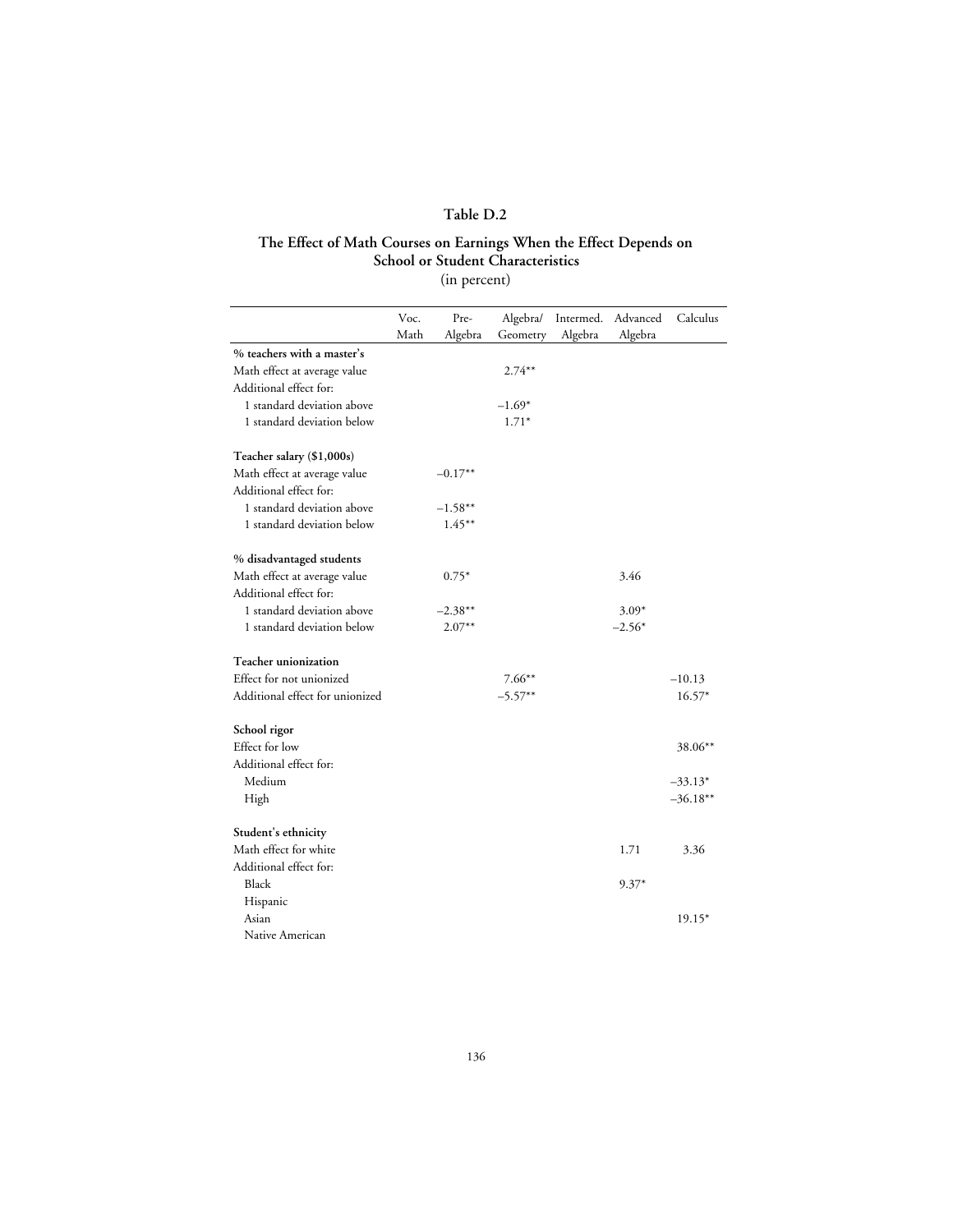|                        | Voc. | Pre-     | Algebra/ |         | Intermed. Advanced | Calculus |
|------------------------|------|----------|----------|---------|--------------------|----------|
|                        | Math | Algebra  | Geometry | Algebra | Algebra            |          |
| Parental income        |      |          |          |         |                    |          |
| (fewer categories)     |      |          |          |         |                    |          |
| Math effect for lowest |      | $6.88*$  |          |         |                    |          |
| Additional effect for: |      |          |          |         |                    |          |
| Low income             |      | $-6.63$  |          |         |                    |          |
| Medium income          |      | $-6.84$  |          |         |                    |          |
| High income            |      | $-8.67*$ |          |         |                    |          |
|                        |      |          |          |         |                    |          |

**Table D.2 (continued)**

NOTES: We show additional effects only if significant. For the continuous variables, the top row within any category of school characteristic indicates the predicted effect of a particular mathematics course for students with the average value of the given school characteristic. The next two rows within each category indicate how much that effect changes for students who attend schools with values of the school resource one standard deviation above and below the average value. For the discrete variables, the top row within each student/school characteristic category is the math effect for the stated group of students. The bottom rows represent the change in the math effect experienced by alternative groups of students. The following school qualities and student traits did not have any significant interaction effects: student-teacher ratio, school spending, high school membership, math GPA, and parental income when measured in six categories (each of the six income levels interacted with each of the math courses). The length of the school year interacted with pre-algebra was significant at the 10 percent level; however, it was not economically significant since the effect was so small. The additional effect of math courses given a two standard deviation increase in the school length (six days) was practically zero and so we do not include it in the table. To calculate the additional percentage effects for the discrete variables, we first calculate the math effect for the alternative group as  $e^{\beta_1 + \beta_2} - 1$  where  $\beta_1$  is the coefficient on the math variable and  $\beta_2$  is the coefficient on the interaction term (the math variable interacted with the discrete variable). From this alternative effect, we subtract the original math effect ( $e^{\beta_1} - 1$ ).

\*\*Significant at the 5 percent level; \*significant at the 10 percent level.

\_\_\_\_\_\_\_\_\_\_\_\_

characteristics. The next two rows within each category indicate how much that effect changes for students who attend schools with values of the school resource one standard deviation above and below the average value.8 Similarly, for the discrete variables, the top row within each student/school characteristic category is the math effect for the stated

 ${}^{8}$ The continuous variables are the percentage of teachers with a master's degree, teacher salary and the percentage of disadvantaged students at the school. The remaining variables take on discrete values.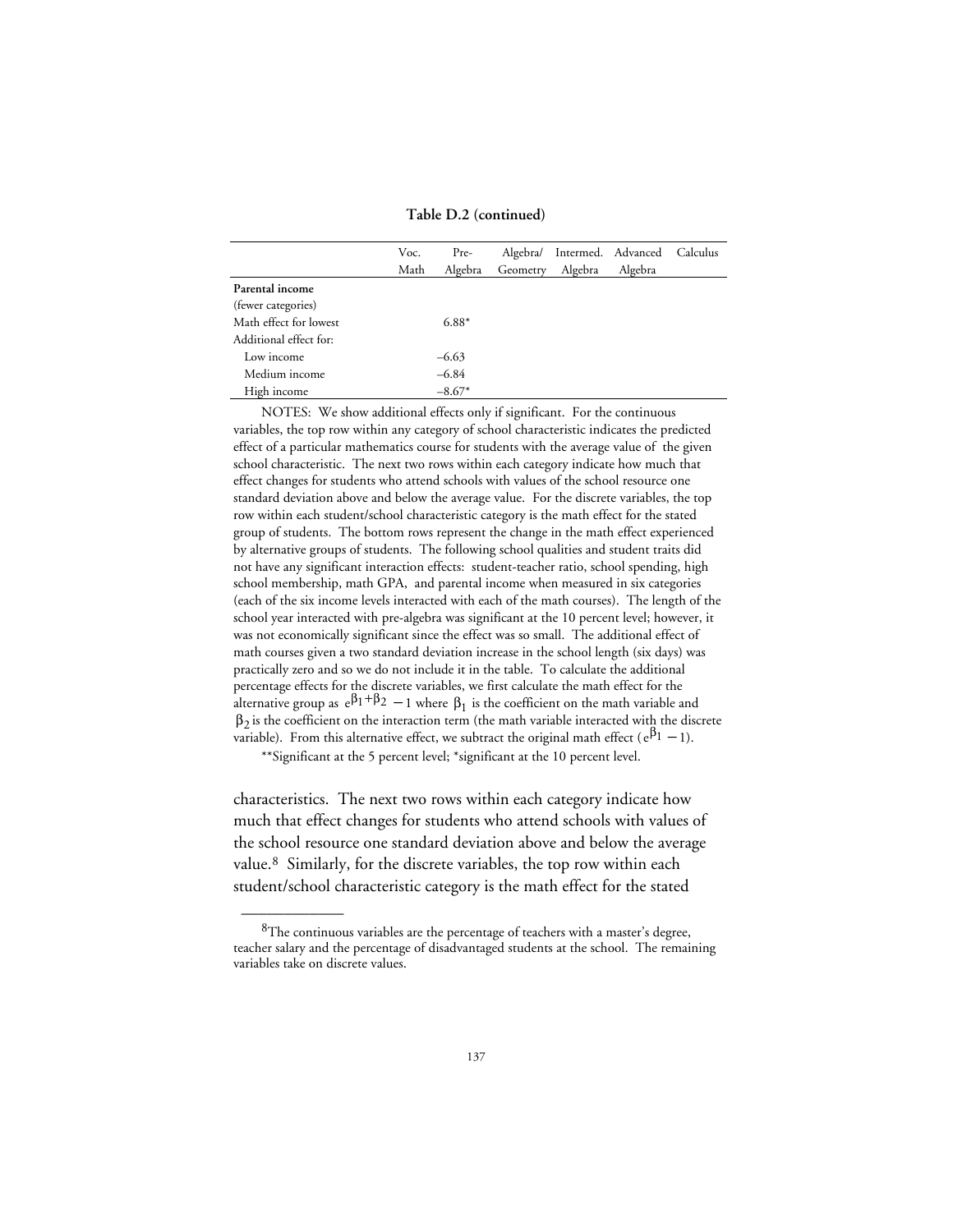group of students. The bottom rows represent the change in the math effect experienced by the alternative groups of students.

**Teachers with a Master's Degree.** There is weak evidence that an increase in the percentage of teachers with a master's degree diminishes the effect of algebra/geometry credits. At an average school where about 49 percent of the teachers hold a master's degree, the predicted effect of an algebra course is 2.74 percent in this model. However, this effect is reduced by 1.69 percentage points for students at schools where the percentage of teachers with a master's degree is 73 (one standard deviation above the average).9 This does not seem intuitive, but bear in mind that just because there are more teachers at a school with a master's degree, it does not mean that they are necessarily matched to the algebra courses. It is also important to note that the overall effect on earnings from an increase in the percentage of teachers with a master's degree is not negative. Although it is not displayed in the table, the direct effect that increasing the percentage of teachers with a master's degree has on earnings almost completely counterbalances the decrease in the math effect. Therefore, earnings are not predicted to change at all as the result of a more educated group of teachers.

**Teacher Salary.** Another point of note is the effect of teacher salary on the benefit of pre-algebra courses. At average values of teacher salary, pre-algebra credits are not predicted to have much effect on earnings (–0.17 percent). However, the effect is reduced by 1.58 percentage points at schools where teacher salary is \$1,107 (one standard deviation) higher than the average. Such an effect seems counterintuitive, yet we offer one possible explanation. To the extent that lower teacher salary is a proxy for less-affluent schools, this result indicates that an additional course in impoverished areas has more of a "make-or-break" effect on students' life prospects than it would in more affluent areas.

**Disadvantaged Students.** Increases in the percentage of disadvantaged students at a school appear to cause the lower-level math courses to be less effective and the higher-level courses to be more

 $9$ On the other hand, at schools where only 25 percent of the teachers hold a master's degree (one standard deviation below the average), the predicted effect of algebra increases by 1.71 percentage points.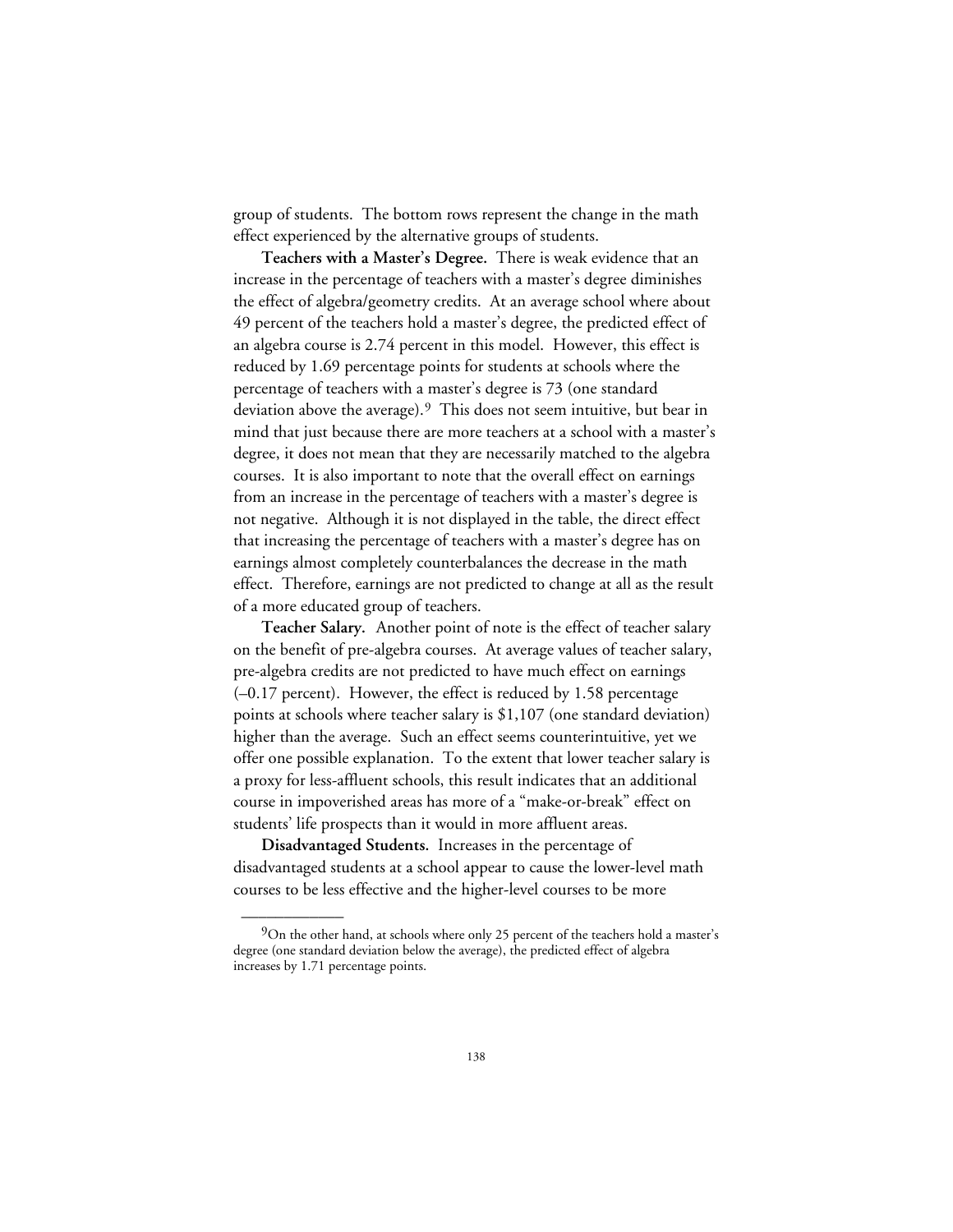effective. Thus, students who go to schools with higher shares of disadvantaged students but who take high-level math courses will have a larger increase in earnings from those courses than students at schools with fewer disadvantaged students. If the percentage of disadvantaged students at the school increases by one standard deviation (approximately 25 percentage points), the advanced algebra effect would increase by 3.09 percentage points from 3.46 percent.

**Unions.** The algebra/geometry math effect may depend somewhat on whether teachers are unionized. In schools where the teachers are not unionized, the predicted effect of an additional algebra/geometry course is 7.66 percent. However, in schools that are unionized, the effect is much smaller at about 2.09 percent.<sup>10</sup> This value is more comparable to the 2.9 percent effect in the baseline model that controls for GPA. Unions themselves may not be the direct cause of this change in effectiveness, because schools may unionize in the presence of larger problems.11 On the other hand, calculus appears to be more effective in unionized schools. The contrasting effects of unionization are puzzling and a convincing rationalization for them is not forthcoming.

**High School Rigor.** When we interact high school rigor with math curriculum, we get similar results. To measure a school's rigor, we compute the average highest math level of students attending that school. We then create a three-level variable indicating whether this value is low (less than algebra), medium (algebra or geometry), or high (more than algebra). It turns out that students from schools of the lowest rigor receive a much bigger "kick" from calculus than do students from higherlevel schools. At such schools, calculus has a 38 percent predicted effect on earnings. At high-level schools, this effect drops by about 36 percentage points, leaving a 2 percent effect. Getting through calculus at a less-rigorous school (perhaps in the inner city) is a real testament to ability, motivation, and drive and so part of the overall math effect may really be capturing this student characteristic. The models attempt to

 $10$ This is computed by subtracting the additional effect for unionized schools from the effect at non-unionized school.

<sup>&</sup>lt;sup>11</sup>See Hoxby (1996) for a discussion of the effect of teacher's unions on education production.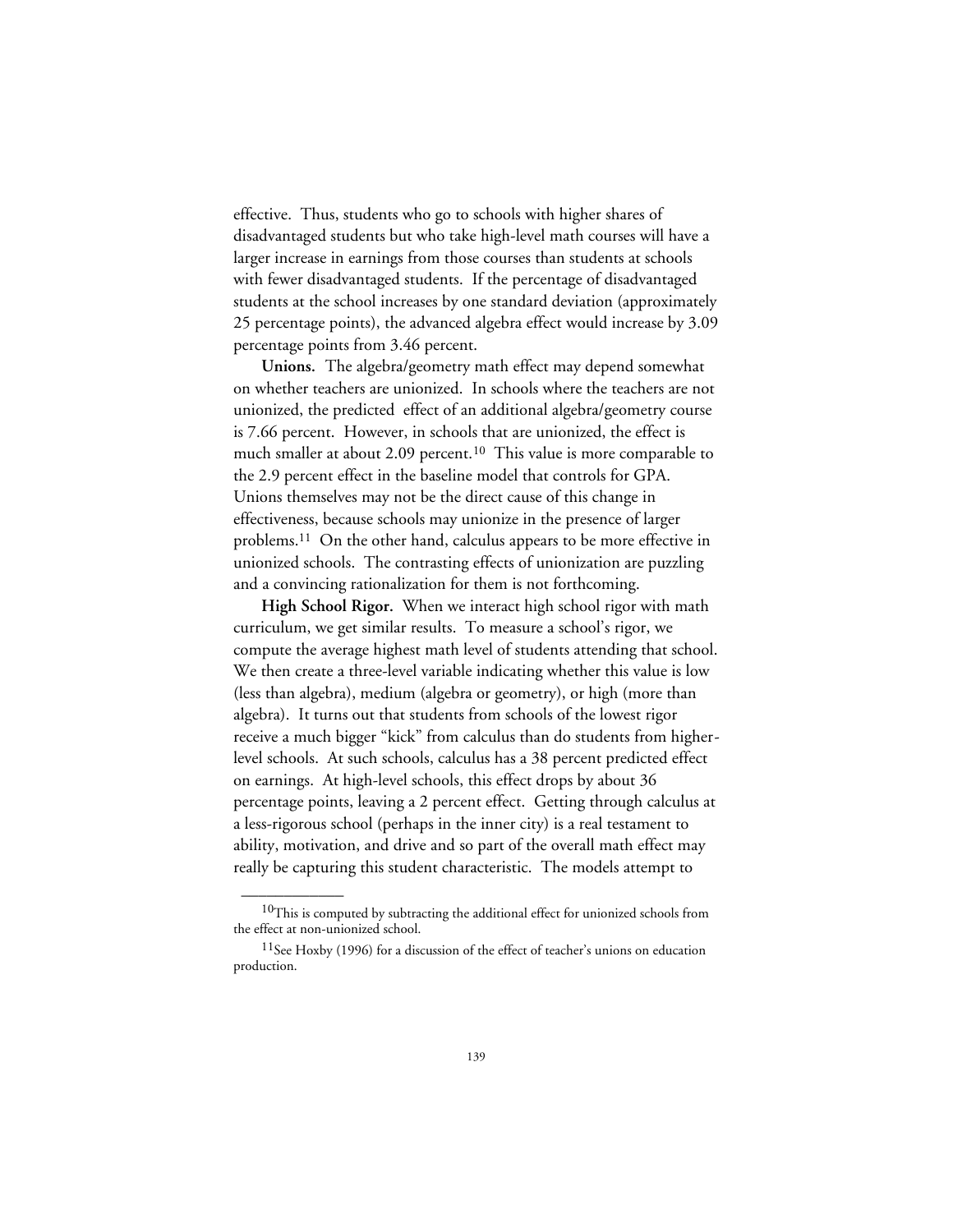mitigate this possibility by controlling for GPA. However, unobserved variations in ability and motivation could still be a part of the explanation.

**Ethnicity.** There is weak evidence that, relative to white students, black students may benefit more from advanced algebra courses and Asian students from calculus courses.

**Parental Income.** When we measure parental income in six categories, there is still no evidence of differential math effects. However, if we condense parental income into four categories, there is some weak evidence to indicate that the lowest-income students may benefit more from the lower-level math courses than students from higher-income categories. Yet, once again, we caution that the imprecise nature of the estimates leads to point estimates in which we are not entirely confident.

# **Do Math Effects Depend on the Student's Educational Attainment?**

\_\_\_\_\_\_\_\_\_\_\_\_

Following earlier work by Levine and Zimmerman (1995), we considered presenting separate models for subsamples of students based on educational attainment, but we were not confident in the results because of the small sample size of the separate groups.12 Therefore, we took an alternative approach and estimated interaction models using a strategy similar to that described above. We found very little evidence that the curriculum effects depend on the student's ultimate level of education. In other words, math matters for students of all education levels. This result may be driven by the high amount of correlation among the math variables and the interaction terms.

 $12$ Despite these concerns, we did estimate such models with our data and found that some of the math course coefficients are significant for females with some postsecondary education or with a bachelor's degree, but also for men with a bachelor's degree. The IV results indicate that a couple of the math courses may have effects for a couple of the educational attainment groups, but no clear trends emerge.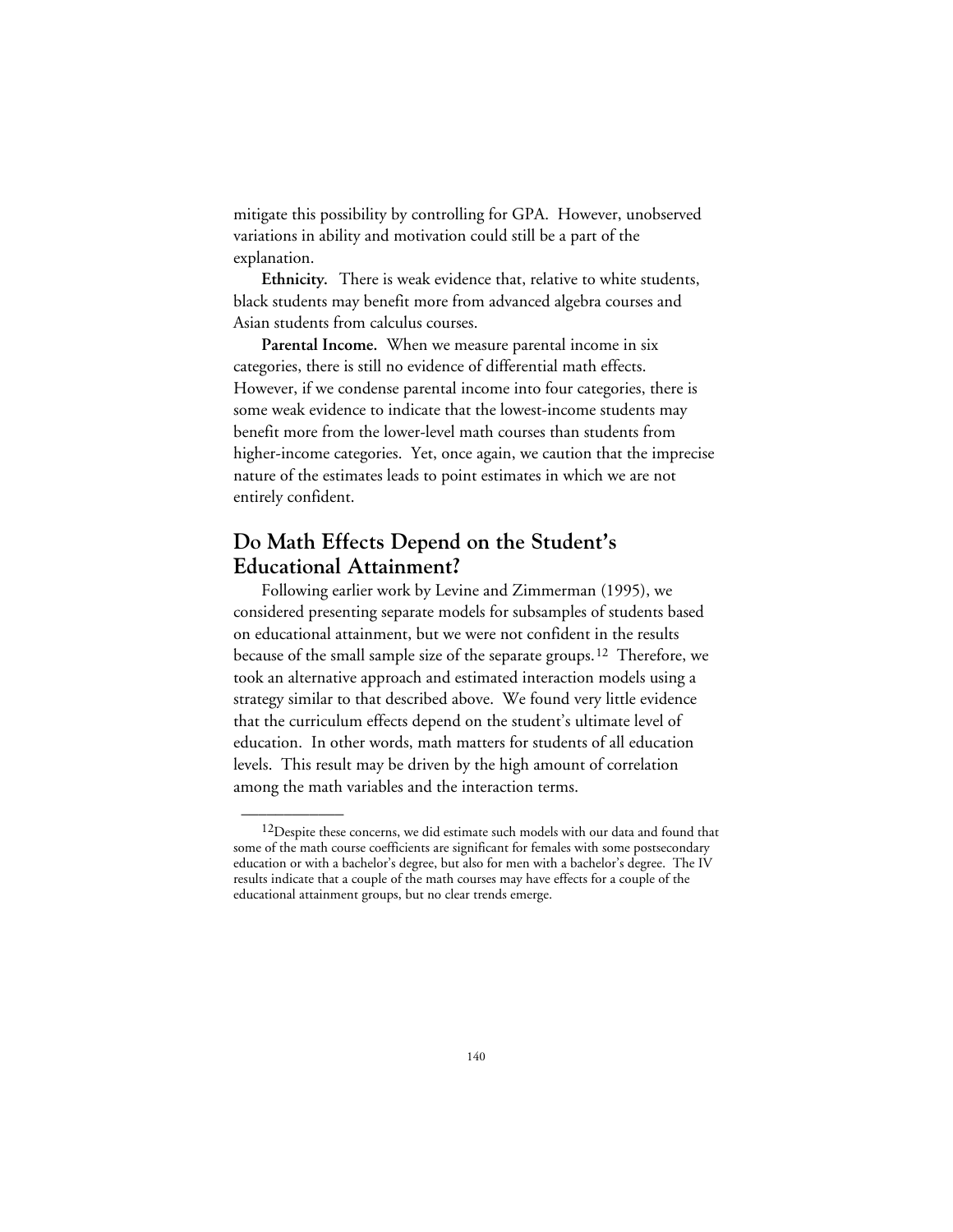# **Appendix E**

# **Ethnic and Socioeconomic Earnings Gaps, by Gender**

In this appendix, we present the regression results from the models that we use to estimate the earnings gaps for students of different ethnic groups and different socioeconomic groups (see Table E.1). In addition, Table E.1 displays models of these earnings gaps broken down by gender.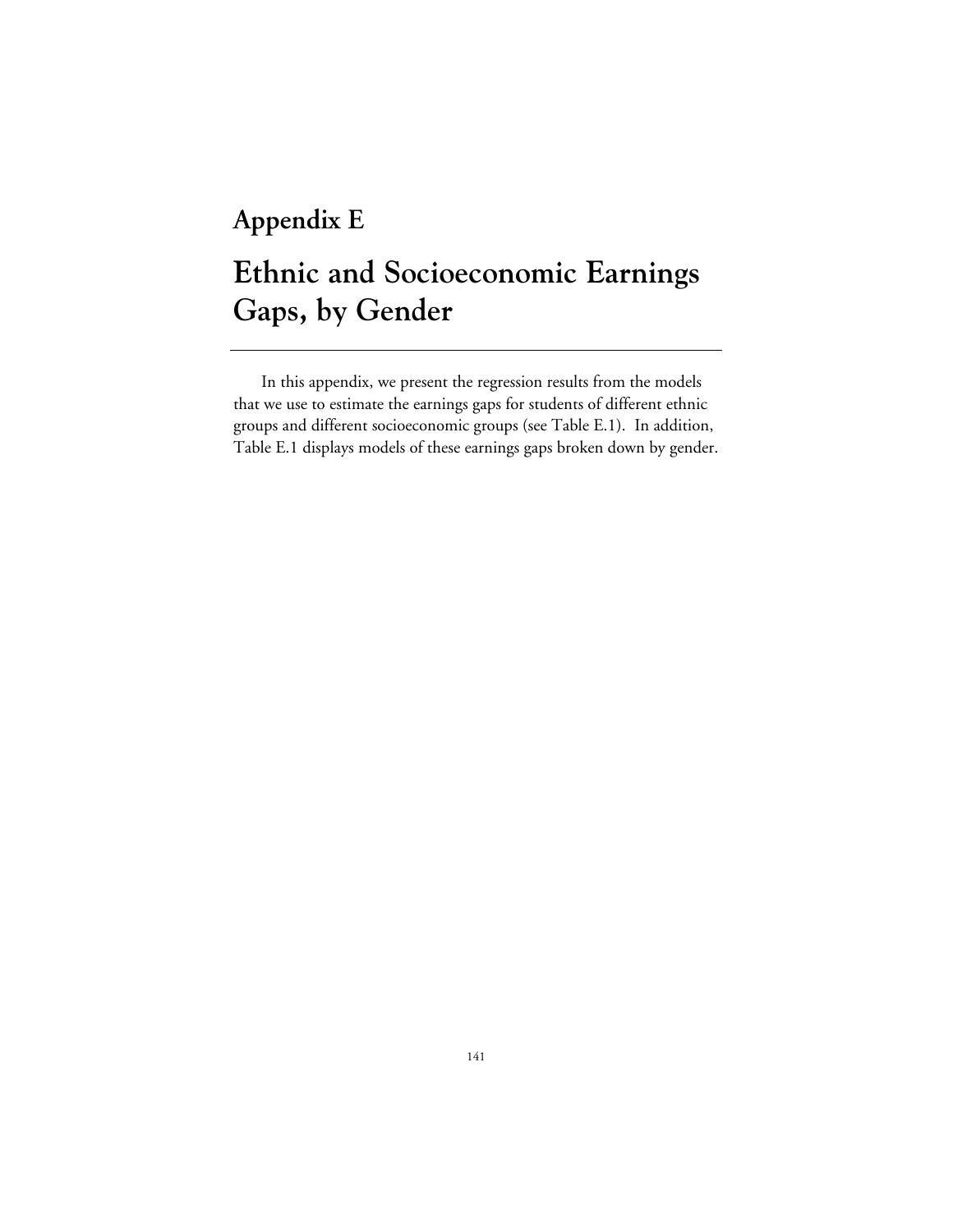|                                                                                                                                                                                | Pooled                                                                         |                                                                                                           |                                                                                                                   | Pooled                                                                                                                                                                                                                                                                                                                       | Male                                                                                                                                                                                                                                                                                          |                                                                                                                                                                    |                                                                                                                                                                                                                                                                                                                                             | Female                                                                                                                                                                                                                                                                                       |
|--------------------------------------------------------------------------------------------------------------------------------------------------------------------------------|--------------------------------------------------------------------------------|-----------------------------------------------------------------------------------------------------------|-------------------------------------------------------------------------------------------------------------------|------------------------------------------------------------------------------------------------------------------------------------------------------------------------------------------------------------------------------------------------------------------------------------------------------------------------------|-----------------------------------------------------------------------------------------------------------------------------------------------------------------------------------------------------------------------------------------------------------------------------------------------|--------------------------------------------------------------------------------------------------------------------------------------------------------------------|---------------------------------------------------------------------------------------------------------------------------------------------------------------------------------------------------------------------------------------------------------------------------------------------------------------------------------------------|----------------------------------------------------------------------------------------------------------------------------------------------------------------------------------------------------------------------------------------------------------------------------------------------|
|                                                                                                                                                                                | $\widehat{\Xi}$                                                                | $\widehat{\omega}$                                                                                        | $\widehat{\mathcal{E}}$                                                                                           | $\bigoplus$                                                                                                                                                                                                                                                                                                                  | $\widehat{\circ}$                                                                                                                                                                                                                                                                             | $\circledcirc$                                                                                                                                                     | $\widehat{\triangleright}$                                                                                                                                                                                                                                                                                                                  | $\circledS$                                                                                                                                                                                                                                                                                  |
| Native American                                                                                                                                                                | $-0.229*$                                                                      |                                                                                                           | $-0.102*$                                                                                                         | 0.068                                                                                                                                                                                                                                                                                                                        | 0.171                                                                                                                                                                                                                                                                                         | $0.134***$                                                                                                                                                         | 0.022                                                                                                                                                                                                                                                                                                                                       | 0.002                                                                                                                                                                                                                                                                                        |
|                                                                                                                                                                                |                                                                                |                                                                                                           |                                                                                                                   |                                                                                                                                                                                                                                                                                                                              | $0.064$ )<br>$0.094**$                                                                                                                                                                                                                                                                        | $0.063$<br>$0.081***$                                                                                                                                              |                                                                                                                                                                                                                                                                                                                                             | 0.085)                                                                                                                                                                                                                                                                                       |
| Black                                                                                                                                                                          | $(0.054)$<br>-0.100**                                                          |                                                                                                           |                                                                                                                   |                                                                                                                                                                                                                                                                                                                              |                                                                                                                                                                                                                                                                                               |                                                                                                                                                                    | $0.087$<br>$0.077**$                                                                                                                                                                                                                                                                                                                        | $0.085***$                                                                                                                                                                                                                                                                                   |
|                                                                                                                                                                                |                                                                                |                                                                                                           |                                                                                                                   | $\begin{array}{c} (0.051) \\ 0.0002 \\ 0.0249) \end{array}$                                                                                                                                                                                                                                                                  |                                                                                                                                                                                                                                                                                               | $0.032$ )<br>$0.019$                                                                                                                                               |                                                                                                                                                                                                                                                                                                                                             |                                                                                                                                                                                                                                                                                              |
| Hispanic                                                                                                                                                                       |                                                                                |                                                                                                           |                                                                                                                   | $0.036*$                                                                                                                                                                                                                                                                                                                     |                                                                                                                                                                                                                                                                                               |                                                                                                                                                                    |                                                                                                                                                                                                                                                                                                                                             |                                                                                                                                                                                                                                                                                              |
|                                                                                                                                                                                | $\begin{array}{l} (0.024) \\ -0.052^{**} \\ (0.019) \\ 0.092^{**} \end{array}$ |                                                                                                           | $(0.052)$<br>$-0.010$<br>$(0.025)$<br>$(0.010)$<br>$(0.011)$<br>$(0.072*)$<br>$-0.0744$<br>$-0.032)$<br>$-0.039*$ | $\begin{smallmatrix} (0.021)\\ 0.023\\ 0.043)\\ (0.043)\\ (0.041)\\ (0.0124^{**}\\ (0.032)\\ (0.021)\\ (0.001)\\ (0.002)\\ (0.0023)\\ (0.0025)\\ (0.003)^{**}\\ (0.003)^{**}\\ (0.003)^{**}\\ (0.003)^{**}\\ (0.003)^{**}\\ (0.003)^{**}\\ (0.003)^{**}\\ (0.003)^{**}\\ (0.003)^{**}\\ (0.003)^{**}\\ (0.003)^{**}\\ (0.00$ | $\begin{array}{l} (0.033)\\ -0.042^*\\ 0.020\\ (0.020\\ -0.05)\\ (0.05)\\ (0.05)\\ (0.041)\\ (0.000\\ (0.001)\\ (0.001)\\ (0.001)\\ (0.001)\\ (0.001)\\ (0.001)\\ (0.001)\\ (0.002)\\ (0.003)\\ (0.001)\\ (0.002)\\ (0.003)\\ (0.003)\\ (0.004)\\ (0.005)\\ (0.005)\\ (0.007)\\ (0.008)\\ (0$ | $\begin{array}{l} (0.026)\\ -0.056\\ -0.055\\ (0.055)\\ (0.041)\\ (0.041)\\ (0.034)\\ (0.034)\\ (0.036)\\ (0.037)\\ (0.037)\\ (0.030)\\ (0.070^{**}\\ \end{array}$ | $\begin{smallmatrix} (0.039) \\ (0.070^{**} \\ (0.076) \\ (0.036) \\ (0.0175^{**} \\ (0.036) \\ (0.000^{**} \\ (0.000^{*}) \\ (0.000^{*}) \\ (0.000^{*}) \\ (0.000^{*}) \\ (0.000^{*}) \\ (0.000^{*}) \\ (0.000^{*}) \\ (0.000^{*}) \\ (0.000^{*}) \\ (0.000^{*}) \\ (0.000^{*}) \\ (0.000^{*}) \\ (0.000^{*}) \\ (0.000^{*}) \\ (0.000^{*$ | $\begin{array}{l} (0.039)\\ (0.039)\\ (1.035)\\ (0.035)\\ (0.037)\\ (0.039)\\ (0.030)\\ (0.031)\\ (0.031)\\ (0.034)\\ (0.035)\\ (0.031)\\ (0.032)\\ (0.033)\\ (0.034)\\ (0.035)\\ (0.037)\\ (0.038)\\ (0.039)\\ (0.037)\\ (0.038)\\ (0.039)\\ (0.039)\\ (0.039)\\ (0.039)\\ (0.039)\\ (0.03$ |
| Asian                                                                                                                                                                          |                                                                                |                                                                                                           |                                                                                                                   |                                                                                                                                                                                                                                                                                                                              |                                                                                                                                                                                                                                                                                               |                                                                                                                                                                    |                                                                                                                                                                                                                                                                                                                                             |                                                                                                                                                                                                                                                                                              |
|                                                                                                                                                                                | (0.043)                                                                        |                                                                                                           |                                                                                                                   |                                                                                                                                                                                                                                                                                                                              |                                                                                                                                                                                                                                                                                               |                                                                                                                                                                    |                                                                                                                                                                                                                                                                                                                                             |                                                                                                                                                                                                                                                                                              |
| <\$7K                                                                                                                                                                          |                                                                                | $-0.293***$                                                                                               |                                                                                                                   |                                                                                                                                                                                                                                                                                                                              |                                                                                                                                                                                                                                                                                               |                                                                                                                                                                    |                                                                                                                                                                                                                                                                                                                                             |                                                                                                                                                                                                                                                                                              |
|                                                                                                                                                                                |                                                                                | $(0.032)$<br>-0.098**                                                                                     |                                                                                                                   |                                                                                                                                                                                                                                                                                                                              |                                                                                                                                                                                                                                                                                               |                                                                                                                                                                    |                                                                                                                                                                                                                                                                                                                                             |                                                                                                                                                                                                                                                                                              |
| \$7K-\$15K                                                                                                                                                                     |                                                                                |                                                                                                           |                                                                                                                   |                                                                                                                                                                                                                                                                                                                              |                                                                                                                                                                                                                                                                                               |                                                                                                                                                                    |                                                                                                                                                                                                                                                                                                                                             |                                                                                                                                                                                                                                                                                              |
|                                                                                                                                                                                |                                                                                |                                                                                                           |                                                                                                                   |                                                                                                                                                                                                                                                                                                                              |                                                                                                                                                                                                                                                                                               |                                                                                                                                                                    |                                                                                                                                                                                                                                                                                                                                             |                                                                                                                                                                                                                                                                                              |
| $$151 - $20K$                                                                                                                                                                  |                                                                                |                                                                                                           |                                                                                                                   |                                                                                                                                                                                                                                                                                                                              |                                                                                                                                                                                                                                                                                               |                                                                                                                                                                    |                                                                                                                                                                                                                                                                                                                                             |                                                                                                                                                                                                                                                                                              |
|                                                                                                                                                                                |                                                                                | $\begin{array}{l} (0.023) \\ (0.026) \\ (0.025) \\ (0.030) \\ (0.012) \\ (0.012) \\ (0.112** \end{array}$ | $\begin{array}{c} (0.022) \\ 0.002 \\ (0.024) \\ 0.070^{**} \end{array}$                                          |                                                                                                                                                                                                                                                                                                                              |                                                                                                                                                                                                                                                                                               |                                                                                                                                                                    |                                                                                                                                                                                                                                                                                                                                             |                                                                                                                                                                                                                                                                                              |
| \$25K-\$38K                                                                                                                                                                    |                                                                                |                                                                                                           |                                                                                                                   |                                                                                                                                                                                                                                                                                                                              |                                                                                                                                                                                                                                                                                               |                                                                                                                                                                    |                                                                                                                                                                                                                                                                                                                                             |                                                                                                                                                                                                                                                                                              |
|                                                                                                                                                                                |                                                                                |                                                                                                           | (0.025)                                                                                                           |                                                                                                                                                                                                                                                                                                                              | $(0.032)$<br>0.098**                                                                                                                                                                                                                                                                          | $0.031$ )<br>$0.099**$                                                                                                                                             | 0.040)                                                                                                                                                                                                                                                                                                                                      |                                                                                                                                                                                                                                                                                              |
| $$38K +$                                                                                                                                                                       |                                                                                |                                                                                                           | $0.058**$                                                                                                         |                                                                                                                                                                                                                                                                                                                              |                                                                                                                                                                                                                                                                                               |                                                                                                                                                                    | 0.013                                                                                                                                                                                                                                                                                                                                       |                                                                                                                                                                                                                                                                                              |
|                                                                                                                                                                                |                                                                                | 0.030)                                                                                                    | 0.029)                                                                                                            | 0.029)                                                                                                                                                                                                                                                                                                                       | 0.036                                                                                                                                                                                                                                                                                         | 0.035)                                                                                                                                                             | 0.048)                                                                                                                                                                                                                                                                                                                                      |                                                                                                                                                                                                                                                                                              |
| Curriculum                                                                                                                                                                     | $\frac{1}{2}$                                                                  | $\tilde{z}$                                                                                               | $\tilde{z}$                                                                                                       | Yes                                                                                                                                                                                                                                                                                                                          |                                                                                                                                                                                                                                                                                               | Yes                                                                                                                                                                | ż                                                                                                                                                                                                                                                                                                                                           |                                                                                                                                                                                                                                                                                              |
| R-squared                                                                                                                                                                      | 0.007                                                                          | 0.035                                                                                                     | 0.137                                                                                                             | 0.172                                                                                                                                                                                                                                                                                                                        | 0.103                                                                                                                                                                                                                                                                                         | 0.132                                                                                                                                                              | 0.132                                                                                                                                                                                                                                                                                                                                       | 0.155                                                                                                                                                                                                                                                                                        |
| No. of observations                                                                                                                                                            | ,919                                                                           | 5,919                                                                                                     | 5,919                                                                                                             | 5,919                                                                                                                                                                                                                                                                                                                        | 3,194                                                                                                                                                                                                                                                                                         | 3,194                                                                                                                                                              | 2,725                                                                                                                                                                                                                                                                                                                                       | 2,725                                                                                                                                                                                                                                                                                        |
| students from families with incomes between \$20,000 and \$25,000. Each column represents one model.                                                                           | NOTES: Standard errors are in parentheses.                                     |                                                                                                           | The effects of ethnicity are measured relative to whites.                                                         |                                                                                                                                                                                                                                                                                                                              |                                                                                                                                                                                                                                                                                               | The effects of parental income are measured relative to<br>Column 1 contains only ethnicity controls. Column 2                                                     |                                                                                                                                                                                                                                                                                                                                             |                                                                                                                                                                                                                                                                                              |
| contains only parental income controls. The remaining models control for all of the demographic, family, and school characteristics listed in Table 5.1. The results<br>$\sim$ |                                                                                | $\overline{C}$                                                                                            |                                                                                                                   |                                                                                                                                                                                                                                                                                                                              |                                                                                                                                                                                                                                                                                               | $\frac{1}{2}$                                                                                                                                                      |                                                                                                                                                                                                                                                                                                                                             |                                                                                                                                                                                                                                                                                              |

Earnings Gaps Based on Ethnicity and Parental Income (before and after curriculum is added to the model) **Earnings Gaps Based on Ethnicity and Parental Income (before and after curriculum is added to the model) Table E.1**

are effectively the same if we control for math GPA and highest educational degree earned. Within each category (pooled, male, and female), the first column does<br>not control for curriculum whereas the second column does. T are effectively the same if we control for math GPA and highest educational degree earned. Within each category (pooled, male, and female), the first column does not control for curriculum whereas the second column does. The change in the effect of any particular variable from the first to the second column represents the portion of the earnings gap that curriculum can explain. "Yes" indicates whether the specified control variables are in the model.

\*\*Significant at the 5 percent level; \*significant at the 10 percent level.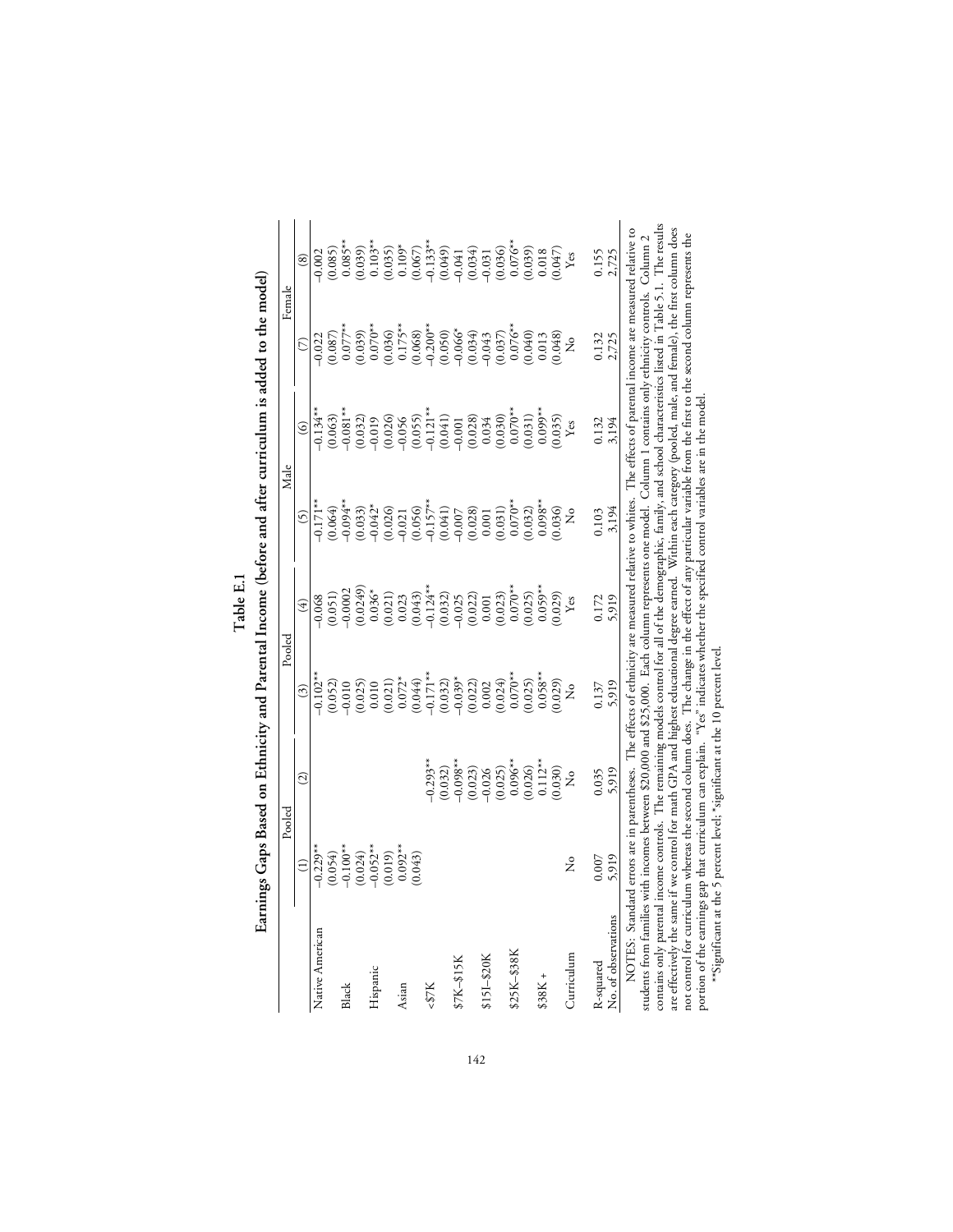# **Bibliography**

- Altonji, Joseph G. (1995). "The Effects of High School Curriculum on Education and Labor Market Outcomes," *Journal of Human Resources*, 30(3):409–438.
- Betts, Julian R. (1998). "The Impact of Educational Standards on the Level and Distribution of Earnings," *American Economic Review*, 88(1):266–275.
- Betts, Julian R., Kim Rueben, and Anne Danenberg (2000). *Equal Resources, Equal Outcomes? The Distribution of School Resources and Student Achievement in California,* San Francisco, California: Public Policy Institute of California.
- Bishop, Hohn H. (1989). "Why the Apathy in American High Schools?" *Educational Researcher*, 18:6–10, 42.
- Blackburn, McKinley L., and David Neumark (1993). "Omitted-Ability Bias and the Increase in Return to Schooling," *Journal of Labor Economics*, 11(3): 521–544.
- Costrell, Robert M. (1994). "A Simple Model of Educational Standards," *American Economic Review*, 84(4): 956–971.
- Daniel, Kermit, Dan Black, and Jeffrey Smith (1997). "College Quality and the Wages of Young Men," University of Western Ontario, Department of Economics, Research Report 9707, London, Ontario, Canada.
- Ehrenberg, Ronald G., and Robert S. Smith (1997). *Modern Labor Economics: Theory and Public Policy,* Reading, Massachusetts: Addison-Wesley.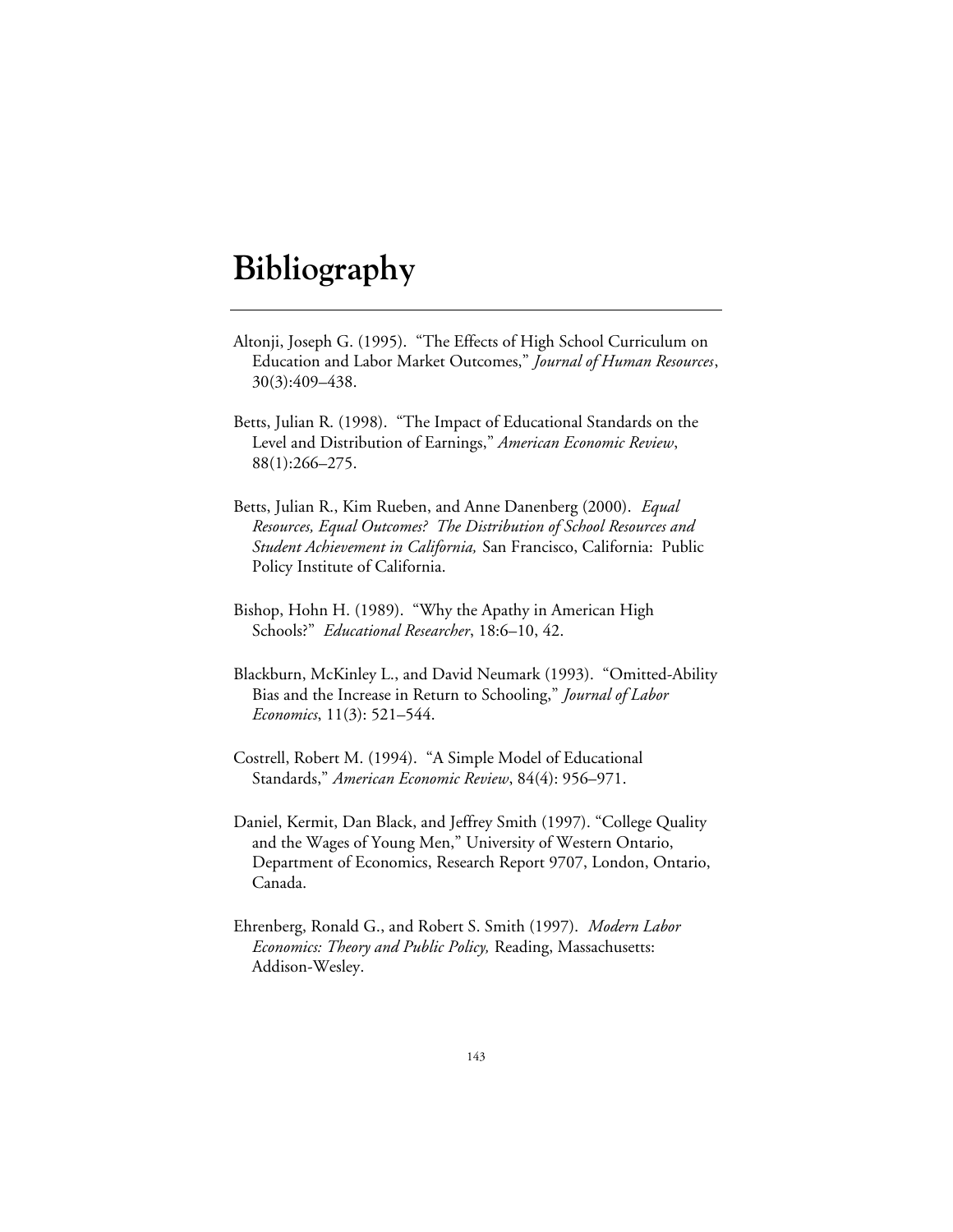- Gamoran, Adam (1998). "The Impact of Academic Course Work on Labor Market Outcomes for Youth Who Do Not Attend College: A Research Review," in Adam Gamoran and Harold Himmelfarb (eds.), *The Quality of Vocational Education: Background Paper from the 1994 National Assessment of Vocational Education,* Washington, D.C.: National Institute on Postsecondary Education, Libraries, and Lifelong Learning, Office of Educational Research and Improvement, U.S. Department of Education.
- Griliches, Zvi (1977). "Estimating the Returns to Schooling: Some Econometric Problems," *Econometrica*, 45(1):1–22.
- Greene, William H. (1993). *Econometric Analysis*, New York: Macmillan Publishing Company.
- Grogger, Jeff, and Eric Eide (1995). "Changes in College Skills and the Rise in the College Wage Premium," *Journal of Human Resources*, 30(2):280–310.
- Grogger, Jeff (1996). "School Expenditures and Post-Schooling Earnings: Evidence from High School and Beyond," *The Review of Economics and Statistics*, 78(4):628–637.
- Hoxby, Caroline Minter (1996). "How Teacher's Unions Affect Education Production," *Quarterly Journal of Economics,* 111(3):671– 718.
- Ingels, Steven, et al. (1995). *National Longitudinal Study of 1988— Second Follow-Up: Transcript Component Data File User's Manual,* Washington, D.C.: National Center for Education Statistics (NCES 94-377).
- James, Estelle, Nabeel Alsalam, Joseph C. Conaty, and Duc-le To (1989). "College Quality and Future Earnings: Where Should You Send Your Child to College?" *American Economic Review* (May):247– 252.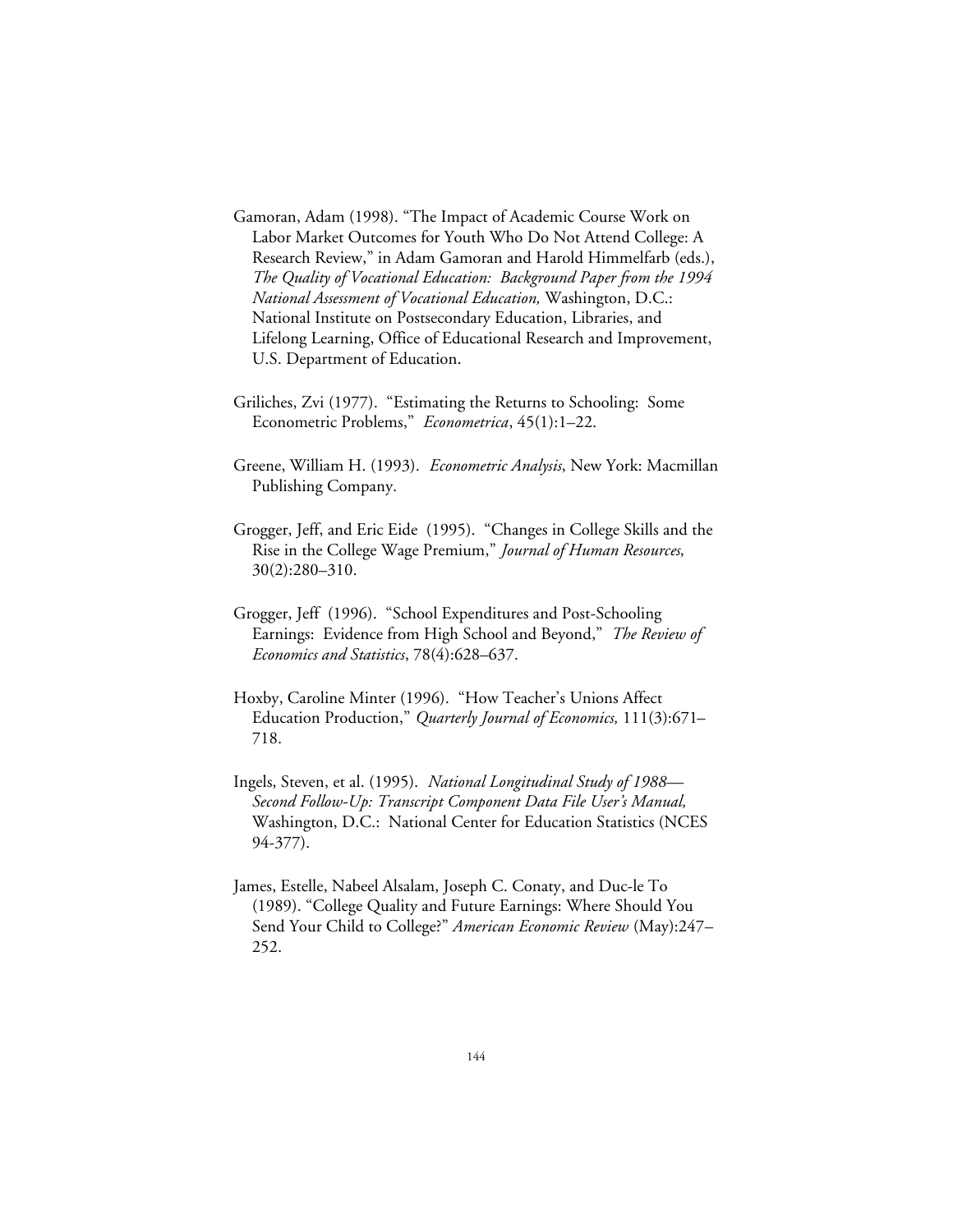- Jones, Calvin, et al. (1982). *High School and Beyond: Transcripts Survey: Data File User's Manual,* Washington, D.C.: National Center for Education Statistics.
- Levine, Phillip B., and David J. Zimmerman (1995). "The Benefit of Additional High-School Math and Science Classes for Young Men and Women," *Journal of Business & Economic Statistics,* 13(2):137– 149.
- Lillard, Dean R. (1998). "Accounting for Substitution Between Credentials in Estimates of the Returns to GED and High School Diplomas," unpublished manuscript, Ithaca, New York: Cornell University.
- Manski, Charles F., and David A. Wise, with contributions by Winship C. Fuller and Steven F. Venti (1983). *College Choice in America,* Cambridge, Massachusetts: Harvard University Press.
- Morgan, James N., and Greg J. Duncan (1979). "College Quality and Earnings," *Research in Human Capital and Development,* (1):103–121.
- Murnane, Richard J., John B. Willett, and Frank Levy (1995). "The Growing Importance of Cognitive Skills in Wage Determination," *The Review of Economics and Statistics*, 77(2):251–266.
- Porter, A. C., M. W. Kirst, E. J. Osthoff, J. S. Smithson, and S. A. Schneider (1993). *Reform Up Close: An Analysis of High School Mathematics and Science Classrooms,* Consortium for Policy Research in Education Final Report, Madison, Wisconsin: University of Wisconsin-Madison, Wisconsin Center for Education Research.
- Reed, Deborah (1999). *California's Rising Income Inequality: Causes and Concerns,* San Francisco, California: Public Policy Institute of California.
- Rumberger, Russell W., and Scott L. Thomas (1993). "The Economic Returns to College Major, Quality and Performance: A Multilevel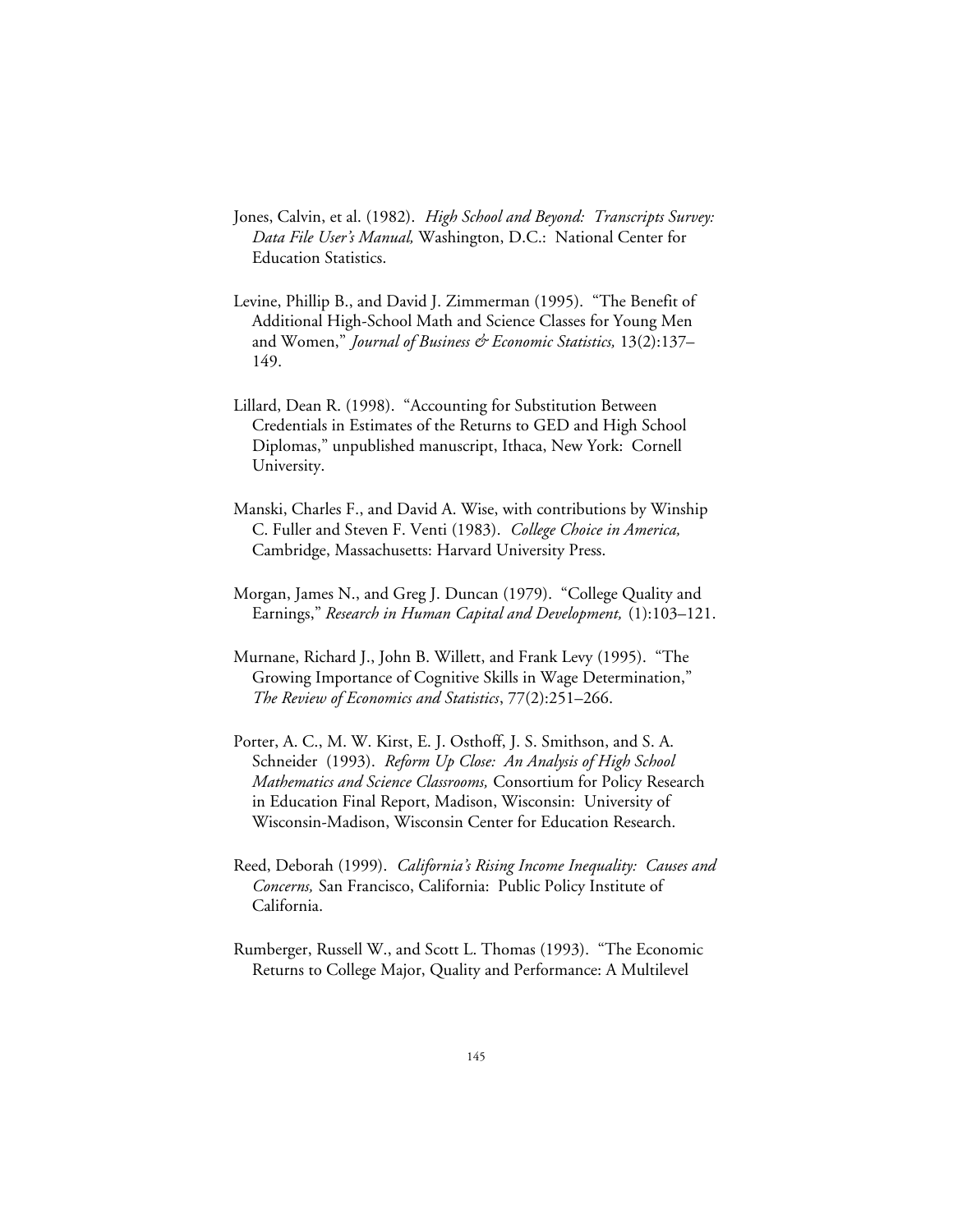Analysis of Recent Graduates," *Economics of Education Review*, 12(1):1–19.

Spence, Michael (1973). "Job Market Signalling," *Quarterly Journal of Economics*, 87(3):355–374.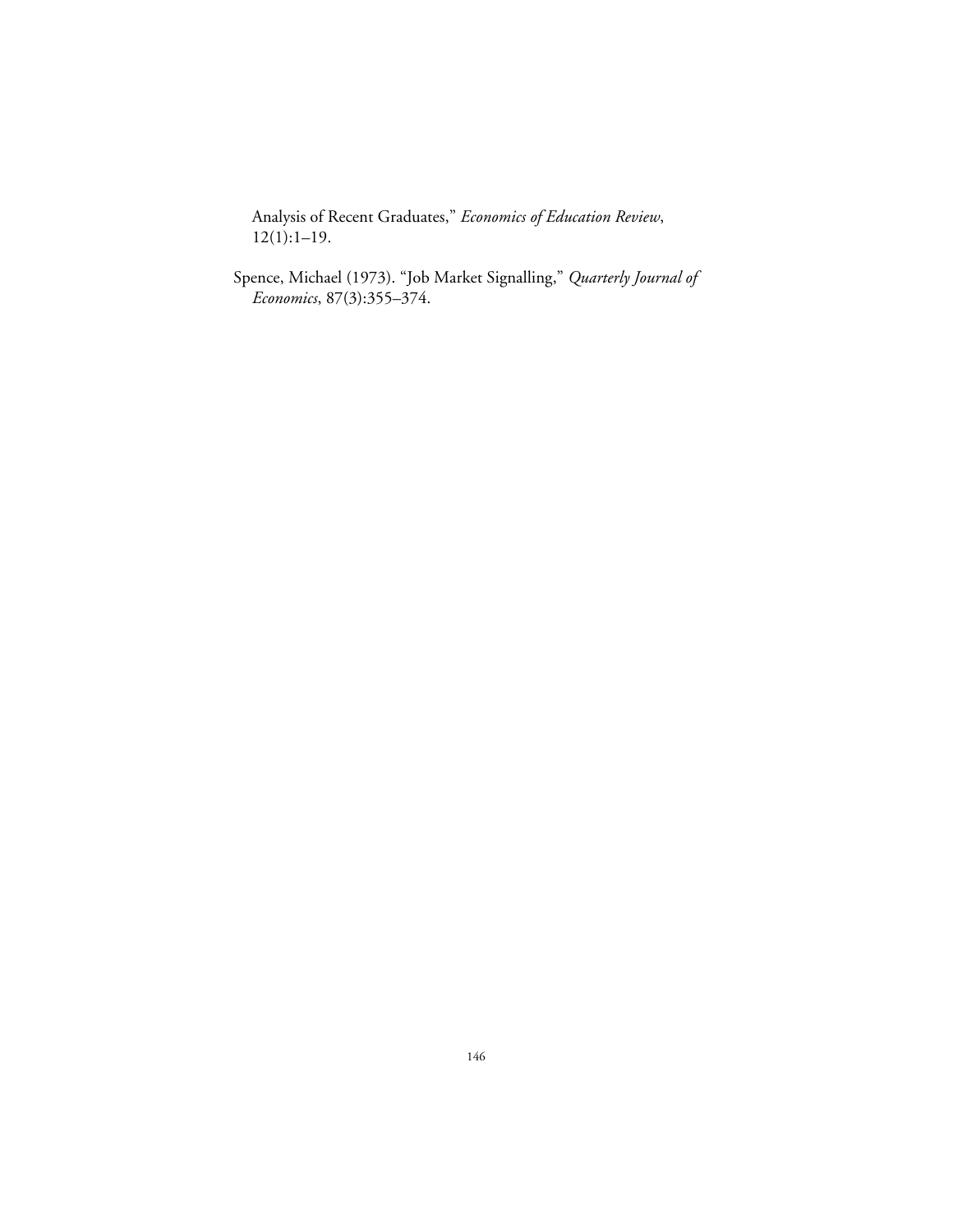# **About the Authors**

#### **HEATHER ROSE**

Heather Rose is a research fellow at the Public Policy Institute of California, specializing in the economics of education. Her research interests also include school finance and how different racial groups are affected by the educational process. Her current projects include a study of affirmative action policies at the college level and a study of how high school curriculum affects the test score gap between white and minority students. She holds a B.A. in economics from the University of California, Berkeley, and an M.A. and Ph.D. in economics from the University of California, San Diego.

#### **JULIAN R. BETTS**

Julian Betts is a senior fellow at the Public Policy Institute of California and an associate professor of economics at the University of California, San Diego. Much of his research over the past decade has focused on the economic analysis of public schools. He has written extensively on the link between student outcomes and measures of school spending, including class size, teachers' salaries, and teachers' level of education. More recently, he has examined the role that standards and expectations play in student achievement. His other main areas of research include higher education; immigration; technology, skills, and the labor market; and the economics of unions. He holds an M.Phil. in economics from Oxford University, England, and a Ph.D. in economics from Queen's University, Kingston, Ontario, Canada.